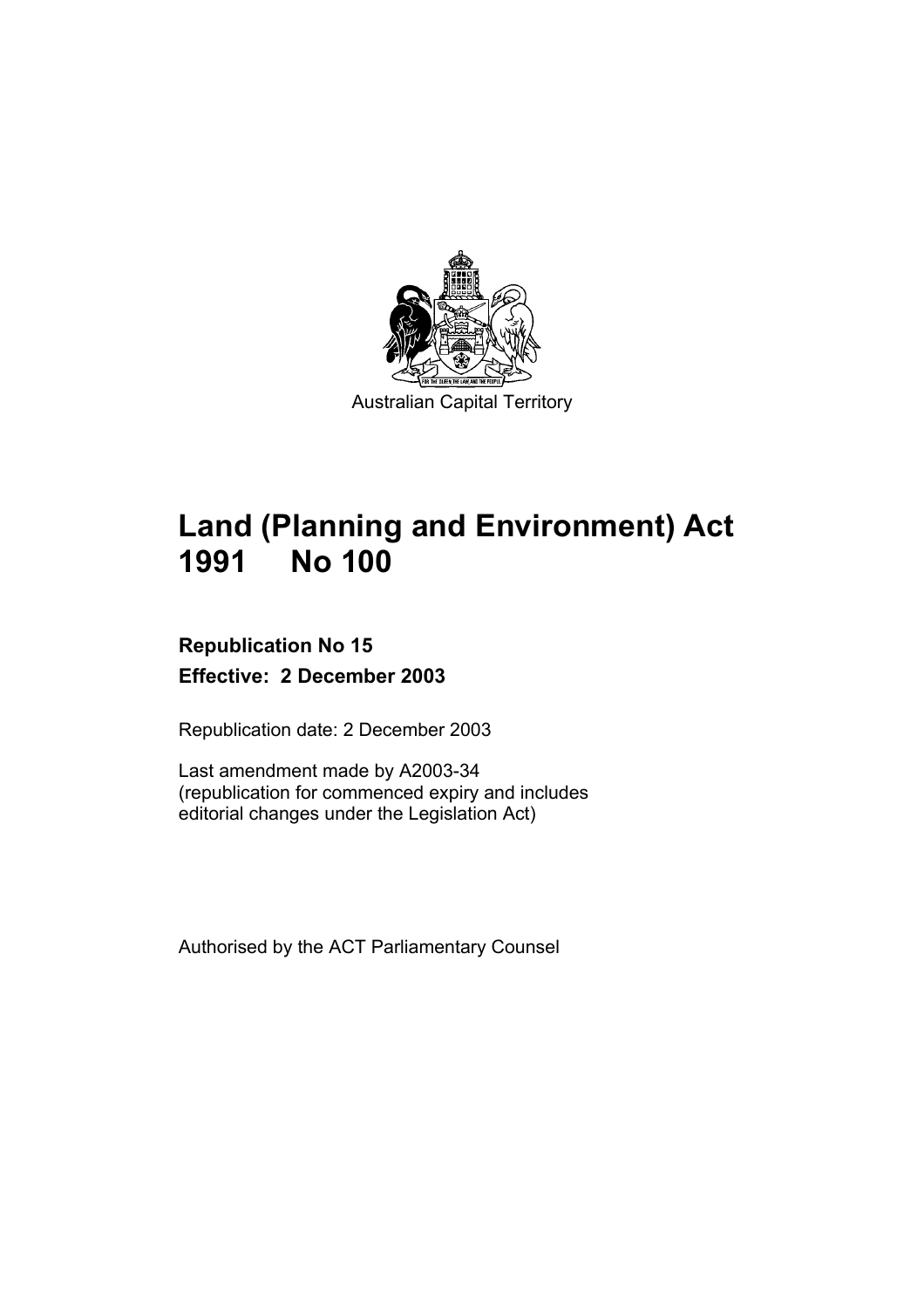### **About this republication**

#### **The republished law**

This is a republication of the *Land (Planning and Environment) Act 1991* (including any amendment made under the *Legislation Act 2001*, part 11.3 (Editorial changes)) as in force on 2 December 2003*.* It also includes any amendment, repeal or expiry affecting the republished law to 2 December 2003.

The legislation history and amendment history of the republished law are set out in endnotes 3 and 4.

#### **Kinds of republications**

The Parliamentary Counsel's Office prepares 2 kinds of republications of ACT laws (see the ACT legislation register at www.legislation.act.gov.au):

- authorised republications to which the *Legislation Act 2001* applies
- unauthorised republications.

The status of this republication appears on the bottom of each page.

#### **Editorial changes**

The *Legislation Act 2001*, part 11.3 authorises the Parliamentary Counsel to make editorial amendments and other changes of a formal nature when preparing a law for republication. Editorial changes do not change the effect of the law, but have effect as if they had been made by an Act commencing on the republication date (see *Legislation Act 2001*, s 115 and s 117). The changes are made if the Parliamentary Counsel considers they are desirable to bring the law into line, or more closely into line, with current legislative drafting practice.

This republication includes amendments made under part 11.3 (see endnote 1).

#### **Uncommenced provisions and amendments**

If a provision of the republished law has not commenced or is affected by an uncommenced amendment, the symbol  $\|\mathbf{U}\|$  appears immediately before the provision heading. The text of the uncommenced provision or amendment appears only in the last endnote.

#### **Modifications**

If a provision of the republished law is affected by a current modification, the symbol  $\mathbf{M}$ appears immediately before the provision heading. The text of the modifying provision appears in the endnotes. For the legal status of modifications, see *Legislation Act 2001*, section 95.

#### **Penalties**

The value of a penalty unit for an offence against this republished law at the republication date is—

- (a) if the person charged is an individual—\$100; or
- (b) if the person charged is a corporation—\$500.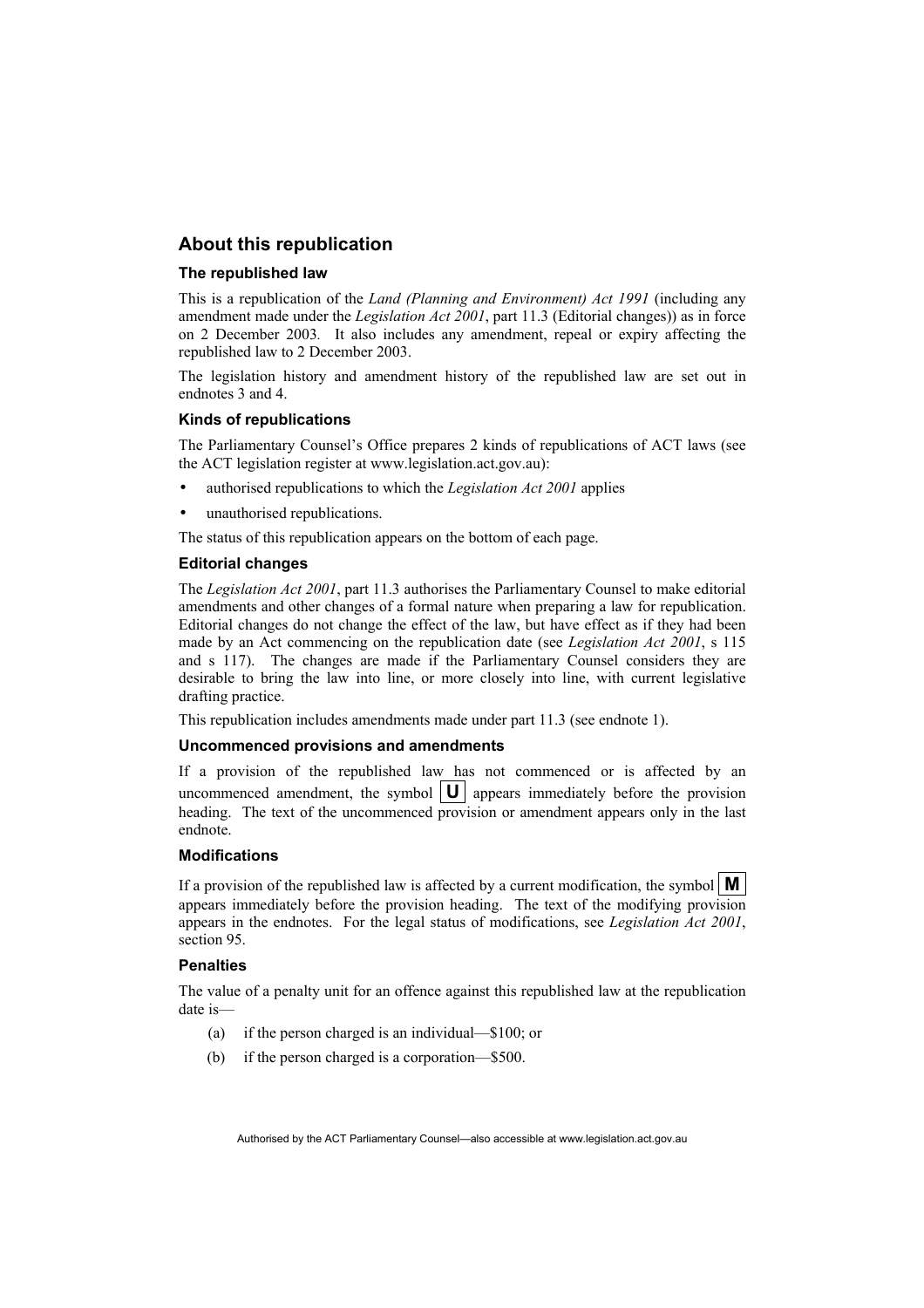

# **Land (Planning and Environment) Act 1991**

# **Contents**

|                             |                                                                 | Page           |
|-----------------------------|-----------------------------------------------------------------|----------------|
| Part 1                      | <b>Preliminary</b>                                              |                |
| 1                           | Name of Act                                                     | 2              |
| 2                           | Dictionary                                                      | 2              |
| 3                           | <b>Notes</b>                                                    | $\overline{2}$ |
| 4                           | Offences against Act—application of Criminal Code etc           | 2              |
| Part 2                      | <b>Planning</b>                                                 |                |
| <b>Division 2.1</b>         | <b>Preliminary</b>                                              |                |
| 5                           | Definitions for pt 2                                            | 4              |
| <b>Division 2.2</b>         | Territory plan—object and effect                                |                |
| 7                           | Object                                                          | 6              |
| R <sub>15</sub><br>02/12/03 | Land (Planning and Environment) Act 1991<br>Effective: 02/12/03 | contents 1     |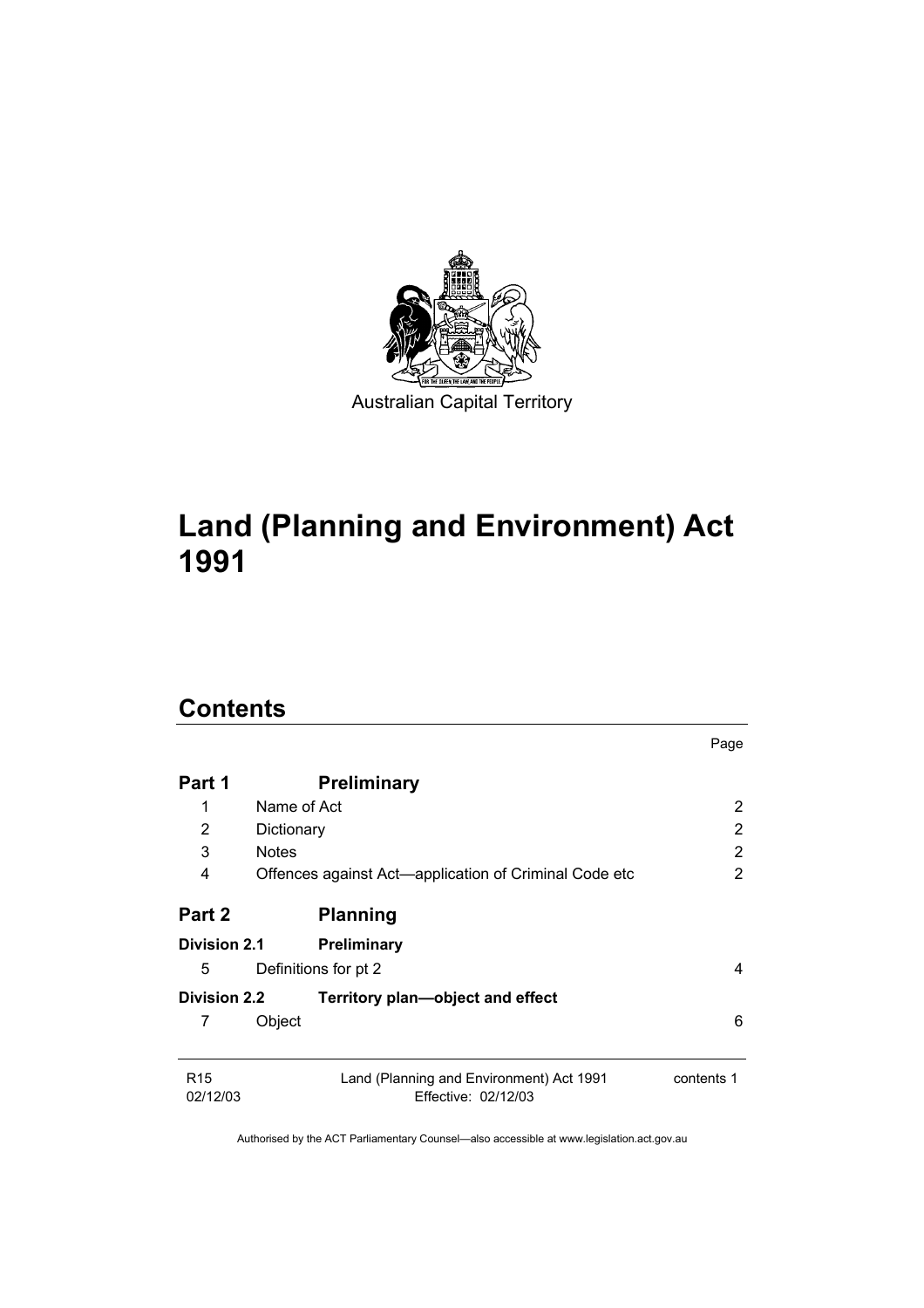| Contents |
|----------|
|----------|

|                     |                                                                                         | Page            |
|---------------------|-----------------------------------------------------------------------------------------|-----------------|
| 8                   | Effect of plan                                                                          | $\prime$        |
| 9                   | Effect of draft plan variation                                                          | 7               |
| 10                  | Effect of interim heritage places register                                              | 8               |
| 11                  | Draft heritage places register and variations-lack of effect                            | 9               |
| 12                  | Plan not to have retrospective effect                                                   | 9               |
| <b>Division 2.3</b> | Territory plan-continuation and variation                                               |                 |
|                     | Subdivision 2.3.1 Territory plan                                                        |                 |
| 13                  | Continuation of plan                                                                    | 10              |
|                     | Subdivision 2.3.2 Preparation of variations of Territory plan                           |                 |
| 14                  | Application of sdiv 2.3.2                                                               | 10              |
| 15                  | Preparation of plan variations                                                          | 10              |
| 16                  | Consultation with conservator                                                           | 10              |
| 17                  | Heritage                                                                                | 11              |
| 18                  | Environmental reports and inquiries                                                     | 12              |
| 19                  | Public consultation-notification                                                        | 12              |
| 19A                 | Public consultation-notice of interim effect etc                                        | 13              |
| 19B                 | Public consultation-availability of draft plan variation etc                            | 14              |
| 19C                 | Draft plan variations that do not affect rights                                         | 15              |
| 20                  | Consultation with national capital authority                                            | 15              |
| 21                  | Public inspection of comments                                                           | 15              |
| 22                  | Revision, deferral or withdrawal of draft plan variations                               | 16              |
|                     | Subdivision 2.3.3 Minister approval and consideration by Legislative<br><b>Assembly</b> |                 |
| 23                  | Application of sdiv 2.3.3                                                               | 17              |
| 24                  | Submission of draft plan variation to Minister                                          | 17              |
| 25                  | Consideration by Legislative Assembly committee                                         | 18              |
| 26                  | Minister's powers                                                                       | 18              |
| 27                  | Return of draft plan variation to authority                                             | 20              |
| 28                  | Notice of revival of deferred draft plan variation                                      | 20              |
| 29                  | Consideration of plan variation by Legislative Assembly                                 | 21              |
| 30                  | Rejection of plan variation by Legislative Assembly                                     | 23              |
| 30A                 | Partial rejection of plan variation by Legislative Assembly                             | 24              |
| 30 <sub>B</sub>     | Partial rejection of plan variation-newspaper publication etc                           | 24              |
| contents 2          | Land (Planning and Environment) Act 1991                                                | R <sub>15</sub> |

Effective: 02/12/03

02/12/03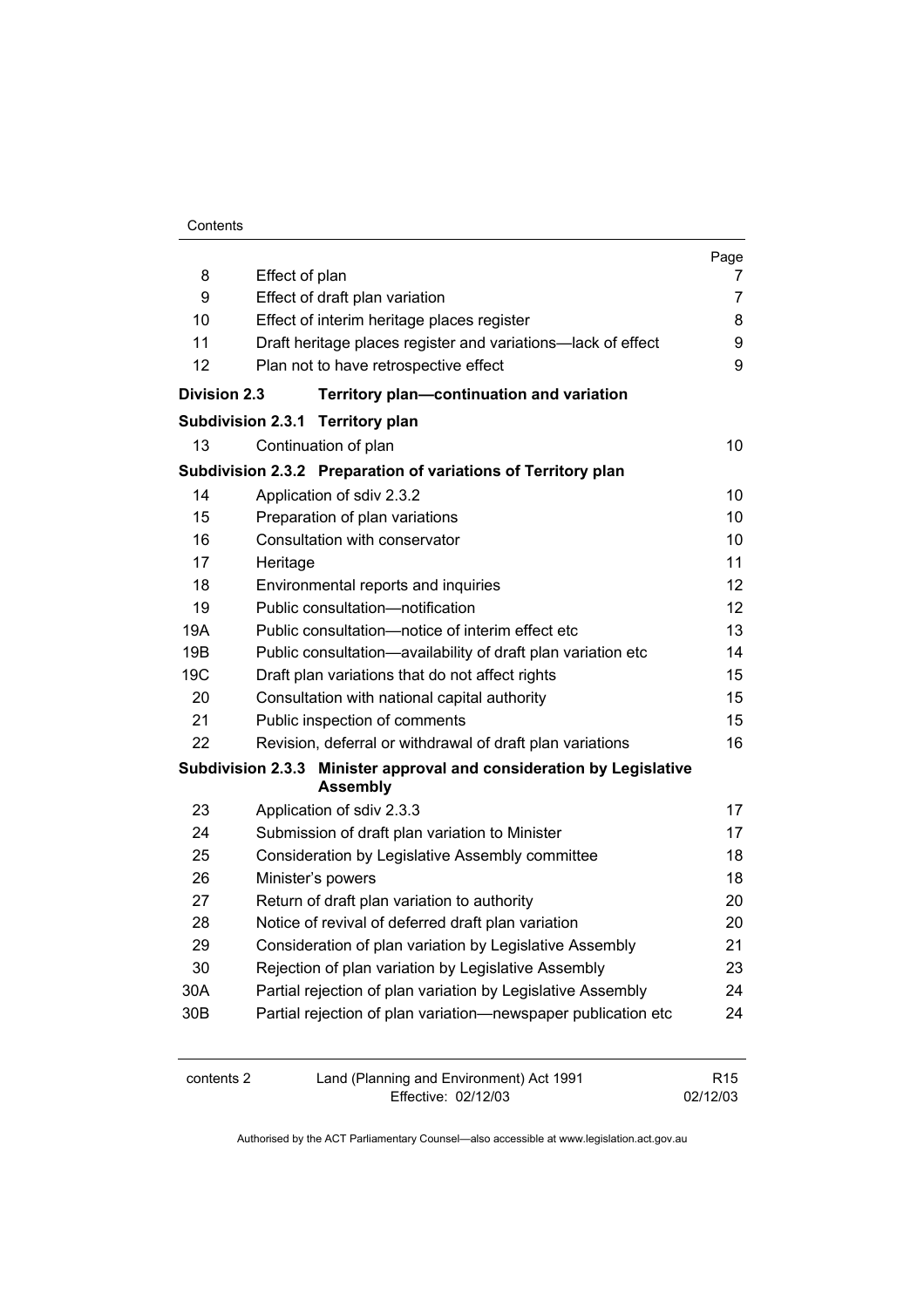|                                 |             |                                                                            | Contents |
|---------------------------------|-------------|----------------------------------------------------------------------------|----------|
|                                 |             |                                                                            | Page     |
|                                 |             | Subdivision 2.3.4 Plan variations—defined land                             |          |
| 31                              |             | Definition for sdiv 2.3.4                                                  | 25       |
| 32                              |             | Plan variations in relation to defined land                                | 25       |
| Division 2.5                    |             | <b>Miscellaneous</b>                                                       |          |
| 51                              |             | Challenge to validity of provisions of plan                                | 26       |
| Part <sub>3</sub>               |             | <b>Heritage</b>                                                            |          |
| Division 3.1                    |             | Preliminary                                                                |          |
| 52                              |             | Definitions for pt 3                                                       | 26       |
| 53                              |             | Compliance with requirements for consultation or notification              | 28       |
| <b>Division 3.2</b>             |             | Heritage places register                                                   |          |
| 54                              |             | Content of heritage places register                                        | 28       |
| <b>Division 3.3</b>             |             | Interim heritage places registers                                          |          |
| <b>Subdivision 3.3.1 Effect</b> |             |                                                                            |          |
| 55                              |             | Effect of interim registers                                                | 29       |
|                                 |             | Subdivision 3.3.2 Preparation, notification and submission of<br>registers |          |
| 56                              |             | Criteria for preparation                                                   | 30       |
| 57                              |             | Ministerial directions and declarations under div 3.5                      | 30       |
| 58                              |             | Public consultation                                                        | 31       |
| 59                              |             | Application for inclusion of places in interim register                    | 31       |
| 60                              |             | Public notification                                                        | 32       |
| 61                              |             | Notification of lessees and occupiers                                      | 33       |
| 62                              |             | Revision of interim register                                               | 33       |
| 63                              |             | Submission of interim register to planning and land authority              | 35       |
| Division 3.4                    |             | Acquisition of heritage places and objects                                 |          |
| 64                              | Acquisition |                                                                            | 36       |
| <b>Division 3.5</b>             |             | <b>Aboriginal heritage</b>                                                 |          |
|                                 |             | <b>Subdivision 3.5.1 Preliminary</b>                                       |          |
| 66                              |             | Definitions for div 3.5                                                    | 37       |

Land (Planning and Environment) Act 1991 Effective: 02/12/03

contents 3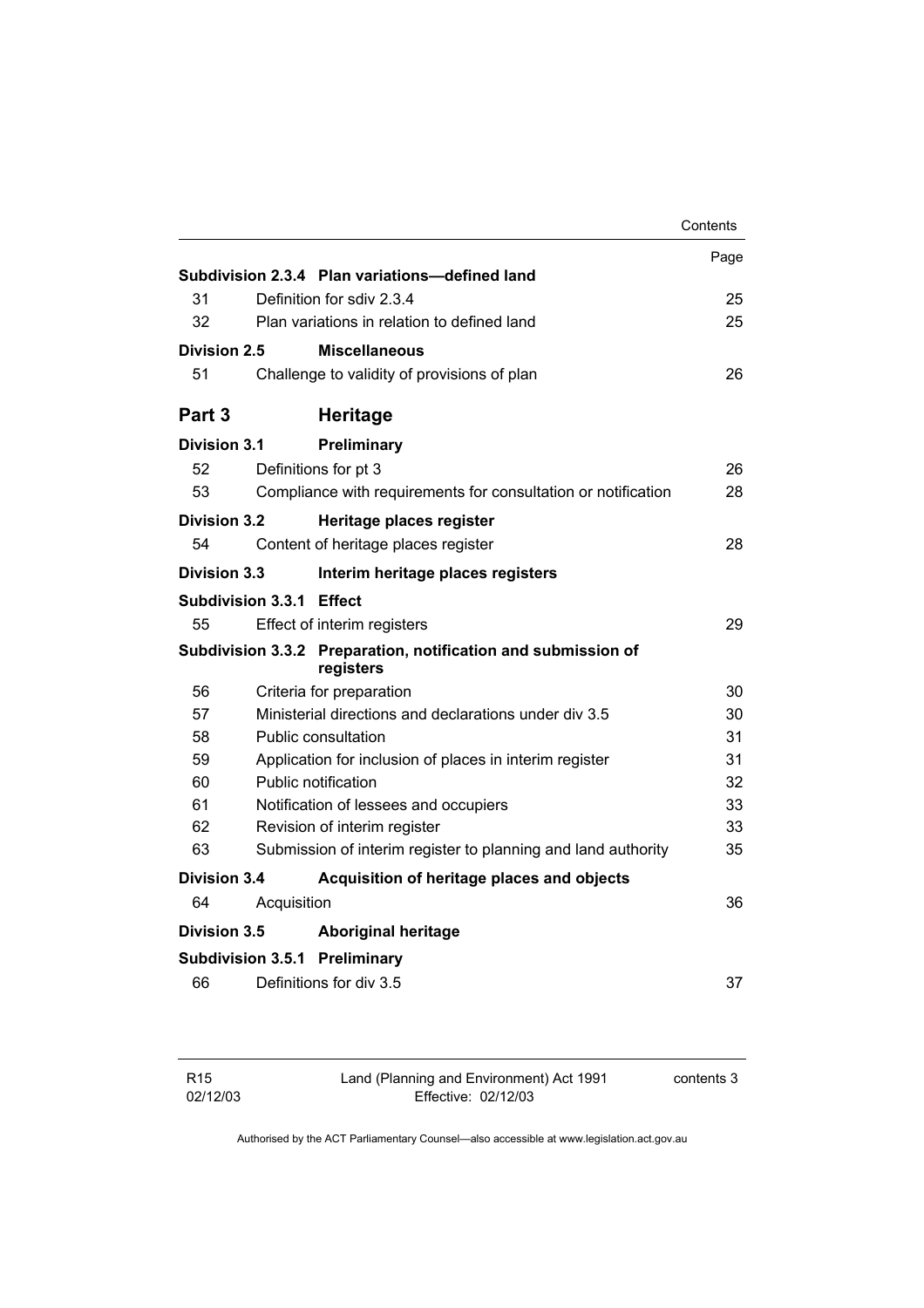| Contents |
|----------|
|----------|

| Subdivision 3.5.2 Reporting discoveries of unregistered Aboriginal<br>places  |                                                                                 |                             |
|-------------------------------------------------------------------------------|---------------------------------------------------------------------------------|-----------------------------|
| 67                                                                            | Reports                                                                         | 38                          |
| 68                                                                            | Aboriginal heritage discoveries-consideration of reports                        | 39                          |
| 69                                                                            | Aboriginal heritage discoveries—Ministerial directions and<br>declarations      | 40                          |
|                                                                               | Subdivision 3.5.3 Protection of unregistered Aboriginal heritage                |                             |
| 70                                                                            | Damaging unregistered Aboriginal places                                         | 41                          |
| 71                                                                            | Orders for protection of unregistered Aboriginal places-<br>application of pt 6 | 41                          |
| 72                                                                            | Orders—reports by heritage council                                              | 42                          |
| 73                                                                            | Orders-Ministerial directions and declarations                                  | 43                          |
|                                                                               | <b>Subdivision 3.5.4 Compensation claims</b>                                    |                             |
| 74                                                                            | Definitions for sdiv 3.5.4                                                      | 44                          |
| 75                                                                            | Application of sdiv 3.5.4                                                       | 44                          |
| 76                                                                            | Right to compensation                                                           | 44                          |
| 77                                                                            | Loss for which compensation is recoverable                                      | 45                          |
| 78                                                                            | Amount of compensation                                                          | 46                          |
| 79                                                                            | Consultation with applicants                                                    | 47                          |
| 80                                                                            | Notice of decisions about compensation                                          | 47                          |
|                                                                               | Subdivision 3.5.5 Consultation in relation to registers                         |                             |
| 81                                                                            | Consultation with Aboriginal organisations                                      | 47                          |
|                                                                               | Subdivision 3.5.6 Restricted information                                        |                             |
| 82                                                                            | Restricted information                                                          | 48                          |
| 83                                                                            | Publication of restricted information by public officials                       | 49                          |
| 84                                                                            | Publication of restricted information generally                                 | 49                          |
| 85                                                                            | Access to restricted information                                                | 50                          |
| Division 3.6                                                                  | Public access to heritage information                                           |                             |
|                                                                               | Subdivision 3.6.1 Information about administrative action                       |                             |
| 87                                                                            | Application of sdiv 3.6.1                                                       | 51                          |
| 88                                                                            | Searching administrative records                                                | 51                          |
|                                                                               | Subdivision 3.6.2 Access to heritage registers                                  |                             |
| 89                                                                            | Searching heritage registers                                                    | 52                          |
| Land (Planning and Environment) Act 1991<br>contents 4<br>Effective: 02/12/03 |                                                                                 | R <sub>15</sub><br>02/12/03 |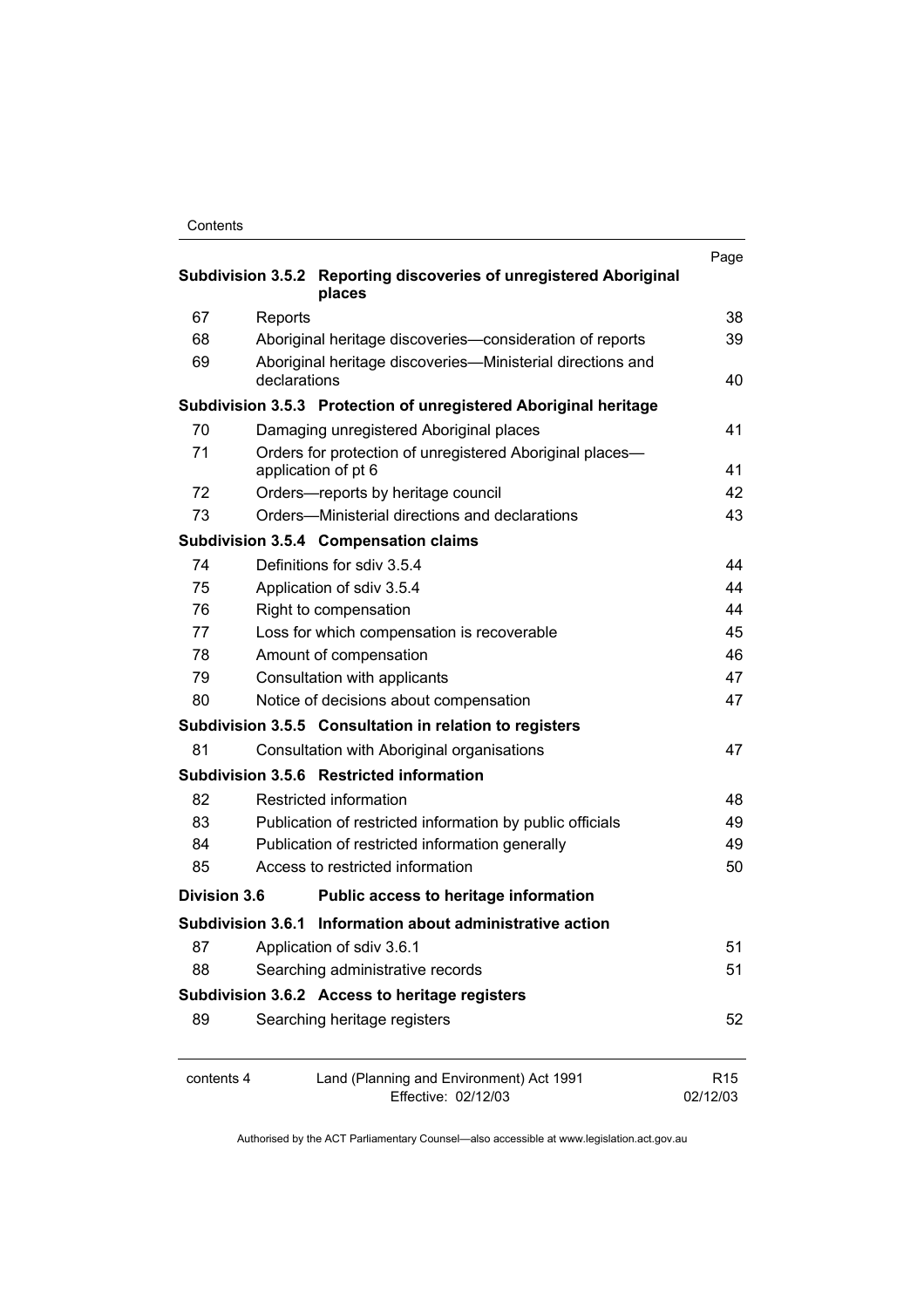|                     |                   |                                                       | Contents |
|---------------------|-------------------|-------------------------------------------------------|----------|
|                     |                   |                                                       | Page     |
| <b>Division 3.7</b> |                   | <b>Australian Capital Territory Heritage Council</b>  |          |
| 90                  |                   | Definitions for div 3.7                               | 53       |
| 91                  |                   | Establishment of heritage council                     | 54       |
| 92                  | Constitution      |                                                       | 54       |
| 93                  |                   | Functions of heritage council                         | 54       |
| 94                  |                   | <b>Ministerial directions</b>                         | 55       |
| 95                  |                   | Deputies of permanent members                         | 55       |
| 96                  |                   | Appointment of expert members                         | 56       |
| 97                  |                   | Term of appointment of expert members                 | 57       |
| 98                  |                   | Conditions of appointment of expert members generally | 57       |
| 99                  |                   | Chairperson, deputy chairperson and secretary         | 57       |
| 100                 |                   | Leave of absence                                      | 57       |
| 101                 |                   | Disclosure of interests                               | 57       |
| 102                 |                   | Ending of appointments                                | 58       |
| 103                 |                   | Calling meetings                                      | 58       |
| 104                 |                   | Procedure at meetings                                 | 59       |
| 105                 |                   | Delegation to secretary                               | 59       |
| Part 4              |                   | <b>Environmental assessments and inquiries</b>        |          |
| Division 4.1        |                   | <b>Preliminary</b>                                    |          |
| 111                 |                   | Definitions for pt 4                                  | 60       |
| 112                 | Proponents        |                                                       | 62       |
| <b>Division 4.2</b> |                   | <b>Preliminary assessments</b>                        |          |
| 113                 | <b>Directions</b> |                                                       | 62       |
| 114                 |                   | Mandatory preliminary assessments                     | 62       |
| 115                 | Content           |                                                       | 63       |
| 116                 |                   | Submission to Minister                                | 63       |
| 117                 |                   | Public inspection                                     | 63       |
| 118                 |                   | <b>Exclusion of material</b>                          | 64       |
| Division 4.3        |                   | <b>Assessments</b>                                    |          |
|                     |                   | Subdivision 4.3.1 Form and content                    |          |
| 119                 | Form              |                                                       | 65       |
|                     |                   |                                                       |          |
|                     |                   |                                                       |          |

| R <sub>15</sub> | Land (Planning and Environment) Act 1991 | contents 5 |
|-----------------|------------------------------------------|------------|
| 02/12/03        | Effective: 02/12/03                      |            |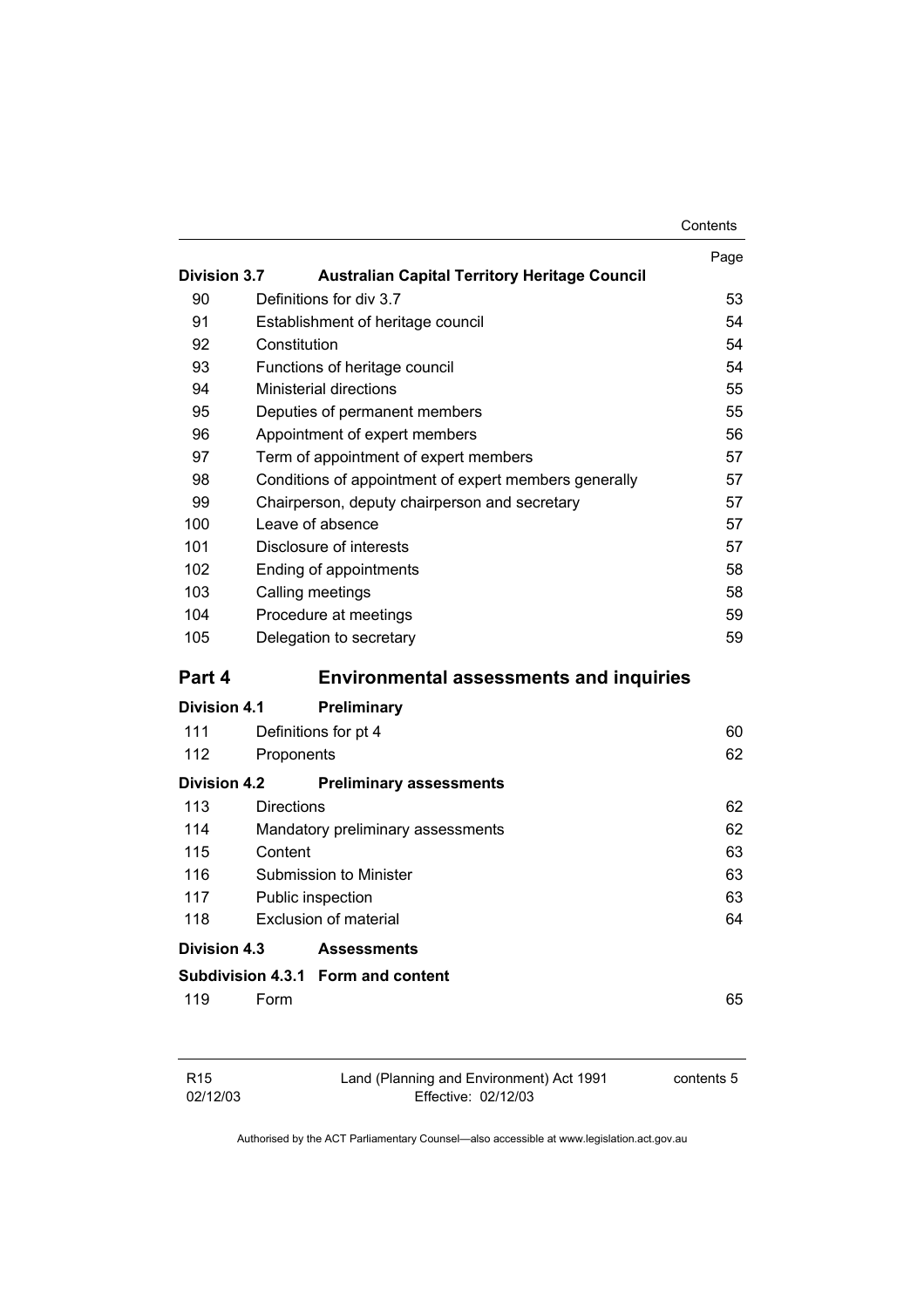| Contents |
|----------|
|          |

|                                                                               |                                                                                               | Page                        |
|-------------------------------------------------------------------------------|-----------------------------------------------------------------------------------------------|-----------------------------|
| 120                                                                           | Content of public environment reports and environmental impact<br>statements                  | 65                          |
|                                                                               | <b>Subdivision 4.3.2 Direction of assessments</b>                                             |                             |
| 121                                                                           | Decisions to direct assessments                                                               | 65                          |
| 122                                                                           | Environment Minister's power to direct assessments                                            | 66                          |
| 123                                                                           | <b>Directions</b>                                                                             | 66                          |
|                                                                               | Subdivision 4.3.3 Preparation, evaluation and consideration by<br><b>Legislative Assembly</b> |                             |
| 124                                                                           | Public environment reports-preparation                                                        | 68                          |
| 125                                                                           | Environmental impact statements-consultation and public<br>inspection                         | 68                          |
| 126                                                                           | Environmental impact statements-consideration of relevant<br>comments and reports             | 70                          |
| 127                                                                           | Submission of reports and statements to Environment Minister                                  | 70                          |
| 128                                                                           | Consultation                                                                                  | 70                          |
| 129                                                                           | Further information                                                                           | 72                          |
| 130                                                                           | Further revision                                                                              | 72                          |
| 131                                                                           | <b>Evaluation by Environment Minister</b>                                                     | 72                          |
| 132                                                                           | Presentation to Legislative Assembly and public inspection                                    | 73                          |
| 133                                                                           | Exclusion of material                                                                         | 74                          |
| 134                                                                           | Exemptions                                                                                    | 75                          |
| <b>Division 4.4</b>                                                           | <b>Inquiries</b>                                                                              |                             |
|                                                                               | Subdivision 4.4.1 Establishment of panels and terms of reference                              |                             |
| 135                                                                           | Constitution                                                                                  | 76                          |
| 136                                                                           | Combined inquiries                                                                            | 76                          |
| 138                                                                           | Terms of reference                                                                            | 76                          |
| 139                                                                           | Notification                                                                                  | 77                          |
|                                                                               | Subdivision 4.4.2 Inquiry reports                                                             |                             |
| 140                                                                           | Inquiry reports                                                                               | 77                          |
| 141                                                                           | Presentation to Legislative Assembly and public inspection                                    | 78                          |
| 142                                                                           | <b>Exclusion of material</b>                                                                  | 78                          |
|                                                                               | Subdivision 4.4.3 Procedures and powers                                                       |                             |
| 143                                                                           | Definitions for sdiv 4.4.3                                                                    | 79                          |
| 144                                                                           | Notice of inquiry hearings                                                                    | 79                          |
| contents 6<br>Land (Planning and Environment) Act 1991<br>Effective: 02/12/03 |                                                                                               | R <sub>15</sub><br>02/12/03 |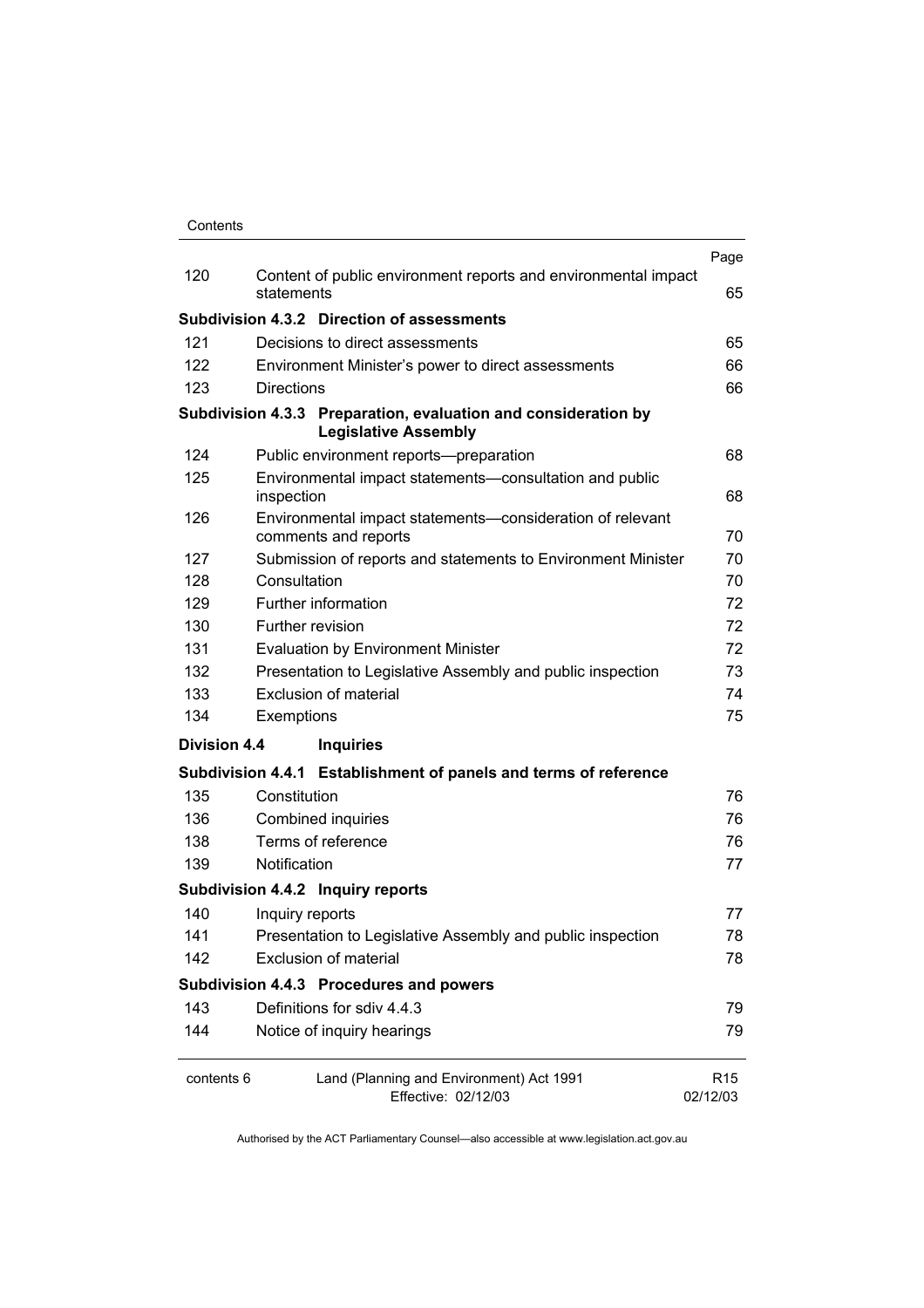|--|

|              |                                                       | Page |
|--------------|-------------------------------------------------------|------|
| 145          | Public hearings                                       | 80   |
| 146          | General procedure                                     | 80   |
| 147          | Special hearings-consultation with interested persons | 81   |
| 148          | Assessments for purpose of inquiries                  | 82   |
| 149          | Witnesses-summons to appear                           | 83   |
| 150          | Victimisation of witnesses                            | 83   |
| 151          | Inspection of books and documents                     | 84   |
| 152          | Power of entry                                        | 85   |
| 153          | Search warrants                                       | 85   |
| 154          | Powers of search and inspection                       | 87   |
| 155          | Obstructing or resisting authorised person            | 87   |
| 156          | Contempt                                              | 87   |
| 157          | Protection of panel members and witnesses             | 88   |
| Part 5       | <b>Land administration</b>                            |      |
| Division 5.1 | Preliminary                                           |      |
| 159          | Definitions for pt 5                                  | 89   |
| 160          | Application of pt 5                                   | 91   |
| Division 5.2 | Leases                                                |      |
| 160A         | <b>Effect qualified</b>                               | 91   |
|              |                                                       |      |

| TOUA | Ellect qualified                                                        | ອ∎  |
|------|-------------------------------------------------------------------------|-----|
| 160B | Planning and land authority may grant leases                            | 91  |
| 161  | Granting of leases                                                      | 91  |
| 163  | Leases to community organisations                                       | 92  |
| 164  | Special leases                                                          | 93  |
| 166  | Inquiries and assessments in relation to granting of leases             | 95  |
| 166A | Grants of leases after inquiries or assessments                         | 95  |
| 167  | Eligibility for certain classes of leases                               | 96  |
| 168  | Authority need not grant lease                                          | 97  |
| 169  | Payment for leases                                                      | 98  |
| 170  | Failure to accept and execute lease                                     | 98  |
| 171  | Grant of further residential leases                                     | 99  |
| 171A | Grant of further rural leases                                           | 100 |
| 172  | Grant of further leases for purposes other than residential or<br>rural | 101 |
|      |                                                                         |     |

| R <sub>15</sub> | Land (Planning and Environment) Act 1991 | contents 7 |
|-----------------|------------------------------------------|------------|
| 02/12/03        | Effective: 02/12/03                      |            |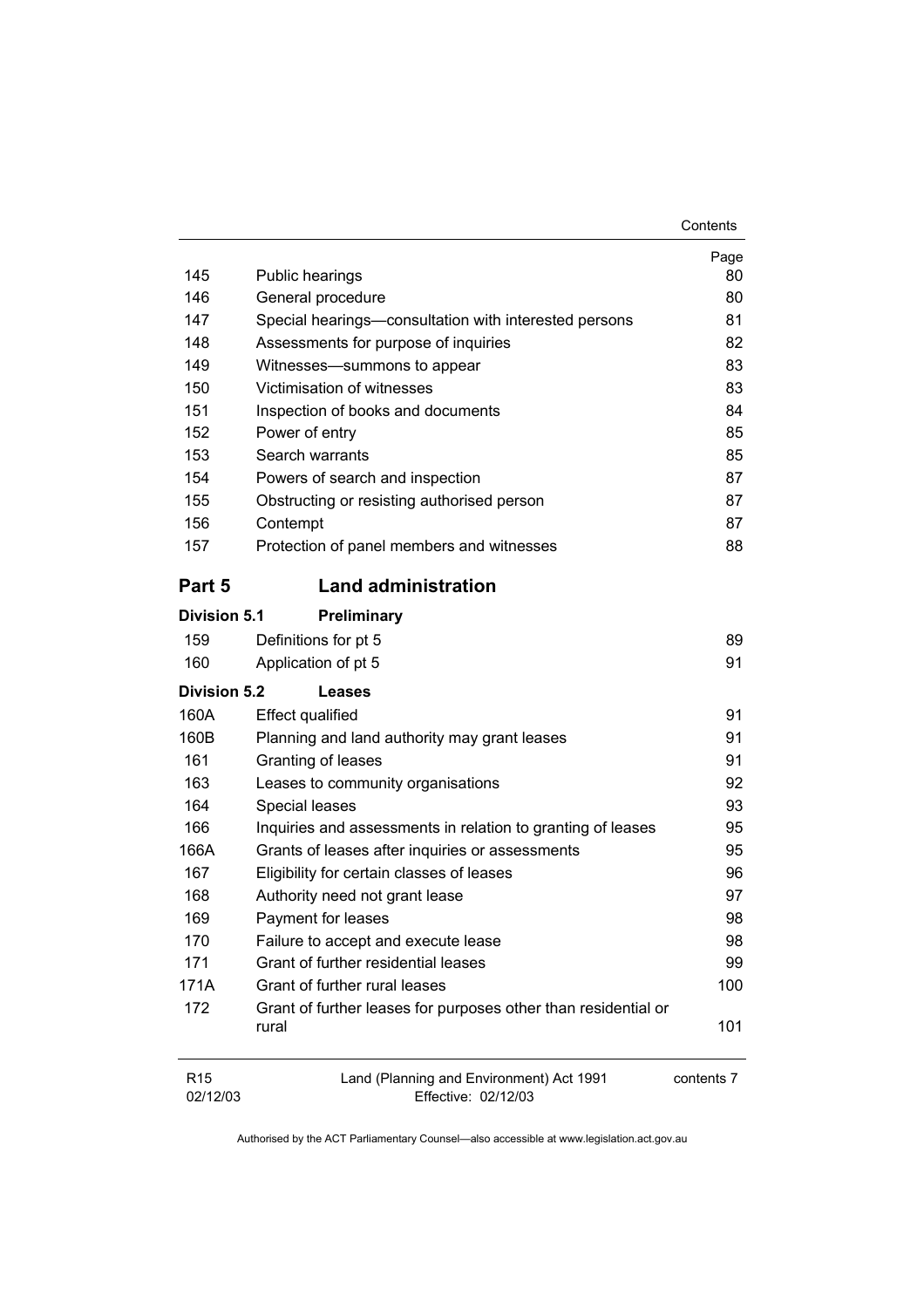|                     |                                                                | Page |
|---------------------|----------------------------------------------------------------|------|
| 172A                | Grant of further lease—unit titles                             | 102  |
| 172B                | Grant of further lease-community title                         | 103  |
| 172C                | No right to use, flow and control of water                     | 103  |
| 173                 | Lessee's rights in relation to improvements                    | 104  |
| 174                 | Determination of value of improvements                         | 106  |
| 175                 | Use of land for leased purpose                                 | 108  |
| 176                 | Variation of rent                                              | 108  |
| 177                 | Review of variations of rent                                   | 109  |
| 178                 | Refund of amount paid for grant of lease                       | 109  |
| 179                 | Certificates of compliance                                     | 110  |
| 180                 | Transfer of land subject to building and development provision | 111  |
| 181                 | Mortgage of leasehold subject to building and development      |      |
|                     | provision                                                      | 112  |
| 182                 | Land leased to be held as undivided parcel                     | 113  |
| 183                 | Power of lessee to sublet part of building or land in certain  | 113  |
|                     | cases                                                          |      |
| <b>Division 5.3</b> | <b>Variation of leases</b>                                     |      |
| 183A                | <b>Effect qualified</b>                                        | 114  |
| 184                 | Application to surrender and regrant of leases                 | 114  |
| 184A                | Variation of nominal rent lease-change of use charge           | 114  |
| 184C                | Change of use charge for variations of nominal rent leases     | 116  |
| 184D                | Variation of rental leases                                     | 116  |
| 185                 | Advice of rent payable on variation of lease                   | 117  |
| 186                 | Variation of lease to pay out rent                             | 117  |
| 186A                | No variations to extend term                                   | 118  |
| <b>Division 5.4</b> | <b>Restrictions on rural leases</b>                            |      |
| 186B                | Definitions for div 5.4                                        | 118  |
| 186C                | Land management agreements                                     | 119  |
| 186D                | Dealings with rural leases                                     | 120  |
| 186E                | Discharge amount                                               | 122  |
| 186F                | Discharge amount-special Pialligo leases                       | 123  |
| 186G                | Index numbers                                                  | 124  |
| 186H                | No subdivision or consolidation                                | 125  |
|                     |                                                                |      |

| contents 8 | Land (Planning and Environment) Act 1991 | R <sub>15</sub> |
|------------|------------------------------------------|-----------------|
|            | Effective: 02/12/03                      | 02/12/03        |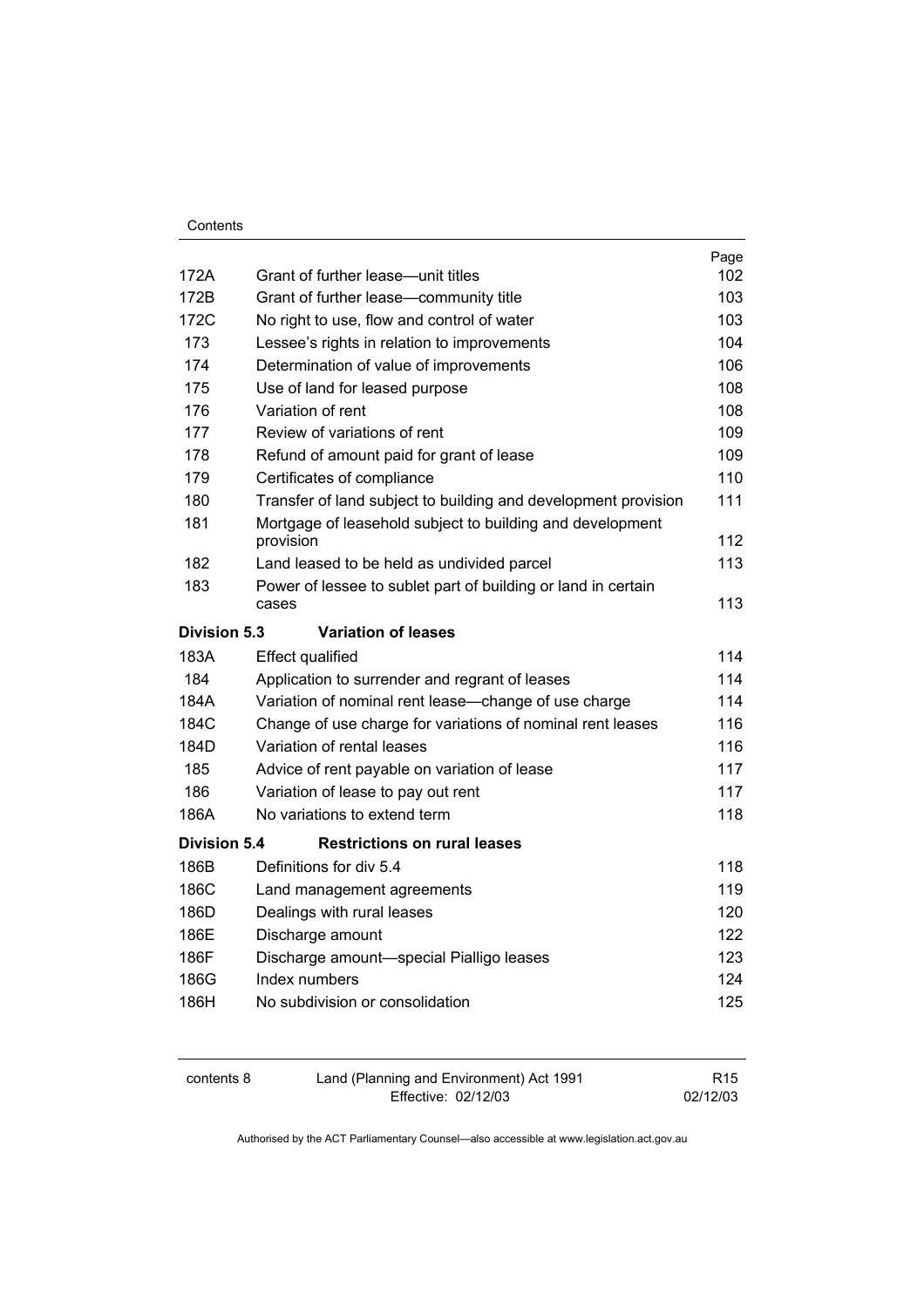|                     |                         |                                                             | Contents |
|---------------------|-------------------------|-------------------------------------------------------------|----------|
|                     |                         |                                                             | Page     |
| Division 5.5        |                         | <b>Consolidation and subdivision</b>                        |          |
| 187AA               | <b>Effect qualified</b> |                                                             | 125      |
| 187                 |                         | Application-nominal rent leases of Territory land           | 125      |
| 187A                |                         | Consolidation and subdivision-change of use charge          | 125      |
| 187C                |                         | Change of use charge for consolidations and subdivisions    | 127      |
| <b>Division 5.6</b> |                         | <b>Recovery of land</b>                                     |          |
| 188                 |                         | <b>Termination of leases</b>                                | 127      |
| 189                 |                         | How land may be recovered                                   | 128      |
| 190                 |                         | Evidence of ending of lease                                 | 129      |
| <b>Division 5.7</b> |                         | <b>Public land</b>                                          |          |
|                     |                         | <b>Subdivision 5.7.1 Preliminary</b>                        |          |
| 191                 |                         | Definitions for div 5.7                                     | 130      |
|                     |                         | Subdivision 5.7.2 Public land                               |          |
| 192                 |                         | Recommendations to planning and land authority              | 130      |
|                     |                         | Subdivision 5.7.3 Management of public land                 |          |
| 193                 | Reserved areas          |                                                             | 130      |
| 194                 | Management              |                                                             | 131      |
| 195                 |                         | Management objectives                                       | 131      |
|                     |                         | Subdivision 5.7.4 Plans of management                       |          |
| 196                 | Content                 |                                                             | 132      |
| 197                 | Preparation             |                                                             | 133      |
| 198                 | Variations              |                                                             | 133      |
| 199                 |                         | Environmental assessments and inquiries                     | 133      |
| 200                 |                         | Public consultation                                         | 133      |
| 201                 | Revision                |                                                             | 134      |
| 202                 |                         | Submission to Minister                                      | 134      |
| 203                 |                         | Consideration of plan of management by Legislative Assembly |          |
|                     | committee               |                                                             | 135      |
| 204                 |                         | Minister's powers                                           | 135      |
| 205                 |                         | Referral back to conservator                                | 136      |
| 206                 |                         | Notice of revival of deferred draft plan of management      | 136      |
| 207                 |                         | Notification, presentation, disallowance and date of effect | 137      |
|                     |                         |                                                             |          |

| R15      | Land (Planning and Environment) Act 1991 | contents 9 |
|----------|------------------------------------------|------------|
| 02/12/03 | Effective: 02/12/03                      |            |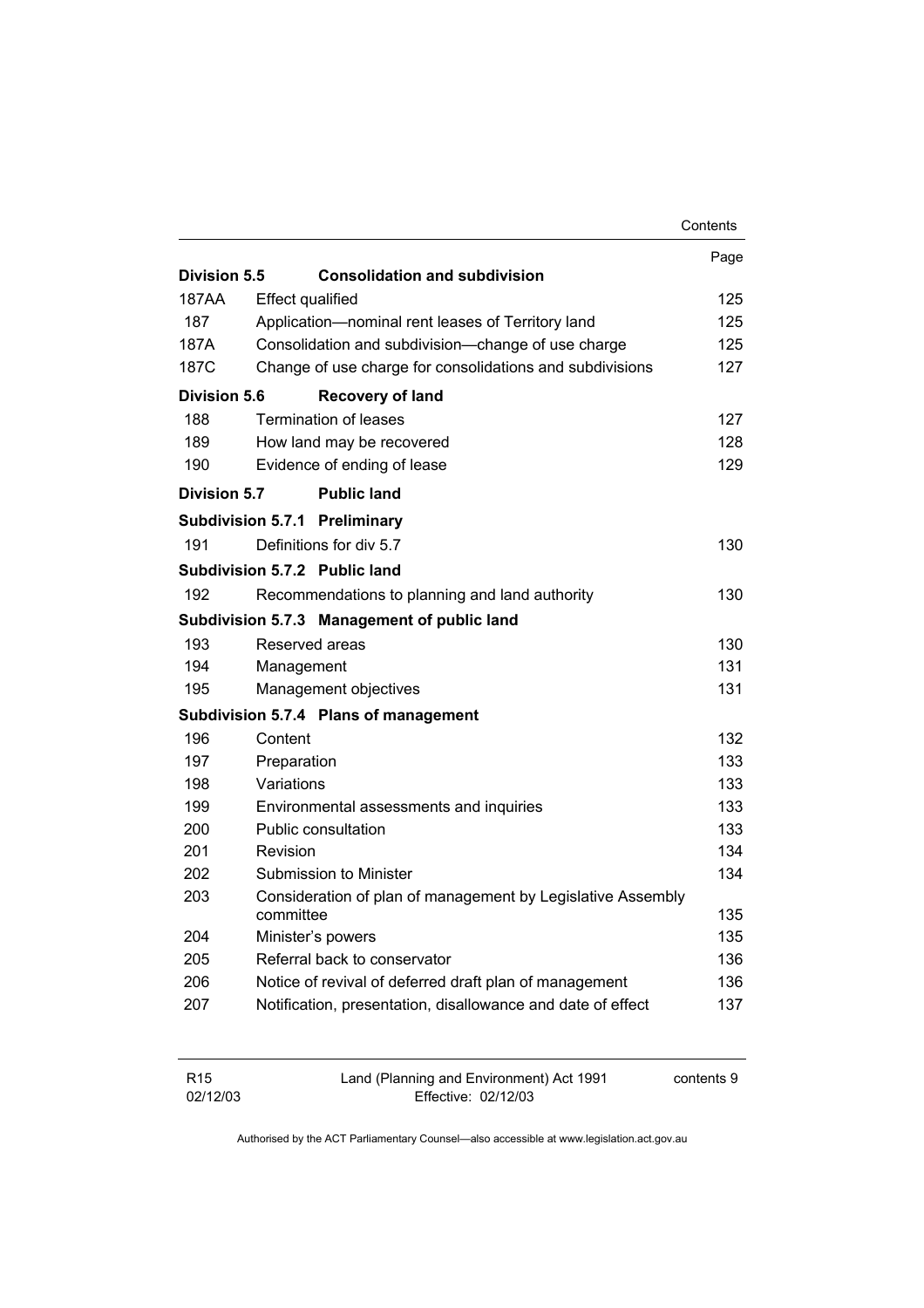|                     | Subdivision 5.7.5 Leases and licences                     | Page       |  |
|---------------------|-----------------------------------------------------------|------------|--|
| 208                 | Leases-generally                                          | 137        |  |
| 209                 | Grant of leases                                           |            |  |
| 210                 | Licences                                                  | 138<br>138 |  |
| 211                 | Miner's rights in relation to public land                 | 139        |  |
| <b>Division 5.8</b> | <b>Miscellaneous</b>                                      |            |  |
| 214                 | Lessee may surrender lease or part of lease               | 140        |  |
| 215                 | Reduction of rent and relief from provisions of lease     | 140        |  |
| 216                 | Access to leased land from roads and road related areas   | 141        |  |
| 216A                | Notification of certain leases                            | 142        |  |
| 217                 | Licences in relation to land that is not public land      | 143        |  |
| 218                 | Reservation of minerals                                   | 144        |  |
| 219                 | Rights to extract minerals                                | 144        |  |
| 220                 | Access to lease documents and development agreements      | 145        |  |
| 221                 | False or misleading statements in relation to leases      | 145        |  |
| Part 6              | <b>Approvals and orders</b>                               |            |  |
|                     |                                                           |            |  |
| Division 6.1        | <b>Preliminary</b>                                        |            |  |
| 222                 | Definitions for pt 6                                      | 146        |  |
| 223                 | Meaning of variation for pt 6                             | 148        |  |
| <b>Division 6.2</b> | <b>Approvals</b>                                          |            |  |
|                     | <b>Subdivision 6.2.1 General</b>                          |            |  |
| 225                 | Offence-development                                       | 149        |  |
| 226                 | Application to undertake development                      | 149        |  |
| 227                 | Register of applications, approvals, orders and lease and |            |  |
|                     | development conditions                                    | 152        |  |
| 228                 | Restrictions on inspection of applications                | 153        |  |
| 229                 | Notice of application                                     | 154        |  |
| 229A                | Direction that applications be submitted to Minister      | 156        |  |
| 229B                | Minister may decide some applications                     | 157        |  |
| 230                 | Approvals                                                 | 158        |  |
| 231                 | Matters to be considered                                  | 159        |  |
| 232                 | Duty of applicants                                        | 160        |  |

| contents 10 | Land (Planning and Environment) Act 1991 | R <sub>15</sub> |
|-------------|------------------------------------------|-----------------|
|             | Effective: 02/12/03                      | 02/12/03        |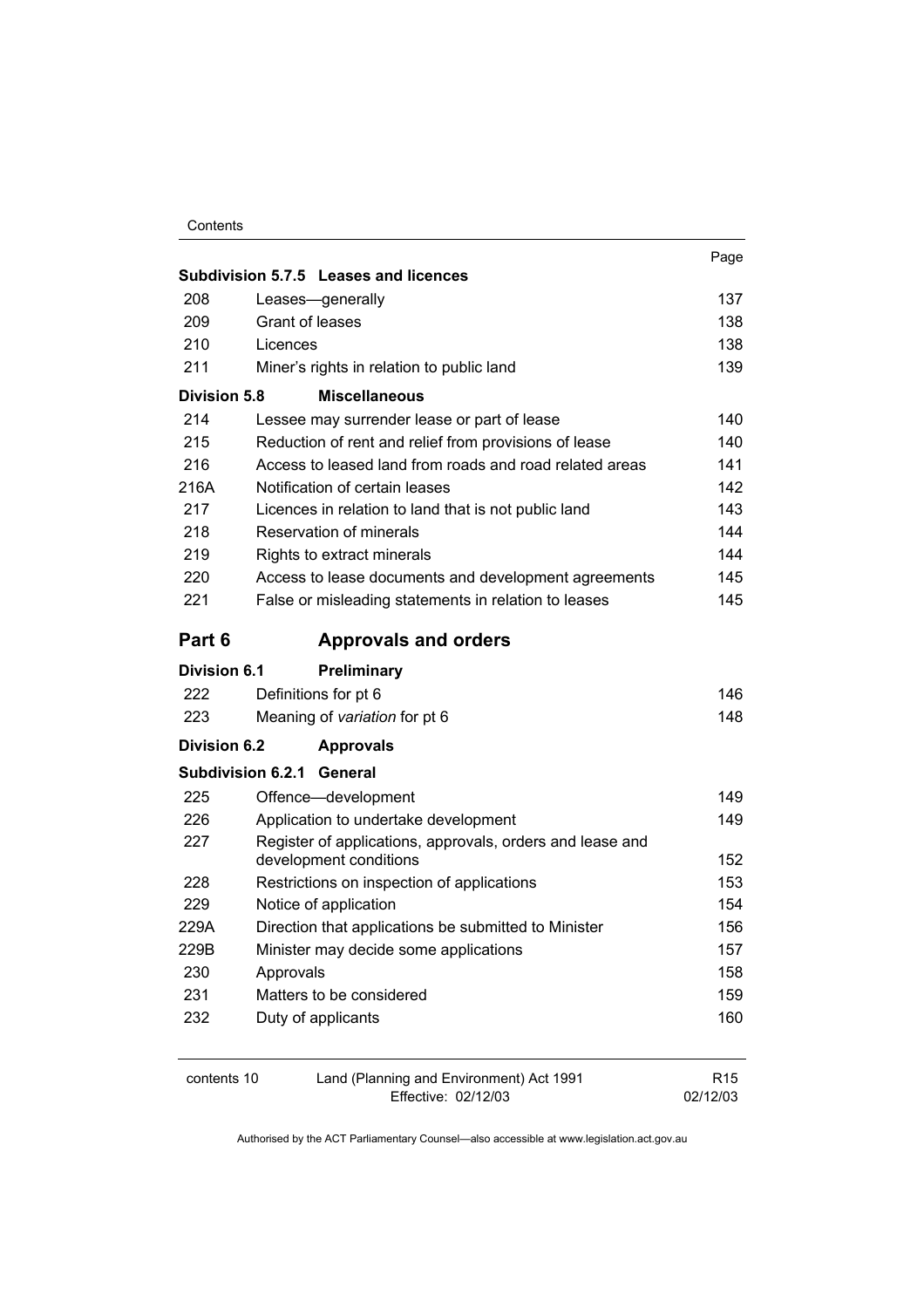|                             |                                                                  | Contents    |
|-----------------------------|------------------------------------------------------------------|-------------|
|                             |                                                                  | Page        |
| 233                         | More information                                                 | 161         |
| 234                         | Effect of failure to give further information                    | 161         |
| 236                         | Environmental assessments and inquiries                          | 161         |
|                             | Subdivision 6.2.2 Objections                                     |             |
| 237                         | Objections-general                                               | 162         |
| 238                         | Inspection of objections                                         | 162         |
| 239                         | Identity of objectors                                            | 163         |
|                             | <b>Subdivision 6.2.3 Approvals</b>                               |             |
| 242                         | Approvals-notices to applicants and registrar-general            | 163         |
| 243                         | Notification of approval or refusal of application               | 163         |
| 244                         | Notification if more than 1 objector                             | 165         |
| 245                         | Conditional approvals                                            | 165         |
|                             | Subdivision 6.2.4 Reconsideration of applications for approval   |             |
| 245A                        | Definitions for subdiv 6.2.4                                     | 167         |
| 246                         | Applications for reconsideration                                 | 167         |
| 246A                        | Reconsideration of decisions                                     | 168         |
| 246B                        | No action by planning and land authority within time             | 169         |
| 246C                        | Notice of decision on reconsideration                            | 169         |
|                             | Subdivision 6.2.5 Approvals-miscellaneous                        |             |
| 247                         | Minor amendments                                                 | 170         |
| 248                         | Corrections                                                      | 171         |
| 249                         | When approvals take effect                                       | 171         |
| 250                         | Execution of approvals for variations of leases                  | 172         |
| 251                         | End of approvals                                                 | 172         |
| 252                         | Extension of time                                                | 172         |
| 253                         | Revocation of approval                                           | 173         |
|                             | Subdivision 6.2.6 Powers of Supreme Court                        |             |
| 253A                        | Injunctions to require compliance with approvals                 | 173         |
| Division 6.3                | <b>Orders</b>                                                    |             |
| Subdivision 6.3.1           | <b>Making of orders</b>                                          |             |
| 254                         | Applications to planning and land authority for orders           | 174         |
| 254A                        | Decision on application to planning and land authority for order | 175         |
| 255                         | Proposed orders on planning and land authority's own initiative  | 177         |
| R <sub>15</sub><br>02/12/03 | Land (Planning and Environment) Act 1991<br>Effective: 02/12/03  | contents 11 |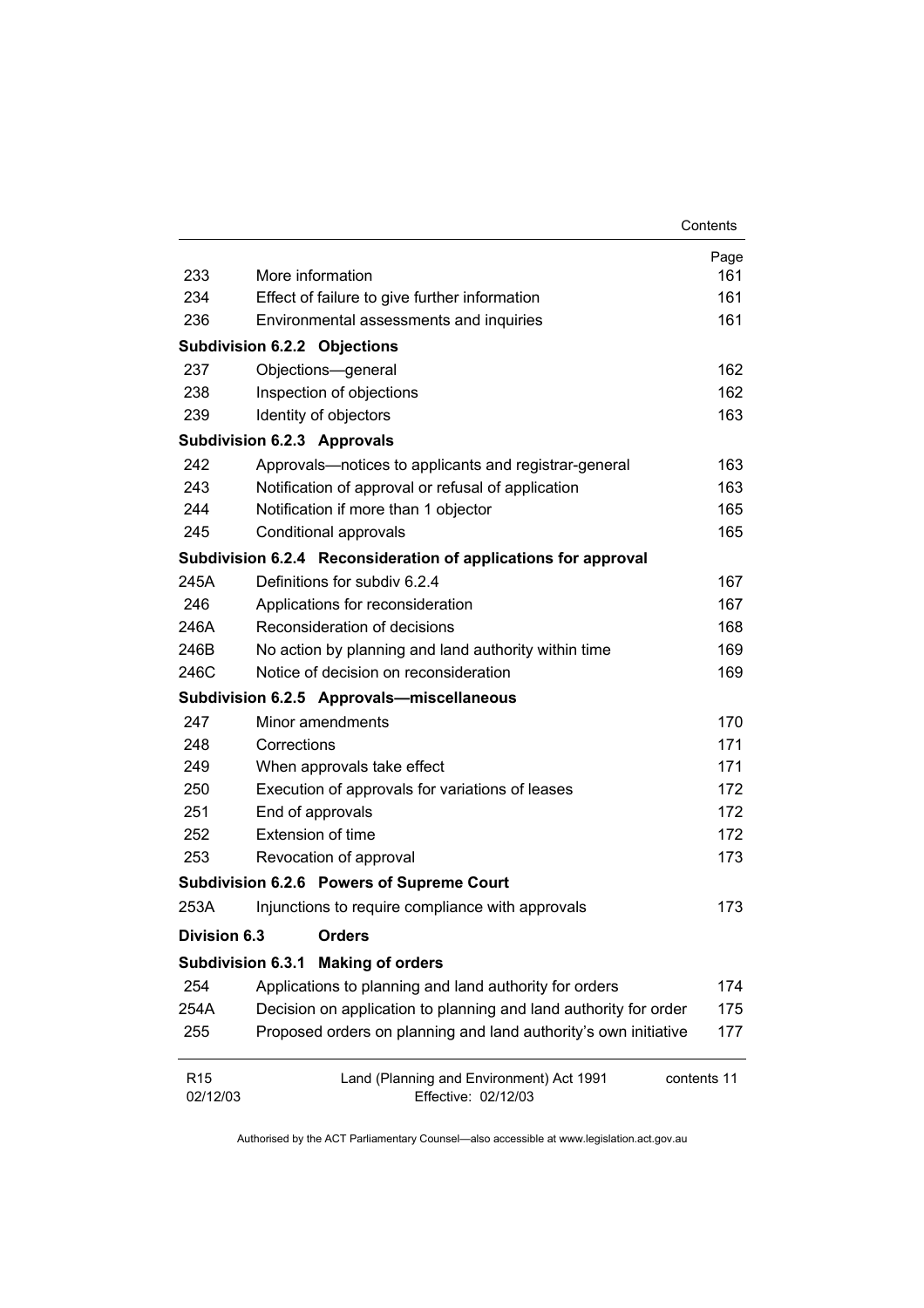| Contents |
|----------|
|          |

| contents 12              | Land (Planning and Environment) Act 1991<br>Effective: 02/12/03           | R <sub>15</sub><br>02/12/03 |
|--------------------------|---------------------------------------------------------------------------|-----------------------------|
| 263                      | Appointment of inspectors                                                 | 195                         |
| 262                      | Definitions for div 6.4                                                   | 194                         |
| <b>Subdivision 6.4.1</b> | Preliminary                                                               |                             |
| <b>Division 6.4</b>      | Inspection and seizure powers                                             |                             |
| 261                      | Declaration of pest animal or pest plant                                  | 193                         |
|                          | Subdivision 6.3.4 Other matters                                           |                             |
|                          |                                                                           |                             |
| 260C                     | Injunctions to restrain contravention of orders or prohibition<br>notices | 192                         |
| 260B                     | Prohibition notices-ending                                                | 192                         |
| 260A                     | Contravening prohibition notices                                          | 191                         |
| 260                      | Prohibition notices-making                                                | 189                         |
|                          | Subdivision 6.3.3 Prohibition notices and injunctions                     |                             |
| 259J                     | Payment of deferred rectification work cost                               | 189                         |
| 2591                     | Security for deferred rectification work cost                             | 188                         |
| 259H                     | Deferral of rectification work cost                                       | 188                         |
| 259G                     | Application for deferral of rectification work cost                       | 187                         |
| 259F                     | Determination of criteria for deferral of rectification work cost         | 187                         |
| 259E                     | Liability for cost of rectification work                                  | 187                         |
| 259D                     | Obstructing etc authorised people                                         | 187                         |
| 259C                     | Authorisation to carry out rectification work                             | 186                         |
| 259B                     | Contravening direction to carry out rectification work                    | 186                         |
| 259A                     | Direction to carry out rectification work                                 | 184                         |
| 259                      | Definitions for sdiv 6.3.2                                                | 184                         |
|                          | Subdivision 6.3.2 Rectification work                                      |                             |
| 258C                     | Effect of orders about pest animals or plants                             | 184                         |
| 258B                     | Notice ending orders                                                      | 183                         |
| 258<br>258A              | Contravening orders<br>Ending of orders                                   | 182<br>183                  |
| 257B                     | Who is bound by an order?                                                 | 182                         |
| 257A                     | Notice of making of orders                                                | 181                         |
| 257                      | Content of orders                                                         | 179                         |
|                          | own initiative                                                            | 178                         |
| 256                      | Decision on proposed order on planning and land authority's               | Page                        |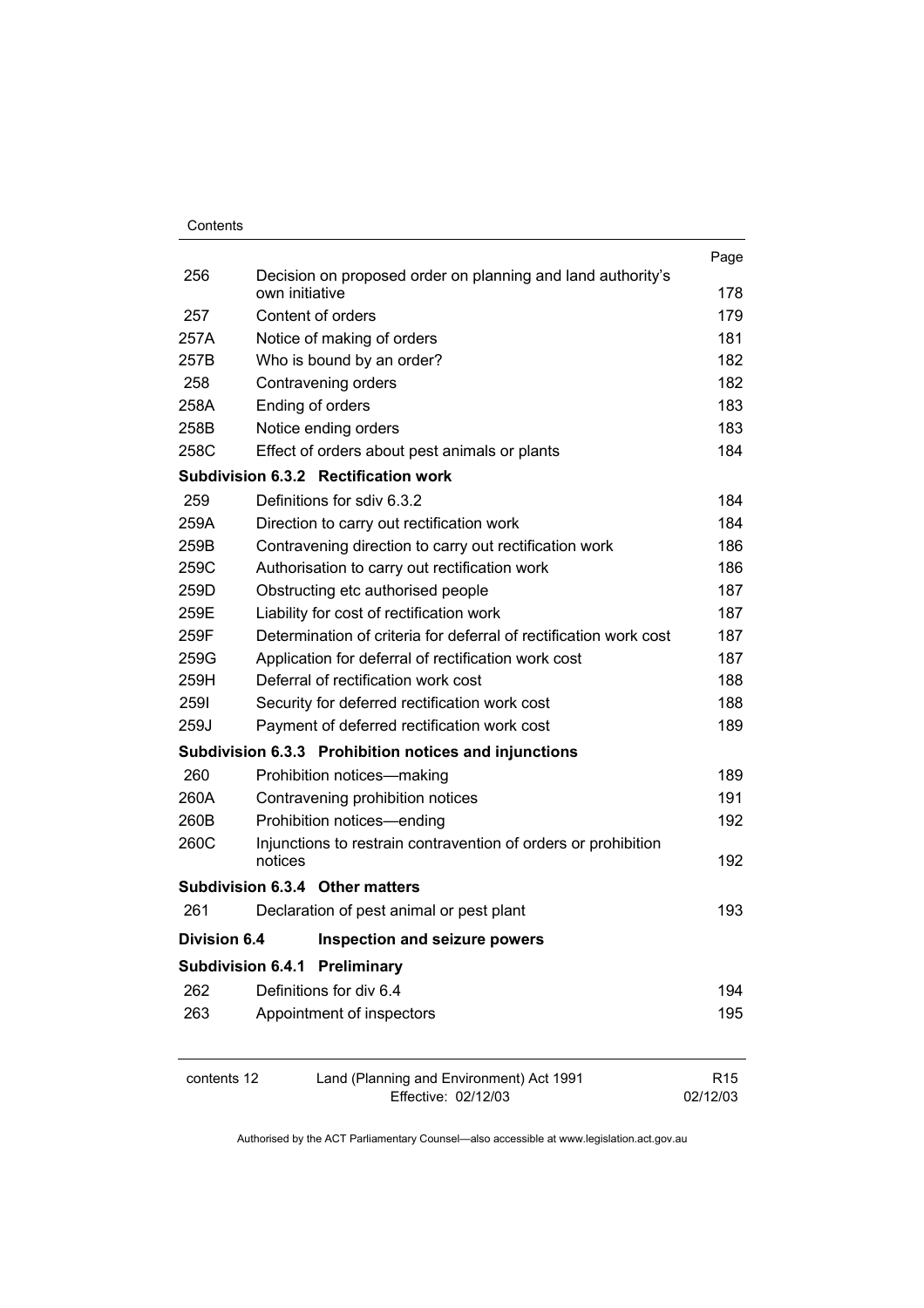|                     |                                                                | Contents |
|---------------------|----------------------------------------------------------------|----------|
|                     |                                                                | Page     |
| 264                 | Identity cards                                                 | 195      |
| 265                 | Power not to be exercised before identity card shown           | 196      |
|                     | Subdivision 6.4.2 Inspection                                   |          |
| 266                 | Inspections etc                                                | 196      |
| 267                 | Consent to entry                                               | 197      |
| 269                 | Powers of inspection                                           | 197      |
| 271                 | Taking samples                                                 | 198      |
| 272                 | Disposal of seized items                                       | 199      |
| 273                 | Search warrants                                                | 200      |
| 274                 | Obstruction of inspectors                                      | 201      |
| <b>Division 6.6</b> | <b>Miscellaneous</b>                                           |          |
|                     | Subdivision 6.6.1 Review of decisions                          |          |
| 275                 | AAT review-general                                             | 201      |
| 275A                | Approvals subject to entity's satisfaction                     | 202      |
| 276                 | Review of decisions—objectors and third parties to approvals   | 202      |
| 277                 | Review of decisions-orders and prohibition notices             | 203      |
| 278                 | Notification of objectors                                      | 204      |
| 279                 | Application for review by objectors—notification to applicants | 205      |
| 279A                | Challenge to validity of certain decisions                     | 205      |
|                     | Subdivision 6.6.2 General                                      |          |
| 282                 | Regulations                                                    | 205      |
| Part 7              | <b>Administrative appeals</b>                                  |          |
| 282A                | AAT review of decisions                                        | 207      |
| Part 8              | <b>Miscellaneous</b>                                           |          |
| 283                 | People authorised to exercise powers of Executive              | 208      |
| 284                 | Power of administrative appeals tribunal and Supreme Court     | 208      |
| 286                 | Conduct of directors, servants and agents                      | 209      |
| 287                 | Determination of fees                                          | 210      |
| 287A                | Approved forms                                                 | 210      |
| 288                 | Regulation-making power                                        | 211      |
|                     |                                                                |          |

| R15      | Land (Planning and Environment) Act 1991 | contents 13 |
|----------|------------------------------------------|-------------|
| 02/12/03 | Effective: 02/12/03                      |             |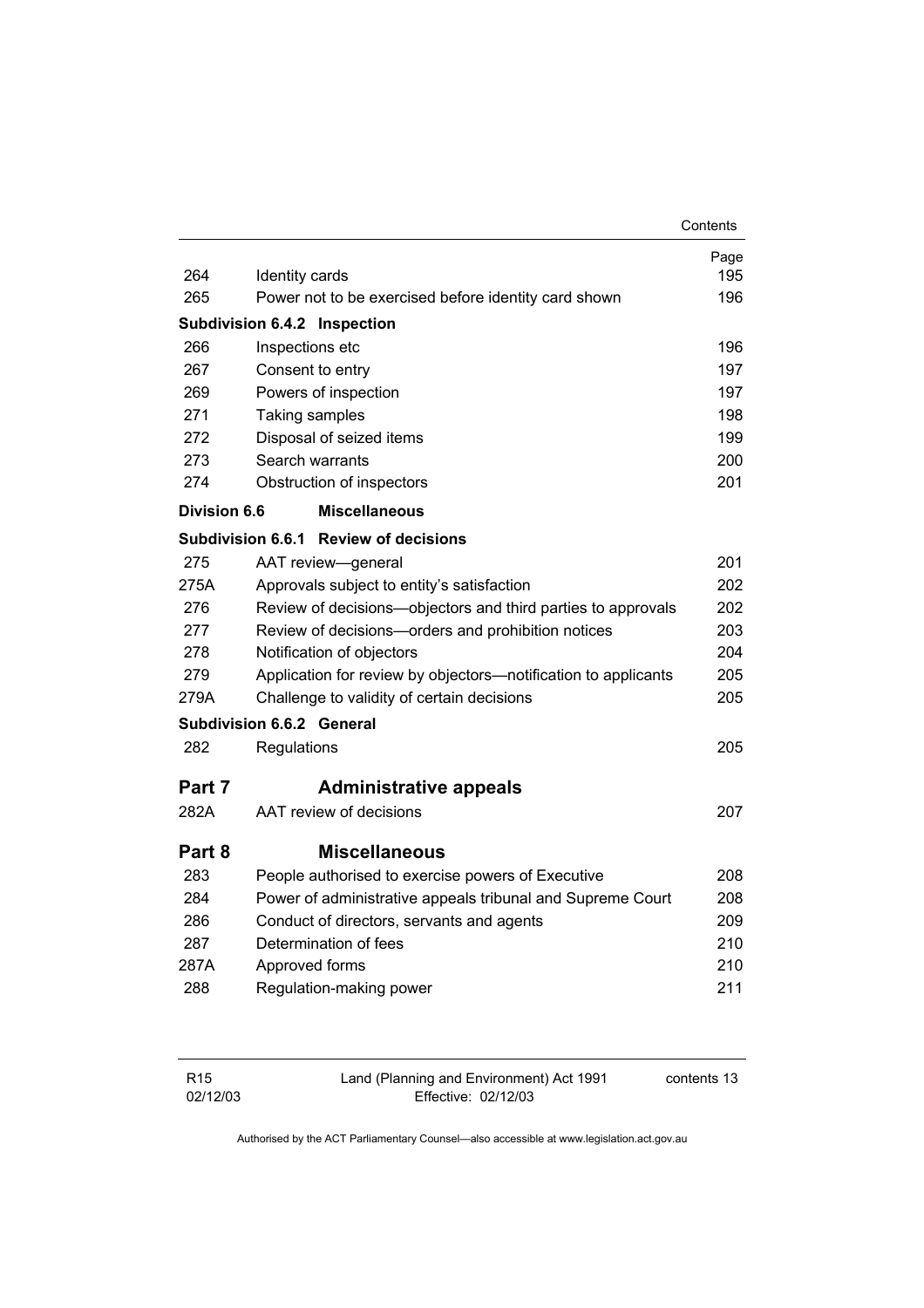#### Contents

|                   |                                                               | Page |
|-------------------|---------------------------------------------------------------|------|
| Part 9            | <b>Transitional</b>                                           |      |
| 289               | Status of leases and licences                                 | 212  |
| 290               | Continued application of certain repealed Acts and provisions | 212  |
| 291               | <b>Conversion of Commonwealth leases</b>                      | 214  |
| 292               | Consent under City Area Leases Ordinance 1936, s 28           | 215  |
| 293               | Proceedings and evidence                                      | 215  |
| <b>Schedule 1</b> | <b>Management objectives for public land</b>                  | 217  |
| <b>Schedule 2</b> | Criteria for assessment of heritage<br>significance of places | 219  |
| <b>Schedule 3</b> | <b>Content of preliminary assessments</b>                     | 221  |
| <b>Schedule 4</b> | Decisions reviewable by AAT                                   | 223  |
| <b>Part 4.1</b>   | Reviewable decisions under part 6                             | 223  |
| <b>Part 4.2</b>   | Other reviewable decisions                                    | 224  |
| <b>Schedule 5</b> | <b>Activities subject to orders</b>                           | 229  |
| <b>Dictionary</b> |                                                               | 231  |
| <b>Endnotes</b>   |                                                               |      |
| 1                 | About the endnotes                                            | 240  |
| 2                 | Abbreviation key                                              | 240  |
| 3                 | Legislation history                                           | 241  |
| 4                 | Amendment history                                             | 248  |
| 5                 | Earlier republications                                        | 284  |
|                   |                                                               |      |

| contents 14 | Land (Planning and Environment) Act 1991 | R <sub>15</sub> |
|-------------|------------------------------------------|-----------------|
|             | Effective: 02/12/03                      | 02/12/03        |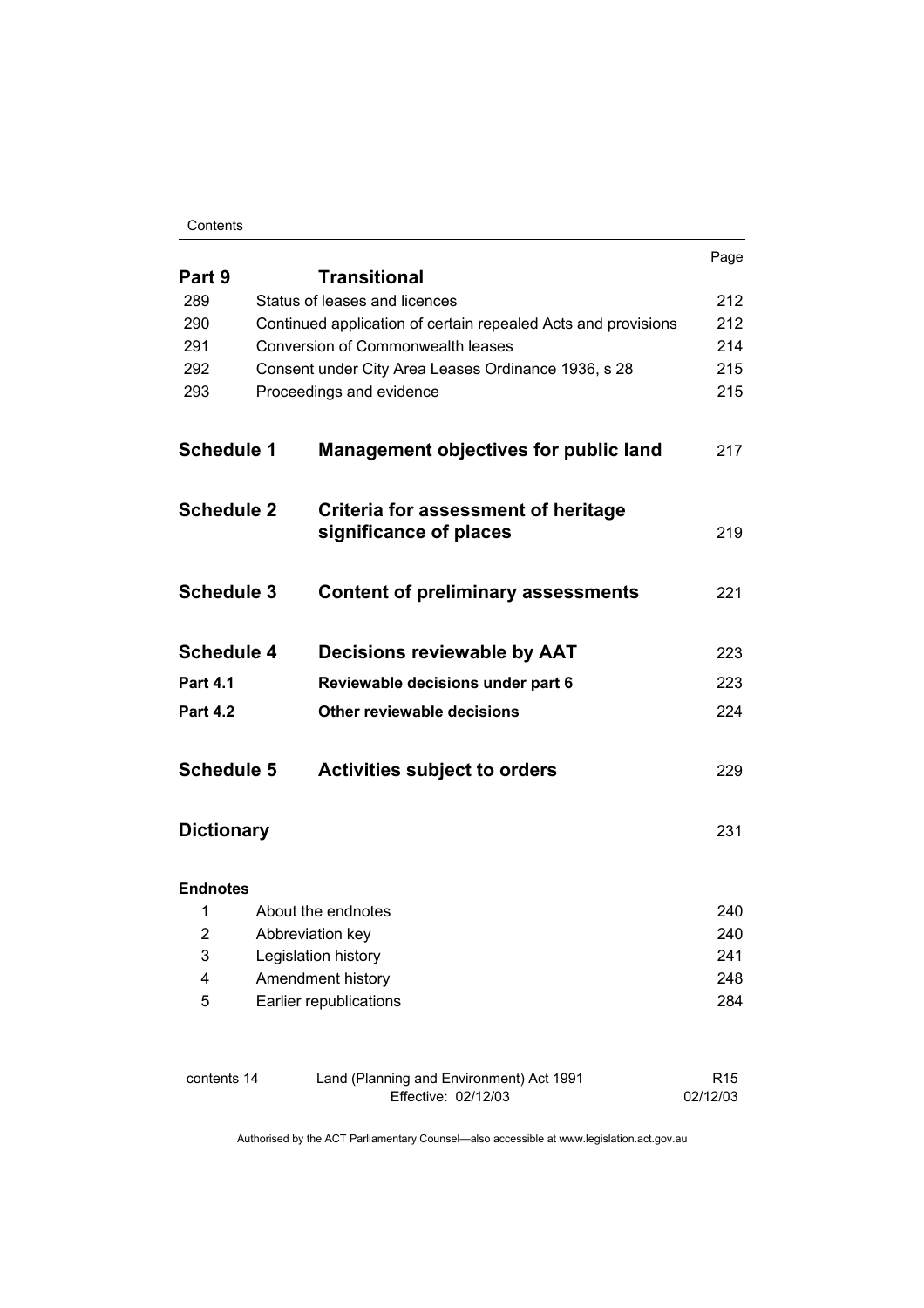

# **Land (Planning and Environment) Act 1991**

An Act relating to the use of land in the Territory, and for related purposes

R15 02/12/03 Land (Planning and Environment) Act 1991 Effective: 02/12/03

page 1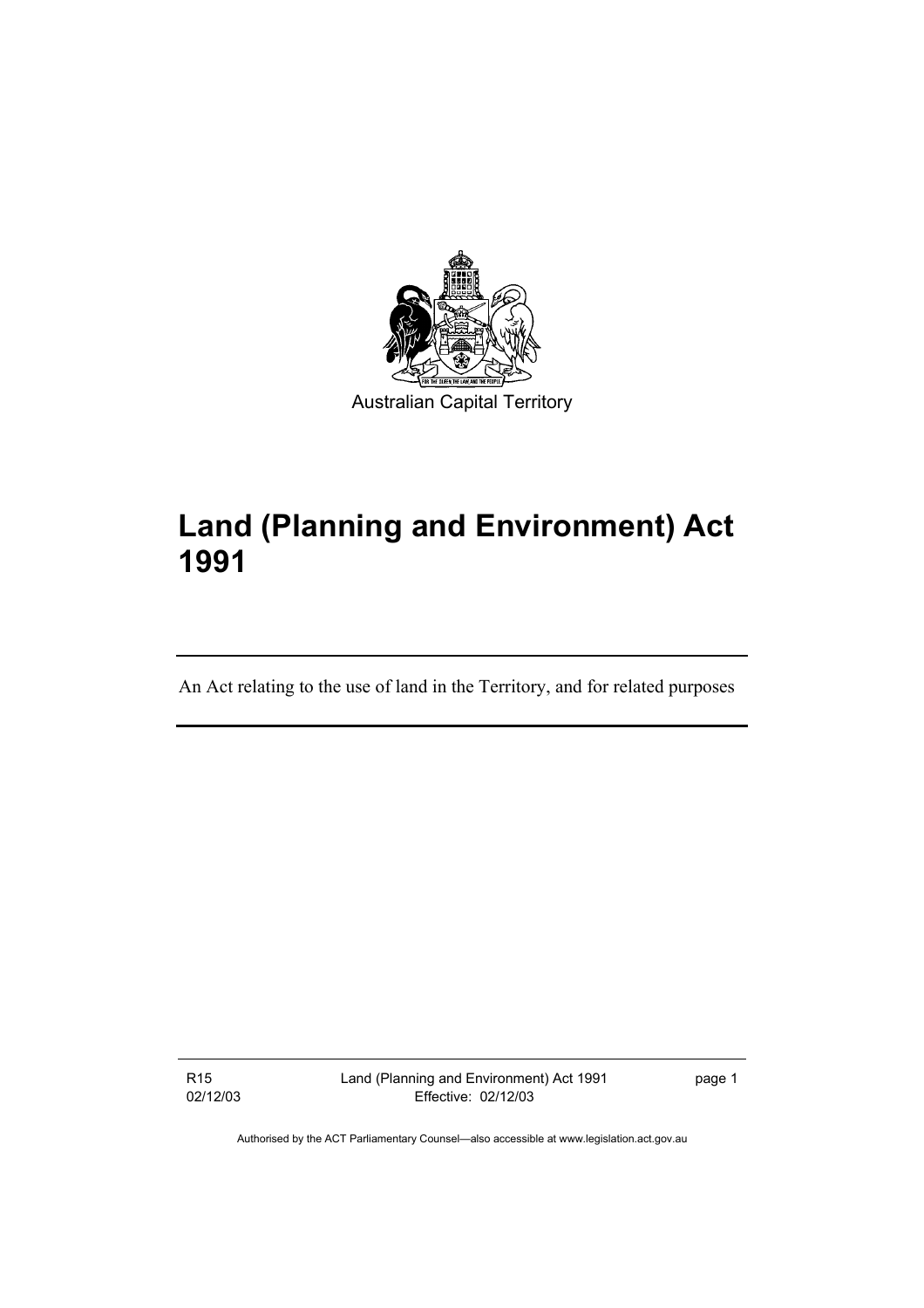#### Part 1 **Preliminary**

Section 1

# **Part 1** Preliminary

### **1 Name of Act**

This Act is the *Land (Planning and Environment) Act 1991*.

### **2 Dictionary**

The dictionary at the end of this Act is part of this Act.

*Note 1* The dictionary at the end of this Act defines certain words and expressions used in this Act, and includes references (*signpost definitions*) to other words and expressions defined elsewhere in this Act.

> For example, the signpost definition '*order*, for part 6 (Approvals and orders)—see section 222.' means that the expression 'order' is defined in that section and the definition applies to this Act, part 6.

*Note 2* A definition in the dictionary (including a signpost definition) applies to the entire Act unless the definition, or another provision of the Act, provides otherwise or the contrary intention otherwise appears (see Legislation Act, s  $155$  and s  $156$  (1)).

#### **3 Notes**

A note included in this Act is explanatory and is not part of this Act.

*Note* See Legislation Act, s 127 (1), (4) and (5) for the legal status of notes.

### **4 Offences against Act—application of Criminal Code etc**

Other legislation applies in relation to offences against this Act.

*Note 1 Criminal Code* 

 The Criminal Code, ch 2 applies to the following offences against this Act (see Code, pt 2.1):

- s 258 (Contravening orders)
- s 259B (Contravening direction to carry out rectification work)
- s 259D (1) (Obstructing etc authorised people)

| page 2 | Land (Planning and Environment) Act 1991 | R <sub>15</sub> |
|--------|------------------------------------------|-----------------|
|        | Effective: 02/12/03                      | 02/12/03        |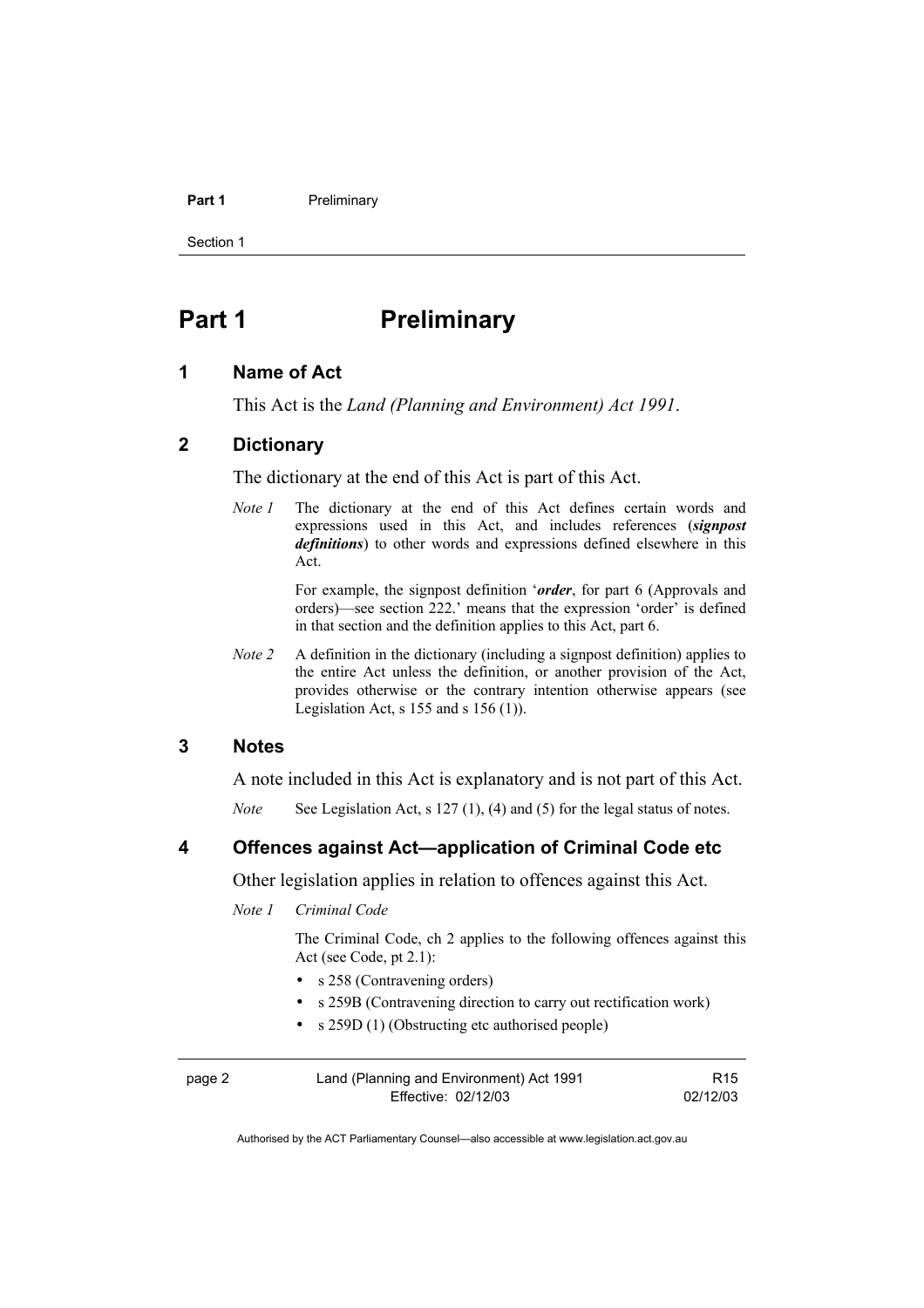- s 260A (Contravening prohibition notices)
- $s$  264 (2) (Identity cards).

 The chapter sets out the general principles of criminal responsibility (including burdens of proof and general defences), and defines terms used for offences to which the Code applies (eg *conduct*, *intention*, *recklessness* and *strict liability*).

*Note 2 Penalty units*

 The Legislation Act, s 133 deals with the meaning of offence penalties that are expressed in penalty units.

R15 02/12/03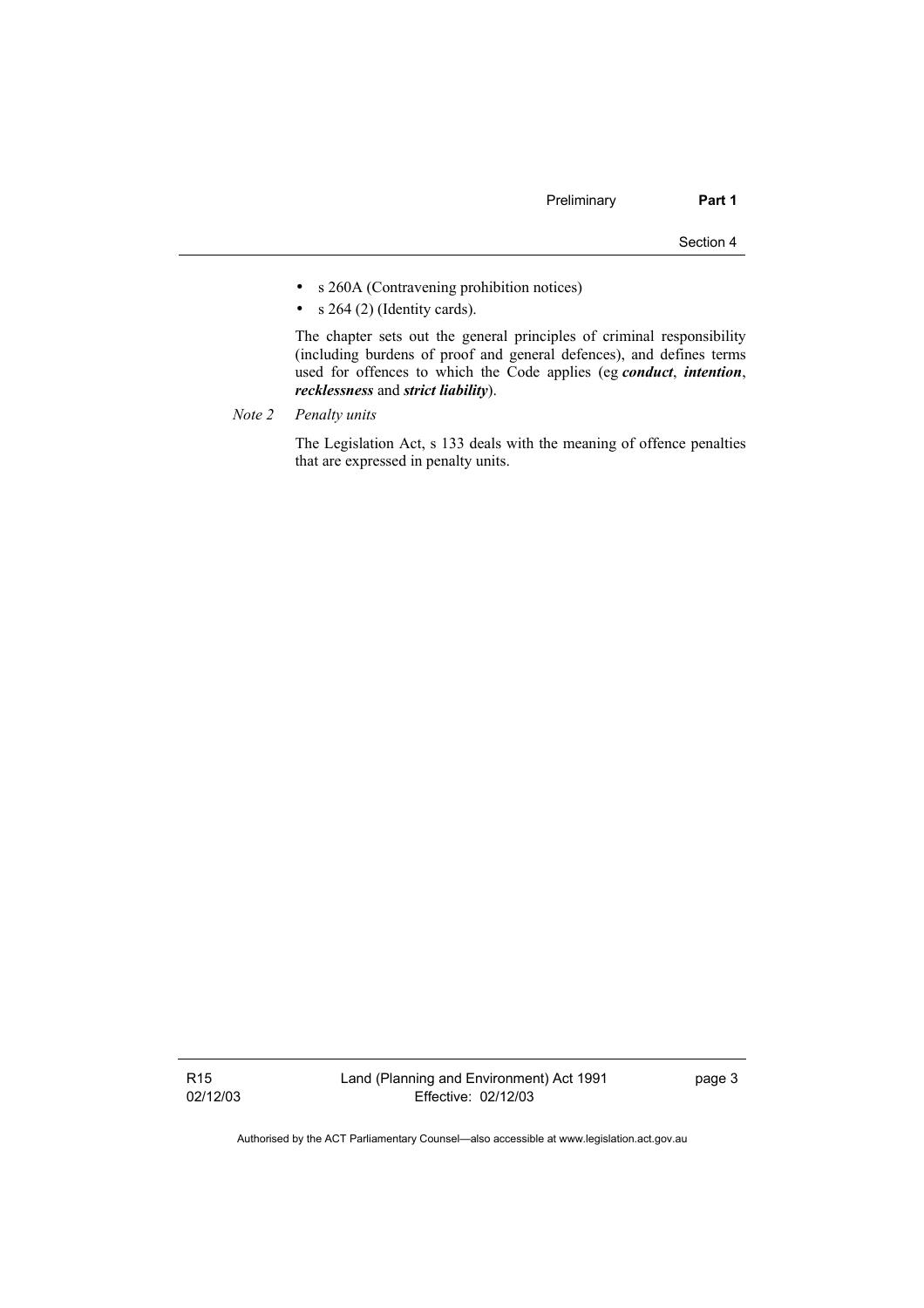**Part 2** Planning<br>**Division 2.1** Prelimina **Division 2.1** Preliminary Section 5

# **Part 2 Planning**

## **Division 2.1 Preliminary**

#### **5 Definitions for pt 2**

In this part:

*background papers*, in relation to a draft plan variation or a plan variation means—

- (a) an explanatory statement; and
- (b) a copy of—
	- (i) any relevant direction of the Minister; and
	- *Note* The Minister may give directions under this Act, s 26 and s 94 (1) (b) and the *Planning and Land Act 2002*, s 12 (1) (b).
	- (ii) any submission of the conservator referred to in section 16, including any preliminary draft plan of management (prepared under subdivision 5.7.4) accompanying such a submission; and
	- (iii) any interim heritage places register referred to in section 17; and
	- (iv) any relevant environmental report; and
	- (v) the report of any relevant inquiry; and
	- (vi) the report of any other inquiry relating to the variation; and
- (c) a statement, by the planning and land authority, of the reasons for any inconsistency between the draft plan and—
	- (i) a relevant direction of the Minister; or

R15 02/12/03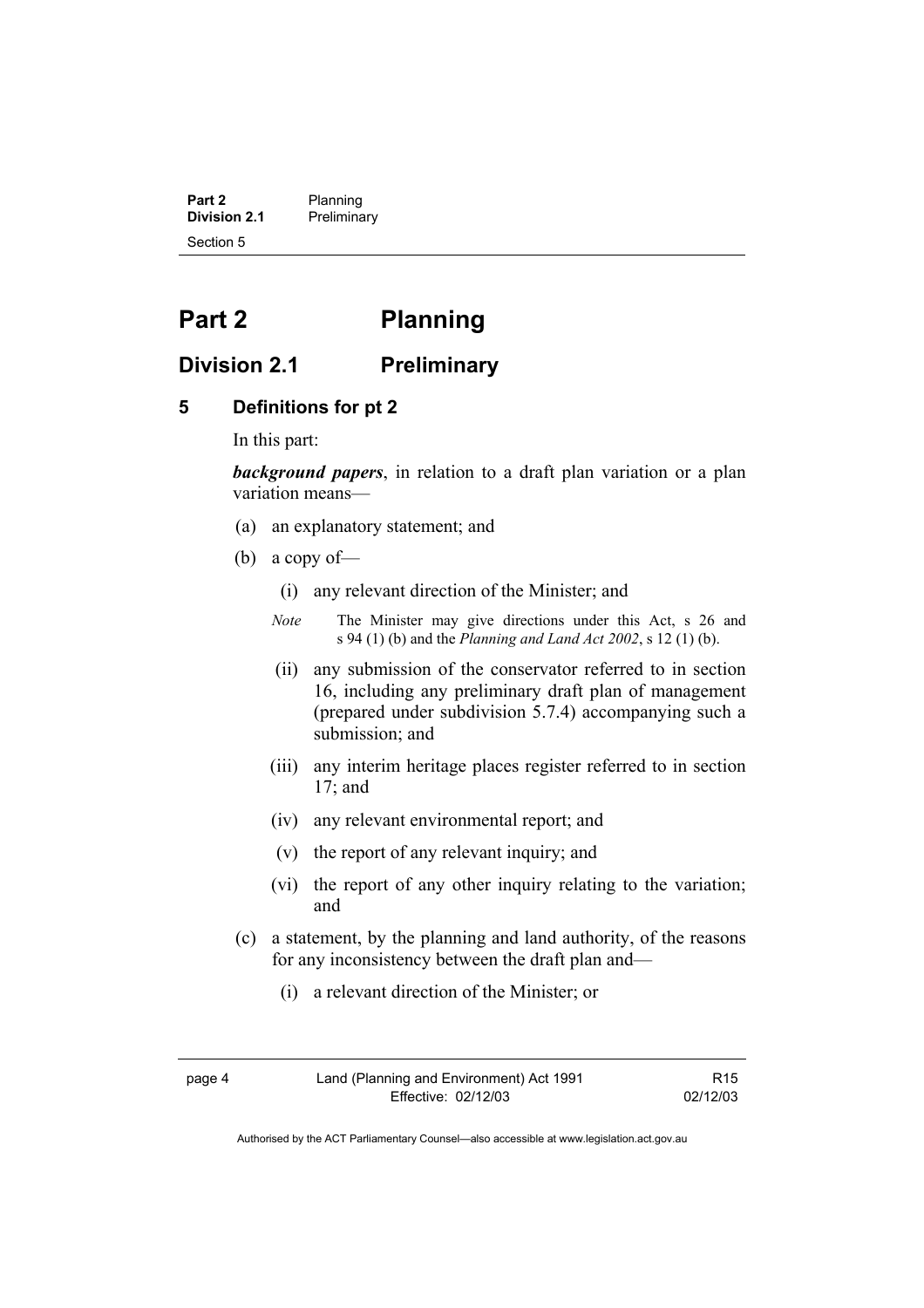- (ii) a submission of the conservator mentioned in paragraph (b) (ii); or
- (iii) an interim heritage places register submitted to the authority; or
- *Note* Sections 17 and 63 provide for the submission by the heritage council of an interim heritage places register.
- (iv) a recommendation in a report mentioned in paragraph (b)  $(iv)$ ,  $(v)$  or  $(vi)$ ; and
- (d) for a draft plan variation of the kind referred to in section 17 (3)—a copy of any written response of the heritage council submitted in accordance with section 17 (4), together with a statement by the planning and land authority commenting on that response; and
- (e) any other documents—
	- (i) considered by the authority to be necessary or useful in explaining the draft plan variation; and
	- (ii) designated by the authority in writing as background papers.

*consultation notice*—see section 19 (Public consultation notification).

*development*, in relation to land, means—

- (a) the erection, alteration or demolition of a building on that land; or
- (b) the carrying on of work on that land; or
- (c) the use or change of use of that land; or
- (d) the use or change of use of a building or works on that land; or
- (e) the subdivision or consolidation of that land; or
- (f) the display of signs or advertising material on that land.

| R <sub>15</sub> | Land (Planning and Environment) Act 1991 | page 5 |
|-----------------|------------------------------------------|--------|
| 02/12/03        | Effective: 02/12/03                      |        |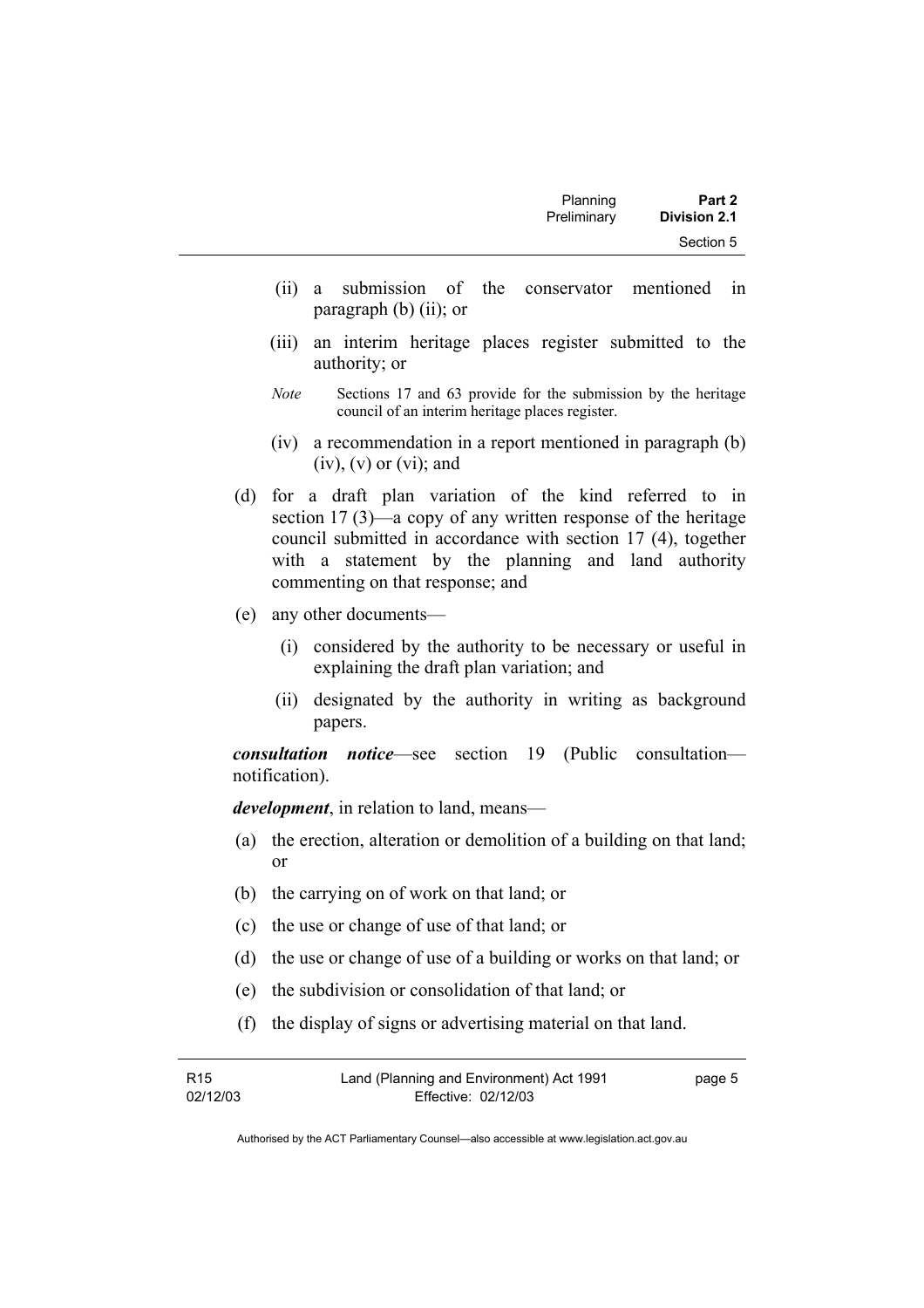#### *draft plan variation*—

- (a) means a draft plan variation prepared by the planning and land authority under section 15 (Preparation of plan variations) and—
	- (i) if section 19C (Draft plan variations that do not affect rights) does not apply—notified under section 19 (Public consultation—notification); or
	- (ii) if section 19C applies—notified in the legislation register under section 19C (2); and
- (b) for a draft plan variation that has been revised under section 22 (1) (a) or 27—includes the draft plan variation as revised.

#### *environmental report* means—

- (a) a preliminary assessment under division 4.2; or
- (b) a report under section 128; or
- (c) an assessment.

*land* includes water.

*national capital plan* means the plan approved under the *Australian Capital Territory (Planning and Land Management) Act 1988* (Cwlth), section 19.

*Note* A reference to an instrument under a law includes a reference to the instrument as amended from time to time (see Legislation Act, s 102)

*variation*, in relation to the plan, includes the revocation of the plan and its substitution with a new plan.

# **Division 2.2 Territory plan—object and effect**

#### **7 Object**

 (1) The object of the plan shall be to ensure, in a manner not inconsistent with the national capital plan, that the planning and

| page 6 | Land (Planning and Environment) Act 1991 | R15      |
|--------|------------------------------------------|----------|
|        | Effective: 02/12/03                      | 02/12/03 |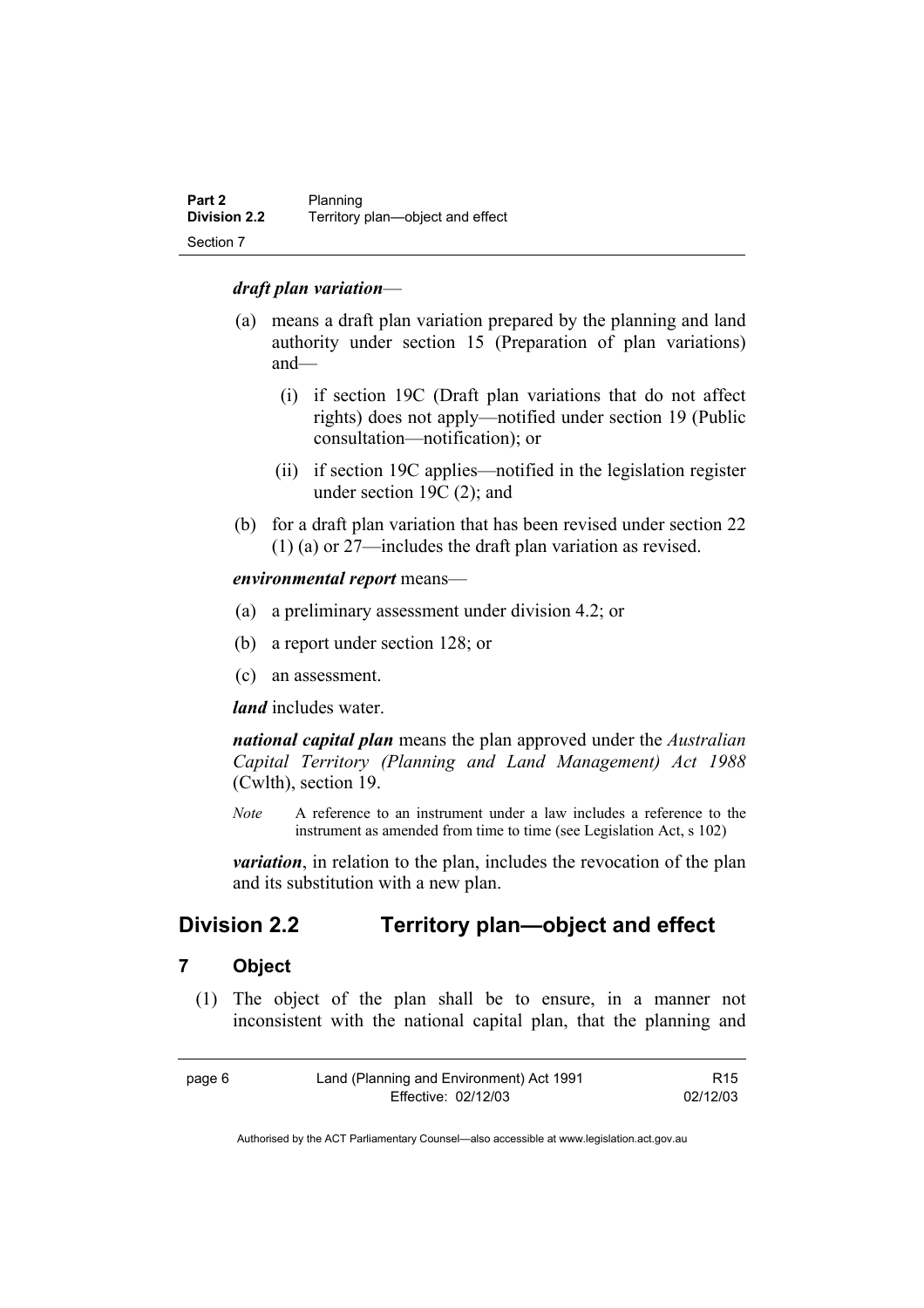development of the ACT provides the people of the ACT with an ecologically sustainable, healthy, attractive, safe and efficient environment in which to live, work and have their recreation.

- (2) The plan shall set out the planning principles and policies for giving effect to its object.
- (3) For giving effect to the object of the plan and the principles and policies referred to in subsection (2), the plan may—
	- (a) set out specific objectives and policies; and
	- (b) specify purposes for which land may be used; and
	- (d) incorporate a register of heritage places known as the heritage places register; and
	- (e) identify land for subdivision 2.3.4, specifying in addition the principles and policies for its development; and
	- (f) for division 5.7—identify an area of land as public land and reserve it for a purpose specified in section 193; and
	- (g) provide for other matters relevant to the exercise of the powers of the Territory, the Executive or a Territory authority under a Territory law, or the administrative review of the exercise of those powers; and
	- (h) provide for other matters that are necessary or convenient.

# **8 Effect of plan**

The Territory, the Executive, a Minister or a Territory authority shall not do any act, or approve the doing of any act, that is inconsistent with the plan.

# **9 Effect of draft plan variation**

 (1) This section applies to a draft plan variation if a consultation notice states that it applies.

page 7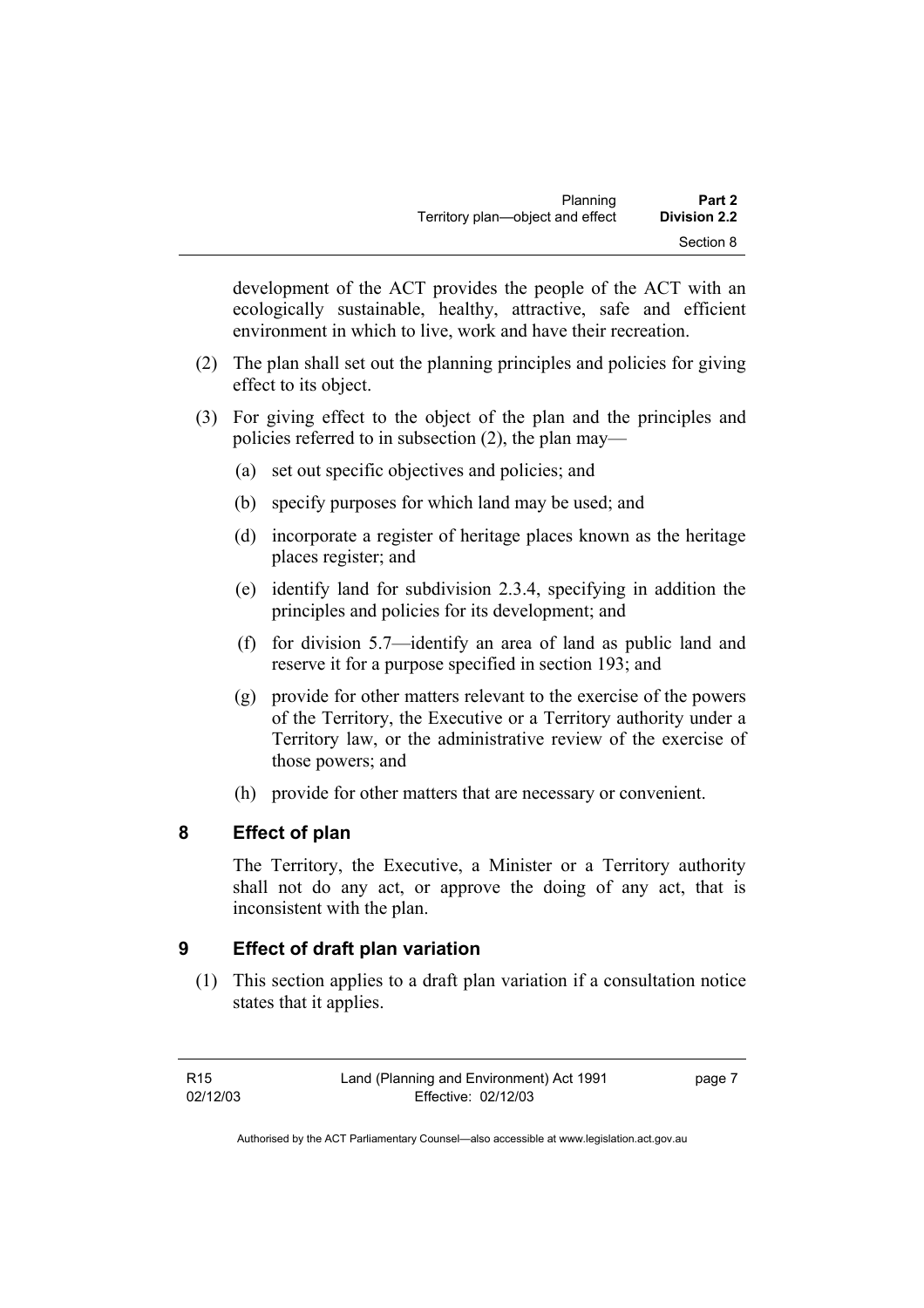| Part 2              | Planning                         |
|---------------------|----------------------------------|
| <b>Division 2.2</b> | Territory plan-object and effect |
| Section 10          |                                  |

- (2) The Territory, the Executive, a Minister or a Territory authority must not, during the defined period or a period stated in the consultation notice, whichever is shorter, do or approve the doing of anything that—
	- (a) would be inconsistent with the plan if it were varied in accordance with the draft variation; or
	- (b) is inconsistent with the plan.
- (3) Subsection (2) is subject to section 11 (Draft heritage places register and variations—lack of effect).
- (4) If a draft plan variation to which this section applies is deferred under section 22 (1) (b) or section 27 (a), this section does not apply in relation to that draft variation during the period of its deferral.
- (5) In this section:

*defined period* means the period beginning on the day when the draft plan variation is notified under the Legislation Act (see section 19 (Public consultation—notification)) and ending at the end of the day before—

- (a) the date the draft variation comes into effect; or
- (b) the date the corresponding plan variation is rejected by the Legislative Assembly; or
- (c) the date the draft variation, or the corresponding plan variation, is withdrawn under section 22 (1) (c), section 27 (a) or section  $30A(3)(b)$ ;

as the case requires.

*draft plan variation* includes a provision of a draft plan variation.

#### **10 Effect of interim heritage places register**

 (1) If an interim heritage places register that has been submitted to the planning and land authority under section 63 is not submitted to the

| page 8 | Land (Planning and Environment) Act 1991 | R15      |
|--------|------------------------------------------|----------|
|        | Effective: 02/12/03                      | 02/12/03 |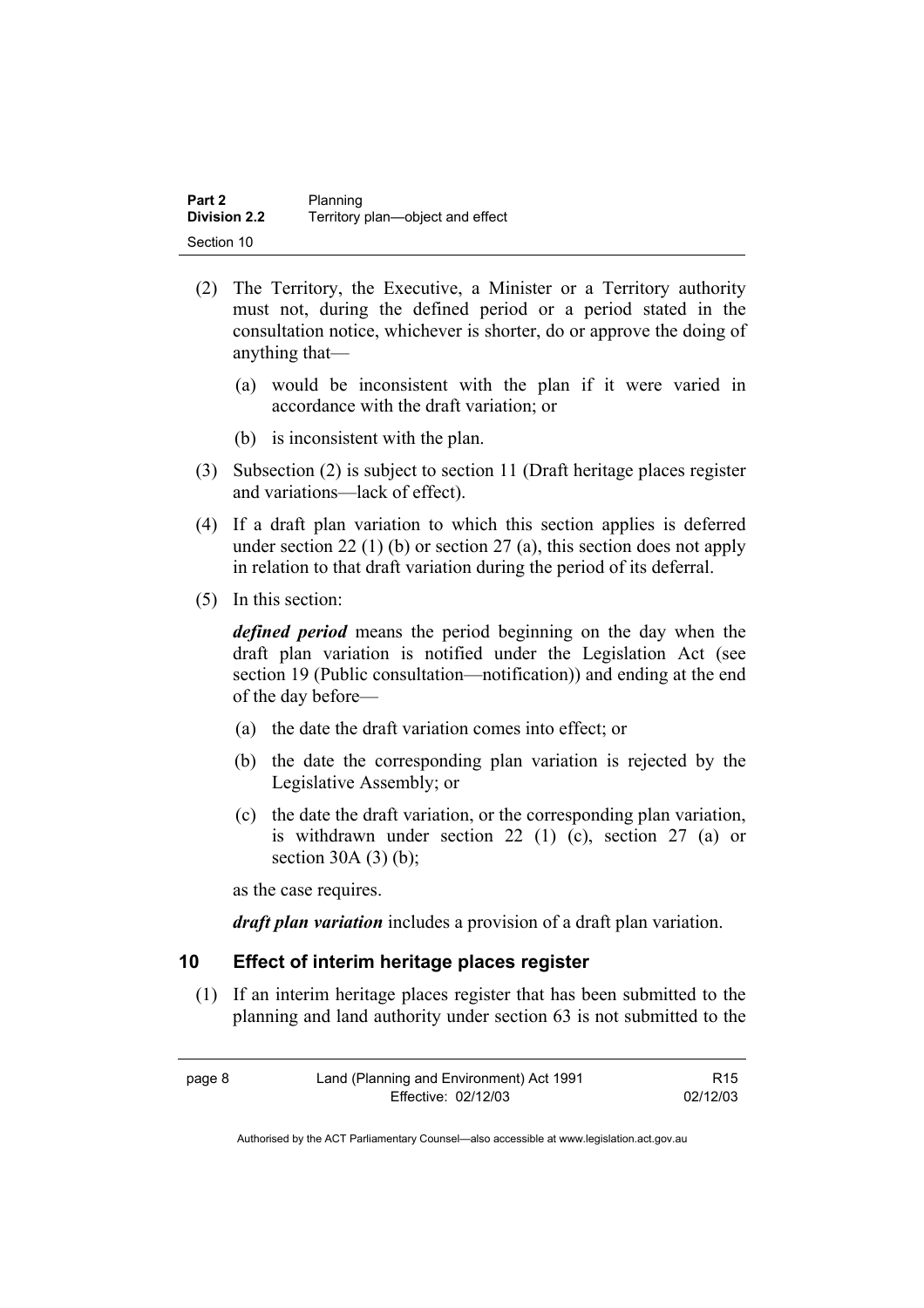| Planning                         | Part 2              |
|----------------------------------|---------------------|
| Territory plan—object and effect | <b>Division 2.2</b> |
|                                  | Section 11          |

Minister in a draft plan variation before the expiration of the applicable period, it ceases to have effect on the expiration of that period.

- (2) For this section, the applicable period in relation to an interim heritage places register is the period of 4 months beginning on the day when the register is submitted to the planning and land authority pursuant to section 63 or such longer period beginning on that day as the Minister, by writing, allows.
- (3) If an interim heritage places register that has been submitted to the planning and land authority under section 63 is not submitted to the Minister in a draft plan variation before the expiration of the applicable period, the authority shall, within 28 days after the expiration of that period, submit a written statement to the Minister setting out the reasons why the authority did not include the register in a draft plan variation.

# **11 Draft heritage places register and variations—lack of effect**

- (1) A draft heritage places register, or a draft variation to the heritage places register, notified under section 19 as a draft plan variation, or as part of a draft plan variation, has no effect.
- (2) Subsection (1) does not apply in relation to an interim heritage places register.

# **12 Plan not to have retrospective effect**

If, immediately before the plan comes into effect under this Act, it would be lawful to use any land in a particular way in the exercise of a right derived from an estate in that land, the plan does not prevent the use of that land in that way during the term of the estate.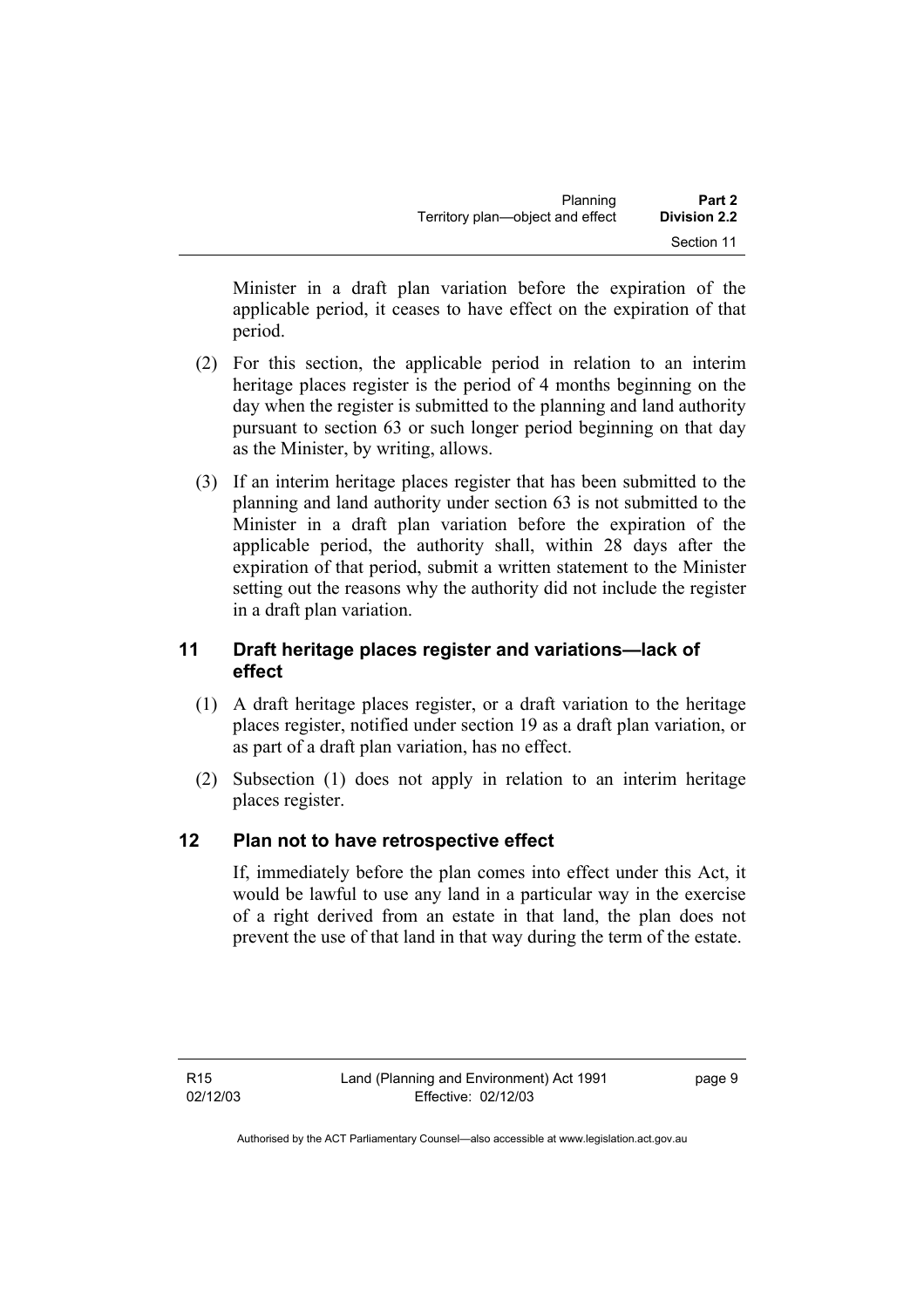# **Division 2.3 Territory plan—continuation and variation**

# **Subdivision 2.3.1 Territory plan**

# **13 Continuation of plan**

The plan established under the *Interim Planning Act 1990*, part 3, being that plan as in effect under that Act immediately before the commencement of this section, continues in effect under this Act as the Territory plan and may be varied in accordance with this part.

# **Subdivision 2.3.2 Preparation of variations of Territory plan**

# **14 Application of sdiv 2.3.2**

This subdivision does not apply in relation to a variation to the plan under subdivision 2.3.4.

# **15 Preparation of plan variations**

- (1) The planning and land authority may prepare variations to the plan.
- (2) A plan variation may be prepared in separate stages or parts.

# **16 Consultation with conservator**

In preparing a draft plan variation, the planning and land authority shall—

- (a) consider any recommendation or submission made by the conservator in relation to the draft variation, including any preliminary draft plan of management under subdivision 5.7.4 accompanying the recommendation or submission; and
- (b) if the draft variation is to identify or affect public land consult with the conservator, unless the draft gives effect to a recommendation of the conservator under section 192.

| page 10 | Land (Planning and Environment) Act 1991 | R15      |
|---------|------------------------------------------|----------|
|         | Effective: 02/12/03                      | 02/12/03 |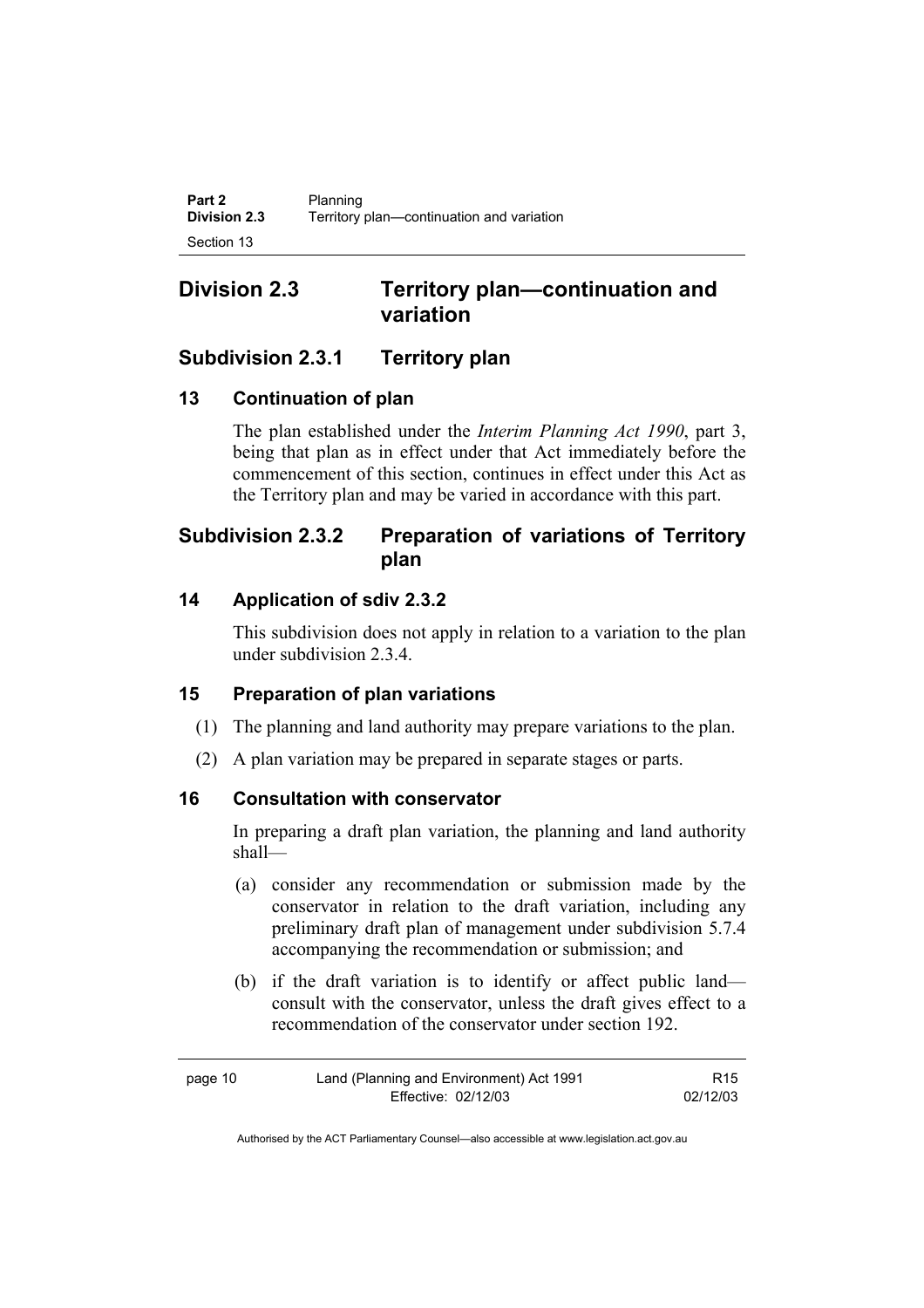| Planning                                  | Part 2              |
|-------------------------------------------|---------------------|
| Territory plan—continuation and variation | <b>Division 2.3</b> |
|                                           | Section 17          |

## **17 Heritage**

- (1) If the heritage council submits an interim heritage places register to the planning and land authority under section 63, the authority shall consider the interim register and, if it agrees with any of the proposals in the interim register—
	- (a) if it agrees with all the proposals—include the interim register in a draft plan variation; or
	- (b) if it does not agree with all the proposals—prepare a draft heritage places register, or a draft variation to the heritage places register, that contains the proposals with which it agrees and include the draft register, or the draft variation of the register, prepared by the authority in a draft plan variation.
- (2) A draft heritage places register, or a draft variation to the heritage places register, included in a draft plan variation is not to include any provision that would have the effect of including in the heritage places register any entry in addition to the entries—
	- (a) proposed, in any relevant interim heritage places register, for inclusion in the heritage places register; or
	- (b) for a draft variation to the heritage places register—included in that register.
- (3) If the planning and land authority—
	- (a) prepares a draft variation to the heritage places register in the absence of a relevant interim heritage places register; or
	- (b) prepares a draft heritage places register, or a draft variation to that register, that is different from any relevant interim heritage places register;

the authority must give written notice to the heritage council no later than 28 days before the day (the *intended notification day*), stated in the notice, when the authority intends to notify the relevant draft

page 11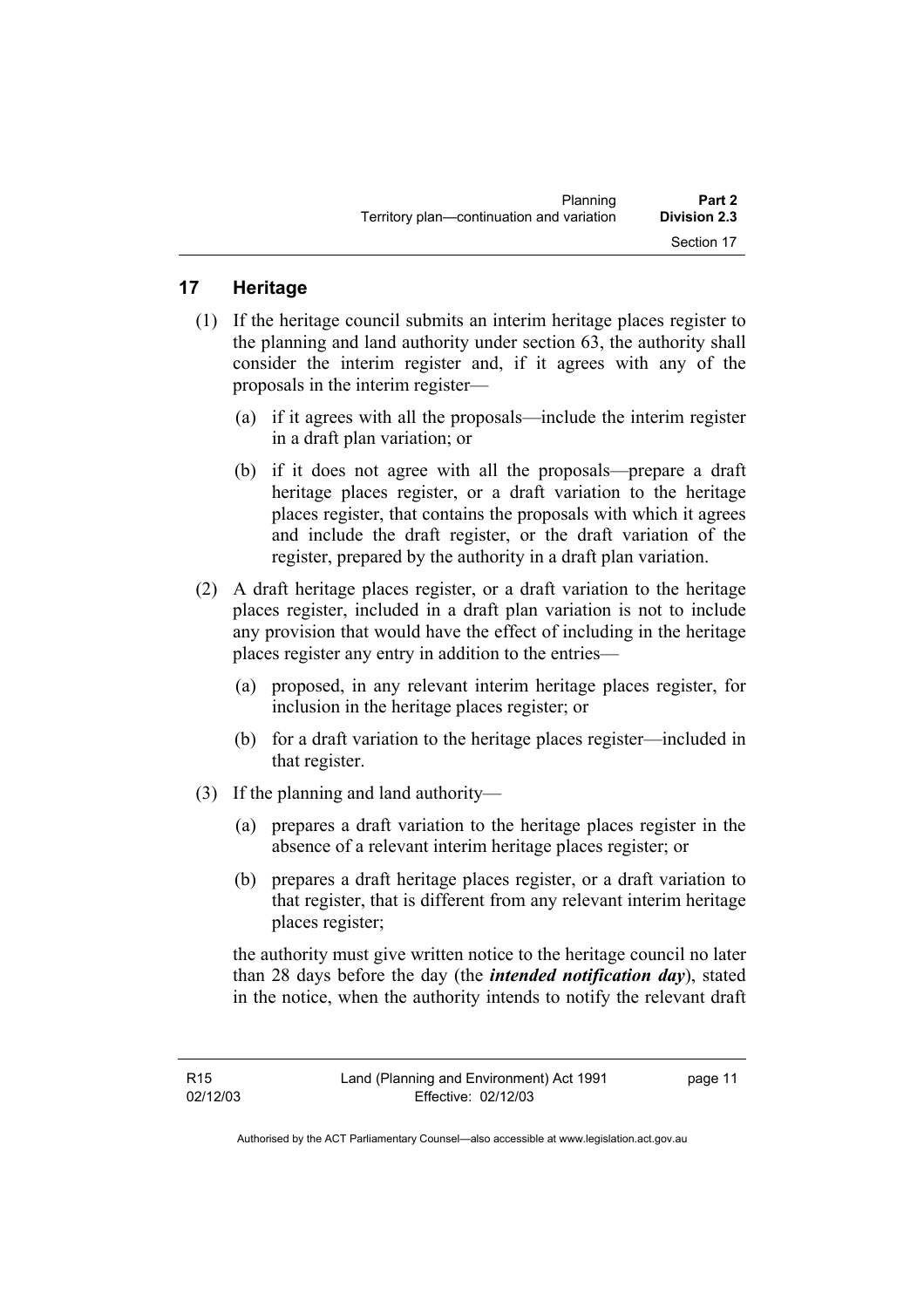plan variation under the Legislation Act (see section 19 (Public consultation—notification)).

*Note* For how documents may be given, see Legislation Act, pt 19.5.

- (4) In preparing a draft plan variation mentioned in subsection (3), the planning and land authority must consider any written response given by the heritage council within 7 days before the intended notification day.
- (5) In this section:

*relevant interim heritage places register* means an interim heritage places register that has effect under part 3, as revised under that part.

# **18 Environmental reports and inquiries**

- (1) In preparing a draft plan variation, the planning and land authority shall consider—
	- (a) any relevant environmental report; and
	- (b) the report of any relevant inquiry; and
	- (c) any relevant report required to be prepared by the plan.
- (2) The Minister may direct that an assessment be made, or establish a panel to conduct an inquiry, about any aspect of a draft plan variation or a proposed draft plan variation.
- (3) The Minister may initiate action under subsection (2) or act on written request by the planning and land authority.

### **19 Public consultation—notification**

- (1) Before submitting a draft plan variation to the Minister, the planning and land authority must prepare a notice (a *consultation notice*)—
	- (a) stating that copies of the draft plan variation and the background papers are available for public inspection and purchase during a stated period of not less than 15 business days at stated places; and

| page 12 | Land (Planning and Environment) Act 1991 | R <sub>15</sub> |
|---------|------------------------------------------|-----------------|
|         | Effective: 02/12/03                      | 02/12/03        |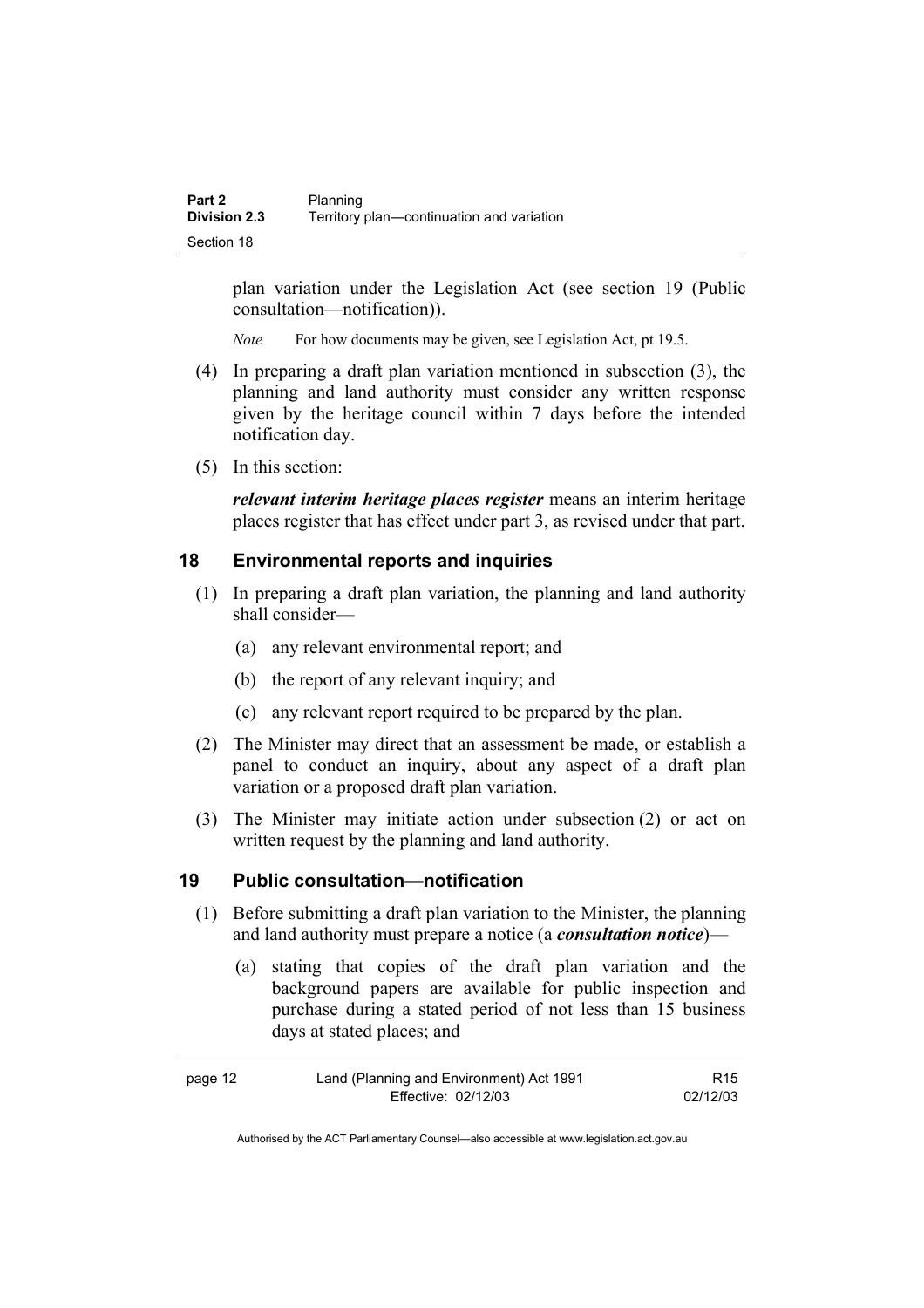| Planning                                  | Part 2              |
|-------------------------------------------|---------------------|
| Territory plan—continuation and variation | <b>Division 2.3</b> |
|                                           | Section 19A         |

- (b) inviting interested people to give written comments about the draft variation to the authority at a stated address during a stated period of not less than 15 business days; and
- (c) stating that copies of written comments about the draft variation, given in response to the invitation in paragraph (b) or otherwise, or received from the national capital authority, will be made available for public inspection for a period of 15 business days after the end of the period mentioned in paragraph (b), at stated places; and
- (d) complying with section 19A (as applicable).
- (2) The planning and land authority may, in writing (by an *extension notice*), extend or further extend the consultation period mentioned in subsection  $(1)$  (a) or (b).
- (3) An extension notice may be given after the end of the period to be extended.
- (4) The following are notifiable instruments:
	- (a) the consultation notice;
	- (b) any extension notice.
	- *Note* A notifiable instrument must be notified under the Legislation Act.
- (5) The planning and land authority must also publish the consultation notice and any extension notice in a daily newspaper.
- (6) This section does not apply in relation to a draft plan variation that has been revised by the planning and land authority in accordance with a direction under section 26 (1) (b) (Minister's powers).

### **19A Public consultation—notice of interim effect etc**

- (1) A consultation notice must state—
	- (a) whether or not section 9 (Effect of draft plan variation) applies in relation to the draft variation; and

| R15      | Land (Planning and Environment) Act 1991 | page 13 |
|----------|------------------------------------------|---------|
| 02/12/03 | Effective: 02/12/03                      |         |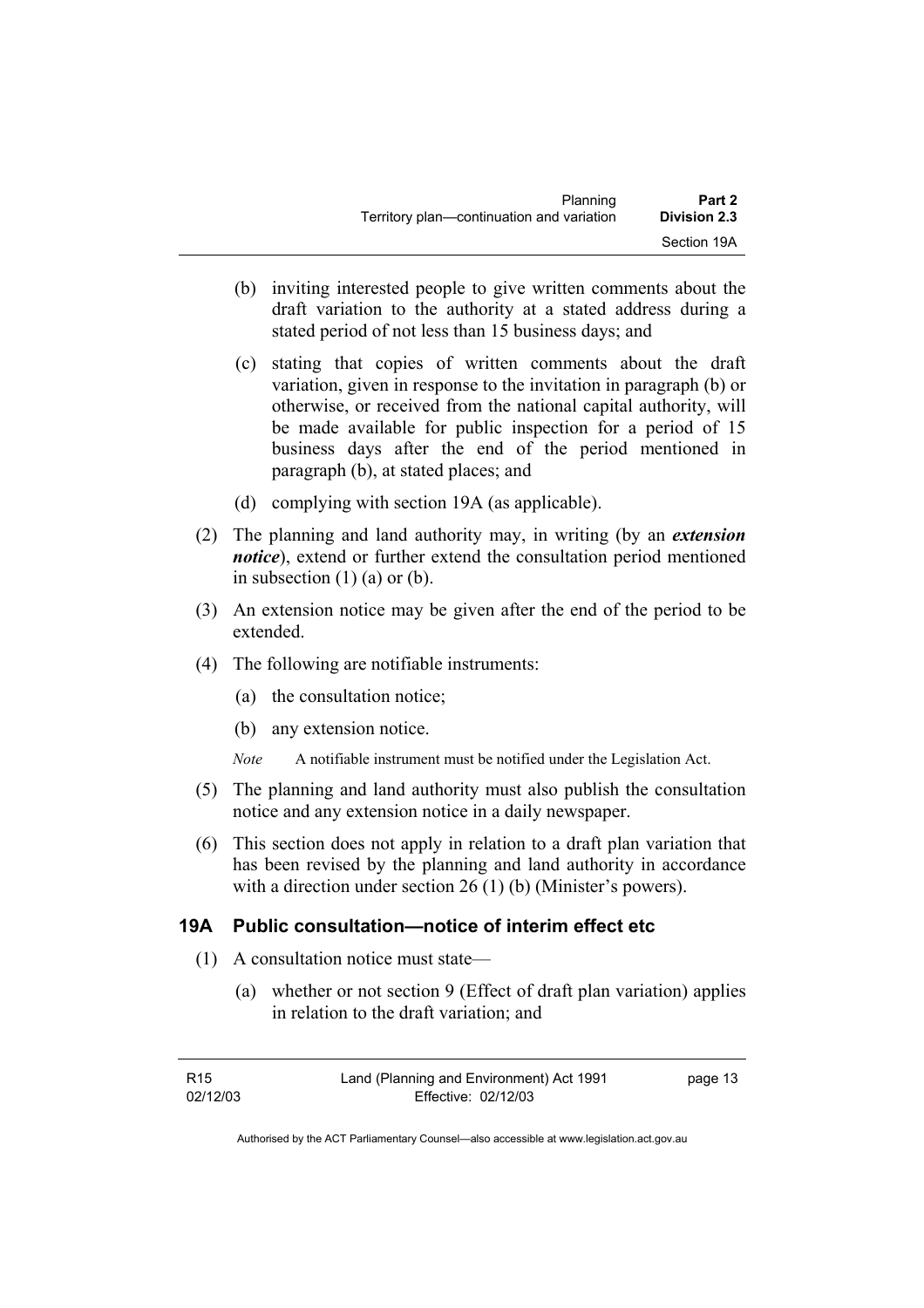- (b) either—
	- (i) if the draft variation would vary the heritage places register—that section 11 (Draft heritage places register and variations—lack of effect) applies; or
	- (ii) if the draft variation would not vary the heritage places register—that section 11 does not apply.
- (2) A consultation notice that states that section 9 applies must also state—
	- (a) for section 9 (2) (b), a period not longer than 1 year that is the maximum period during which the draft variation is to have interim effect; and
	- (b) the effect of section 9.
- (3) A consultation notice that states that section 11 applies must state the effect of that section.

### **19B Public consultation—availability of draft plan variation etc**

- (1) The planning and land authority must make copies of the draft plan variation and the background papers mentioned in a consultation notice available for public inspection and purchase during office hours during the period, and at the places, stated in the notice.
- (2) If, in the planning and land authority's opinion, it would not be in the public interest for part of the draft plan variation or of any background paper to be published, the authority must exclude that part from each copy of the document made available under subsection  $(1)$ .
- (3) If part of the draft plan variation or a background paper is excluded from the copies of the document made available for public inspection or purchase under subsection (1), each copy of the document must include a statement to the effect that an unspecified part of the document has been excluded in the public interest.

| page 14 | Land (Planning and Environment) Act 1991 | R <sub>15</sub> |
|---------|------------------------------------------|-----------------|
|         | Effective: 02/12/03                      | 02/12/03        |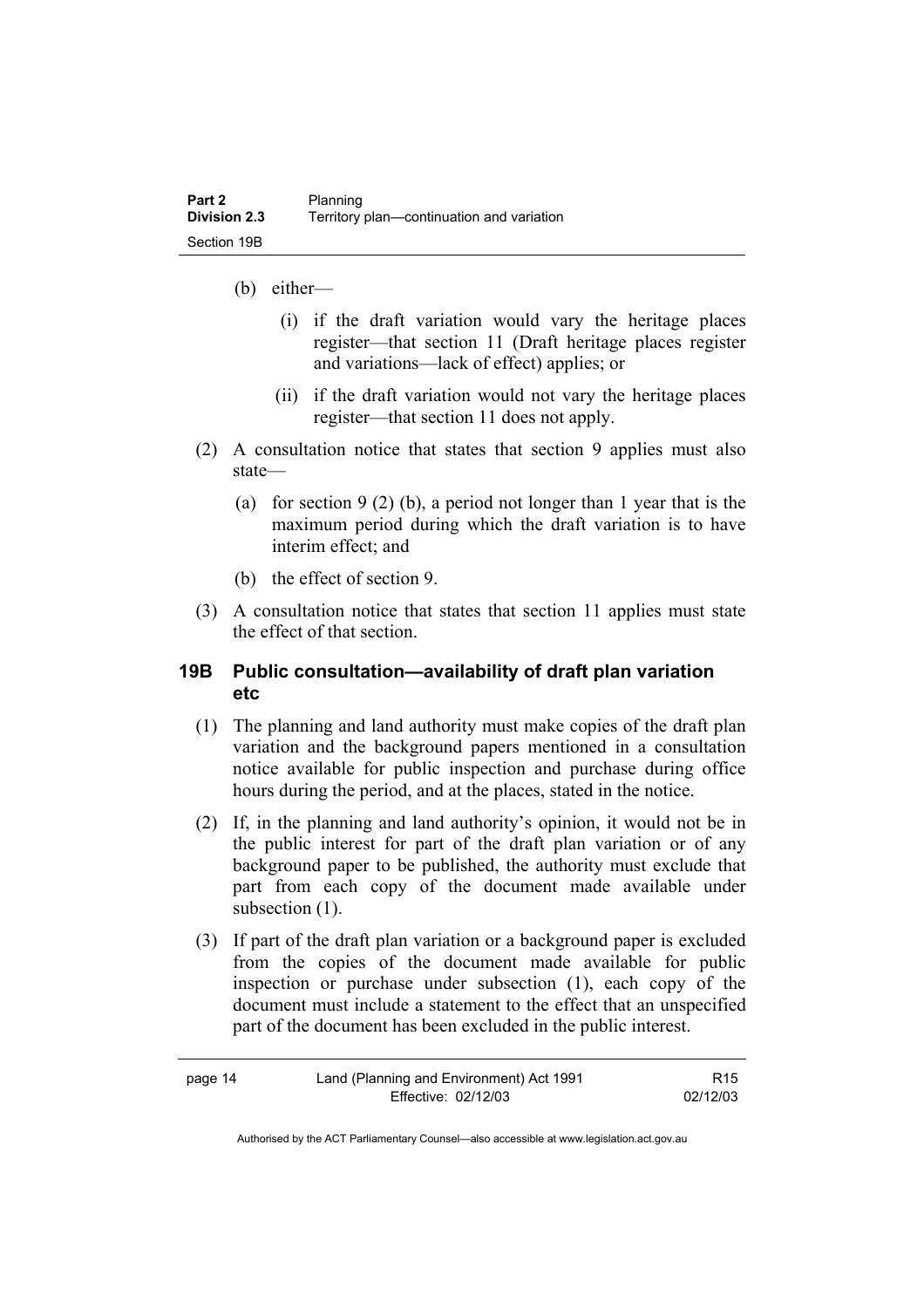# **19C Draft plan variations that do not affect rights**

- (1) This section applies if the planning and land authority is satisfied that a draft plan variation—
	- (a) would, if approved, not affect adversely anybody's rights; or
	- (b) has as its only object the correction of a formal error in the plan.
- (2) The draft plan variation is a notifiable instrument.

*Note* A notifiable instrument must be notified under the Legislation Act.

 (3) Section 19 and section 19B do not apply to the draft plan variation, but the planning and land authority must take reasonable steps to inform itself about public attitudes to the draft plan variation.

# **20 Consultation with national capital authority**

Before giving a draft plan variation to the Minister, the planning and land authority must consult with the national capital authority.

# **21 Public inspection of comments**

- (1) The planning and land authority must make copies of any comments mentioned in section 19 (1) (c) available for public inspection during office hours during the period, and at the places, mentioned in the consultation notice under section 19 that refers to the relevant draft plan variation.
- (2) The planning and land authority may omit from the copy of a comment made available under subsection (1) information that would identify the person who had made the comment if—
	- (a) the person has asked that the information be omitted; and
	- (b) the authority is reasonably satisfied that it would not be in the public interest for the information to be published.

page 15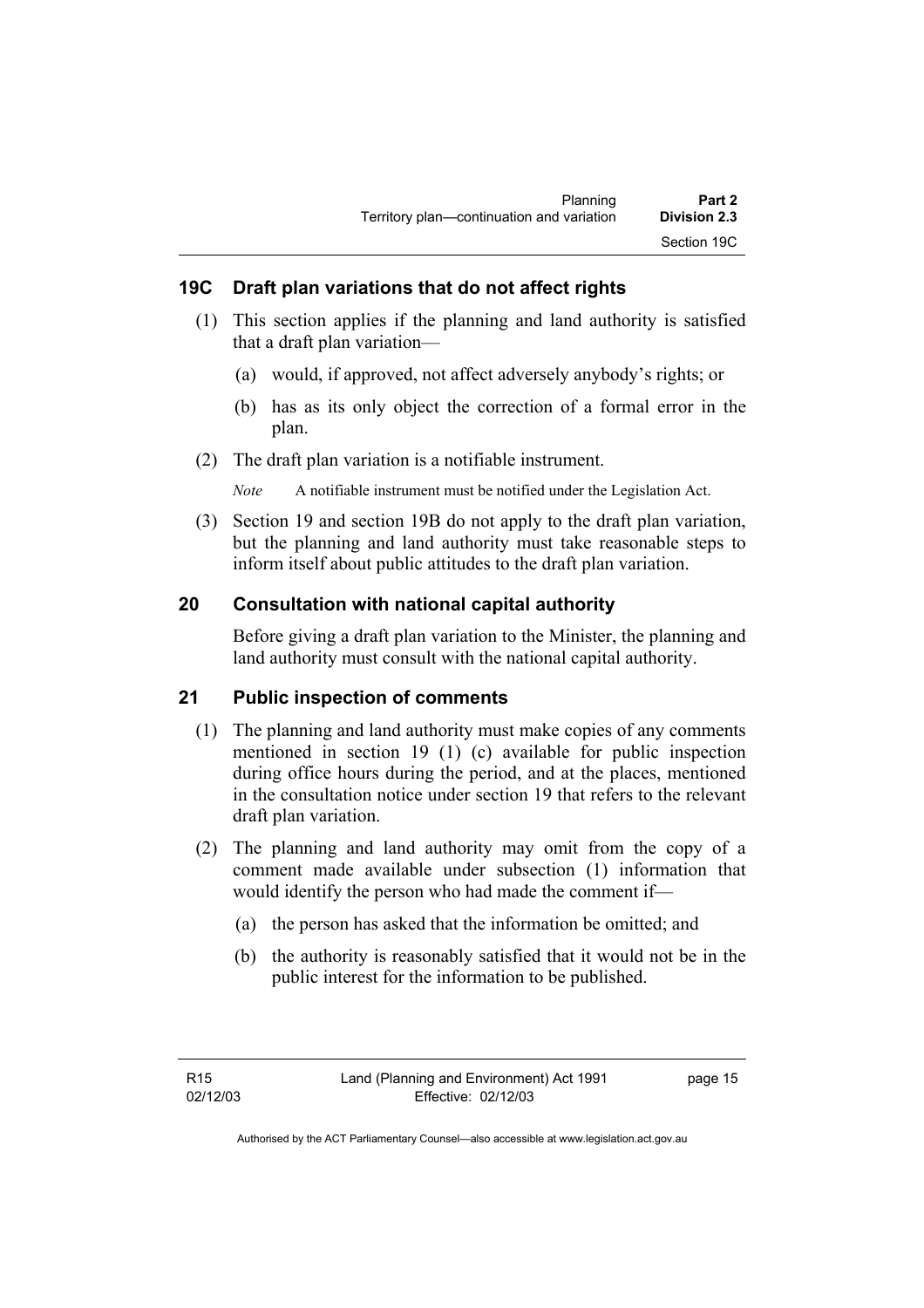### **22 Revision, deferral or withdrawal of draft plan variations**

- (1) After the expiration of the period specified in the notice under section 19 (1) (b) the planning and land authority may, in writing—
	- (a) revise the draft plan variation; or
	- (b) defer until a specified date, or until the occurrence of a specified event, the submission of the draft plan variation to the Minister; or
	- (c) withdraw the draft plan variation.
- (2) A deferral or withdrawal of a draft plan variation must include a statement of the effect of section 9 (Effect of draft plan variation) in relation to the deferral or withdrawal.
- (3) A deferral or withdrawal of a draft plan variation is a notifiable instrument.

*Note* A notifiable instrument must be notified under the Legislation Act.

- (4) The planning and land authority must also publish a deferral or withdrawal of a draft plan variation in a daily newspaper on the same day, or as soon as practicable after the day, the deferral or withdrawal is notified under the Legislation Act.
- (5) In revising, deferring or withdrawing a draft plan variation under subsection (1), the planning and land authority shall consider written comments about the draft variation received from any person or the national capital authority.
- (6) In addition to its power under subsection (1), the planning and land authority may, at any time before the submission or resubmission of a draft plan variation to the Minister, revise the draft variation to correct any formal error.
- (7) If the planning and land authority defers a draft plan variation, on the day stated in the deferral, or as soon as practicable after the event mentioned in the deferral, the authority must prepare a notice stating—

| page 16 | Land (Planning and Environment) Act 1991 | R <sub>15</sub> |
|---------|------------------------------------------|-----------------|
|         | Effective: 02/12/03                      | 02/12/03        |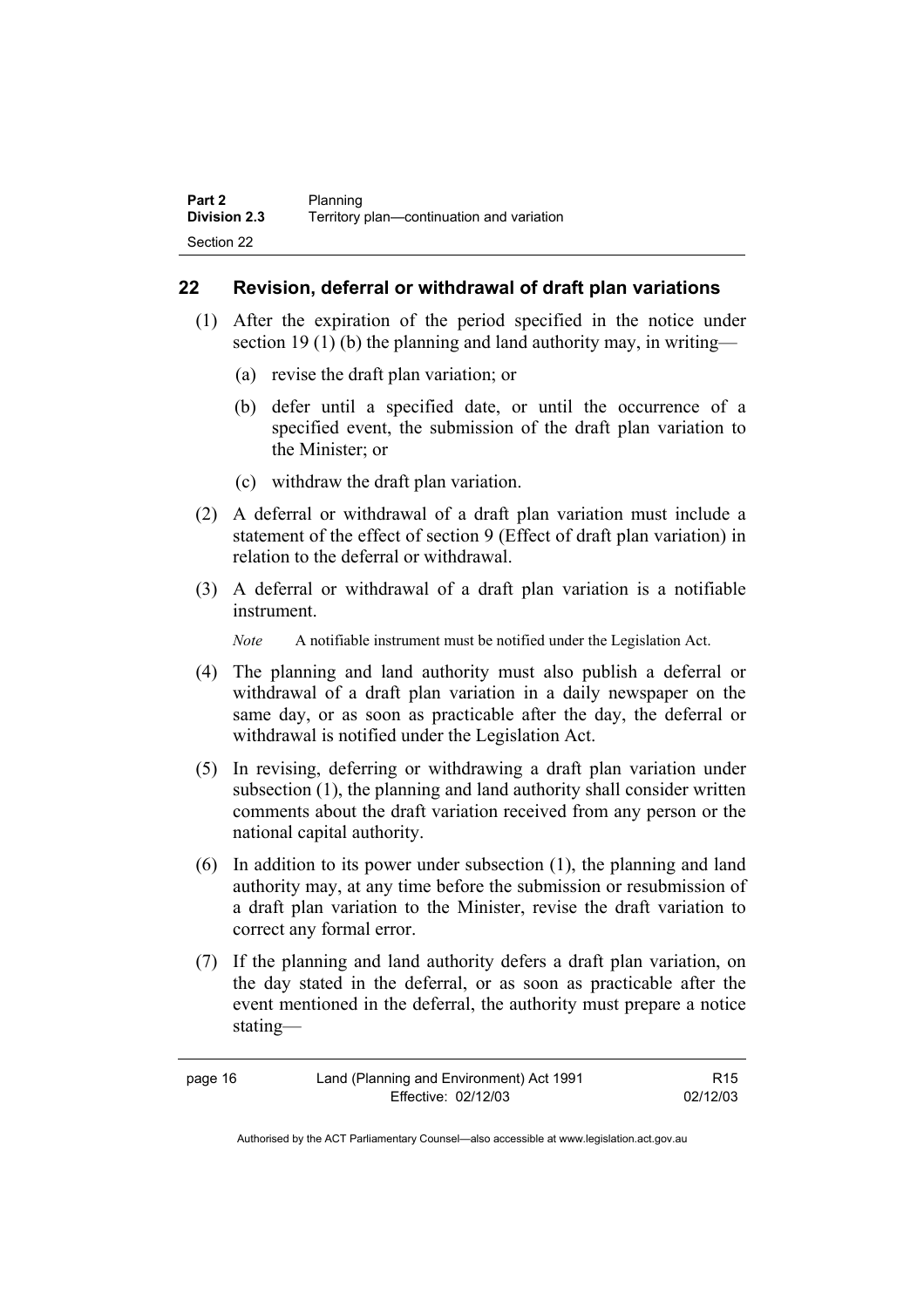- (a) that the draft plan variation is revived; and
- (b) the effect of section 9 in relation to the revival.
- (8) The notice under subsection (7) is a notifiable instrument.

*Note* A notifiable instrument must be notified under the Legislation Act.

(9) The planning and land authority must also publish the notice in a daily newspaper as soon as practicable after preparing it.

# **Subdivision 2.3.3 Minister approval and consideration by Legislative Assembly**

## **23 Application of sdiv 2.3.3**

This subdivision does not apply in relation to a plan variation under subdivision 2.3.4.

### **24 Submission of draft plan variation to Minister**

- (1) After the expiration of the period specified in the notice under section 19 (1) (b), the planning and land authority shall submit a draft plan variation (as revised, if at all, under section 22) to the Minister for approval, together with—
	- (a) the background papers; and
	- (b) a written report setting out the issues raised in any written comments concerning the draft variation submitted under the invitation in the notice under section 19 (1) or otherwise; and
	- (c) a written report about its consultation with the public and the national capital authority; and
	- (d) a written report about any consultation between the authority and the heritage council relating to the draft variation that specifies any difference between the views of the authority and the heritage council in relation to any site of heritage significance; and

page 17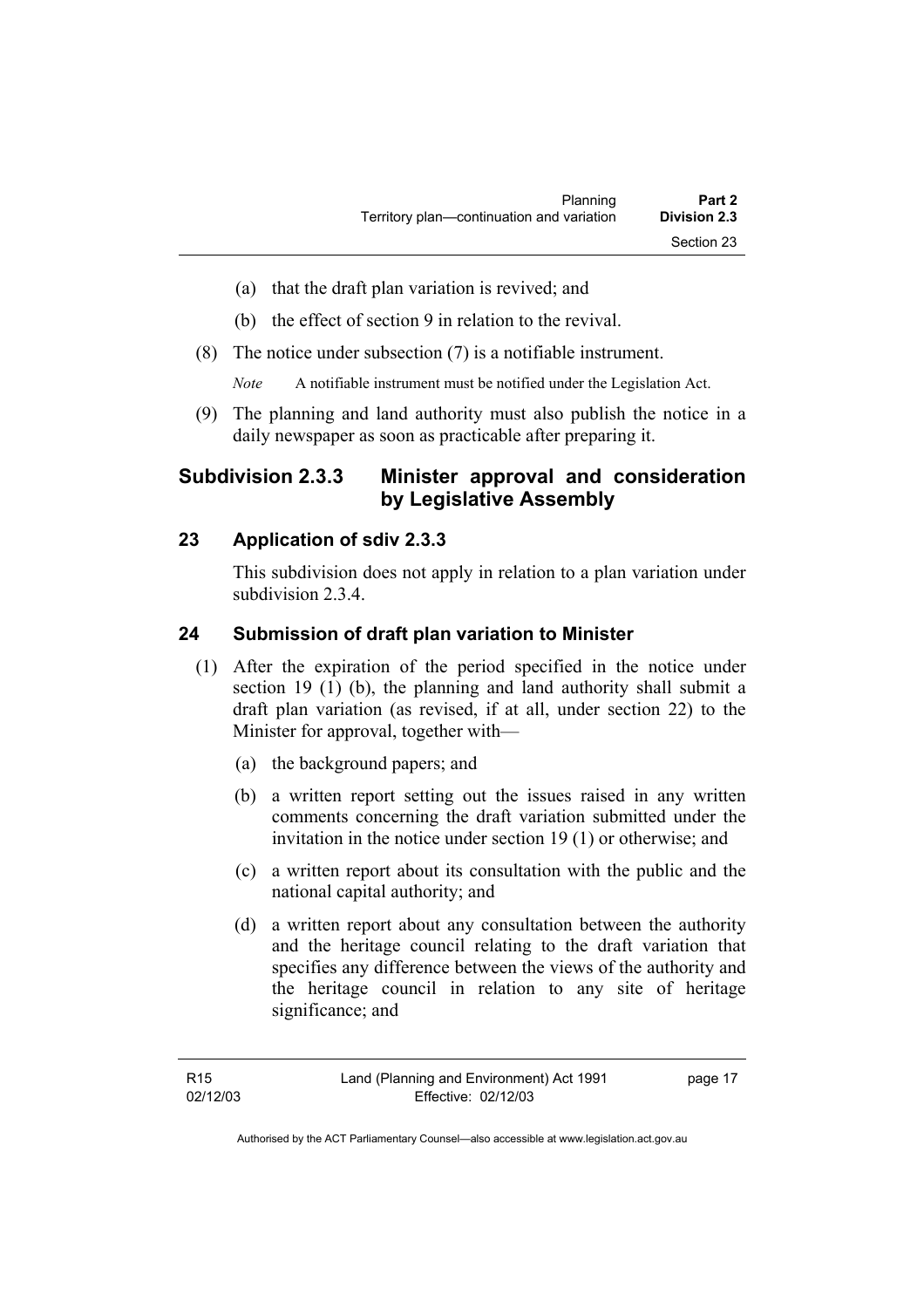| Part 2              | Planning                                  |
|---------------------|-------------------------------------------|
| <b>Division 2.3</b> | Territory plan—continuation and variation |
| Section 25          |                                           |

- (e) a copy of any written comments submitted to the authority by the national capital authority or the heritage council in relation to the draft variation.
- (2) The planning and land authority must give the Executive a written report about the authority's consultation with the national capital authority.
- (3) The planning and land authority must prepare a written notice stating that the documents mentioned in subsection (1) are available for public inspection.
- (4) The notice is a notifiable instrument.

*Note* A notifiable instrument must be notified under the Legislation Act.

- (5) The planning and land authority must also publish the notice in a daily newspaper.
- (6) The planning and land authority must make copies of the documents mentioned in subsection (1) available for public inspection during office hours during the period, and at the places, stated in the notice.

### **25 Consideration by Legislative Assembly committee**

The Minister shall, within 28 days of receiving a draft plan variation under section 24, refer—

- (a) the draft plan variation; and
- (b) the documents referred to in section 24 (1) that relate to the draft plan variation;

to an appropriate committee of the Legislative Assembly together with a request that the committee report on the draft plan to the Legislative Assembly.

#### **26 Minister's powers**

 (1) On receipt of a draft plan variation submitted or resubmitted for approval, the Minister must—

| page 18 | Land (Planning and Environment) Act 1991 | R15      |
|---------|------------------------------------------|----------|
|         | Effective: 02/12/03                      | 02/12/03 |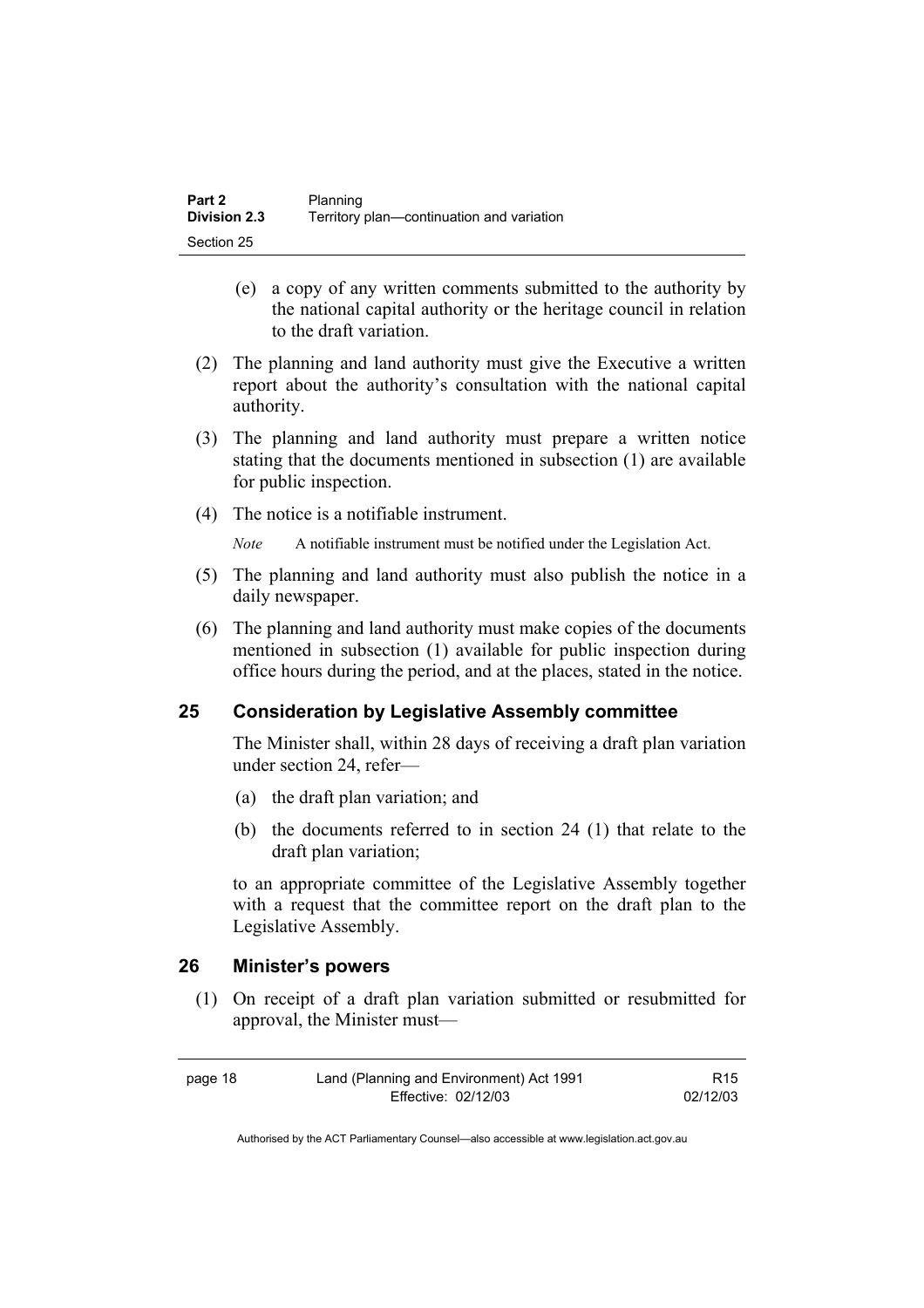- (a) approve the draft variation in the form in which it is submitted or resubmitted; or
- (b) return the draft variation to the planning and land authority together with any or all of the following written directions:
	- (i) to conduct further specified consultation;
	- (ii) to consider any relevant environmental report, the report of any relevant inquiry, or any other relevant report;
	- (iii) to consider any revision suggested by the Minister;
	- (iv) to revise the draft variation in a specified way;
	- (v) to defer, in writing, the resubmission of the draft variation to the Minister until a specified date or the occurrence of a specified event;
	- (vi) to withdraw the draft variation in writing.
- (2) Before taking action under subsection (1), the Minister must consider any recommendation made by a committee of the Legislative Assembly in relation to the draft variation, or related documents, referred to the committee under section 25.
- (3) A deferral or withdrawal directed under subsection (1) (b) (v) or (vi) shall state the effect of section 9 in relation to the deferral or withdrawal of the draft plan variation.
- (4) The following are notifiable instruments:
	- (a) a direction under subsection (1) (b);
	- (b) a deferral directed under subsection  $(1)$  (b)  $(v)$ ;
	- (c) a withdrawal directed under subsection (1) (b) (vi).
	- *Note* A notifiable instrument must be notified under the Legislation Act.
- (5) The authority must also publish a deferral or withdrawal directed under subsection (1) (b) (v) or (vi) in a daily newspaper on the same

page 19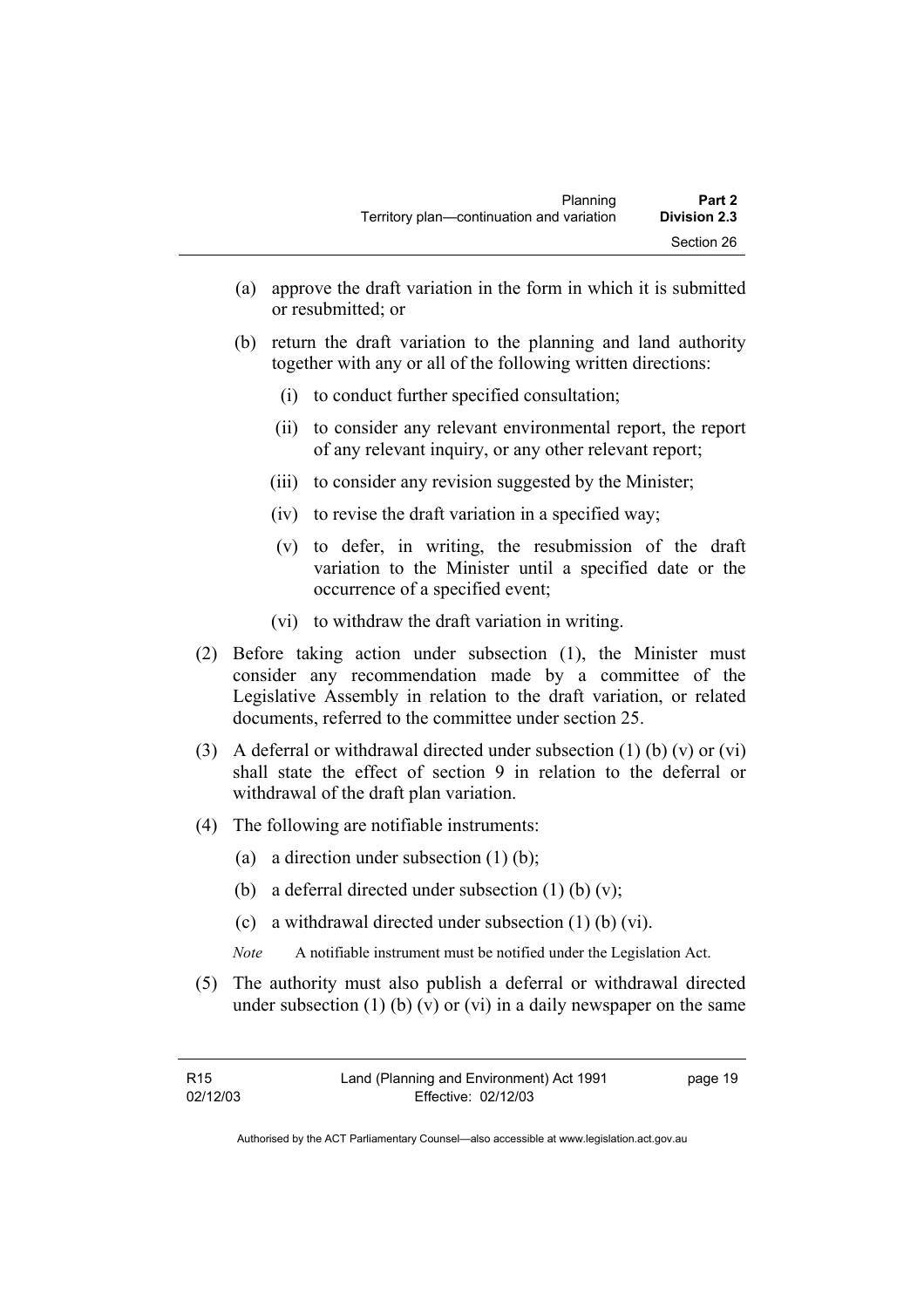| Part 2              | Planning                                  |
|---------------------|-------------------------------------------|
| <b>Division 2.3</b> | Territory plan—continuation and variation |
| Section 27          |                                           |

day, or as soon as practicable after, the deferral or withdrawal is notified under the Legislation Act.

 (6) After approving a draft plan variation under subsection (1) (a), the Minister may, before the draft variation is presented to the Legislative Assembly, revoke the approval and return the draft variation to the planning and land authority under subsection (1) (b).

#### **27 Return of draft plan variation to authority**

- (1) This section applies if the Minister returns a draft plan variation to the authority with directions under section 26 (1) (b).
- (2) The authority must comply with each direction.
- (3) If a direction is given under section 26 (1) (b) (i), (ii) or (iii), the authority may revise the draft variation and resubmit it to the Minister for approval together with a written report about the authority's compliance with the Minister's direction and any further revision of the draft variation under section 22 (6).
- (4) If a direction is given under section 26 (1) (b) (iv), the authority must resubmit the draft variation (as revised) together with a written report about any further revision of the draft variation under section 22 (6).

# **28 Notice of revival of deferred draft plan variation**

- (1) If the planning and land authority defers a draft plan variation as directed under section 26 (1) (b) (v) (Minister's powers), on the day stated in the deferral, or as soon as practicable after the event mentioned in the deferral, the authority must—
	- (a) prepare a notice stating—
		- (i) that the draft plan variation is revived; and
		- (ii) the effect of section 9 (Effect of draft plan variation) in relation to the revival; and

page 20 Land (Planning and Environment) Act 1991 Effective: 02/12/03

R15 02/12/03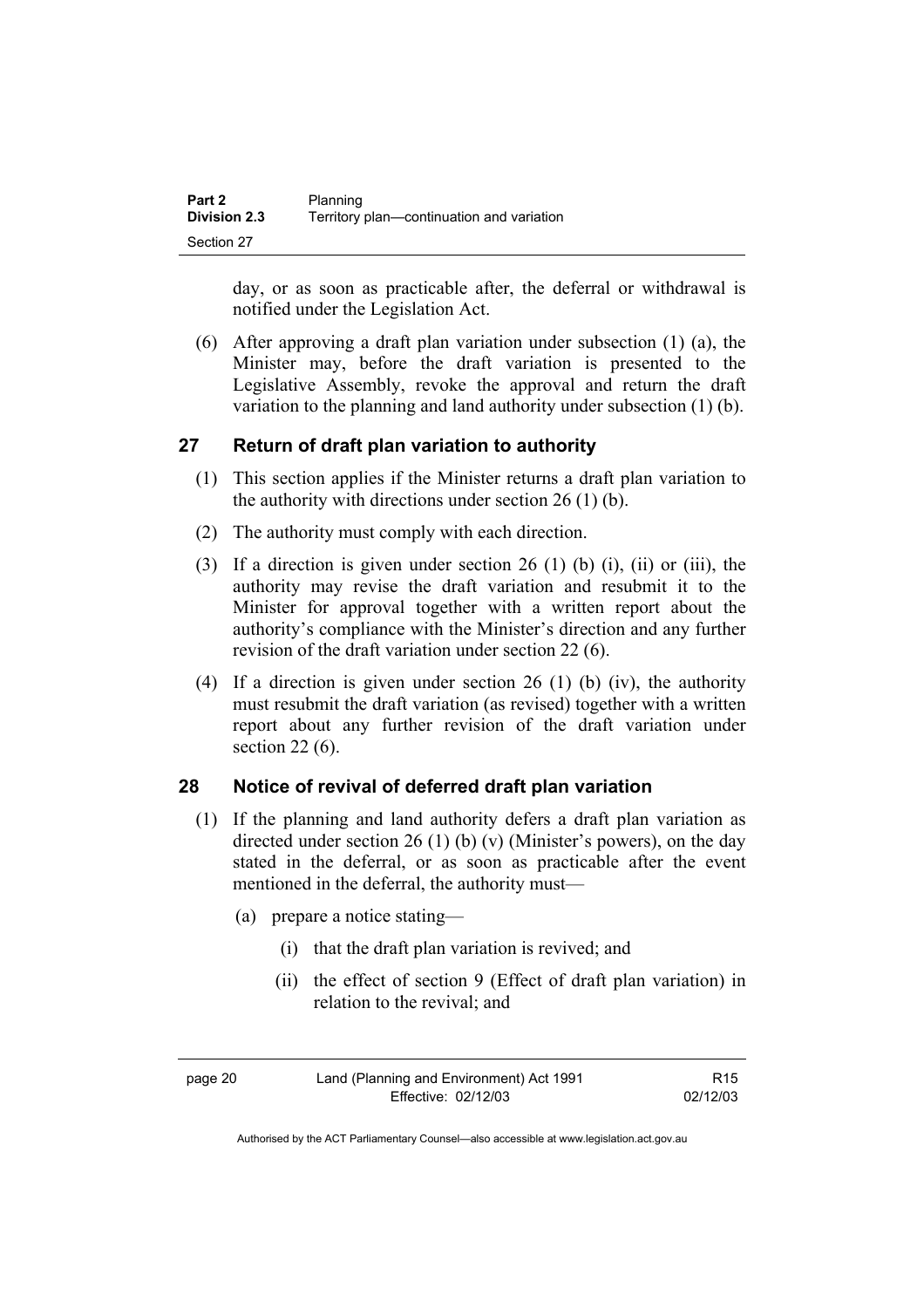- (iii) the effect of any revision under section 22 (6) (Revision, deferral or withdrawal of draft plan variations); and
- (b) resubmit the draft variation to the Minister; and
- (c) advise the Legislative Assembly.
- (2) A notice under subsection (1) (a) is a notifiable instrument.

*Note* A notifiable instrument must be notified under the Legislation Act.

(3) The planning and land authority must also publish the notice in a daily newspaper.

# **29 Consideration of plan variation by Legislative Assembly**

- (1) A plan variation must be presented to the Legislative Assembly within 5 sitting days after the day it is approved by the Minister, together with copies of the following documents in relation to the variation:
	- (a) the background papers;
	- (b) the summaries and reports mentioned in section  $24$  (1) (b), (c) and (d);
	- (c) any direction under section  $26(1)$  (b);
	- (d) any report mentioned in section  $26(1)$  (b) (ii);
	- (e) any report mentioned in section 27 (c).
- (2) Subsection (1) is subject to section 26 (6) (Minister's powers).
- (3) If a plan variation is not presented to the Legislative Assembly in accordance with subsection (1), it does not come into effect.
- (4) The Legislative Assembly may, on a motion of which notice has been given within 5 sitting days after a plan variation has been presented to it, by resolution reject the variation or any provision of it.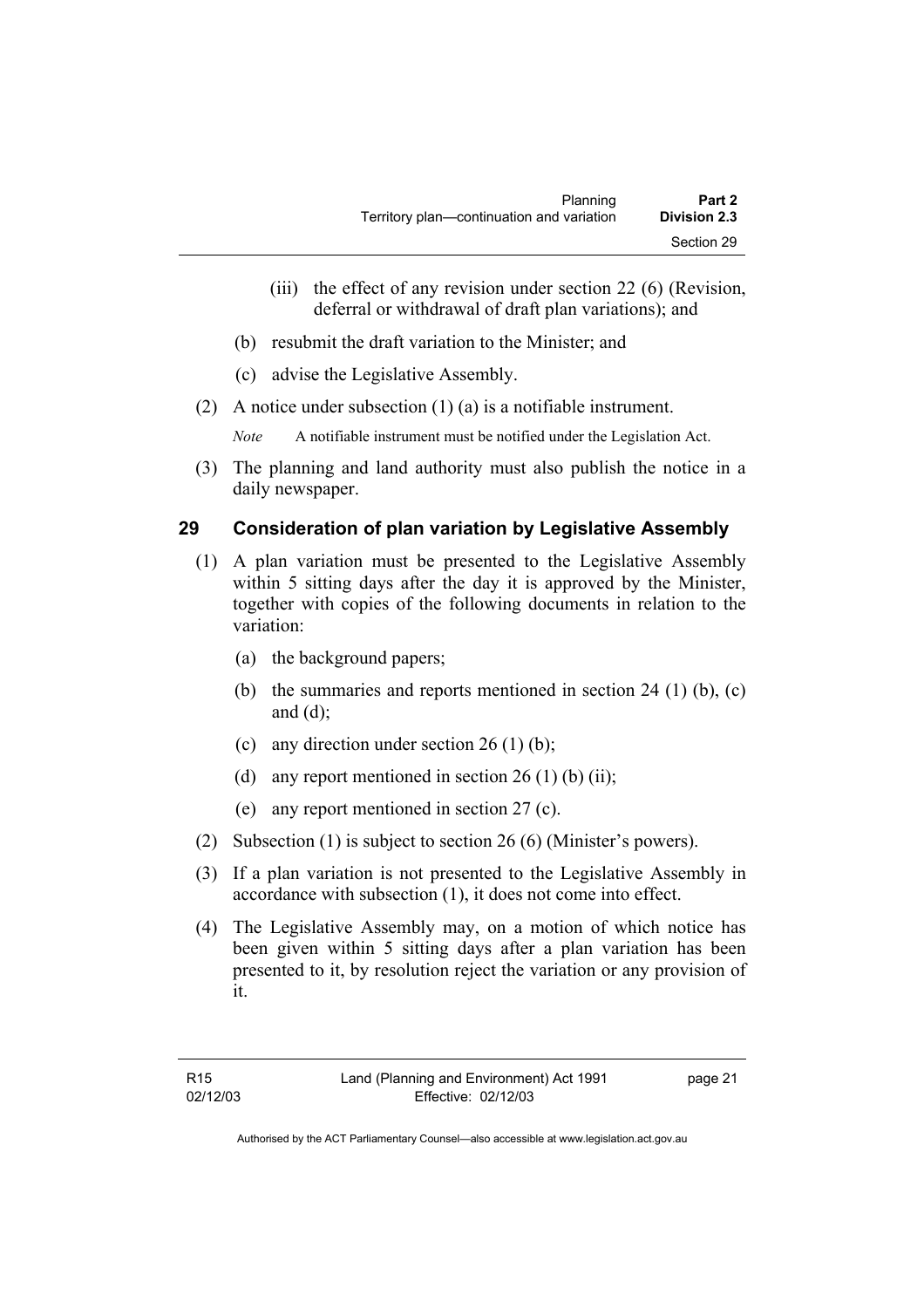| Part 2              | Planning                                  |
|---------------------|-------------------------------------------|
| <b>Division 2.3</b> | Territory plan—continuation and variation |
| Section 29          |                                           |

- (5) If, at the end of 5 sitting days after notice of a motion to reject a plan variation or a provision of a plan variation has been given in the Legislative Assembly (being notice given within 5 sitting days after the variation was presented to the Legislative Assembly)—
	- (a) the notice has not been called on; or
	- (b) the motion has been called on and moved and has not been withdrawn or otherwise disposed of;

the plan variation or provision specified in the motion is taken to have been rejected by the Legislative Assembly.

- (6) If, before the end of 5 sitting days after a notice of motion to disallow a plan variation or a provision of a plan variation has been given in the Legislative Assembly (being notice given within 5 sitting days after the variation was presented to the Legislative Assembly)—
	- (a) the Legislative Assembly is dissolved or expires; and
	- (b) at the time of dissolution or expiry—
		- (i) the notice has not been withdrawn and the motion has not been called on; or
		- (ii) the motion has been called on and moved and has not been withdrawn or otherwise disposed of;

the plan variation is taken, for subsections (4) and (5), to have been presented to the Legislative Assembly on the first sitting day of the Legislative Assembly after the next general election of members of the Assembly.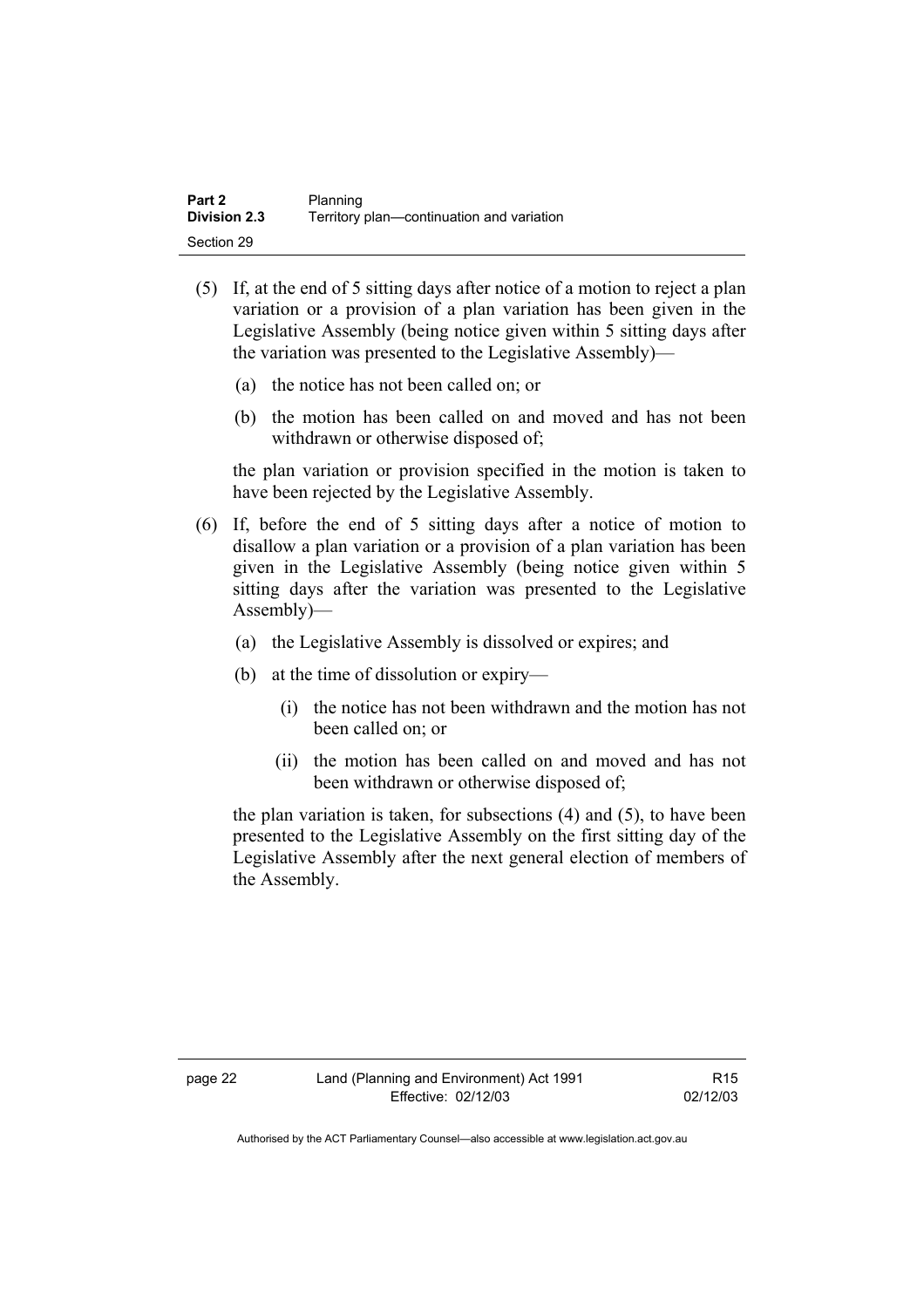| Planning                                  | Part 2              |
|-------------------------------------------|---------------------|
| Territory plan—continuation and variation | <b>Division 2.3</b> |
|                                           | Section 30          |

- (7) If, at the end of 5 sitting days after a plan variation is presented to the Legislative Assembly, the Assembly has not passed a resolution rejecting the variation or any provision of it and is not, under subsection (5), taken to have rejected the variation or any provision of it, the Minister must, in writing, fix a day when the plan variation is to commence.
	- *Note* An instrument under this subsection is a *commencement notice* (see Legislation Act, s 11). A commencement notice must be notified under the Legislation Act.
- (8) The planning and land authority must publish in a daily newspaper details of—
	- (a) the commencement notice under subsection (7); and
	- (b) where copies of the plan variation may be inspected or purchased.
- (9) The planning and land authority must make copies of the plan variation available for inspection or purchase during office hours at the places, and during the period, published in the newspaper under subsection (8) (b).
- (10) A plan variation notified under subsection (7) commences on the day fixed by the notice.

# **30 Rejection of plan variation by Legislative Assembly**

- (1) This section applies if a plan variation is completely rejected under section 29 (4) (Consideration of plan variation by Legislative Assembly), or taken to be completely rejected under section 29 (5).
- (2) The plan variation does not come into force if this section applies.
- (3) The planning and land authority must prepare a notice stating that the plan variation has been rejected.
- (4) The notice is a notifiable instrument.

*Note* A notifiable instrument must be notified under the Legislation Act.

| R15      | Land (Planning and Environment) Act 1991 | page 23 |
|----------|------------------------------------------|---------|
| 02/12/03 | Effective: 02/12/03                      |         |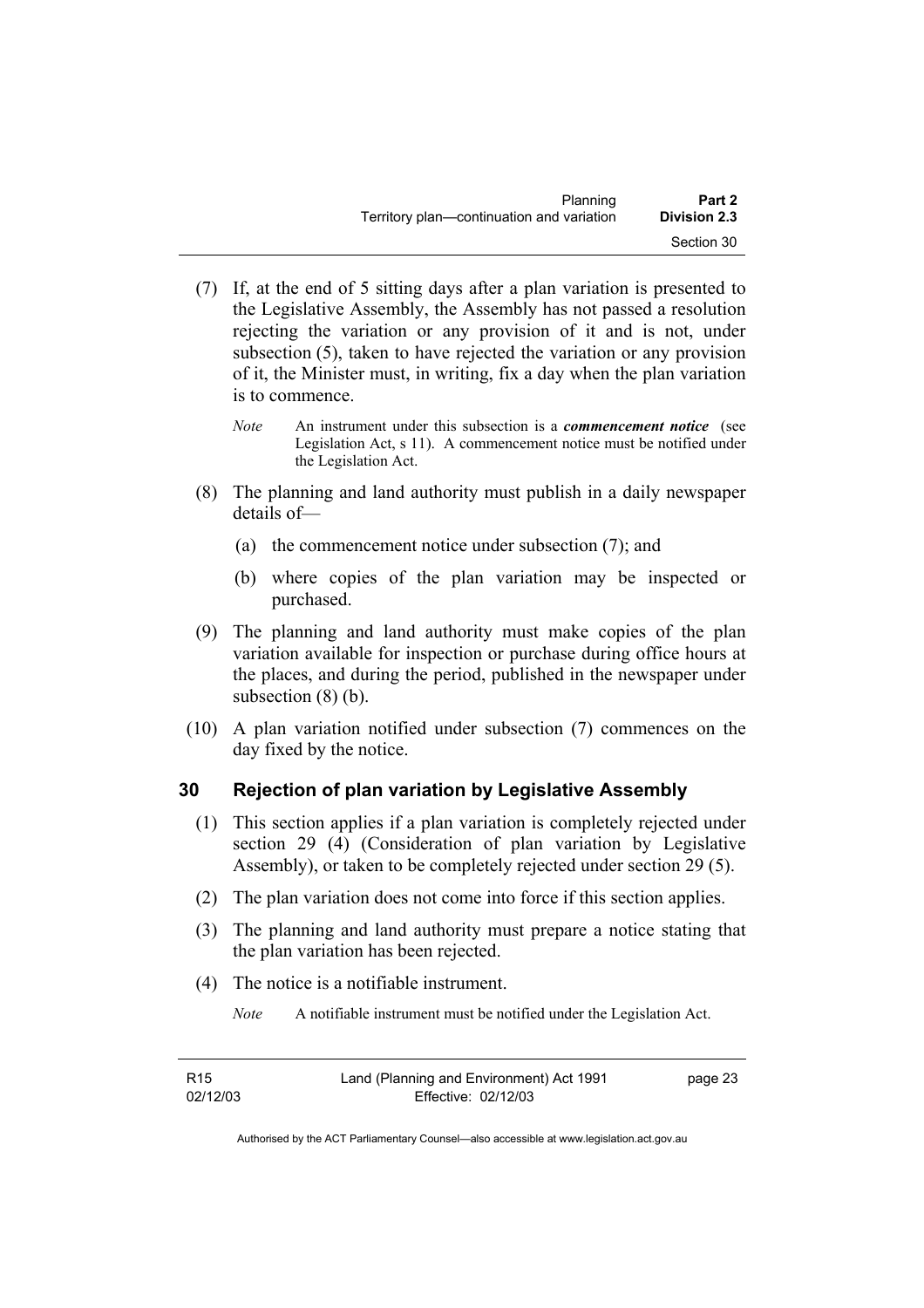| Part 2       | Planning                                  |
|--------------|-------------------------------------------|
| Division 2.3 | Territory plan—continuation and variation |
| Section 30A  |                                           |

(5) The planning and land authority must also publish the notice in a daily newspaper.

#### **30A Partial rejection of plan variation by Legislative Assembly**

- (1) This section applies if a plan variation is partly rejected under section 29 (4) (Consideration of plan variation by Legislative Assembly), or taken to be partly rejected under section 29 (5).
- (2) A provision of a plan variation does not come into force if—
	- (a) it is rejected by the Legislative Assembly under section 29 (4) or  $(5)$ ; or
	- (b) it is withdrawn under subsection (3) (b).
- (3) The Minister must, in relation to each provision of the plan that is not rejected under section 29 (4) or (5), in writing—
	- (a) fix a day when the provision (an *approved provision*) is to commence; or
	- (b) withdraw the provision.
	- *Note* An instrument under par (a) is a *commencement notice* (see Legislation Act, s 11). A commencement notice must be notified under the Legislation Act.
- (4) A withdrawal under subsection (3) (b) is a notifiable instrument.

*Note* A notifiable instrument must be notified under the Legislation Act.

### **30B Partial rejection of plan variation—newspaper publication etc**

- (1) The planning and land authority must publish in a daily newspaper details of—
	- (a) a commencement notice under section 30A (3) (a) for a provision (an *approved provision*); or
	- (b) a withdrawal notice under section 30A (3) (b).

| page 24 | Land (Planning and Environment) Act 1991 | R <sub>15</sub> |
|---------|------------------------------------------|-----------------|
|         | Effective: 02/12/03                      | 02/12/03        |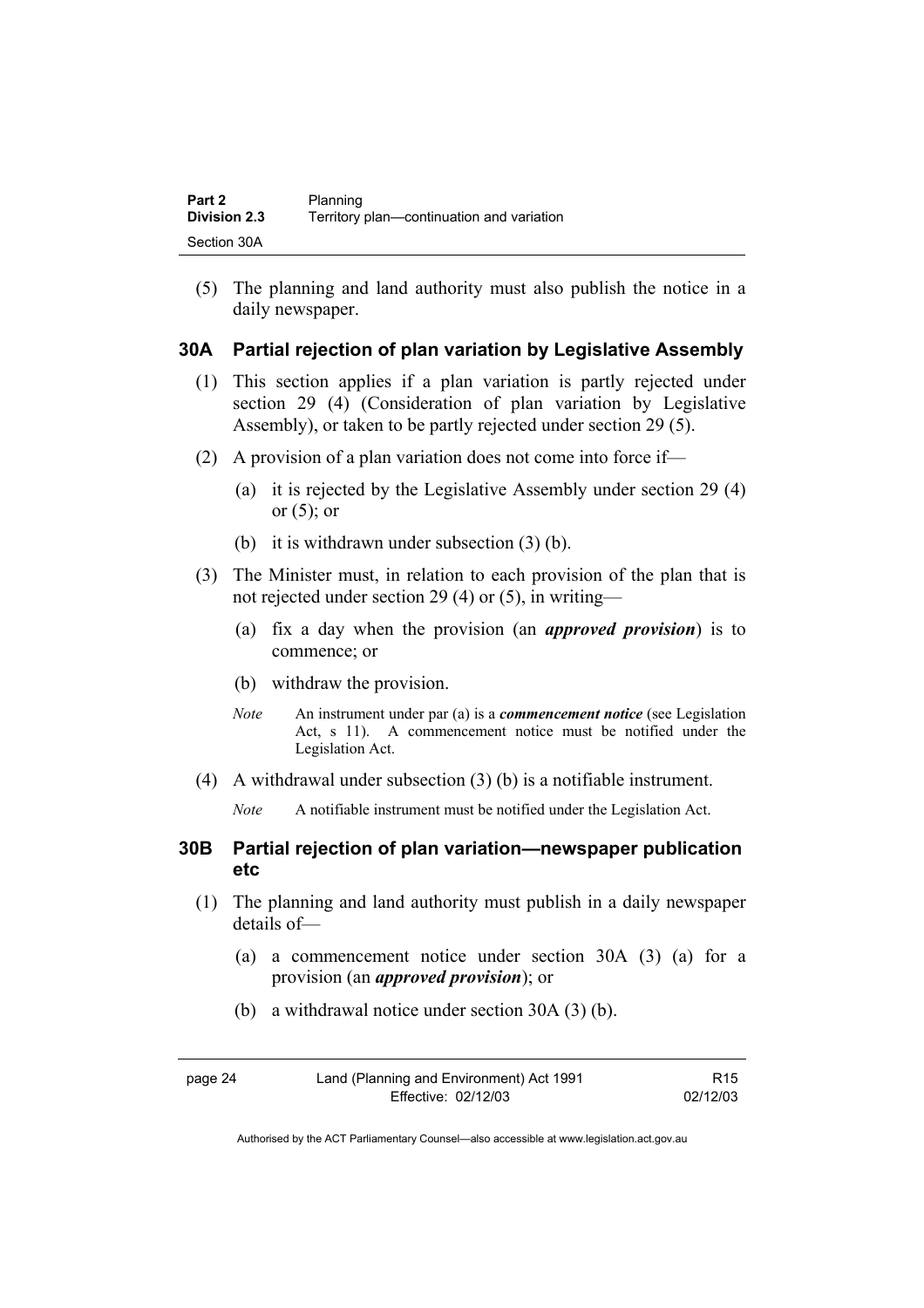| Planning                                  | Part 2              |
|-------------------------------------------|---------------------|
| Territory plan—continuation and variation | <b>Division 2.3</b> |
|                                           | Section 31          |

- (2) The details of a commencement notice published under subsection (1) (a) for an approved provision must include details of where, and for what period, copies of the provision may be inspected or purchased.
- (3) The planning and land authority must make copies of each approved provision available for inspection or purchase during office hours at the place or places, and during the period, mentioned in subsection (2).

# **Subdivision 2.3.4 Plan variations—defined land**

# **31 Definition for sdiv 2.3.4**

In this subdivision:

*defined land* means land identified in the plan pursuant to section  $7(3)$  (e).

# **32 Plan variations in relation to defined land**

- (1) On approval of the subdivision of a parcel or part of a parcel of defined land, the planning and land authority shall, in writing, vary the plan to specify the purposes for which that land may be used.
- (2) A variation of the plan under subsection (1) in relation to a parcel, or part of a parcel, of land shall include a map of that parcel or part showing the purposes for which identified parts of that land may be used.
- (3) A variation of the plan under subsection (1) is to be consistent with—
	- (a) the relevant subdivision and any conditions subject to which that subdivision is approved; and
	- (b) the principles and policies specified in the plan for the development of the relevant defined land.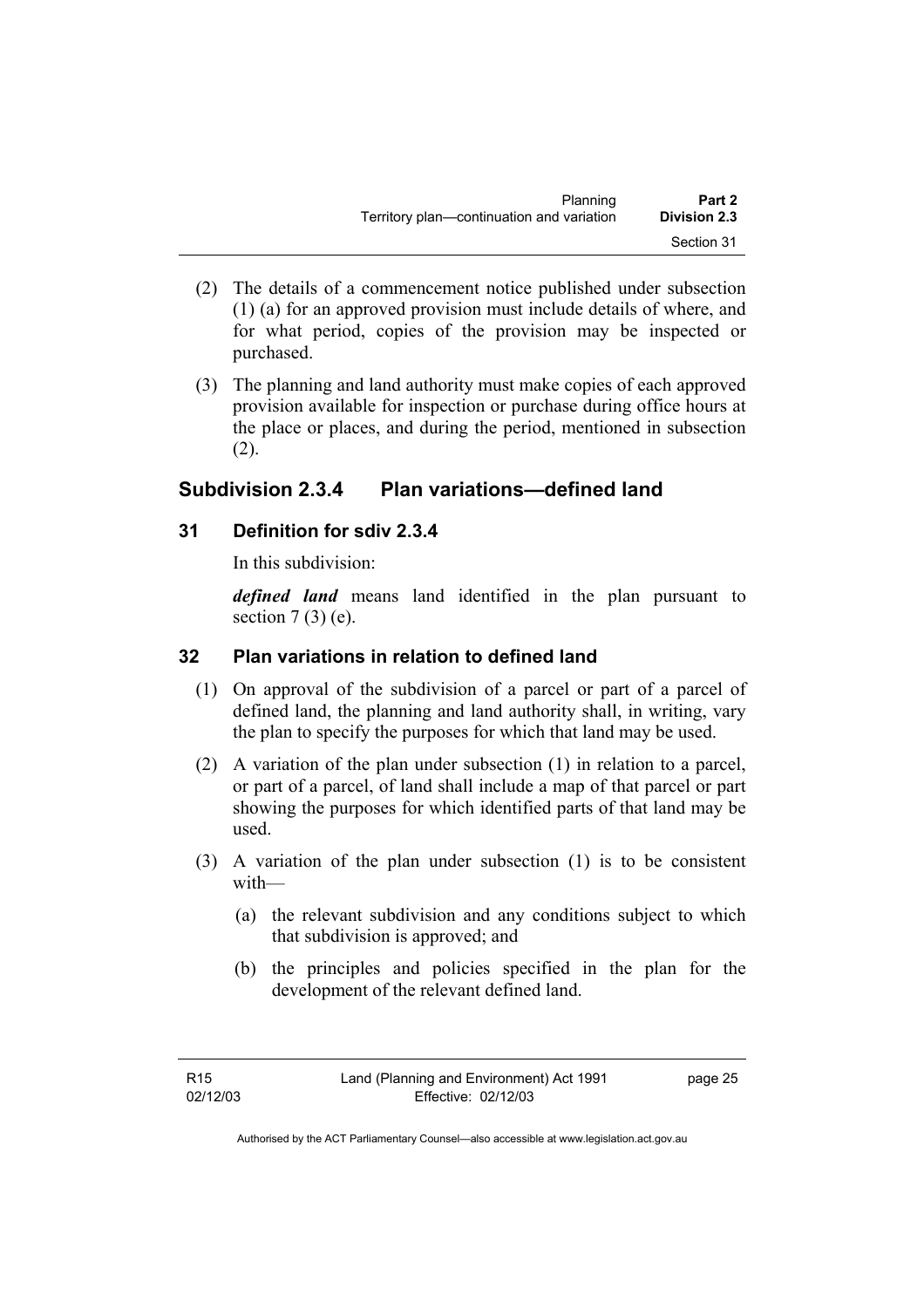| Part 3       | Heritage      |  |
|--------------|---------------|--|
| Division 2.5 | Miscellaneous |  |
| Section 51   |               |  |

(4) A variation of the plan under subsection (1) is a notifiable instrument.

*Note* A notifiable instrument must be notified under the Legislation Act.

- (5) A variation of the plan under subsection (1) has the effect of the parcel, or part of a parcel, of land which is subdivided ceasing to be defined land.
- (6) Within 7 days after a variation of the plan under subsection (1) is notified under the Legislation Act, the planning and land authority must publish a notice in a daily newspaper that—
	- (a) specifies the variation made to the plan; and
	- (b) includes a copy of the map that was included in the variation; and
	- (c) specifies when the variation to the plan took effect or is to take effect.

# **Division 2.5 Miscellaneous**

### **51 Challenge to validity of provisions of plan**

The validity of a provision of the plan shall not be questioned in any legal proceedings except those commenced within 3 months after the date of the commencement of the provision or of a variation of the provision.

# **Part 3 Heritage**

# **Division 3.1 Preliminary**

### **52 Definitions for pt 3**

In this part:

page 26 Land (Planning and Environment) Act 1991 Effective: 02/12/03

R15 02/12/03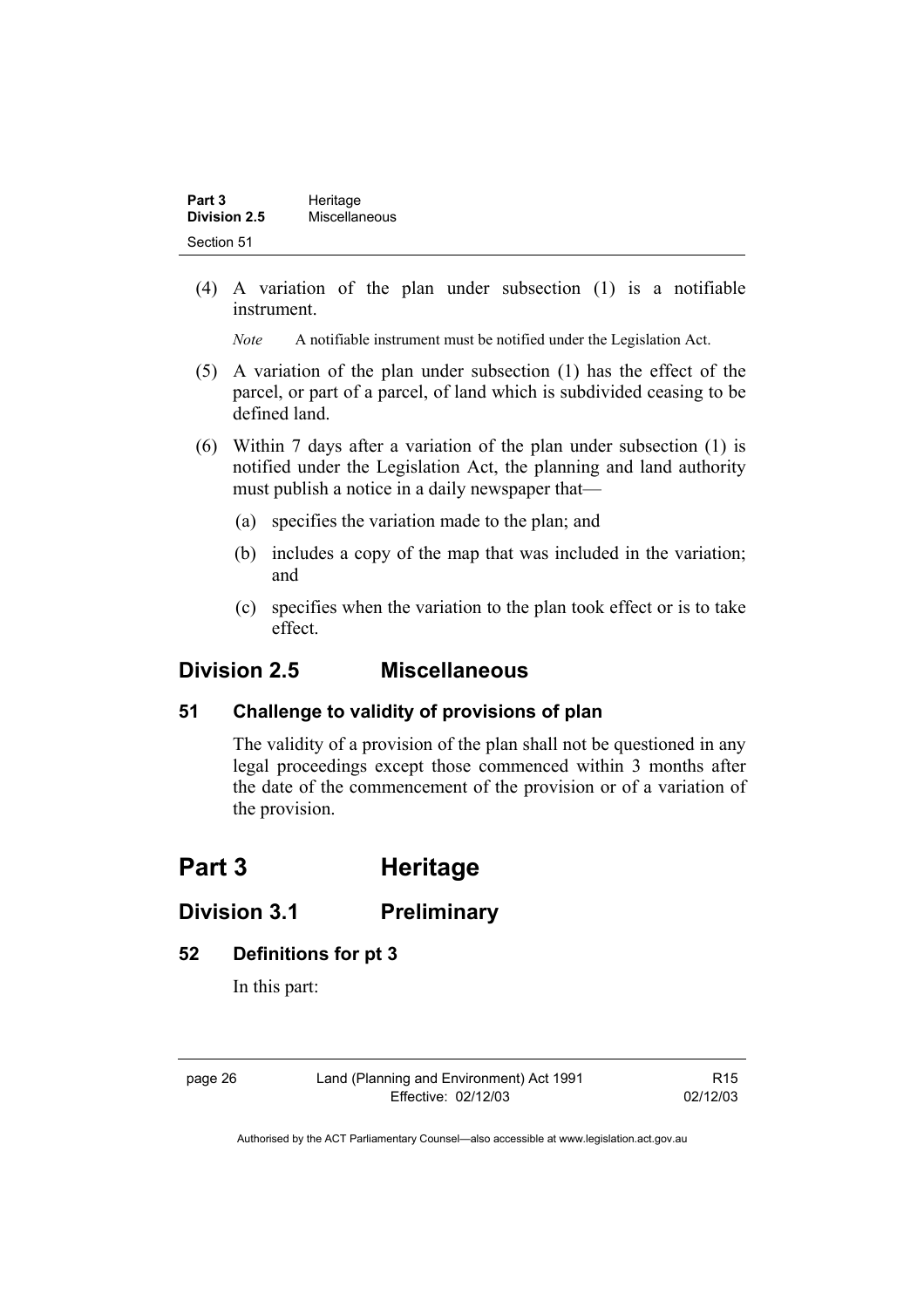| Heritage    | Part 3              |
|-------------|---------------------|
| Preliminary | <b>Division 3.1</b> |
|             | Section 52          |

*Aboriginal object* means—

- (a) a natural or manufactured object; or
- (b) human remains not buried in accordance with a law of the Territory, a State or another Territory;

that is, or are, of significance in Aboriginal tradition.

*Aboriginal place* means a place that is of significance in Aboriginal tradition.

*Aboriginal tradition* means the traditions, observances, customs or beliefs of the people who inhabited Australia before European colonisation, and include traditions, observances, customs and beliefs that have evolved or developed from that tradition since European colonisation.

*conservation* includes preservation, protection, maintenance, restoration and enhancement.

*heritage object* means a natural or manufactured object, including an Aboriginal object, of heritage significance in relation to the ACT.

*heritage place* means a place in the ACT of heritage significance.

*interim heritage places register* means a proposed heritage places register, or an interim variation to the heritage places register, notified under the Legislation Act (see section 60 (Public notification)), as revised, if at all, under section 62 (Revision of interim register).

*Note* The heritage places register means the register of heritage places incorporated in the plan (see dict, def *heritage places register*).

*interim variation*, in relation to the heritage places register, means a proposed variation to that register notified under the Legislation Act (see section 60 (Public notification)).

*relevant Aboriginal organisation*, in relation to a proposed action by the Territory, the Executive, the Minister or a Territory authority,

R15 02/12/03 page 27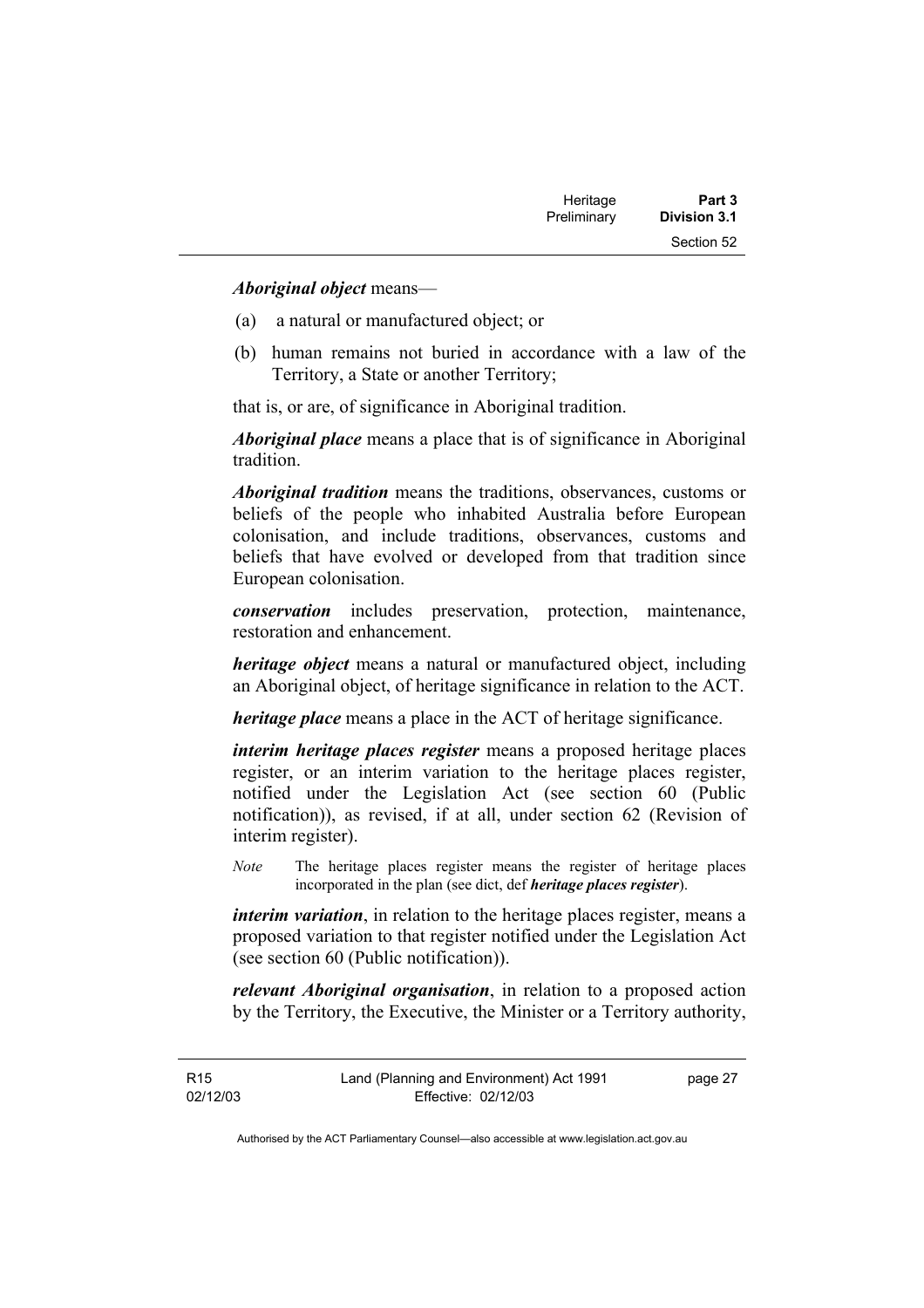means an organisation or association (whether corporated or unincorporated)—

- (a) comprised substantially of Aboriginal persons; and
- (b) having among its principal objects the conservation of Aboriginal tradition in the Territory; and
- (c) that the person or body proposing the action believes on reasonable grounds to have an object or interest directly relevant to, or directly affected by, that action.

*restricted information*, in relation to an Aboriginal place, means information that is the subject of a declaration under section 82 (1).

*variation* includes revocation and substitution.

### **53 Compliance with requirements for consultation or notification**

If the Executive, the Minister or the heritage council is required under this part to consult or notify an entity, the requirement is taken to be complied with if the Executive, the Minister or the heritage council takes all reasonable steps to consult or notify the entity.

# **Division 3.2 Heritage places register**

# **54 Content of heritage places register**

The heritage places register must—

- (a) identify heritage places, specifying any that are Aboriginal places; and
- (b) identify—
	- (i) each structure or group of structures; or
	- (ii) each object or group of objects, specifying any that are Aboriginal objects; or

| page 28 | Land (Planning and Environment) Act 1991 | R <sub>15</sub> |
|---------|------------------------------------------|-----------------|
|         | Effective: 02/12/03                      | 02/12/03        |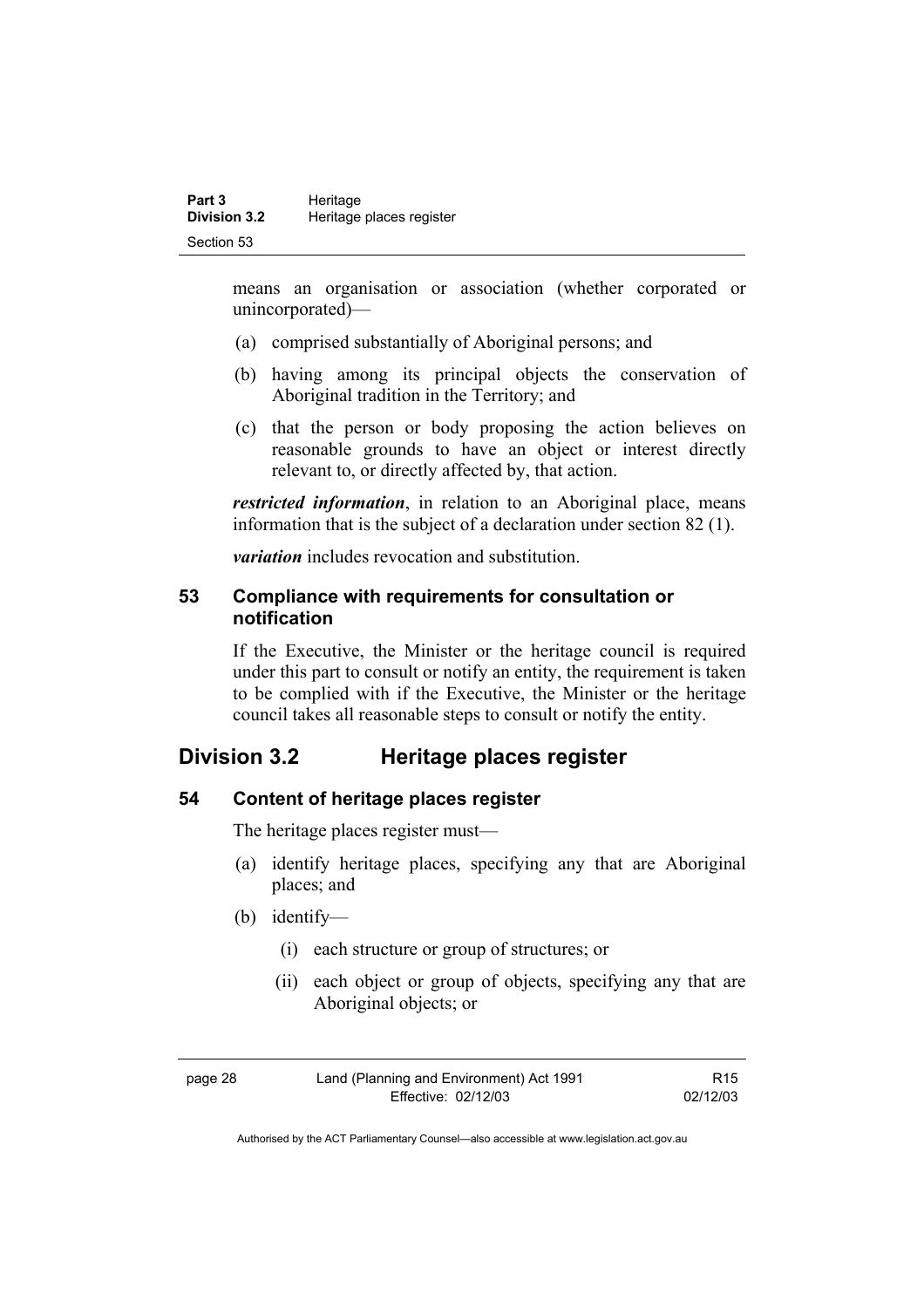- (iii) each landform or group of landforms; or
- (iv) each plant or group of plants; or
- (v) each animal habitat; or
- (vi) each other feature (whether manufactured or natural);

that is located on each identified heritage place and that is intrinsic to the heritage significance of the place; and

- (c) include a statement of the heritage significance of each identified heritage place; and
- (d) specify requirements for the conservation of the heritage significance of each identified heritage place, including any requirements for the conservation of features identified as intrinsic to that heritage significance; and
- (e) specify any restricted information in the register in relation to an Aboriginal place referred to in the register.

# **Division 3.3 Interim heritage places registers**

### **Subdivision 3.3.1 Effect**

### **55 Effect of interim registers**

- (1) If there is no heritage places register, during the defined period an interim heritage places register has effect as if it were the heritage places register.
- (2) If an interim heritage places register is in the form of an interim variation to the heritage places register, during the defined period the Territory, the Executive, a Minister or a Territory authority shall not do any act, or approve the doing of any act, that—
	- (a) would be inconsistent with the heritage places register if it were varied in accordance with the interim variation; or
	- (b) is inconsistent with the heritage places register.

| R <sub>15</sub> | Land (Planning and Environment) Act 1991 | page 29 |
|-----------------|------------------------------------------|---------|
| 02/12/03        | Effective: 02/12/03                      |         |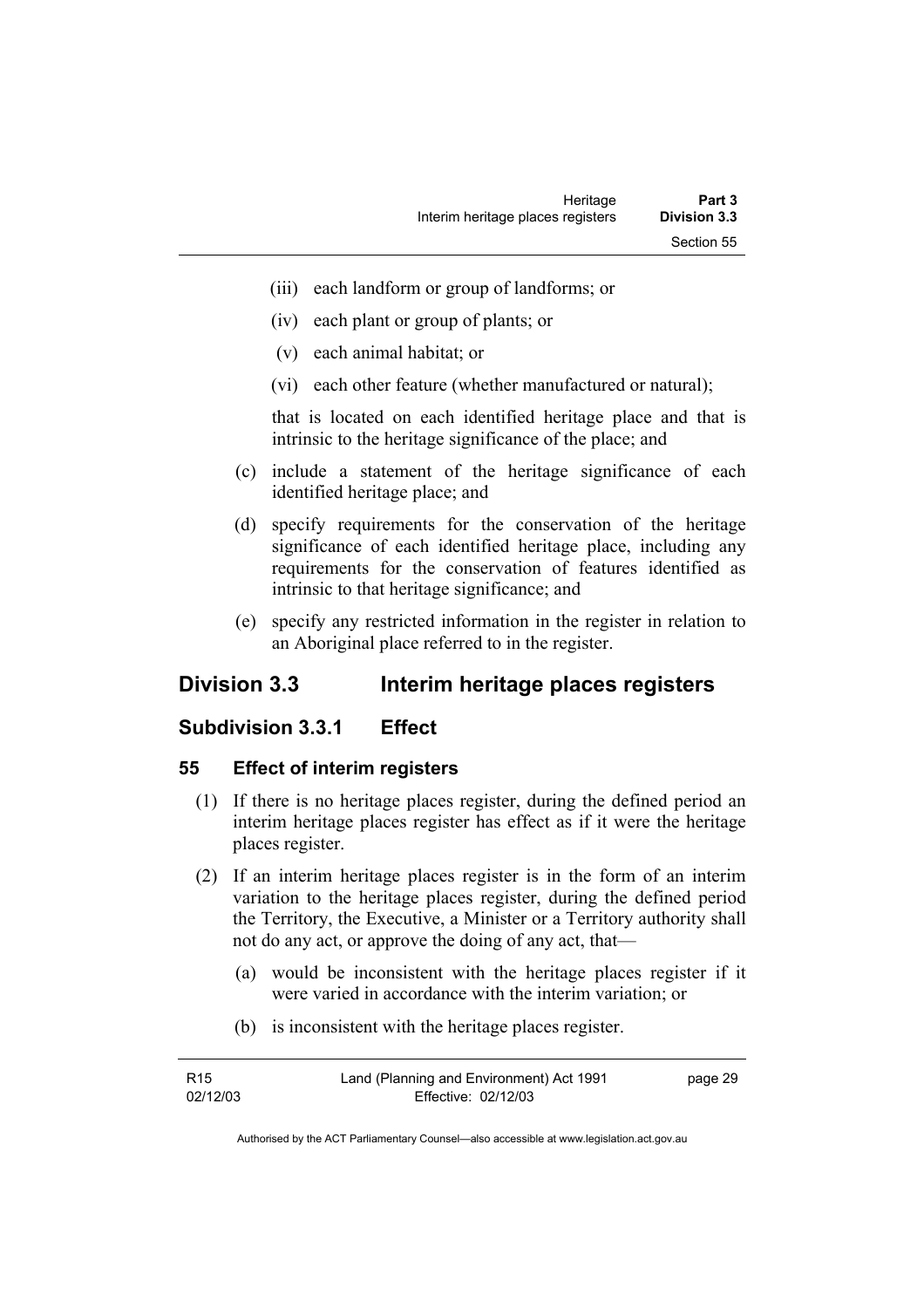(3) In this section:

*defined period* means the period beginning on the day the interim heritage places register is notified (other than in a newspaper) as required by section 60 (Public notification) and ending at the end of the earlier of—

- (a) the day before the heritage places register prepared in consideration of the interim register commences under section 29 (7) (Consideration of plan variation by Legislative Assembly) or section 30A (5) (Partial rejection of plan variation by Legislative Assembly); or
- (b) the last day of the period specified in the notification of the interim register as required by section 60 (1) (b).

# **Subdivision 3.3.2 Preparation, notification and submission of registers**

### **56 Criteria for preparation**

In preparing an interim heritage places register, the heritage council shall—

- (a) assess the heritage significance of a place in accordance with the criteria specified in schedule 2; and
- (b) consider the need to take measures that are prudent and feasible to conserve the heritage significance of each heritage place.

# **57 Ministerial directions and declarations under div 3.5**

 (1) If the Minister issues a direction under section 69 (1) (a) or section 73 (1) (a) to the heritage council to notify an interim heritage places register in relation to a place, the heritage council shall comply with that direction.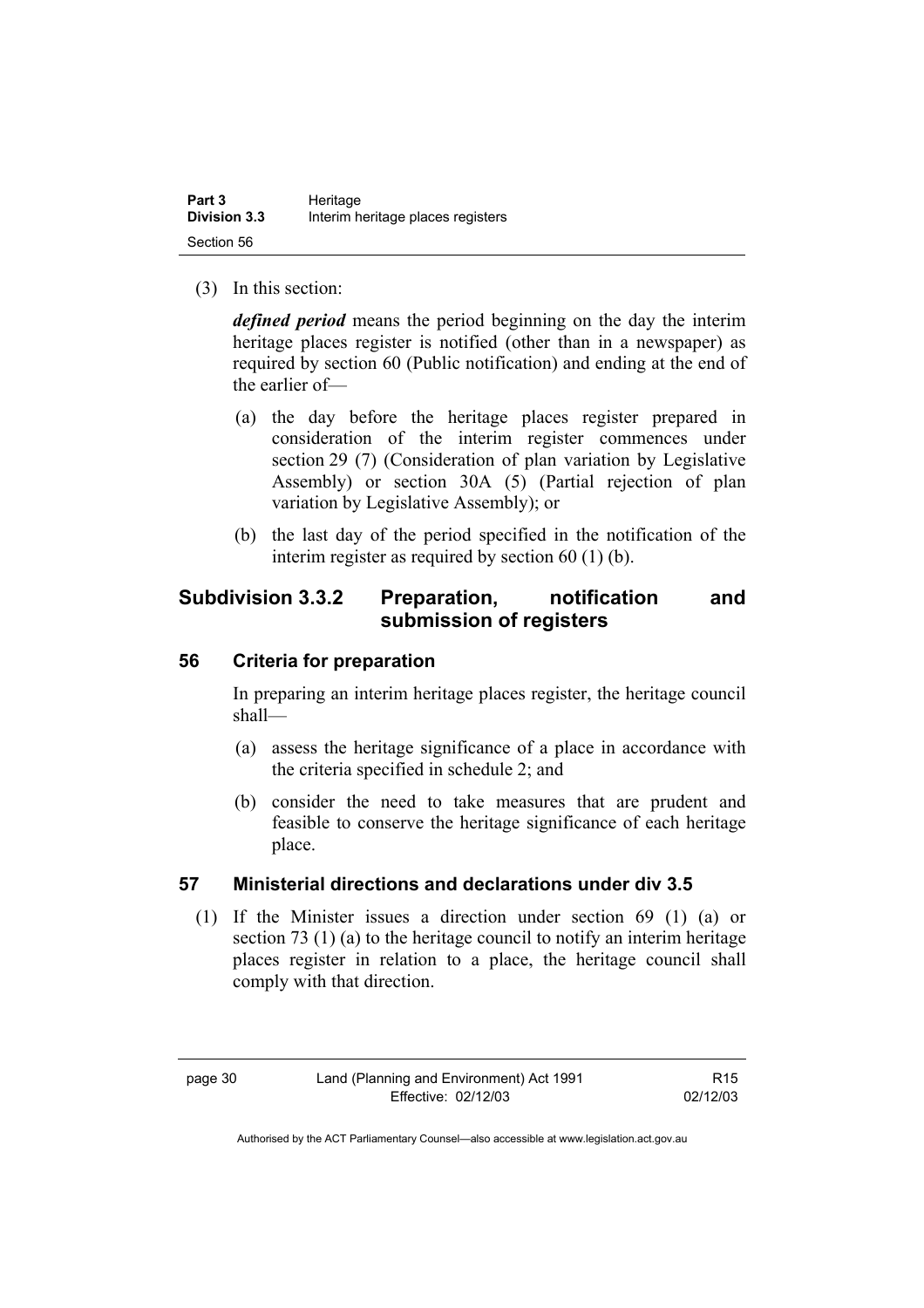| Heritage                          | Part 3              |
|-----------------------------------|---------------------|
| Interim heritage places registers | <b>Division 3.3</b> |
|                                   | Section 58          |

 (2) While a declaration of the Minister under section 69 (1) (b) or section 73 (1) (b) is in force, the heritage council shall not notify an interim heritage places register that would have the effect of listing that place on the heritage places register.

### **58 Public consultation**

- (1) In preparing an interim heritage places register, the heritage council shall—
	- (a) obtain the information about the public attitude to its proposals that the heritage council considers appropriate; and
	- (b) consider that information.
- (2) Before notifying an interim heritage places register under section 60, the heritage council shall consult with, and consider the views of, any person whose interests, in the opinion of the heritage council based on reasonable grounds, would be affected by its proposals.
- (3) This section does not apply if section 57 (1) applies.

### **59 Application for inclusion of places in interim register**

- (1) A person may apply in writing to the heritage council for the inclusion of a provision in an interim heritage places register that would have the effect of including an entry in relation to that place on the heritage places register.
- (2) An application shall be accompanied by a statement of the reasons why the applicant considers that the place should be included on the heritage places register.
- (3) On application in accordance with this section, the heritage council may, in consideration of the matters referred to in section 56—
	- (a) include a provision in an interim heritage places register that would have the effect of including an entry in relation to the relevant place in the heritage places register; or

| R <sub>15</sub> | Land (Planning and Environment) Act 1991 | page 31 |
|-----------------|------------------------------------------|---------|
| 02/12/03        | Effective: 02/12/03                      |         |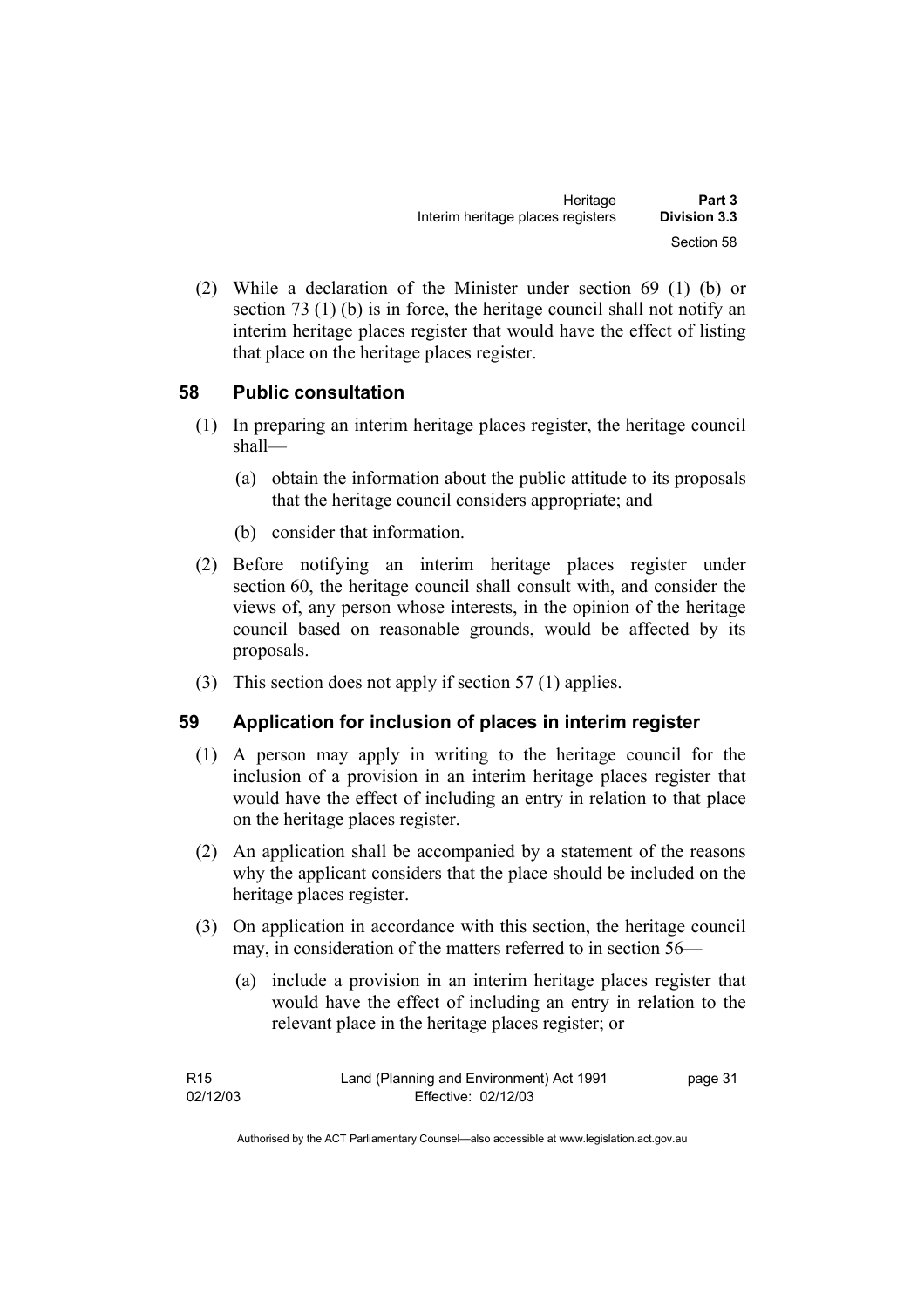| Part 3              | Heritage                          |
|---------------------|-----------------------------------|
| <b>Division 3.3</b> | Interim heritage places registers |
| Section 60          |                                   |

(b) refuse to approve the application.

 (4) This section is not to be read as limiting the power of the heritage council to prepare interim heritage places registers.

### **60 Public notification**

- (1) After preparing an interim heritage places register, the heritage council must prepare a written notice—
	- (a) stating that copies of the interim register are available for public inspection at specified places; and
	- (b) specifying, for section 55, the maximum period during which the interim register, or each part of it, is to have effect under that section; and
	- (c) including—
		- (i) a statement of the effect of section 55; and
		- (ii) a statement to the effect that, subject to the *Administrative Appeals Tribunal Act 1989*, a person whose interests in relation to land are affected may apply to the administrative appeals tribunal for a review of a decision of the heritage council to include a provision in the interim register.
- (2) A notice under subsection (1) is a notifiable instrument.

*Note* A notifiable instrument must be notified under the Legislation Act.

- (3) The heritage council must also publish the notice under subsection (1) in a daily newspaper.
- (4) The heritage council shall make copies of the interim register available for public inspection during office hours at the places specified in the notice under subsection (1).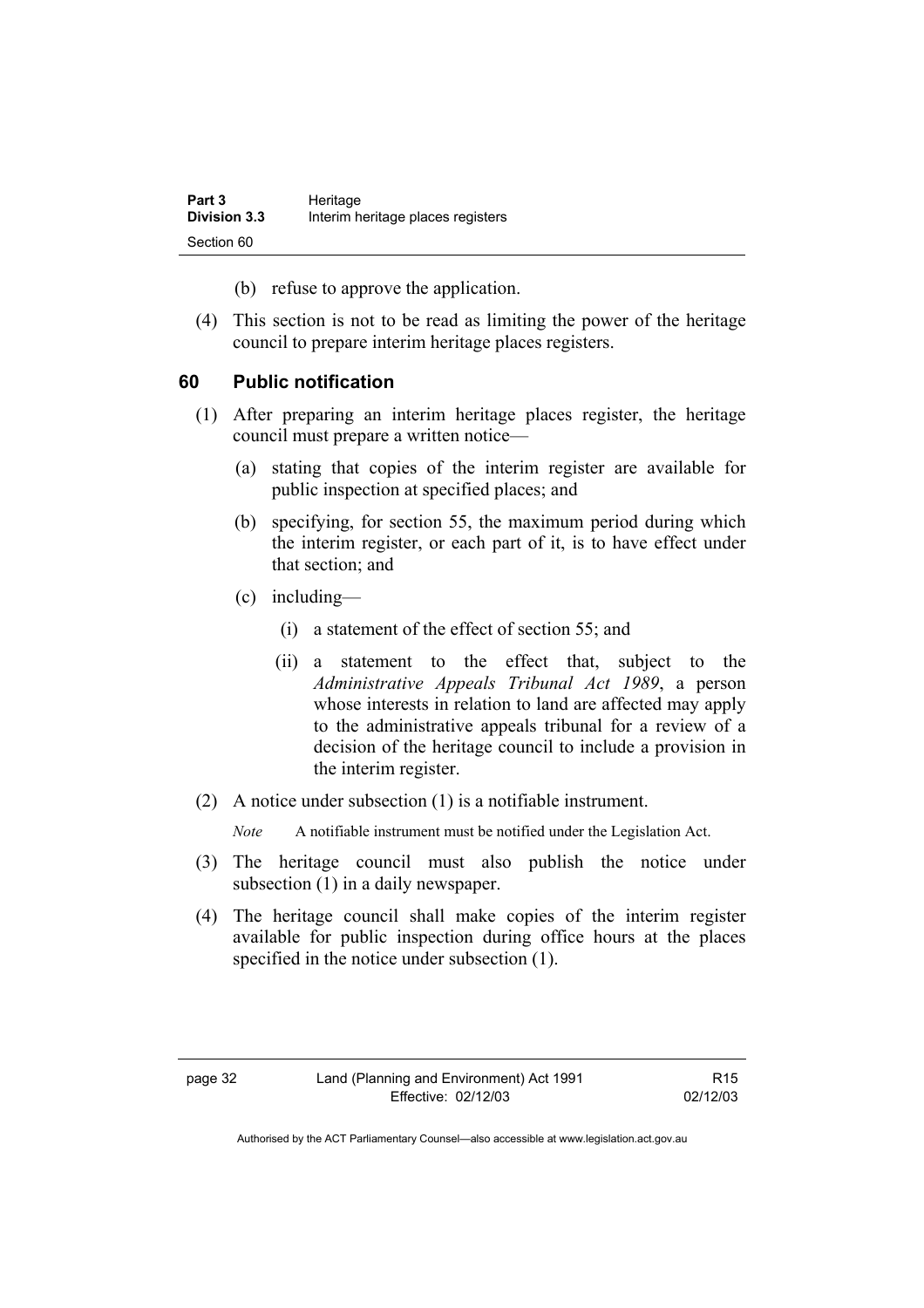| Heritage                          | Part 3              |
|-----------------------------------|---------------------|
| Interim heritage places registers | <b>Division 3.3</b> |
|                                   | Section 61          |

- (5) A copy of an interim register made available for public inspection under subsection (4) shall not include any restricted information in relation to an Aboriginal place.
- (6) The validity of a decision of the heritage council to include a provision in an interim heritage places register is not affected by a failure to comply with subsection  $(1)$   $(a)$  or  $(c)$ ,  $(4)$  or  $(5)$ .

### **61 Notification of lessees and occupiers**

- (1) As soon as practicable after an interim heritage places register is notified (other than in a newspaper) as required by section 60 (Public notification), the heritage council shall give each lessee, and each occupier, of land affected by a decision of the heritage council to include a provision in the interim register a notice—
	- (a) specifying that provision; and
	- (b) specifying, and identifying as such, any relevant restricted information about Aboriginal places on that land; and
	- (c) including the statements referred to in section 60 (1) (c) in relation to the interim register; and
	- (d) including a statement of the effect of section 84 in relation to the publication of restricted information.
	- *Note* For how documents may be given, see Legislation Act, pt 19.5.
- (2) The validity of a decision of the heritage council to include a provision in an interim heritage places register is not affected by a failure to comply with subsection (1).

### **62 Revision of interim register**

- (1) After the notification of an interim heritage places register under section 60, the heritage council may, in writing, revise the interim register—
	- (a) to correct a formal error; or

page 33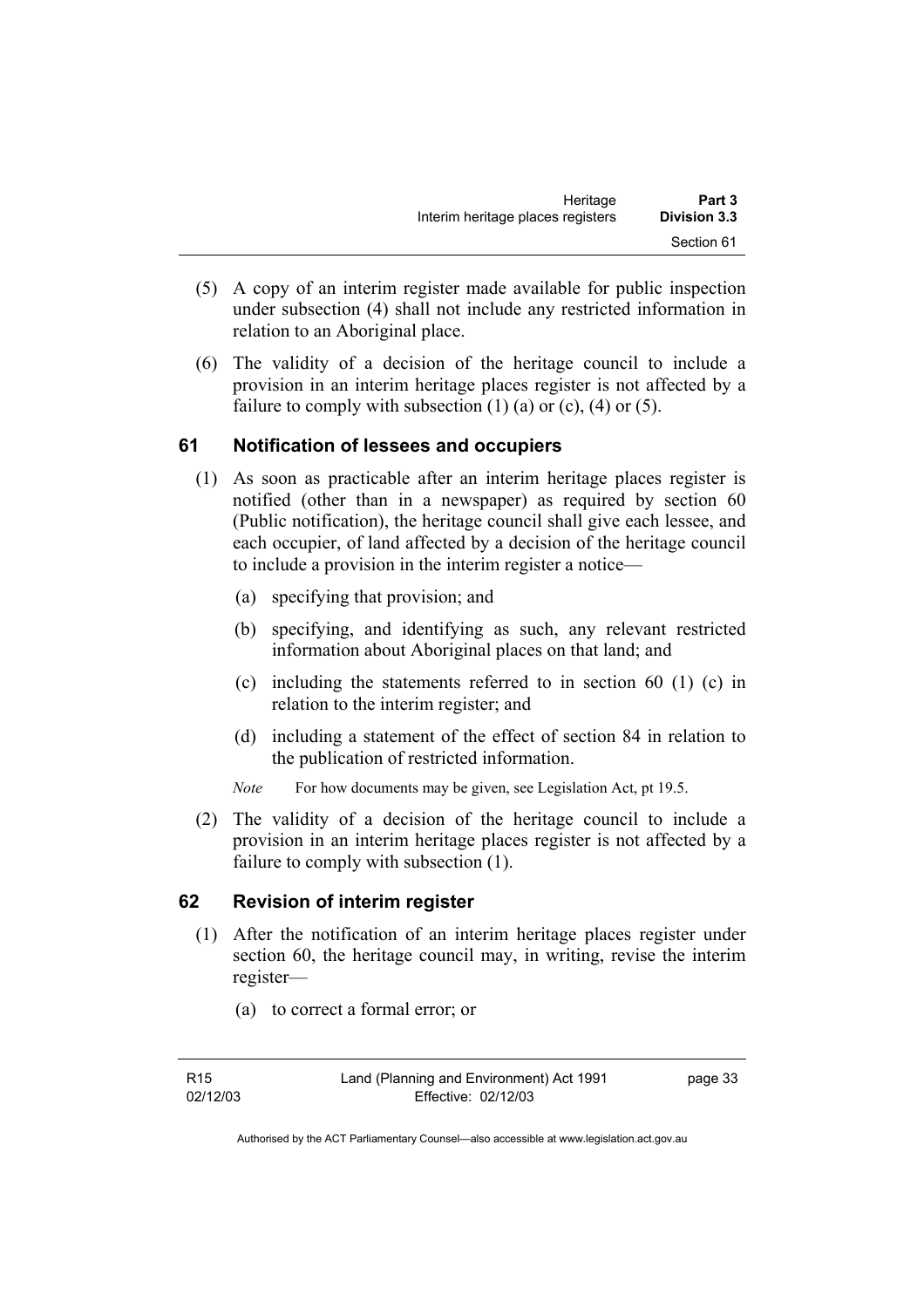| Part 3              | Heritage                          |
|---------------------|-----------------------------------|
| <b>Division 3.3</b> | Interim heritage places registers |
| Section 62          |                                   |

- (b) except if section 57 (1) applies—to provide for the removal of a provision of the interim register that would have had the effect of including an entry in the heritage places register.
- (2) A revision under subsection (1) is a notifiable instrument.

*Note* A notifiable instrument must be notified under the Legislation Act.

- (3) The heritage council shall publish a copy of a revision under subsection  $(1)$  in a daily newspaper.
- (4) A revision under subsection (1) (b) shall include—
	- (a) a statement that copies of the interim register, as revised, are available for public inspection at specified places; and
	- (b) a statement of the effect of section 55 in relation to the interim register as revised; and
	- (c) a statement to the effect that, subject to the *Administrative Appeals Tribunal Act 1989*, a person whose interests in relation to land are affected may apply to the administrative appeals tribunal for a review of the heritage council's decision to revise a provision of the interim register.
- (5) The heritage council shall make copies of the interim register, as revised, available for public inspection during office hours at the places specified in the revision under subsection (4).
- (6) If subsection (1) (b) applies, the heritage council shall give each lessee, and each occupier, of land affected by the decision of the heritage council to revise the interim register a notice—
	- (a) specifying the revision; and
	- (b) including the statements referred to in subsection (4).
	- *Note* For how documents may be given, see Legislation Act, pt 19.5.
- (7) The validity of a decision of the heritage council to revise a provision of an interim heritage places register under subsection

| page 34 | Land (Planning and Environment) Act 1991 | R <sub>15</sub> |
|---------|------------------------------------------|-----------------|
|         | Effective: 02/12/03                      | 02/12/03        |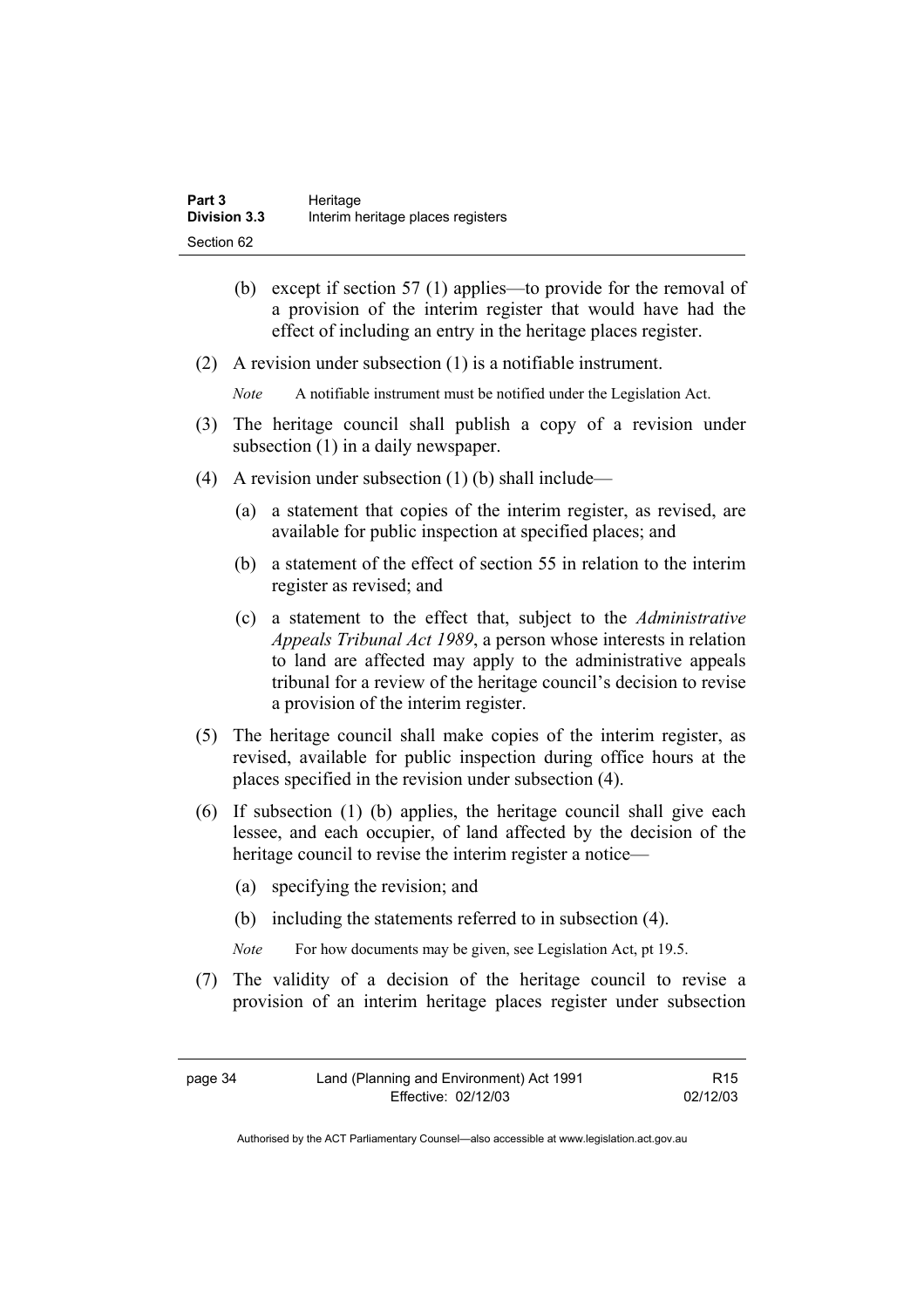(1) (b) is not affected by a failure to comply with subsection (3), (4), (5) or (6).

# **63 Submission of interim register to planning and land authority**

- (1) For section 17, the heritage council shall submit an interim heritage places register to the planning and land authority in accordance with this section.
- (2) The heritage council shall submit an interim heritage places register to the planning and land authority after the end of 28 days after the interim register is notified (other than in a newspaper) as required by section 60 (Public notification), except if there is an application for review of a decision referred to in section 282A (1) (a) or (3) (b) in relation to the interim register.
- (3) If there is an application for review of a decision referred to in section 282A (1) (a) or (3) (b) in relation to an interim heritage places register, the heritage council shall—
	- (a) in relation to those provisions of the interim register that are not the subject of such an application—submit those provisions to the planning and land authority after the end of 28 days after the interim register is notified (other than in a newspaper) as required by section 60 (Public notification); and
	- (b) in relation to each provision of the interim register that is the subject of such an application—if appropriate, submit that provision to the authority, as varied (if at all) to reflect the administrative appeals tribunal's decision, after the resolution of the application.
- (4) If there is an application under section 282A (AAT Review of decisions) for the review of a decision of the heritage council to refuse to approve an application under section 59 for the inclusion of a provision in an interim heritage places register—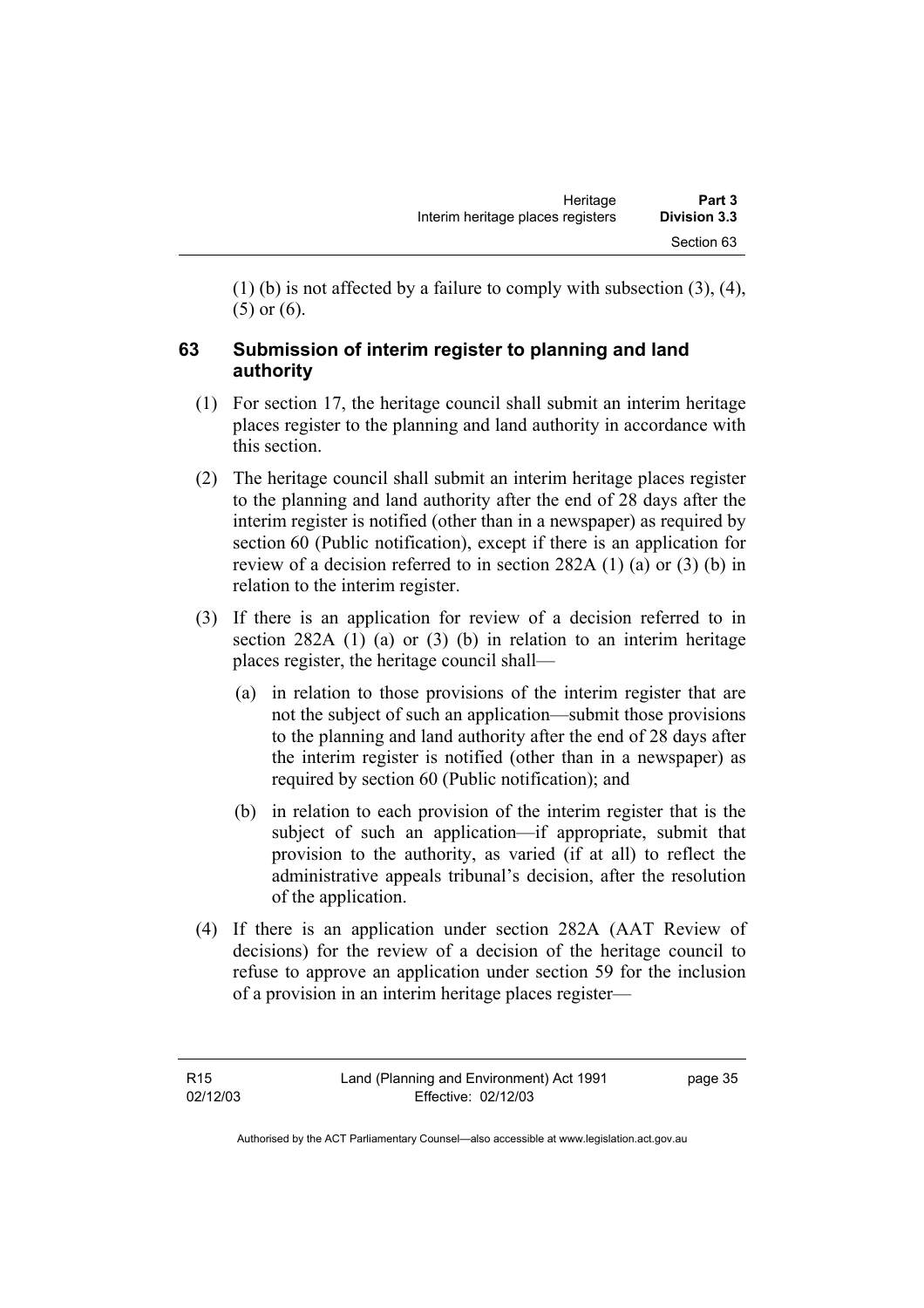- (a) subsection (1) applies notwithstanding the application for review; and
- (b) if the application for review is successful—the heritage council shall submit that provision to the planning and land authority in the form approved by the administrative appeals tribunal in its decision.
- (5) If there is an application under section 282A (AAT Review of decisions) for the review of a decision of the heritage council to revise an interim heritage places register to remove a provision—
	- (a) subsection (1) applies notwithstanding the application; and
	- (b) if the application is successful—the heritage council shall submit that provision to the planning and land authority as reinstated in the interim register in accordance with the decision of the administrative appeals tribunal.

# **Division 3.4 Acquisition of heritage places and objects**

# **64 Acquisition**

- (1) The Minister may, on behalf of the Territory, acquire a place listed on the heritage places register if the Minister is satisfied that—
	- (a) the place has substantial heritage significance; and
	- (b) acquisition is the most prudent and feasible means to ensure the conservation of the heritage significance; and
	- (c) it is in the public interest for the Territory to acquire the place.
- (2) If subsection (1) applies in relation to a place, the Minister may acquire an object identified in the heritage places register as intrinsic to the heritage significance of that place.
- (3) The Minister shall acquire a place or an object under this section on just terms.

| page 36 | Land (Planning and Environment) Act 1991 | R <sub>15</sub> |
|---------|------------------------------------------|-----------------|
|         | Effective: 02/12/03                      | 02/12/03        |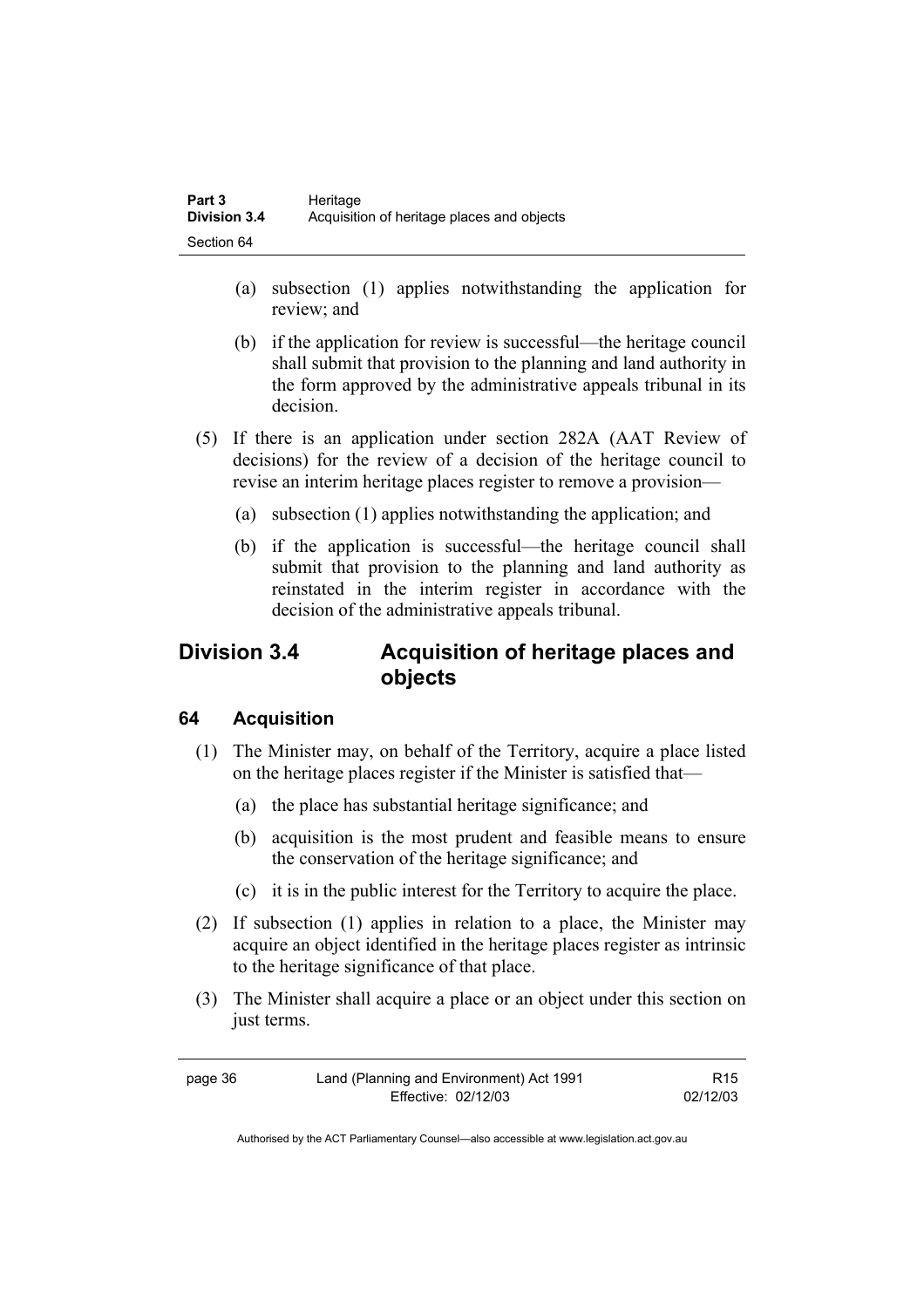- (4) The Minister shall not acquire a place or an object under this section without first consulting with, and considering the views of-
	- (a) the lessee and the occupier of the place; and
	- (b) if an object is to be acquired—the owner and the possessor of the object; and
	- (c) the heritage council; and
	- (d) any relevant Aboriginal organisation;

about the proposed acquisition.

# **Division 3.5 Aboriginal heritage**

# **Subdivision 3.5.1 Preliminary**

# **66 Definitions for div 3.5**

In this division:

*registered*, in relation to a place, means a place for which—

- (a) there is an entry in the heritage places register; or
- (b) there is a provision in an interim heritage places register that has the effect of including an entry for the place in the heritage places register.

*registration*, in relation to a place, means—

- (a) making an entry for the place in a heritage places register; or
- (b) including a provision in an interim heritage places register that has the effect of including an entry for the place in a heritage places register.

*unregistered*, in relation to a place, means a place that is not a registered place.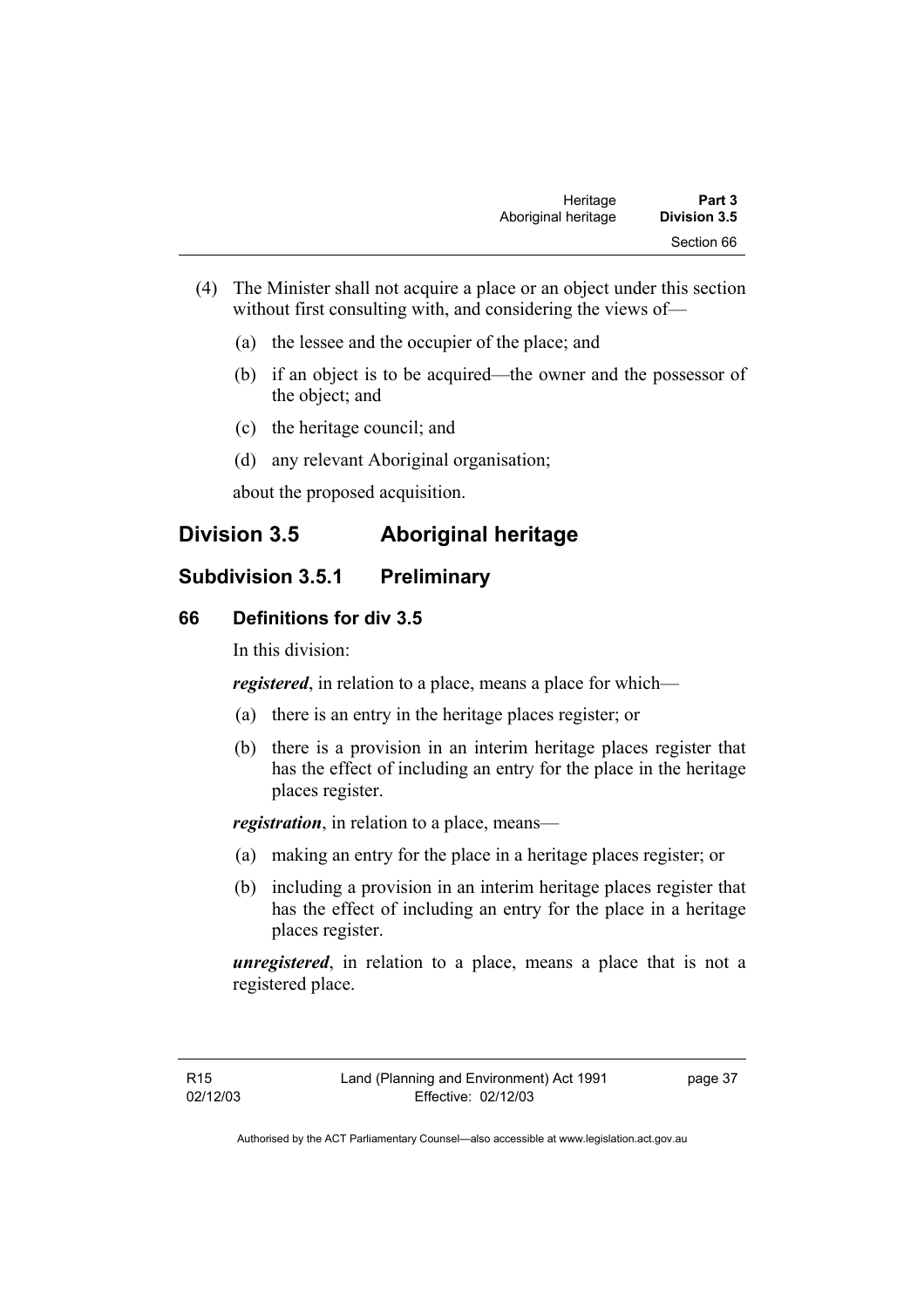Part 3 **Heritage Division 3.5** Aboriginal heritage Section 67

# **Subdivision 3.5.2 Reporting discoveries of unregistered Aboriginal places**

### **67 Reports**

- (1) A person who discovers a place that he or she believes on reasonable grounds to be an unregistered Aboriginal place shall, within 7 days, report that discovery to the Minister in accordance with subsection  $(2)$ .
- (2) A report under subsection (1) shall—
	- (a) be in writing; and
	- (b) specify the name and address of—
		- (i) the person giving the report; and
		- (ii) the lessee and each occupier of the land where the place is located (if the identity of those persons is known to the person giving the report); and
	- (c) specify the nature and location of the discovery.
- (3) A person shall not, without reasonable excuse, fail to comply with subsection  $(1)$ .

Maximum penalty: 5 penalty units.

- (4) This section does not apply in relation to a person who—
	- (a) in accordance with Aboriginal tradition, has traditional affiliations with the land where the place is located; or
	- (b) believes on reasonable grounds that a declaration under section 69 (1) (b) or section 73 (1) (b) (that the place is not to be registered) is in force; or
	- (c) believes on reasonable grounds that the place has previously been registered.

R15 02/12/03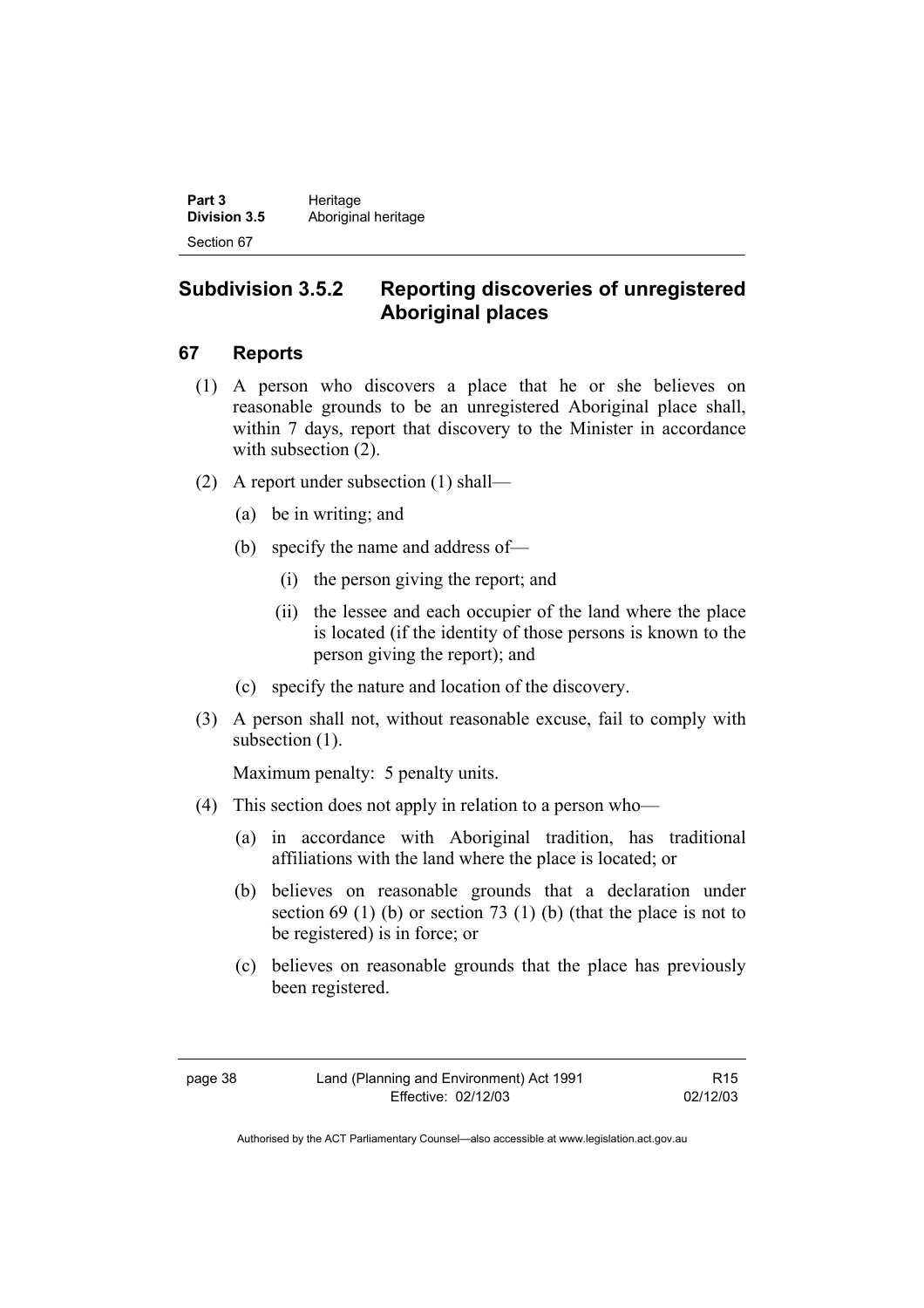| Heritage            | Part 3       |
|---------------------|--------------|
| Aboriginal heritage | Division 3.5 |
|                     | Section 68   |

 (5) Notwithstanding subsection (4) (a), a person who, in accordance with Aboriginal tradition, has traditional affiliations with particular land may, for this subdivision, report the discovery of an Aboriginal place on that land in accordance with subsection (1).

### **68 Aboriginal heritage discoveries—consideration of reports**

- (1) On receiving a report of a discovery under section 67, the Minister shall—
	- (a) if the place is registered, or has previously been registered give the lessee and the occupier of the land where the place was discovered written notice of the details of that registration, including any relevant restricted information, together with a statement of the effect of that registration (if it is still in force); or
	- (b) if the place has never been registered—direct the heritage council to report to the Minister within 21 days about the heritage significance of the place or object.
	- *Note* For how documents may be given, see Legislation Act, pt 19.5.
- (2) The heritage council shall—
	- (a) prepare a report for submission to the Minister in compliance with a direction under subsection (1) (b); and
	- (b) in preparing that report, consult with, and consider the views of—
		- (i) the lessee and the occupier of the place; and
		- (ii) the person who reported the discovery; and
		- (iii) any relevant Aboriginal organisation.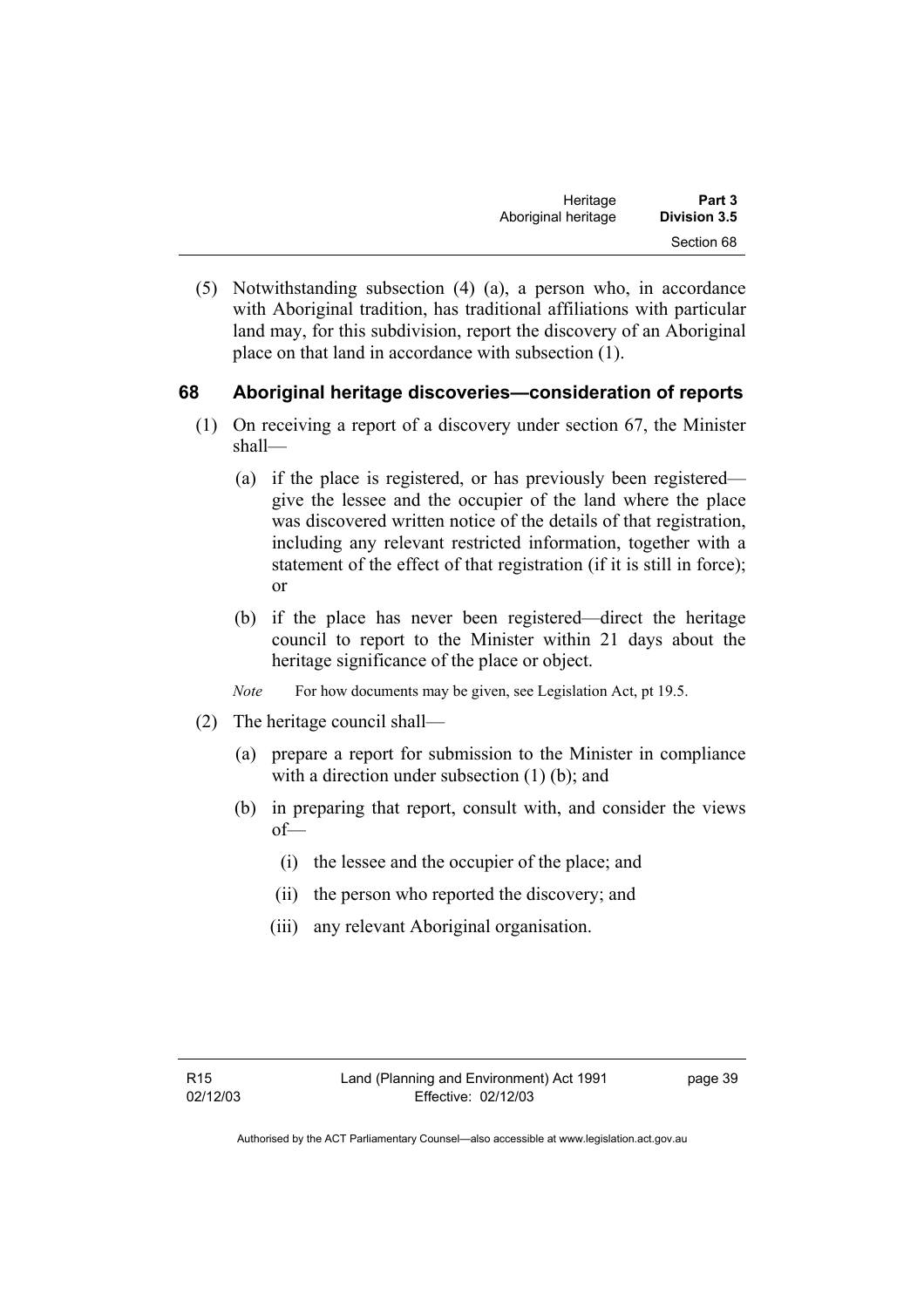| Part 3              | Heritage            |
|---------------------|---------------------|
| <b>Division 3.5</b> | Aboriginal heritage |
| Section 69          |                     |

### **69 Aboriginal heritage discoveries—Ministerial directions and declarations**

- (1) Within 14 days after receiving a report from the heritage council under section 68, the Minister must, in writing—
	- (a) direct the heritage council to notify an interim heritage places register under section 60 that would have the effect of registering the place on particular terms; or
	- (b) declare that the place is not to be registered, and give written notice of the declaration to—
		- (i) the lessee and the occupier of the land where the place was discovered; and
		- (ii) the person who reported the discovery; and
		- (iii) any relevant Aboriginal organisation.
- (2) Before making a decision under subsection (1), the Minister shall consult with the people mentioned in subsection (1) (b).
- (3) In making a decision under subsection (1), the Minister shall—
	- (a) after taking into account the report of the heritage council consider whether the place is of sufficient heritage significance to be registered; and
	- (b) after taking into account the views of the people consulted under subsection (2), consider the effect of registration on their interests.
- (4) If the Minister makes a decision under subsection (1) (a), section 60 and section 61 apply in relation to a decision of the Minister under subsection (1) (a) as if the references in those sections to a decision of the heritage council to include a provision in an interim heritage places register were references to that decision of the Minister.
- (5) The following are notifiable instruments:
	- (a) a direction under subsection (1) (a);

| page 40 | Land (Planning and Environment) Act 1991 | R <sub>15</sub> |
|---------|------------------------------------------|-----------------|
|         | Effective: 02/12/03                      | 02/12/03        |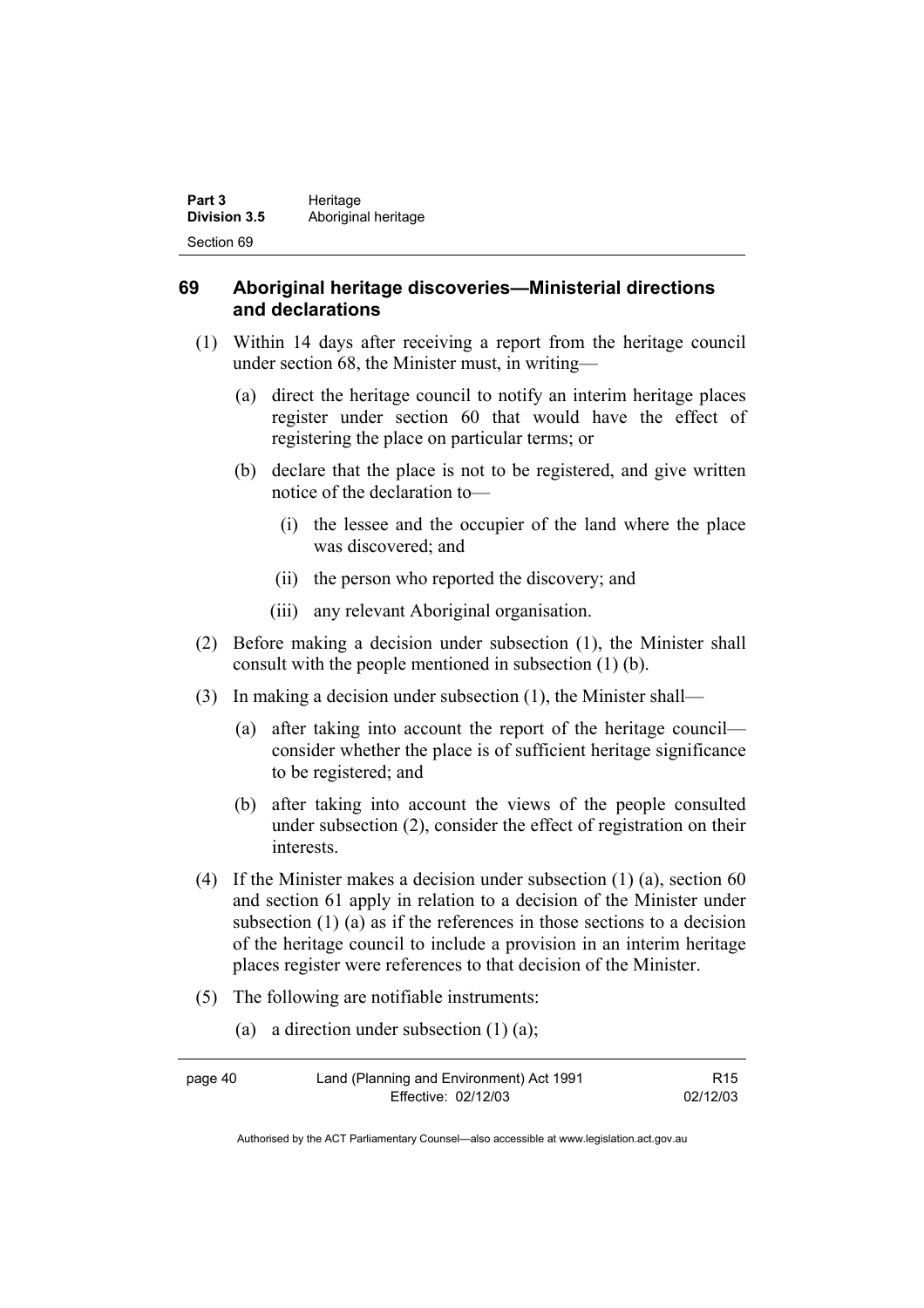- (b) a declaration under subsection (1) (b).
- *Note* A notifiable instrument must be notified under the Legislation Act.
- (6) A direction or declaration must be notified under the Legislation Act within 14 days after it is made.

# **Subdivision 3.5.3 Protection of unregistered Aboriginal heritage**

#### **70 Damaging unregistered Aboriginal places**

A person shall not without reasonable excuse, disturb, damage or destroy or cause or permit to be disturbed, damaged or destroyed an unregistered Aboriginal place, unless—

- (a) that place has previously been registered; and
- (b) that registration has been cancelled.

Maximum penalty: 50 penalty units, imprisonment for 6 months or both.

### **71 Orders for protection of unregistered Aboriginal places application of pt 6**

(1) In this section:

*order* means an order referred to in subsection (2).

- (2) The Minister may make an order under division 6.3 in relation to the disturbance, damage or destruction of an unregistered Aboriginal place except if—
	- (a) a declaration under section  $69 (1) (b)$  or section  $73 (1) (b)$  is in force in relation to that place; or
	- (b) the place has previously been registered.
- (3) For division 6.3 in its application to an order, the disturbance, damage or destruction referred to in subsection (2) is to be taken to be a controlled activity.

| R <sub>15</sub> | Land (Planning and Environment) Act 1991 | page 41 |
|-----------------|------------------------------------------|---------|
| 02/12/03        | Effective: 02/12/03                      |         |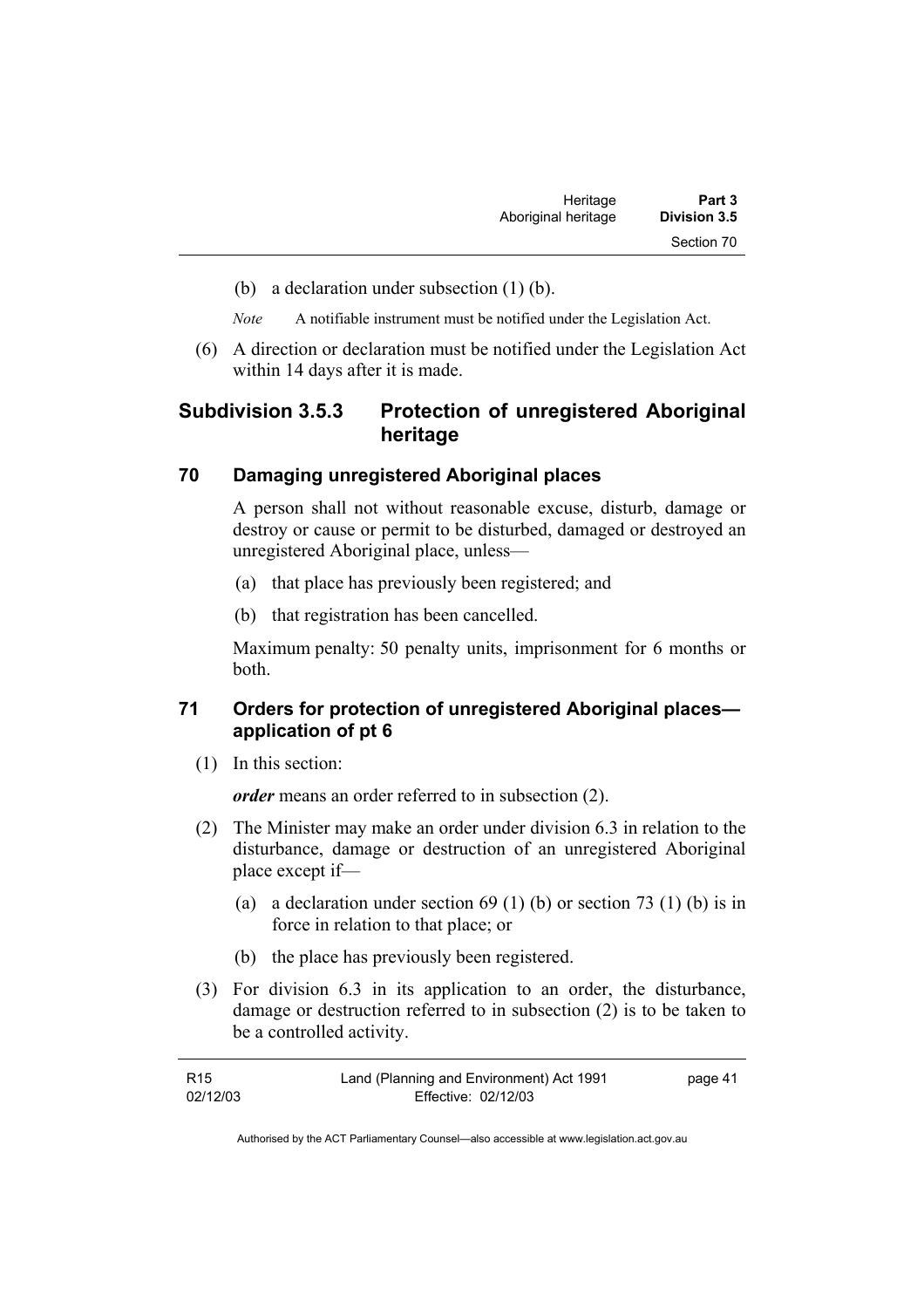| Part 3       | Heritage            |
|--------------|---------------------|
| Division 3.5 | Aboriginal heritage |
| Section 72   |                     |

- (4) In deciding whether to make an order, the Minister shall consider whether the relevant controlled activity is likely to affect adversely the heritage significance of the place.
- (5) An order—
	- (a) shall specify the grounds on which the order is made; and
	- (b) may direct any person against whom it is made—
		- (i) to stop disturbing, damaging or destroying an unregistered Aboriginal place; or
		- (ii) not to begin disturbing, damaging or destroying such a place.
- (6) An order shall remain in force for the period, not longer than 35 days, specified in the order.
- (7) Section 257 (Content of orders) does not apply to an order made for this section.

### **72 Orders—reports by heritage council**

- (1) If the Minister makes an order for section 71, he or she shall direct the heritage council to report within 21 days about the heritage significance of the relevant place.
- (2) The heritage council shall—
	- (a) prepare a report for submission to the Minister in compliance with a direction under subsection (1); and
	- (b) in preparing that report, consult with, and consider the views of—
		- (i) the lessee and the occupier of the place; and
		- (ii) the person who reported the discovery; and
		- (iii) any relevant Aboriginal organisation.

page 42 Land (Planning and Environment) Act 1991 Effective: 02/12/03

R15 02/12/03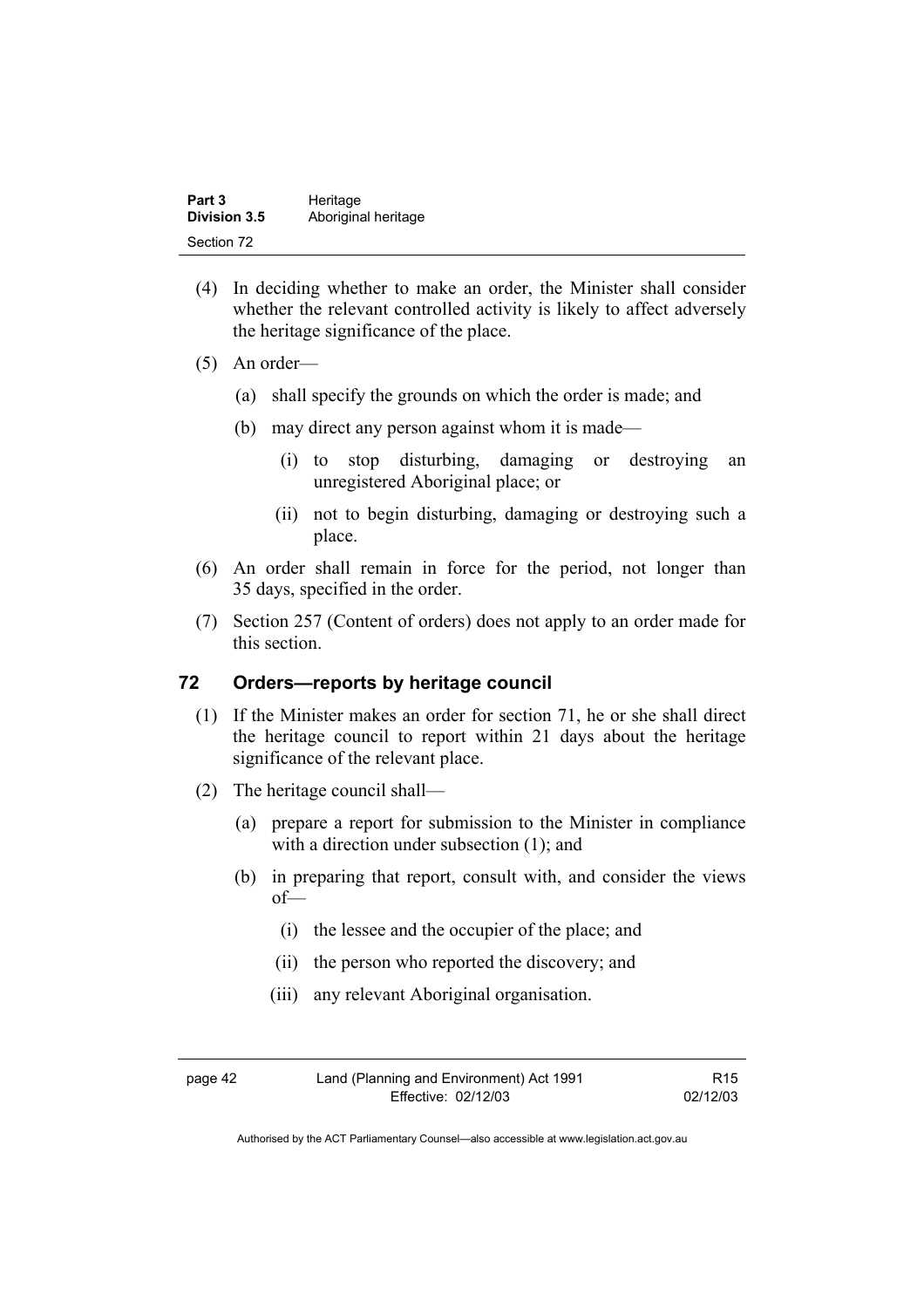#### **73 Orders—Ministerial directions and declarations**

- (1) Within 14 days after receiving a report from the heritage council under section 72, the Minister must, in writing—
	- (a) direct the heritage council to notify an interim heritage places register under section 60 that would have the effect of registering the place on particular terms; or
	- (b) declare that the place is not to be registered, and give written notice of the declaration to—
		- (i) the lessee and the occupier of the land where the place was discovered; and
		- (ii) any relevant Aboriginal organisation.
- (2) Before making a decision under subsection (1), the Minister shall consult with the persons referred to in subsection (1) (b).
- (3) In making a decision under subsection (1), the Minister shall—
	- (a) taking into account the report of the heritage council, consider whether the place is of sufficient heritage significance to be registered; and
	- (b) taking into account the views of the people consulted under subsection (2), consider the effect of registration on their interests; and
	- (c) taking into account that report and those views, consider whether there is any prudent and feasible alternative to the activity in relation to which the order is in force.
- (4) If the Minister makes a decision under subsection (1) (a), section 60 and section 61 apply in relation to a decision of the Minister under subsection (1) (a) as if the references in those sections to a decision of the heritage council to include a provision in an interim heritage places register were references to that decision of the Minister.
- (5) The following are notifiable instruments:

| R <sub>15</sub> | Land (Planning and Environment) Act 1991 | page 43 |
|-----------------|------------------------------------------|---------|
| 02/12/03        | Effective: 02/12/03                      |         |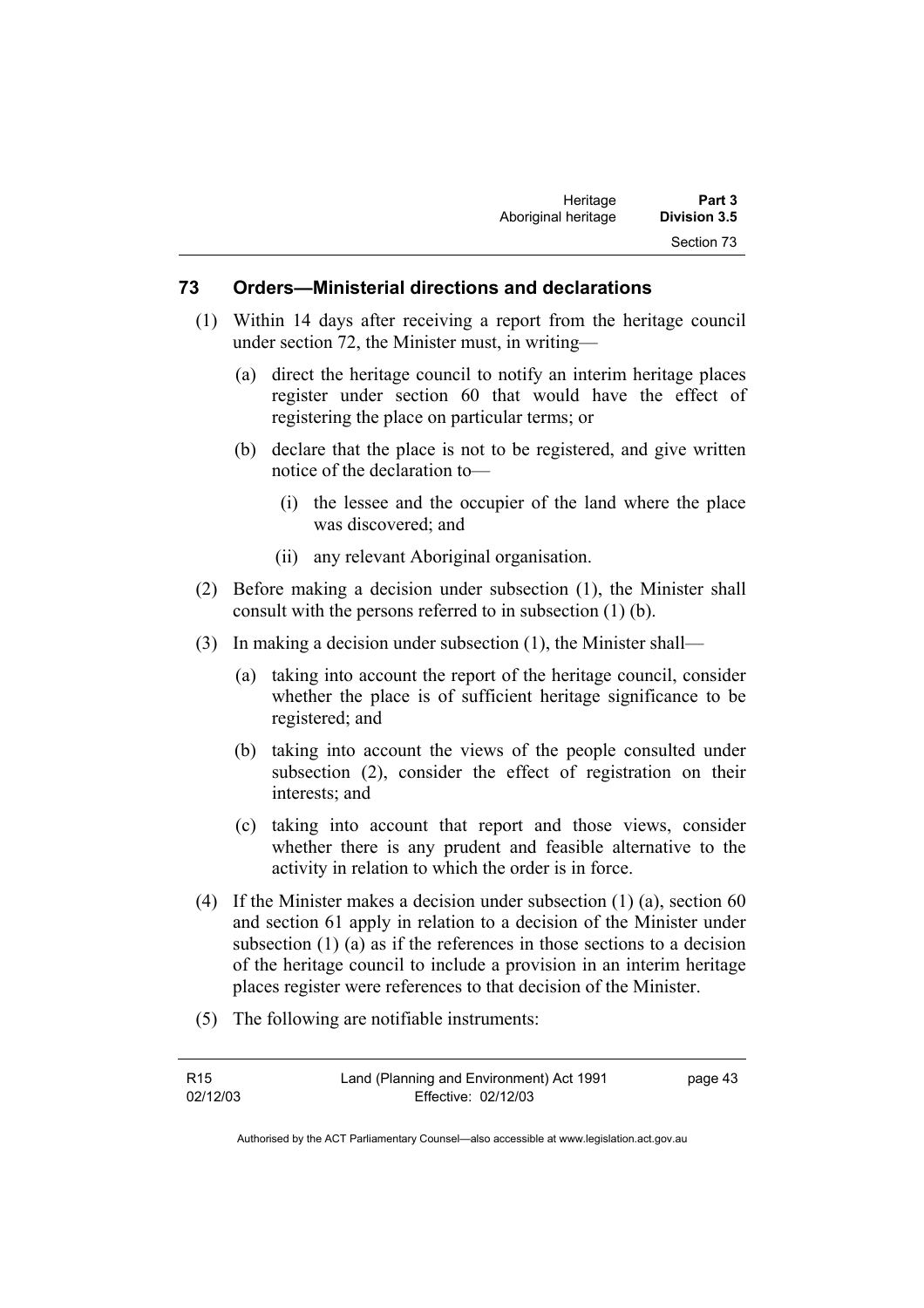| Part 3              | Heritage            |
|---------------------|---------------------|
| <b>Division 3.5</b> | Aboriginal heritage |
| Section 74          |                     |

- (a) a direction under subsection  $(1)$   $(a)$ ;
- (b) a declaration under subsection (1) (b).
- *Note* A notifiable instrument must be notified under the Legislation Act.
- (6) A direction or declaration must be notified under the Legislation Act within 14 days after it is made.

# **Subdivision 3.5.4 Compensation claims**

### **74 Definitions for sdiv 3.5.4**

In this subdivision:

*compensation* means compensation under section 78.

#### **75 Application of sdiv 3.5.4**

This subdivision applies if—

- (a) a person reports the discovery of an unregistered place in accordance with section 67; or
- (b) an order referred to in section 71 (2) is made in relation to a place; or
- (c) a place is registered in an interim heritage places register under a direction under section 69 (1) (a) or section 73 (1) (a) following a report or order mentioned in paragraph (a) or (b); or
- (d) a place is registered in the heritage places register because of its registration in an interim heritage places register under a direction under section 69 (1) (a) or section 73 (1) (a).

### **76 Right to compensation**

 (1) In a circumstance in which this subdivision applies, on application in accordance with subsection (4) the Minister shall, on behalf of the Territory, compensate the applicant for loss or damage—

| page 44 | Land (Planning and Environment) Act 1991 | R <sub>15</sub> |
|---------|------------------------------------------|-----------------|
|         | Effective: 02/12/03                      | 02/12/03        |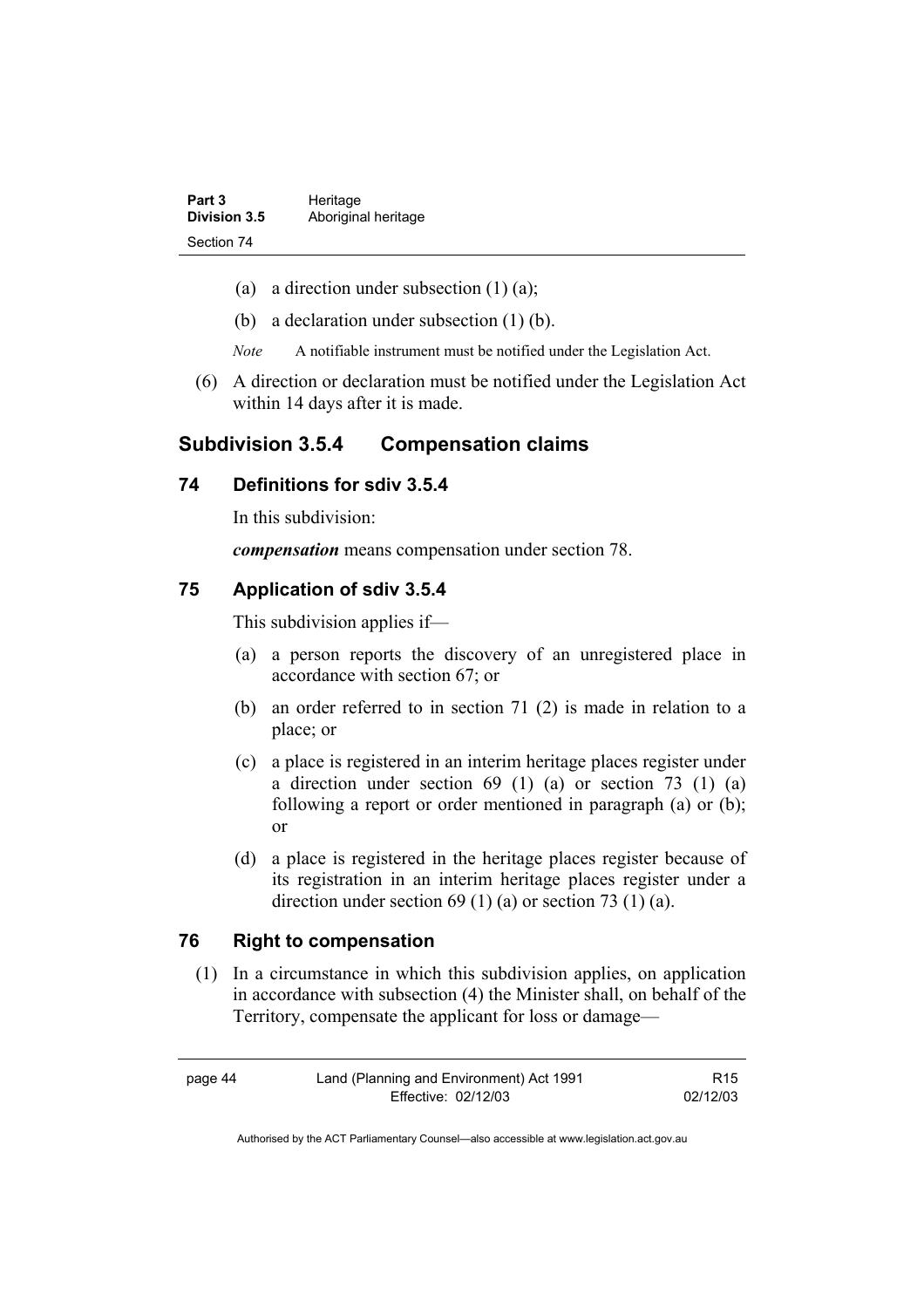- (a) directly attributable to that circumstance; and
- (b) that arises out of any contractual or statutory obligations incurred by the applicant before the occurrence of that circumstance.
- (2) If this subdivision applies in relation to more than 1 circumstance relating to the same land—
	- (a) the Minister may compensate the applicant under subsection (1) for the combined loss or damage directly attributable to that combination of circumstances; and
	- (b) such compensation is only payable for loss or damage in relation to contractual or statutory obligations incurred by the applicant before the occurrence of the earliest of those circumstances.
- (3) If an order referred to in section 71 is made against a person, no compensation is payable to that person for any loss or damage attributable to that order being made, or to any subsequent registration of the relevant place, that arises out of an obligation incurred by the applicant if, at the time the obligation was incurred, the applicant believed that the relevant place was an Aboriginal place.
- (4) An application for compensation shall be made within 1 year of the date of occurrence of the latest of the relevant circumstances because of which this subdivision applies.
- (5) If this subdivision applies, no amount for damages or compensation is payable to any person only because of the circumstances of that application, except under this subdivision.

# **77 Loss for which compensation is recoverable**

 (1) Compensation is only payable for loss or damage attributable to the application of this subdivision that—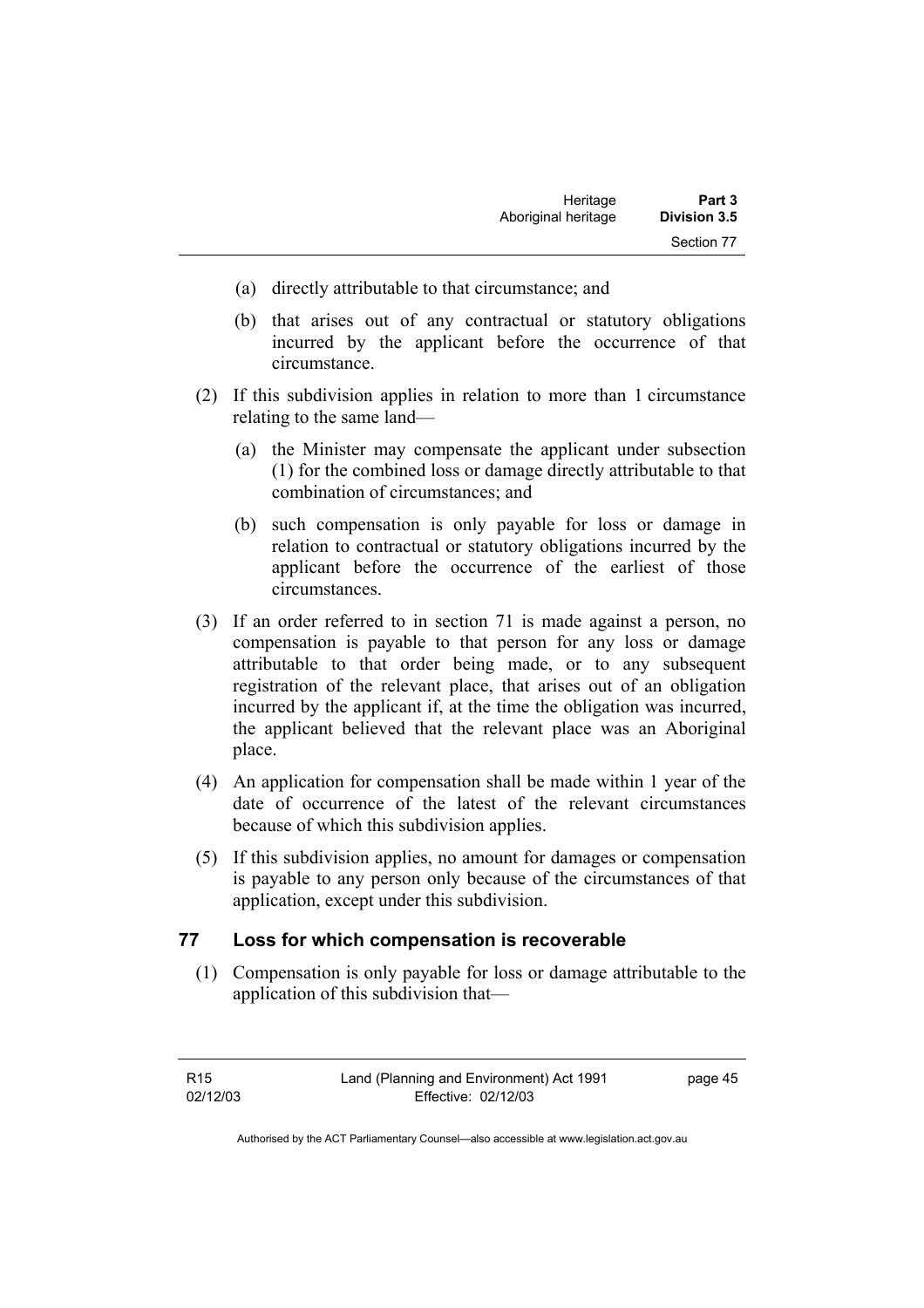| Part 3              | Heritage            |  |
|---------------------|---------------------|--|
| <b>Division 3.5</b> | Aboriginal heritage |  |
| Section 78          |                     |  |

- (a) is capable of being assessed by way of a liquidated amount; and
- (b) takes into account any opportunity for recovery of taxes or diminution of tax liabilities; and
- (c) is not otherwise capable of recovery or mitigation, or further recovery or mitigation.
- (2) Loss for which compensation is payable includes—
	- (a) expenditure incurred in the preparation of plans for the purposes of any work in relation to which the compensation is sought; and
	- (b) any other expenditure necessarily preparatory to carrying out that work; and
	- (c) the cost of acquisition of any land or object, including any incidental costs.
- (3) Loss for which compensation is payable does not include—
	- (a) any capital costs or capital depreciation except for expenditure or costs referred to in subsection (2); or
	- (b) any amount in relation to the prospective use of the land in relation to which this subdivision applies, except if—
		- (i) that land is registered in the heritage places register; and
		- (ii) that use is consistent with the requirements of the register.

### **78 Amount of compensation**

 (1) Subject to section 77, if the Minister decides that compensation should be paid to an applicant, the Territory shall pay the applicant the amount determined by the Minister by written notice to the applicant.

Authorised by the ACT Parliamentary Counsel—also accessible at www.legislation.act.gov.au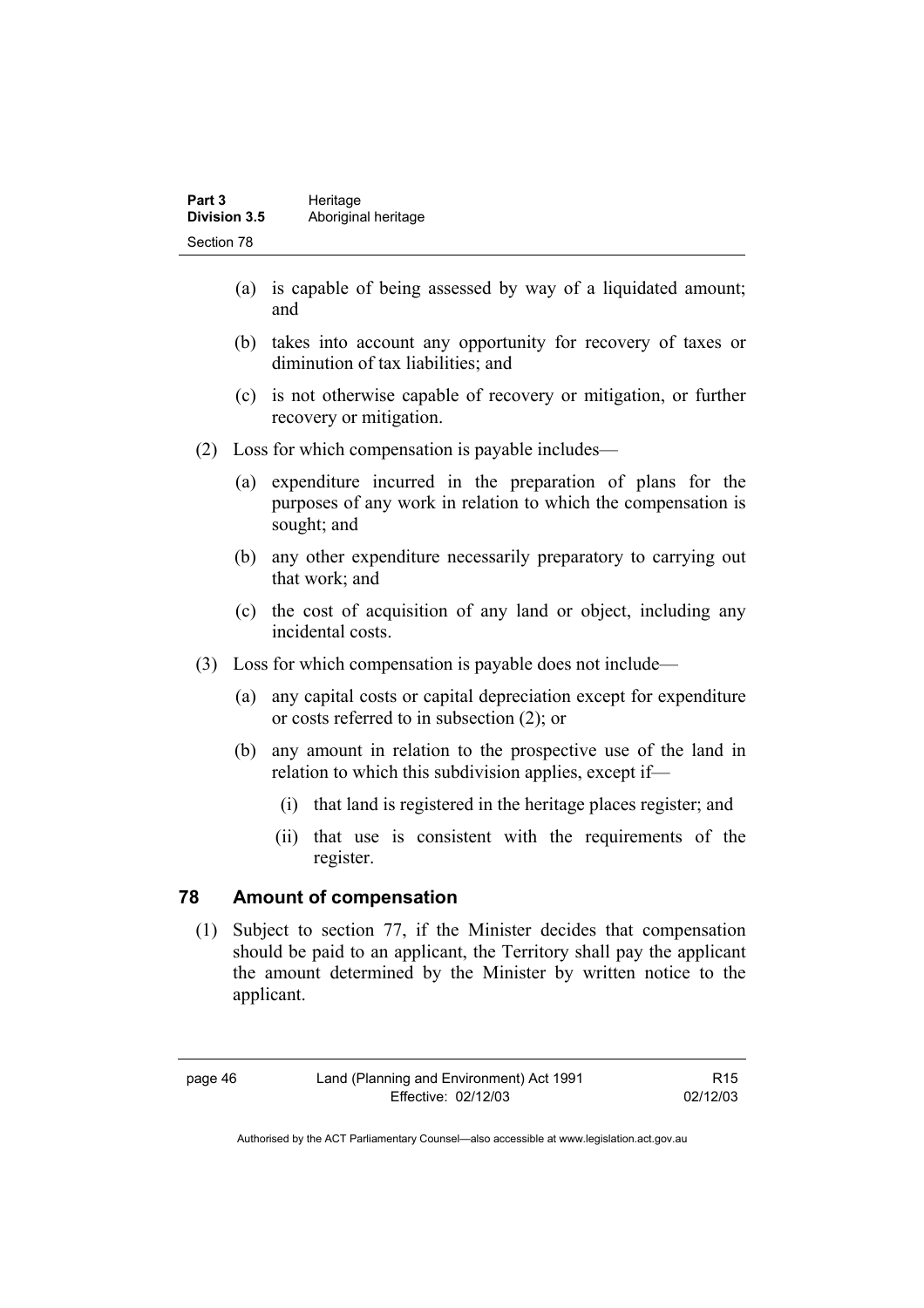| Heritage            | Part 3              |
|---------------------|---------------------|
| Aboriginal heritage | <b>Division 3.5</b> |
|                     | Section 79          |

- (2) If an applicant, by written notice to the Minister, disputes the amount of compensation determined under subsection (1), the Minister may, by written notice to the applicant, revise that determination in accordance with a determination—
	- (a) of a valuer appointed by agreement between the Minister and the applicant; or
	- (b) arrived at by another method agreed between the Minister and the applicant.

### **79 Consultation with applicants**

Before giving an applicant for compensation a notice in accordance with section 282A (1) (b), the Minister shall—

- (a) consult with the applicant; and
- (b) consider the views of the applicant;

about the Minister's proposed decision.

### **80 Notice of decisions about compensation**

- (1) If the Minister decides to grant an applicant compensation, he or she shall notify the applicant within 60 days after receiving the application.
- (2) Notice in accordance with section 282A (1) (b) shall be given within 60 days of receiving the application to which the notice relates.

# **Subdivision 3.5.5 Consultation in relation to registers**

### **81 Consultation with Aboriginal organisations**

 (1) This section applies if the heritage council is preparing an interim heritage places register, or a revision of such a register, that relates to an Aboriginal place.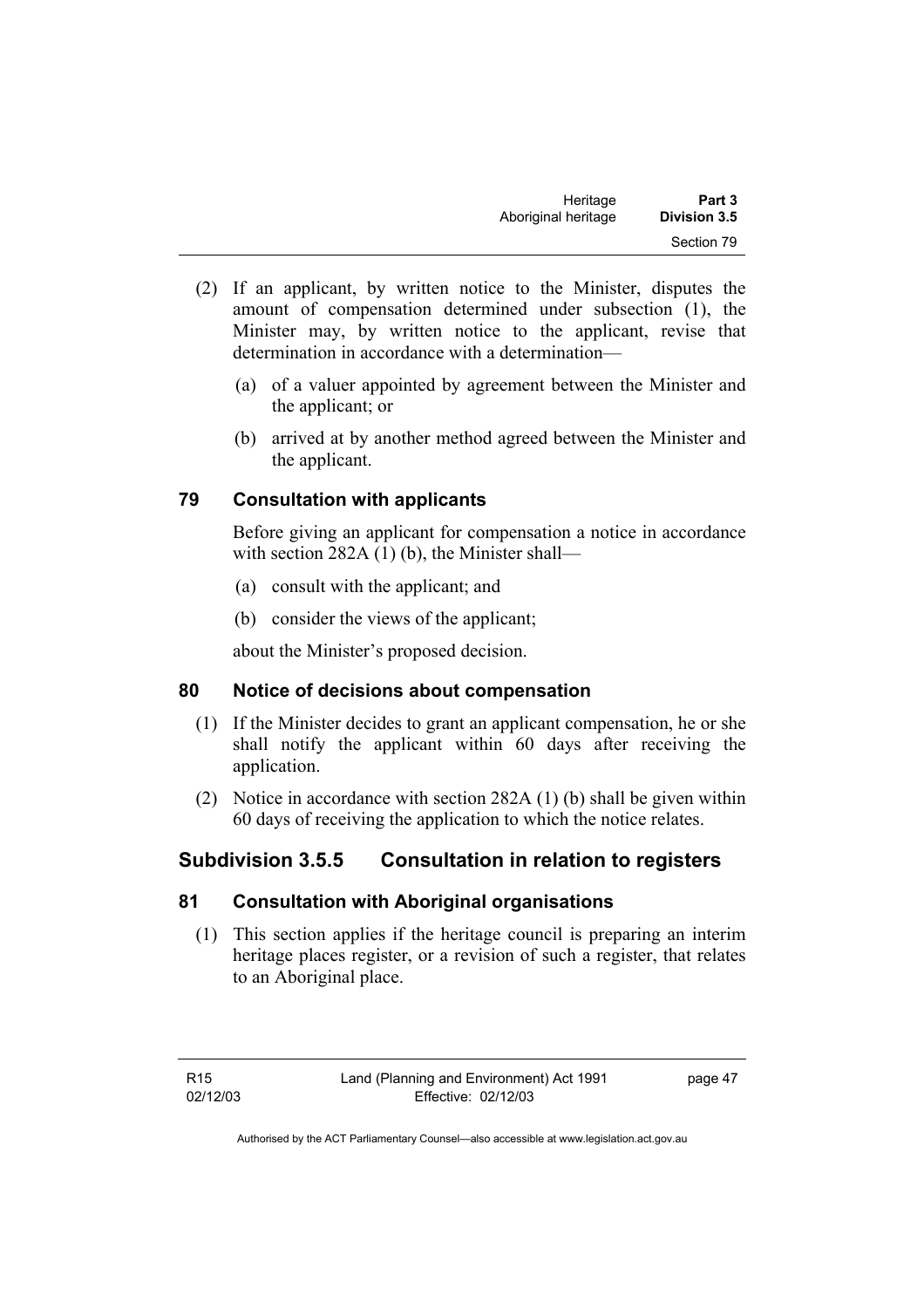| Part 3              | Heritage            |  |
|---------------------|---------------------|--|
| <b>Division 3.5</b> | Aboriginal heritage |  |
| Section 82          |                     |  |

- (2) If this section applies, the heritage council shall consult with, and consider the views of, any relevant Aboriginal organisation about the effect of the interim register or revision on Aboriginal tradition.
- (3) In this section:

*Aboriginal place* includes a place that the heritage council at one time considered to be an Aboriginal place, but that the heritage council no longer considers to be an Aboriginal place.

# **Subdivision 3.5.6 Restricted information**

#### **82 Restricted information**

- (1) If, in the Minister's opinion, the public disclosure of particular information about the location or nature of an Aboriginal place would be likely to have a significant adverse effect on—
	- (a) Aboriginal tradition; or
	- (b) the heritage significance of the place;

the Minister shall, in writing, declare that information to be restricted information for this Act.

- (2) The Minister shall not make a declaration under subsection (1) without first consulting with, and considering the views of—
	- (a) the heritage council; and
	- (b) any relevant Aboriginal organisation;

about the relevant information.

- (3) The Minister shall give a copy of a declaration under subsection (1) to—
	- (a) the lessee and the occupier of any land in relation to which the declaration is given; and
	- (b) the heritage council; and

R15 02/12/03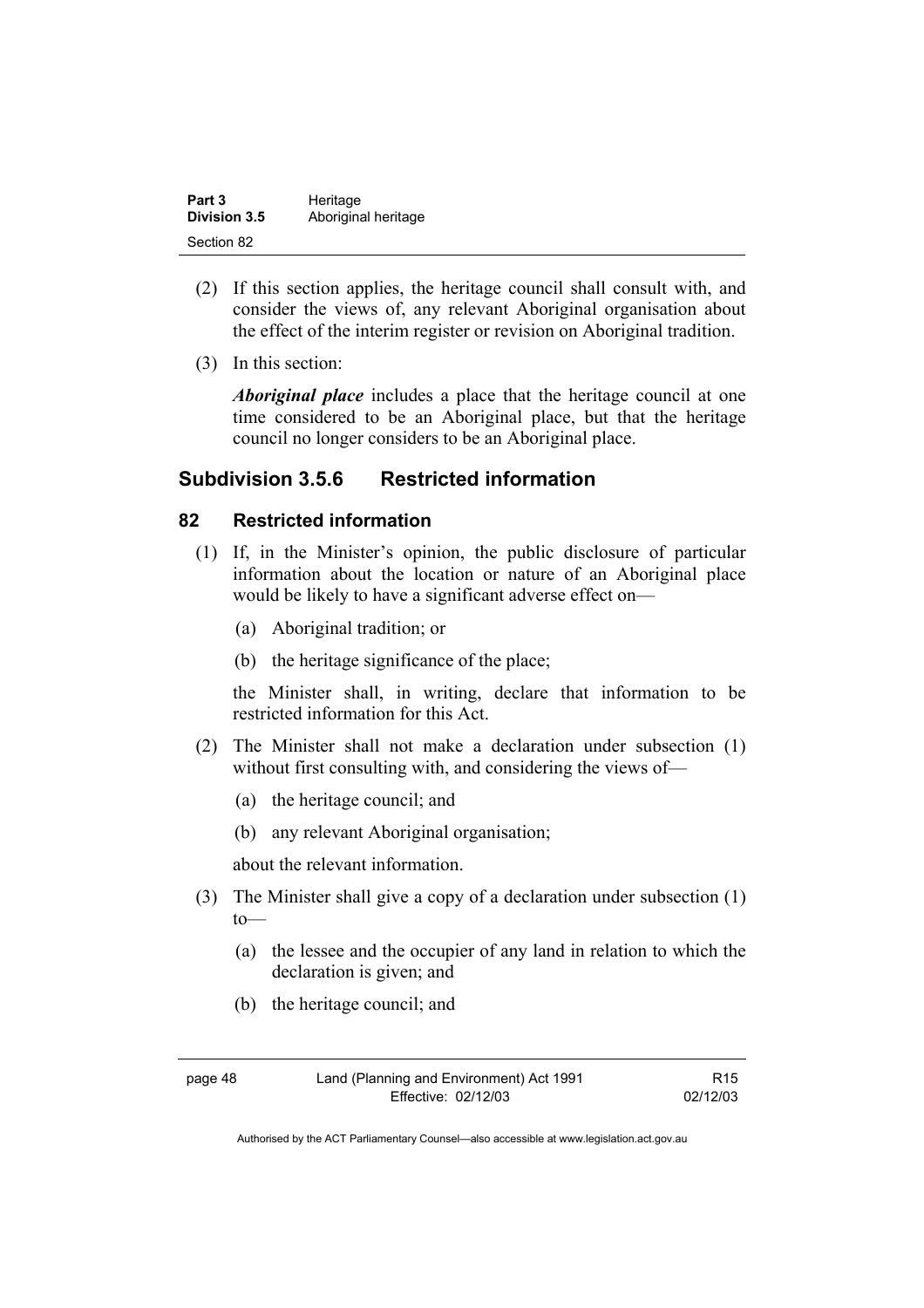| Heritage            | Part 3              |
|---------------------|---------------------|
| Aboriginal heritage | <b>Division 3.5</b> |
|                     | Section 83          |

(c) any relevant Aboriginal organisation.

*Note* For how documents may be given, see Legislation Act, pt 19.5.

- (4) A copy of a declaration given under subsection (3) (a) to the lessee or occupier of any land must be accompanied by a notice under section 282A (1) (Review of decisions).
- (5) The validity of a decision of the Minister to make a declaration under subsection (1) is not affected by a failure to comply with subsections  $(2)$ ,  $(3)$  and  $(4)$ .

### **83 Publication of restricted information by public officials**

- (1) The Territory, the Executive, a Minister or a Territory authority shall not publish or cause to be published any restricted information about an Aboriginal place except—
	- (a) for this part or part 2; or
	- (b) in accordance with subsection (2); or
	- (c) in accordance with the prescribed procedures.
- (2) For subsection (1) (b), restricted information may be published if the person or body responsible for its publication is satisfied on reasonable grounds that the publication would not have a significant adverse effect on—
	- (a) Aboriginal tradition; or
	- (b) the heritage significance of the relevant place.

### **84 Publication of restricted information generally**

- (1) A person (other than a person referred to in section 83 (1)) shall not, without reasonable excuse, publish or cause to be published restricted information about an Aboriginal place except—
	- (a) in accordance with an approval under subsection (2); and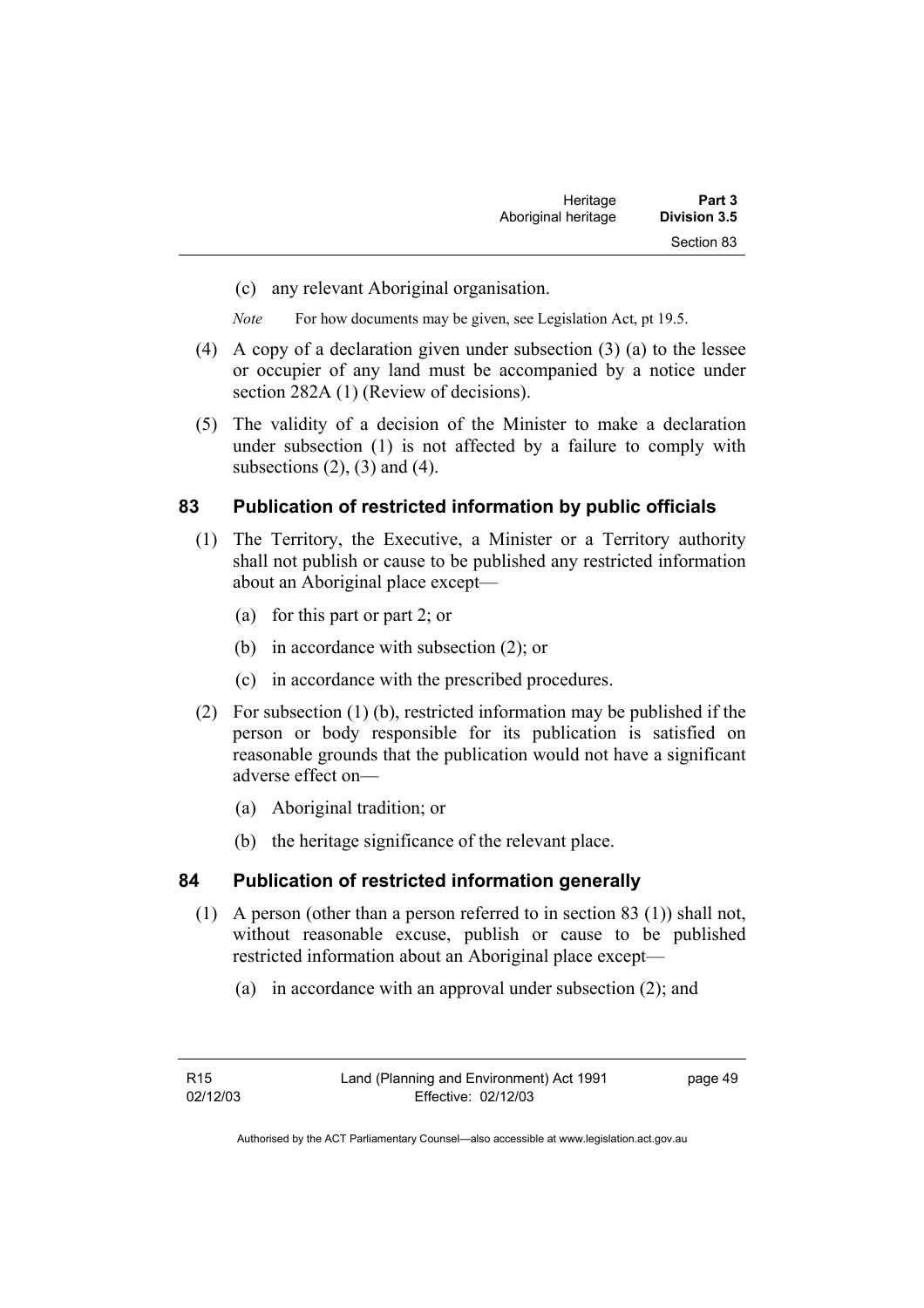| Part 3              | Heritage            |  |
|---------------------|---------------------|--|
| <b>Division 3.5</b> | Aboriginal heritage |  |
| Section 85          |                     |  |

 (b) if that publication is accompanied by a written statement in the form referred to in section 82 (4) (a).

Maximum penalty: 50 penalty units, imprisonment for 6 months or both.

- (2) On application in accordance with subsection (3), the heritage council shall, by written notice to the applicant, approve the publication of restricted information about an Aboriginal place if it is satisfied on reasonable grounds that the publication would not have a significant adverse effect on—
	- (a) Aboriginal tradition; or
	- (b) the heritage significance of the relevant place.
- (3) An application under subsection (2) shall be in writing specifying—
	- (a) the nature of the restricted information; and
	- (b) the reason for the proposed publication; and
	- (c) the nature of the proposed publication, including the person, persons or class of persons to whom or to which it is directed.

#### **85 Access to restricted information**

- (1) On application in accordance with subsection (2) by—
	- (a) a lessee or an occupier of land; or
	- (b) if an interest in relation to land is being offered for sale—a person who is considering purchasing that interest;

the heritage council shall publish to that person any restricted information relevant to the conservation and use of that land.

- (2) An application shall be in writing accompanied by a written declaration—
	- (a) for subsection (1) (a)—specifying the capacity in which the applicant is applying; or

| page 50 | Land (Planning and Environment) Act 1991 | R <sub>15</sub> |
|---------|------------------------------------------|-----------------|
|         | Effective: 02/12/03                      | 02/12/03        |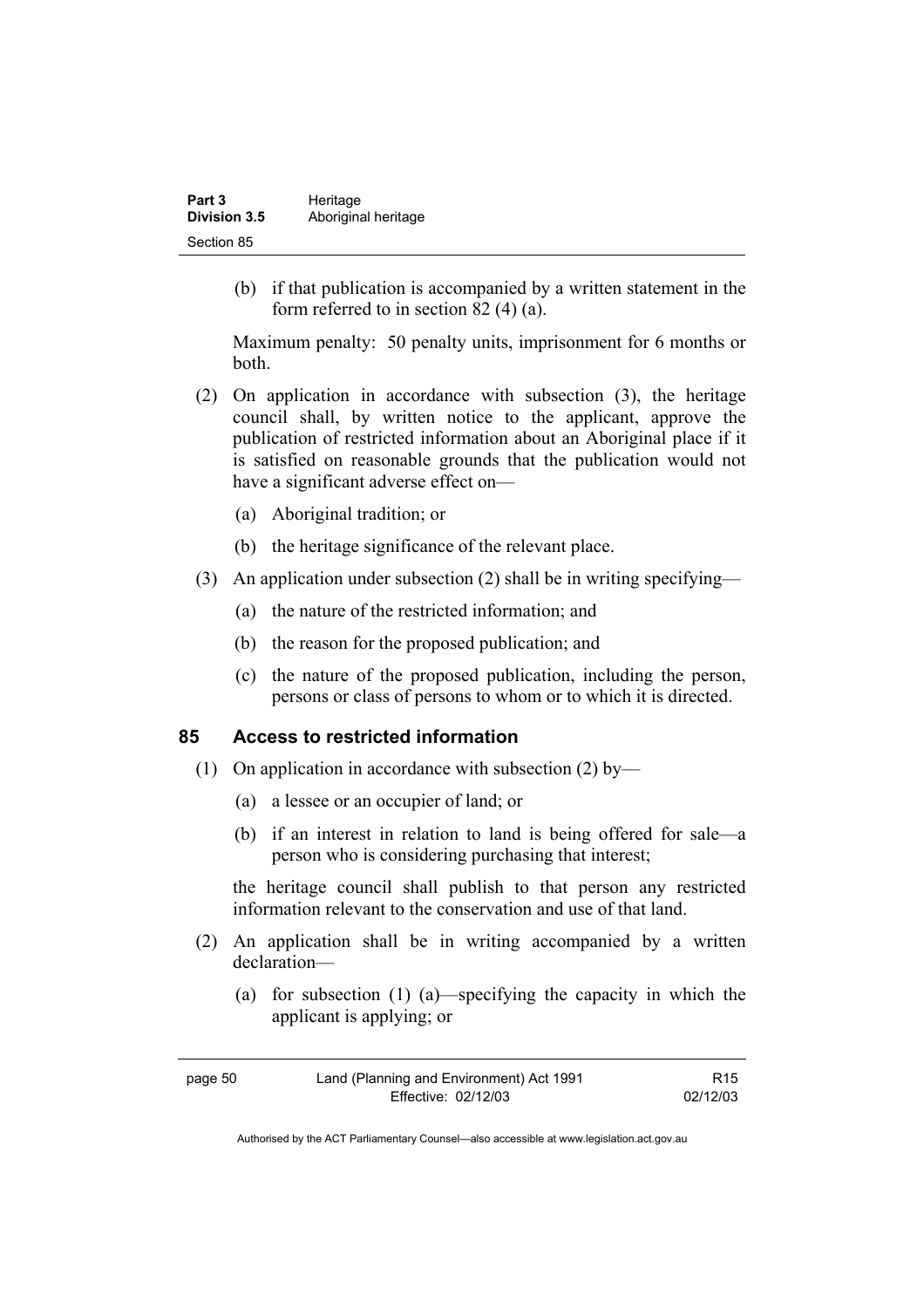- (b) for subsection (1) (b)—specifying the interest being offered for sale, and stating that the applicant is considering the purchase of that interest.
- (3) If the heritage council publishes restricted information to a person under subsection (1), the council shall give the person a written statement explaining the effect of the Minister's declaration that information is restricted information for this Act.

# **Division 3.6 Public access to heritage information**

# **Subdivision 3.6.1 Information about administrative action**

# **87 Application of sdiv 3.6.1**

This subdivision applies in relation to the following documents:

- (a) reports under section 67;
- (b) declarations under section 69 (1) (b), while the declarations are in force;
- (c) orders referred to in section 71, while the orders are in force;
- (d) declarations under section 73 (1) (b), while the declarations are in force.

# **88 Searching administrative records**

- (1) A person may, during office hours, inspect a document to which this subdivision applies, excluding any part of the document that—
	- (a) contains restricted information; or
	- (b) contains information that is the subject of a declaration under subsection (3).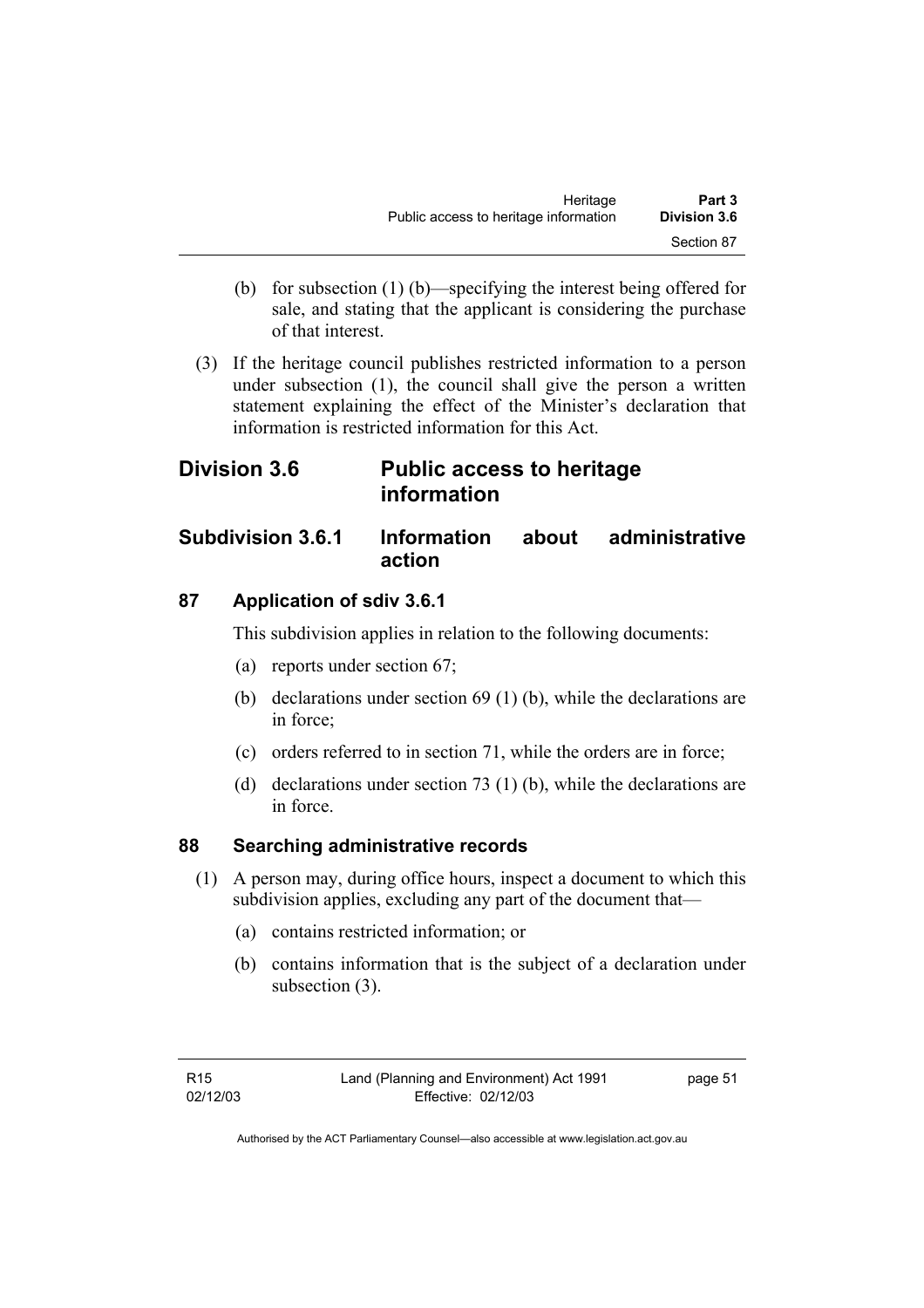| Part 3              | Heritage                              |
|---------------------|---------------------------------------|
| <b>Division 3.6</b> | Public access to heritage information |
| Section 89          |                                       |

- (2) On application by a person, the Minister shall give the person a copy of a document to which this subdivision applies, or any part of such document, excluding any part of the document that—
	- (a) contains restricted information; or
	- (b) contains information that is the subject of a declaration under subsection (3).

*Note* A fee may be determined under s 287 for this subsection.

- (3) The Minister may, by written notice to the applicant, declare that a document to which this subdivision applies, or a specified part of such a document, is not to be available for public inspection under subsection  $(1)$  or  $(2)$ .
- (4) The Minister shall only make a declaration under subsection (3) if he or she is satisfied that—
	- (a) information in the relevant application or part—
		- (i) relates to the personal or business affairs of a person; and
		- (ii) was supplied to the Minister in confidence; and
	- (b) the publication of that information would not be in the public interest.

# **Subdivision 3.6.2 Access to heritage registers**

#### **89 Searching heritage registers**

- (1) Anyone may, during office hours, inspect the heritage places register or interim heritage places register, other than any part that contains restricted information.
- (2) On application, the heritage council must give the applicant a copy of, or of any part of, the heritage places register or interim heritage places register, other than a part that contains restricted information.
	- *Note* A fee may be determined under s 287 for this subsection and subsection (3).

| page 52 | Land (Planning and Environment) Act 1991 | R <sub>15</sub> |
|---------|------------------------------------------|-----------------|
|         | Effective: 02/12/03                      | 02/12/03        |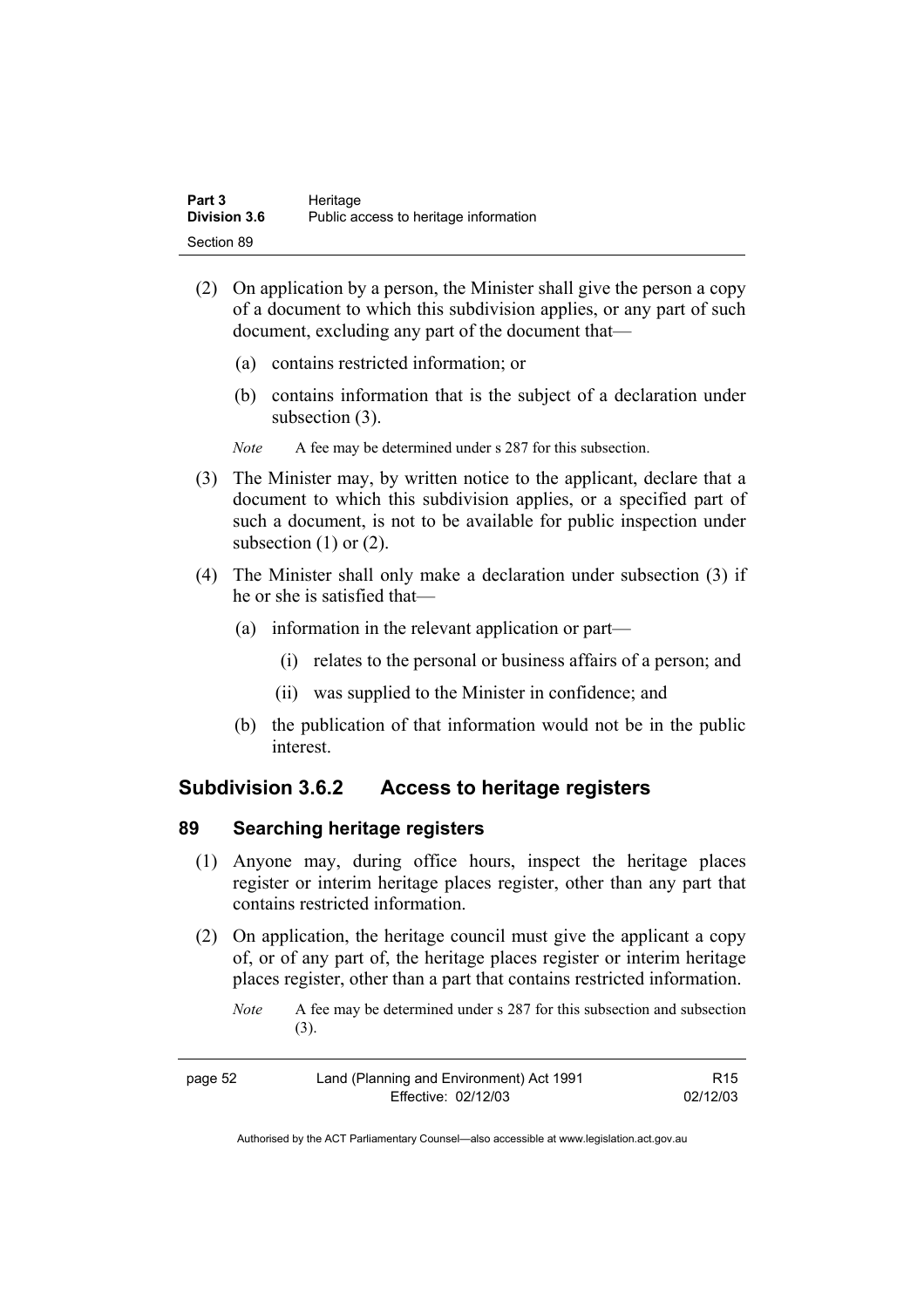- (3) On application to the heritage council in relation to a place mentioned in subsection (4), the heritage council must give the applicant a certificate stating—
	- (a) whether a declaration in relation to the place is in force under section 69 (1) (a) or section 73 (1) (a); or
	- (b) whether the place has previously been so listed, or proposed to be so listed.
- (4) Subsection (3) applies to a place that—
	- (a) is not listed in the heritage places register or an interim heritage places register; and
	- (b) is not, in an interim heritage places register, proposed to be listed in the corresponding heritage places register.

# **Division 3.7 Australian Capital Territory Heritage Council**

# **90 Definitions for div 3.7**

In this division:

*chairperson* means the chairperson of the heritage council appointed under section 99 (1).

*deputy chairperson* means the deputy chairperson of the heritage council appointed under section 99 (1).

*expert member* means a member appointed under section 96 (1).

*heritage objects register*—see the *Heritage Objects Act 1991*, section 4.

*member* means a member of the heritage council.

*permanent member* means a member mentioned in section 92 (a), and includes a deputy of a permanent member appointed under section 95 (1).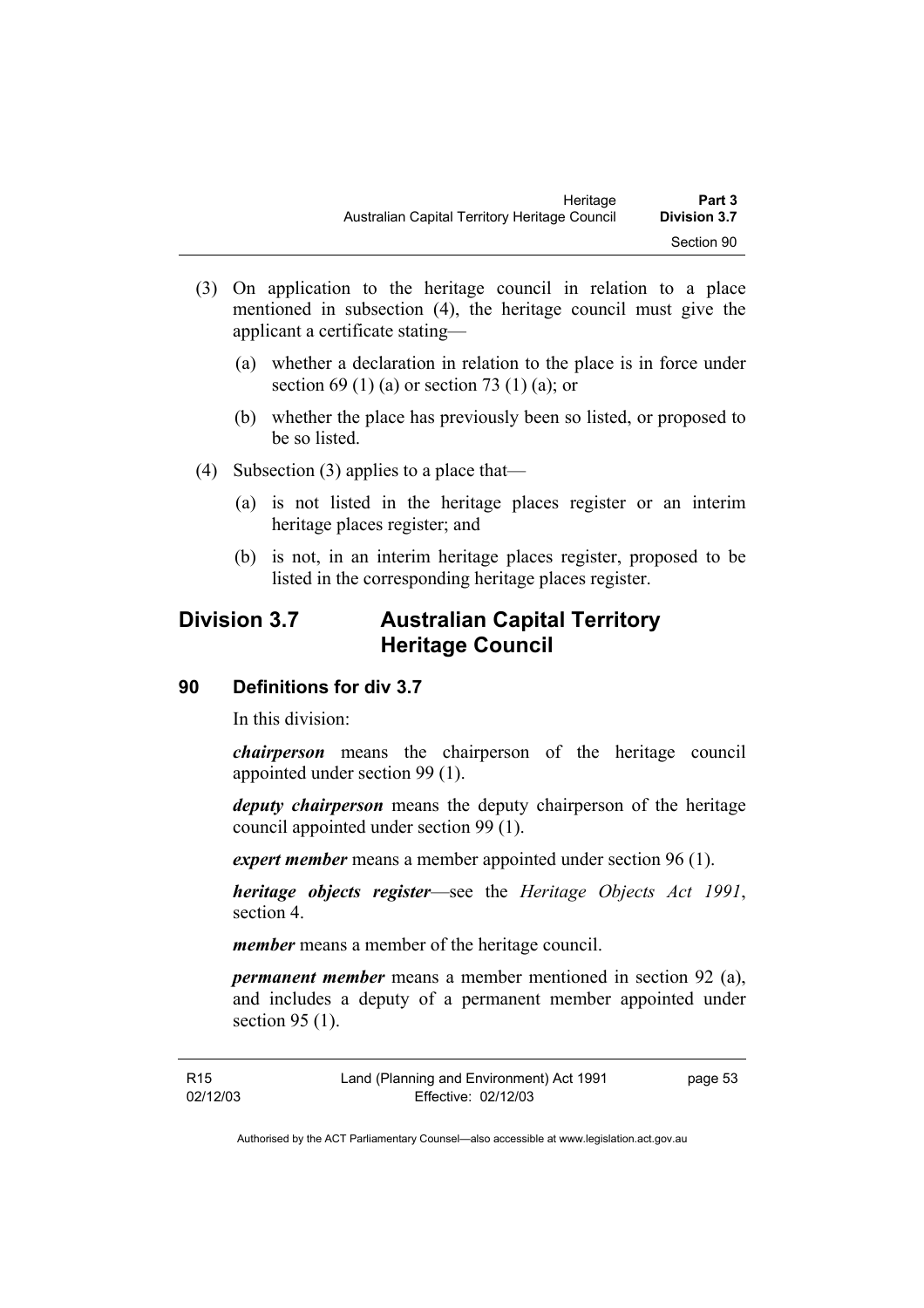*secretary* means the secretary to the heritage council appointed under section 99 (2).

# **91 Establishment of heritage council**

The Australian Capital Territory Heritage Council is established.

# **92 Constitution**

The heritage council consists of—

- (a) the planning and land authority and the conservator as permanent members; and
- (b) not more than 9 expert members.

# **93 Functions of heritage council**

The heritage council has the following functions:

- (a) to advise the Minister about—
	- (i) the criteria for this part and the *Heritage Objects Act 1991* for deciding the heritage significance of places and objects; and
	- (ii) incentives for the conservation of the heritage significance of heritage places and heritage objects; and
	- (iii) the promotion of public awareness of heritage places and heritage objects; and
	- (iv) other matters about heritage significance in the ACT;
- (b) at the request of a Territory authority, to advise the authority about the matters mentioned in paragraph (a) as they relate to the exercise of the authority's functions under this Act or another Territory law;
- (c) to prepare an initial interim heritage places register and an initial interim heritage objects register and, subsequently, to

| page 54 | Land (Planning and Environment) Act 1991 | R <sub>15</sub> |
|---------|------------------------------------------|-----------------|
|         | Effective: 02/12/03                      | 02/12/03        |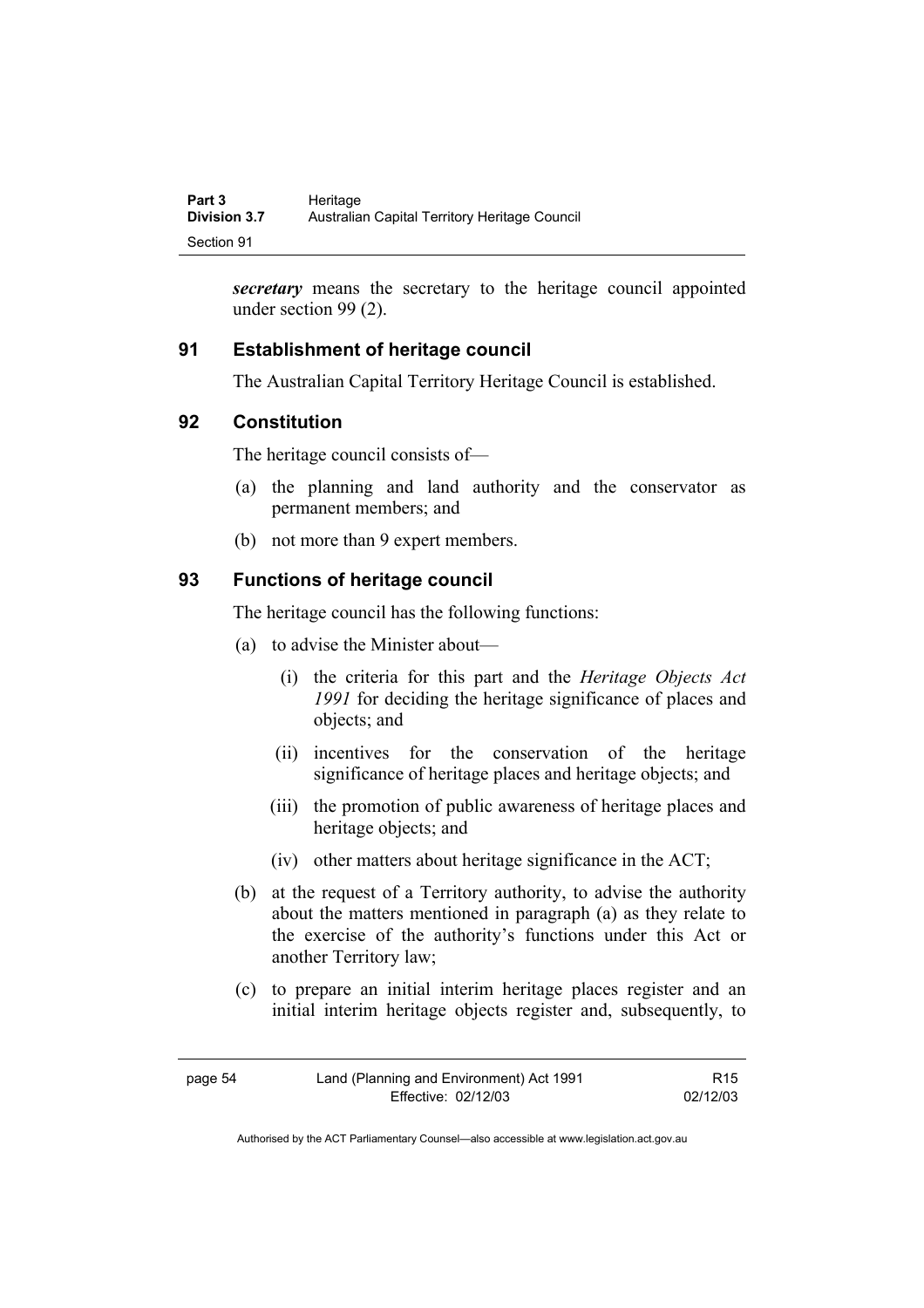prepare interim variations to the heritage places register and the heritage objects register;

- (d) any other function given to it under this Act or another Territory law.
- *Note* A provision of a law that gives an entity (including a person) a function also gives the entity powers necessary and convenient to exercise the function (see Legislation Act, s 196 and dict, pt 1, def of *entity*).

#### **94 Ministerial directions**

- (1) The Minister may give the heritage council written directions—
	- (a) about the policy and objectives it should pursue in the exercise of its functions; or
	- (b) to review the heritage places register or the heritage objects register in consideration of any stated matters.
- (2) A direction is a notifiable instrument.

*Note* A notifiable instrument must be notified under the Legislation Act.

 (3) A direction must be notified under the Legislation Act within 14 days after the day it is made.

### **95 Deputies of permanent members**

- (1) The Minister may appoint a person to be the deputy of a permanent member.
	- *Note 1* For the making of appointments (including acting appointments), see Legislation Act, pt 19.3.
	- *Note 2* In particular, an appointment may be made by naming a person or nominating the occupant of a position (see Legislation Act, s 207).
- (2) If a permanent member is absent from a heritage council meeting, the member's deputy may exercise the member's functions.

page 55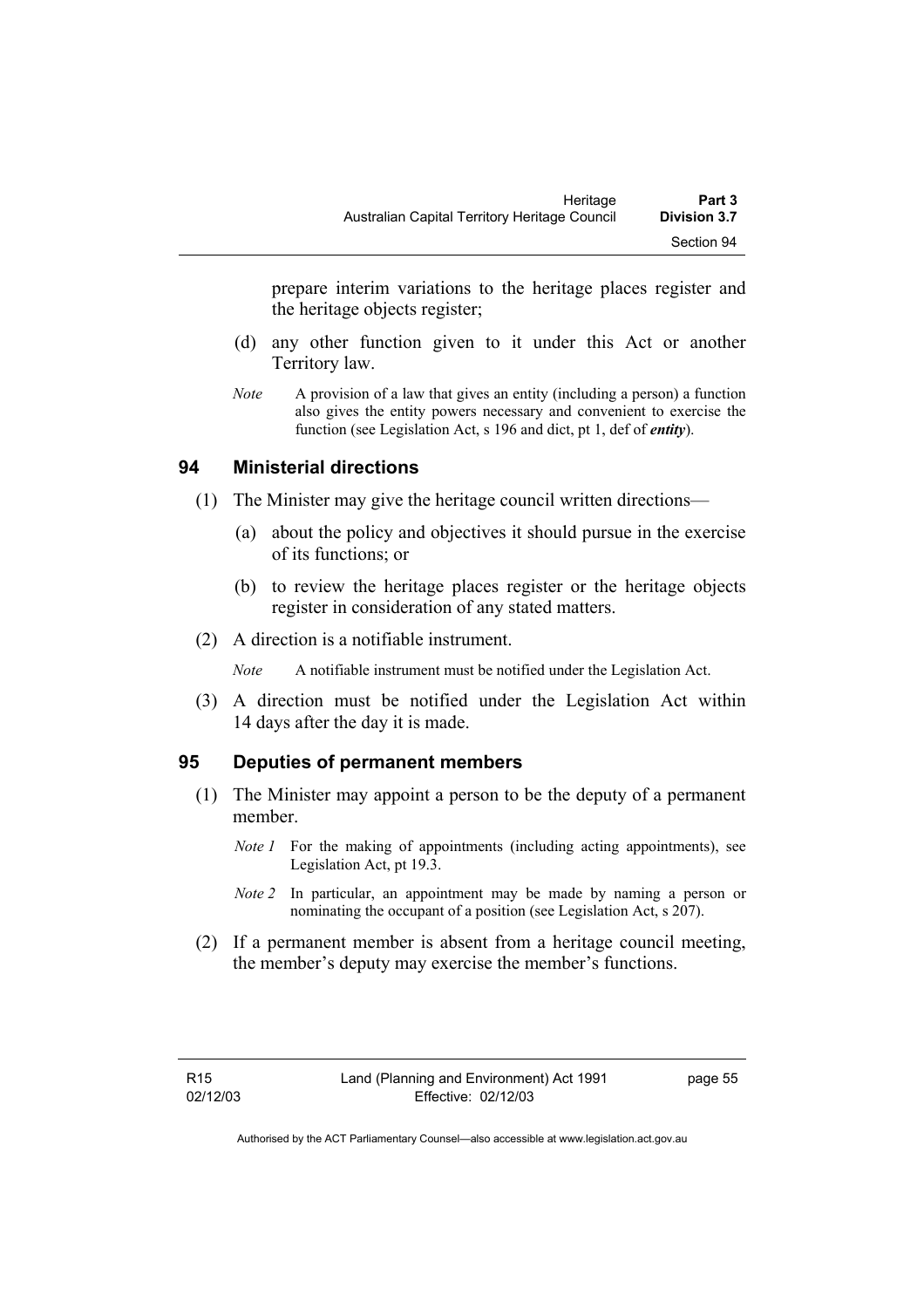### **96 Appointment of expert members**

- (1) The Minister may appoint a person to be an expert member of the heritage council.
	- *Note 1* For the making of appointments (including acting appointments), see Legislation Act, pt 19.3.
	- *Note 2* In particular, a person may be appointed for a particular provision of a law (see Legislation Act, s 7 (3)) and an appointment may be made by naming a person or nominating the occupant of a position (see s 207).
- (2) In making appointments under subsection (1), the Minister must endeavour to ensure that the following disciplines and areas of expertise are represented among the people appointed:
	- (a) archaeology;
	- (b) Aboriginal tradition;
	- (c) local history;
	- (d) town planning;
	- (e) engineering;
	- (f) architectural history and conservation;
	- (g) landscape architecture;
	- (h) the natural environment and its conservation;
	- (i) archivism;
	- (j) librarianship;
	- (k) preservation of Australian material culture;
	- (l) knowledge of objects in an Australian context.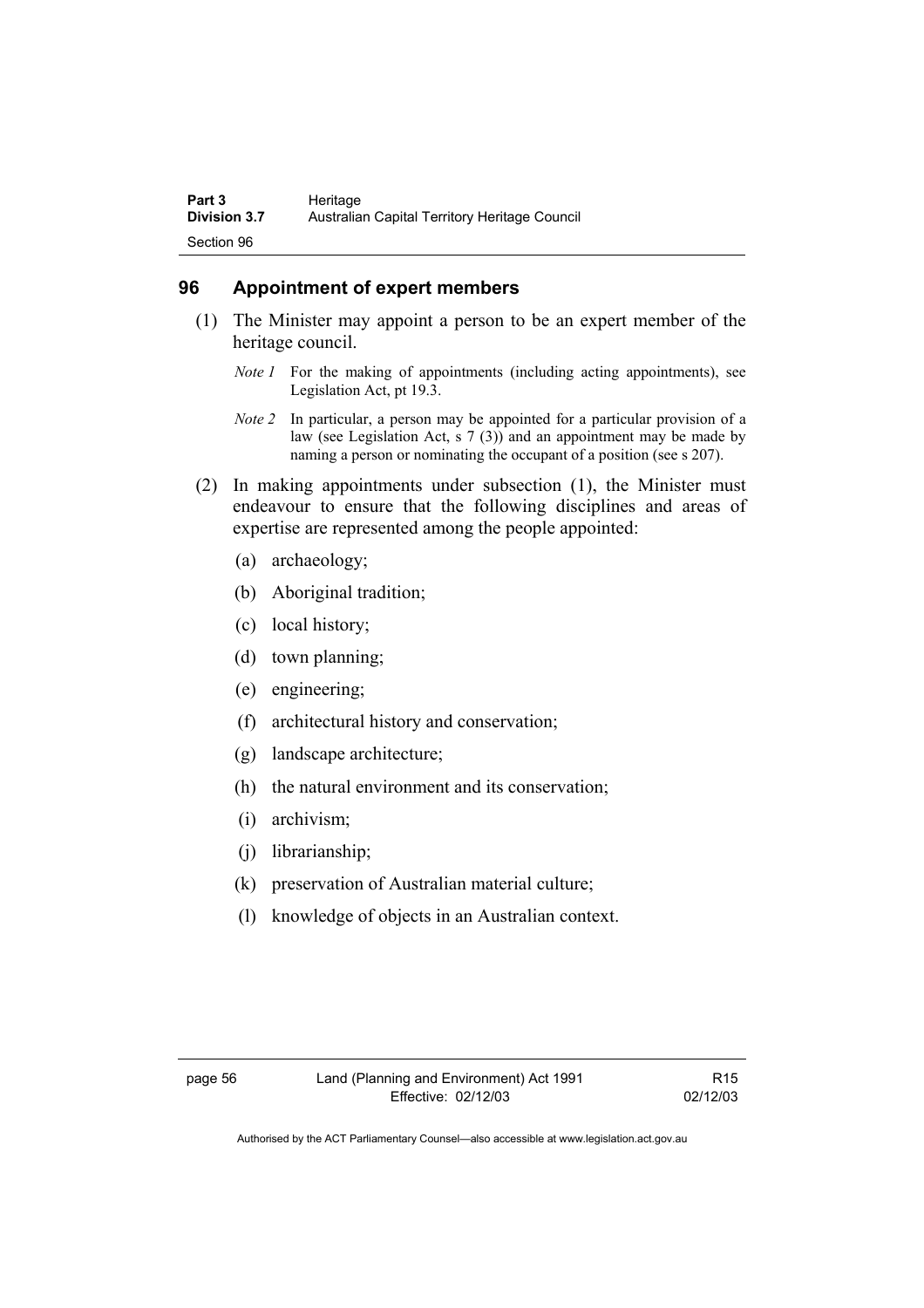### **97 Term of appointment of expert members**

An expert member must not be appointed for a term longer than 3 years.

*Note* A person may be reappointed to a position if the person is eligible to be appointed to the position (see Legislation Act, s 208 and dict, pt 1, def *appoint*).

### **98 Conditions of appointment of expert members generally**

An expert member holds office on the conditions decided by the Minister.

### **99 Chairperson, deputy chairperson and secretary**

- (1) The Minister must appoint members of the heritage council as the chairperson and the deputy chairperson of the heritage council.
- (2) The Minister must appoint a public servant as the secretary to the heritage council.
- (3) However, a member must not be appointed as the secretary.

### **100 Leave of absence**

The Minister may give a member leave of absence on conditions about remuneration and other matters decided by the Minister.

### **101 Disclosure of interests**

- (1) A member who has a direct or indirect financial interest in a matter being considered or about to be considered by the heritage council must, as soon as practicable after the relevant facts have come to the member's knowledge, disclose the nature of the interest at a heritage council meeting.
- (2) A disclosure must be recorded in the minutes of the meeting and, unless the Minister otherwise decides, the member must not—

page 57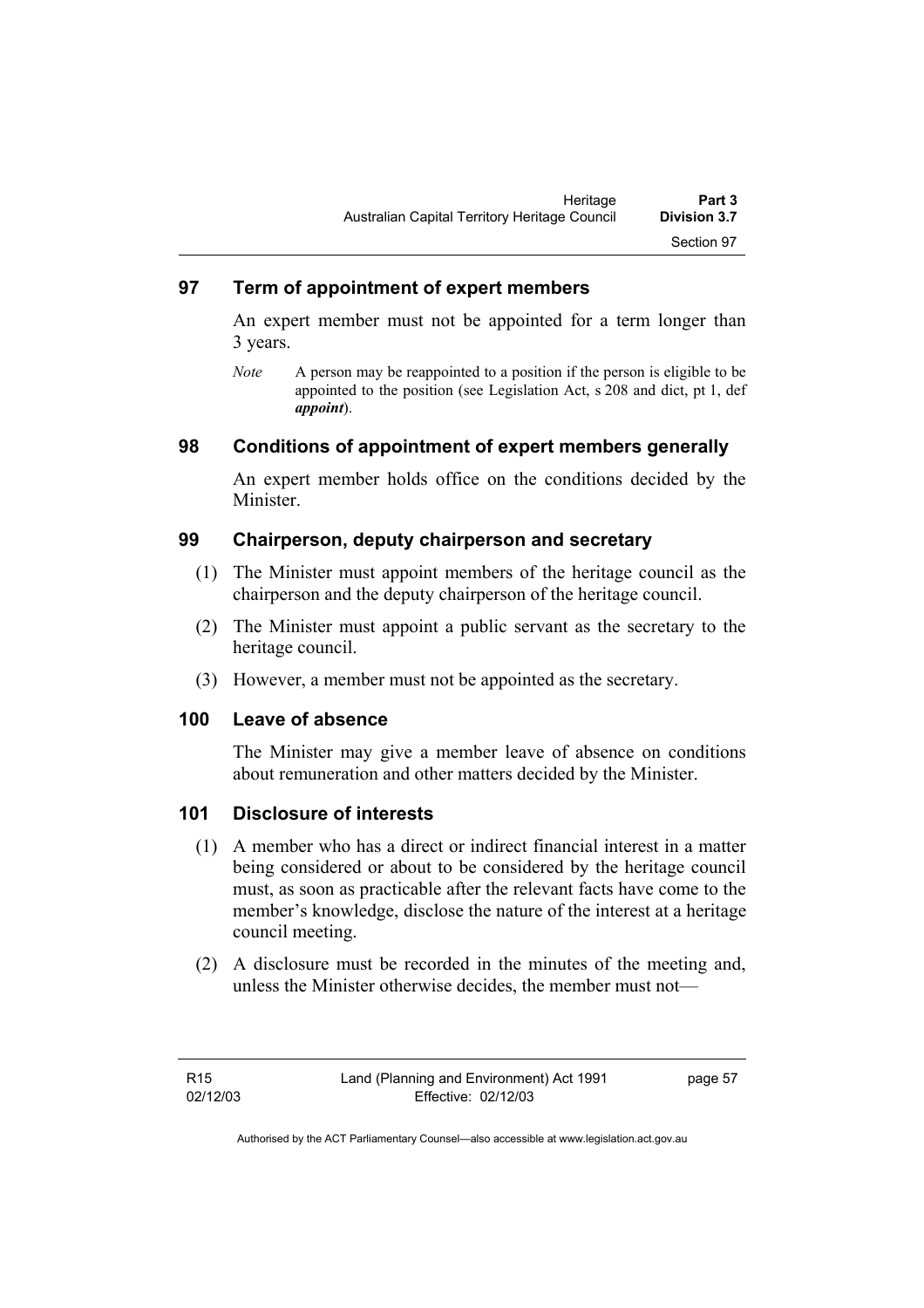- (a) be present during any deliberation of the heritage council about the matter; or
- (b) take part in any decision of the heritage council about the matter.

### **102 Ending of appointments**

- (1) The Minister may end the appointment of a member for misbehaviour or physical or mental incapacity.
- (2) The Minister must end the appointment of a member if the member—
	- (a) is absent from 3 consecutive meetings of the committee, except on leave granted under section 100 (Leave of absence); or
	- (b) contravenes section 101 (Disclosure of interests) without reasonable excuse.
	- *Note* A person's appointment also ends if the person resigns (see Legislation Act, s 210).

### **103 Calling meetings**

- (1) The chairperson, or if the chairperson cannot do so, the deputy chairperson—
	- (a) may at any time call a meeting of the heritage council; and
	- (b) must call a meeting of the heritage council if asked by the Minister.
- (2) The person who calls a meeting of the heritage council must, at least 5 days before the day of the meeting, give the other members written notice of—
	- (a) the date, time and place of the meeting; and
	- (b) the matters to be considered at the meeting.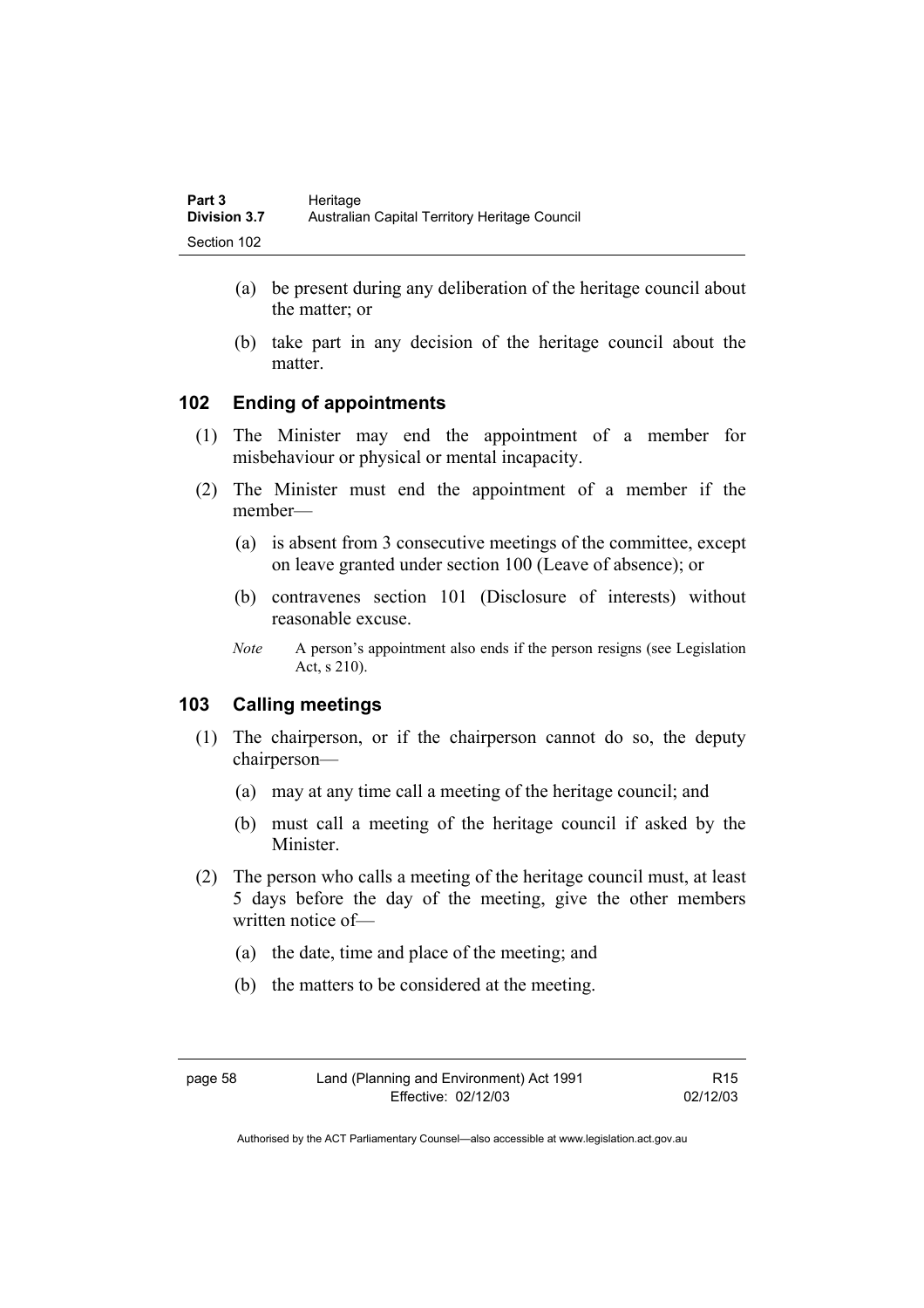### **104 Procedure at meetings**

- (1) The chairperson presides at all heritage council meetings at which the chairperson is present.
- (2) If the chairperson is absent, the deputy chairperson presides.
- (3) If both the chairperson and deputy chairperson are absent from a meeting, the member chosen by the member's present presides.
- (4) The presiding member may give directions about the procedure to be followed in relation to the meeting.
- (5) Business may be carried out at a meeting only if a majority of members are present.
- (6) At a meeting each member has a vote on each question to be decided.
- (7) However, a permanent member must not vote on a question that relates to an interim heritage places register.
- (8) A question is to be decided by a majority of the votes of the members present and voting, but, if the votes are equal the member presiding has a casting vote.
- (9) The heritage council must keep minutes of its meetings.

### **105 Delegation to secretary**

The heritage council may delegate the council's functions under this Act to the secretary.

*Note* For the making of delegations and the exercise of delegated functions, see Legislation Act, pt 19.4.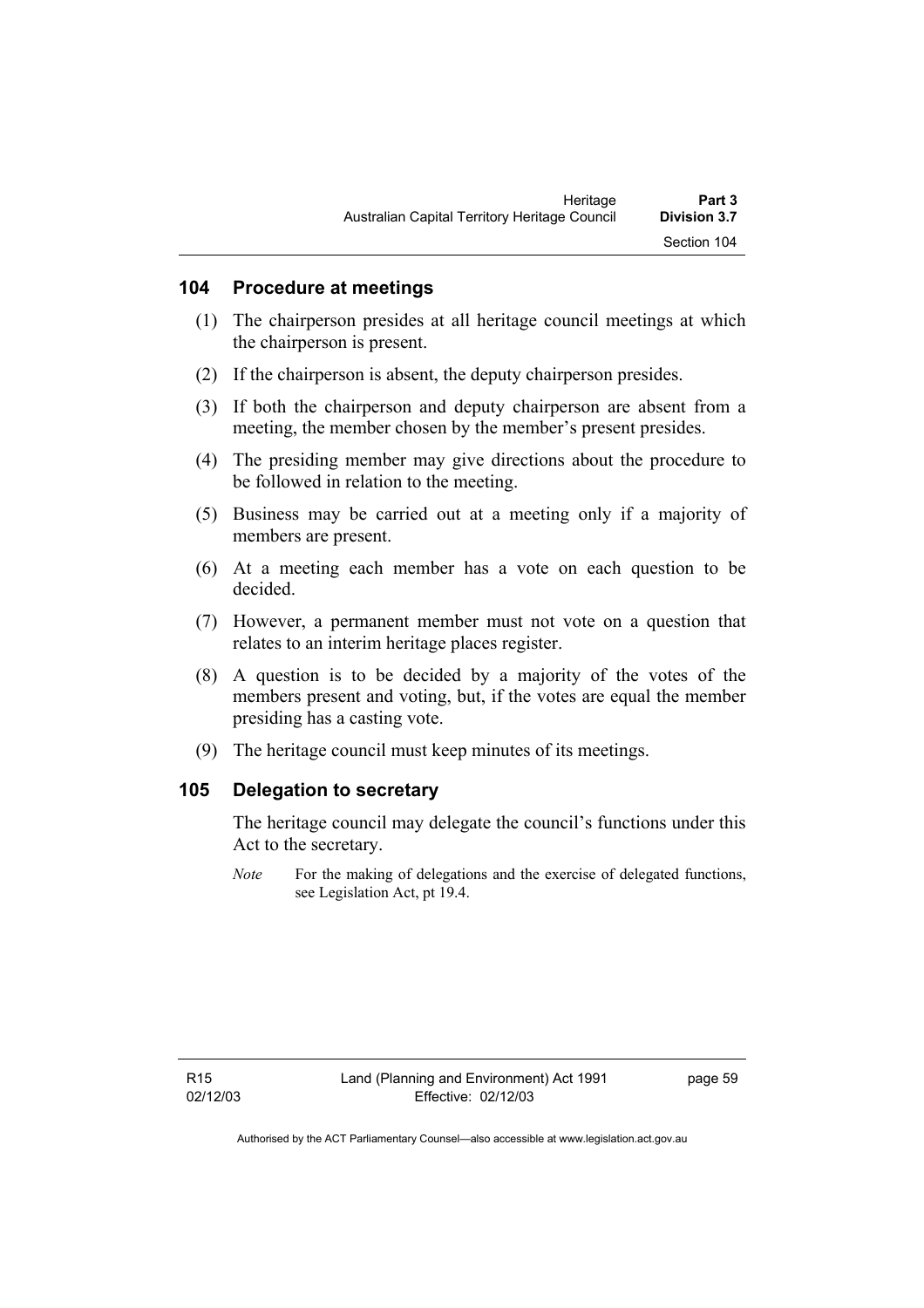# **Part 4 Environmental assessments and inquiries**

### **Division 4.1 Preliminary**

*Note* The Environment Minister may delegate a function of the Environment Minister under this part to the planning and land authority (see Legislation Act, s 254A).

### **111 Definitions for pt 4**

In this part:

*defined decision* means a decision of the Territory, the Executive, a Minister or a Territory authority about a proposal, being a proposal in relation to which a Minister is empowered under part 2, part 5 or part 6, an Act other than this Act or a subordinate law—

- (a) to direct that an assessment be made; or
- (b) to establish a panel to conduct an inquiry.

*environmental impact*, in relation to a proposal that is the subject of a defined decision, includes the following potential effects of the proposal (if carried out), either by itself or in combination with the potential effects of another such proposal:

- (a) environmental effect on a community;
- (b) physical, biological or cultural transformation of an area;
- (c) environmental effect on the social system or the ecosystems of an area;
- (d) change to the aesthetic, recreational, scientific or other environmental qualities, or values, of an area;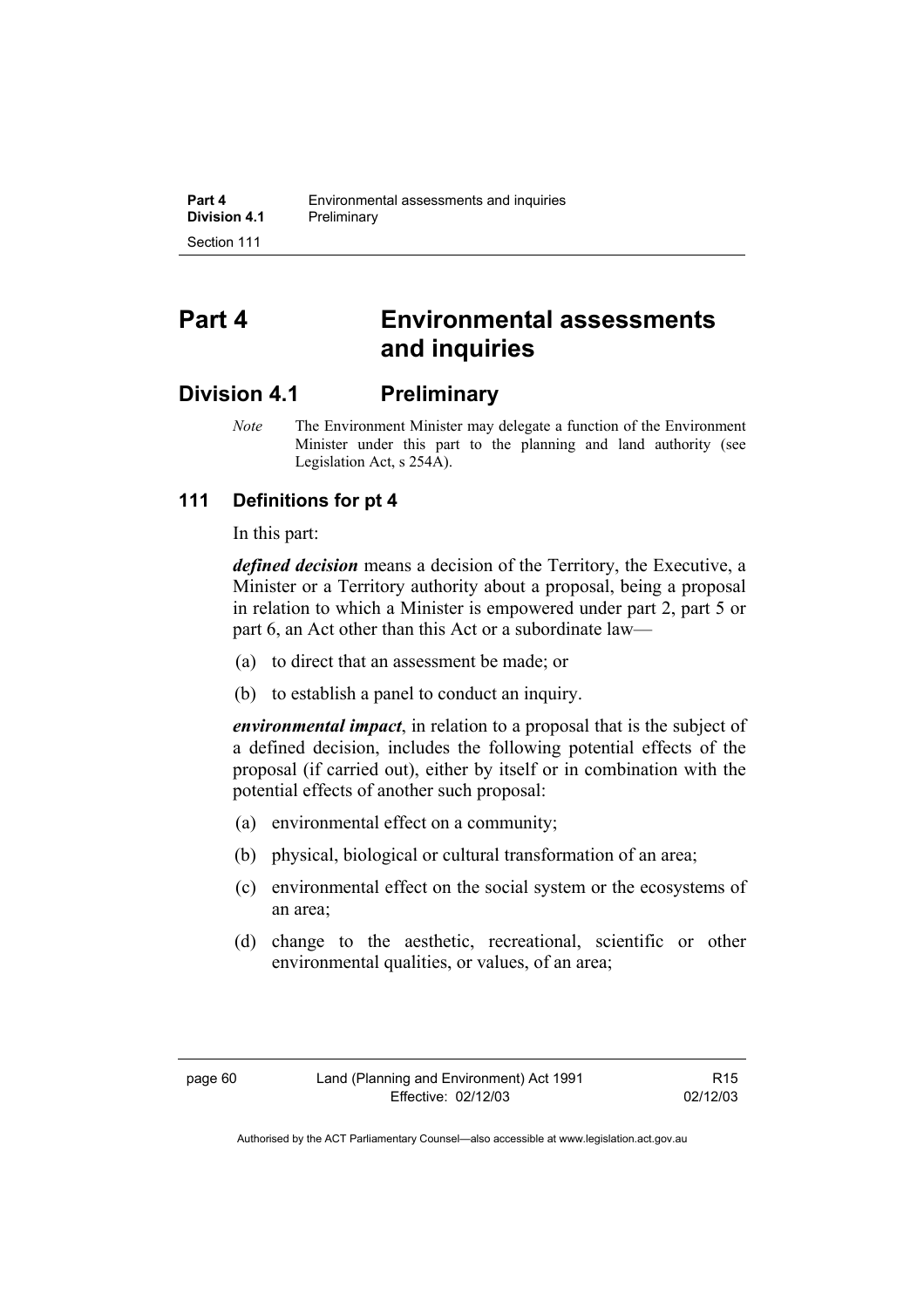- (e) environmental effect on any premises or land or the surroundings of any premises or land, that has heritage significance;
- (f) the endangering, or further endangering, of a community or an area;
- (g) the endangering, or further endangering, of any species of fauna or flora;
- (h) long-term environmental effects including those with potential to place demands on the social system;
- (i) curtailing of the range of beneficial uses of the environment;
- (j) pollution;
- (k) problems associated with the disposal of waste;
- (l) increased demands on natural resources that are, or are likely to be, in short supply;
- (m) change to the values or lifestyles of particular groups and communities or to existing social relationships;
- (n) socioeconomic effect.

*environmental impact statement* means an environmental impact statement prepared in accordance with division 4.3.

*land* includes water.

*panel* means a panel established to conduct an inquiry.

*preliminary assessment* means an assessment made under division 4.2.

*proponent*, in relation to a defined decision, means the person designated as the proponent under section 112.

*public environment report* means a public environment report prepared in accordance with division 4.3.

page 61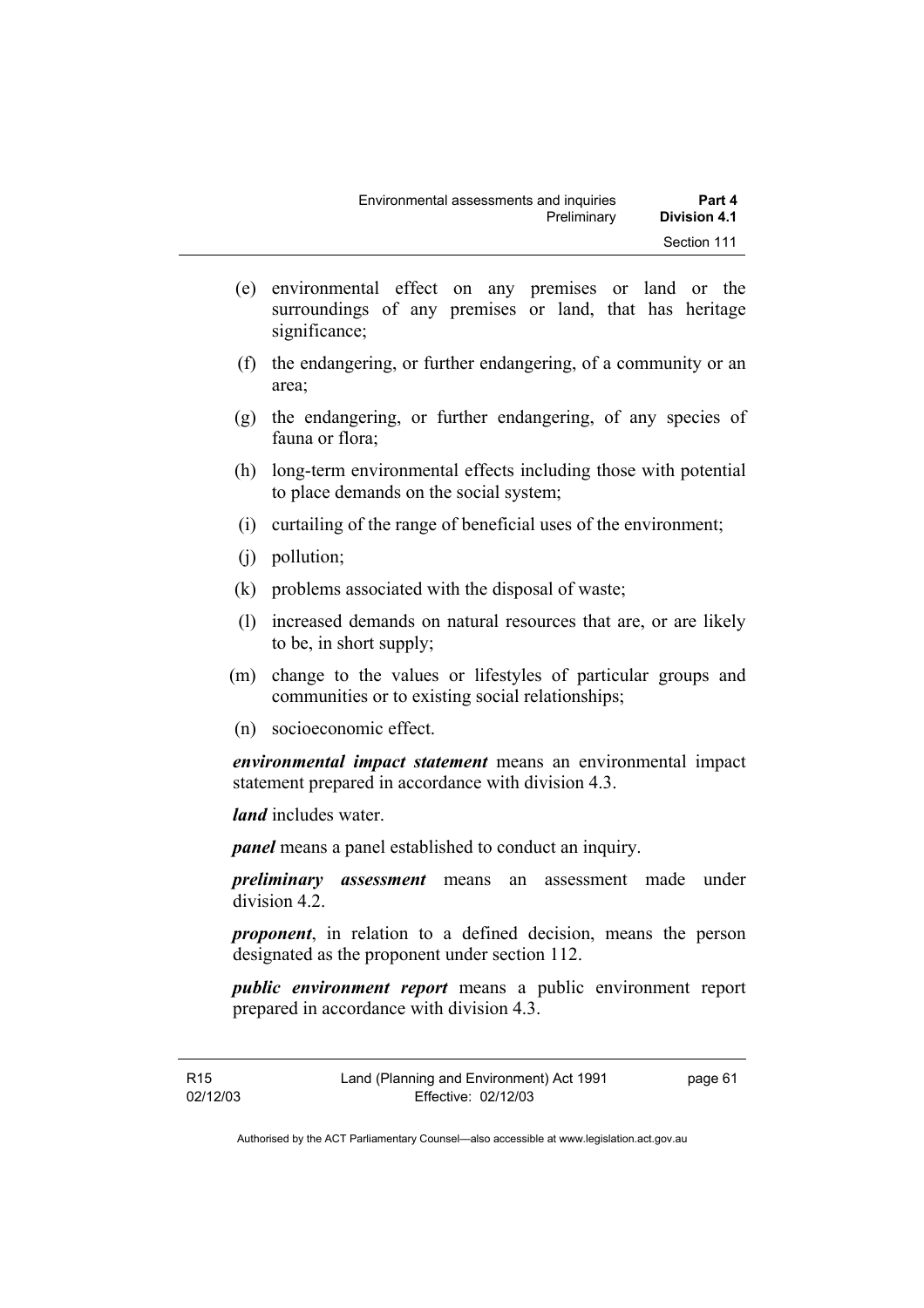*relevant Minister*, means the Minister responsible for the administration of the Act or subordinate law under which—

- (a) in relation to an assessment or inquiry—that assessment or inquiry is authorised to be made or conducted; or
- (b) in relation to a defined decision—the relevant decision is authorised to be made.

### **112 Proponents**

- (1) For this part, the relevant Minister in relation to a defined decision may, in writing, designate a person or Territory authority as the proponent in relation to the decision.
- (2) The relevant Minister shall designate, as the proponent in relation to a defined decision, the person or Territory authority whose interests would be most directly affected by the decision, unless, in the opinion of that Minister, the public interest requires otherwise.

### **Division 4.2 Preliminary assessments**

### **113 Directions**

The relevant Minister in relation to a defined decision, or the Environment Minister, may, by written notice to the relevant proponent within 28 days after the day when the decision that a preliminary assessment be required is made, direct the proponent to prepare a preliminary assessment of the environmental impact of the relevant proposal.

### **114 Mandatory preliminary assessments**

If a defined decision is of a class prescribed by the plan, the relevant Minister shall, within the period referred to in section 113, issue a notice under that section in relation to the relevant proposal.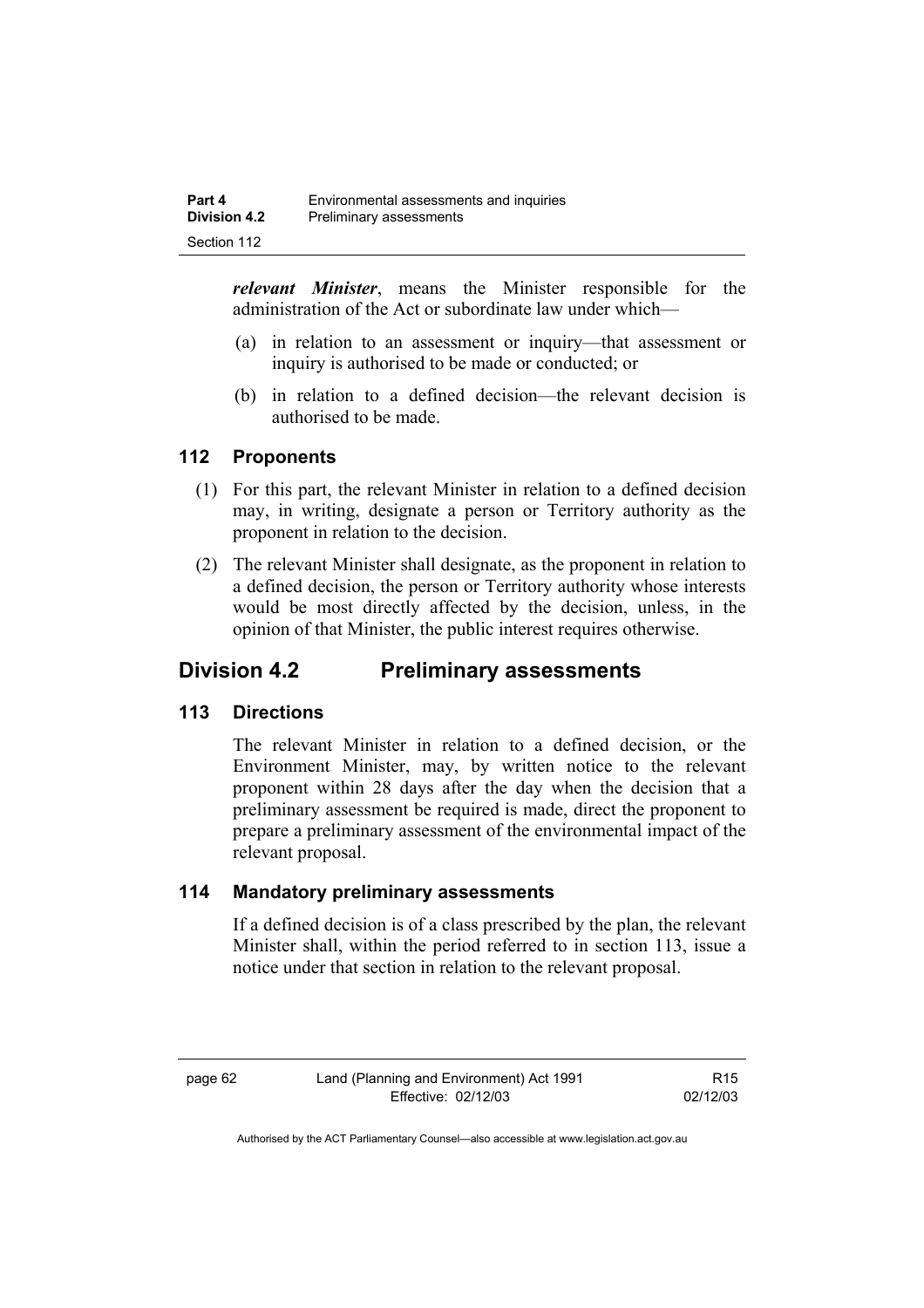### **115 Content**

A preliminary assessment shall consist of the matters specified in schedule 3.

### **116 Submission to Minister**

 (1) On notice under section 113, the proponent shall submit a preliminary assessment to the Environment Minister in accordance with the notice.

*Note* A fee may be determined under s 287 for this subsection.

 (2) If the Environment Minister is not the relevant Minister in relation to a preliminary assessment, the Environment Minister shall forward the preliminary assessment to the relevant Minister.

### **117 Public inspection**

- (1) After a preliminary assessment is submitted to the Environment Minister under section 116, the Environment Minister must prepare a written notice stating that copies of the preliminary assessment are available for public inspection during a specified period of not less than 15 business days at specified places.
- (2) The Environment Minister may, in writing, extend or further extend the period stated in the notice.
- (3) The power under subsection (2) may be exercised after the end of the period to be extended.
- (4) The following are notifiable instruments:
	- (a) a notice under subsection (1);
	- (b) an extension or further extension under subsection (2).
	- *Note* A notifiable instrument must be notified under the Legislation Act.
- (5) The planning and land authority must also publish a notice under subsection (1), or an extension or further extension under subsection (2), in a daily newspaper.

| R <sub>15</sub> | Land (Planning and Environment) Act 1991 | page 63 |
|-----------------|------------------------------------------|---------|
| 02/12/03        | Effective: 02/12/03                      |         |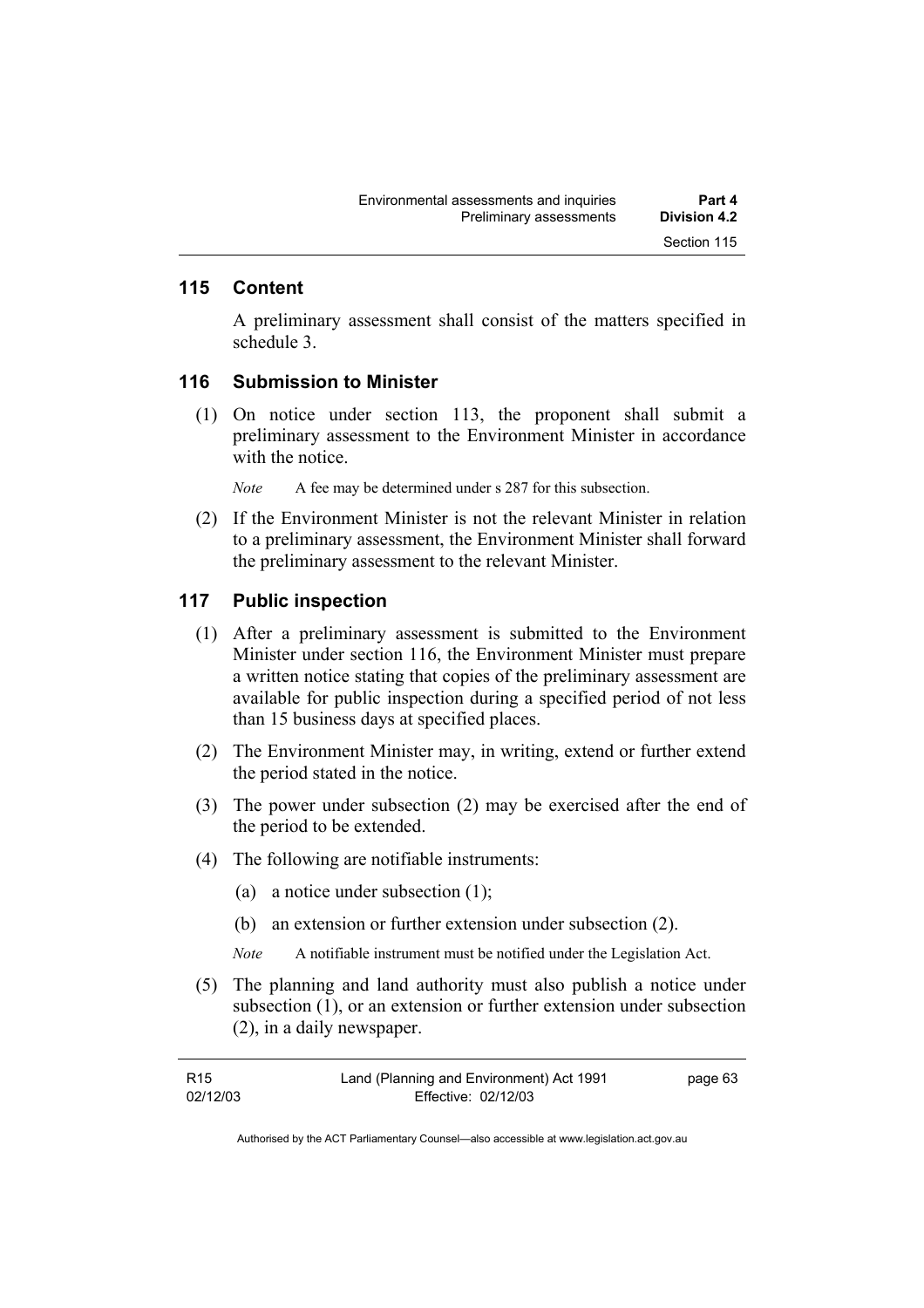- (6) The Environment Minister shall, at the places, and within the period, specified in a notice under subsection (1)—
	- (a) make copies of the preliminary assessment mentioned in the notice available for public inspection; and
	- (b) give a copy of the preliminary assessment to any person on request.
	- *Note* A fee may be determined under s 287 for par (b).
- (7) The Environment Minister shall send a copy of the preliminary assessment mentioned in the notice under subsection (1), without charge, to the Conservation Council of the South-East Region and Canberra (Inc.).

### **118 Exclusion of material**

- (1) If, in the opinion of the Environment Minister based on reasonable grounds—
	- (a) a part of a preliminary assessment contains information related to the personal or business affairs of a person, being information—
		- (i) supplied to the proponent or the Minister in confidence; or
		- (ii) the publication of which would reveal a trade secret; or
		- (iii) the disclosure of which would, or would reasonably be expected to, adversely affect a person in relation to the lawful business affairs of that person; and
	- (b) it would not be in the public interest for that part to be published;

the Environment Minister shall exclude that part from each copy of the preliminary assessment made available to the public or for public inspection.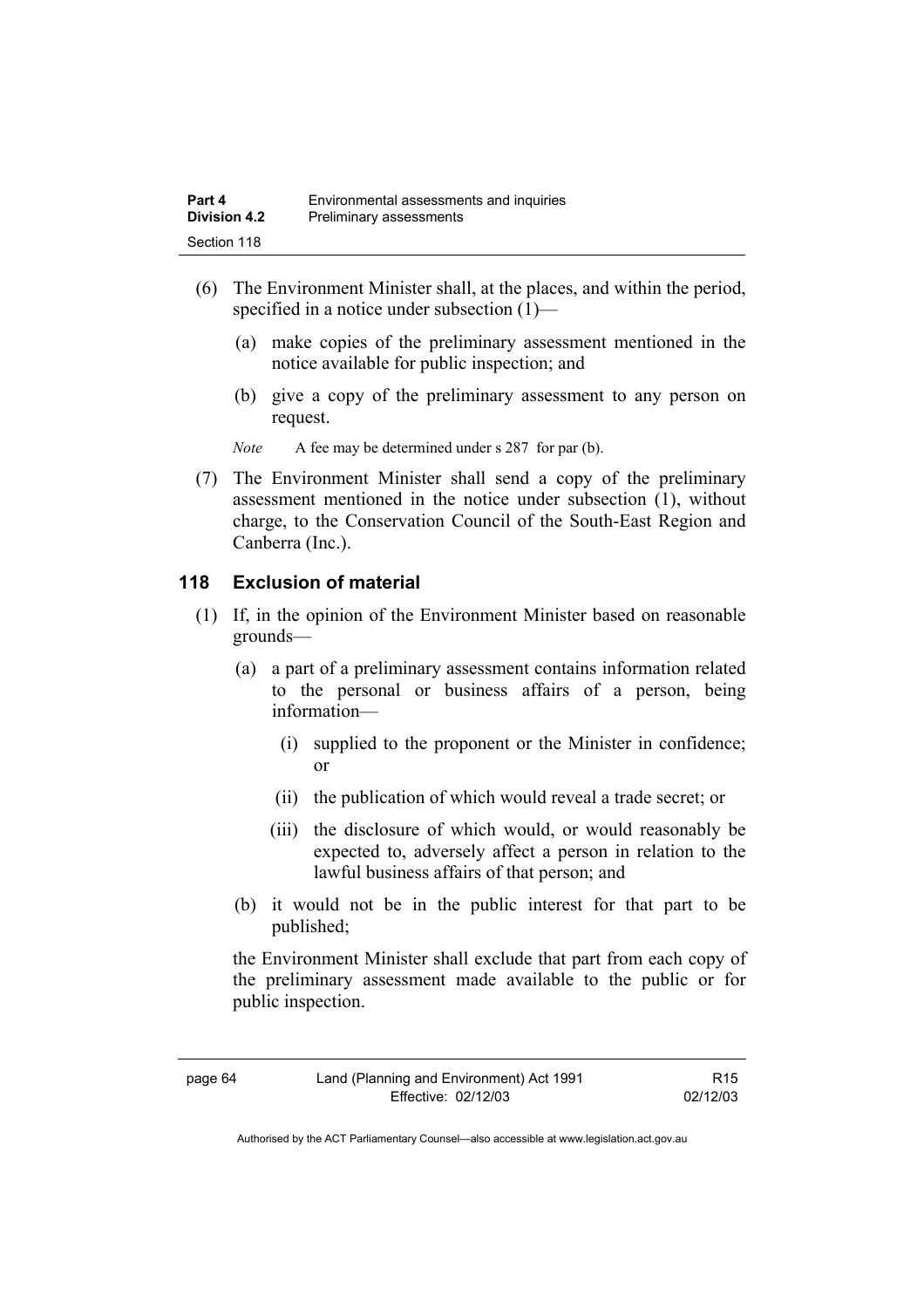| Environmental assessments and inquiries | Part 4              |
|-----------------------------------------|---------------------|
| Assessments                             | <b>Division 4.3</b> |
|                                         | Section 119         |

 (2) If a part of a preliminary assessment is excluded from the copies of that assessment made available to the public or for public inspection, each copy shall include a statement to the effect that an unspecified part of the assessment has been excluded for the purpose of protecting the confidentiality of information included in that part.

### **Division 4.3 Assessments**

### **Subdivision 4.3.1 Form and content**

### **119 Form**

Unless otherwise specified in the Act or subordinate law under which it is directed, an assessment consists of—

- (a) a public environment report; or
- (b) an environmental impact statement;

about the proposal that is the subject of a defined decision, together with the report under section 131 evaluating that public environment report or environmental impact statement.

### **120 Content of public environment reports and environmental impact statements**

Public environment reports and environmental impact statements are each to include the matters that are—

- (a) prescribed; and
- (b) directed under section 123.

### **Subdivision 4.3.2 Direction of assessments**

### **121 Decisions to direct assessments**

 (1) The relevant Minister may direct that an assessment be made of the proposal if, in the opinion of the relevant Minister based on

| R <sub>15</sub> | Land (Planning and Environment) Act 1991 | page 65 |
|-----------------|------------------------------------------|---------|
| 02/12/03        | Effective: 02/12/03                      |         |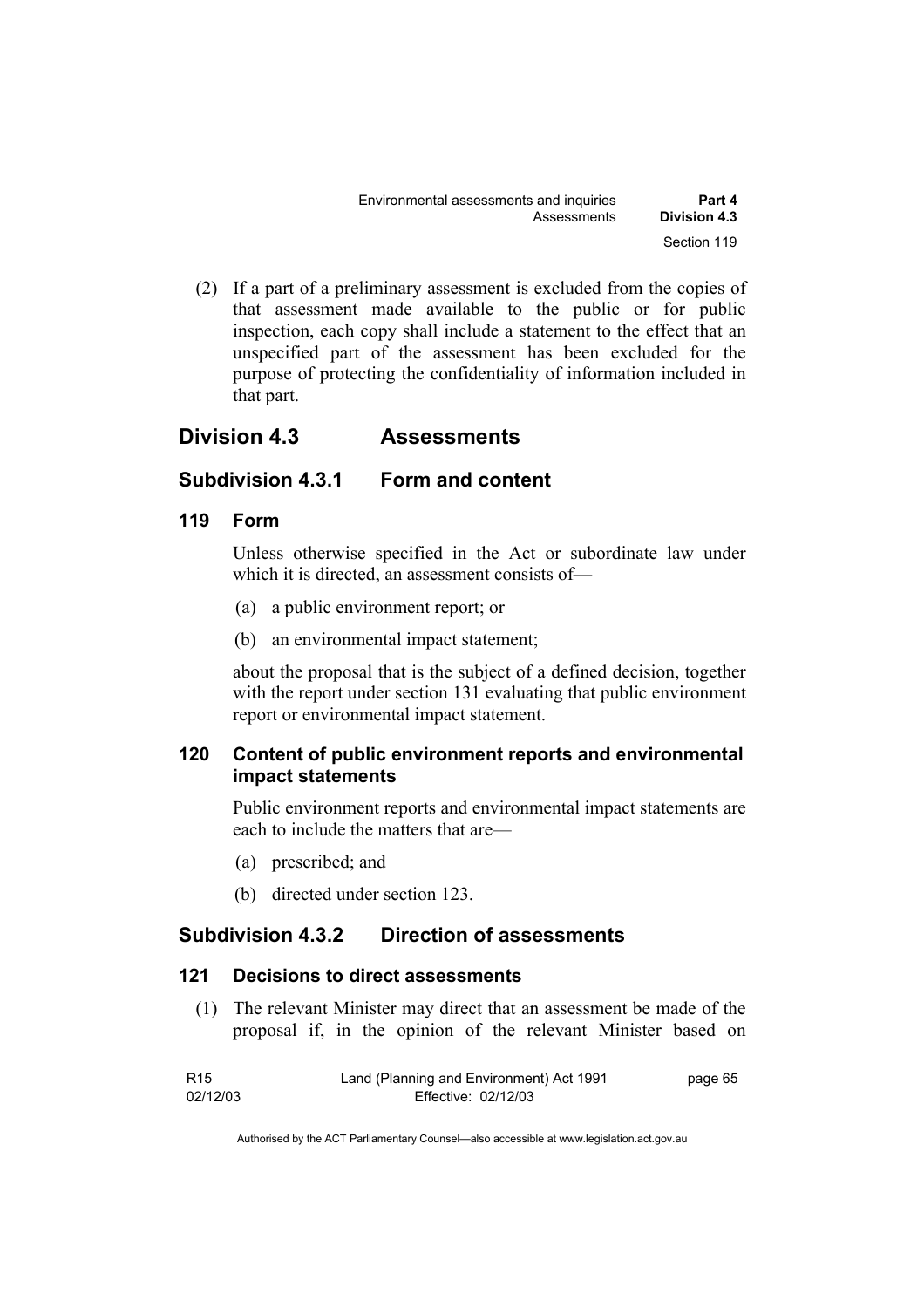| Part 4              | Environmental assessments and inquiries |
|---------------------|-----------------------------------------|
| <b>Division 4.3</b> | Assessments                             |
| Section 122         |                                         |

reasonable grounds, the environmental impact of the proposal would be of sufficient significance.

- (2) A direction may only be given within the prescribed time after a proponent submits a preliminary assessment to the Environment Minister or such further time as the Minister administering this Act allows.
- (3) In making a decision under subsection (1), the relevant Minister shall consider—
	- (a) the preliminary assessment; and
	- (b) the report of any meeting called under section 128; and
	- (c) whether any aspect of the environmental impact of that proposal is, or could be, the subject of—
		- (i) an inquiry or another assessment; or
		- (ii) any environmental assessment action taken by or on behalf of the Commonwealth, a State or the Northern Territory.
- (4) This section does not apply if a Minister is required under an Act or subordinate law to direct that an assessment be made.

#### **122 Environment Minister's power to direct assessments**

If a Minister other than the Environment Minister has the power under an Act or subordinate law to direct that an assessment be made, the Environment Minister also has that power.

### **123 Directions**

- (1) A direction by a Minister that an assessment be made in relation to a defined decision shall be in writing given to the proponent.
- (2) Within 14 days after a direction by a Minister under subsection (1) that an assessment is to be made in relation to a defined decision,

R15 02/12/03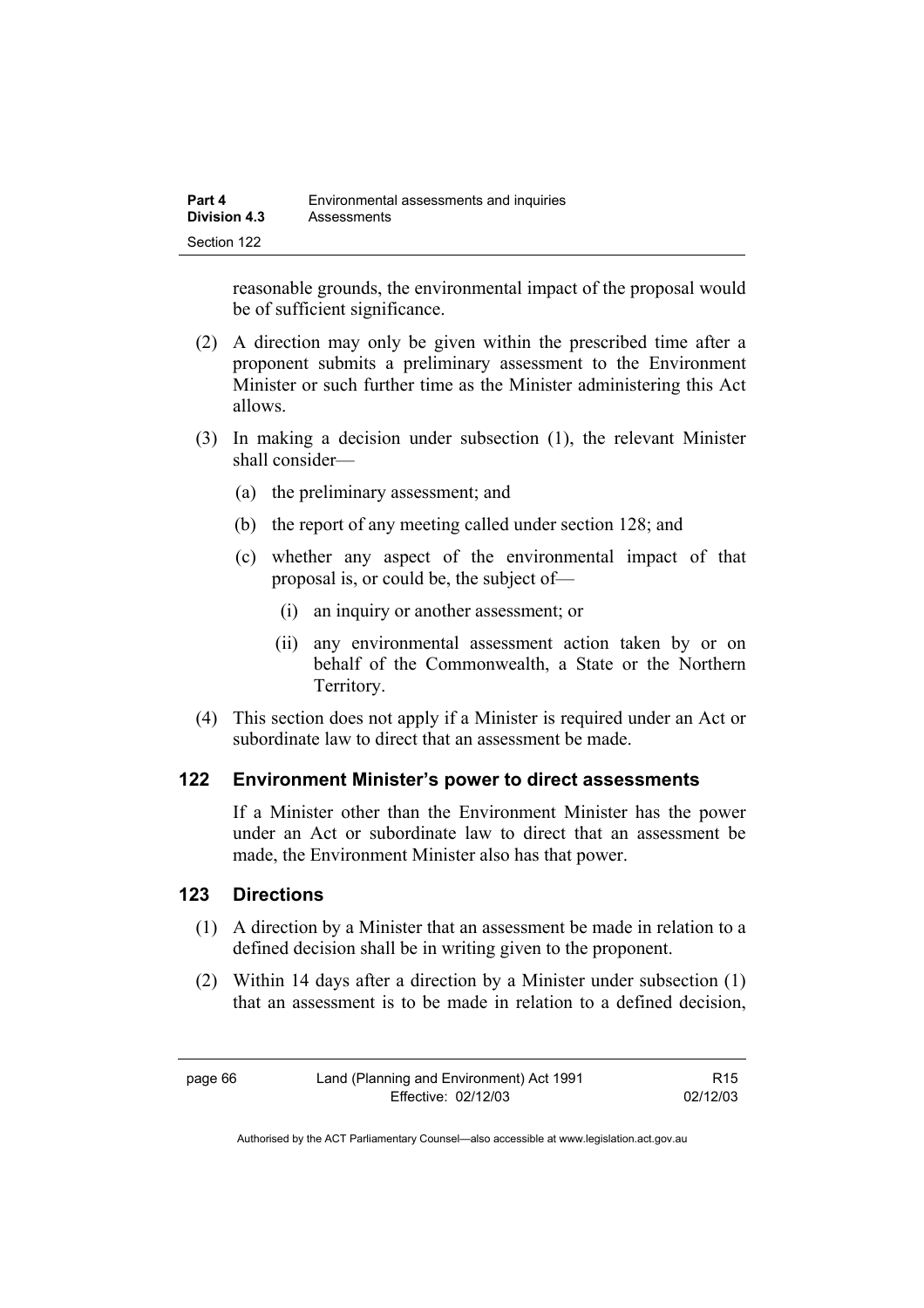the Minister shall give the proponent detailed directions specifying the following:

- (a) the form of the assessment;
- (b) the matters to be included in the public environment report or the environmental impact statement (as the case requires) and the relative emphasis to be given to each such matter;
- (c) subject to section 124 or section 125 and section 126, as the case requires—how the report or statement is to be prepared;
- (d) if, in the opinion of the Environment Minister based on reasonable grounds, the environmental impact of a proposal that is the subject of another defined decision is relevant to the environmental impact of the relevant proposal—sufficient details of the firstmentioned proposal to enable the proponent to assess the potential combined effects of the proposals.
- (3) The Environment Minister shall, in consultation with the relevant Minister, determine the matters to be specified under subsection (2).
- (4) If a Minister gives detailed directions for an assessment under subsection (2), that Minister must prepare a written notice that sets out—
	- (a) the name of the proponent; and
	- (b) the matters specified in the directions; and
	- (c) the name of any consultant nominated by the Minister under subsection (7) to assist in the preparation of the assessment.
- (5) The notice is a notifiable instrument.

*Note* A notifiable instrument must be notified under the Legislation Act.

- (6) The Minister who prepared the notice must also publish it in a daily newspaper.
- (7) A Minister who directs that an assessment be made may, under subsection (2) (c), direct the proponent in relation to an assessment

| R <sub>15</sub> | Land (Planning and Environment) Act 1991 | page 67 |
|-----------------|------------------------------------------|---------|
| 02/12/03        | Effective: 02/12/03                      |         |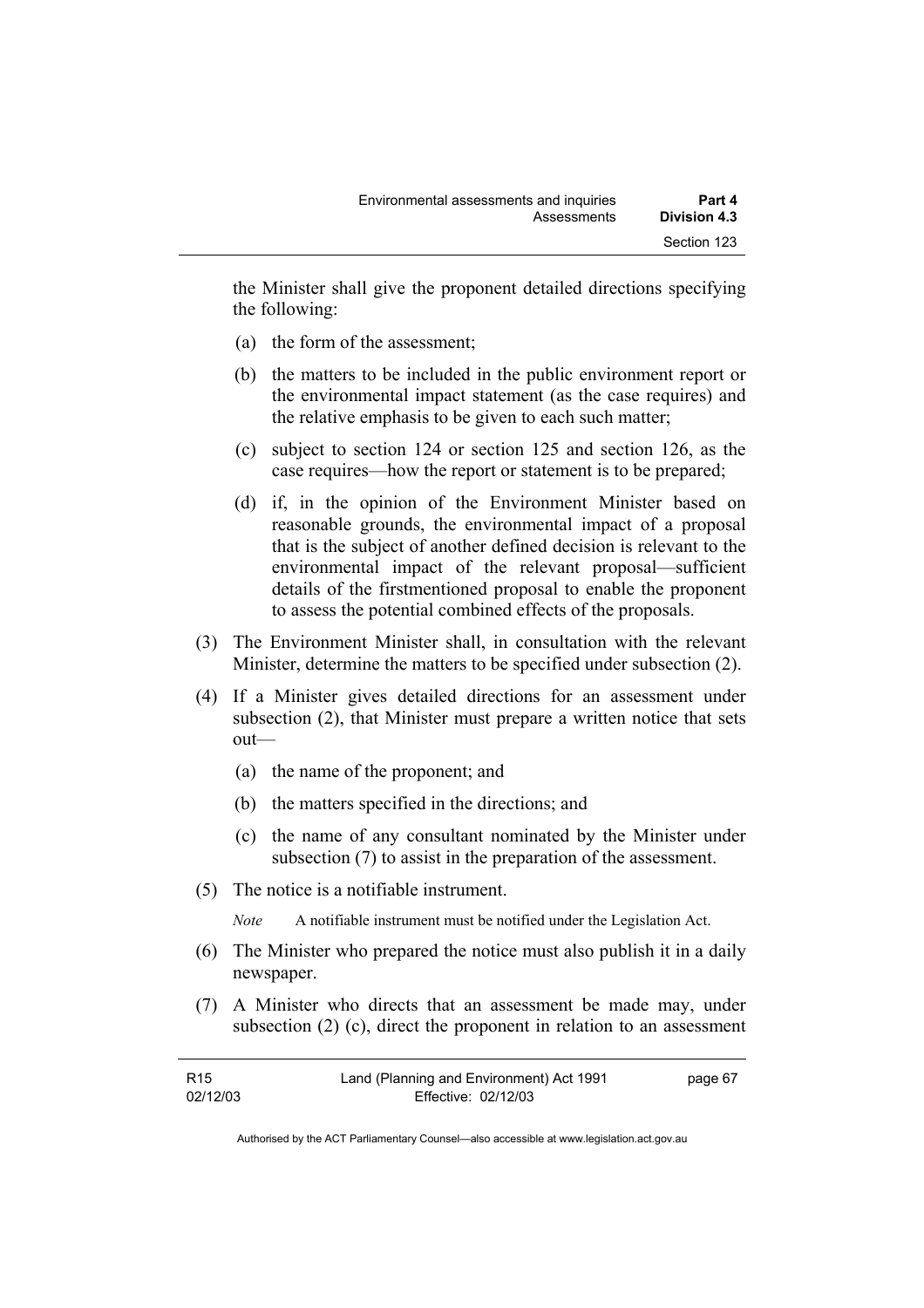| Part 4              | Environmental assessments and inquiries |
|---------------------|-----------------------------------------|
| <b>Division 4.3</b> | Assessments                             |
| Section 124         |                                         |

to engage the services of a consultant specified by the Minister in accordance with the prescribed criteria to assist the proponent in the preparation of the assessment.

### **Subdivision 4.3.3 Preparation, evaluation and consideration by Legislative Assembly**

### **124 Public environment reports—preparation**

- (1) The Environment Minister may, in writing, direct the proponent in relation to a public environment report—
	- (a) to undertake the consultation in relation to the preparation of the report that is specified; and
	- (b) after any such consultation—to make the report available, in a specified way and form, for public inspection, with the notice of that availability that is specified.
- (2) The proponent in relation to a public environment report shall comply with a direction under subsection (1).
- (3) This section does not apply in relation to the preparation of a public environment report for the purposes of an assessment that will be—
	- (a) a background paper within the meaning of part 2; or
	- (b) notified together with a draft plan of management under division 5.7.

### **125 Environmental impact statements—consultation and public inspection**

 (1) The proponent in relation to an environmental impact statement must prepare a written notice approved in writing by the Environment Minister—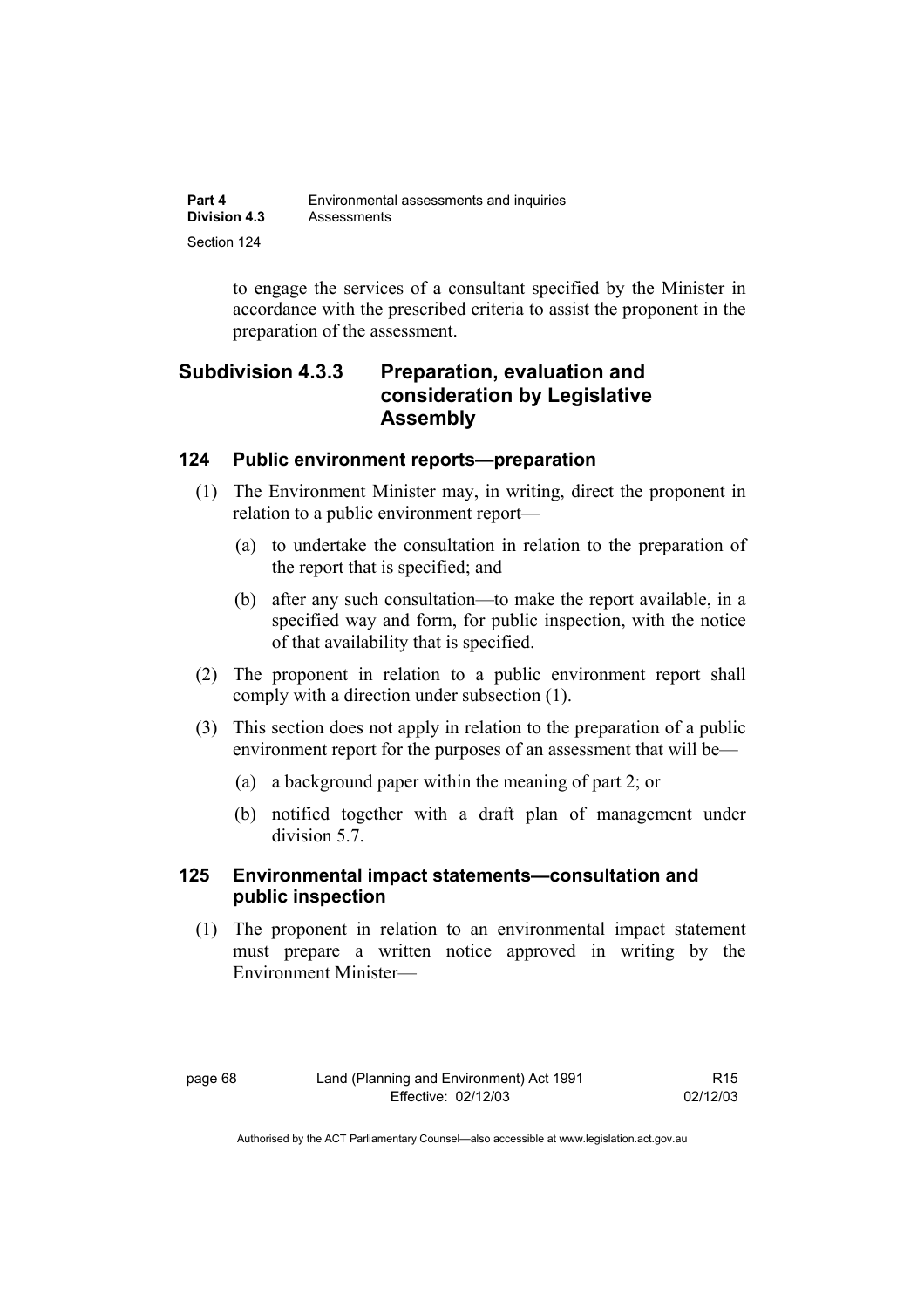| Environmental assessments and inquiries | Part 4              |
|-----------------------------------------|---------------------|
| Assessments                             | <b>Division 4.3</b> |
|                                         | Section 125         |

- (a) stating that copies of the draft environmental impact statement are available for public inspection and purchase from the proponent at specified places and times; and
- (b) inviting interested persons to submit written comments about the draft to the proponent at a specified address and within a period of 20 business days or the longer period directed in writing by the relevant Minister.
- (2) The notice approved by the Environment Minister is a notifiable instrument.

*Note* A notifiable instrument must be notified under the Legislation Act.

- (3) The proponent must also publish the notice approved by the Environment Minister in a daily newspaper.
- (4) The proponent in relation to an environmental impact statement shall make copies of the draft statement available for inspection and purchase at the places and times specified in the notice under subsection  $(1)$ .
- (5) A proponent shall not sell a copy of a draft environmental impact statement that he or she has made available for purchase under subsection (4) at a price that exceeds a price fixed by the Environment Minister as the maximum price for the sale of a copy of the statement.
- (6) In fixing a maximum price at which a proponent may sell a copy of a draft environmental impact statement, the Environment Minister shall fix a price that will reimburse the proponent for the cost of producing the copy but not for the expense incurred by the proponent in preparing the draft statement.
- (7) A notice under section 282A (3) (AAT Review of decisions) must include particulars of the calculation of the amount fixed as the maximum price that the proponent may charge for a copy of the draft environmental impact statement.

page 69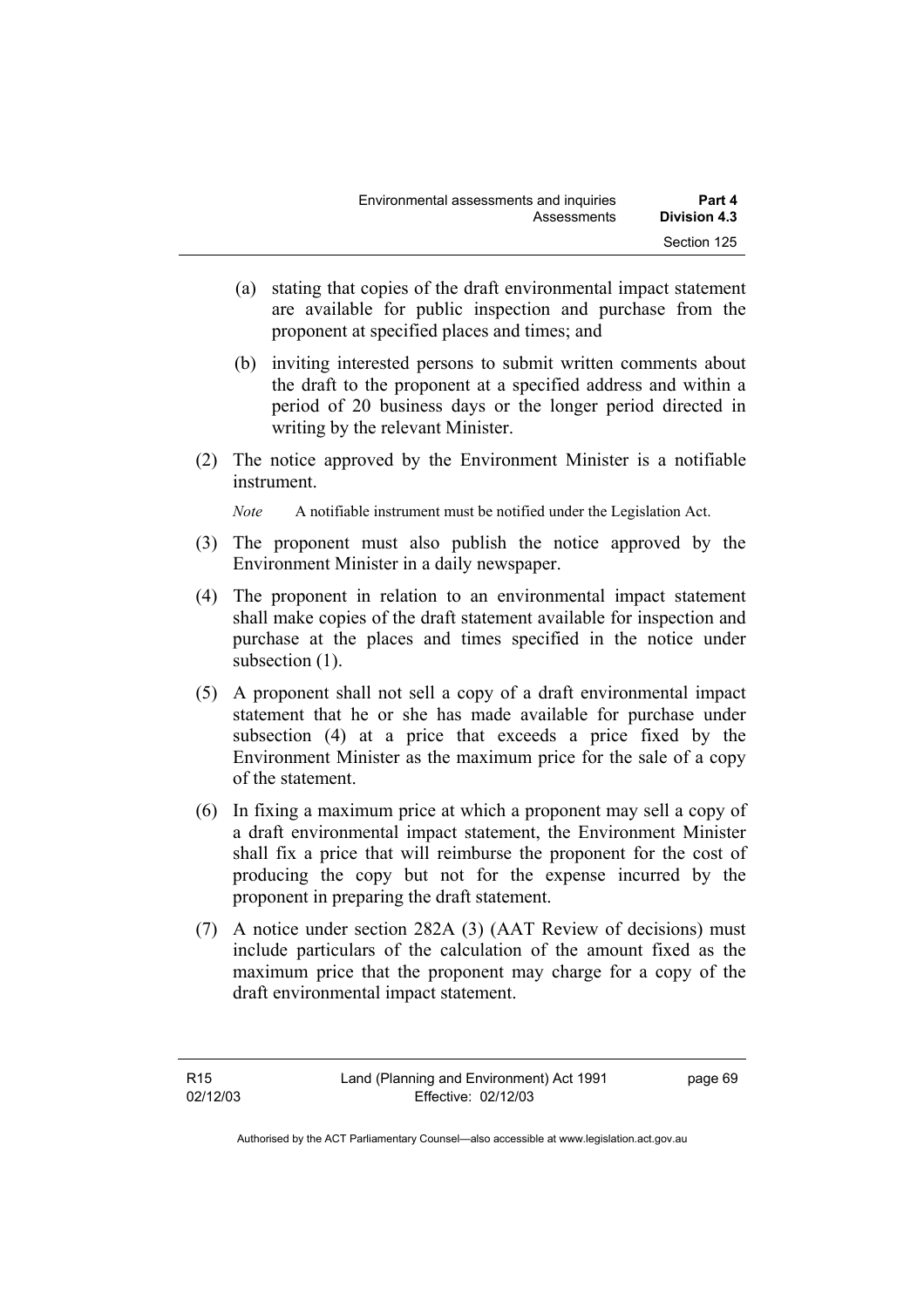- (8) This section does not apply in relation to the preparation of an environmental impact statement for the purposes of an assessment which will be—
	- (a) a background paper within the meaning of part 2; or
	- (b) notified together with a draft plan of management under division 5.7.

### **126 Environmental impact statements—consideration of relevant comments and reports**

The proponent in relation to an environmental impact statement shall, in preparing the statement, consider any written comments from any person or Territory authority, and any reports, related to the environmental impact of the relevant proposal.

### **127 Submission of reports and statements to Environment Minister**

The proponent shall submit the relevant public environment report or environmental impact statement to the Environment Minister, together with—

- (a) a written report about the proponent's consultation in relation to the report or statement; and
- (b) a copy of each written comment about the report or statement received by the proponent; and
- (c) a copy of each report referred to in section 126 that is not available to the public.

### **128 Consultation**

- (1) The Environment Minister may, by giving reasonable notice to—
	- (a) the proponent of a proposal that has an environmental impact;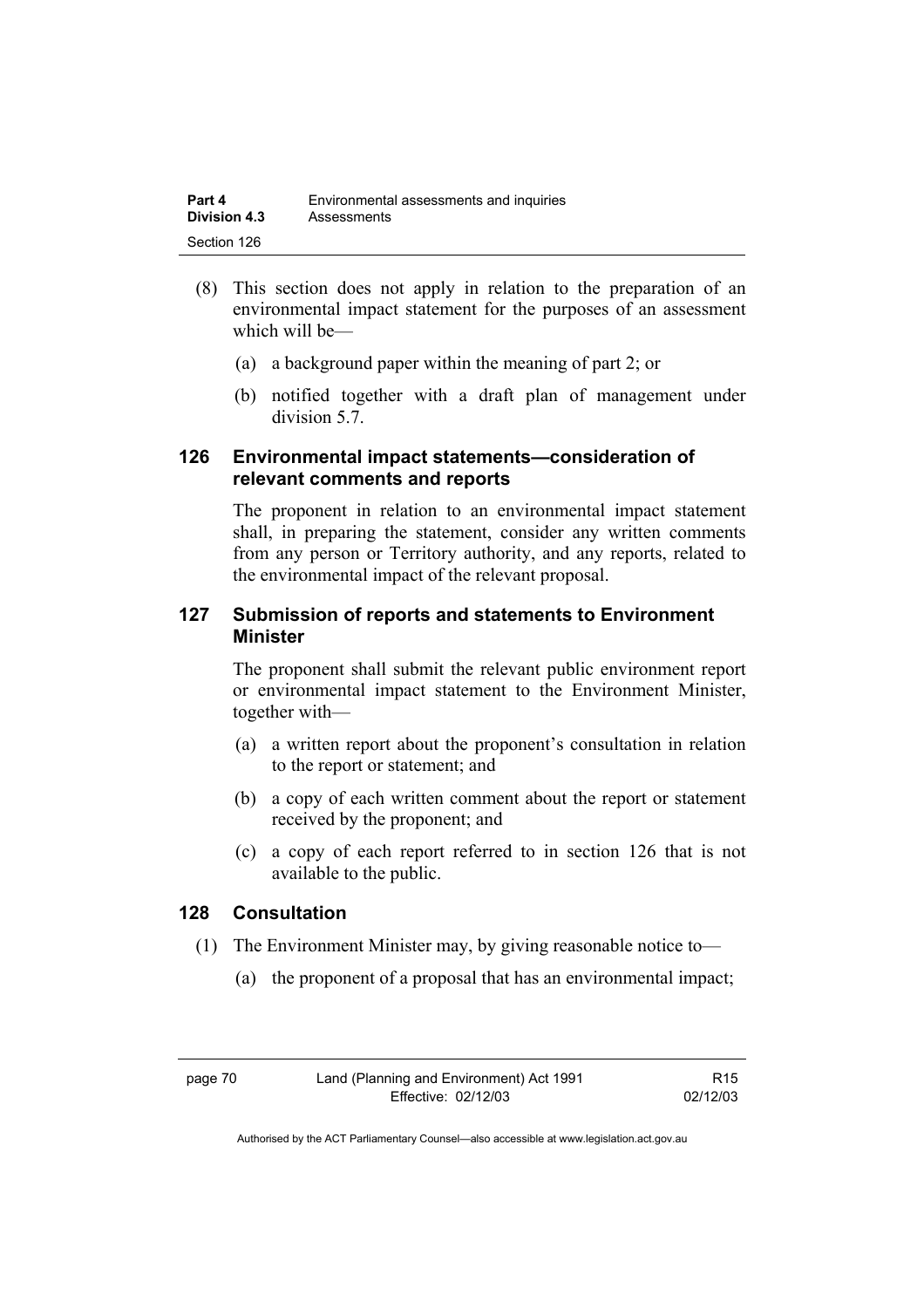- (b) any other person that the Environment Minister believes on reasonable grounds to have an interest directly affected by the proposal; and
- (c) any other person that the Environment Minister considers appropriate;

call a meeting of such persons for the purposes of—

- (d) clarifying the proposal or concerns relating to the proposal; or
- (e) clarifying the report of a panel established to conduct an inquiry into the proposal; or
- (f) discussing any ways in which the proposal could be modified to reduce or eliminate any potential adverse environmental impact.
- (2) The Environment Minister shall give a written report to each participant in the meeting stating—
	- (a) the outcome of the meeting; and
	- (b) any recommendations that the Environment Minister intends to include in his or her report under section 131 as a result of the meeting.
- (3) If a meeting recommends that a proposal be varied, the Environment Minister shall make copies of the report prepared in relation to the meeting for subsection (2) available for public inspection at times and places determined, in writing, by the Environment Minister.
- (4) The determination is a notifiable instrument.
	- *Note* A notifiable instrument must be notified under the Legislation Act.
- (5) The Environment Minister must also publish the determination in a daily newspaper.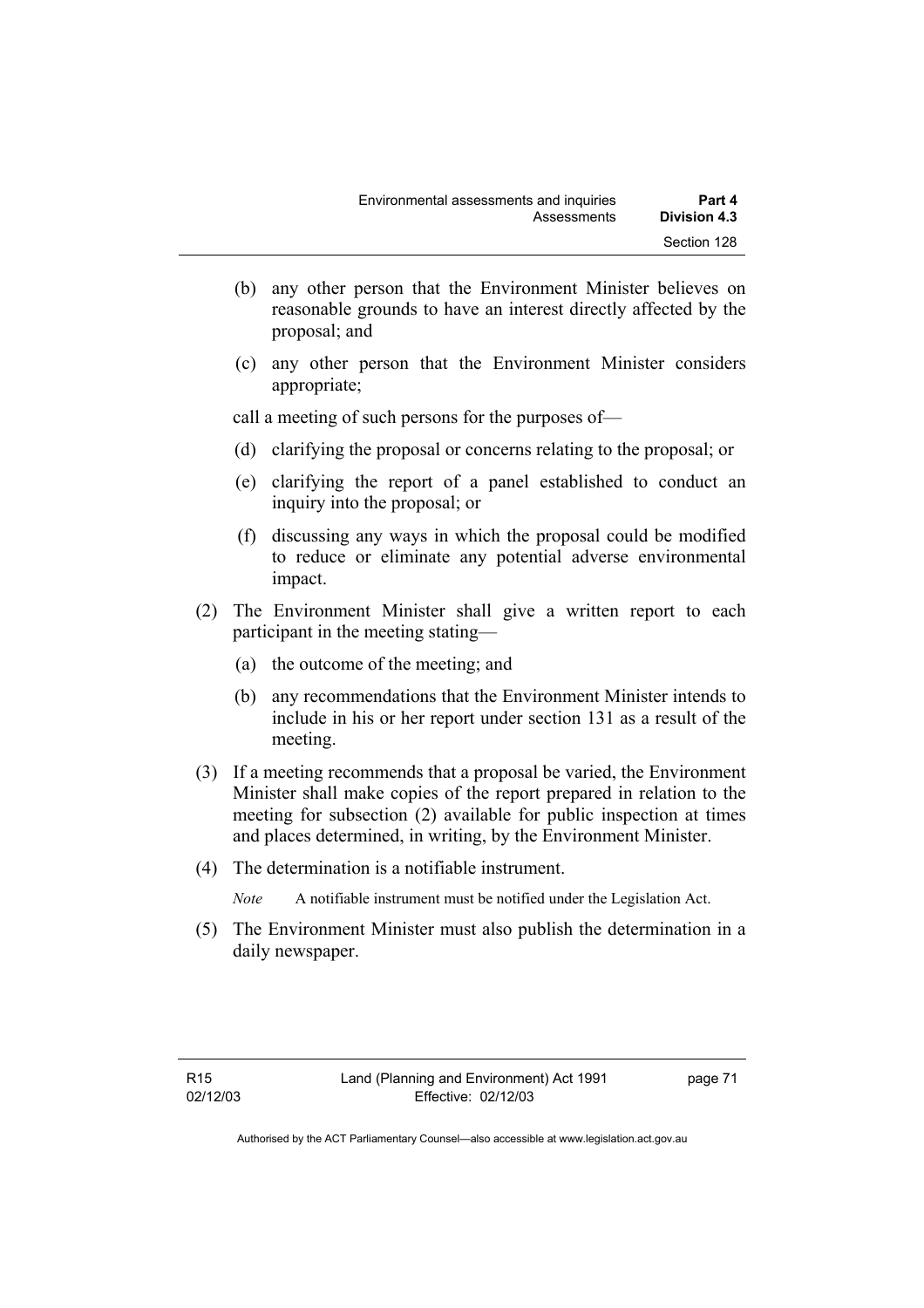| Part 4              | Environmental assessments and inquiries |
|---------------------|-----------------------------------------|
| <b>Division 4.3</b> | Assessments                             |
| Section 129         |                                         |

### **129 Further information**

- (1) Within the prescribed period after the submission of a public environment report or an environmental impact statement to the Environment Minister, that Minister may, by written notice to the proponent, direct the proponent to provide further specified information in relation to the proposal, report or statement.
- (2) On notice under subsection (1), the proponent shall, in writing, provide the specified information to the Environment Minister.

### **130 Further revision**

- (1) Within the prescribed period after the submission of a public environment report or an environmental impact statement to the Environment Minister, that Minister may, by written notice to the proponent, request the proponent to revise the report or statement in consideration of specified matters.
- (2) On notice under subsection (1), the proponent may revise the report or statement in consideration of the specified matters.
- (3) The proponent shall—
	- (a) if the report or statement is revised—resubmit the revised report or statement to the Environment Minister; or
	- (b) if the report or statement is not revised—submit a written report to the Environment Minister stating the reasons why the proponent has not revised the report or statement.

#### **131 Evaluation by Environment Minister**

- (1) Unless subsection (2) applies, within the prescribed period after the submission of a public environment report or environmental impact statement to the Environment Minister, he or she shall prepare a written report evaluating it.
- (2) If the Environment Minister gives a notice to a proponent under section 130 (1), that Minister shall prepare a written report

| page 72 | Land (Planning and Environment) Act 1991 | R <sub>15</sub> |
|---------|------------------------------------------|-----------------|
|         | Effective: 02/12/03                      | 02/12/03        |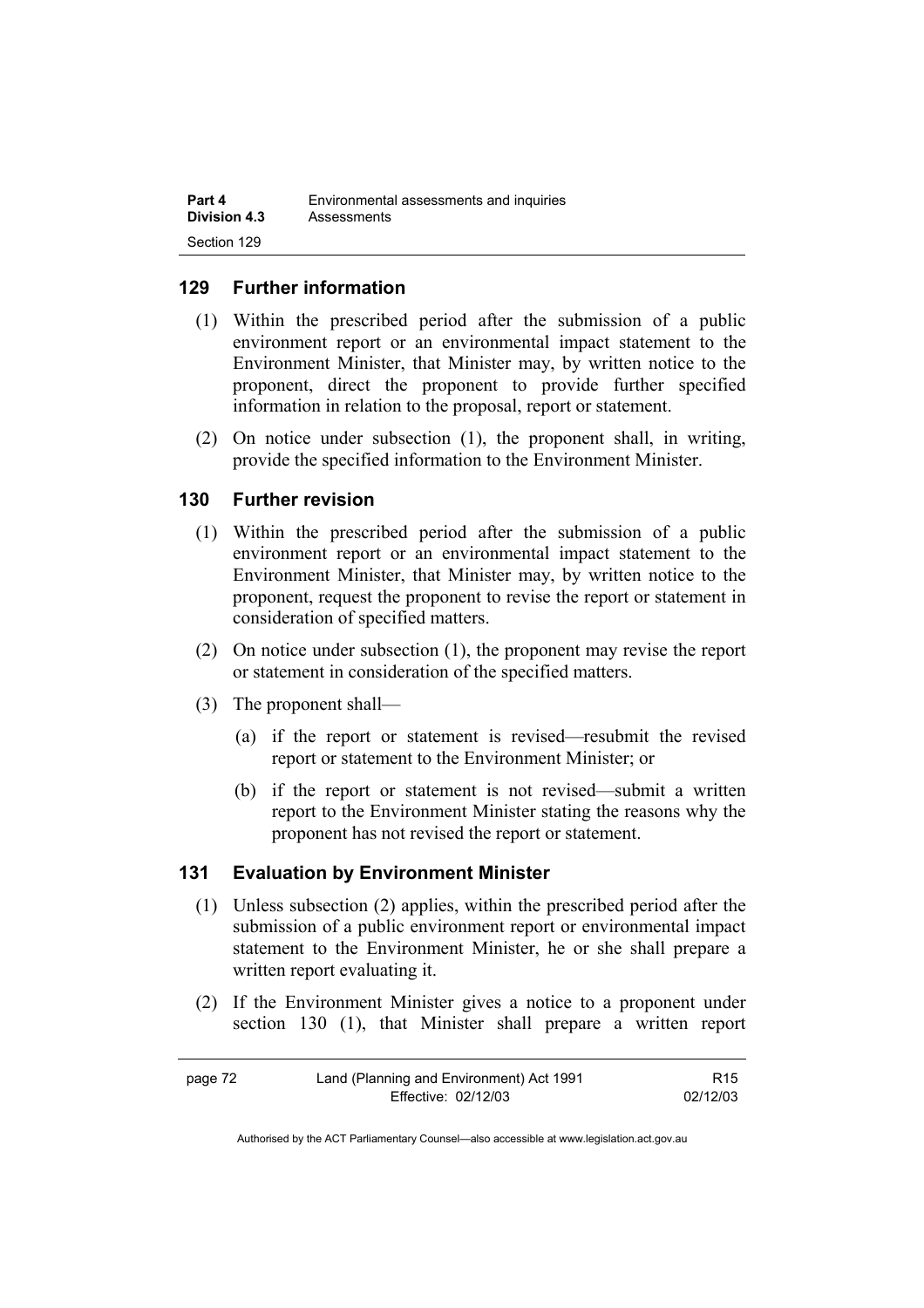evaluating a public environment report or statement within the prescribed period after the proponent—

- (a) resubmits the report or statement under section 130 (3) (a); or
- (b) submits a report under section 130 (3) (b);

as the case requires.

- (3) A report under subsection (1) shall include—
	- (a) a statement about whether, in the opinion of the Environment Minister, the public environment report or environmental impact statement has been prepared in accordance with this division, and with the relevant directions under this division; and
	- (b) any comment by that Minister about the environmental impact of the relevant proposal; and
	- (c) if that Minister has called a meeting under section 128—the report of that meeting referred to in section 128 (2); and
	- (d) any recommendation of that Minister about the conditions subject to which the proposal should be approved.

### **132 Presentation to Legislative Assembly and public inspection**

- (1) Within 6 sitting days after the completion of a report referred to in section 131, the relevant Minister shall present to the Legislative Assembly a copy of—
	- (a) the relevant assessment; and
	- (b) any notice given by the Environment Minister under section 129 or section 130; and
	- (c) any report, comment or written information submitted to the Environment Minister under section 127, section 129 or section 130.

Authorised by the ACT Parliamentary Counsel—also accessible at www.legislation.act.gov.au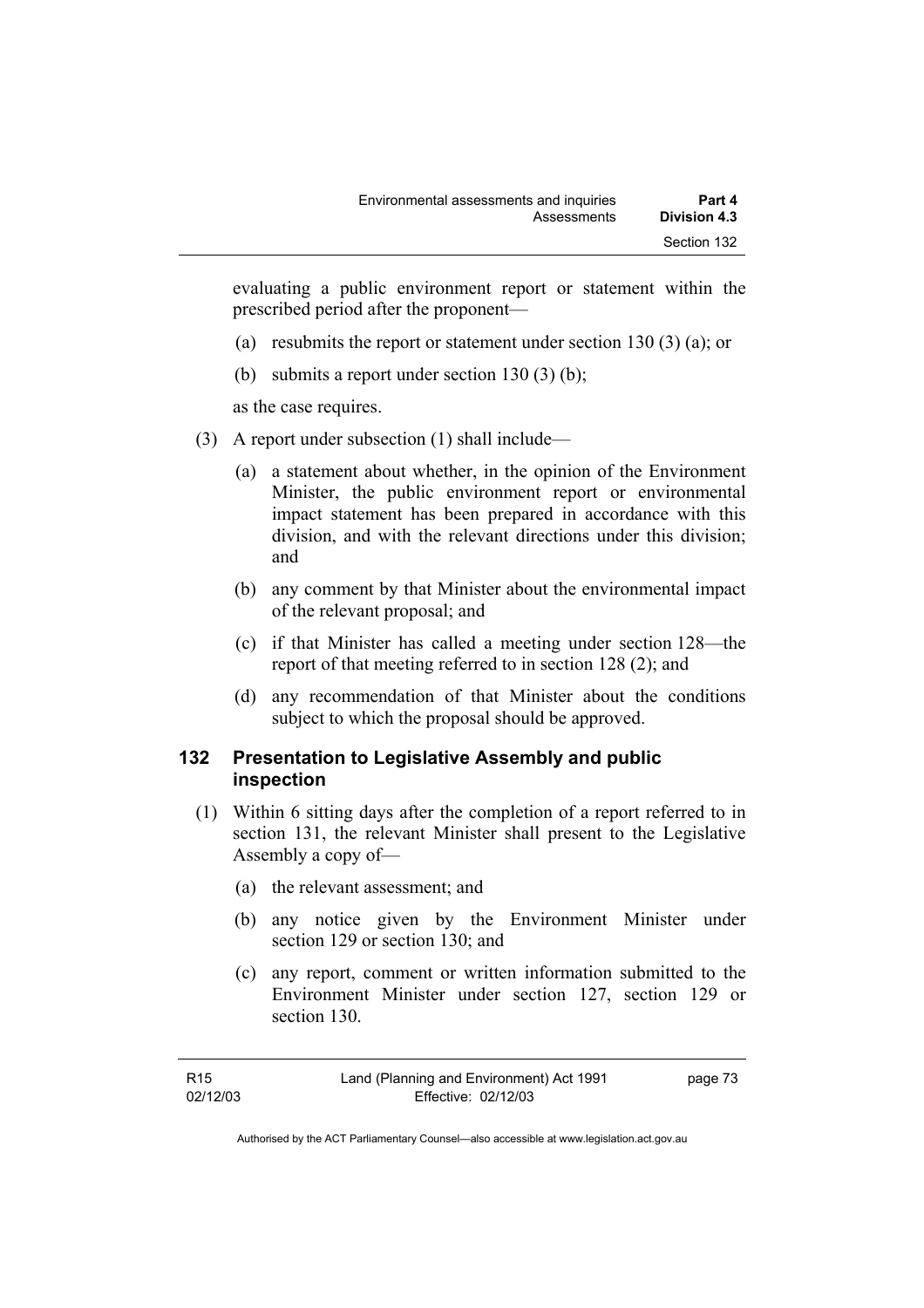| Part 4              | Environmental assessments and inquiries |
|---------------------|-----------------------------------------|
| <b>Division 4.3</b> | Assessments                             |
| Section 133         |                                         |

- (2) After an assessment is finished, the relevant Minister must make copies of the assessment, together with copies of any documents mentioned in subsection (1) (c), available to the public during office hours at places stated in a written notice prepared by the relevant Minister.
- (3) The notice under subsection (2) is a notifiable instrument.

*Note* A notifiable instrument must be notified under the Legislation Act.

(4) The relevant Minister must also publish the notice under subsection (2) in a daily newspaper.

#### **133 Exclusion of material**

- (1) If, in the relevant Minister's opinion, based on reasonable grounds—
	- (a) a part of an assessment contains information related to the personal or business affairs of a person, being information—
		- (i) supplied to the proponent or that Minister in confidence; or
		- (ii) the publication of which would reveal a trade secret; and
	- (b) it would not be in the public interest for that part to be published;

the relevant Minister must exclude that part from the copy of the assessment presented to the Legislative Assembly, and from any copy of the assessment made available to the public or for public inspection.

 (2) If a part of an assessment is excluded from the copies of that assessment made available to the public or for public inspection, each copy shall include a statement to the effect that an unspecified part of the assessment has been excluded for the purpose of protecting the confidentiality of information included in that part.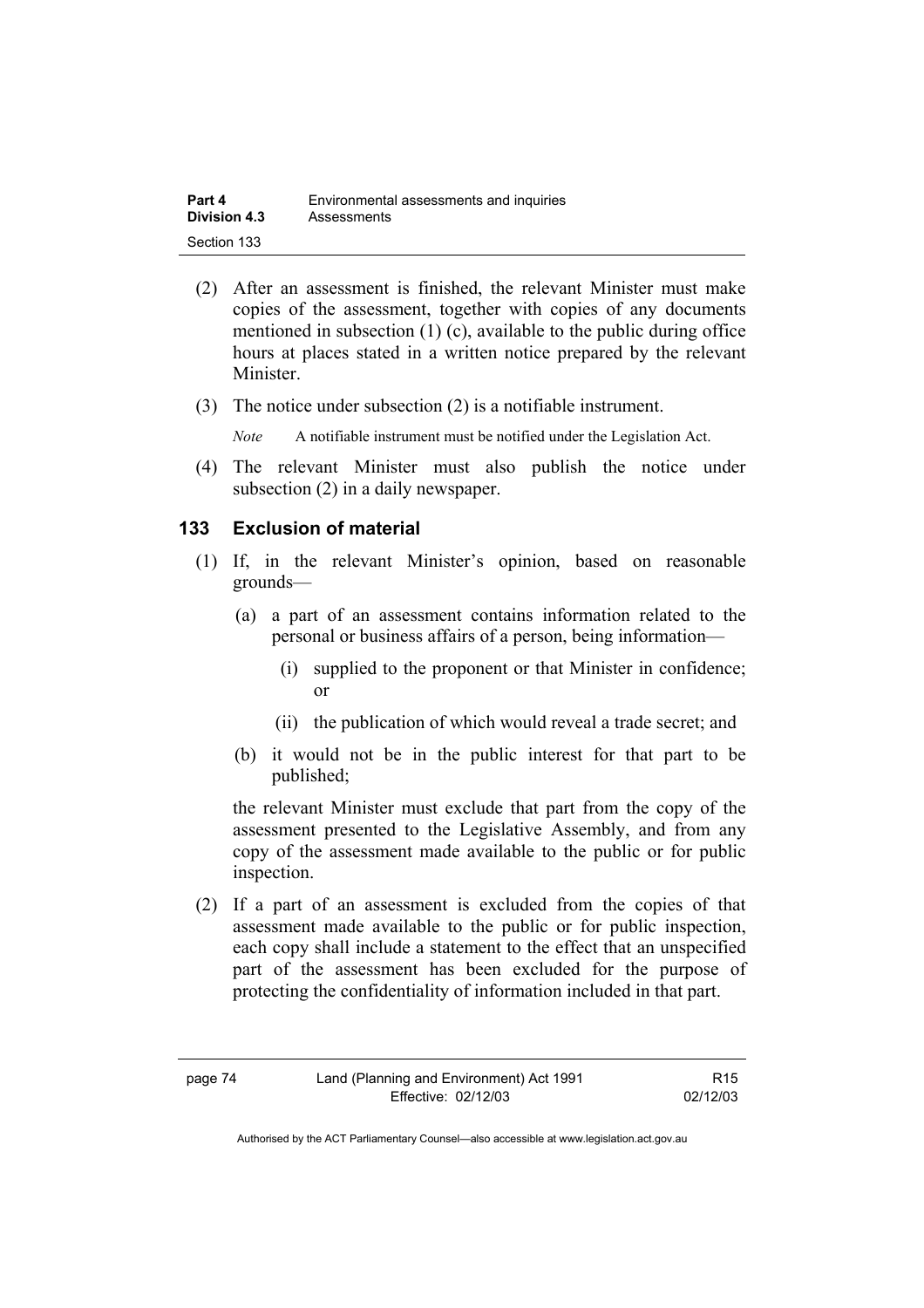### **134 Exemptions**

- (1) The Environment Minister may, in writing (by an *exemption*)—
	- (a) exempt a specified defined decision, or defined decisions of a specified class, from being the subject of an assessment directed under any Act or subordinate law; or
	- (b) declare that specified provisions of this division are not to apply in relation to a specified assessment, or to assessments of a specified class.
- (2) An exemption is a disallowable instrument.
	- *Note* A disallowable instrument must be notified, and presented to the Legislative Assembly, under the Legislation Act.
- (3) The Legislation Act, chapter 7 (Presentation, amendment and disallowance of subordinate laws and disallowable instruments) applies to an exemption as if each reference in that chapter to 6 sitting days were a reference to 5 sitting days.
- (4) Subject to any disallowance under the Legislation Act, chapter 7, the exemption commences—
	- (a) on the day after the 5th sitting day after the day it is presented to the Legislative Assembly under that chapter; or
	- (b) if the exemption provides for a later date or time of commencement—on that date or at that time.
- (5) The Environment Minister shall notify an exemption in a daily newspaper.
- (6) The validity of an exemption is not affected by a failure to comply with subsection  $(5)$ .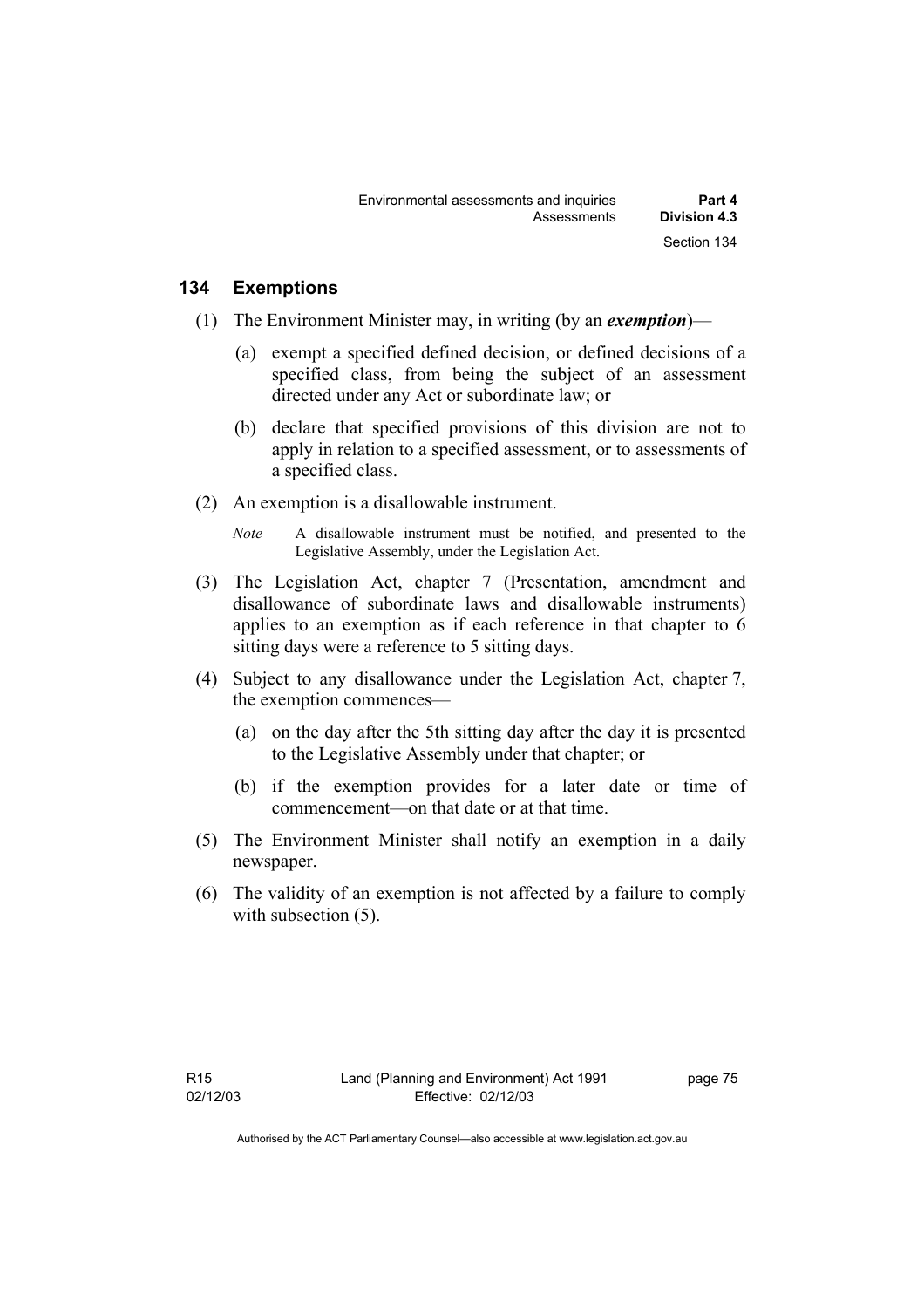**Part 4 Environmental assessments and inquiries Division 4.4 Inquiries** Section 135

## **Division 4.4 Inquiries**

### **Subdivision 4.4.1 Establishment of panels and terms of reference**

### **135 Constitution**

- (1) If the relevant Minister in relation to a defined decision decides to establish a panel to inquire into the proposal that is the subject of that decision he or she shall, in writing, appoint a person or persons to constitute a panel to conduct the inquiry.
- (2) The relevant Minister shall nominate 1 member (or, in the case of a panel constituted by 1 member, that member) of the panel as the presiding member.

### **136 Combined inquiries**

If 2 or more proposals, being the subject of 2 or more defined decisions, would in the opinion of the Environment Minister have substantially interconnected effects, he or she may, under section 135, with the consent of the relevant Minister in relation to each decision, establish a panel to conduct an inquiry into the potential combined effect of those proposals.

### **138 Terms of reference**

- (1) The relevant Minister shall, in writing, determine the terms of reference of an inquiry.
- (2) The terms of reference of an inquiry—
	- (a) shall—
		- (i) specify the defined decision; and
		- (ii) require the panel to assess the potential costs and benefits to the community and to the Territory of the proposal that is the subject of that decision; and

page 76 Land (Planning and Environment) Act 1991 Effective: 02/12/03

R15 02/12/03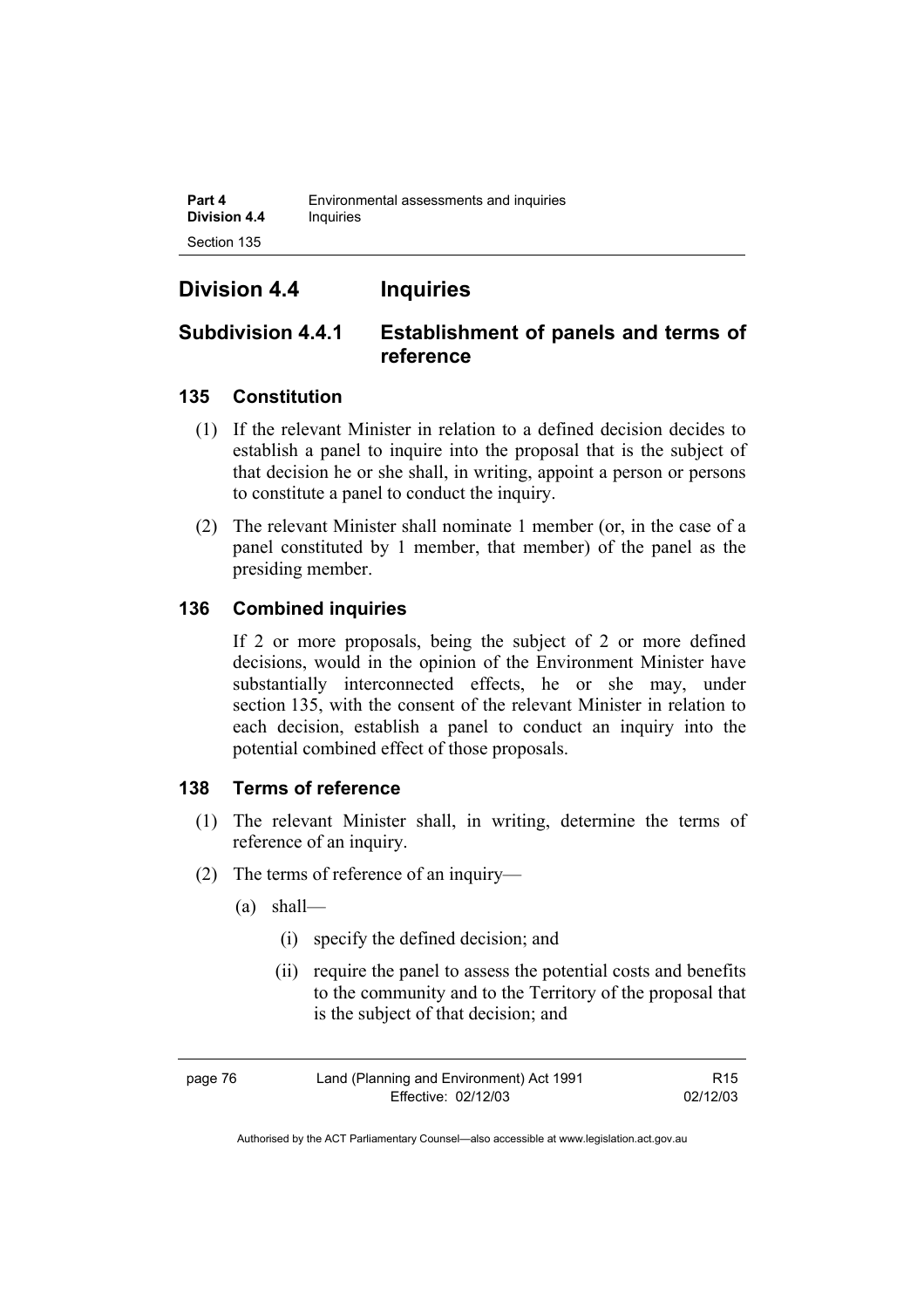- (iii) specify a reasonable period within which the panel is to report; and
- (b) may require the panel—
	- (i) to investigate specified aspects of that proposal; or
	- (ii) to consider any specified report.
- (3) The relevant Minister may, at the request of a panel, or on his or her own initiative, in writing, vary the terms of reference of the relevant inquiry.
- (4) A variation of terms of reference is a notifiable instrument.

*Note* A notifiable instrument must be notified under the Legislation Act.

### **139 Notification**

- (1) The relevant Minister for an inquiry must, in writing, determine—
	- (a) the members of the panel, and the presiding member; and
	- (b) the terms of reference of the inquiry; and
	- (c) the period within which the panel is to report; and
	- (d) the other matters that Minister considers necessary.
- (2) A determination is a notifiable instrument.

*Note* A notifiable instrument must be notified under the Legislation Act.

## **Subdivision 4.4.2 Inquiry reports**

### **140 Inquiry reports**

A panel shall report its findings and recommendations in writing to the relevant Minister in accordance with the terms of reference determined under section 138.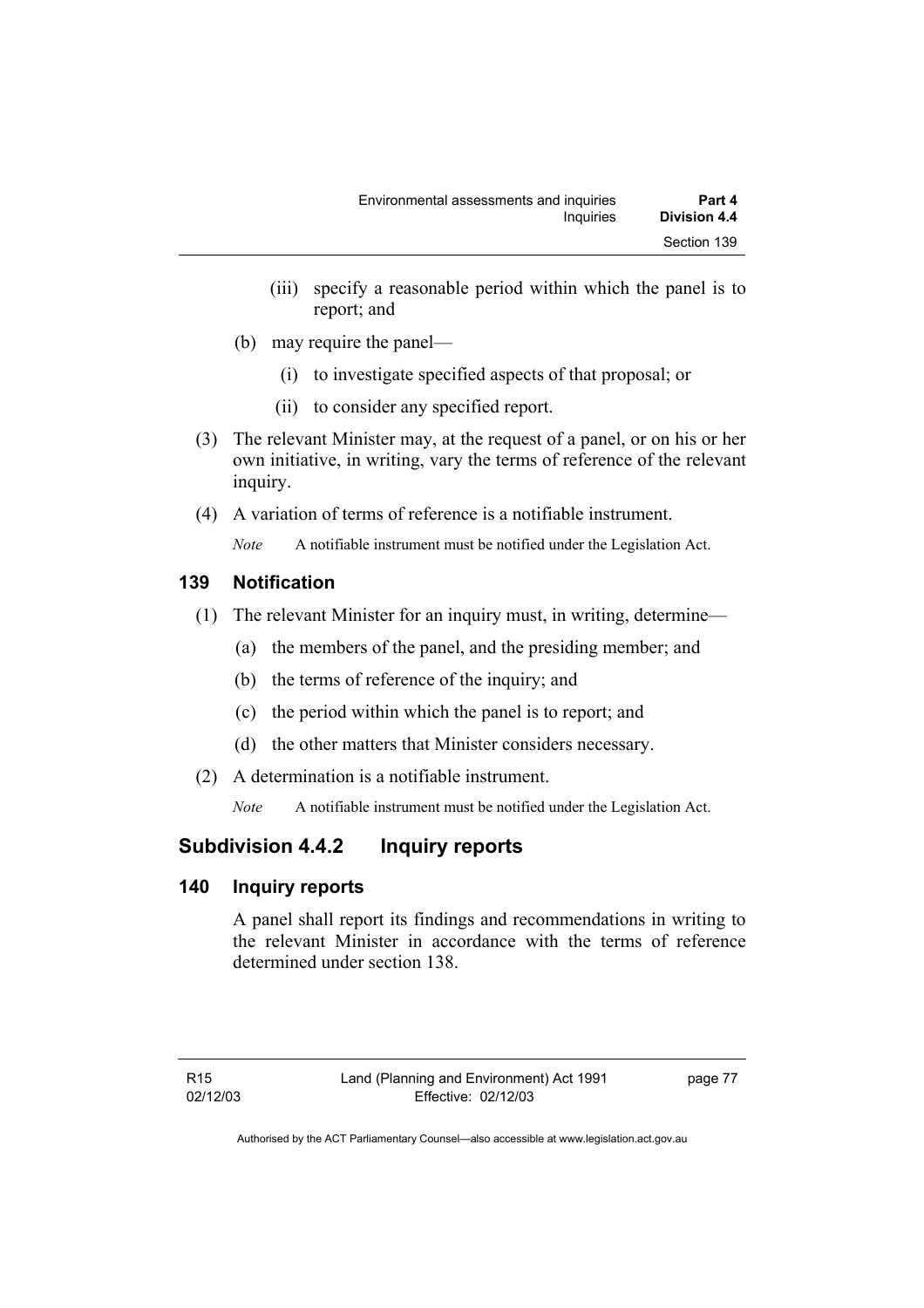### **141 Presentation to Legislative Assembly and public inspection**

- (1) The relevant Minister must present a copy of the report of a panel's findings and recommendations to the Legislative Assembly within 6 sitting days after the day the Minister receives the report.
- (2) After a report is completed, the relevant Minister must make copies of the report available to the public during office hours at places stated in a written notice prepared by the relevant Minister.
- (3) The notice is a notifiable instrument.

*Note* A notifiable instrument must be notified under the Legislation Act.

(4) The relevant Minister must also publish the notice in a daily newspaper.

### **142 Exclusion of material**

- (1) If, in the panel's opinion based on reasonable grounds and expressed in its report—
	- (a) a part of a report contains information related to the personal or business affairs of a person, being information—
		- (i) supplied to the panel in confidence; or
		- (ii) the publication of which would reveal a trade secret; and
	- (b) it would not be in the public interest for that part to be published;

the relevant Minister may exclude that part from the copy of the report presented to the Legislative Assembly, and from any copy made available to the public or for public inspection.

 (2) If a part of a report is excluded under subsection (1), each copy of the report presented to the Legislative Assembly or made available to the public or for public inspection shall include a statement to the effect that an unspecified part of the report has been excluded for

R15 02/12/03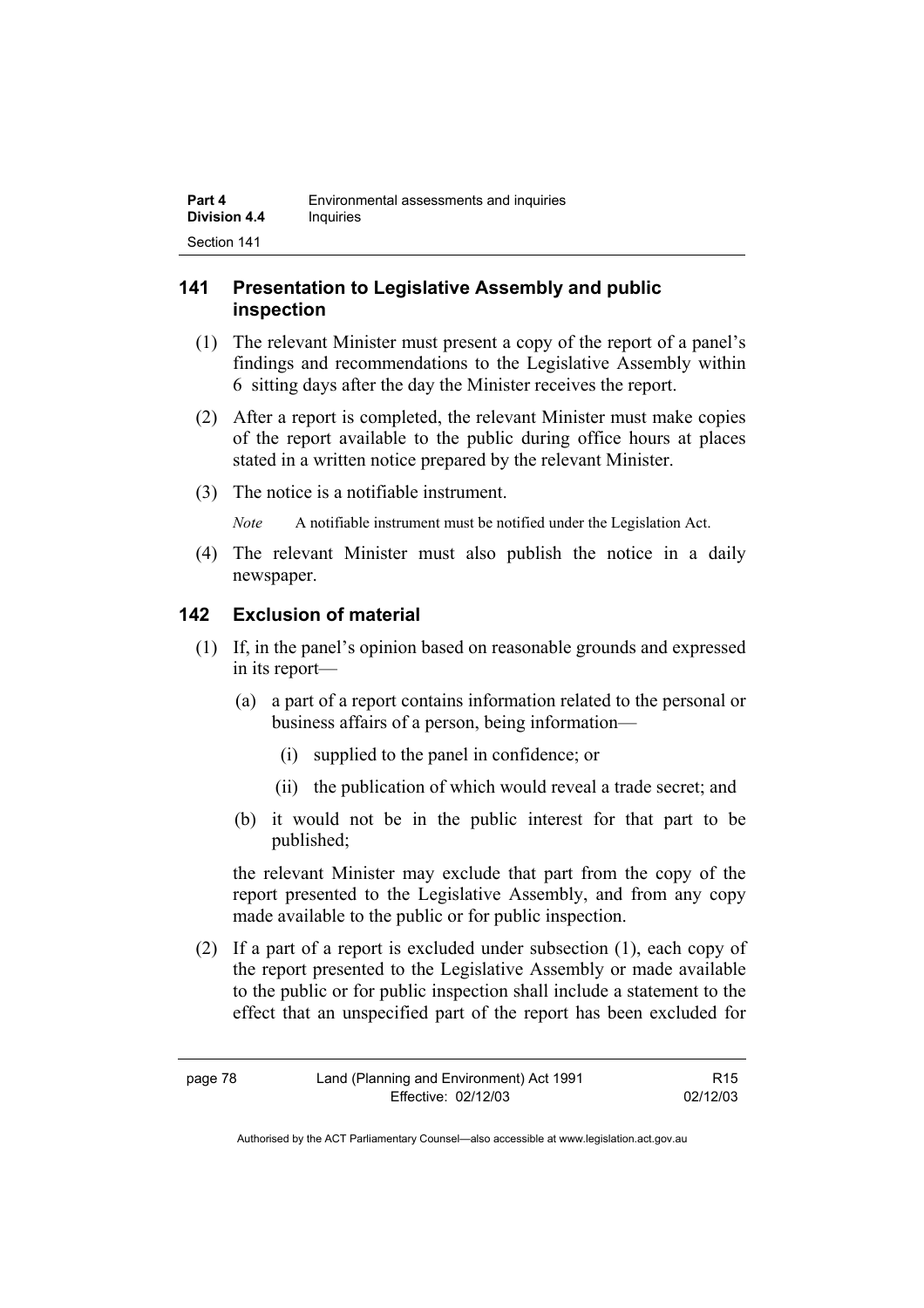the purpose of protecting the confidentiality of information included in that part.

## **Subdivision 4.4.3 Procedures and powers**

### **143 Definitions for sdiv 4.4.3**

In this subdivision:

*authorised person* means—

- (a) a panel member; or
- (b) a person assisting a panel member in a way authorised in writing by the member.

*occupier*, of a place, includes—

- (a) a person believed, on reasonable grounds, to be an occupier of the place; and
- (b) a person apparently in charge of the place.

*place* includes premises, land, vehicle, aircraft or vessel.

## **144 Notice of inquiry hearings**

- (1) At a reasonable time before the beginning of an inquiry, the presiding member of a panel must prepare a notice stating—
	- (a) the subject matter of the inquiry; and
	- (b) the time when, and place where, the inquiry is to begin.
- (2) The notice is a notifiable instrument.

*Note* A notifiable instrument must be notified under the Legislation Act.

(3) The presiding member must also publish the notice in a daily newspaper.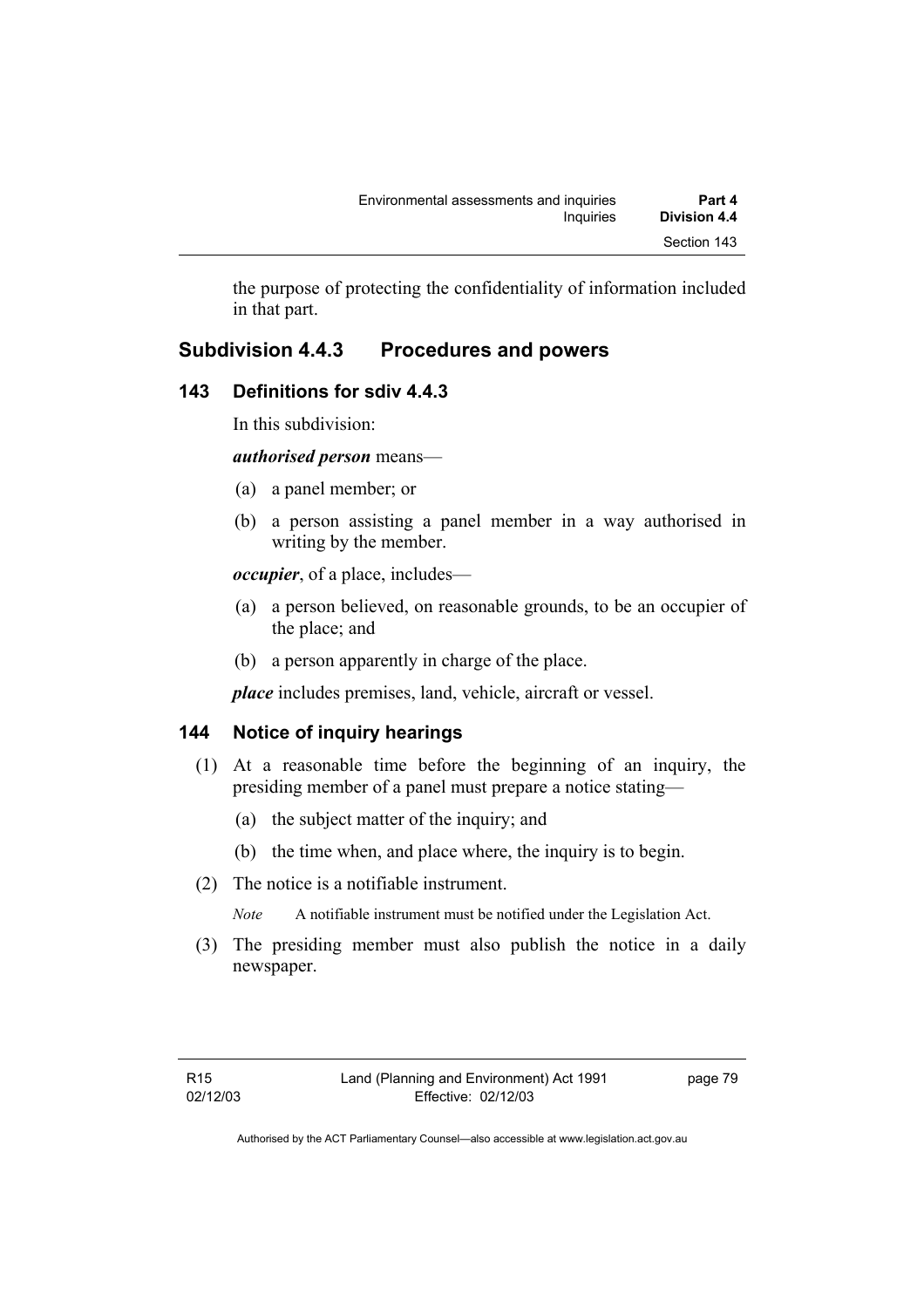### **145 Public hearings**

- (1) A panel shall conduct its inquiry in public, except as provided by subsection (2).
- (2) A panel may—
	- (a) direct that the inquiry or any part of it be held in private, and give directions about who may be present during any private hearing; or
	- (b) give directions prohibiting or restricting the publication of evidence given before the inquiry, or of matters contained in documents lodged with the inquiry; or
	- (c) give directions prohibiting or restricting the disclosure to any specified person of such evidence or such matters.
- (3) In making a direction under subsection (2), a panel shall consider—
	- (a) the principle that it is desirable that the inquiry should be held in public, and that evidence given before the inquiry, and documents lodged with the inquiry, should be available to interested persons and to the public; and
	- (b) in the circumstances, whether confidentiality is required for the relevant proceedings, evidence or matter.
- (4) A panel may issue a direction under subsection (2) for a special hearing under section 147.

### **146 General procedure**

- (1) At a hearing of an inquiry, the panel—
	- (a) shall not conduct the hearing in an unduly formal way; and
	- (b) is not bound by the rules of evidence, and may inform itself—
		- (i) in any way it considers appropriate; and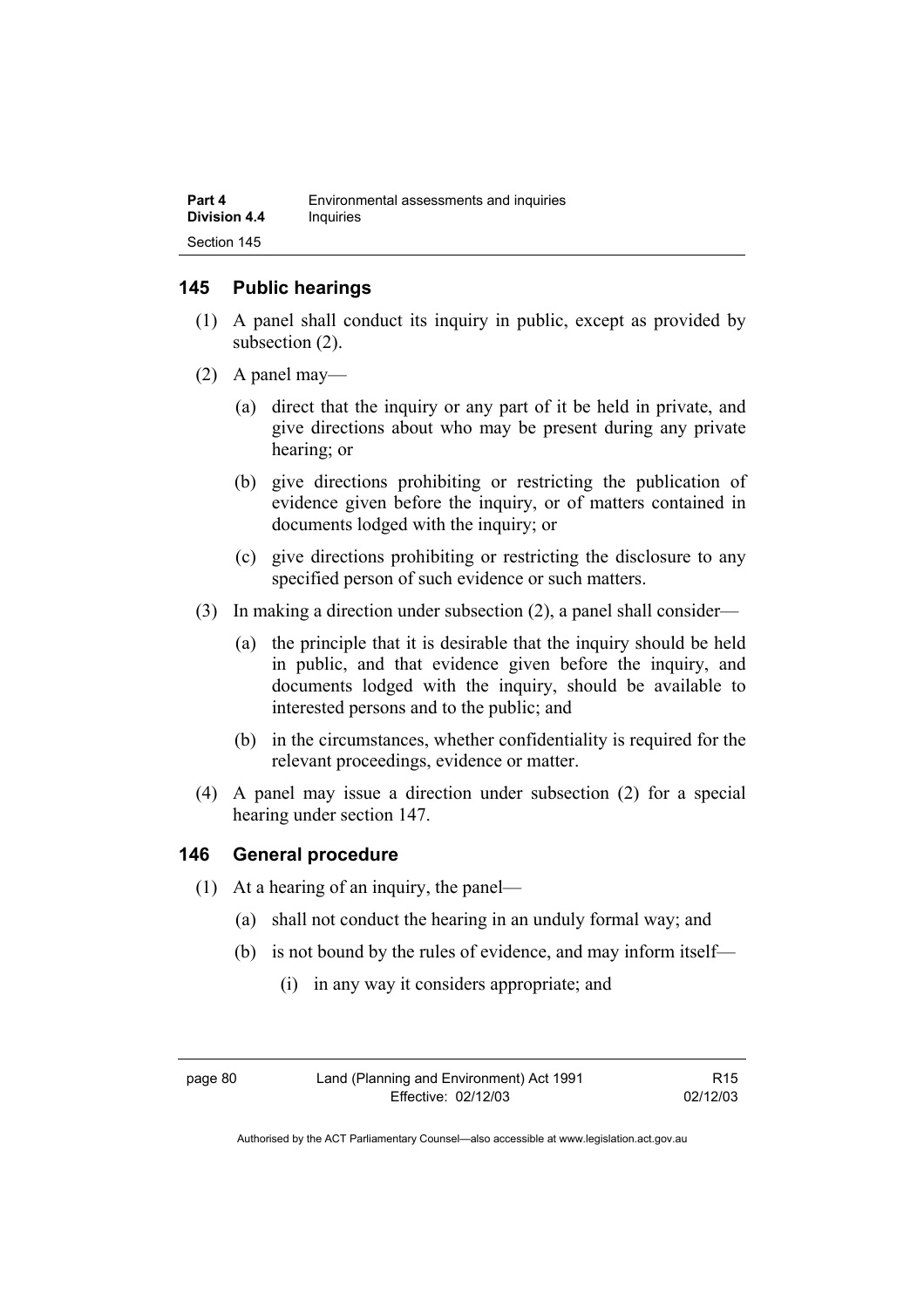- (ii) without notice to any person who has made a submission to the inquiry; and
- (c) may take evidence on oath, or affirmation, administered by a member of the panel; and
- *Note* For the taking of an oath or the making of an affirmation, see the *Oaths and Affirmations Act 1984.*
- (d) may prohibit or regulate cross-examination; and
- (e) subject to this subdivision, may otherwise determine its own procedures.
- (2) Unless otherwise required by the panel, a person may make a submission to an inquiry orally or in writing or partly orally and partly in writing.
- (3) The panel may adjourn an inquiry from time to time and from place to place (whether within or outside the ACT).

### **147 Special hearings—consultation with interested persons**

- (1) A panel may hold a special hearing of the inquiry to consult with—
	- (a) the proponent; and
	- (b) any other person that the panel believes on reasonable grounds to have an interest directly affected by the proposal; and
	- (c) any other person the panel considers appropriate;

for the purposes of—

- (d) clarifying the proposal; and
- (e) discussing ways in which the proposal could be modified to reduce or eliminate any potential environmental impact.
- (2) The panel shall give each person referred to in subsection (1) reasonable written notice of the special hearing.
	- *Note* For how documents may be given, see Legislation Act, pt 19.5.

| R15      | Land (Planning and Environment) Act 1991 | page 81 |
|----------|------------------------------------------|---------|
| 02/12/03 | Effective: 02/12/03                      |         |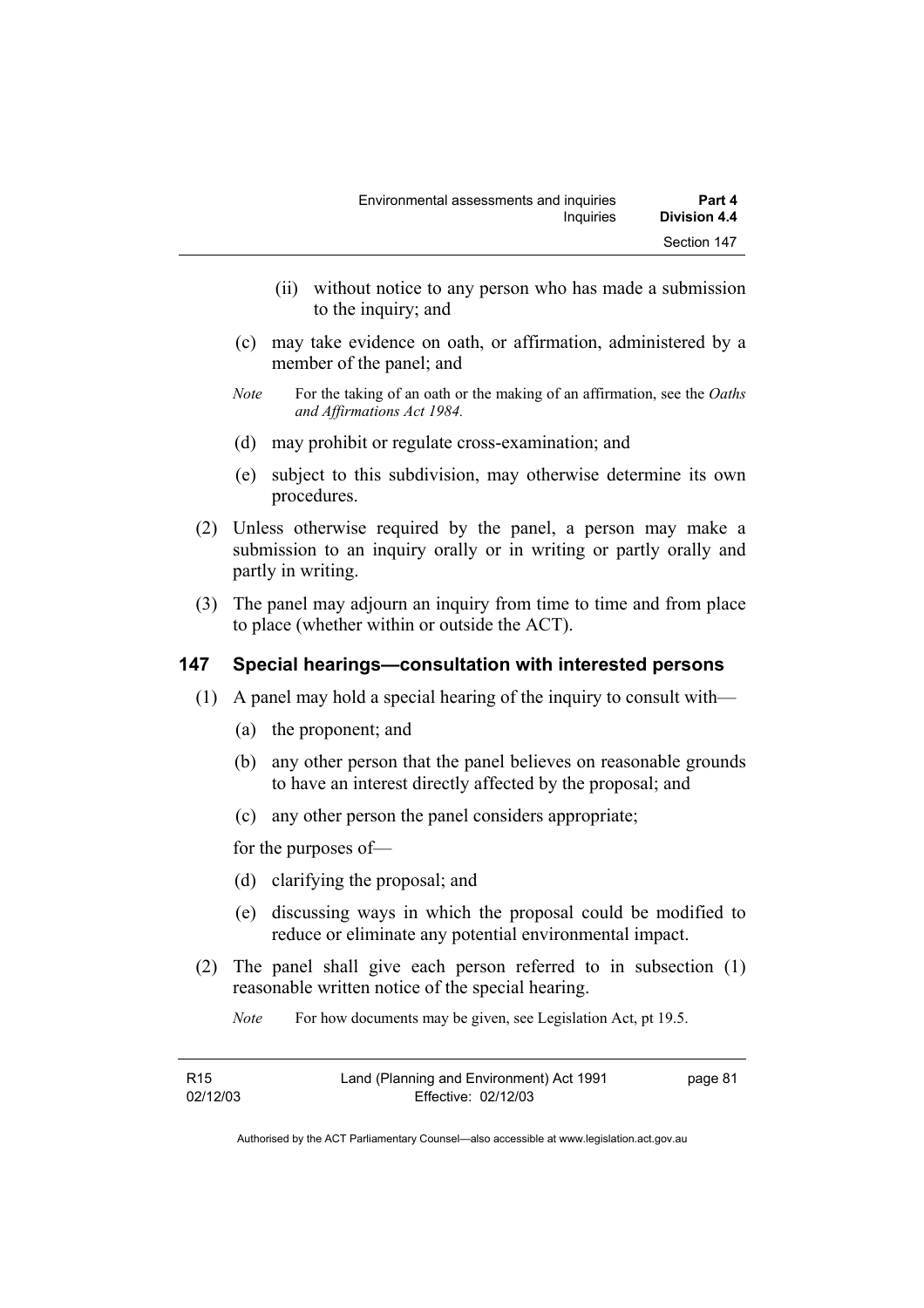- (3) The panel shall conduct a special hearing in an informal way.
- (4) The panel shall include in the report of an inquiry a report stating—
	- (a) the outcome of the special hearing; and
	- (b) any influence the special hearing has had on the panel's recommendations in relation to the proposal.

#### **148 Assessments for purpose of inquiries**

- (1) For the purposes of an inquiry, the relevant Minister may, at the written request of the panel, or on his or her own initiative, direct that an assessment be made of the environmental impact of any aspect of the proposal that is the subject of the relevant defined decision.
- (2) An assessment under subsection (1) consists of a public environment report or an environmental impact statement, but does not include a report of the Environment Minister under section 131 evaluating the public environment report or environmental impact statement.
- (3) Sections 127, 128, 129 and 130 apply to an assessment under subsection (1) as if the references to the Environment Minister in those sections were references to the relevant Minister.
- (4) Section 131 does not apply in relation to an assessment under subsection  $(1)$ .
- (5) For section 132 (1), the relevant Minister must present a copy of an assessment under subsection (1), together with any notice, report, comment or information mentioned in section 132 (1) (b) or (c), to the Legislative Assembly within 6 sitting days after—
	- (a) receiving the assessment under section 127; or
	- (b) if he or she issues a notice under section 129, but does not issue a notice under section 130—receiving the relevant information under section 129 (2); or

| page 82 | Land (Planning and Environment) Act 1991 | R15      |
|---------|------------------------------------------|----------|
|         | Effective: 02/12/03                      | 02/12/03 |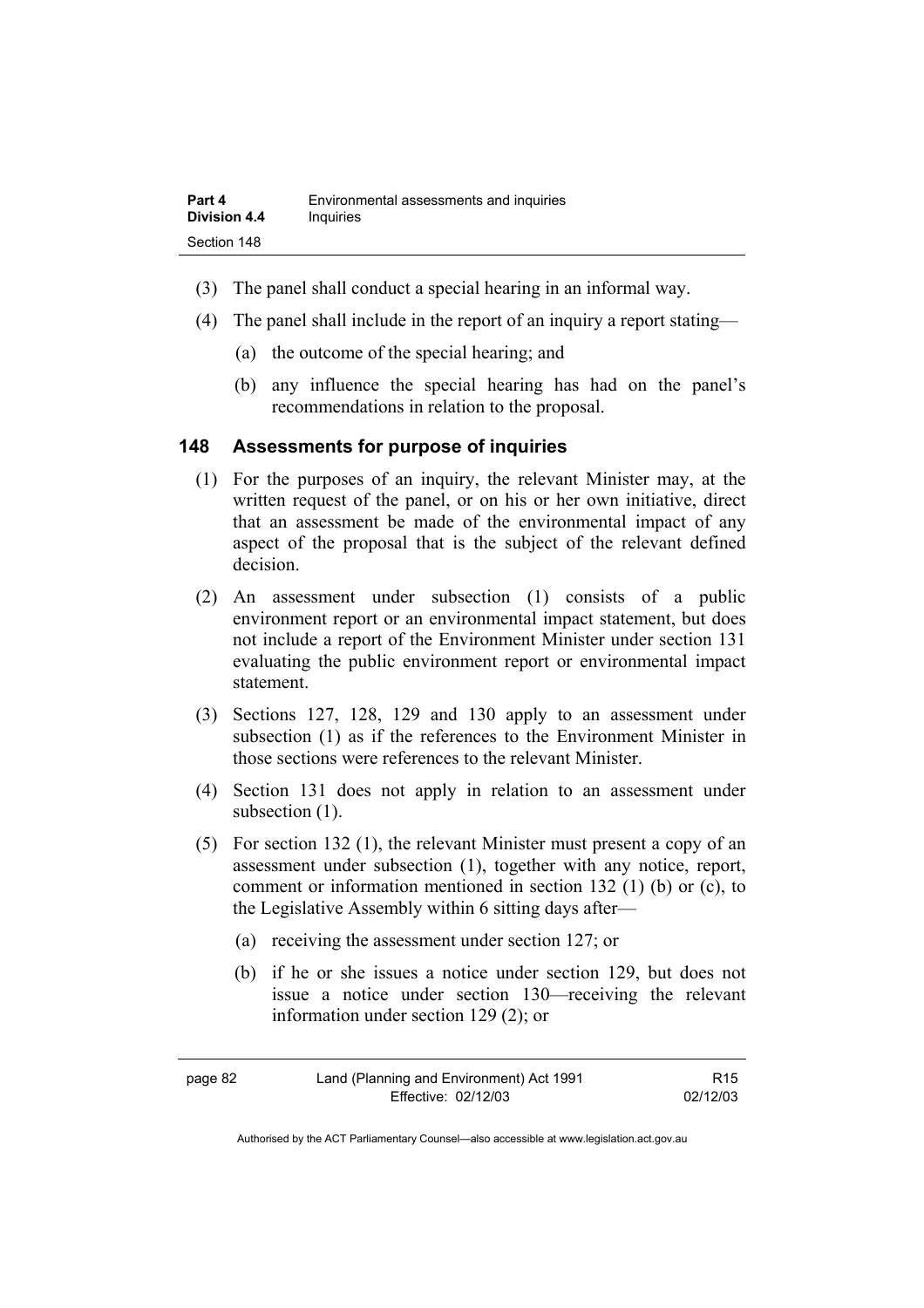(c) if he or she issues a notice under section 130—receiving the assessment or report under section 130 (3).

### **149 Witnesses—summons to appear**

- (1) The presiding member of a panel may, by writing, summon a person to attend a hearing of the inquiry at a specified time and place to give evidence and to produce the books and documents that are—
	- (a) relevant to any matter at issue in the inquiry; and
	- (b) specified in the summons.
- (2) A person served with a summons under subsection (1) shall not, without reasonable excuse, fail to comply with the summons.

Maximum penalty: 50 penalty units, imprisonment for 6 months or both.

 (3) The Territory shall pay a witness summoned to appear at an inquiry the allowances that are prescribed.

### **150 Victimisation of witnesses**

- (1) A person shall not—
	- (a) use violence to or inflict injury on; or
	- (b) cause or procure violence, damage, loss or disadvantage to; or
	- (c) cause or procure the punishment of;

a person on account of the person's giving, or proposing to give, evidence to an inquiry.

Maximum penalty: 100 penalty units, imprisonment for 1 year or both.

- (2) An employer shall not—
	- (a) dismiss an employee from his or her employment, or prejudice an employee in his or her employment, on account of the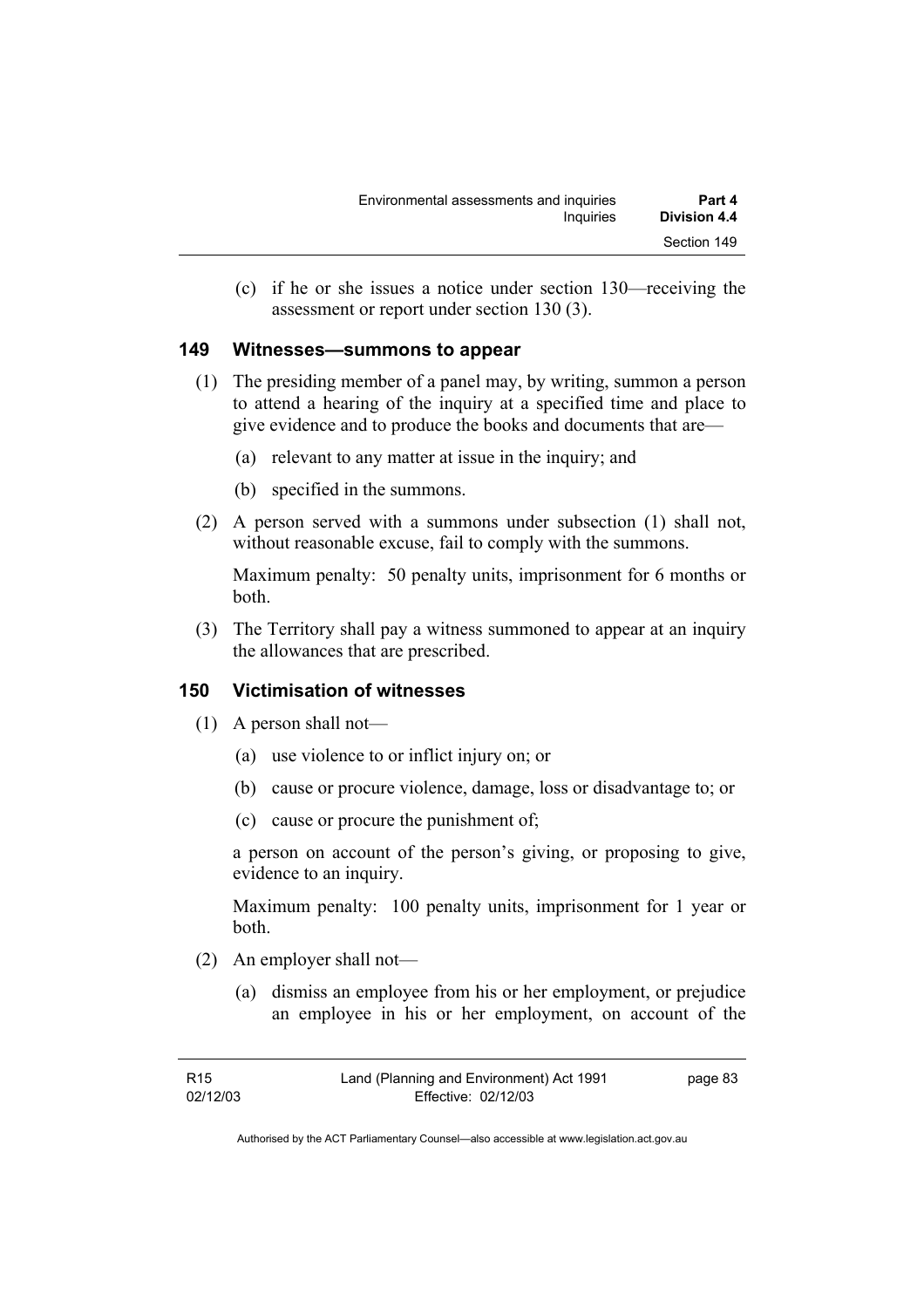employee's giving, or proposing to give, evidence to an inquiry; or

 (b) threaten so to dismiss, or so to prejudice, an employee on account of the employee's proposing to give evidence to an inquiry.

Maximum penalty: 100 penalty units, imprisonment for 1 year or both.

- (3) For subsection (2) (a), in proceedings for an offence against subsection (2), if it is established that an employer dismissed an employee from his or her employment, or prejudiced an employee in his or her employment, after the employee gave, or proposed to give, evidence to an inquiry, it is to be presumed that that dismissal or prejudice was because of the employee's giving, or proposing to give, evidence at the inquiry, but that presumption is rebuttable.
- (4) For subsection (2) (b), in proceedings for an offence against subsection (2), if it is established that an employer threatened to dismiss an employee from his or her employment, or to prejudice an employee in his or her employment, after the employee proposed to give evidence to an inquiry, it is to be presumed that that threat was because of the employee's proposal, but that presumption is rebuttable.

### **151 Inspection of books and documents**

- (1) An authorised person may inspect any book or document given in evidence to the inquiry, and may make copies of, or copy extracts from, such a book or document.
- (2) A book or document given in evidence to an inquiry may be kept by the panel for the reasonable period the panel considers appropriate.
- (3) A panel shall allow the owner of a book or document kept by the panel reasonable access to the book or document.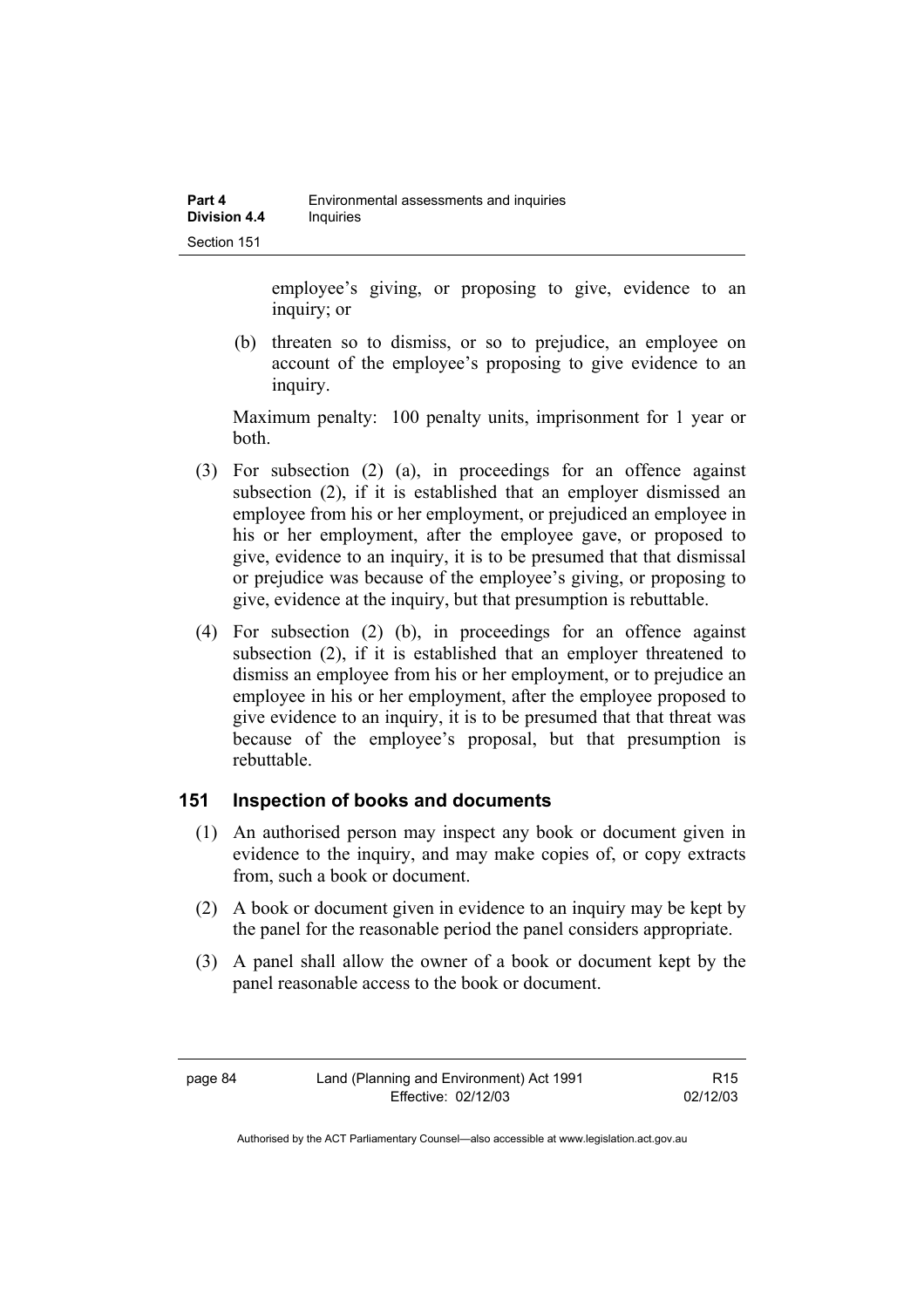### **152 Power of entry**

- (1) For an inquiry, an authorised person may enter any place—
	- (a) with the consent of the occupier; or
	- (b) under a warrant issued under section 153.
- (2) Before seeking the consent of the occupier of a place for subsection (1), an authorised person shall—
	- (a) if the authorised person is a panel member—produce written evidence of his or her appointment; and
	- (b) if the authorised person is the assistant of a panel member produce written evidence of his or her authority; and
	- (c) inform the occupier that he or she may refuse to give consent.
- (3) If an authorised person obtains the consent of the occupier to enter a place under subsection (1), the authorised person shall ask the occupier to sign a written acknowledgment—
	- (a) that the occupier has been informed that he or she may refuse to so consent; and
	- (b) that the occupier has consented; and
	- (c) of the day and time when the occupier consented.
- (4) If it is material, in any proceedings, for a court to be satisfied that an occupier has consented to the entry of premises by an authorised person under subsection (1) and an acknowledgment in accordance with subsection (3) signed by the occupier is not produced in evidence, it shall be presumed that the occupier did not consent, but that presumption is rebuttable.

### **153 Search warrants**

 (1) If a panel member believes on reasonable grounds that it is necessary, for the inquiry, for an authorised person to enter and

page 85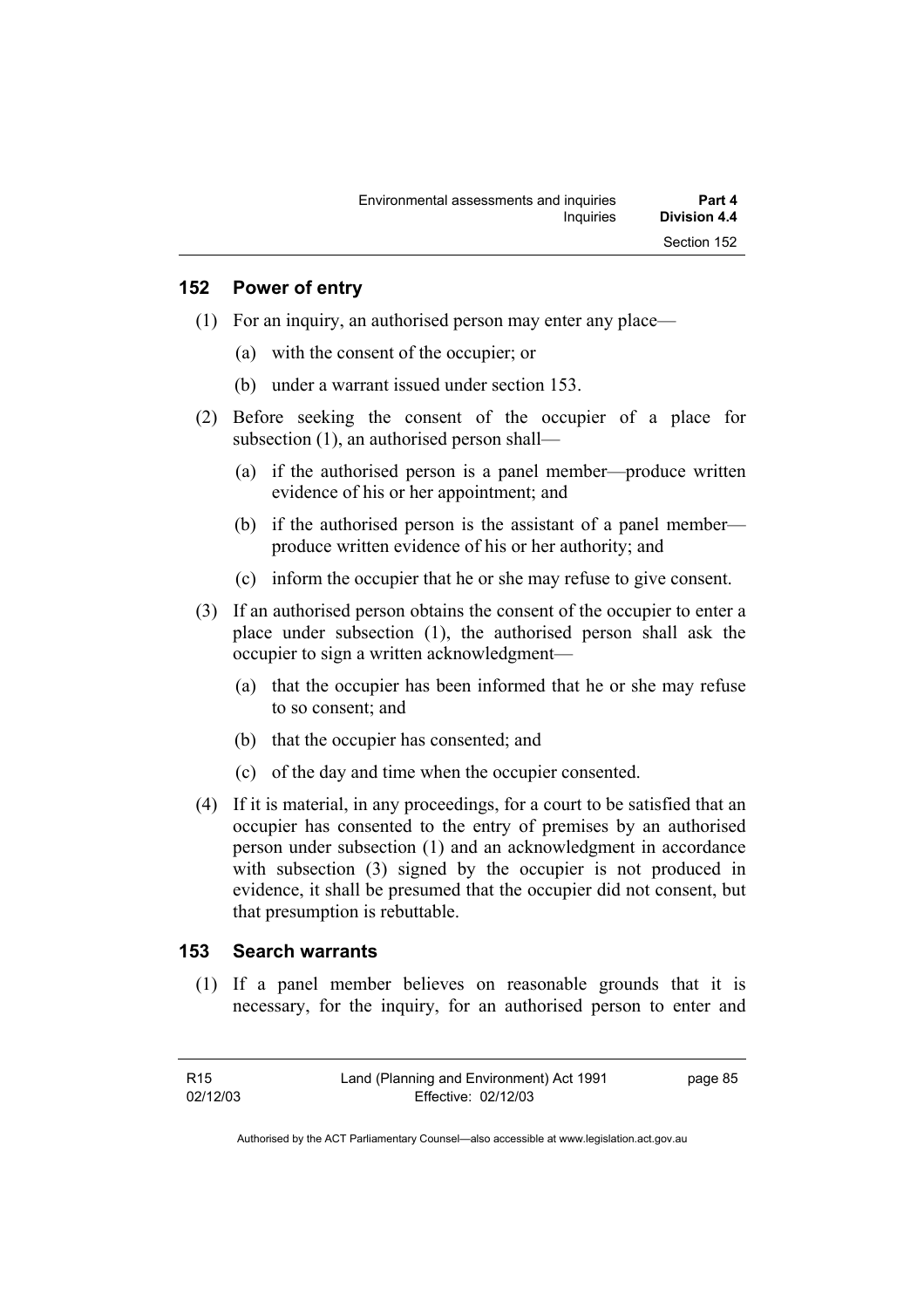inspect any place and to search for and inspect anything or any kind of thing, within the next following 28 days the member may—

- (a) lay before a magistrate an information on oath setting out those grounds; and
- (b) apply for the issue of a warrant to search the place for such a thing or things, and to inspect it or them.
- (2) On application under subsection (1), the magistrate may issue a warrant authorising the authorised person named in the warrant, with the assistance and by the force that is necessary and reasonable—
	- (a) to enter the place; and
	- (b) to search for any specified thing or anything of a specified kind; and
	- (c) to inspect any such thing.
- (3) A magistrate shall not issue a warrant unless—
	- (a) the applicant or another person has given the magistrate, either orally or by affidavit, any further information that the magistrate requires about the grounds on which the issue of the warrant is sought; and
	- (b) the magistrate is satisfied that there are reasonable grounds for issuing the warrant.
- (4) A warrant shall—
	- (a) specify the inquiry in relation to which the entry, search and inspection are authorised; and
	- (b) state the purpose for which it is issued; and
	- (c) specify particular hours during which the entry is authorised, or state that the entry is authorised at any time of the day or night; and

page 86 Land (Planning and Environment) Act 1991 Effective: 02/12/03

R15 02/12/03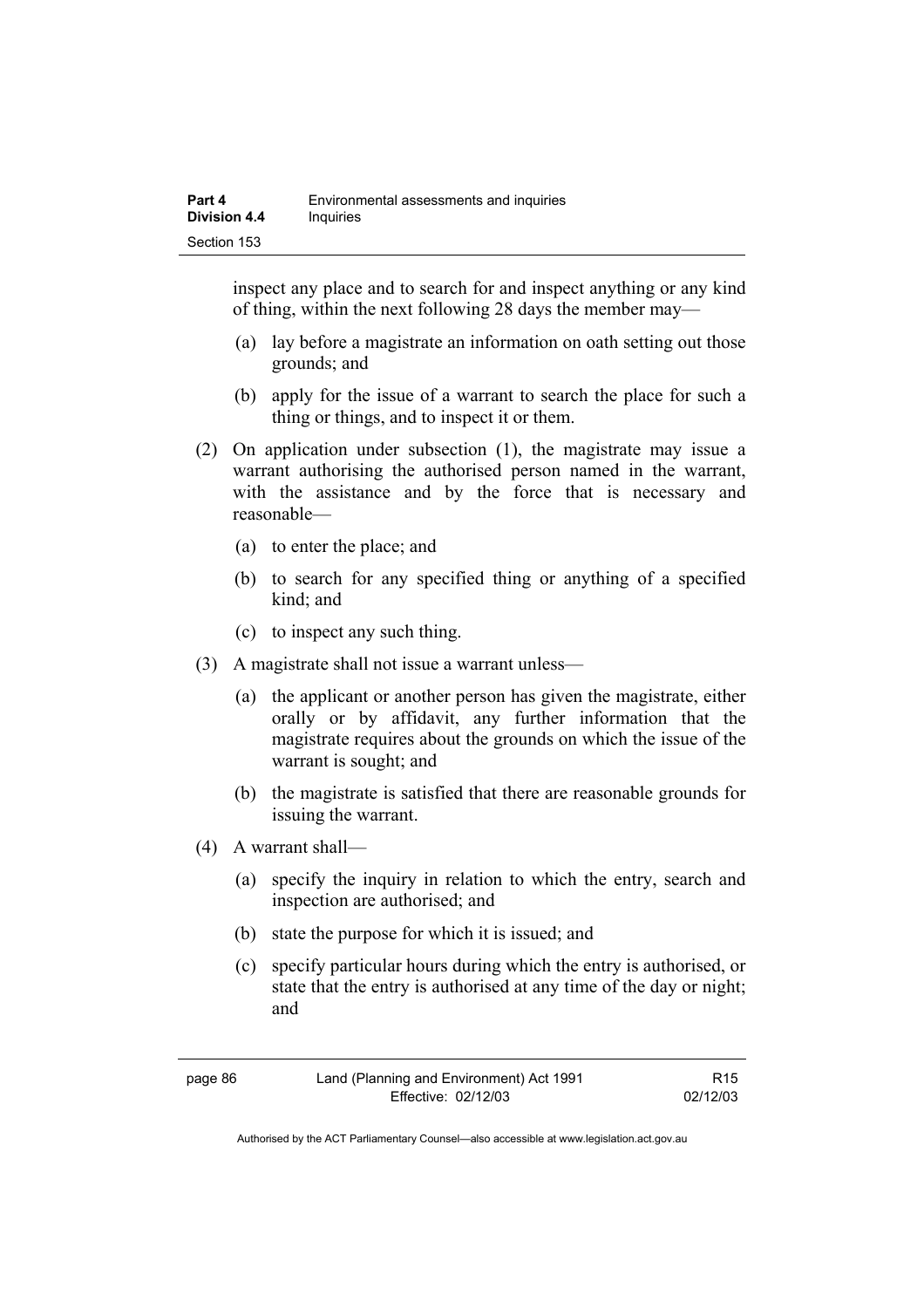| Environmental assessments and inquiries | Part 4       |
|-----------------------------------------|--------------|
| Inquiries                               | Division 4.4 |
|                                         | Section 154  |

- (d) include a description of the things, or kinds of things, in relation to which any power under section 154 may be exercised; and
- (e) specify a date not later than 28 days after the date of issue of the warrant when the warrant ceases to have effect.

### **154 Powers of search and inspection**

- (1) Subject to the terms of any warrant issued under section 153, if an authorised person enters a place in accordance with section 152, he or she may, for the purposes of the inquiry—
	- (a) inspect the place; or
	- (b) search for and inspect anything; or
	- (c) require the occupier to give the authorised person the assistance that is reasonable to enable the authorised person to exercise his or her powers under this section.
- (2) A person shall not, without reasonable excuse, contravene a requirement made of the person under subsection (1) (c).

Maximum penalty: 50 penalty units.

### **155 Obstructing or resisting authorised person**

A person shall not wilfully obstruct or resist an authorised person in the exercise or attempted exercise of his or her powers under this subdivision.

Maximum penalty: 50 penalty units, imprisonment for 6 months or both.

### **156 Contempt**

A person shall not, without reasonable excuse—

(a) contravene a direction lawfully given by a panel member; or

page 87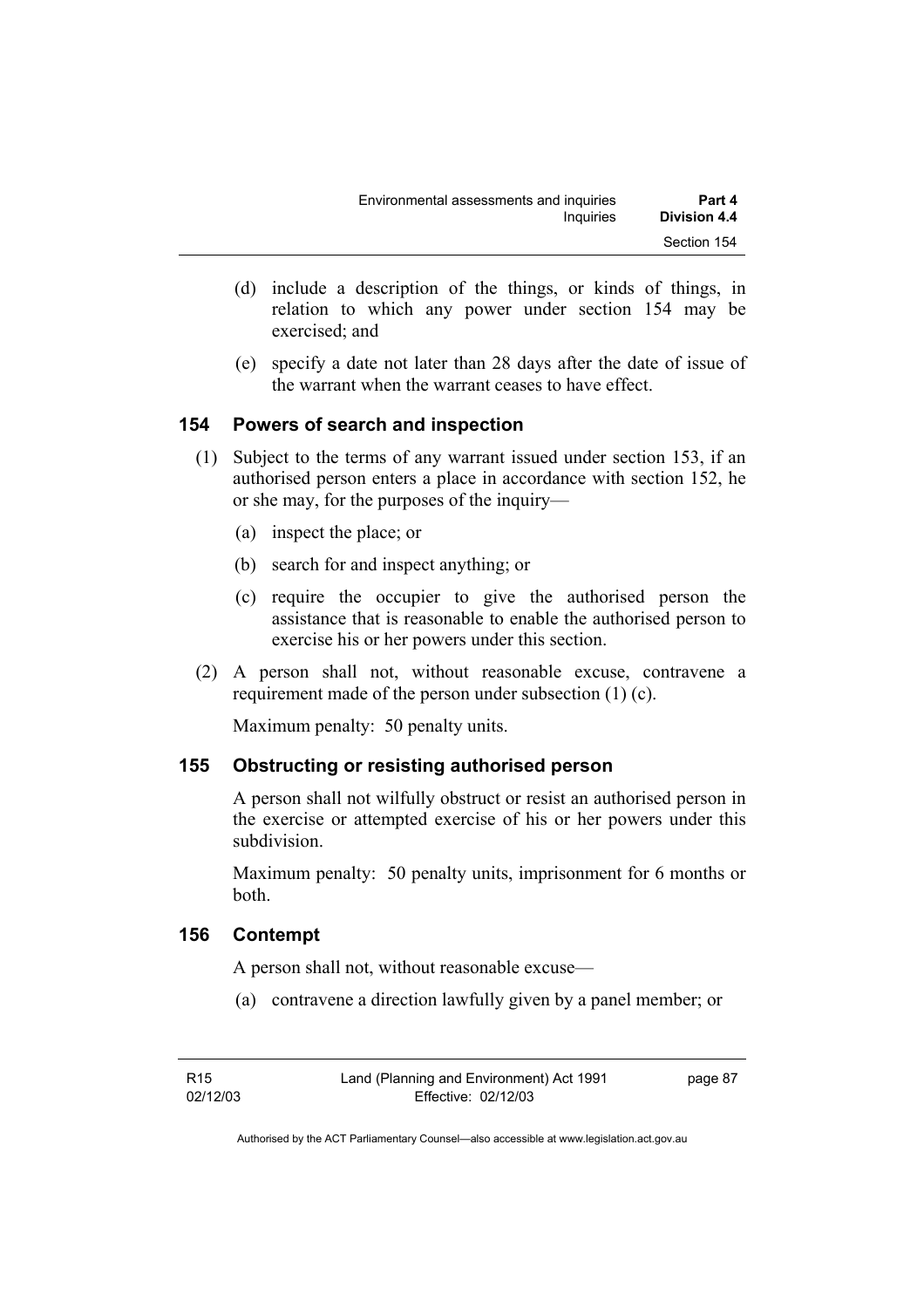- (b) disturb a panel member in the exercise of the member's functions; or
- (c) interrupt a hearing of an inquiry; or
- (d) use insulting language, or act in an insulting way, towards a panel member; or
- (e) create a disturbance, or participate in the creation or continuation of a disturbance, in or near a place where a hearing of an inquiry is taking place; or
- (f) do any other act or thing that would, if the panel were a court of record, constitute a contempt of that court.

Maximum penalty: 50 penalty units, imprisonment for 6 months or both.

### **157 Protection of panel members and witnesses**

- (1) A panel member has, in the exercise of the member's functions, the same protection and immunity as a judge of the Supreme Court.
- (2) Subject to this division, a person giving evidence to an inquiry has the same protection, and is subject to the same liabilities, in any civil or criminal proceedings as a witness in proceedings in the Supreme Court.

page 88 Land (Planning and Environment) Act 1991 Effective: 02/12/03

R15 02/12/03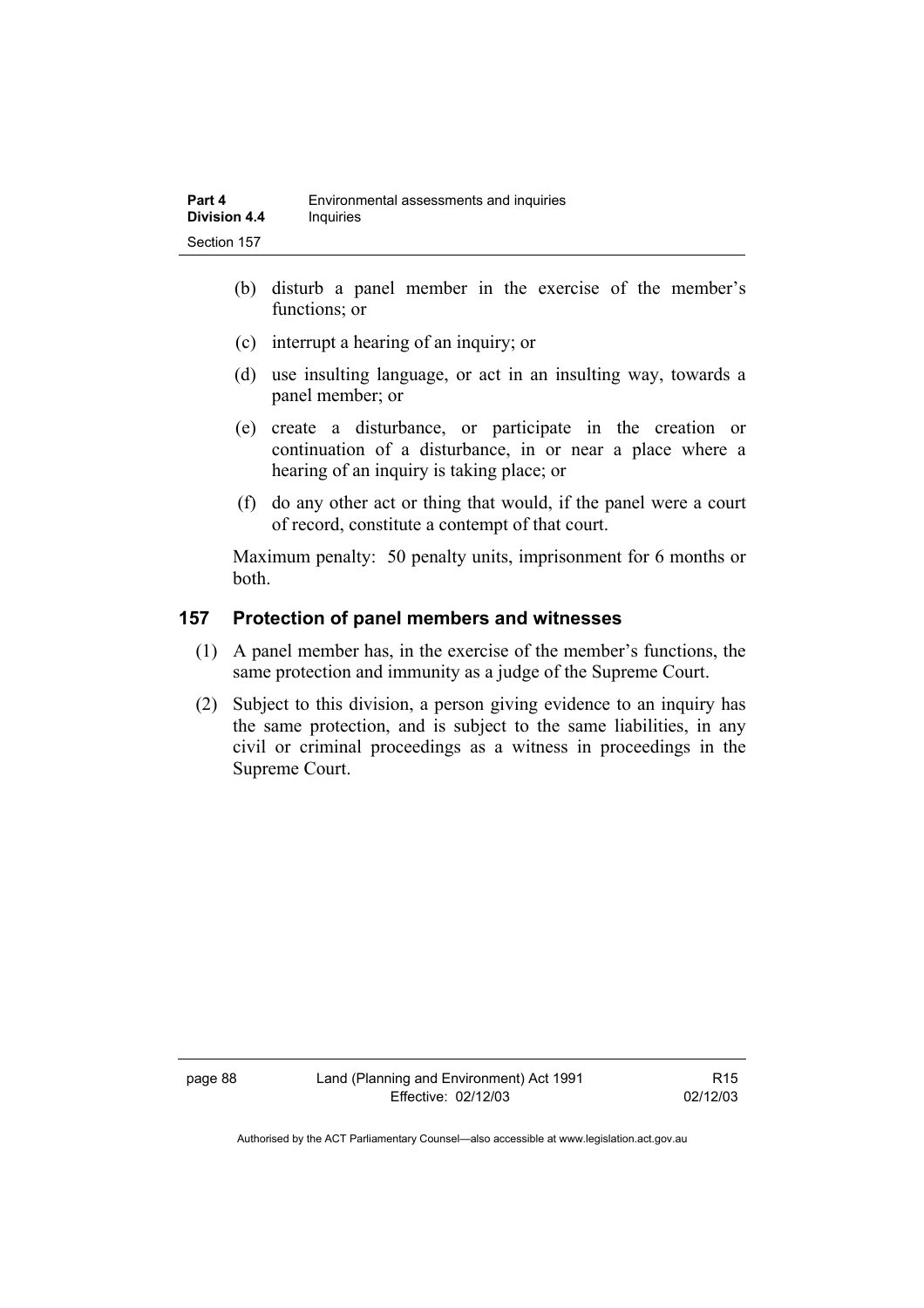# **Part 5 Land administration**

### **Division 5.1 Preliminary**

### **159 Definitions for pt 5**

In this part:

*building and development provision*, in relation to a lease, means a provision of the lease that requires the lessee to carry out specified works on the land comprised in the lease or on any unleased Territory land.

*consolidation* means the surrender of 2 or more leases held by the same lessee and the grant of a new lease or leases to that lessee for the purpose of consolidating the parcels of land comprised in the surrendered leases.

*lease* means a lease (other than a sublease)—

- (a) granted under this Act; or
- (b) that is taken under section 289 (Status of leases and licences) to have been granted under this Act; or
- (c) granted or arising under the *Unit Titles Act 2001*.

*lessee* means the person who is the proprietor of a lease, whether or not he or she is the registered proprietor of the lease, and whether or not the lease was granted to him or her or the lease passed to him or her by assignment, transfer, devolution or operation of law.

*market value*, of a lease, means the amount that could be expected to be paid for the lease on the open market if it were sold by a willing but not anxious seller to a willing but not anxious buyer.

*nominal rent lease* means a lease of Territory land for nominal rent.

R15 02/12/03 page 89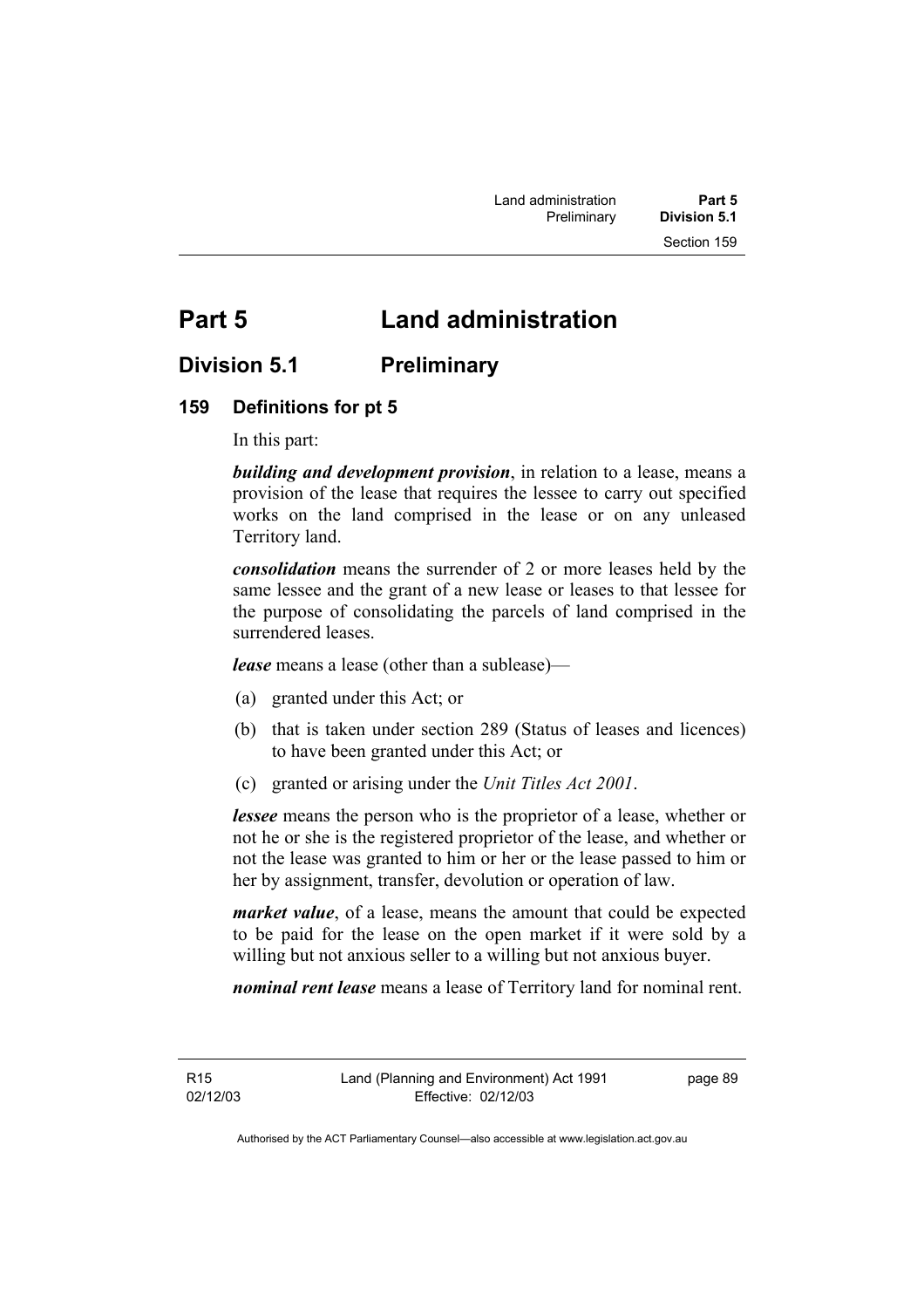| Part 5       | Land administration |
|--------------|---------------------|
| Division 5.1 | Preliminary         |
| Section 159  |                     |

*provision*, of a lease, includes a provision incorporated in the lease by reference and any other provision to which the lease is subject.

*public car park* means a road related area within the meaning of the *Road Transport (Safety and Traffic Management) Act 1999*, section 42 (Regulations about parking) that is available for use by the public for parking without the payment of money.

*registered lease* means a lease registered in the register kept under the *Land Titles Act 1925.*

*registered proprietor*, in relation to a lease, means the person who is registered under the *Land Titles Act 1925* as proprietor of the lease.

*rental lease* means a lease of Territory land for rent in excess of nominal rent.

*residential lease* means a lease of Territory land granted for residential purposes only.

*rural lease* means a lease of Territory land granted for rural purposes or purposes including rural purposes.

*sublease* means a sublease of a parcel of land, or part of a parcel of land, subject to a lease, or of a building, or a part of a building, on a parcel of land subject to a lease.

*sublessee* means the person who is the proprietor of a sublease, whether the sublease was granted to him or her or the sublease has passed to him or her by assignment, transfer, devolution or operation of law.

*subdivision* means the surrender of 1 lease, or the surrender of more than 1 lease, held by the same lessee, and the grant of new leases to that lessee for the purpose of subdividing the parcel or parcels of land comprised in the surrendered lease or leases, but does not include the subdivision of land under the *Unit Titles Act 2001.* 

R15 02/12/03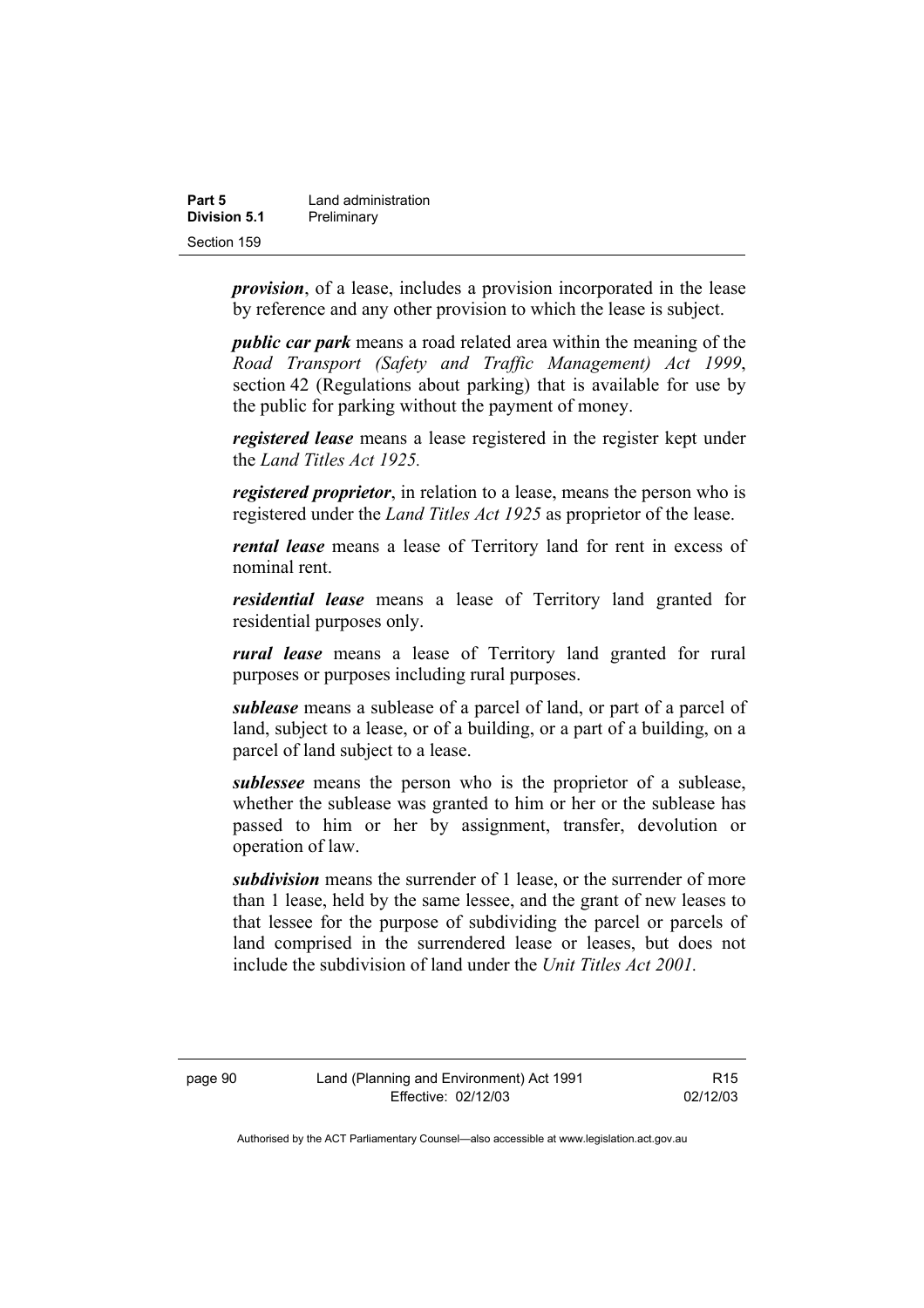| Part 5       | Land administration |
|--------------|---------------------|
| Division 5.2 | Leases              |
| Section 160  |                     |

### **160 Application of pt 5**

- (1) This part applies to the grant of an interest in Territory land by the planning and land authority on behalf of the Executive.
- (2) This part does not apply to a transfer by the Territory of a registered lease of which the Territory is the registered proprietor.

### **Division 5.2 Leases**

### **160A Effect qualified**

This division has effect subject to division 5.4 (Restrictions on rural leases).

### **160B Planning and land authority may grant leases**

- (1) The planning and land authority is authorised to grant, on behalf of the Executive, leases that the Executive may grant on behalf of the Commonwealth.
- (2) In this section:

*lease* means a lease of Territory land.

#### **161 Granting of leases**

- (1) The planning and land authority may grant a lease by—
	- (a) auction; or
	- (b) tender; or
	- (c) ballot; or
	- (d) direct grant.

*Note* A fee may be determined under s 287 for this section.

- (2) A lease granted under this section may include provisions—
	- (a) requiring the lessee to develop the land comprised in the lease, or any unleased Territory land, in a specified way; or

| R15      | Land (Planning and Environment) Act 1991 | page 91 |
|----------|------------------------------------------|---------|
| 02/12/03 | Effective: 02/12/03                      |         |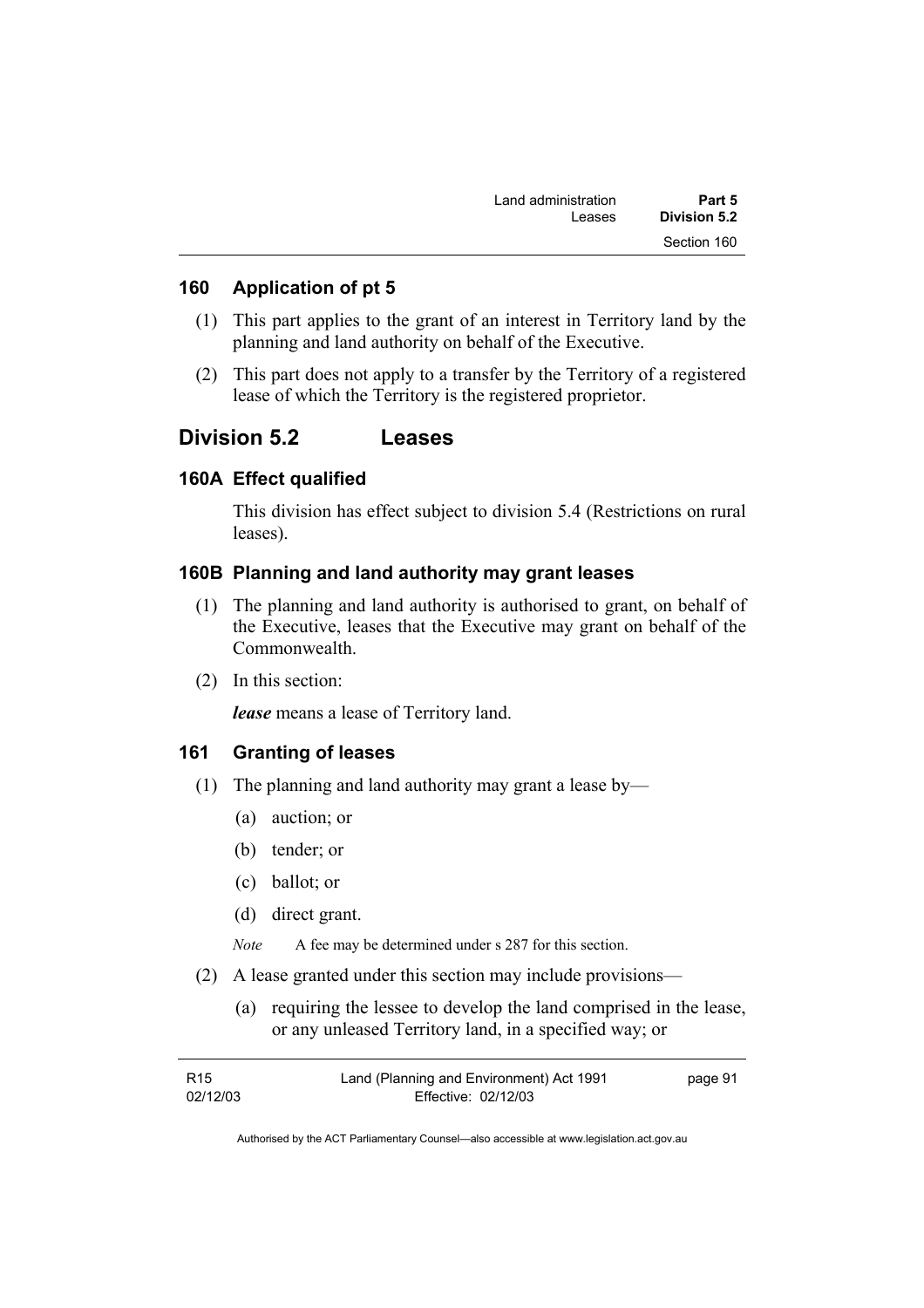| Part 5              | Land administration |
|---------------------|---------------------|
| <b>Division 5.2</b> | Leases              |
| Section 163         |                     |

- (b) requiring the lessee to give security for the performance of any of his or her obligations under the lease.
- (3) The planning and land authority may restrict the persons eligible for the grant of a lease under subsection  $(1)$   $(a)$ ,  $(b)$  or  $(c)$  by specifying, in the relevant notice of auction, tender or ballot, a class of persons eligible or ineligible for the grant of a lease under the auction, tender or ballot.
- (4) If, under a restriction imposed under subsection (3), only 1 person is eligible for the grant of a lease under subsection (1) (a), (b) or (c), the planning and land authority may grant a lease to that person under subsection (1) (d) without auctioning the lease, calling tenders or conducting a ballot (as the case may be).
- (5) A lease granted under subsection (1) (d) shall be granted subject to the provisions that are agreed between the planning and land authority and the applicant for the lease.
- (6) The planning and land authority shall not grant a lease of Territory land under subsection (1) (d) otherwise than in accordance with criteria specified under subsection (7).
- (7) The Executive may, for this section, in writing—
	- (a) specify criteria for the granting of leases under subsection (1) (d); or
	- (b) amend or revoke criteria so specified.
- (8) An instrument under subsection (7) is a disallowable instrument.
	- *Note* A disallowable instrument must be notified, and presented to the Legislative Assembly, under the Legislation Act.

### **163 Leases to community organisations**

(1) In this section: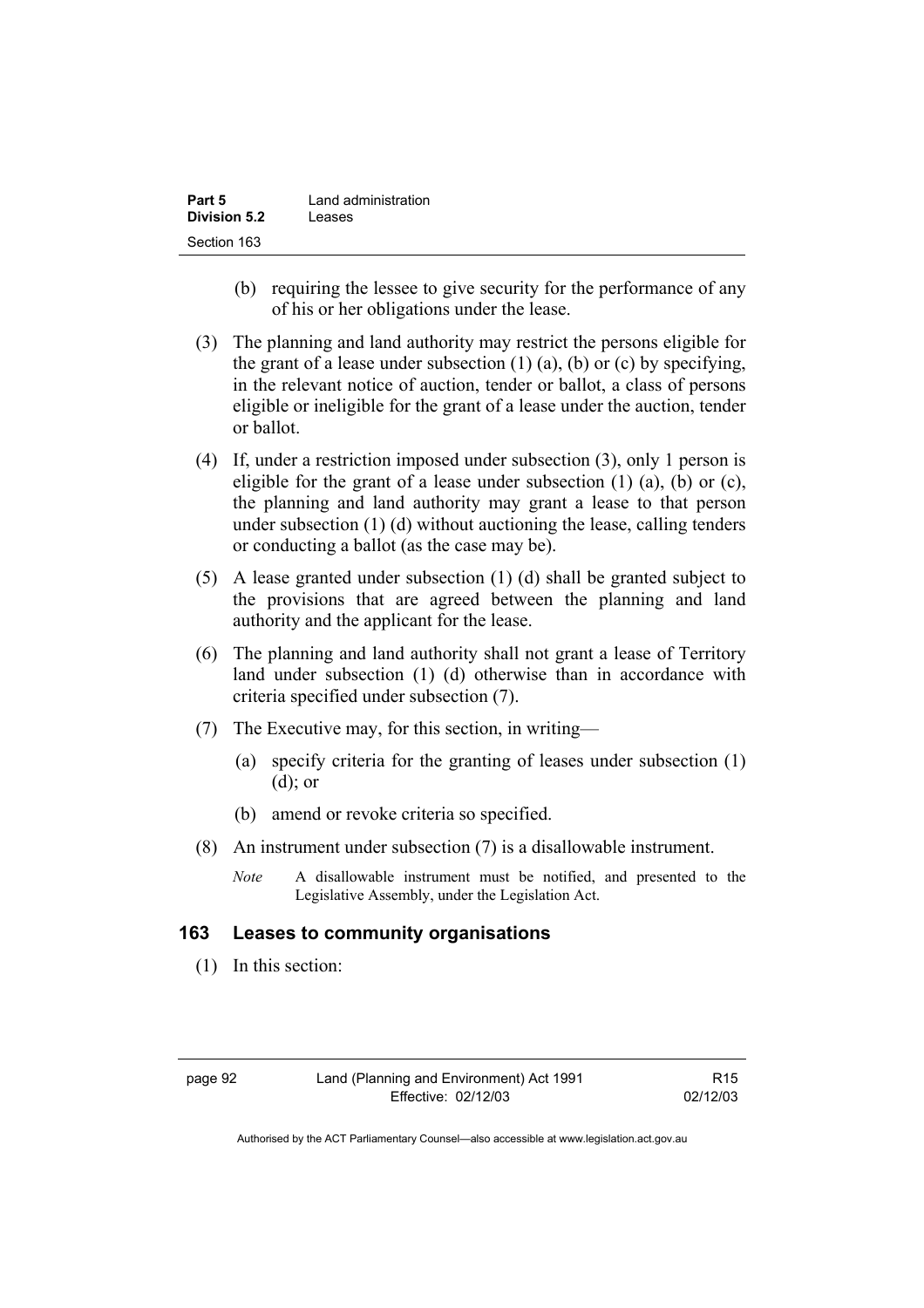*community organisation* means a body corporate that—

- (a) has as its principal purpose the provision of a service, or a form of assistance, to persons living or working in the ACT; and
- (b) is not carried on for the pecuniary profit or gain of its members; and
- (c) does not hold a club licence under the *Liquor Act 1975*.
- (2) The planning and land authority may grant a lease of Territory land to a community organisation without charge or for a charge that is less than the market value of the lease.
- (3) The planning and land authority shall not grant a lease under this section otherwise than in accordance with criteria for the granting of leases to community organisations specified under subsection (4).
- (4) The Executive may, for this section, in writing—
	- (a) specify criteria for the granting of leases to community organisations; or
	- (b) amend or revoke criteria so specified.
- (5) An instrument under subsection (4) is a disallowable instrument.
	- *Note* A disallowable instrument must be notified, and presented to the Legislative Assembly, under the Legislation Act.
- (6) A community organisation shall not transfer a lease granted under this section and a purported transfer of such a lease shall be of no effect.
- (7) This section does not limit the power of the planning and land authority to grant a lease of Territory land to a community organisation otherwise than under this section.

#### **164 Special leases**

 (1) The planning and land authority may grant a lease of Territory land for a charge that is less than the market value of the lease if the

| R <sub>15</sub> | Land (Planning and Environment) Act 1991 | page 93 |
|-----------------|------------------------------------------|---------|
| 02/12/03        | Effective: 02/12/03                      |         |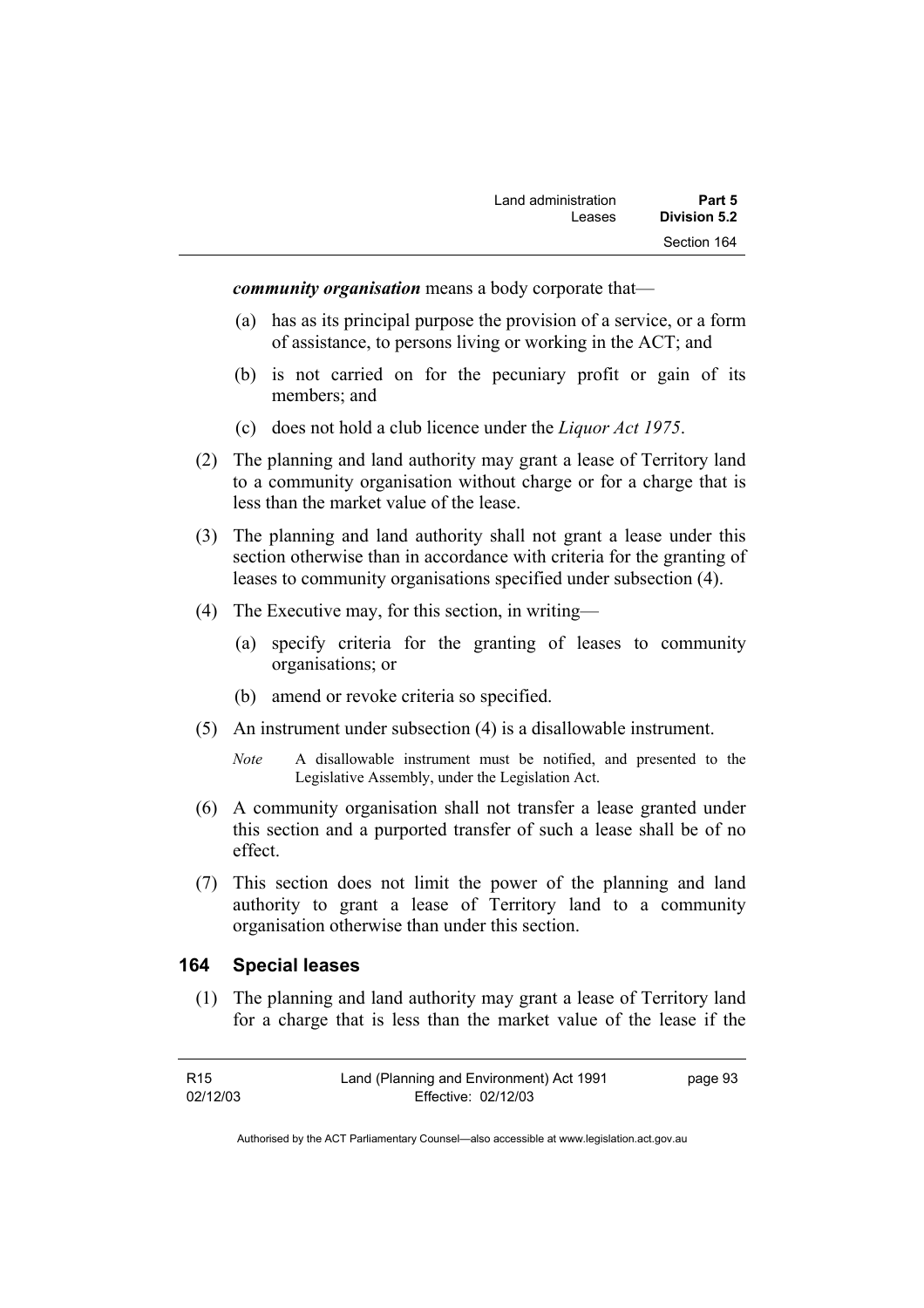| Part 5              | Land administration |
|---------------------|---------------------|
| <b>Division 5.2</b> | Leases              |
| Section 164         |                     |

authority is satisfied it is desirable and in the public interest to do so to facilitate—

- (a) the economic development of the ACT; or
- (b) the development of business in the ACT.
- (2) The planning and land authority shall not grant a lease of Territory land under this section otherwise than in accordance with criteria for the granting of special leases specified under subsection (3).
- (3) The Executive may, for this section, in writing—
	- (a) specify criteria for the granting of special leases; or
	- (b) amend or revoke criteria so specified.
- (4) An instrument under subsection (3) is a disallowable instrument.

- (5) The lessee under a lease to which this section applies shall not, for a period of 5 years after the day when the lease is granted—
	- (a) assign or transfer the lease; or
	- (b) sublet the land comprised in the lease or any part of it; or
	- (c) part with possession of the land comprised in the lease or any part of it;

without having obtained the written consent of the planning and land authority and any assignment, transfer, sublease, agreement or arrangement made or entered into in contravention of this subsection shall be of no effect.

- (6) The planning and land authority shall not consent to the lessee under a lease to which this section applies—
	- (a) assigning or transferring the lease; or
	- (b) subletting the land comprised in the lease or any part of it; or

| page 94 | Land (Planning and Environment) Act 1991 | R <sub>15</sub> |
|---------|------------------------------------------|-----------------|
|         | Effective: 02/12/03                      | 02/12/03        |

*Note* A disallowable instrument must be notified, and presented to the Legislative Assembly, under the Legislation Act.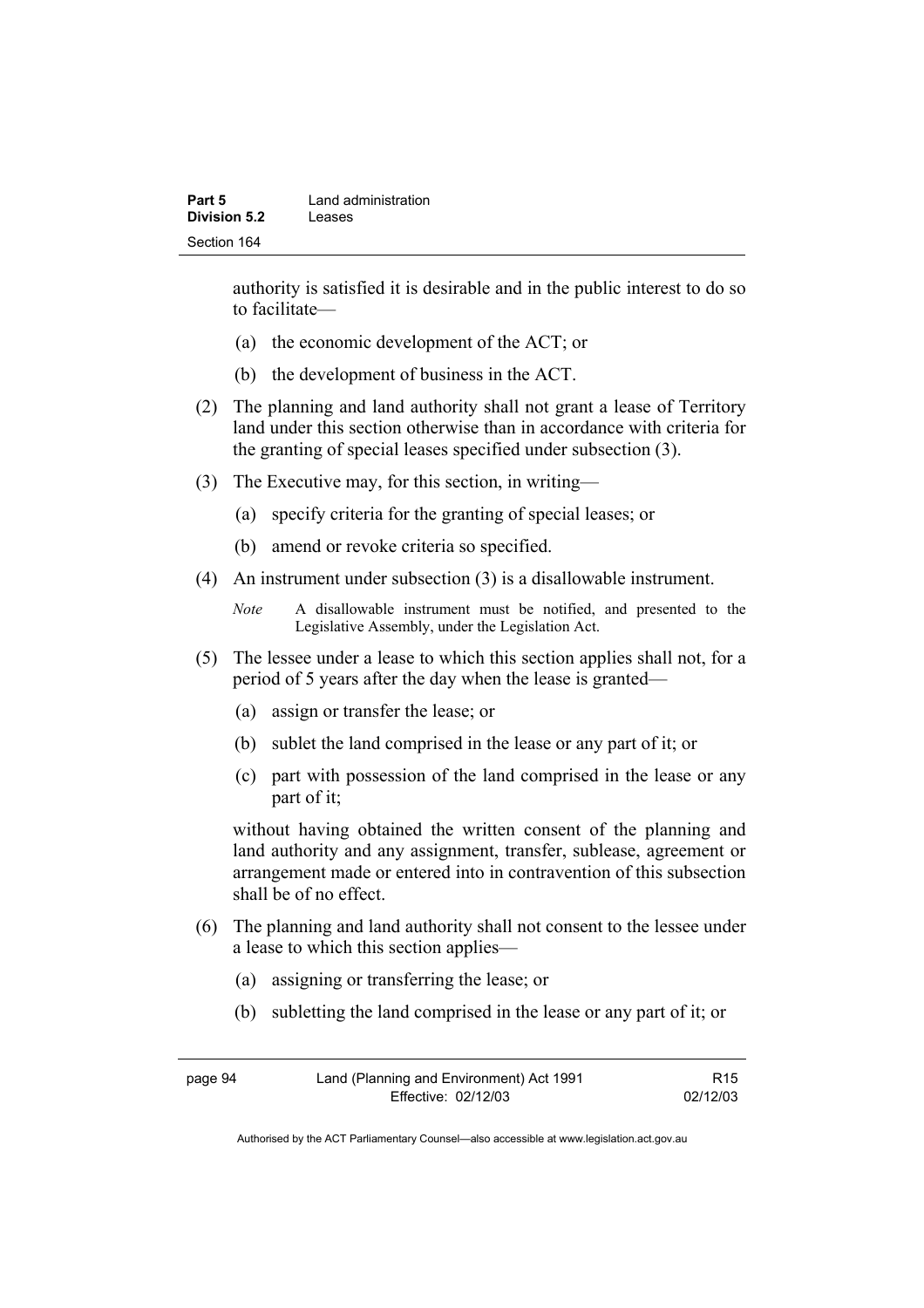| Land administration | Part 5       |
|---------------------|--------------|
| Leases              | Division 5.2 |
|                     | Section 166  |

 (c) parting with possession of the land comprised in the lease or any part of it;

unless it is satisfied that the person to whom it is proposed that the lease should be assigned or transferred, the person to whom it is proposed that a sublease should be granted or the person to whom it is proposed that possession of the land should be given, as the case may be, is a person who satisfies the criteria of eligibility specified under subsection (2) in relation to the class of leases in which the lease is included.

### **166 Inquiries and assessments in relation to granting of leases**

If it is proposed that a lease of Territory land be granted, the Minister may—

- (a) establish a panel to conduct an inquiry into whether the proposed lease should be granted; or
- (b) direct that an assessment be made into the possible environmental impact of a decision to grant the lease.

#### **166A Grants of leases after inquiries or assessments**

- (1) This section applies if the Minister, under section 166, establishes a panel to conduct an inquiry, or directs that an assessment be made, in relation to the proposed grant of a lease.
- (2) The Minister must—
	- (a) consider the report of the panel or the assessment; and
	- (b) review the provisions of the proposed lease taking the report or assessment into account; and
	- (c) direct the planning and land authority—
		- (i) to grant the proposed lease; or

page 95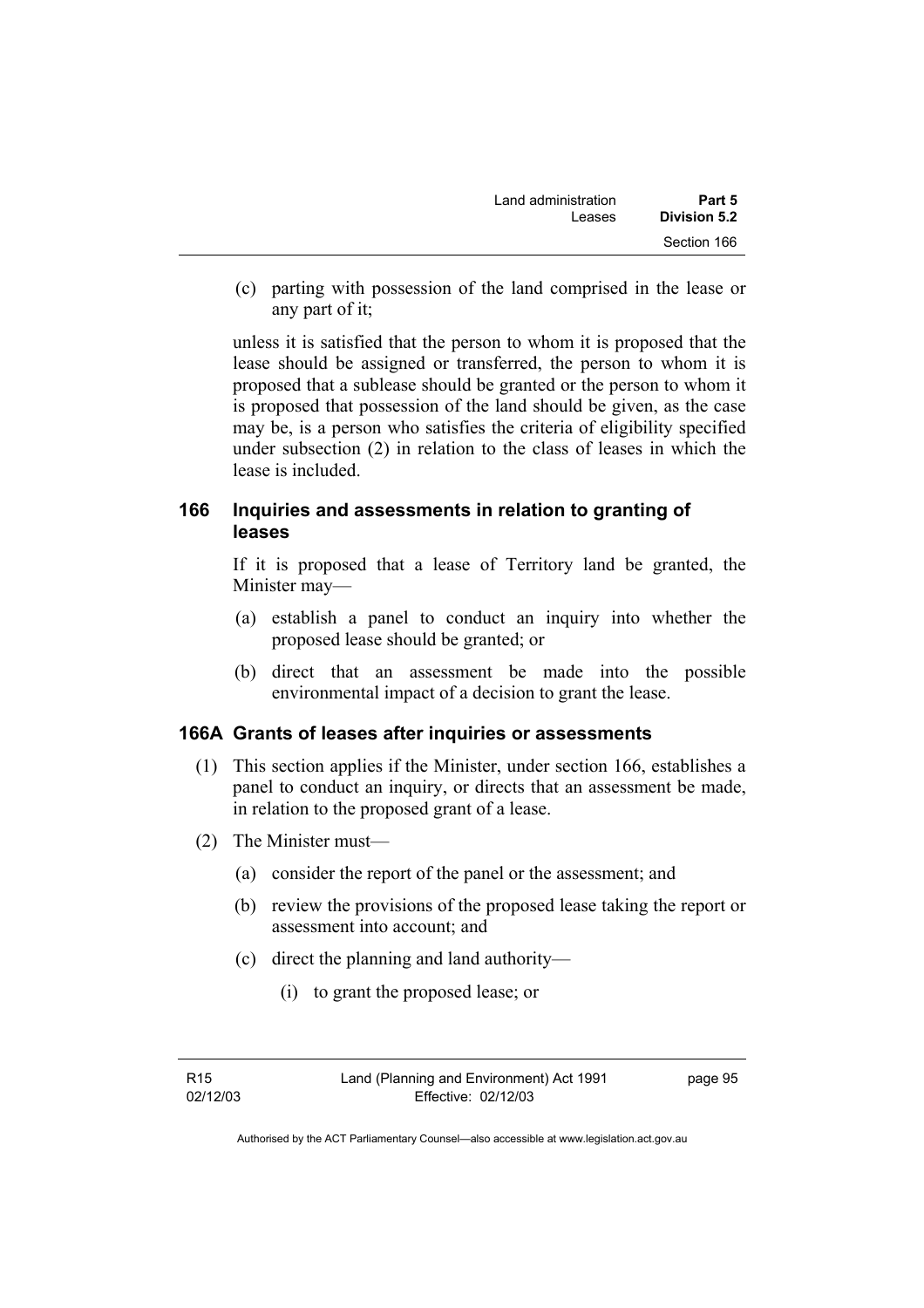| Part 5       | Land administration |
|--------------|---------------------|
| Division 5.2 | Leases              |
| Section 167  |                     |

- (ii) to grant the proposed lease as varied in accordance with the direction; or
- (iii) to refuse to grant the proposed lease.
- (3) The planning and land authority may grant the proposed lease only in accordance with a direction of the Minister under subsection (2) (c).

#### **167 Eligibility for certain classes of leases**

- (1) The Executive may, in writing—
	- (a) declare a specified class of leases to be leases to which this section applies; or
	- (b) specify, in relation to a class of leases declared under paragraph (a) to be leases to which this section applies, criteria for determining whether a person is eligible to hold the land comprised in a lease included in that class; or
	- (c) amend or revoke a declaration under paragraph (a) or criteria specified under paragraph (b).
- (2) An instrument under subsection (1) is a disallowable instrument.
	- *Note* A disallowable instrument must be notified, and presented to the Legislative Assembly, under the Legislation Act.
- (3) The planning and land authority shall not grant a lease to which this section applies to a person who does not satisfy the criteria specified under subsection (1) (b) in relation to the class of leases in which the lease is included.
- (4) The validity of a lease to which this section applies is not to be taken to be affected by a failure to comply with subsection (3).
- (5) The lessee under a lease to which this section applies, or any other person having an interest in such a lease, shall not—
	- (a) assign or transfer the lease; or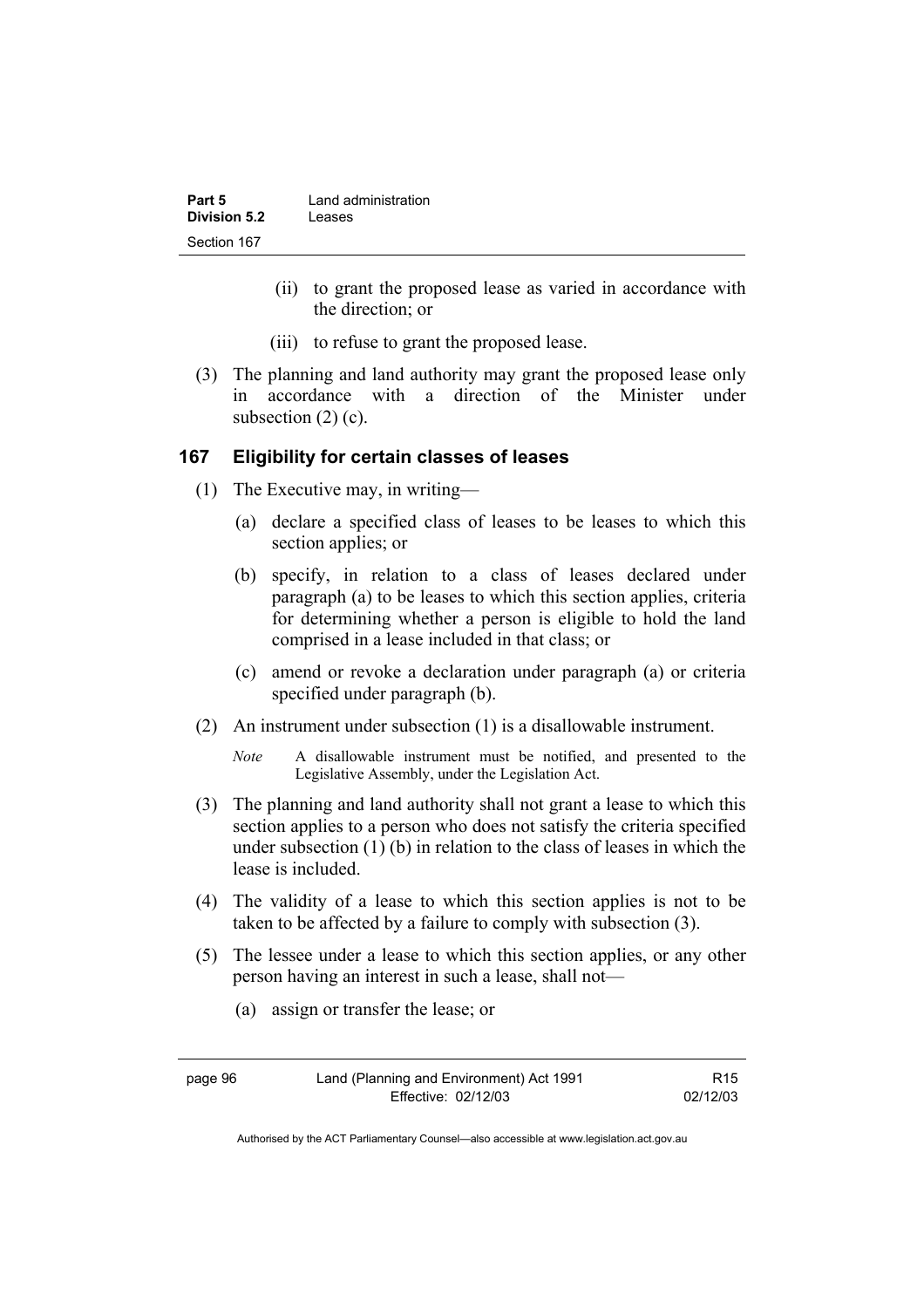- (b) sublet the land comprised in the lease or any part of it; or
- (c) part with possession of the land comprised in the lease or any part of it;

without having obtained the written consent of the planning and land authority and any assignment, transfer, sublease, agreement or arrangement made or entered into in contravention of this subsection shall be of no effect.

- (6) The planning and land authority shall not consent to the lessee under a lease to which this section applies, or to any other person having an interest in such a lease—
	- (a) assigning or transferring the lease; or
	- (b) subletting the land comprised in the lease or any part of it; or
	- (c) parting with possession of the land comprised in the lease or any part of it;

unless it is satisfied that the person to whom it is proposed that the lease should be assigned or transferred, the person to whom it is proposed that a sublease should be granted or the person to whom it is proposed that possession of the land should be given, as the case may be, is a person who satisfies the criteria of eligibility specified under subsection (1) (b) in relation to the class of leases in which the lease is included.

# **168 Authority need not grant lease**

- (1) The planning and land authority need not grant a lease of Territory land to an applicant, even if applications for the lease have been invited.
- (2) If applications for a lease have been invited subject to conditions, the planning and land authority may, without granting a lease, invite fresh applications for the lease subject to the same or other conditions.

R15 02/12/03 page 97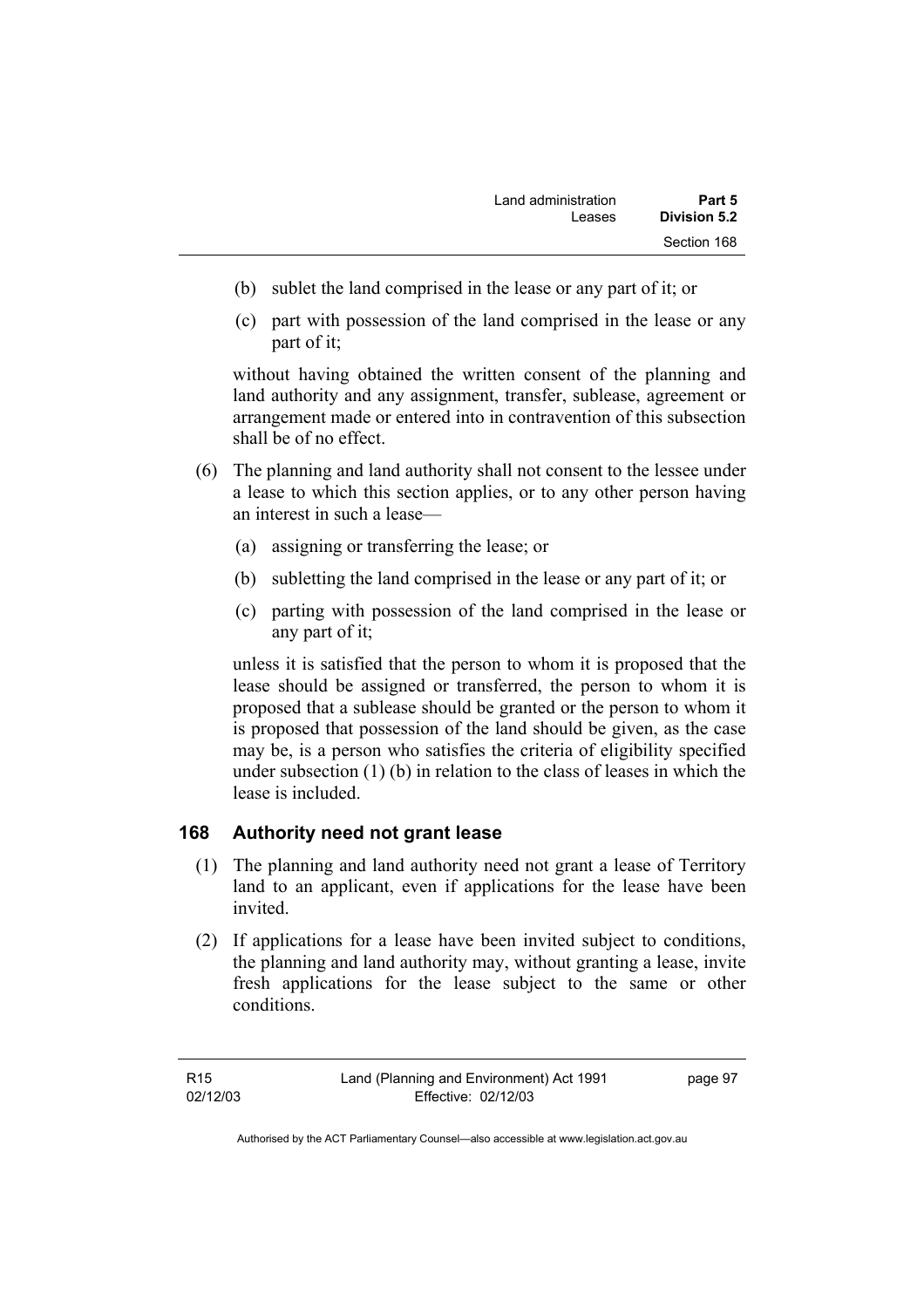| Part 5              | Land administration |
|---------------------|---------------------|
| <b>Division 5.2</b> | Leases              |
| Section 169         |                     |

#### **169 Payment for leases**

- (1) Subject to subsection (2), the planning and land authority shall not grant a lease of Territory land otherwise than for payment of an amount that is not less than the market value of the lease.
- (2) Subsection (1) does not apply in relation to—
	- (a) a lease granted for a rent that is the full market rental value of the lease; or
	- (b) a lease granted under section 161 (1) (d), 163, 164, 171, 171A or 172.

### **170 Failure to accept and execute lease**

- (1) Subject to subsection (2), if a person who is entitled to the grant of a lease of Territory land under this part fails to—
	- (a) accept and execute the lease; or
	- (b) pay any amount that he or she is required to pay before being granted the lease;

within the prescribed period, the planning and land authority may, by instrument served on the person, terminate his or her right to the grant of the lease.

- (2) An instrument under subsection (1) shall—
	- (a) specify the ground on which it is given; and
	- (b) state that it takes effect on the day 28 days after the day it is served.
- (3) An instrument under subsection (1) may be served on a person by—
	- (a) delivering it to the person personally; or
	- (b) sending it to the person by post; or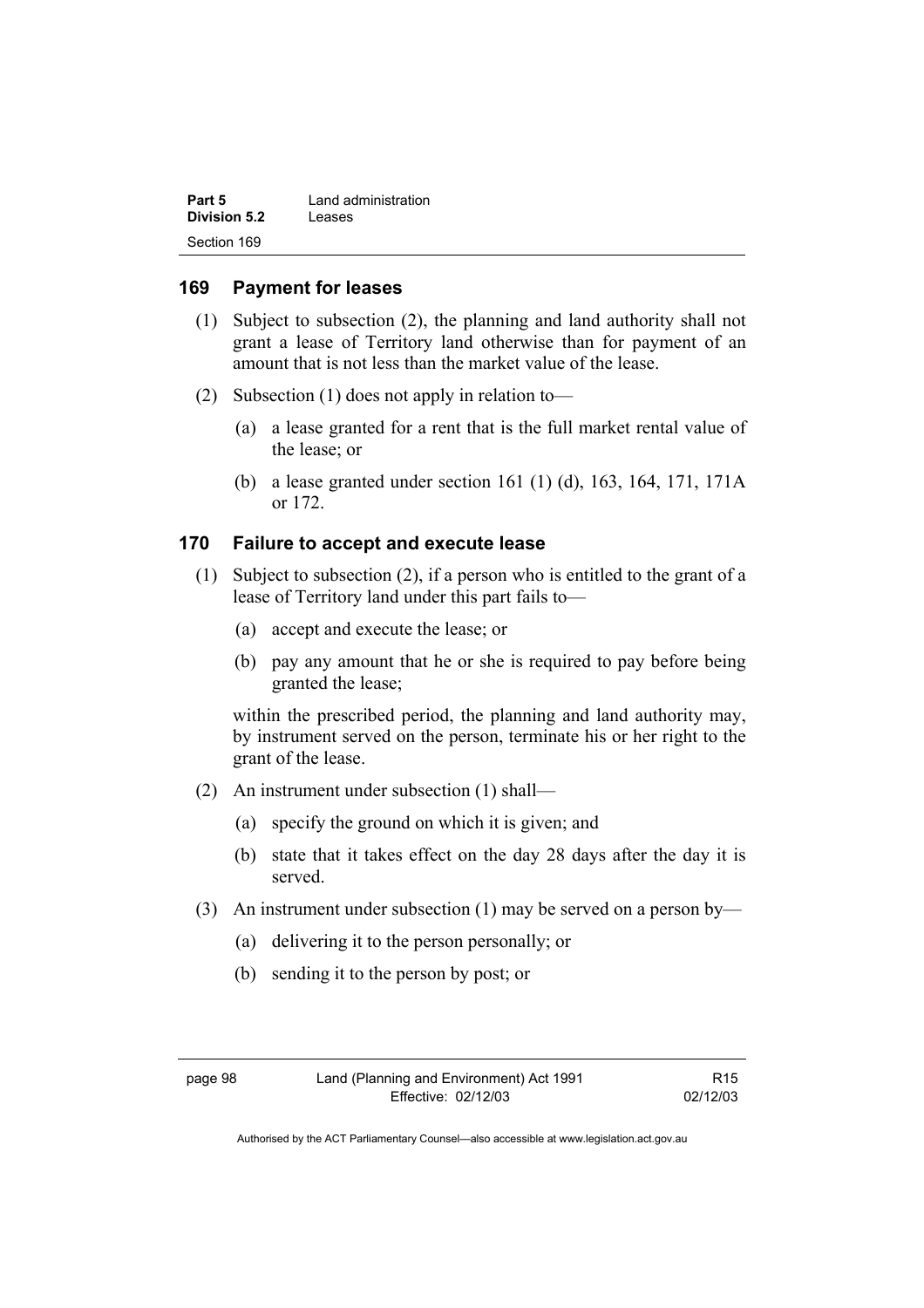| Land administration | Part 5       |
|---------------------|--------------|
| Leases              | Division 5.2 |
|                     | Section 171  |

- (c) if the residential address of the person is not known to the planning and land authority—publishing a copy of the instrument in a daily newspaper.
- (4) An instrument under subsection (1) shall take effect on the day 28 days after the day it is served.
- (5) A person whose right to the grant of a lease has been terminated under this section shall not have any claim for compensation in relation to the termination of the right or for the recovery of any money paid to the planning and land authority in relation to the grant of the lease.

#### **171 Grant of further residential leases**

- (1) This section applies if—
	- (a) the holder of a residential lease of land applies to the planning and land authority for the grant of a further residential lease of the land; and
	- (b) neither the Territory nor the Commonwealth needs the land for a public purpose; and
	- (c) the lessee pays the fee worked out under the determination under subsection (3); and
	- (d) the lessee surrenders the existing lease.
- (2) The planning and land authority must grant the lessee a further residential lease of the land for a term not longer than 99 years to begin on the day after the day the existing lease is surrendered.
- (3) The Minister may make a determination, in writing, for subsection (1) (c).
- (4) If the term of a further lease granted under subsection (2) is not longer than the term of the existing lease, the fee payable under subsection (1) (c) must not be more than the cost of granting the lease.

| R <sub>15</sub> | Land (Planning and Environment) Act 1991 | page 99 |
|-----------------|------------------------------------------|---------|
| 02/12/03        | Effective: 02/12/03                      |         |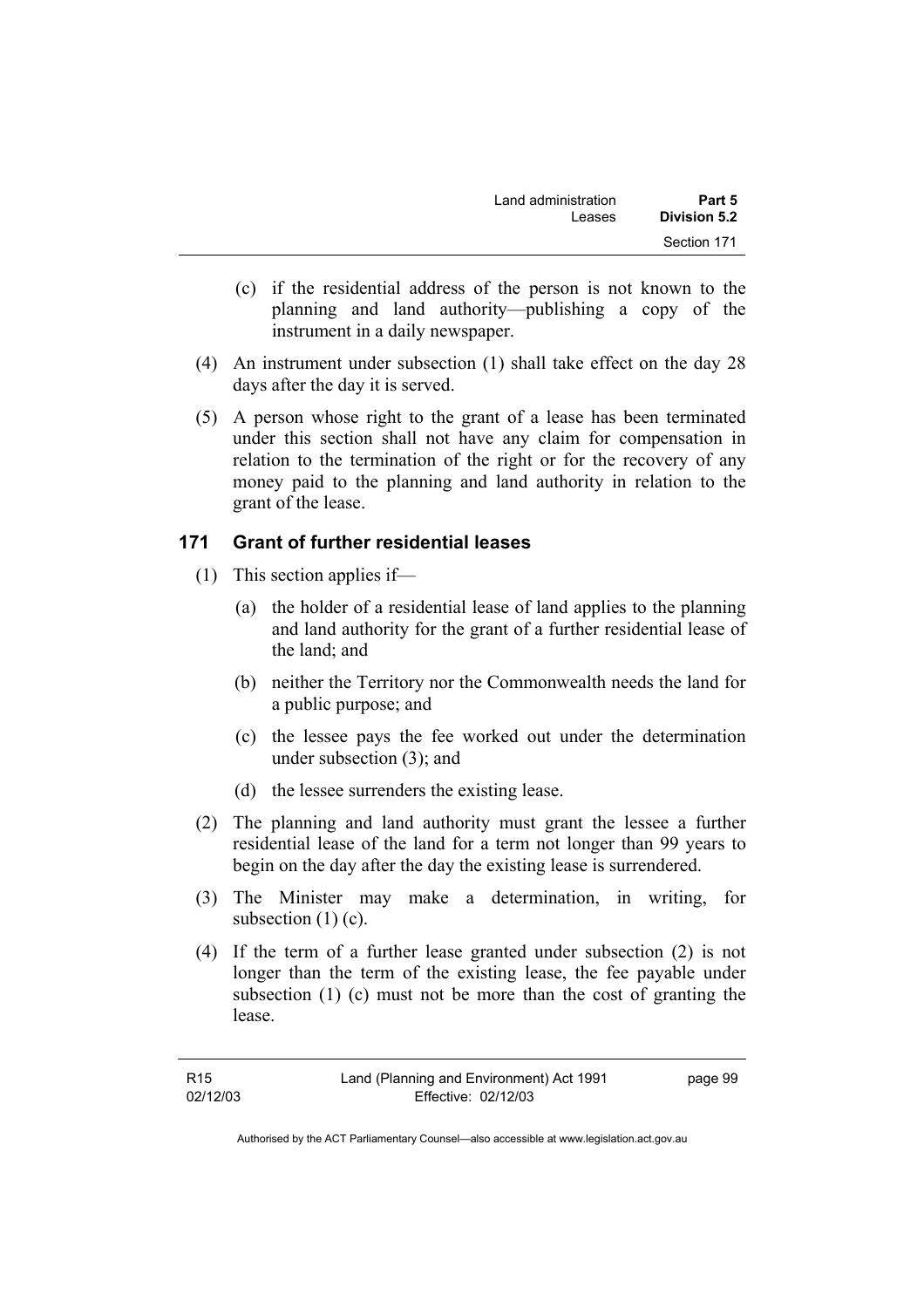| Part 5              | Land administration |
|---------------------|---------------------|
| <b>Division 5.2</b> | Leases              |
| Section 171A        |                     |

- (5) A determination under subsection (3) is a disallowable instrument.
	- *Note* A disallowable instrument must be notified, and presented to the Legislative Assembly, under the Legislation Act.

### **171A Grant of further rural leases**

- $(1)$  If—
	- (a) the holder of a rural lease applies to the planning and land authority for the grant of a further rural lease of the same land; and
	- (b) neither the Territory nor the Commonwealth requires the land for a public purpose; and
	- (c) all rent due under the existing lease is paid; and
	- (d) the lessee pays the determined fee; and
	- (e) the lessee surrenders the existing lease;

the authority must grant the lessee a further rural lease of that land for a term not exceeding the maximum set out in the determination under subsection (2), and subject to any conditions set out in that determination, to begin on the day immediately following the date of surrender of the existing lease.

- (2) The Minister may make a determination, in writing, for subsection  $(1)$ .
- (3) A determination under subsection (2) may—
	- (a) include a condition that a lessee pays, for the grant of a further lease—
		- (i) an amount stated in, or worked out in accordance with, the determination (an *amount condition*); or
		- (ii) the market value of the lease; and
	- (b) provide that an amount condition ceases to apply to a lessee if the lessee—

| page 100 | Land (Planning and Environment) Act 1991 | R <sub>15</sub> |
|----------|------------------------------------------|-----------------|
|          | Effective: 02/12/03                      | 02/12/03        |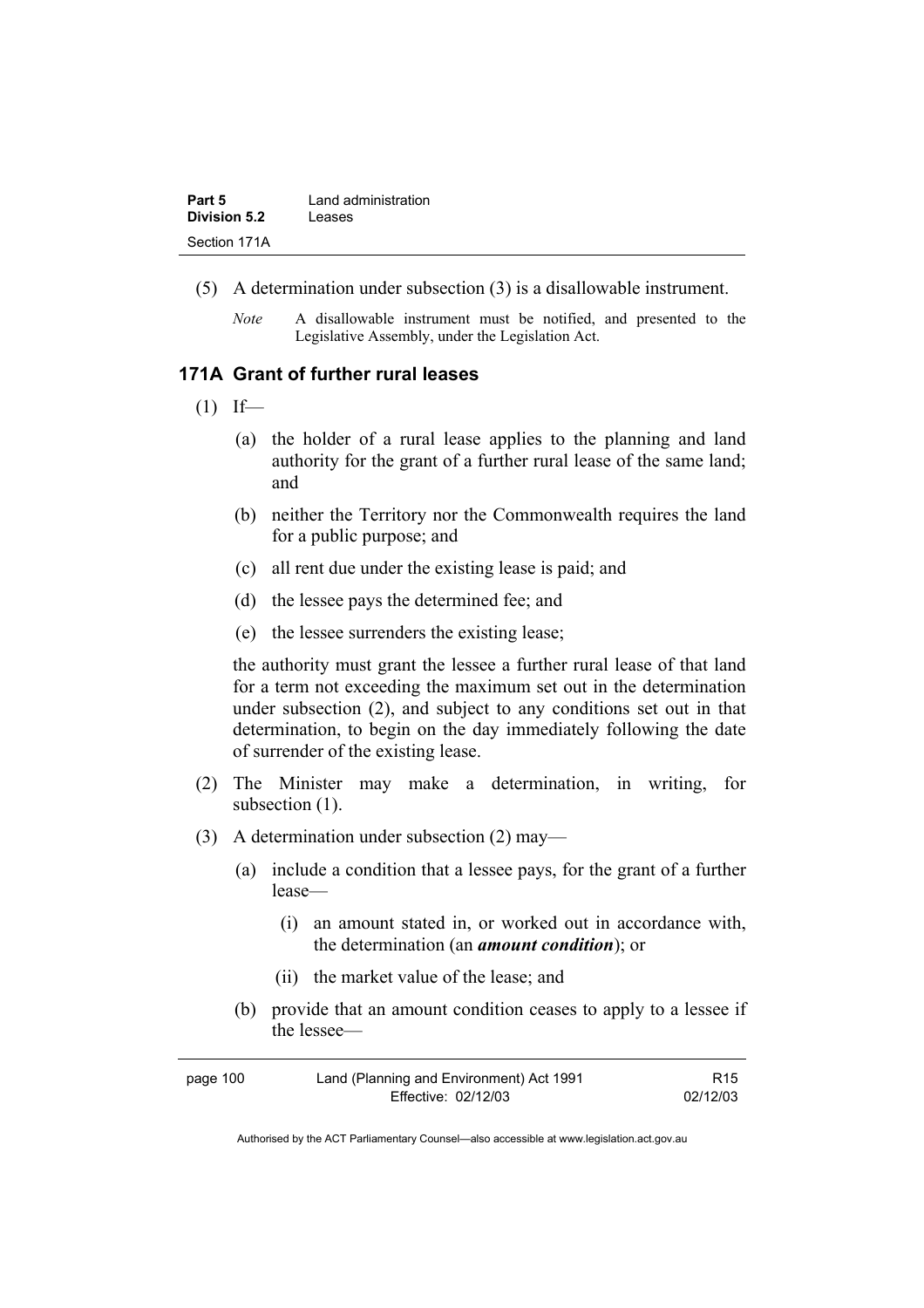| Land administration | Part 5       |
|---------------------|--------------|
| Leases              | Division 5.2 |
|                     | Section 172  |

- (i) has not applied for the grant of a further rural lease under subsection (1) within the period stated in the determination for applying for such a grant; and
- (ii) has not accepted in writing an offer for the grant of such a lease within the period stated in the determination for accepting such an offer.
- (4) A provision mentioned in subsection (3) (b) may apply to an amount condition of a determination made before or after the commencement of that subsection.
- (5) If the national capital authority has set a maximum term for a rural lease of land in a designated area, a determination under subsection (2) relating to the land must not set a term for a further rural lease of the land that is longer than the maximum term.
- (6) In subsection (5):

*designated area*—see the *Australian Capital Territory (Planning and Land Management) Act 1988* (Cwlth), section 4.

- (7) If the term of a further lease granted under subsection (1) does not exceed the term of the existing lease, the fee payable under subsection (1) (d) shall not exceed the cost of granting the lease.
- (8) A determination under subsection (2) is a disallowable instrument.
	- *Note* A disallowable instrument must be notified, and presented to the Legislative Assembly, under the Legislation Act.

### **172 Grant of further leases for purposes other than residential or rural**

- (1) This section applies if—
	- (a) the holder of a lease of Territory land other than a residential lease or a rural lease applies to the planning and land authority for the grant of a further lease of the land for the same purposes; and

page 101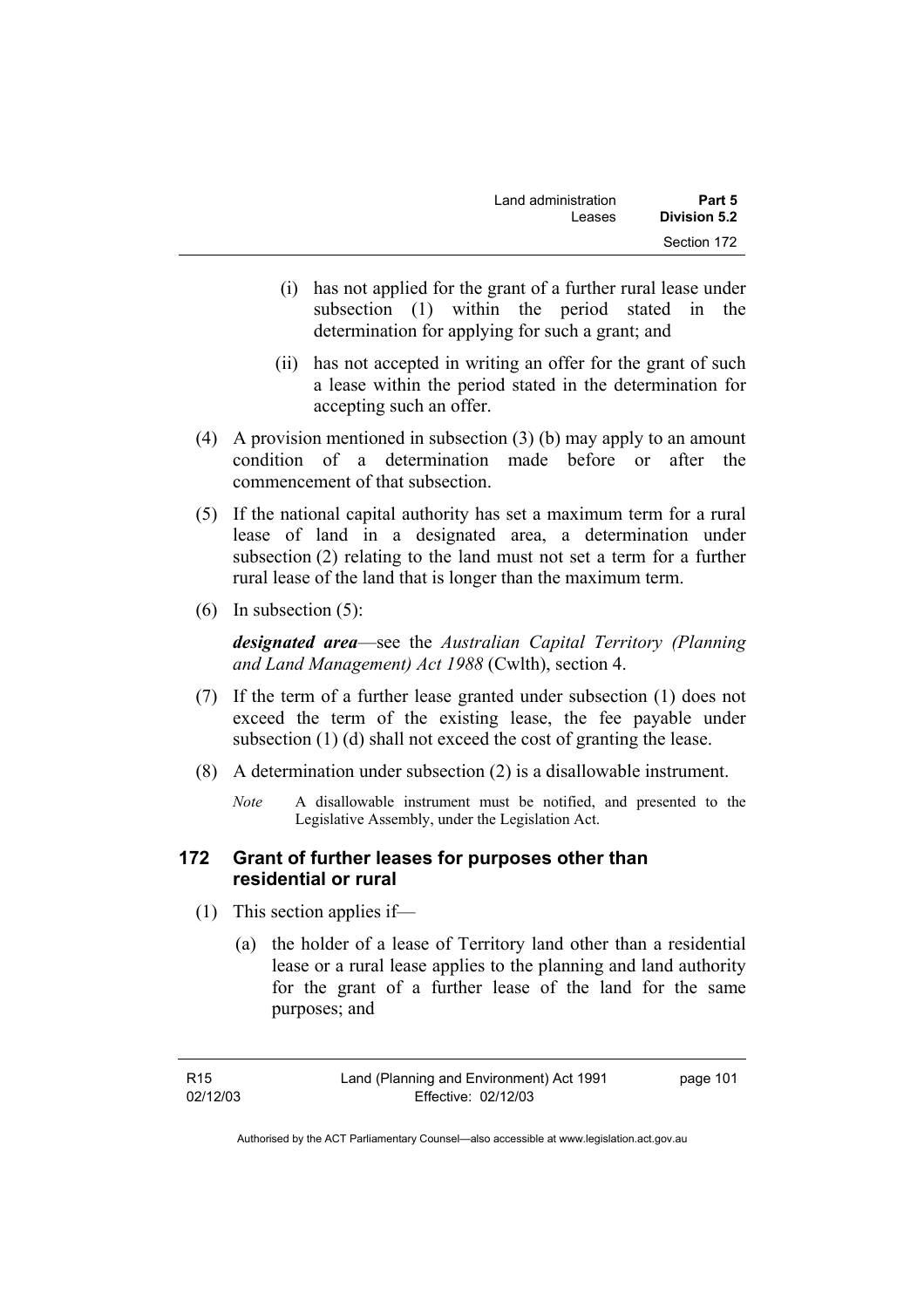| Part 5       | Land administration |
|--------------|---------------------|
| Division 5.2 | Leases              |
| Section 172A |                     |

- (b) neither the Territory nor the Commonwealth needs the land for a public purpose; and
- (c) all rent due under the existing lease is paid; and
- (d) the lessee pays the fee worked out under the determination under subsection (3); and
- (e) the lessee surrenders the existing lease.
- (2) The planning and land authority must grant the lessee a further lease of the land for the same purposes for a term not longer than 99 years to begin on the day after the day the existing lease is surrendered.
- (3) The Minister may make a determination, in writing, for subsection (1) (d).
- (4) If the term of a further lease granted under subsection (2) is not longer than the term of the existing lease, the fee payable under subsection (1) (d) must not be more than the cost of granting the lease.
- (5) A determination under subsection (3) is a disallowable instrument.
	- *Note* A disallowable instrument must be notified, and presented to the Legislative Assembly, under the Legislation Act.

# **172A Grant of further lease—unit titles**

- (1) The planning and land authority may grant a further lease of a unit, or the common property, under a units plan only on an application by the owners corporation.
- (2) The planning and land authority may grant a further lease of a unit, or the common property, under a units plan only if—
	- (a) the authority grants further leases for all the units and the common property; and
	- (b) the further leases are all granted for the same term.

Authorised by the ACT Parliamentary Counsel—also accessible at www.legislation.act.gov.au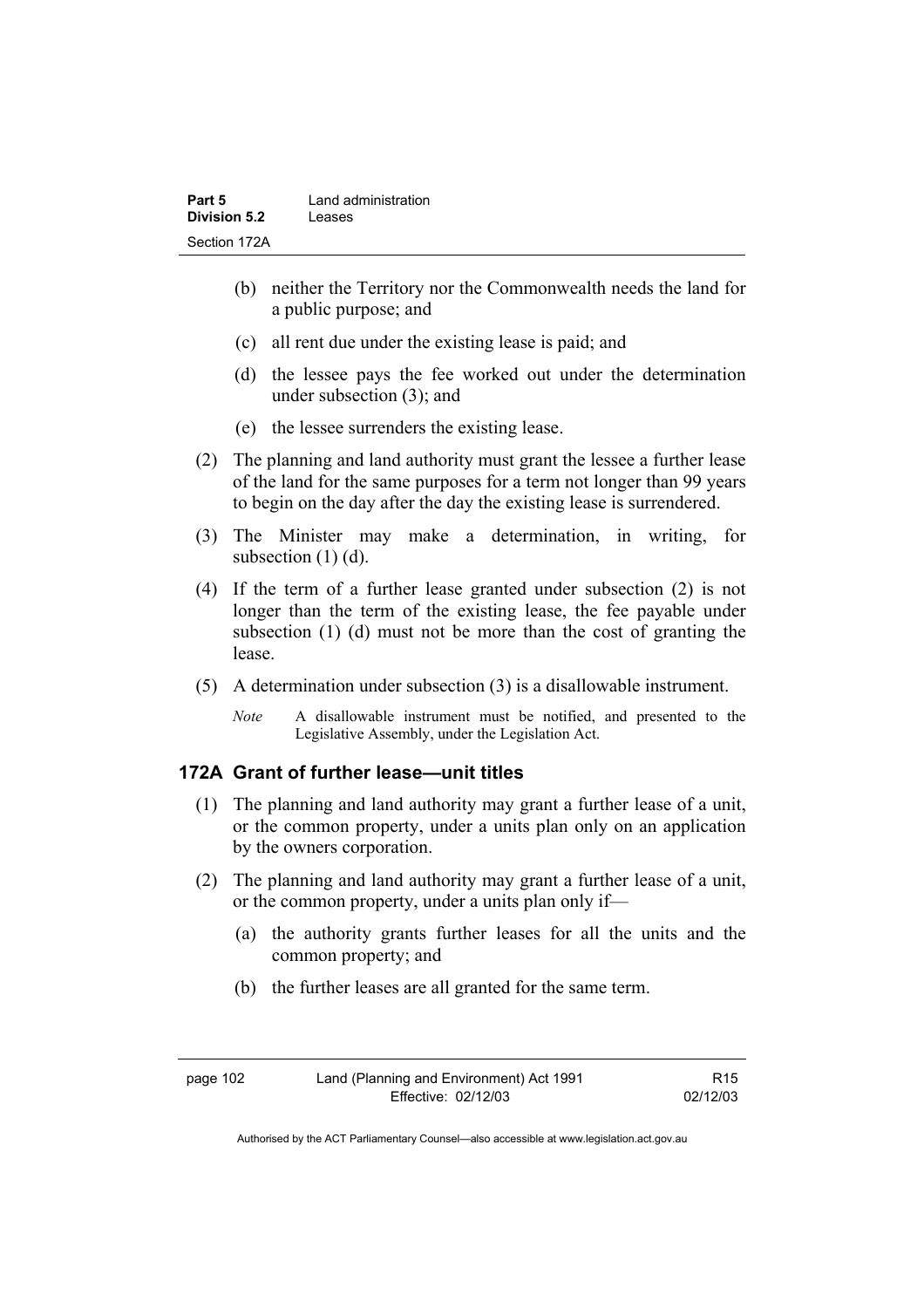- (3) An application must be supported by an ordinary resolution of the owners corporation.
- (4) A certificate under the *Unit Titles Act 2001*, section 109 about the resolution must be attached to the application.
- (5) In this section:

*further lease* means a lease under section 171, section 171A or section 172.

*units plan*—see the *Unit Titles Act 2001*, section 7.

# **172B Grant of further lease—community title**

- (1) The planning and land authority may grant a further lease of a lot in a community title scheme only on an application by the body corporate of the scheme.
- (2) The planning and land authority may grant a further lease of a lot in a community title scheme only if—
	- (a) the authority grants further leases for all the lots in the scheme; and
	- (b) the further leases are all granted for the same term.
- (3) An application must be supported by an ordinary resolution of the body corporate.
- (4) An application must have attached to it a certificate under the seal of the body corporate that states that at a general meeting of the body corporate held on a stated day a resolution was passed for subsection (3) in the terms set out in the certificate.

# **172C No right to use, flow and control of water**

A lease or further lease of Territory land granted under this division after the commencement of this section shall not be taken to confer a right to the use, flow and control of water (including water containing impurities) under the land the subject of the lease.

R15 02/12/03 Land (Planning and Environment) Act 1991 Effective: 02/12/03 page 103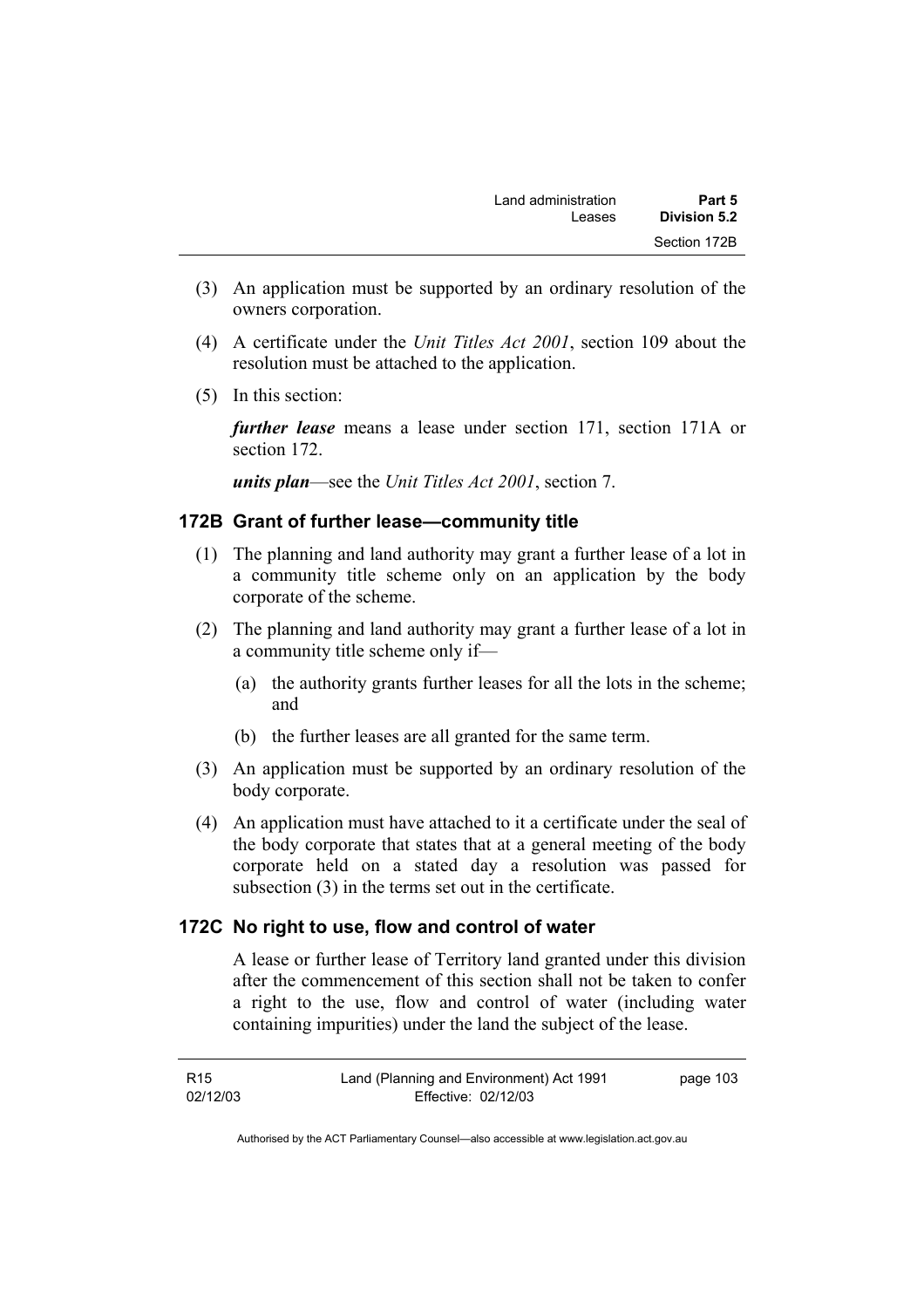| Part 5              | Land administration |
|---------------------|---------------------|
| <b>Division 5.2</b> | Leases              |
| Section 173         |                     |

### **173 Lessee's rights in relation to improvements**

(1) In this section:

*improvement*, in relation to land, means—

- (a) a building or a structure on the land; or
- (b) in relation to land held under a rural lease—
	- (i) a building or structure on or under the land; or
	- (ii) any improvement to the land reasonably undertaken for rural purposes.

*lessee,* for a lease that has been surrendered or ended, or the term of that has ended, means the person who was the lessee under the lease at the time of the surrender or ending.

*undertaken*, in relation to an improvement that is a building or structure, means the construction, erection or installation of the building or structure.

- (2) This section applies only to the following improvements to land:
	- (a) an improvement undertaken in a way consistent with the law of the Territory, and with any lease over the land, except—
		- (i) an improvement undertaken by the Territory or the Commonwealth (subject to paragraph (b)); or
		- (ii) an improvement acquired by the Territory or the Commonwealth (subject to paragraph (c));
	- (b) an improvement undertaken by the Territory or the Commonwealth, if the Territory or the Commonwealth has received, or is entitled to receive, payment for that improvement;
	- (c) an improvement acquired by the Territory or the Commonwealth, if the Territory or the Commonwealth has

Authorised by the ACT Parliamentary Counsel—also accessible at www.legislation.act.gov.au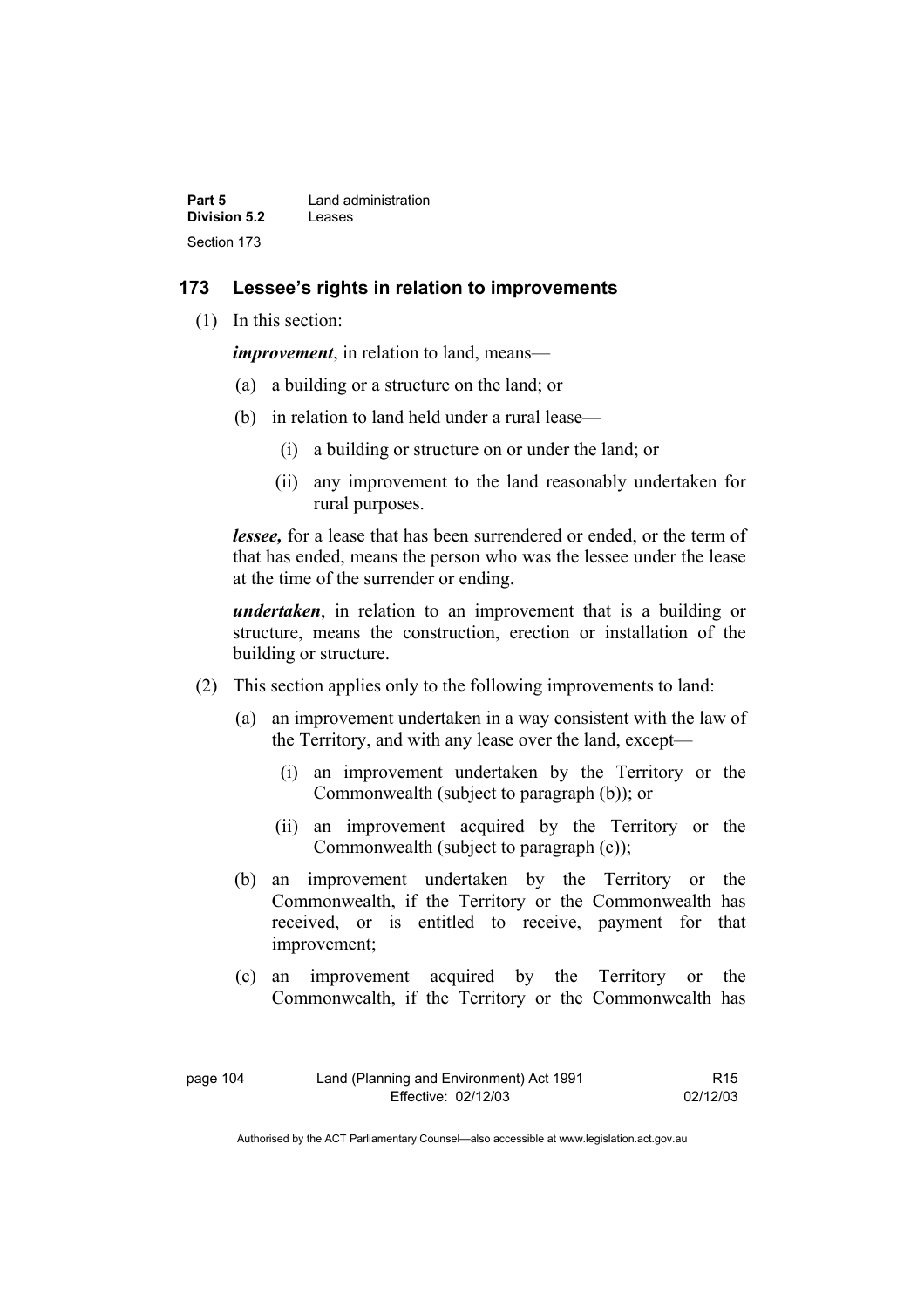| Part 5       | Land administration |  |
|--------------|---------------------|--|
| Division 5.2 | Leases              |  |
| Section 173  |                     |  |

received, or is entitled to receive, payment for the improvement.

- (3) If, on the expiry of the term of a lease of Territory land on which there are improvements to which this section applies, the lessee is granted a further lease of that land or any part of it, he or she shall not be liable to make any payment to the planning and land authority for the improvements on the land or part of the land.
- (4) Subject to subsections (5) and (12), if, on the expiry of the term of a lease of Territory land on which there are improvements to which this section applies, the lessee is not granted a further lease of the land, or is granted a lease of part only of the land, the planning and land authority shall be liable to pay the lessee—
	- (a) if no further lease of the land is granted to the lessee—the amount determined by the planning and land authority to be the value of the improvements on the land; or
	- (b) if a further lease of part only of the land is granted to the lessee—the amount determined by the planning and land authority to be the value of the improvements to which this section applies on the part of the land not so leased.
- (5) Before the end of the term of a lease of Territory land, the planning and land authority may declare that the land comprised in the lease, or part of the land, is available for a further lease.
- (6) If the lessee does not elect to take a further lease of the land, or part of the land, declared to be available within 6 months after the end of the term of the lease, the amount of any expenditure reasonably incurred by the Territory, the planning and land authority or both, in relation to the grant of a lease of the land, or part of the land, to anyone else must be deducted from the amount payable to the lessee under this section.
- (7) Subject to subsections (9), (10) and (12), if a lease is surrendered or ended the provisions of this section relating to the payment to the lessee of the value of the improvements on the land comprised in the

| R <sub>15</sub> | Land (Planning and Environment) Act 1991 | page 105 |
|-----------------|------------------------------------------|----------|
| 02/12/03        | Effective: 02/12/03                      |          |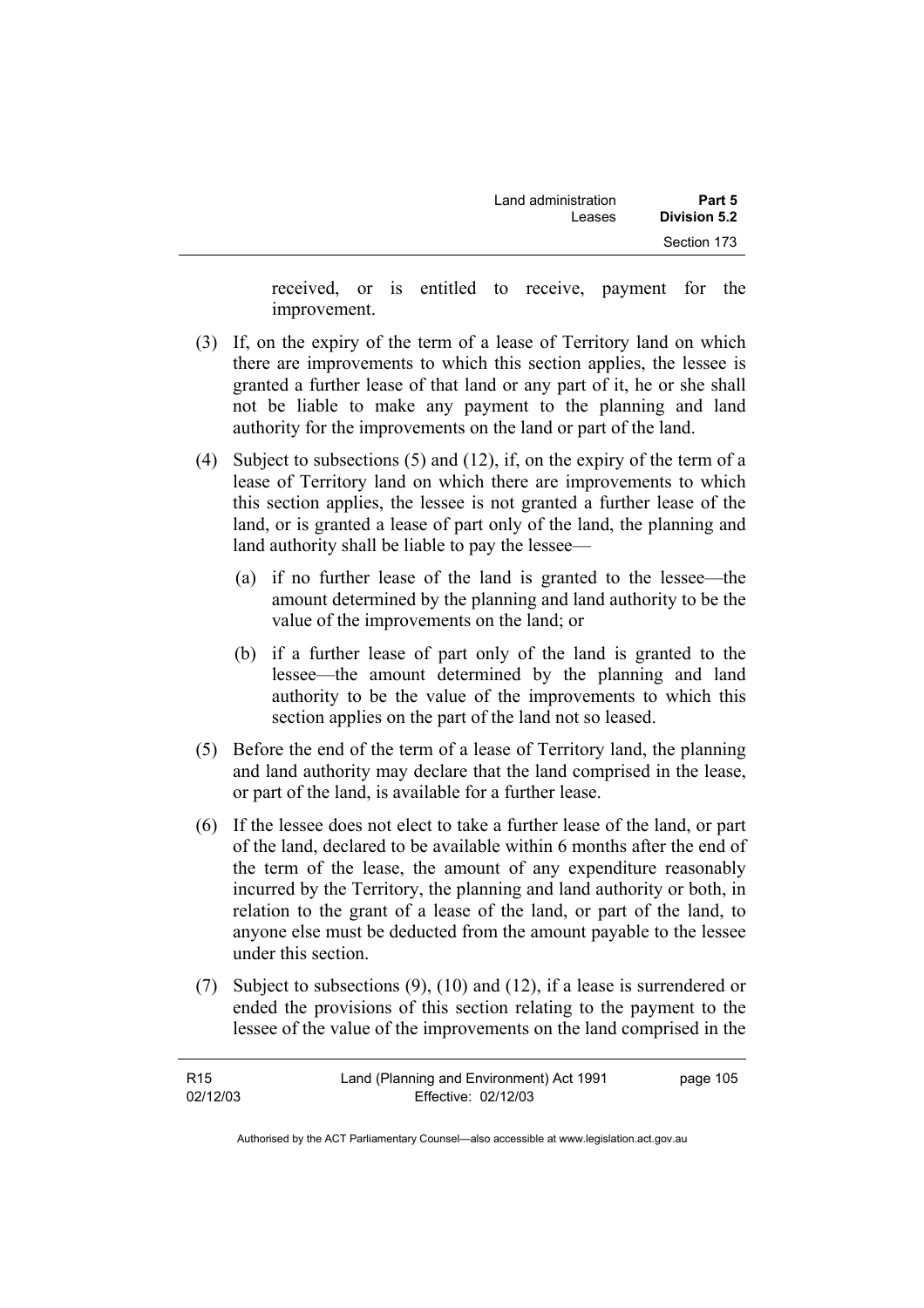| Part 5              | Land administration |
|---------------------|---------------------|
| <b>Division 5.2</b> | Leases              |
| Section 174         |                     |

lease on the expiration of the term shall (so far as applicable) apply as if the term of the lease had expired on the day of the surrender or ending.

- (8) Subject to subsections (9) and (12), if, before the expiry of the term of a lease of Territory land, the planning and land authority withdraws all or part of the leased land from the lease under a provision of the lease, the provisions of this section relating to the payment to the lessee of the value of the improvements on the land on the expiry of the term shall (so far as applicable) apply as if the term of the lease had expired on the day of the withdrawal.
- (9) Subsection (7) or (8) applies in relation to a lease only if the lessee has fully complied with the provisions (if any) of the lease relating to the erection of a building on the land comprised in the lease.
- (10) If a lease is surrendered or ended, the planning and land authority may work out the amount of the expenditure reasonably incurred by the Territory, the planning and land authority or both, in relation to—
	- (a) the surrender or ending of the lease; and
	- (b) any grant of a further lease of the land or part of the land.
- (11) The amount worked out under subsection (10) must be deducted from any amount payable under subsection (7) to the lessee of the surrendered or ended lease.
- (12) Subsections (4), (7) and (8) apply in relation to a lease subject to any provisions of the lease that preclude or limit the right of the lessee to payment in relation to improvements on the land comprised in the lease.

#### **174 Determination of value of improvements**

(1) In this section:

R15 02/12/03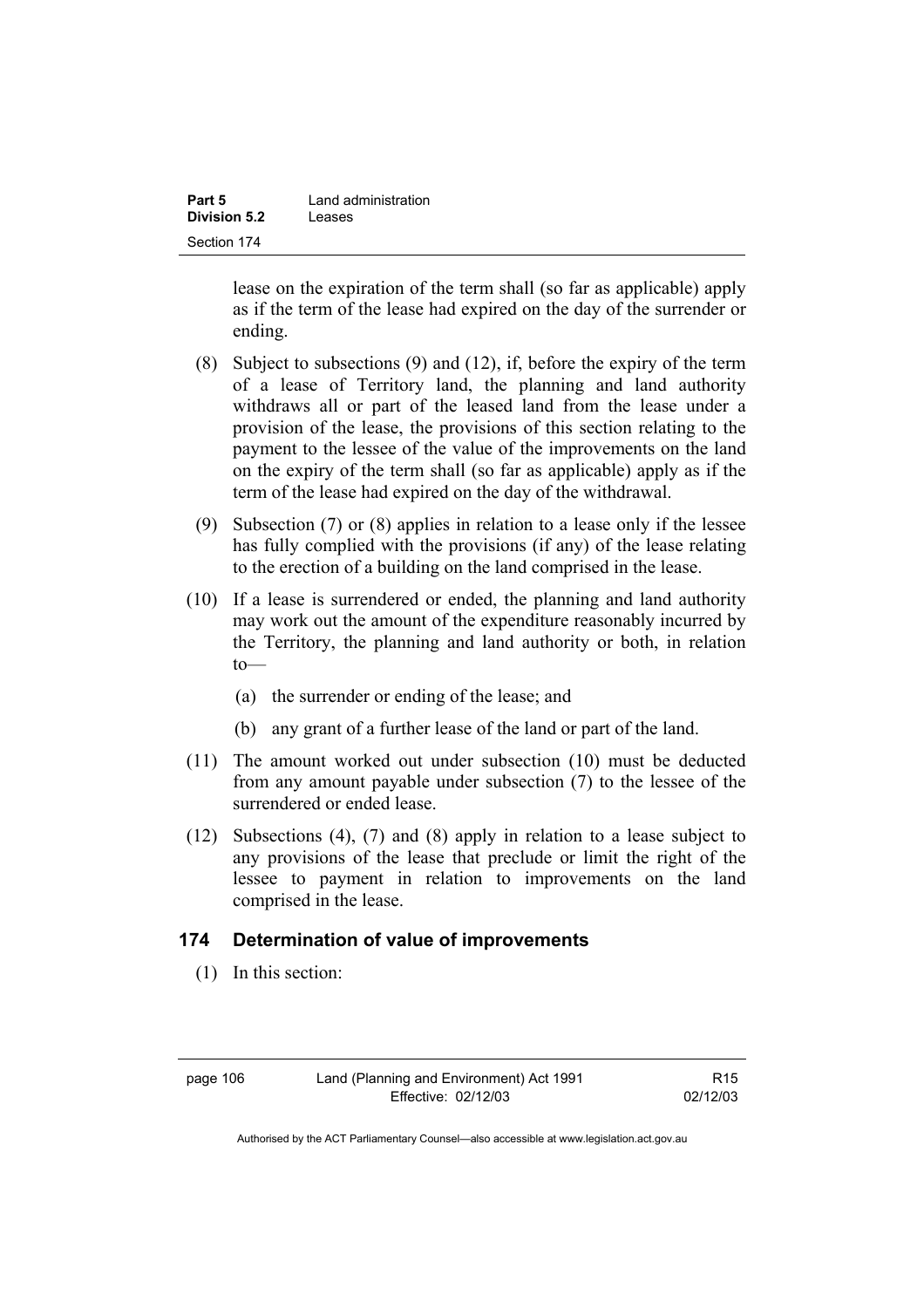*assessment day* means—

- (a) in relation to land a lease of which has expired—the day of expiry; or
- (b) in relation to land a lease of which has been terminated or surrendered—the day of termination or surrender, as the case may be; or
- (c) in relation to land that has been withdrawn from a lease—the day of withdrawal.

*lessee*—see section 173.

*market value*, in relation to improvements on land, means the amount by which the improvements increase the value of the lease of the land, assuming that the lease, together with the improvements, were offered for sale on the open market on the day immediately before the prescribed day on the reasonable terms and conditions that a genuine seller might require.

- (2) If compensation is payable under section 173 in relation to improvements, the planning and land authority shall, as soon as practicable after the assessment day in relation to the land on which the improvements are situated, in writing, determine, in accordance with this section, the market value of the improvements on the land as at the assessment day.
- (3) If compensation is payable under section 173 (4), the planning and land authority shall, in valuing the improvements, assume that a further lease of the land had been granted subject to the same provisions, and for the same term, as the lease that has expired.
- (4) If compensation is payable under section 173 (7), the planning and land authority shall, in valuing the improvements, assume that the lease of the land had not been terminated or surrendered.
- (5) If compensation is payable under section 173 (8), the planning and land authority shall, in valuing the improvements, assume that the

| R <sub>15</sub> | Land (Planning and Environment) Act 1991 | page 107 |
|-----------------|------------------------------------------|----------|
| 02/12/03        | Effective: 02/12/03                      |          |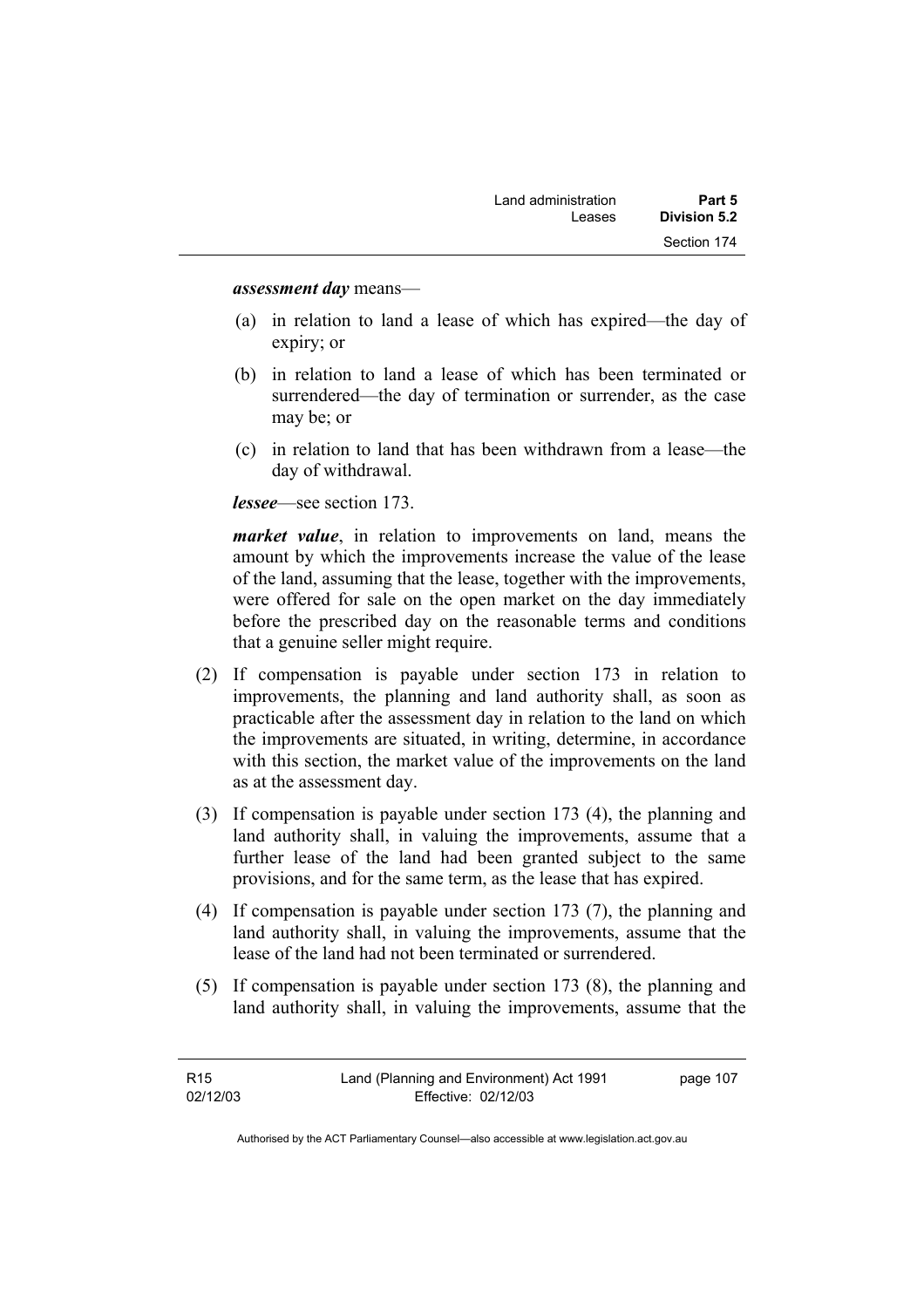| Part 5       | Land administration |
|--------------|---------------------|
| Division 5.2 | Leases              |
| Section 175  |                     |

leased land or part of the leased land (as the case may be) had not been withdrawn from the lease.

### **175 Use of land for leased purpose**

- (1) Territory land in relation to which a lease has been granted, whether before or after the commencement of this part, shall not be used for any purpose other than a purpose authorised by the lease, subject to this section.
- (2) Notwithstanding the lease of Territory land for residential purposes, such land may also be used—
	- (a) for a home occupation within the meaning of the plan; or
	- (b) for a home business within the meaning of the plan, in accordance with an approval under part 6.
- (3) Notwithstanding the purpose permitted by a lease of Territory land, the land may be used—
	- (a) for a development of a type prescribed by the regulations, in accordance with an approval under part 6; or
	- (b) for any other activity prescribed by the regulations.

### **176 Variation of rent**

- (1) If the rent payable under a lease of Territory land is varied in accordance with the provisions of the lease, the planning and land authority shall give the lessee written notice of the variation by post.
- (2) A variation of rent referred to in a notice under subsection (1) shall come into operation on—
	- (a) the day 28 days after the day the notice is given; or
	- (b) if the lease under which the variation is made provides that the variation shall come into operation on a later day—that later day.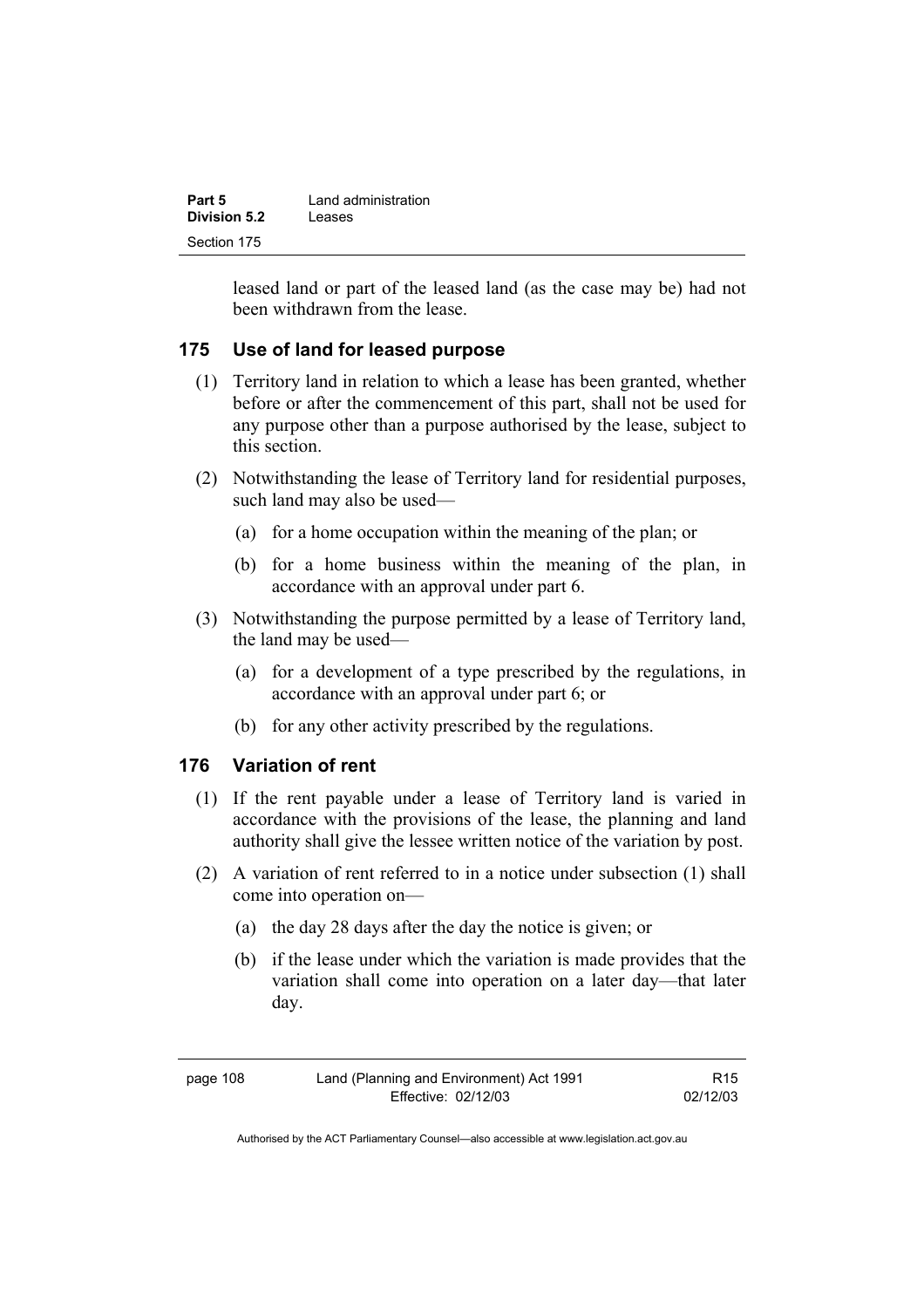| Land administration | Part 5       |
|---------------------|--------------|
| Leases              | Division 5.2 |
|                     | Section 177  |

#### **177 Review of variations of rent**

- $(1)$  If—
	- (a) the rent payable under a lease of Territory land is varied in accordance with the provisions of the lease; and
	- (b) the lease does not provide for the submission to arbitration of differences between the parties to the lease regarding variation of the rent;

the lessee may, within 28 days after receiving the notice under section 176 (1) relating to the variation, serve on the planning and land authority a written request that he or she review the variation.

- (2) The making of a request under subsection (1) does not affect the operation of the variation to which the request relates or prevent the taking of action to implement the variation.
- (3) If a request is made under subsection (1) in relation to a variation, the planning and land authority must review the variation and may confirm the variation or set it aside and substitute any other variation the authority considers appropriate.

#### **178 Refund of amount paid for grant of lease**

- (1) Subject to subsection (2), the planning and land authority may authorise the payment to—
	- (a) a person who has surrendered a lease of Territory land; or
	- (b) a person who held a lease of Territory land that has been terminated under this Act;

of an amount that is equal to the amount paid by the person for the grant of the lease less any charge determined for this subsection in relation to the refund of the amount paid for the grant of a lease of that kind.

 (2) The planning and land authority shall not authorise the payment of an amount under this section otherwise than in accordance with

| R <sub>15</sub> | Land (Planning and Environment) Act 1991 | page 109 |
|-----------------|------------------------------------------|----------|
| 02/12/03        | Effective: 02/12/03                      |          |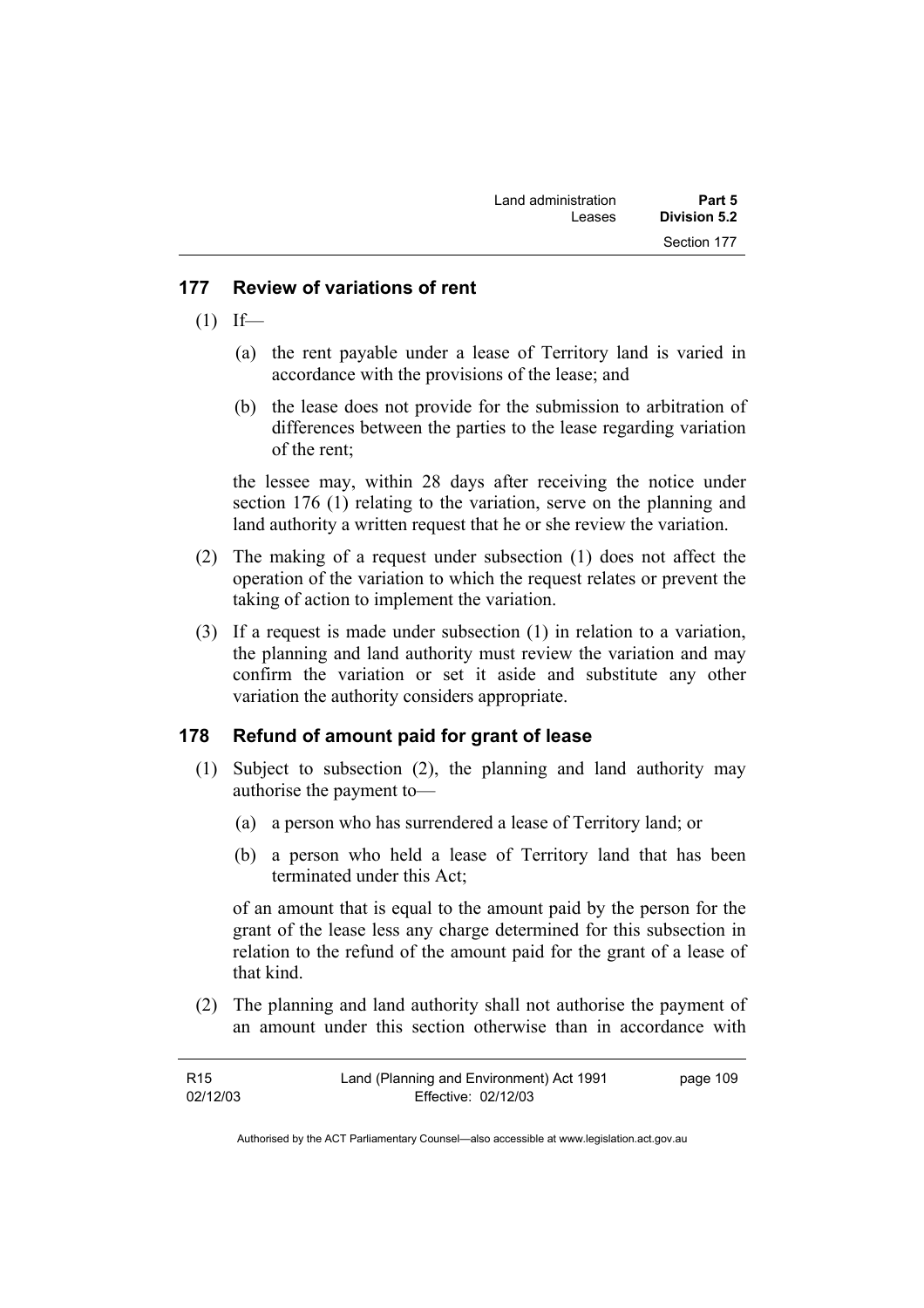| Part 5              | Land administration |
|---------------------|---------------------|
| <b>Division 5.2</b> | Leases              |
| Section 179         |                     |

criteria for the authorisation of payments specified under subsection  $(3)$ .

- (3) The Executive may, for this section, in writing—
	- (a) specify criteria for the authorisation of payments under this section; or
	- (b) amend or revoke criteria so specified.
- (4) An instrument under subsection (3) is a disallowable instrument.
	- *Note* A disallowable instrument must be notified, and presented to the Legislative Assembly, under the Legislation Act.

#### **179 Certificates of compliance**

 (1) Subject to subsection (4), if a building and development provision of a lease of Territory land has been fully complied with, the planning and land authority shall, on application by the lessee, issue a certificate of compliance to the effect that the provision has been so complied with.

*Note* A fee may be determined under s 287 for this subsection.

- (2) Subject to subsection (4), if a building and development provision of a lease of Territory land has been partially complied with, the planning and land authority may issue a certificate of compliance to that effect.
- (3) A certificate of compliance under subsection (2) may be issued subject to a condition (specified in the certificate) that the lessee provide security in a specified form against failure to complete specified outstanding work.
- (4) The planning and land authority must not issue a certificate of compliance in relation to a building and development provision to which a lease under the *Unit Titles Act 2001* is subject unless the other requirements of this section are satisfied and the authority is satisfied—

page 110 Land (Planning and Environment) Act 1991 Effective: 02/12/03

R15 02/12/03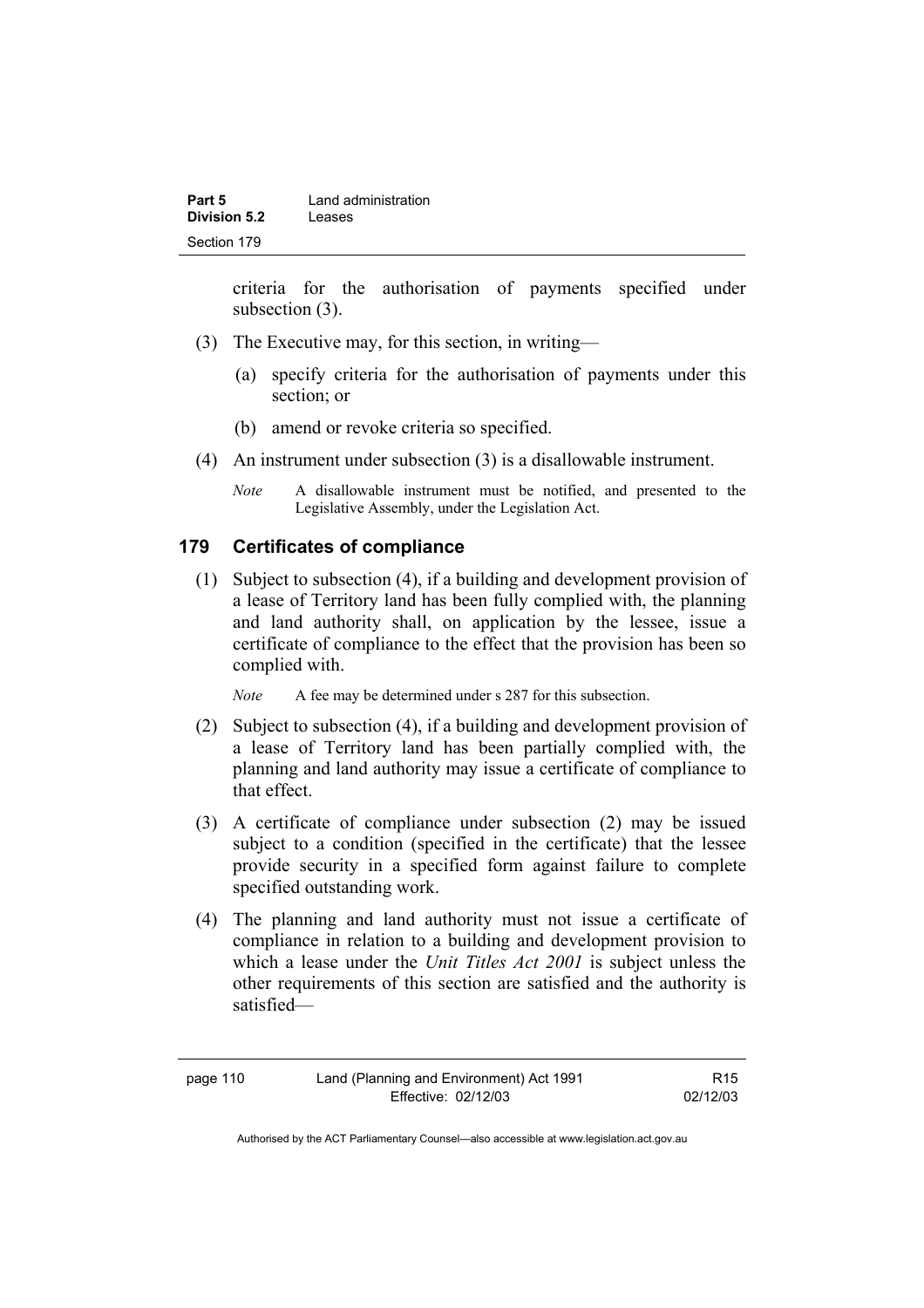| Land administration | Part 5              |
|---------------------|---------------------|
| Leases              | <b>Division 5.2</b> |
|                     | Section 180         |

- (a) for every other lease in relation to the same subdivision under the *Unit Titles Act 2001* that is subject to a building and development provision—that the provision has been complied with, or a certificate of compliance has been issued under this section in relation to that provision; or
- (b) that the occupier of the unit that is held under the lease will not, as occupier, be substantially inconvenienced by works being carried out, or that are to be carried out, in compliance with a building and development provision to which the lease of the common property or another unit contained in the same subdivision under the *Unit Titles Act 2001* is subject.

#### **180 Transfer of land subject to building and development provision**

- (1) If a lease of Territory land contains a building and development provision, the lease, or an interest in the lease, is not capable of being assigned or transferred, either at law or in equity unless—
	- (a) the lessee has died; or
	- (b) the transfer or assignment is made under an order of the Family Court of Australia or another court having jurisdiction under the *Family Law Act 1975* (Cwlth); or
	- (c) the transfer or assignment occurs by operation of, or under, bankruptcy or insolvency; or
	- (d) the lessee has obtained—
		- (i) a certificate of compliance under section 179; or
		- (ii) the consent of the planning and land authority under subsection (2).
	- *Note* A consent under the *City Area Leases Ordinance 1936* may be taken to be a consent under s (2) (see s 292).

page 111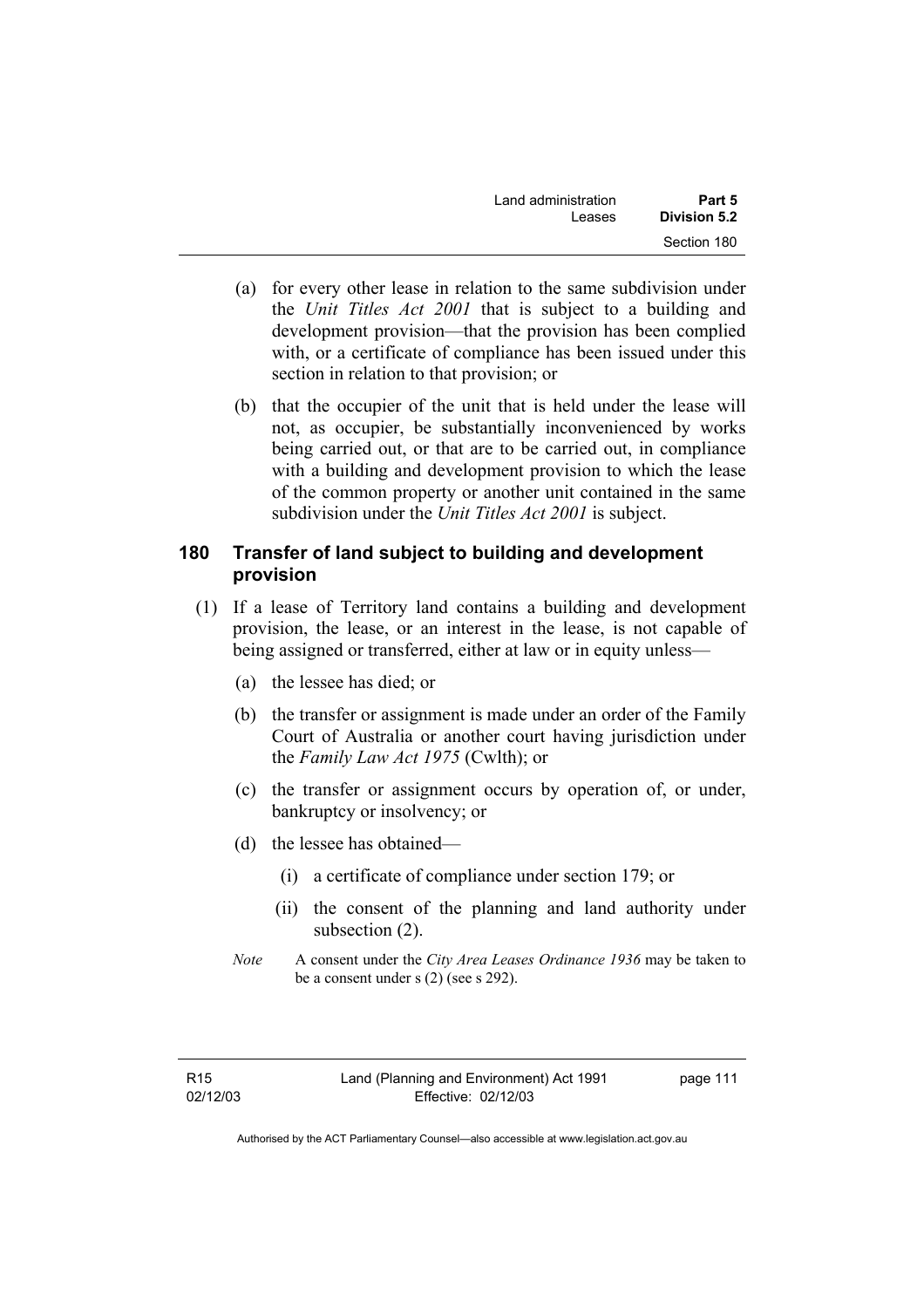| Part 5       | Land administration |
|--------------|---------------------|
| Division 5.2 | Leases              |
| Section 181  |                     |

- (2) The planning and land authority may, in writing, consent to a legal or equitable assignment or transfer of a lease, or an interest in a lease, mentioned in subsection (1) if—
	- (a) the lessee or a proposed assignee or transferee applies for the assignment or transfer; and
	- (b) the authority is satisfied the proposed assignee or transferee intends to comply with the building and development provision; and
	- (c) the authority has been given any security required by the authority for compliance with the provision by the proposed assignee or transferee.

*Note* A fee may be determined under s 287 for this subsection.

- (3) In deciding under subsection (2) whether to consent to an assignment or transfer of a lease, the planning and land authority shall take into consideration any matters determined by the Minister, in writing, for this section.
- (4) A determination under subsection (3) is a disallowable instrument.
	- *Note* A disallowable instrument must be notified, and presented to the Legislative Assembly, under the Legislation Act.

### **181 Mortgage of leasehold subject to building and development provision**

If a lease contains a building and development provision, the lease, or an interest in the lease, shall not be capable of being mortgaged unless—

- (a) the lessee has obtained a certificate of compliance under section 179; or
- (b) the mortgage is required by the lessee—
	- (i) to enable the lessee to repay money borrowed by him or her for the purpose of acquiring the lease or interest; or

| page 112 | Land (Planning and Environment) Act 1991 | R <sub>15</sub> |
|----------|------------------------------------------|-----------------|
|          | Effective: 02/12/03                      | 02/12/03        |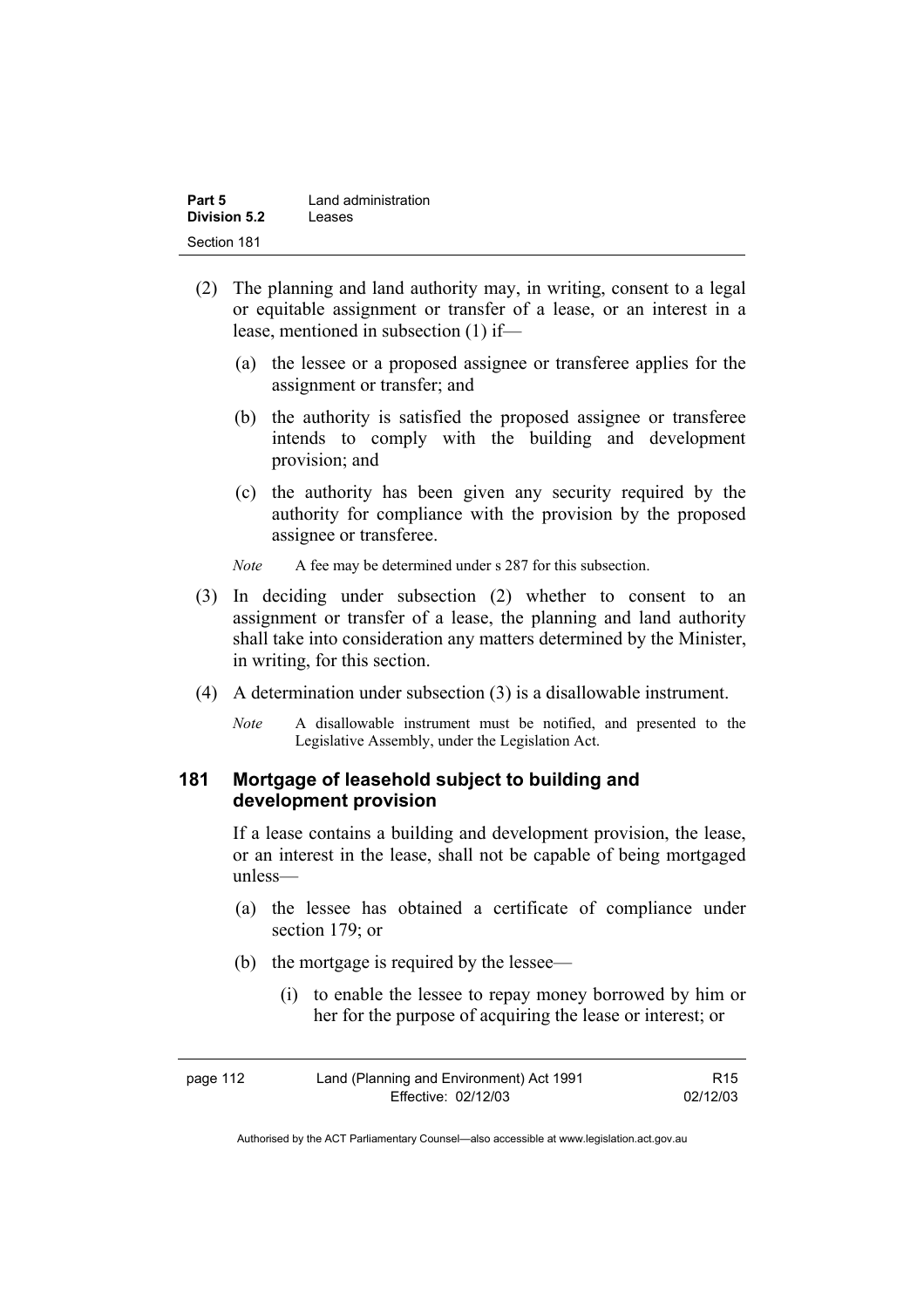- (ii) to secure money borrowed by the lessee for the purpose of acquiring the lease or interest; or
- (iii) to enable the lessee to comply with a building and development provision of the lease.

# **182 Land leased to be held as undivided parcel**

- (1) Subject to section 183, the land comprised in a lease of Territory land shall at all times be held and occupied by or under the lessee as 1 undivided parcel.
- (2) Subject to this part, the land comprised in a lease of Territory land may be sublet and the lease and any interest in it may be assigned, transferred or mortgaged.

### **183 Power of lessee to sublet part of building or land in certain cases**

- (1) Any part of a building erected on land comprised in a lease of Territory land may, subject to the lease and any sublease of the land, be sublet separately from the remainder of that building.
- (2) If a part of a building is sublet separately from the remainder of the building, any part of the parcel of land where the building is erected may be sublet with the part of the building separately from the remainder of the parcel of land, provided that the part of the parcel of land so sublet adjoins that part of the parcel of land where the building is erected.
- $(3)$  If—
	- (a) a lease of Territory land authorises the use of the land comprised in the lease as a mobile home park; and
	- (b) any part of the land is being used, or intended to be used, for the siting of a mobile home;

that part may, subject to the lease and any sublease of the land, be sublet separately from the remainder of the land.

| R15      | Land (Planning and Environment) Act 1991 | page 113 |
|----------|------------------------------------------|----------|
| 02/12/03 | Effective: 02/12/03                      |          |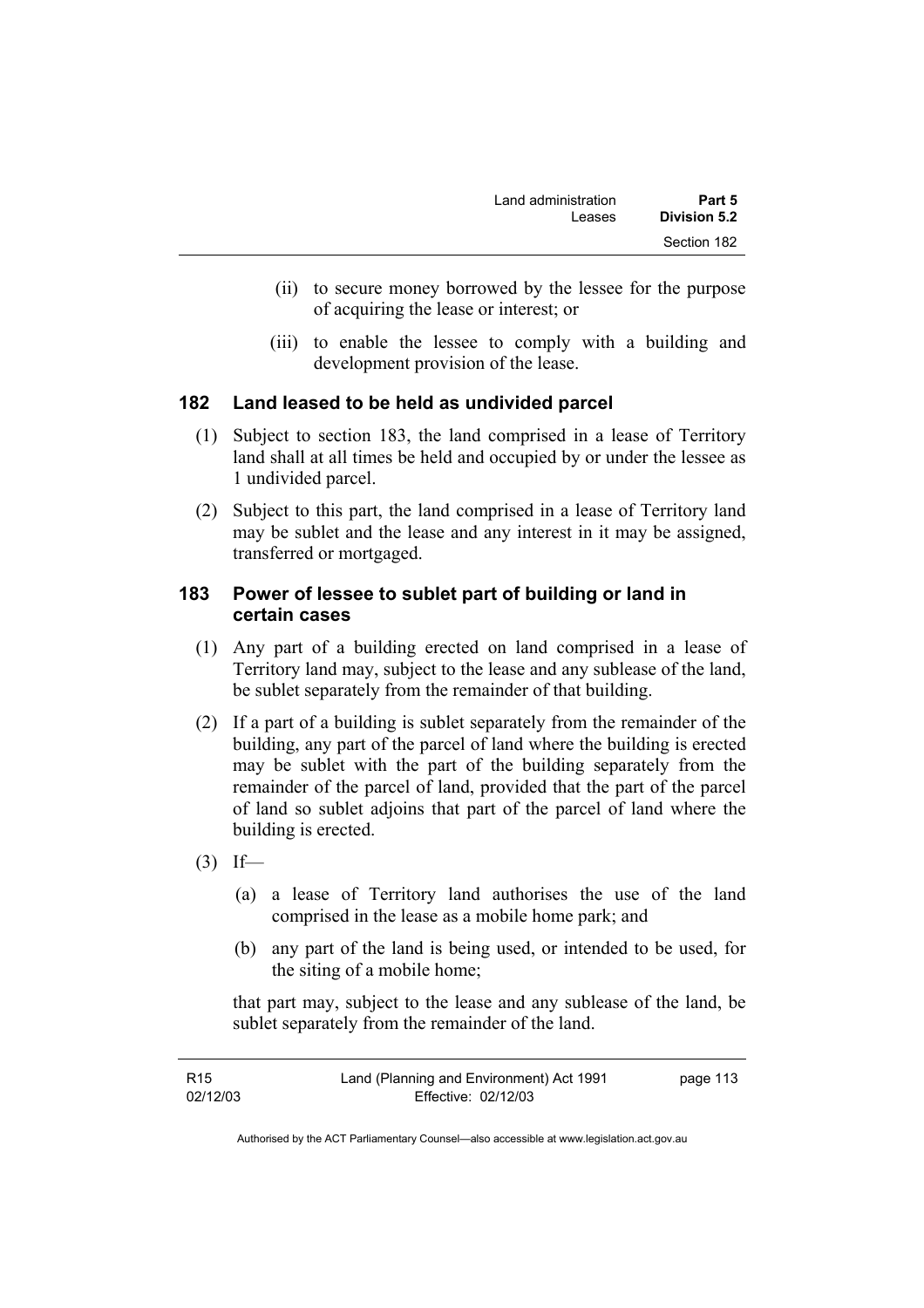| Part 5              | Land administration |
|---------------------|---------------------|
| <b>Division 5.3</b> | Variation of leases |
| Section 183A        |                     |

(4) In subsection (3):

*mobile home* means a dwelling (whether on wheels or not) capable of being transferred from place to place and re-erected.

*mobile home park* means land used for the purpose of accommodating mobile homes or caravans, and includes a caravan park or camping ground.

# **Division 5.3 Variation of leases**

#### **183A Effect qualified**

This division has effect subject to division 5.4 (Restrictions on rural leases).

#### **184 Application to surrender and regrant of leases**

A reference in this division to the *variation* of a lease includes a reference to the surrender of a lease and the grant of a new lease to the same lessee, subject to different provisions, over land—

- (a) that is the whole or part of the land comprised in the surrendered lease; and
- (b) that is not defined land within the meaning of subdivision 2.3.4;

except if a lease is surrendered and a further lease is granted under section 171, section 171A or section 172.

#### **184A Variation of nominal rent lease—change of use charge**

 (1) The planning and land authority must not execute a variation of a nominal rent lease unless the lessee has paid the Territory any change of use charge determined by the authority under subsection (2), subject to any remission or increase under section 184C.

R15 02/12/03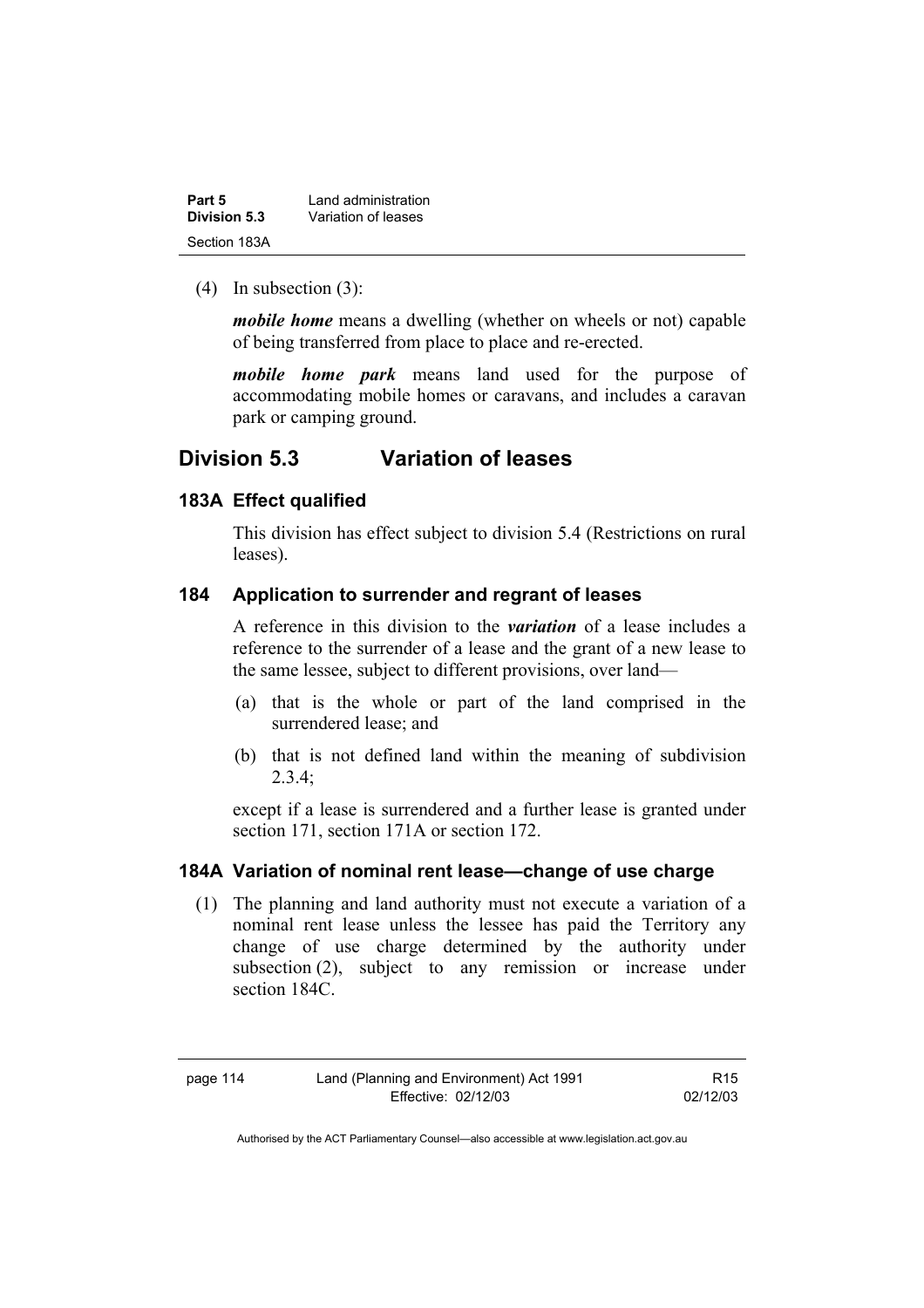(2) The planning and land authority shall determine the change of use charge for a variation of a nominal rent lease in accordance with the formula—

$$
CUC = (V_1 - V_2) \times 75\%
$$

(3) In subsection (2):

*CUC* means the change of use charge payable for the variation of the lease.

 $V_1$  means the capital sum that the lease might be expected to realise if—

- (a) the lease were to be varied as proposed; and
- (b) the lease were offered for sale in good faith immediately after the variation on the reasonable terms and conditions that a genuine seller would require; and
- (c) the rent payable throughout the term of the lease were a nominal rent.

 $V_2$  means the capital sum that the lease might be expected to realise if—

- (a) the lease were not to be varied during the remainder of its term; and
- (b) the lease were offered for sale in good faith immediately before the variation on the reasonable terms and conditions that a genuine seller would require; and
- (c) the rent payable throughout the term of the lease were a nominal rent.
- (4) If the capital value assessed as  $V_I$  under subsection (3) is equal to or less than the capital value assessed as  $V_2$  under that subsection, no change of use charge is payable under subsection (1).
- (5) So far as this section applies, because of section 184, to the surrender of a lease and the grant of a new lease—

| R <sub>15</sub> | Land (Planning and Environment) Act 1991 | page 115 |
|-----------------|------------------------------------------|----------|
| 02/12/03        | Effective: 02/12/03                      |          |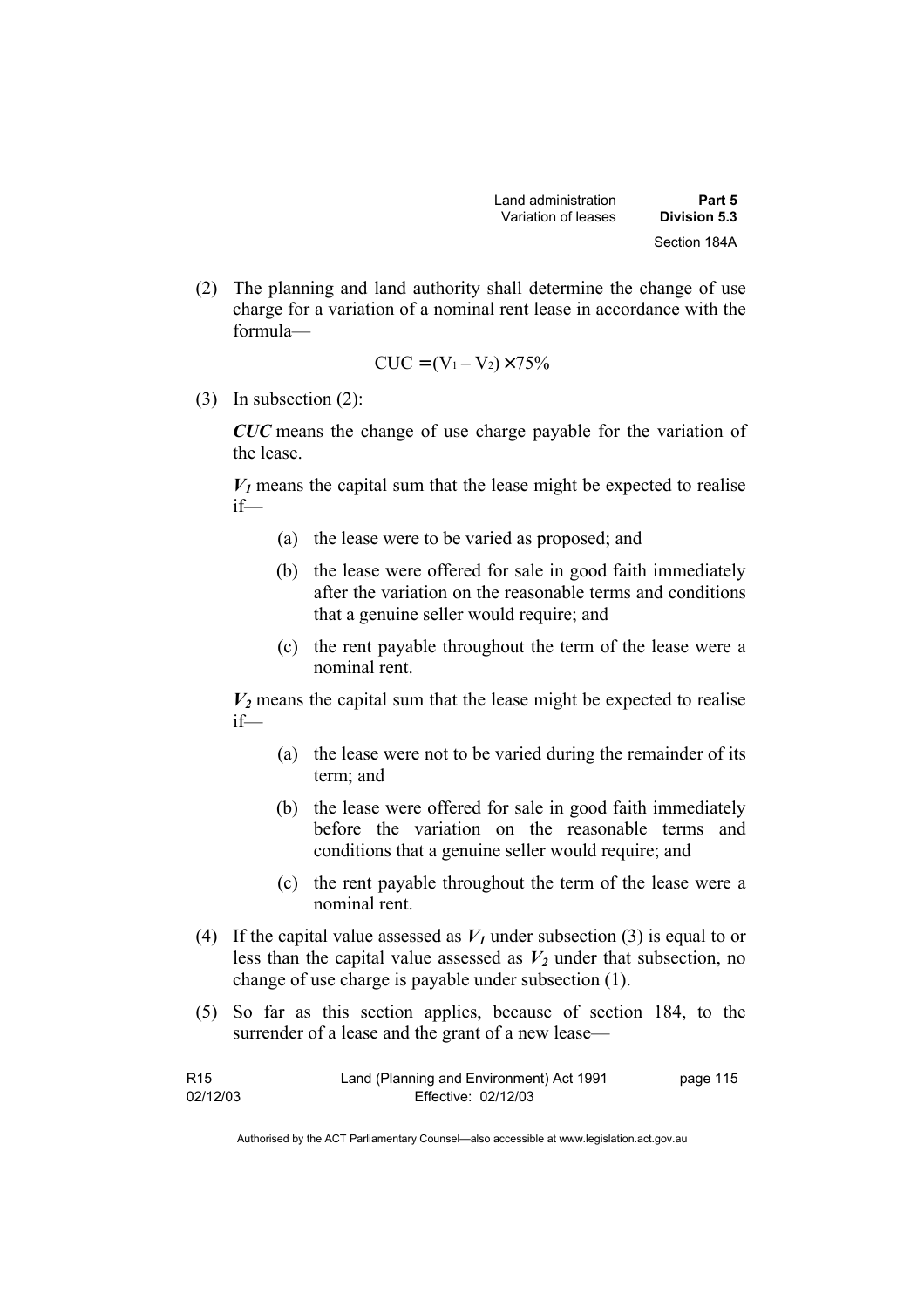| Part 5       | Land administration |
|--------------|---------------------|
| Division 5.3 | Variation of leases |
| Section 184C |                     |

- (a) the reference in subsection (3), definition of  $V_I$ , paragraph (c) to the term of the lease is a reference to the term of the new lease; and
- (b) the reference in subsection (3), definition of  $V_2$ , paragraph (c) to the term of the lease is a reference to the term of the lease to be surrendered.
- (6) A variation of a lease has no effect if the change of use charge payable under subsection (1) for the variation is not paid.

### **184C Change of use charge for variations of nominal rent leases**

- (1) On application by the lessee of a nominal rent lease who applies for a variation of the lease, the planning and land authority must remit a change of use charge under section 184A (Variation of nominal rent lease—change of use charge) in circumstances prescribed under the regulations.
- (2) The planning and land authority must increase a change of use charge under section 184A in circumstances prescribed under the regulations.

# **184D Variation of rental leases**

- (1) The planning and land authority shall not execute a variation of a rental lease unless any rent and additional rent payable under the lease up to the day of variation has been paid.
- (2) If the planning and land authority executes a variation of a rental lease, the authority must reappraise the rent payable under the lease, following (to the extent possible) the method provided by the rental provisions of the lease.
- (3) If the planning and land authority executes a variation of a rental lease, the rent payable under the lease is to be adjusted in accordance with the reappraisal under subsection (2) with effect from the date of variation.

| page 116 | Land (Planning and Environment) Act 1991 | R <sub>15</sub> |
|----------|------------------------------------------|-----------------|
|          | Effective: 02/12/03                      | 02/12/03        |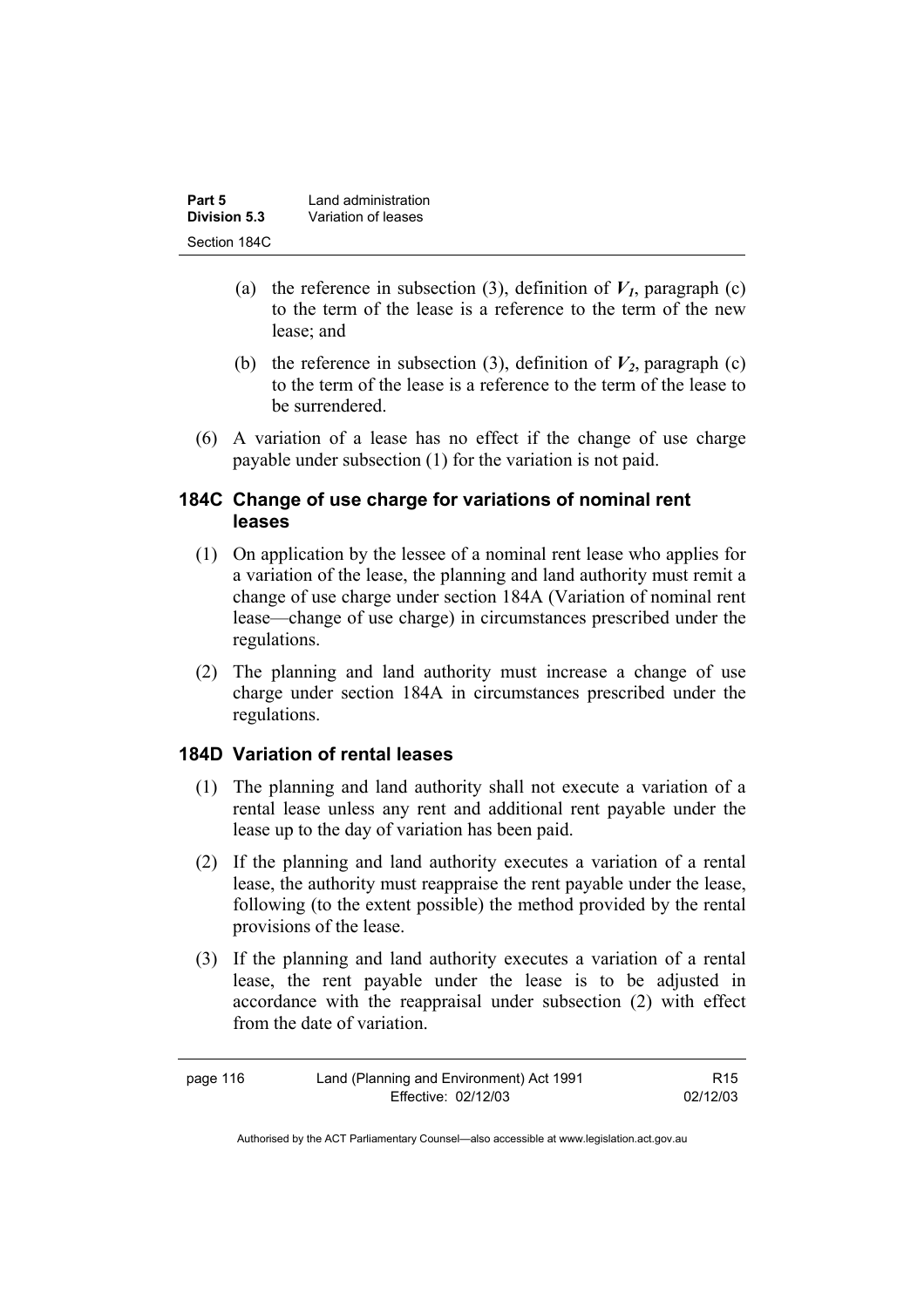- (4) Subsections (2) and (3) do not apply to a variation of a rental lease—
	- (a) to reduce the rent payable to a nominal rent; or
	- (b) otherwise affecting the rental provisions of the lease.

# **185 Advice of rent payable on variation of lease**

If the planning and land authority agrees to a variation of a lease of Territory land, being a lease under which rent or additional rent is payable, it shall—

- (a) calculate the amount that would be payable under the lease for rent and additional rent up to the day when it expects the variation to be executed; and
- (b) give the lessee written notice of—
	- (i) the amount calculated for rent and additional rent under paragraph (a); and
	- (ii) the day up to which the amount payable for rent and additional rent has been calculated; and
	- (iii) the day by which the authority requires payment of the amount specified under subparagraph (i) to enable the variation of the lease to be executed on the day specified under subparagraph (ii).

# **186 Variation of lease to pay out rent**

- (1) A lease shall not be varied to reduce the rent payable to a nominal rent unless—
	- (a) the lease is included in a prescribed class of leases; and
	- (b) all amounts payable to the Territory up to the day of variation of the lease for rates and land tax levied in relation to the land comprised in the lease have been paid; and

page 117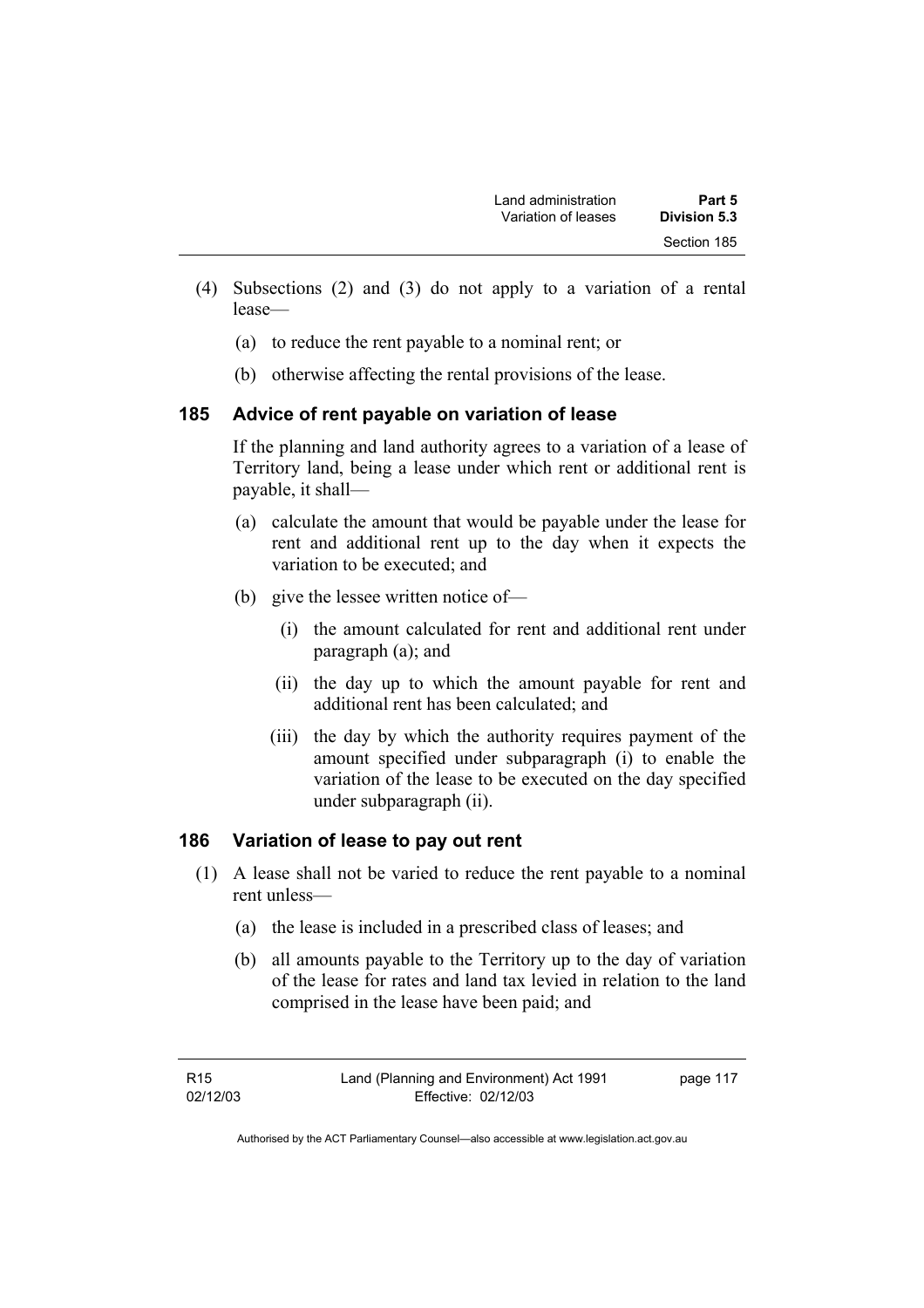| Part 5       | Land administration          |
|--------------|------------------------------|
| Division 5.4 | Restrictions on rural leases |
| Section 186A |                              |

- (c) the provisions of the lease requiring the lessee to develop the land comprised in the lease have been complied with up to the day of the variation; and
- (d) the lessee has paid the Territory an amount determined by the planning and land authority by reference to any policy direction made under subsection (2).
- (2) The Minister may, in writing, make policy directions for subsection (1) (d).
- (3) A policy direction under subsection (2) is a disallowable instrument.

*Note* A disallowable instrument must be notified, and presented to the Legislative Assembly, under the Legislation Act.

- (4) If a lease of Territory land is varied to reduce the rent payable to a nominal rent, the lease as varied shall provide that the lessee is to pay a rent of 5 cents per annum if and when that rent is demanded.
- (5) The requirements of this section are in addition to, and not in substitution for, the requirements of the other provisions of this Act relating to the variation of leases.

#### **186A No variations to extend term**

The planning and land authority shall not execute a variation of a lease of Territory land to extend the term of the lease.

# **Division 5.4 Restrictions on rural leases**

#### **186B Definitions for div 5.4**

In this division:

*dealing*, in relation to a lease, means—

- (a) assigning or transferring the lease; or
- (b) subletting the land comprised in the lease or any part of it; or

| page 118 | Land (Planning and Environment) Act 1991 | R <sub>15</sub> |
|----------|------------------------------------------|-----------------|
|          | Effective: 02/12/03                      | 02/12/03        |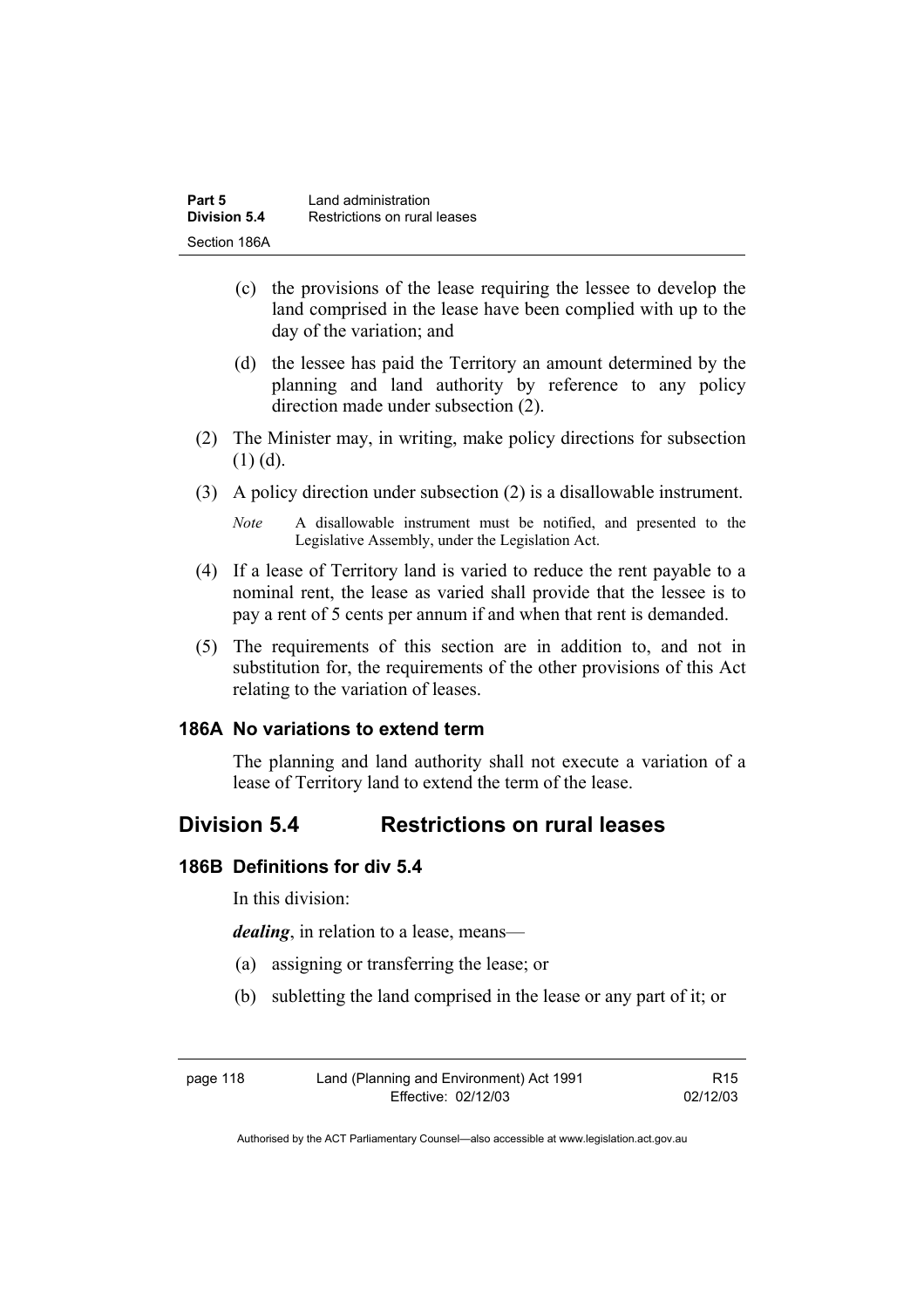(c) parting with possession of the land comprised in the lease or any part of it.

#### *discharge amount—*

- (a) in relation to a special Pialligo lease—means an amount determined in accordance with section 186F; or
- (b) in any other case—means an amount determined in accordance with section 186E.

*earlier index number***,** for a lease, means the last index number issued before the lease was granted under section 161 or section 171A.

*holding period* is a period ending—

- (a) in relation to a long lease—10 years after the lease is granted; or
- (b) in relation to a short lease—at the end of  $\frac{1}{3}$  the term of the lease.

*index number*—see section 186G.

*later index number* means—

- (a) for a special Pialligo lease—the last index number issued before the discharge amount is to be paid; or
- (b) for any other lease—the last index number issued before the last amount is worked out under section 186E.

*long lease* means a lease for a term of at least 21 years.

*short lease* means a lease for a term less than 21 years.

*special Pialligo lease* means a lease comprising land in block 6, 12, 13, 14, 15, 19, 20 or 52 of section 2 of the district of Majura.

### **186C Land management agreements**

(1) The planning and land authority may—

| R <sub>15</sub> | Land (Planning and Environment) Act 1991 | page 119 |
|-----------------|------------------------------------------|----------|
| 02/12/03        | Effective: 02/12/03                      |          |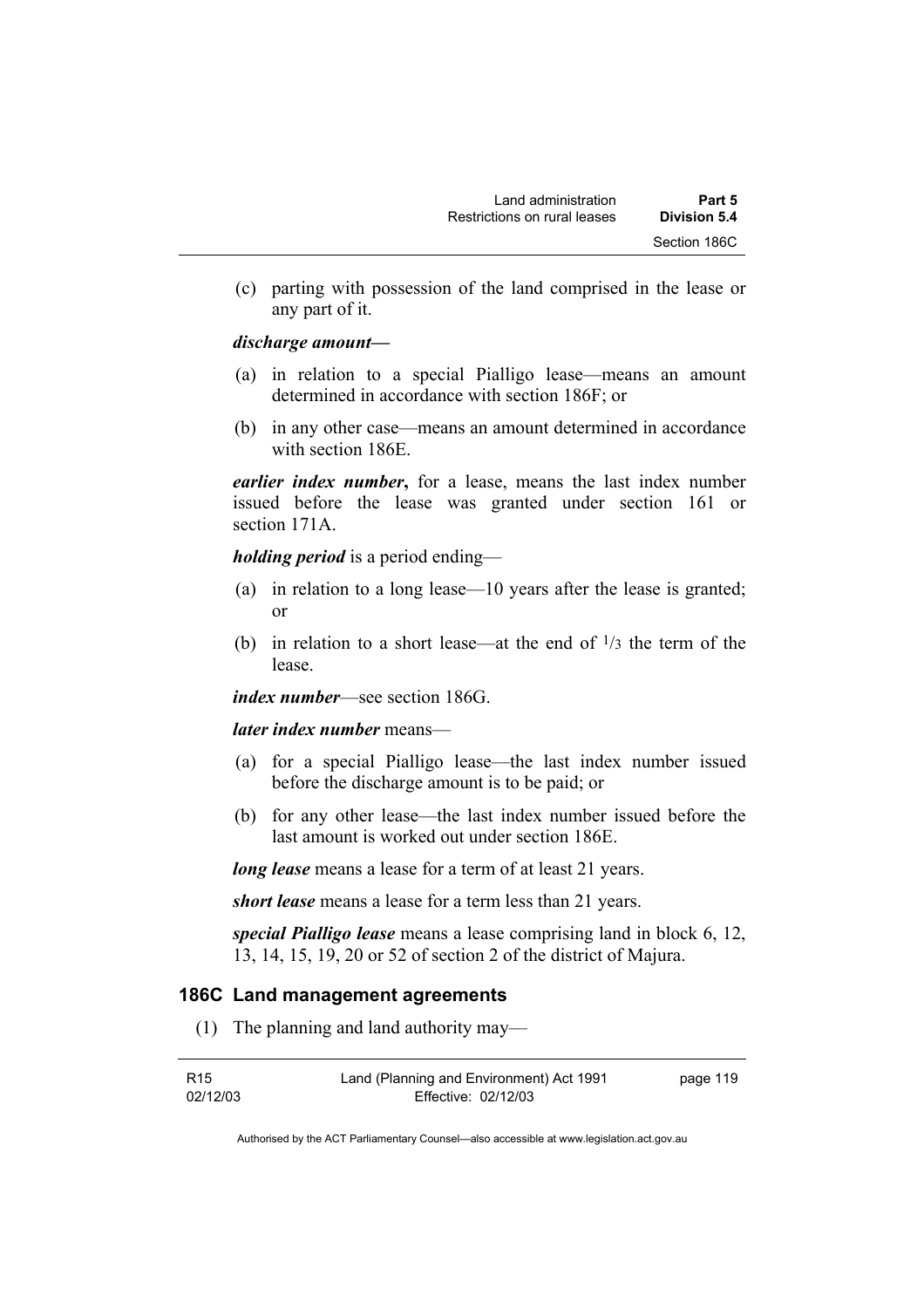- (a) grant a rural lease; or
- (b) grant a further rural lease; or
- (c) vary a rural lease; or
- (d) consent to the assignment or transfer of a rural lease;

only if the person to whom the lease is to be granted, assigned or transferred, or the person whose lease is to be varied, (the *relevant person*) has entered into an agreement that complies with this section with the Territory about managing the rural land subject to the lease.

- (2) An agreement complies with this section if it is—
	- (a) in accordance with a form approved by the Minister under section 287A (Approved forms) for this section; and
	- (b) signed by—
		- (i) the planning and land authority; and
		- (ii) the relevant person.
- (3) An agreement may contain a provision allowing the agreement to be varied other than by agreement between the parties.

### **186D Dealings with rural leases**

- (1) This section applies to—
	- (a) a rural lease granted under section 161 (Granting of leases) after 15 December 1999 for consideration less than the market value of the lease; and
	- (b) a lease granted under section 171A (Grant of further rural leases) after 15 December 1999 on the payment of an amount worked out on the application of an amount condition mentioned in section 171A (3) (a).

R15 02/12/03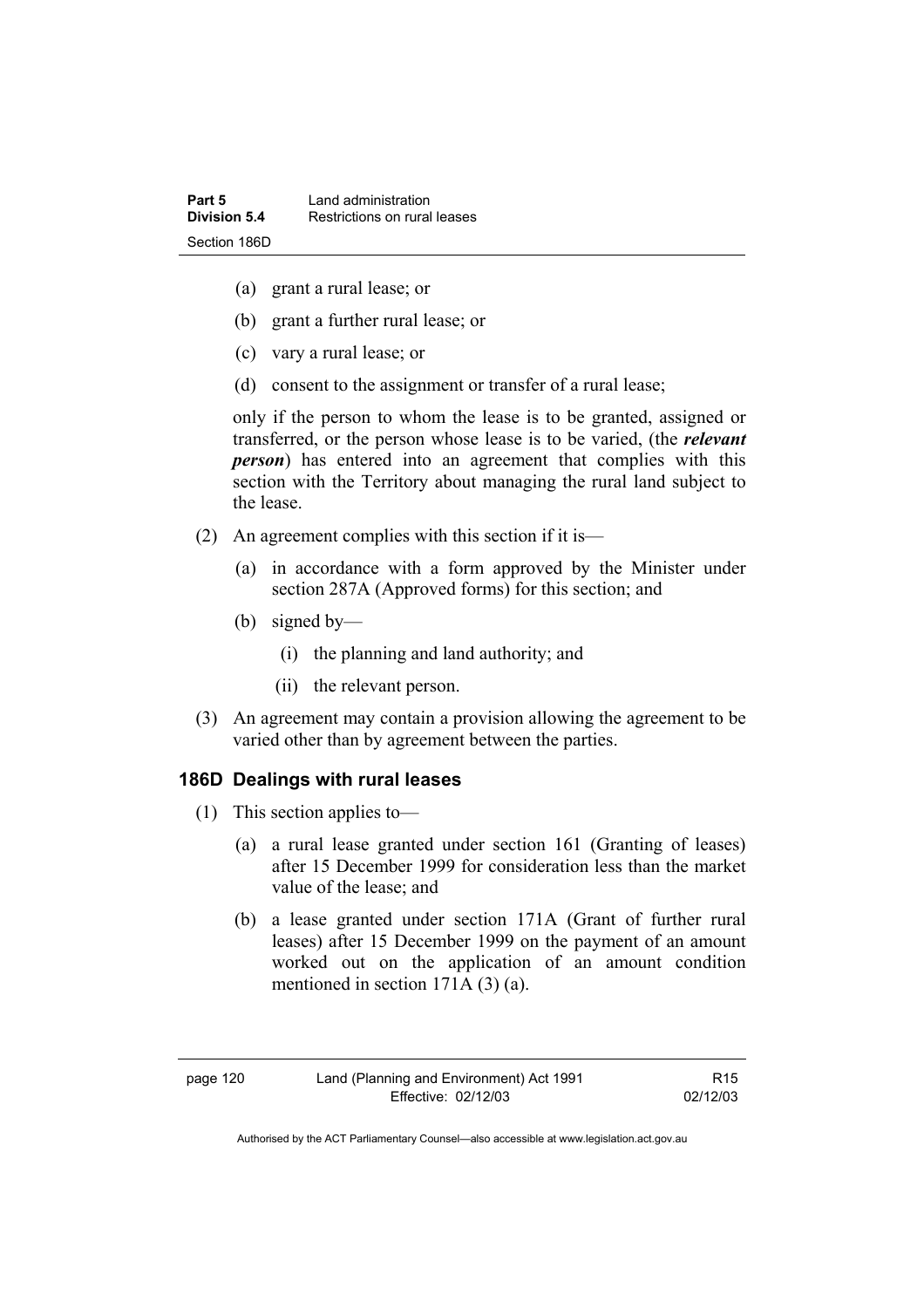| Land administration          | Part 5       |
|------------------------------|--------------|
| Restrictions on rural leases | Division 5.4 |
|                              | Section 186D |

- (2) However, this section does not apply to a lease mentioned in subsection (1) (b) that was granted on the surrender of a lease for which a discharge amount had been paid.
- (3) A lessee, or other person with an interest in the lease, may deal with a lease to which this section applies within the holding period only with the written consent of the planning and land authority.
- (4) A dealing in relation to a lease made or entered into without consent has no effect.
- (5) The planning and land authority must consent under this section to a dealing if—
	- (a) the person to whom—
		- (i) the lease is being assigned or transferred; or
		- (ii) the land comprised in the lease, or part of it, is sublet; or
		- (iii) possession of the land comprised in the lease, or part of it, is being given;

is the lessee's domestic partner or child; or

(b) the discharge amount has been paid in relation to the lease;

but may not consent otherwise.

- (6) The validity of a dealing made or entered into with the consent of the planning and land authority under subsection (5) is not affected—
	- (a) by a defect or irregularity in relation to the giving of the consent; or
	- (b) because a ground, or all grounds, for the consent had not arisen.
- (7) In this section:

*child*, of a lessee, includes a child of the lessee's domestic partner.

| R <sub>15</sub> | Land (Planning and Environment) Act 1991 | page 121 |
|-----------------|------------------------------------------|----------|
| 02/12/03        | Effective: 02/12/03                      |          |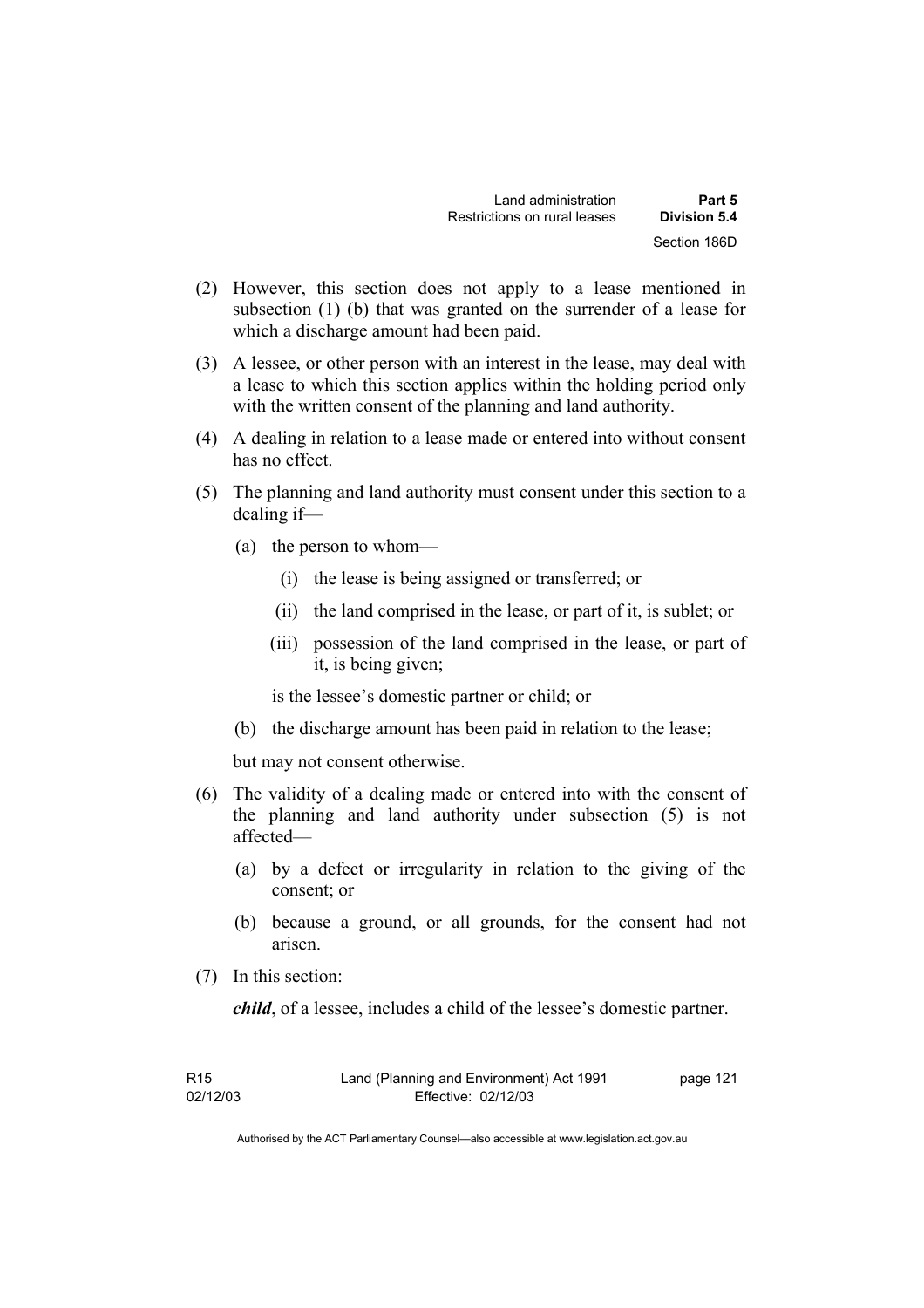| Part 5       | Land administration          |
|--------------|------------------------------|
| Division 5.4 | Restrictions on rural leases |
| Section 186E |                              |

#### **186E Discharge amount**

 (1) The discharge amount for a lease (other than a special Pialligo lease) is the amount determined in accordance with the formula—

 $(y) \times 50\%$  + owed amount earlier index no ((last amount - (first amount  $\times \frac{\text{later index no}}{\text{inter index}}$ )) $\times 50\%$ ) +

(2) In this section:

*earlier index no*—see section 186B, definition of *earlier index number*.

*first amount* means—

- (a) in relation to a nominal rent lease—the consideration for the lease when granted under section 161 or section 171A; or
- (b) in relation to a short lease—the value of the lease determined when the lease was granted under section 161 or section 171A; or
- (c) in relation to any other lease—any consideration for the lease when granted under section 161 or section 171A plus any amount to be paid under the lease;

other than an amount attributable to lessee-owned improvements to the land comprised in the lease.

*last amount*, in relation to a lease, means—

- (a) the consideration for the dealing with the lease, not including any amount attributable to lessee-owned improvements to the land comprised in the lease; or
- $(b)$  if—
	- (i) there is no consideration; or
	- (ii) the dealing relates to only part of the land comprised in the lease; or

| page 122 | Land (Planning and Environment) Act 1991 | R <sub>15</sub> |
|----------|------------------------------------------|-----------------|
|          | Effective: 02/12/03                      | 02/12/03        |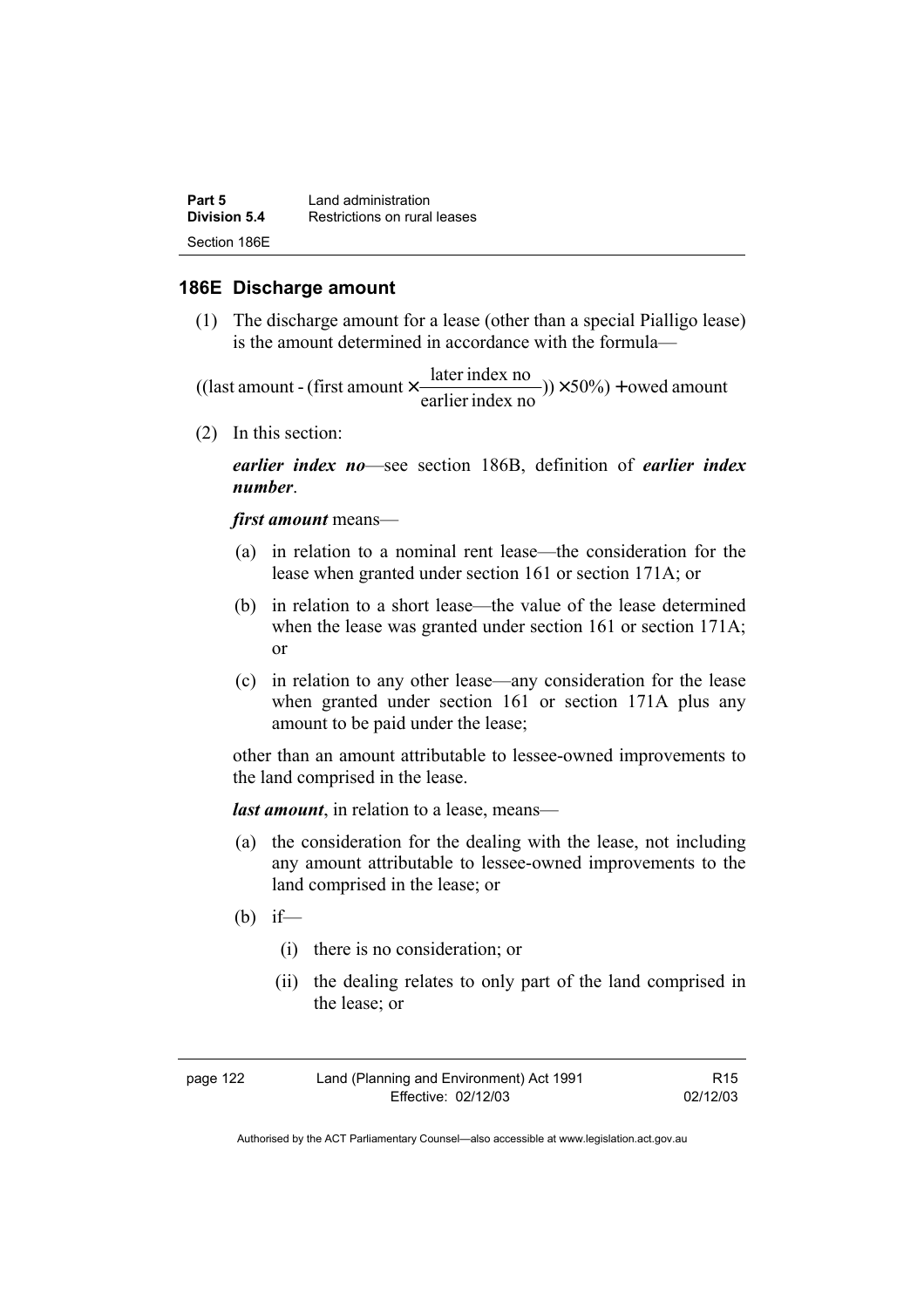(iii) the consideration is less than the market value of the lease;

the market value of the lease, not including any amount attributable to the lessee-owned improvements to the land comprised in the lease.

*later index no*—see section 186B, definition of *later index number*.

*owed amount* means—

- (a) in relation to a long lease—any amount remaining to be paid under the lease, even if the amount is not due; or
- (b) in relation to a short lease—any rent and additional rent payable under the lease up to the day of the dealing with the lease.

### **186F Discharge amount—special Pialligo leases**

- (1) The discharge amount for a special Pialligo lease granted less than 1 year before the discharge amount is to be paid is an amount equal to the total of the amount paid and the owed amount for the lease.
- (2) The discharge amount for a special Pialligo lease granted at least 1 year before the discharge amount is to be paid is the amount determined in accordance with the formula—

 $) +$  owed amount 10 amount paid - (cpi adjusted amount  $\times \frac{\text{years since grant}}{10}$ ) +

 (3) The cpi adjusted amount in relation to a lease is the amount determined in accordance with the formula—

> earlier index number  $amount$  paid  $\times$   $\frac{later$  index number

(4) In this section:

page 123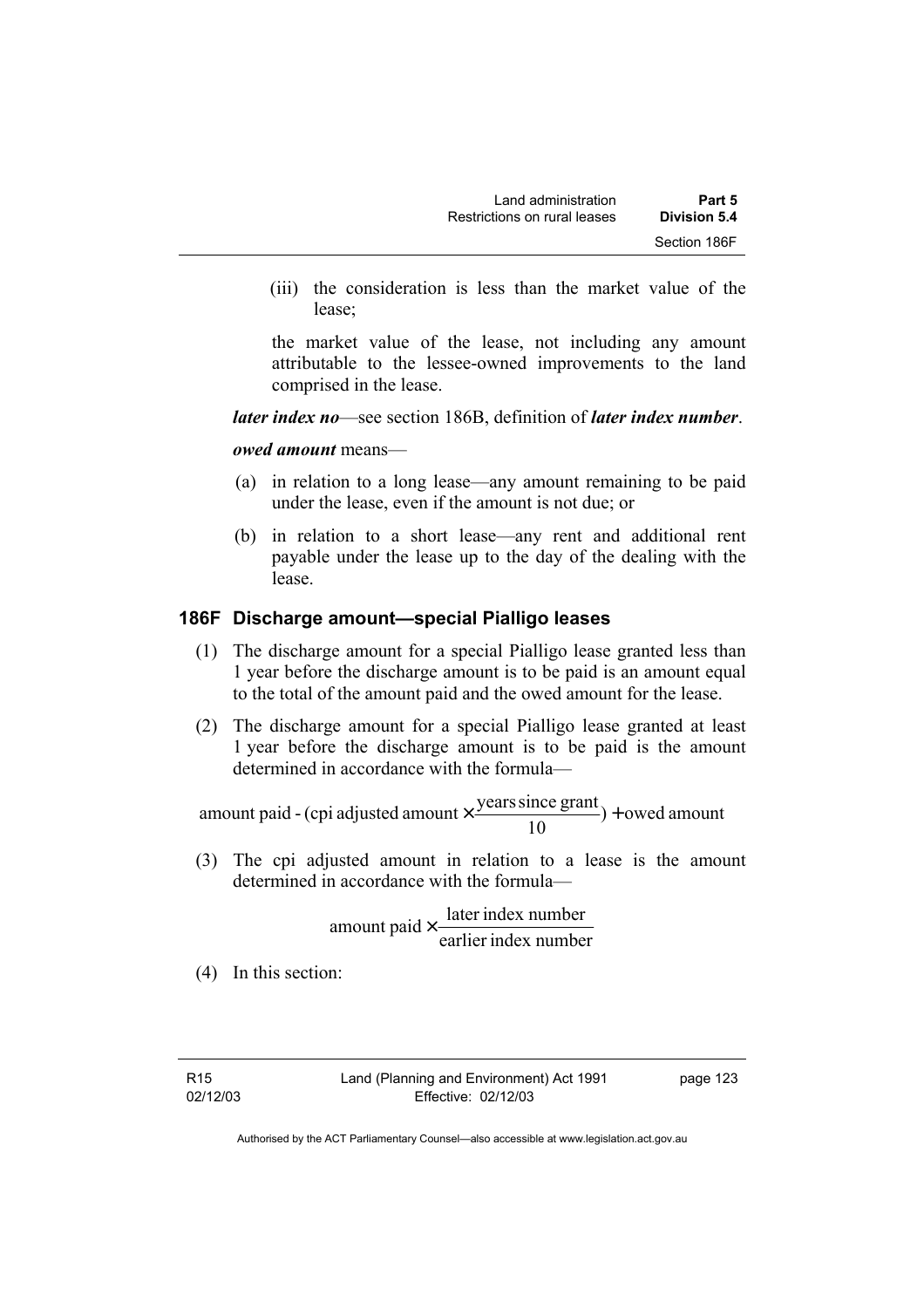#### *amount paid* means—

- (a) in relation to a nominal rent lease—the consideration for the lease when granted under section 161 or section 171A; or
- (b) in relation to any other lease—any consideration for the lease when granted under section 161 or section 171A plus any amount to be paid under the lease;

other than an amount attributable to lessee-owned improvements to the land comprised in the lease.

*years since grant*, in relation to a lease, means the number of whole years since the lease was granted under section 161 or section 171A.

*owed amount*, in relation to a lease, means any amount remaining to be paid under the lease, even if the amount is not due.

#### **186G Index numbers**

(1) In this division:

*index number* means the All Groups Consumer Price Index number, being the weighted average of the 8 capital cities, published by the Australian Statistician from time to time.

- (2) However, in determining index numbers for this division—
	- (a) if the Australian Statistician revises the calculation of an index number for a reason other than a change in the reference base for the All Groups Consumer Price Index and, as a result of the calculation, publishes an index number for a period in substitution for the previous index number—the later index number is disregarded; and
	- (b) if the Australian Statistician changes the reference base for the consumer price index after the lease is granted but before the calculation of the later index number—the earlier index number is the index number that would have been applicable if

Authorised by the ACT Parliamentary Counsel—also accessible at www.legislation.act.gov.au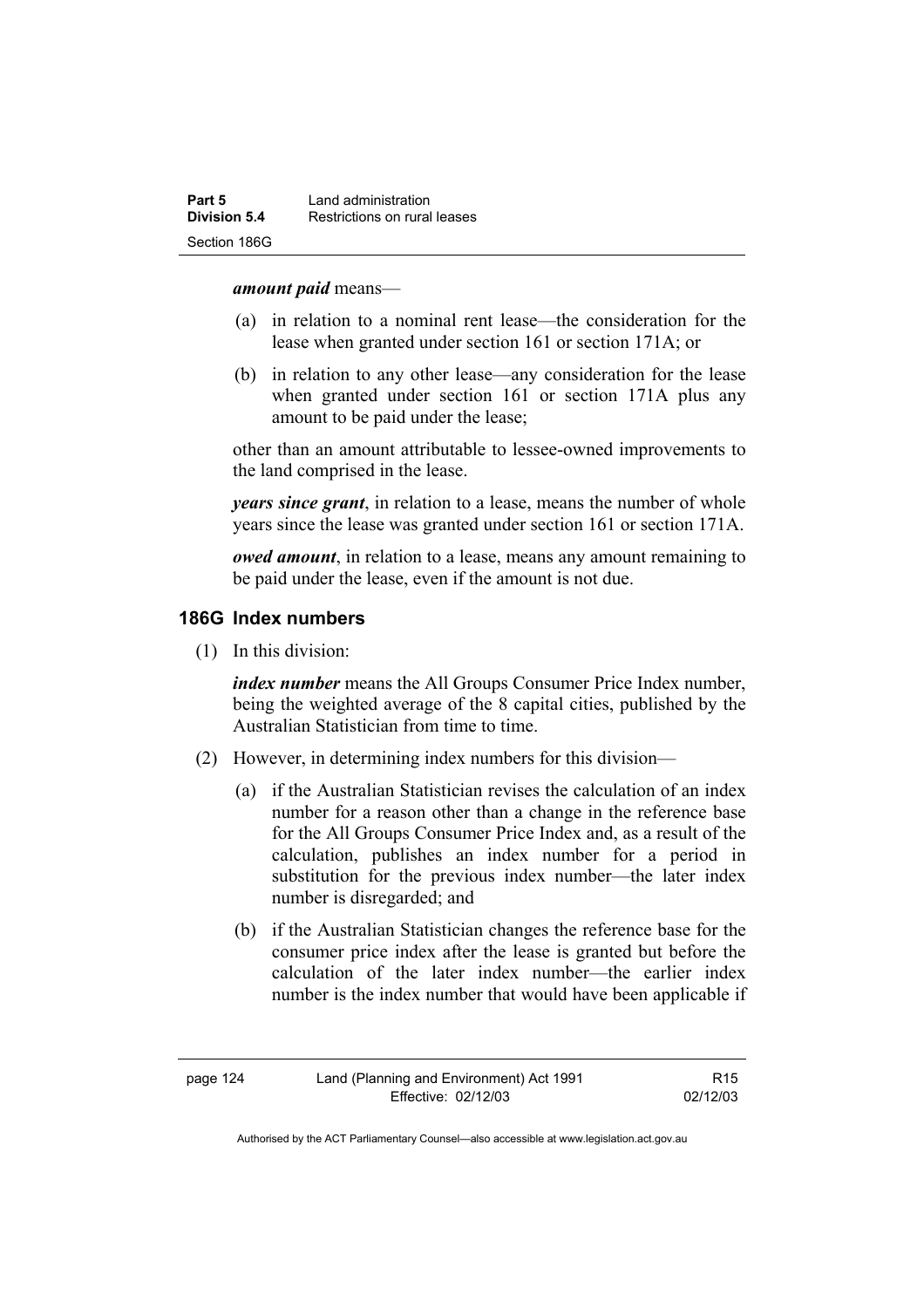the new reference base had been in effect when the lease was granted.

### **186H No subdivision or consolidation**

The planning and land authority may not consent to the consolidation or subdivision of a lease to which section 186D applies during the holding period.

# **Division 5.5 Consolidation and subdivision**

# **187AAEffect qualified**

This division has effect subject to division 5.4 (Restrictions on rural leases).

# **187 Application—nominal rent leases of Territory land**

This division applies only in relation to the consolidation and subdivision of nominal rent leases.

# **187A Consolidation and subdivision—change of use charge**

- (1) The planning and land authority must not execute a consolidation or a subdivision unless the lessee has paid the Territory any change of use charge determined by the authority under subsection (2), subject to any remission or increase under section 187C.
- (2) The planning and land authority shall determine the change of use charge for a consolidation or a subdivision in accordance with the formula—

$$
CUC = (V_1 - V_2) \times 75\%
$$

(3) In subsection (2):

*CUC* means the change of use charge payable for the consolidation or subdivision.

R15 02/12/03 page 125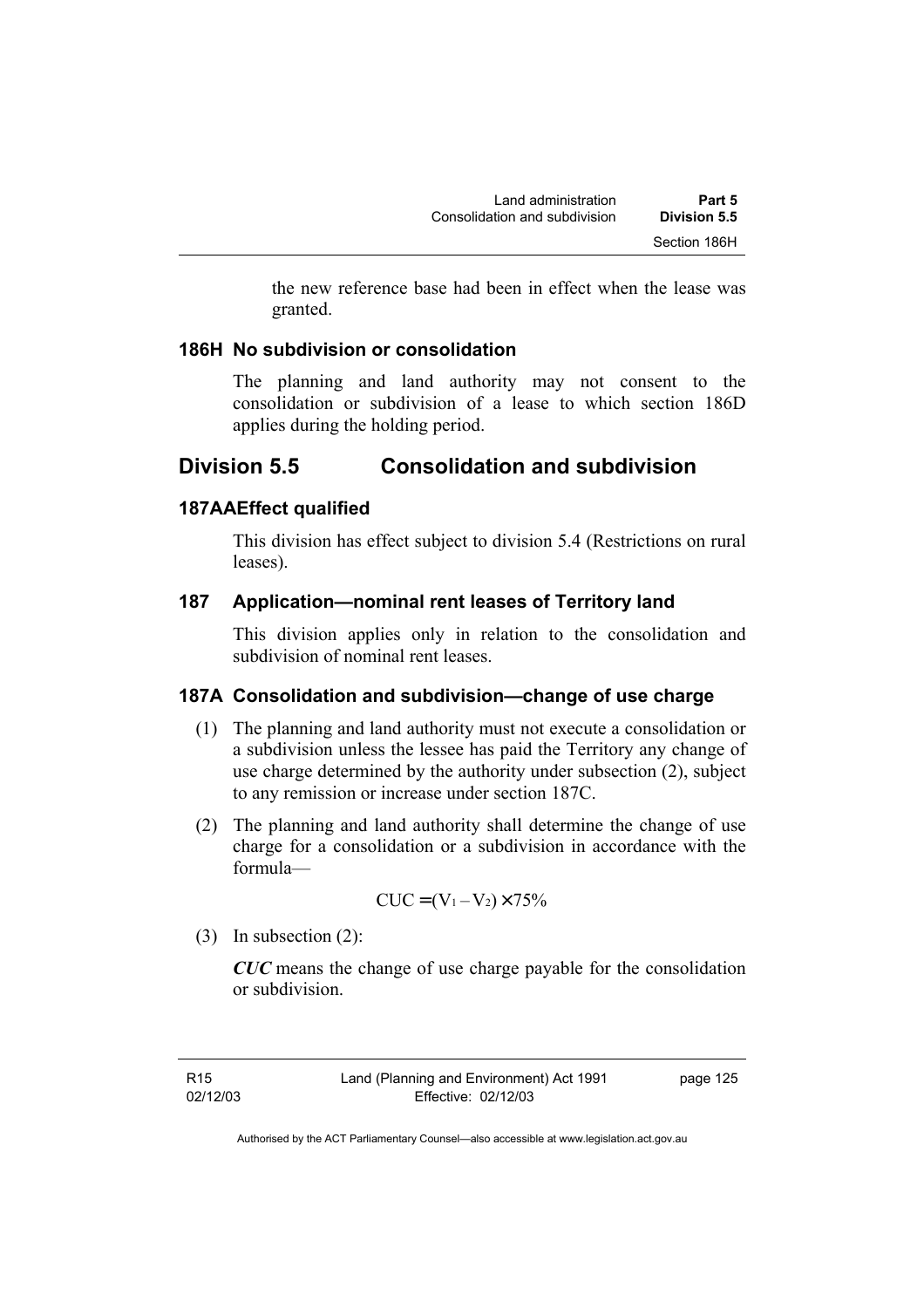$V_1$  means the capital sum that the new lease or leases to be granted under the consolidation or subdivision might be expected to realise if—

- (a) the consolidation or subdivision were to take place as proposed; and
- (b) the new lease or leases were offered for sale in good faith immediately after the variation on the reasonable terms and conditions that a genuine seller would require; and
- (c) the rent payable throughout the term of the new lease or leases were a nominal rent.

 $V_2$  means the capital sum that the lease or leases to be surrendered under the consolidation or subdivision might be expected to realise if—

- (a) no consolidation or subdivision were to take place during the remainder of the term of the surrendered lease or leases; and
- (b) the lease or leases were offered for sale in good faith immediately before the consolidation or subdivision on the reasonable terms and conditions that a genuine seller would require; and
- (c) the rent payable throughout the term of the lease or leases to be surrendered were a nominal rent.
- (4) If the capital value assessed as  $V_I$  under subsection (3) is equal to or less than the capital value assessed as  $V_2$  under that subsection, no change of use charge is payable under subsection (1).
- (5) A consolidation or subdivision has no effect if the change of use charge payable under subsection (1) for the consolidation or subdivision is not paid.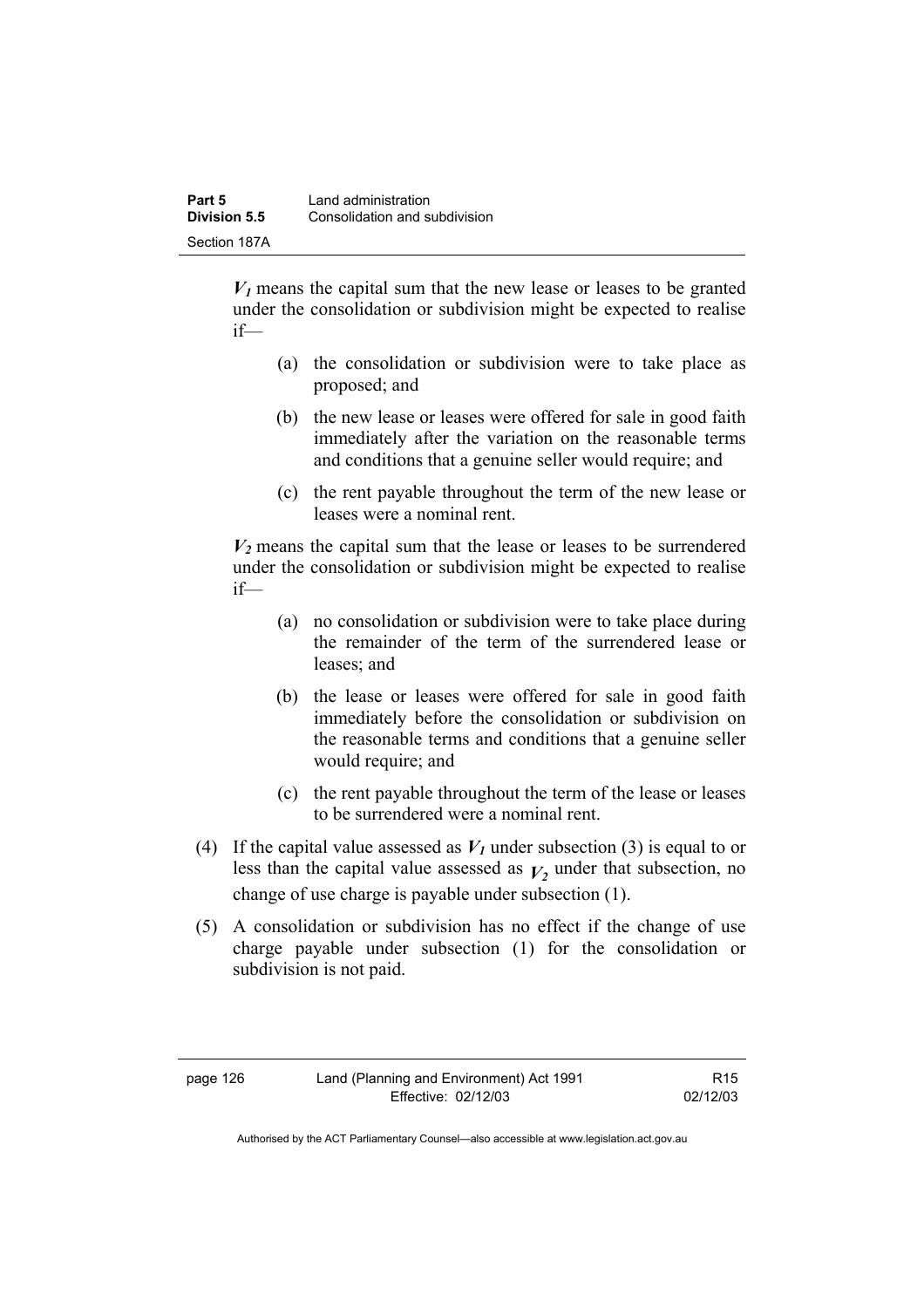# **187C Change of use charge for consolidations and subdivisions**

- (1) On application by a lessee who applies for a consolidation or subdivision of a lease or leases, the planning and land authority must remit a change of use charge under section 187A (Consolidation and subdivision—change of use charge) in circumstances prescribed under the regulations.
- (2) The planning and land authority must increase a change of use charge under section 187A in circumstances prescribed under the regulations.

# **Division 5.6 Recovery of land**

# **188 Termination of leases**

- (1) Subject to subsection (6), if a lessee of Territory land contravenes this part or the lease, the planning and land authority may, by written notice served on the lessee by post, terminate the lease.
- (2) A notice under subsection (1) takes effect on the day 14 days after the day it is served.
- (3) The planning and land authority shall serve a copy of a notice of the termination of a lease of Territory land under subsection (1) on—
	- (a) the registrar-general; and
	- (b) any person having an interest in the land, being an interest registered under the *Land Titles Act 1925*;

at the same time as, or as soon as practicable after, the notice under subsection (1) is served.

 (4) Subject to subsection (6), if a person who occupies Territory land under a licence from the Commonwealth or the Territory contravenes this part or the licence, the planning and land authority may, by written notice served on the licensee by post, terminate the licence.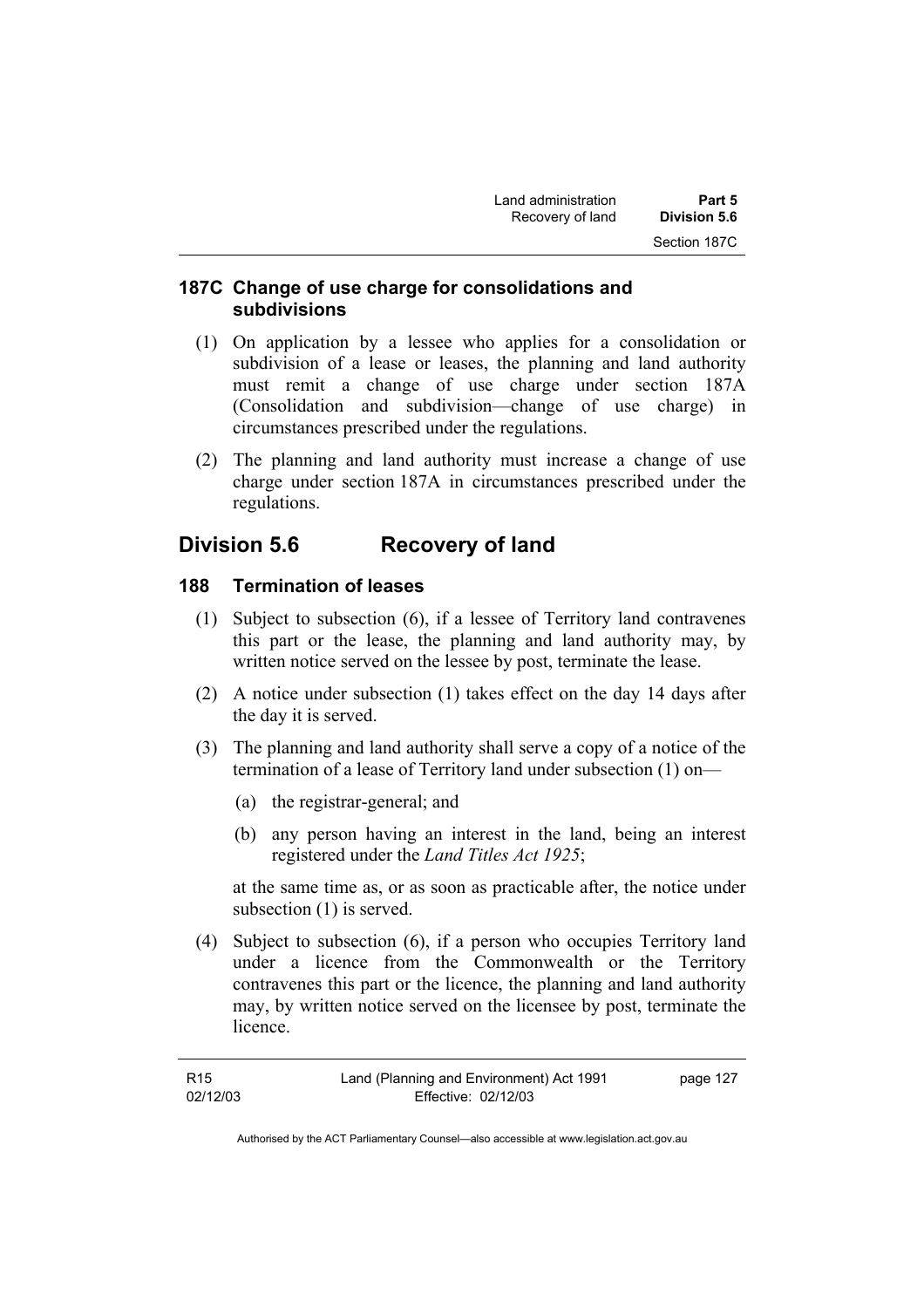| Part 5       | Land administration |
|--------------|---------------------|
| Division 5.6 | Recovery of land    |
| Section 189  |                     |

- (5) A notice under subsection (4) takes effect on the day 7 days after the day it is served.
- (6) The planning and land authority shall not terminate a lease or a licence under this section unless it has—
	- (a) by written notice served on the lessee or licensee by post—
		- (i) informed the lessee or licensee that it is considering terminating the lease or licence; and
		- (ii) specified the grounds on which it is considering taking that action; and
		- (iii) invited the lessee or licensee to notify the authority in writing within 21 days after the date of the notice of any reasons why the lessee or licensee considers that the lease or licence should not be terminated; and
	- (b) taken into account any reasons for not terminating the lease or licence notified to the authority by the lessee or licensee in accordance with the notice served on him or her under paragraph (a).
- (7) The validity of the termination of a lease is not affected by a failure to comply with subsection (3).

#### **189 How land may be recovered**

- (1) This section applies if—
	- (a) a person who has been a lessee of Territory land remains in possession of the land after—
		- (i) the term of the lease has ended; or
		- (ii) the lease has been surrendered or ended; or
	- (b) a person who has been a licensee of Territory land remains in possession of the land after—
		- (i) the term of the licence has ended; or

| page 128 | Land (Planning and Environment) Act 1991 | R15      |
|----------|------------------------------------------|----------|
|          | Effective: 02/12/03                      | 02/12/03 |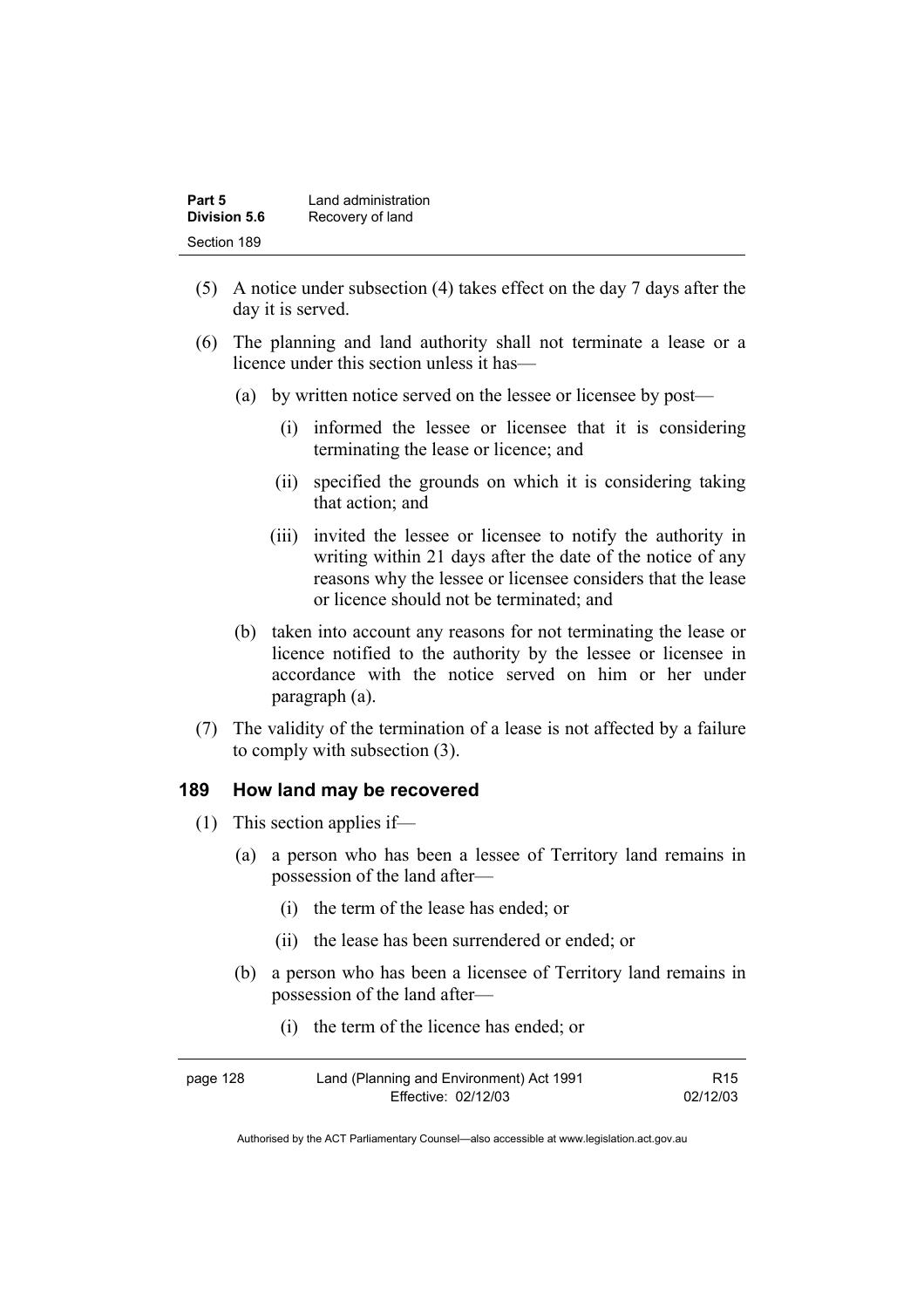| Land administration | Part 5       |
|---------------------|--------------|
| Recovery of land    | Division 5.6 |
|                     | Section 190  |

- (ii) the licence has been surrendered or ended.
- (2) The Executive may, by written notice to the person (the *unlawful occupier*), demand that the unlawful occupier give possession of the land to the Executive within the reasonable period stated in the demand.
- (3) If a demand is not complied with—
	- (a) the Executive may apply to the Magistrates Court for an order that possession of the land be given to the Executive; and
	- (b) the court may issue a warrant authorising a police officer, within 30 days after the day the warrant is issued, to enter the land with the assistance and by the force that is reasonable, and give possession of the land to the Executive.
- (4) The planning and land authority is authorised to do any of the following on behalf of the Executive:
	- (a) make a demand under subsection (2);
	- (b) make an application to the Magistrates Court under subsection  $(3)$   $(a)$ ;
	- (c) take possession of land under this section.
- (5) In this section:

*licence* means a licence granted by the Territory, the Commonwealth or the planning and land authority.

## **190 Evidence of ending of lease**

- (1) The planning and land authority may certify in writing that a lease of Territory land mentioned in the certificate has ended.
- (2) A certificate under subsection (1) is evidence of the matter it states.
- (3) A document that purports to be a certificate under subsection (1) is taken to be such a certificate, unless the contrary is proved.

| R <sub>15</sub> | Land (Planning and Environment) Act 1991 | page 129 |
|-----------------|------------------------------------------|----------|
| 02/12/03        | Effective: 02/12/03                      |          |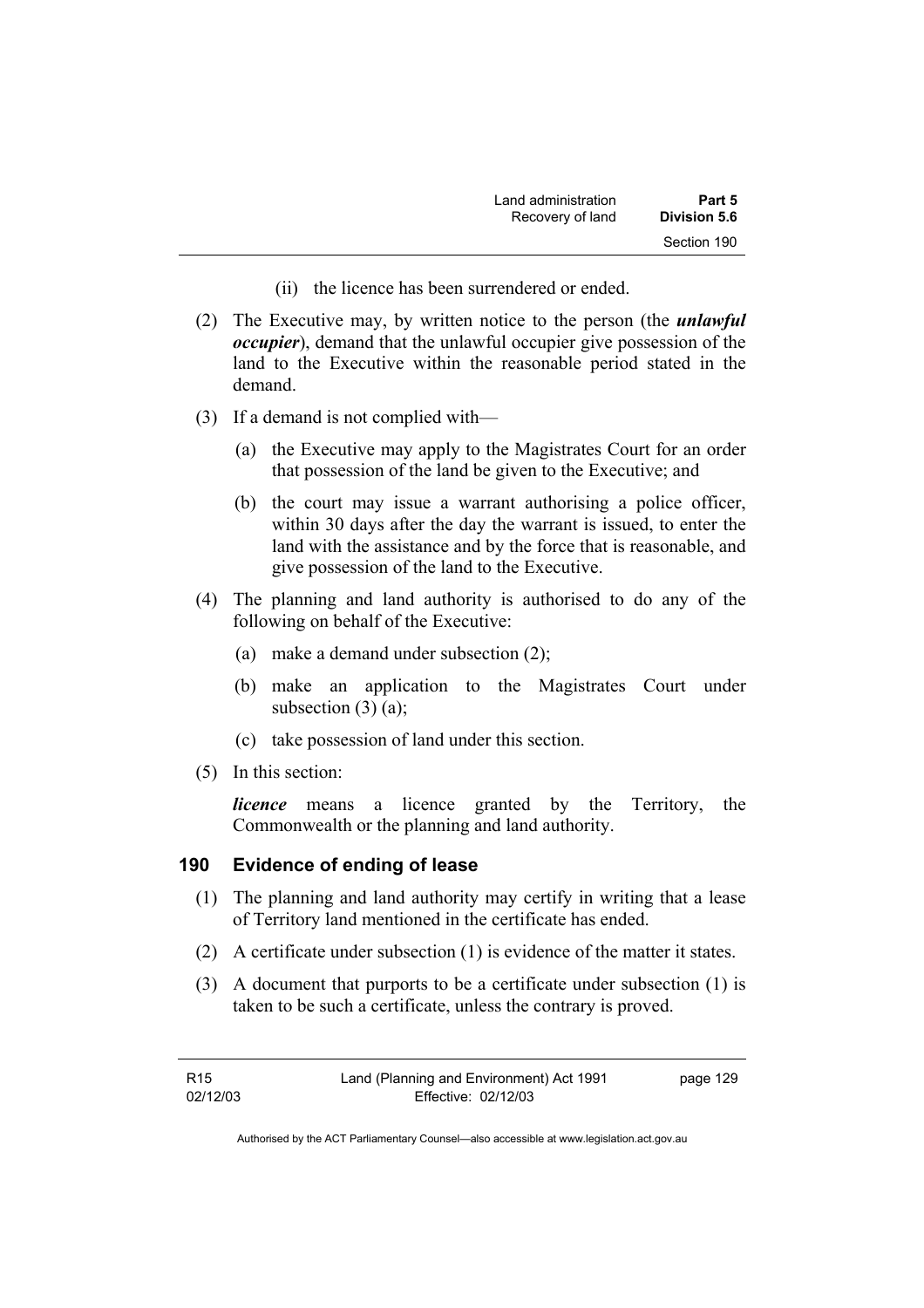**Part 5** *Land administration*<br>Division 5.7 *Public land* **Division 5.7** Section 191

# **Division 5.7 Public land**

# **Subdivision 5.7.1 Preliminary**

## **191 Definitions for div 5.7**

In this division:

*plan of management* means a plan of management prepared under subdivision 5.7.4, as varied and in effect from time to time.

*variation*, in relation to a plan of management, includes the revocation of the plan and its substitution with a new plan.

# **Subdivision 5.7.2 Public land**

## **192 Recommendations to planning and land authority**

The conservator may, in writing, recommend to the planning and land authority that the plan be varied to provide for—

- (a) the identification of an area of land as public land and its reservation for a purpose referred to in section 193; or
- (b) in relation to an area already identified in the plan as public land—
	- (i) the variation of its boundaries to reduce or increase the size or the area, or to alter the shape of the area; or
	- (ii) the variation of the purpose for which it is reserved; or
	- (iii) the cessation of its designation as public land.

# **Subdivision 5.7.3 Management of public land**

## **193 Reserved areas**

Public land may be reserved by the plan under section 7 (3) (f) for any of the following purposes:

| page 130 | Land (Planning and Environment) Act 1991 | R <sub>15</sub> |
|----------|------------------------------------------|-----------------|
|          | Effective: 02/12/03                      | 02/12/03        |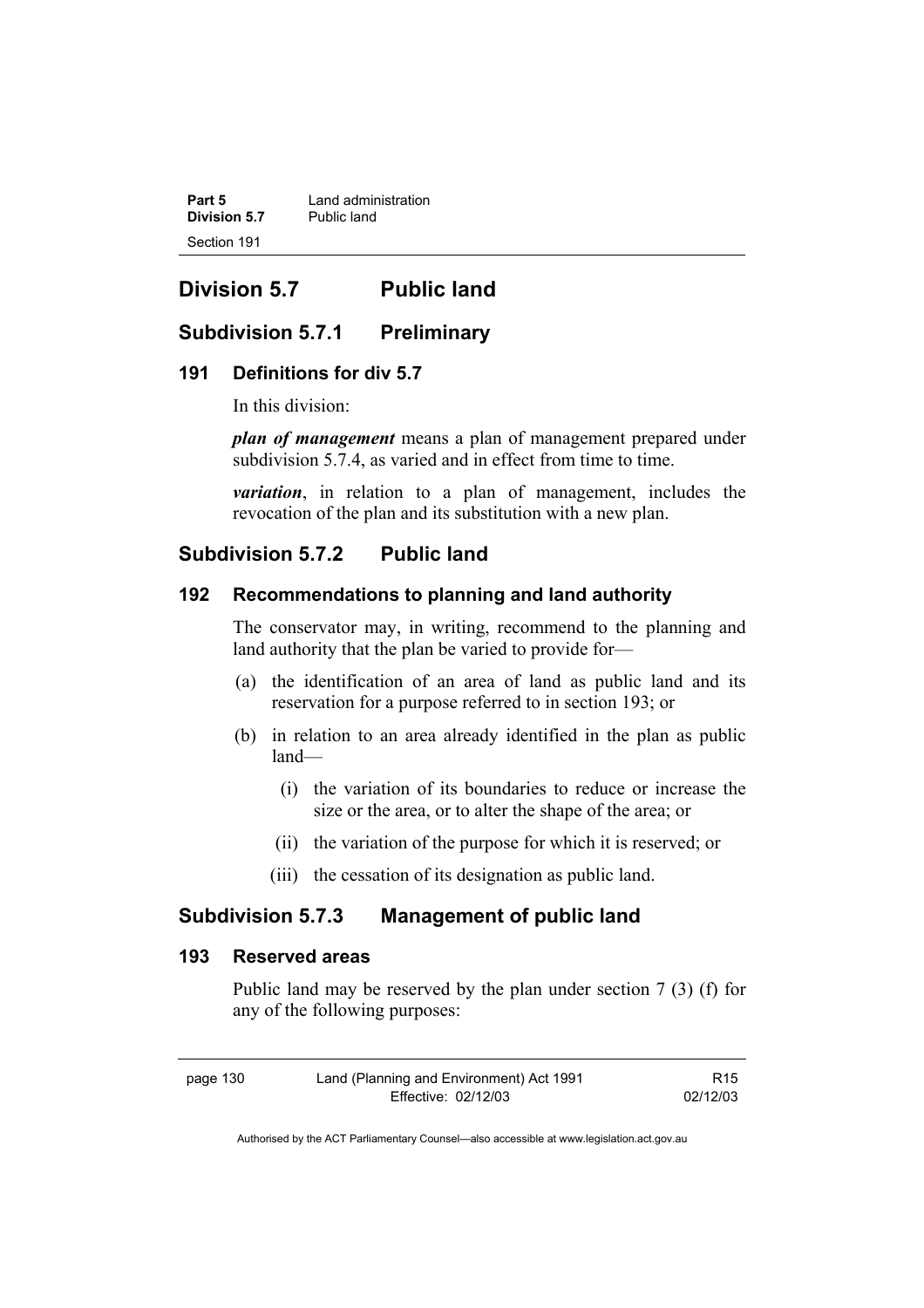- (a) a wilderness area;
- (b) a national park;
- (c) a nature reserve;
- (d) a special purpose reserve;
- (e) an urban open space;
- (f) a cemetery or burial ground;
- (g) a lake; or
- (h) a sport and recreation reserve.

## **194 Management**

An area of public land shall be managed in accordance with—

- (a) the management objectives applying to the area; and
- (b) the plan of management (if any) for the area.

# **195 Management objectives**

- (1) For section 194, the management objectives for an area of public land reserved for a particular purpose are—
	- (a) objectives specified in schedule 1; and
	- (b) objectives specified by the conservator under subsection (2);

in relation to areas of land reserved for that purpose.

- (2) The conservator may, in writing, determine management objectives for an area of public land reserved for a purpose mentioned in schedule 1.
	- *Note* A power given under an Act to make a statutory instrument (including a determination of management objectives) includes power to amend or repeal the instrument (see Legislation Act, s 46 (1)).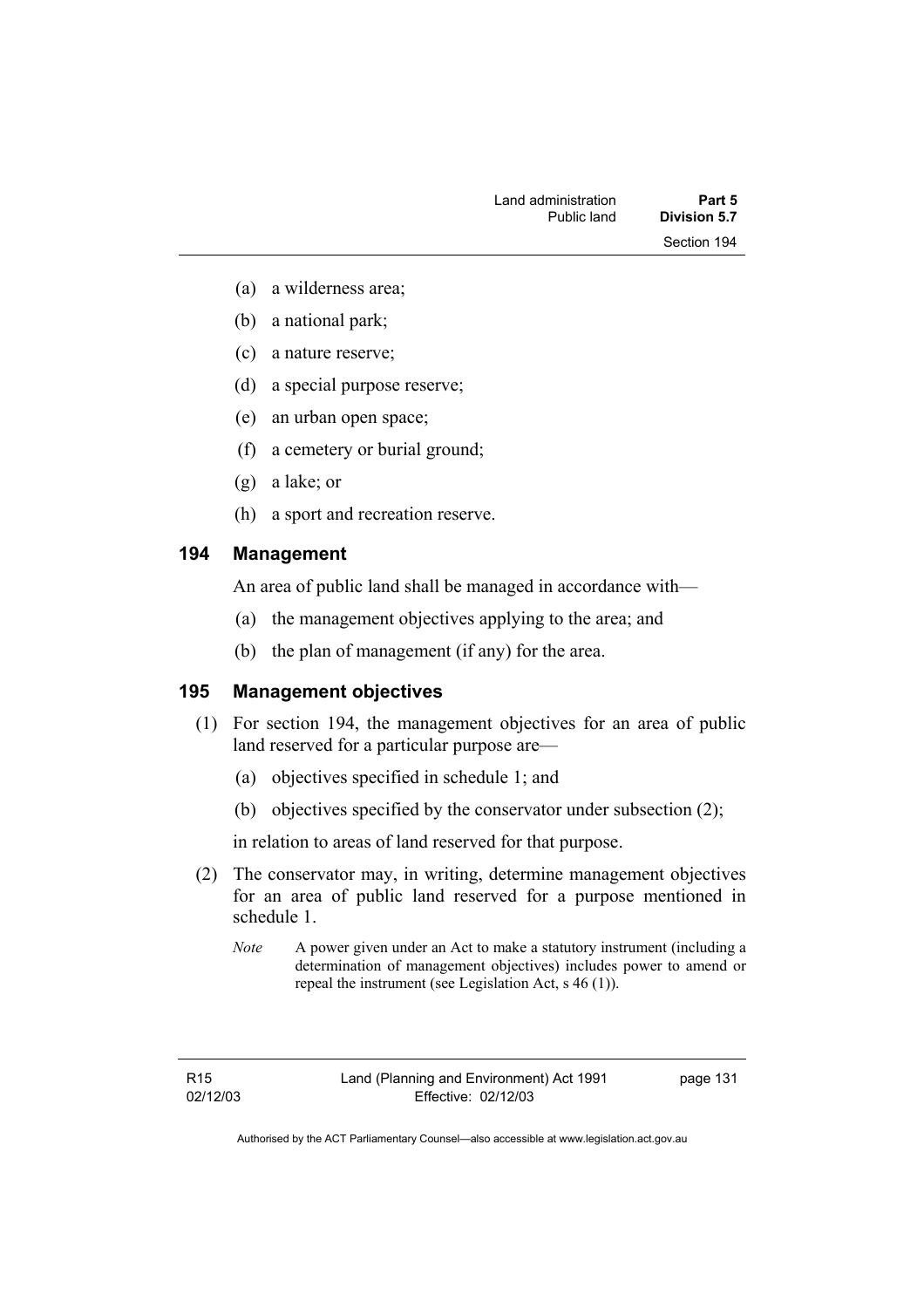| Part 5       | Land administration |
|--------------|---------------------|
| Division 5.7 | Public land         |
| Section 196  |                     |

- (3) A determination of management objectives is a disallowable instrument.
	- *Note 1* A disallowable instrument must be notified, and presented to the Legislative Assembly, under the Legislation Act.
	- *Note 2* An amendment or repeal of a determination of management objectives is also a disallowable instrument (see Legislation Act, s 46 (2))*.*
- (4) If there is an inconsistency between the application of 2 management objectives specified in schedule 1 in relation to an area of public land, the objective appearing later in the schedule is to be read subject to the other objective.
- (5) If there is an inconsistency between the application of a management objective specified in schedule 1 and a management objective specified by the conservator under subsection (2) in relation to an area of public land, the objective specified by the conservator is to be read subject to the other objective.
- (6) In schedule 1:

*natural environment* means all biological, physical and visual elements of the earth and its atmosphere, whether natural or modified.

# **Subdivision 5.7.4 Plans of management**

#### **196 Content**

A plan of management includes—

- (a) a description of the area of public land to which it applies; and
- (b) how the relevant management objectives referred to in section 195 (1) are to be implemented or promoted in that area.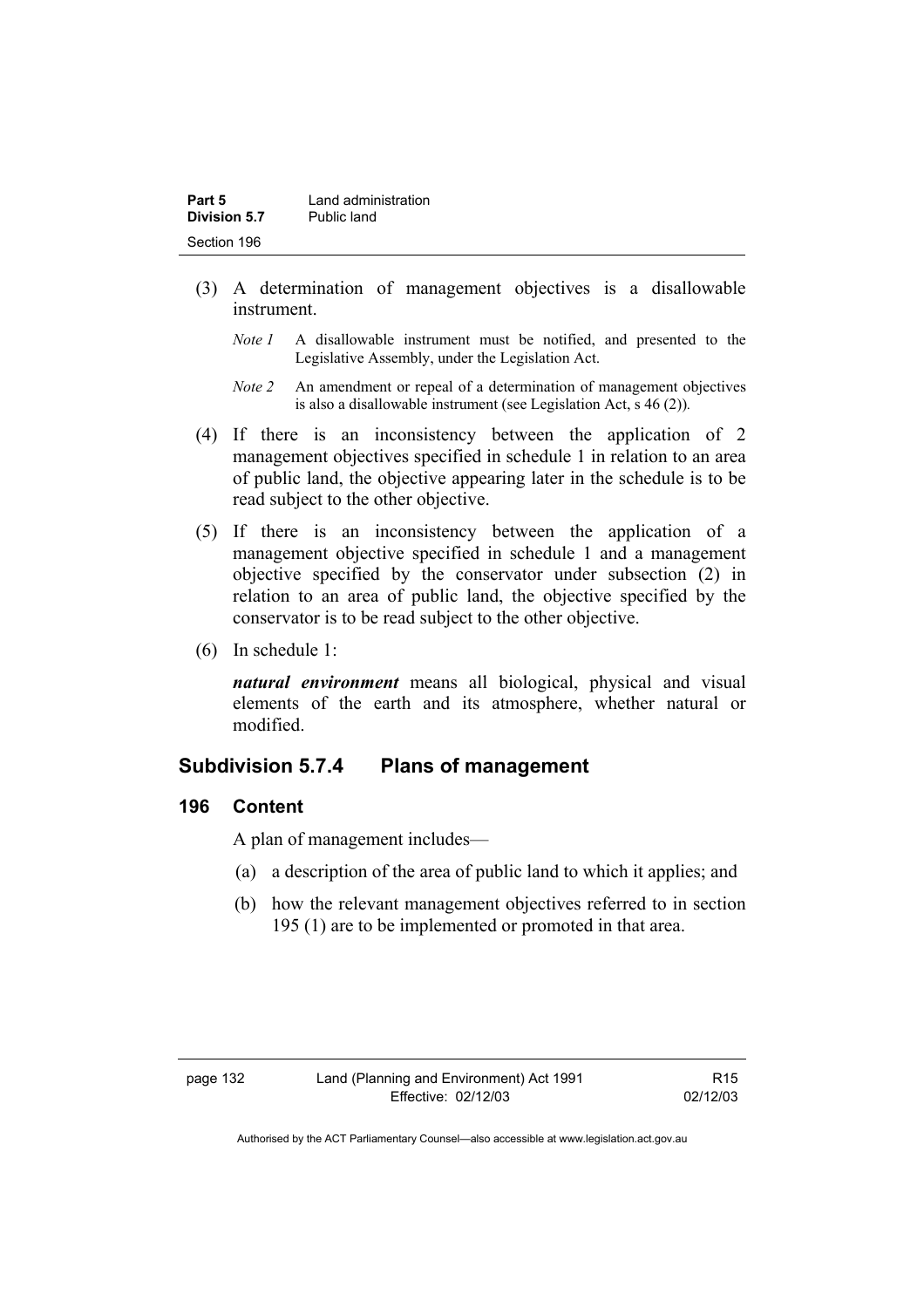| Land administration | Part 5       |
|---------------------|--------------|
| Public land         | Division 5.7 |
|                     | Section 197  |

## **197 Preparation**

- (1) The conservator shall prepare a draft plan of management for an area of public land as soon as practicable after the area is identified as such in the plan.
- (2) In preparing a draft plan of management, the conservator shall consider any recommendation submitted by the authority.

#### **198 Variations**

- (1) The conservator may prepare a draft variation of a plan of management in the same way as a draft plan of management.
- (2) This subdivision applies to a draft variation of a plan of management as if it were a draft plan of management.

## **199 Environmental assessments and inquiries**

- (1) At the written request of the conservator, or on his or her own initiative, at any time before a draft plan of management is approved under section 204 (a) the Minister may—
	- (a) direct that an assessment be made; or
	- (b) establish a panel to conduct an inquiry;

about any aspect of the draft plan.

 (2) In preparing or revising a draft plan of management, the conservator shall consider any relevant assessment or the report of any relevant inquiry.

## **200 Public consultation**

- (1) This section applies to a draft plan of management for an area of public land if—
	- (a) no corresponding preliminary draft plan of management for that area has been notified under section 19; or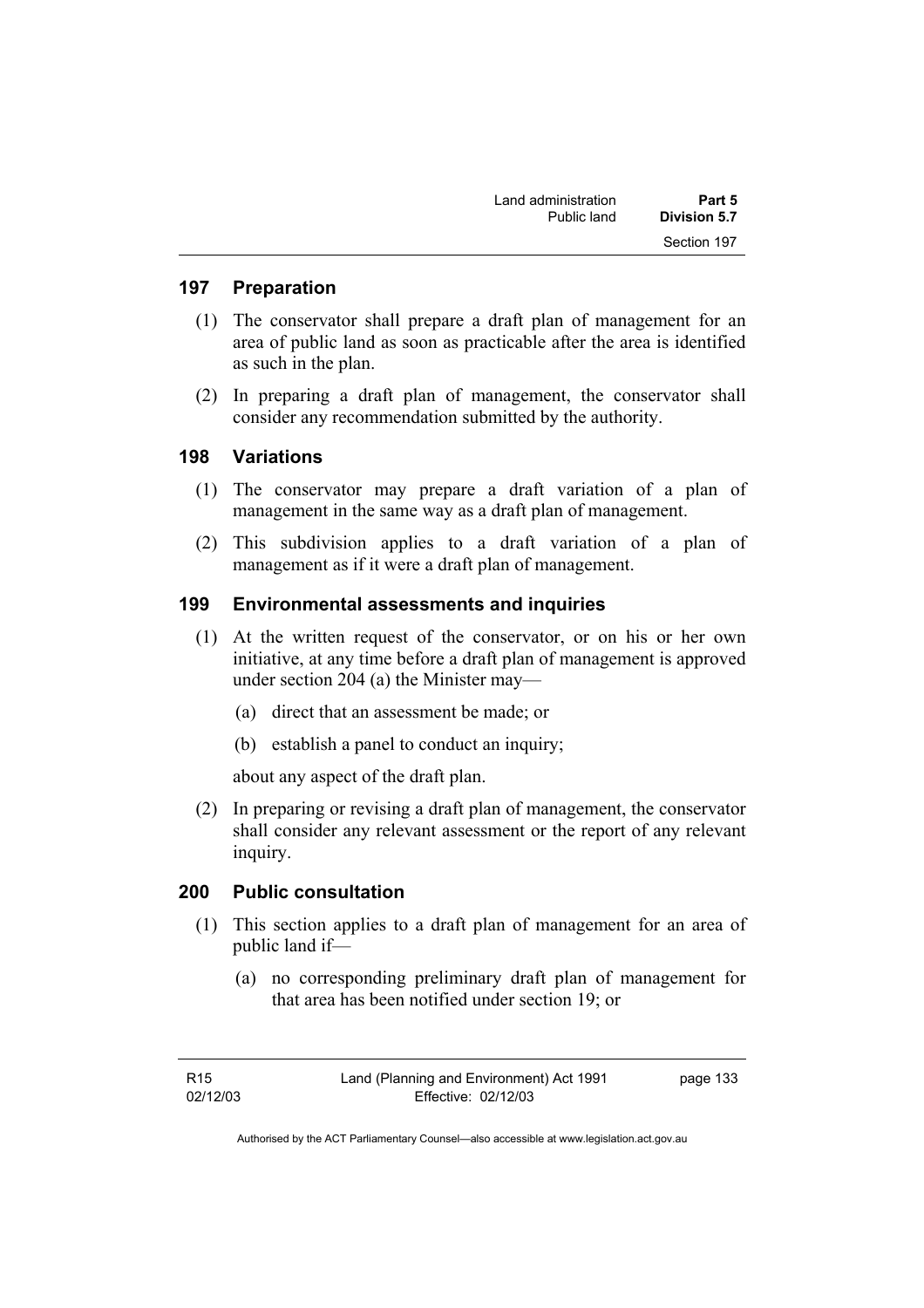| Part 5       | Land administration |
|--------------|---------------------|
| Division 5.7 | Public land         |
| Section 201  |                     |

- (b) if such a preliminary draft has been so notified—the firstmentioned draft plan of management differs significantly from that preliminary draft.
- (2) The conservator shall make copies of a draft plan of management to which this section applies available to an appropriate committee of the Legislative Assembly.
- (3) The conservator shall make copies of a draft plan of management to which this section applies available for public inspection during office hours at the places specified in a written notice prepared by the conservator.
- (4) A notice under subsection (3) shall include a statement inviting persons to submit written comments about the draft plan of management to the conservator at a specified address and within a specified period of not less than 21 days from the date of the notice.
- (5) A notice under subsection (3) is a notifiable instrument.

*Note* A notifiable instrument must be notified under the Legislation Act.

(6) The conservator must also publish the notice in a daily newspaper.

## **201 Revision**

The conservator may revise a draft plan of management—

- (a) in consideration of any written comments received from any person about the draft plan; or
- (b) to correct any formal error.

## **202 Submission to Minister**

The conservator shall submit a draft plan of management (as revised under section 201) to the Minister for approval, together with—

 (a) a written report setting out the issues raised in any written comments submitted to the conservator in relation to the draft; and

| page 134 | Land (Planning and Environment) Act 1991 | R15      |
|----------|------------------------------------------|----------|
|          | Effective: 02/12/03                      | 02/12/03 |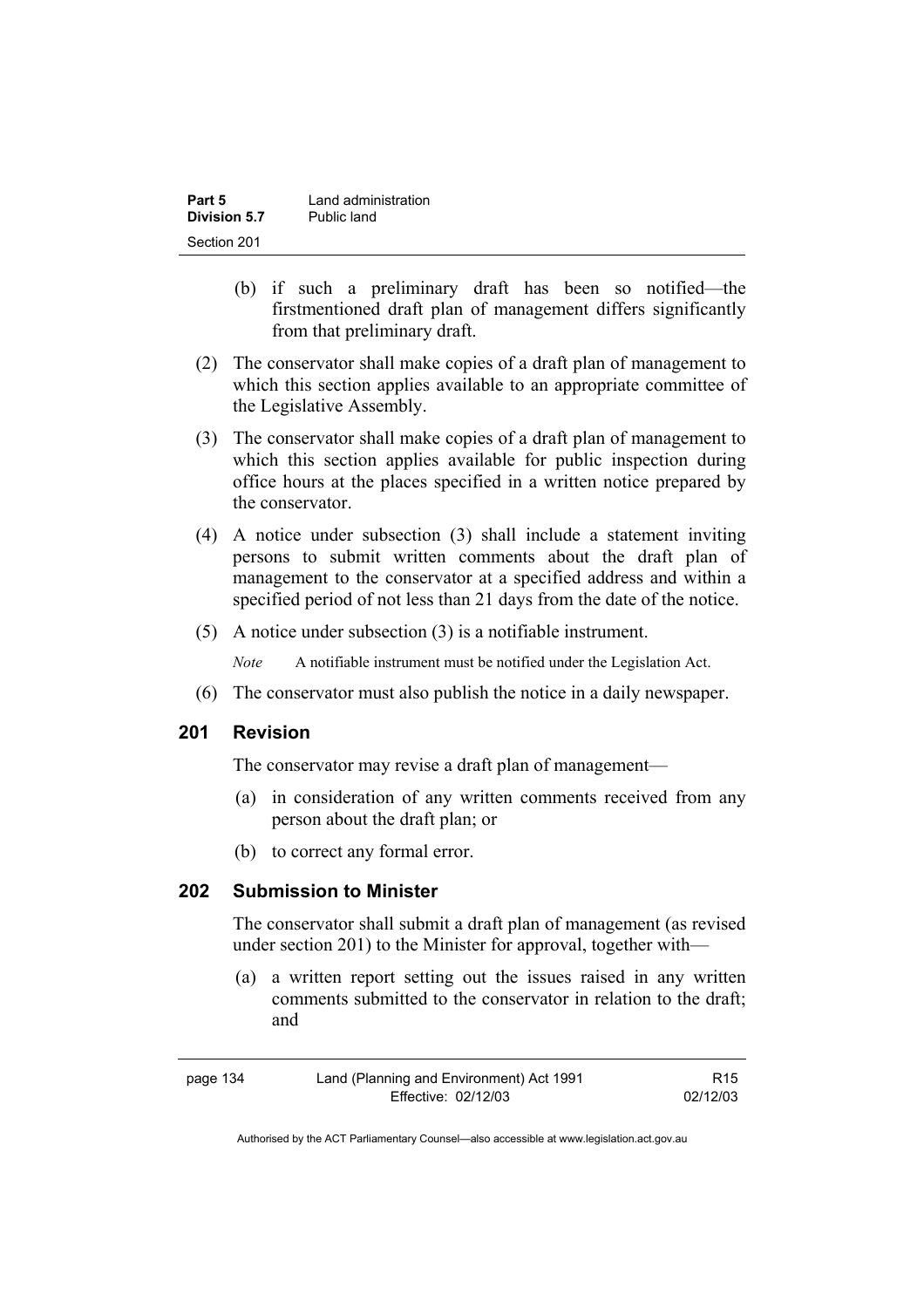(b) a written report about the conservator's consultation with the public and with any other person or authority about the draft.

## **203 Consideration of plan of management by Legislative Assembly committee**

If the conservator submits a draft plan of management to the Minister under section 202, the Minister shall, within 7 days of receiving the draft plan give—

- (a) a copy of the draft plan; and
- (b) a copy of the reports referred to in section 202 (a) and (b) relating to the draft plan; and
- (c) all other documents relating to the draft plan submitted to the Minister by the conservator;

to an appropriate committee of the Legislative Assembly.

## **204 Minister's powers**

- (1) On receipt of a draft plan of management submitted under section 202 or section 205 for approval, the Minister shall consider any recommendation relating to the draft by a committee of the Legislative Assembly that considers the draft under section 203 and—
	- (a) in writing, approve a plan of management in the form in which the draft is submitted; or
	- (b) refer the draft to the conservator together with any of the following written directions:
		- (i) to conduct further specified consultation;
		- (ii) to consider any revision suggested by the Minister;
		- (iii) to revise the draft in a specified way;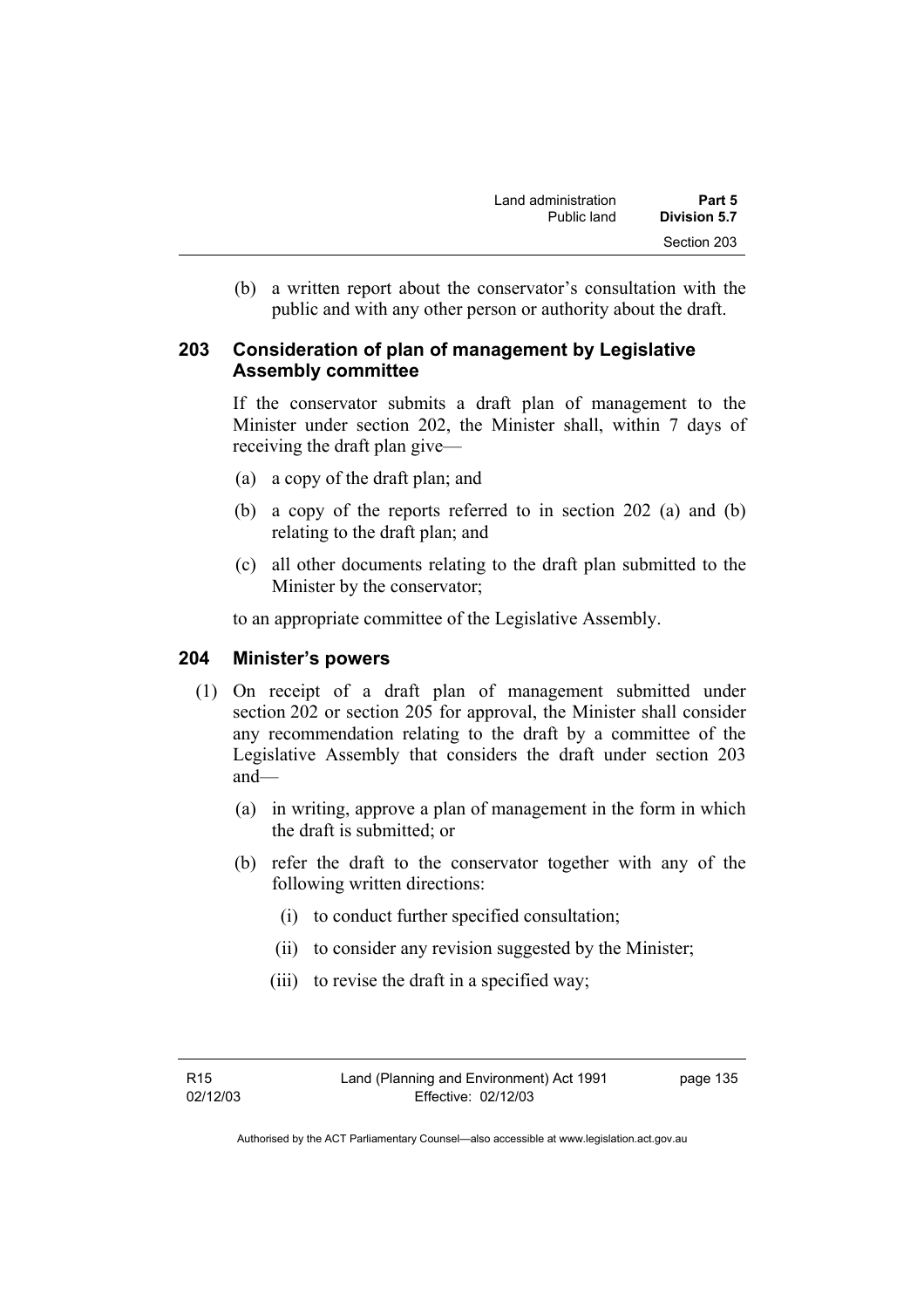| Part 5       | Land administration |
|--------------|---------------------|
| Division 5.7 | Public land         |
| Section 205  |                     |

- (iv) to defer, in writing, until a specified date or the occurrence of a specified event, the resubmission of the draft to the Minister;
- (v) to withdraw the draft in writing.
- (2) The following are notifiable instruments:
	- (a) a deferral directed under subsection  $(1)$  (b)  $(iv)$ ;
	- (b) a withdrawal directed under subsection (1) (b) (v).
	- *Note* A notifiable instrument must be notified under the Legislation Act.

## **205 Referral back to conservator**

If the Minister refers a draft plan of management to the conservator under section 204 (1) (b), the conservator shall—

- (a) comply with the Minister's directions; and
- (b) if the Minister gives a direction under section 204 (1) (b) (i) or (ii)—if the conservator considers appropriate, revise the draft plan; and
- (c) revise the draft to correct any formal error; and
- (d) resubmit the draft plan of management (as revised) to the Minister for approval together with a written report about the conservator's compliance with the Minister's directions and about any revision of the draft under paragraph (c).

## **206 Notice of revival of deferred draft plan of management**

(1) If the conservator defers a draft plan of management as directed under section 204 (1) (b) (iv) (Minister's powers), on the day stated in the deferral, or as soon as possible after the event mentioned in the deferral, the conservator must prepare a written notice stating that the draft plan of management is revived.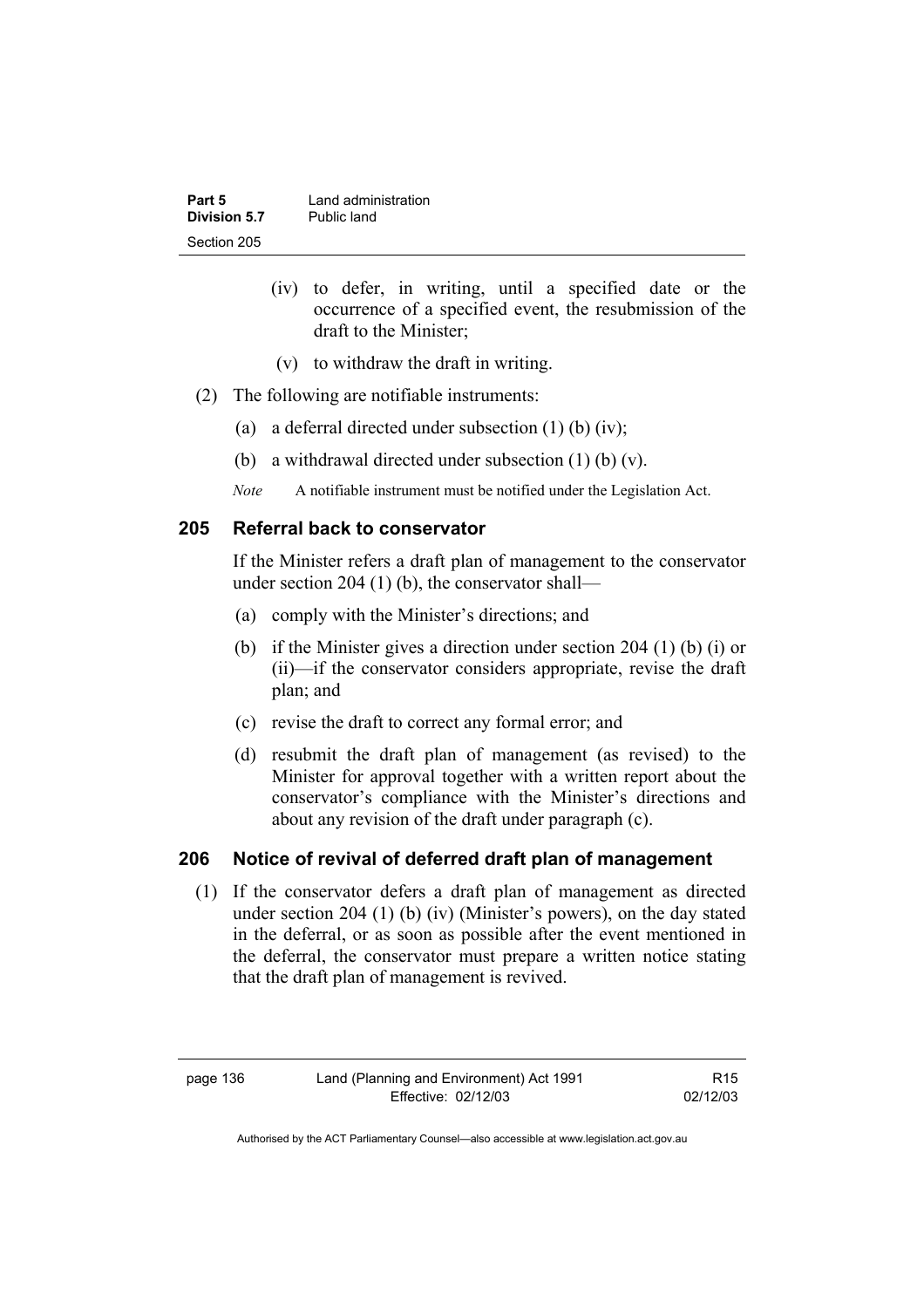(2) A notice is a notifiable instrument.

*Note* A notifiable instrument must be notified under the Legislation Act.

(3) The conservator must also publish the notice in a daily newspaper.

#### **207 Notification, presentation, disallowance and date of effect**

 (1) A plan of management, as approved by the Minister under section 204, is a disallowable instrument.

- (2) The Legislation Act, chapter 7 (Presentation, amendment and disallowance of subordinate laws and disallowable instruments) applies to a plan of management as if each reference in that chapter to 6 sitting days were a reference to 5 sitting days.
- (3) Subject to any disallowance under the Legislation Act, chapter 7, the plan of management commences—
	- (a) on the day after the 5th sitting day after the day it is presented to the Legislative Assembly under that chapter; or
	- (b) if the plan provides for a later date or time of commencement—on that date or at that time.

## **Subdivision 5.7.5 Leases and licences**

#### **208 Leases—generally**

- (1) Except as provided by section 209, the planning and land authority shall not grant a lease—
	- (a) of public land; or
	- (b) during the defined period, of land designated, in a draft variation of the plan notified under section 19, to become public land.

*Note* A disallowable instrument must be notified, and presented to the Legislative Assembly, under the Legislation Act.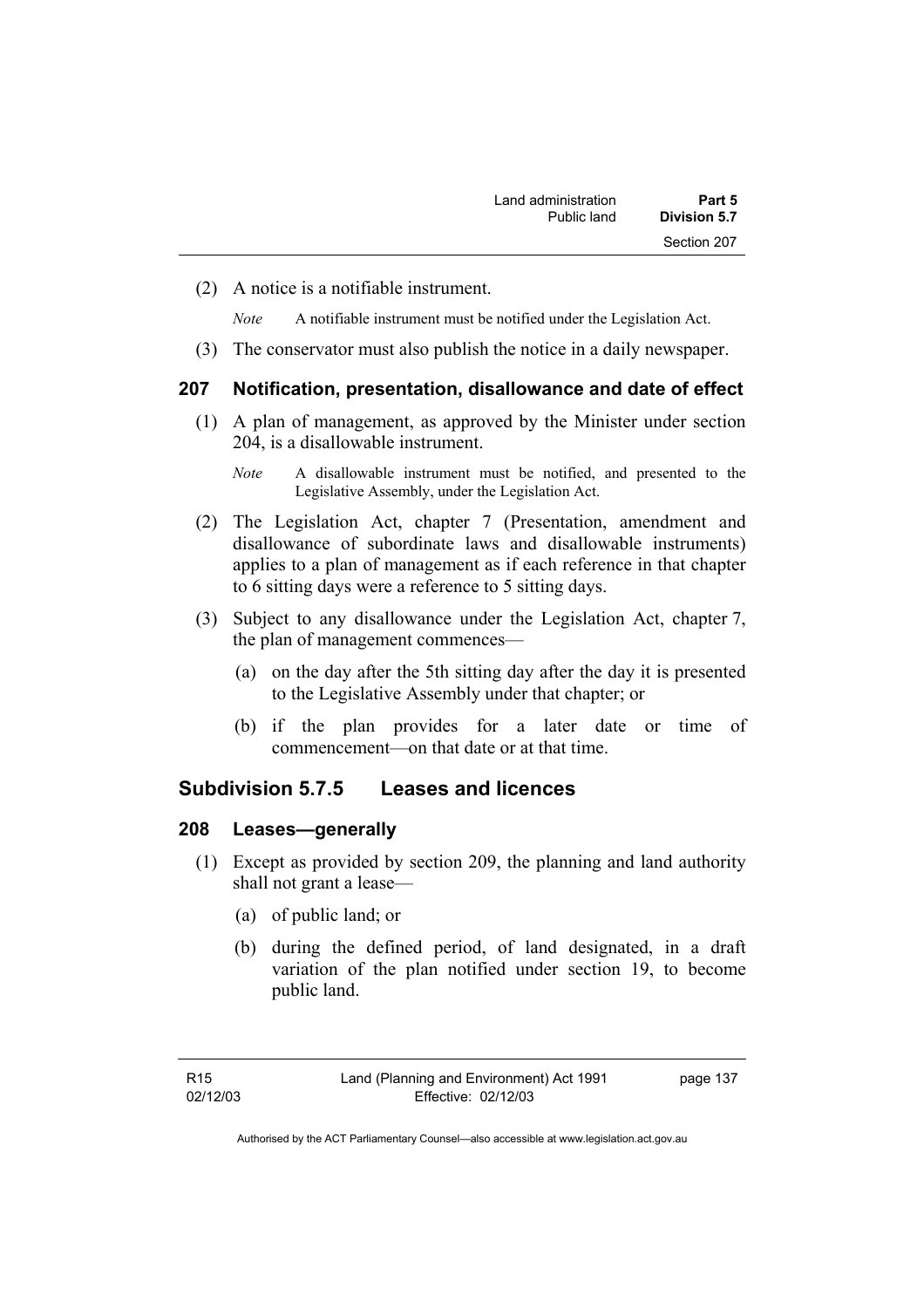| Part 5       | Land administration |
|--------------|---------------------|
| Division 5.7 | Public land         |
| Section 209  |                     |

(2) In subsection (1):

*defined period*, in relation to land designated, in a draft variation of the plan, to become public land, means the period of interim effect, under part 2, of that draft variation.

## **209 Grant of leases**

- (1) On the written recommendation of the conservator, the planning and land authority may grant a lease of an area, or part of an area, of public land except if that area is reserved under the plan as a wilderness area.
- (2) On the written recommendation of the conservator, the planning and land authority may during the defined period referred to in section 208 (2), grant a lease of an area, or part of an area, of land designated in a draft variation of the plan to become public land except if it is proposed in that draft variation that the area be reserved as a wilderness area.

## **210 Licences**

 (1) The planning and land authority may, on the written recommendation of the conservator, grant a licence to a person to occupy or use an area of unleased public land.

#### **Example of when a licence might be given to a person**

to allow a building (including a fitting attached to the building) owned or occupied by the person to encroach onto, over or under an area of unleased public land

- *Note* An example is part of the Act, is not exhaustive and may extend, but does not limit, the meaning of the provision in which it appears (see Legislation Act, s 126 and s 132).
- (2) An application for a licence under subsection (1) shall—
	- (a) be in writing signed by the applicant; and
	- (b) specify—
		- (i) the land in relation to which the licence is sought; and

| page 138 | Land (Planning and Environment) Act 1991 | R <sub>15</sub> |
|----------|------------------------------------------|-----------------|
|          | Effective: 02/12/03                      | 02/12/03        |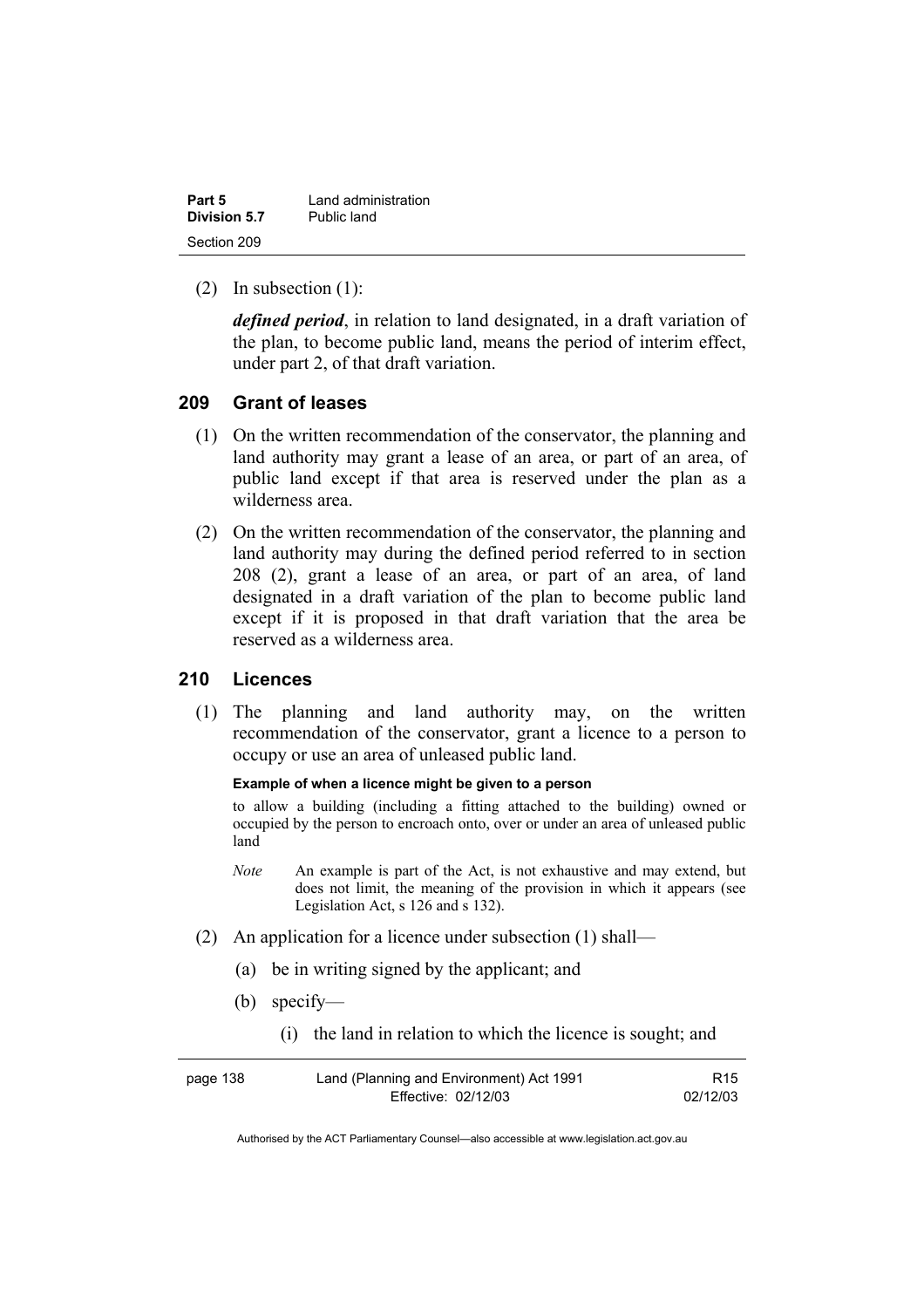- (ii) the period for which the licence is sought; and
- (iii) the purposes for which it is proposed that the land should be used under the licence.
- *Note* A fee may be determined under s 287 for this subsection.
- (3) A licence under subsection (1) shall—
	- (a) be in writing; and
	- (b) apply to the person to whom it is granted and to all other persons to whom it is expressed to apply; and
	- (c) specify the period for which it is granted; and
	- (d) be subject to the conditions (if any) specified in the licence.
- (4) A person is not required to hold a licence under this section to occupy or use an area of unleased public land if—
	- (a) the person holds a permit under the *Roads and Public Places Act 1937* to place an object in, over or across the area; and
	- (b) the area is being occupied or used in accordance with the permit; and
	- (c) for an occupation or use that requires an approval under division 6.2 (Approvals)—
		- (i) the occupation or use has been approved under that division; and
		- (ii) the person is complying with any conditions under section 245 (Conditional approvals) that apply to the approval.

## **211 Miner's rights in relation to public land**

A miner's right must not be granted in relation to public land.

page 139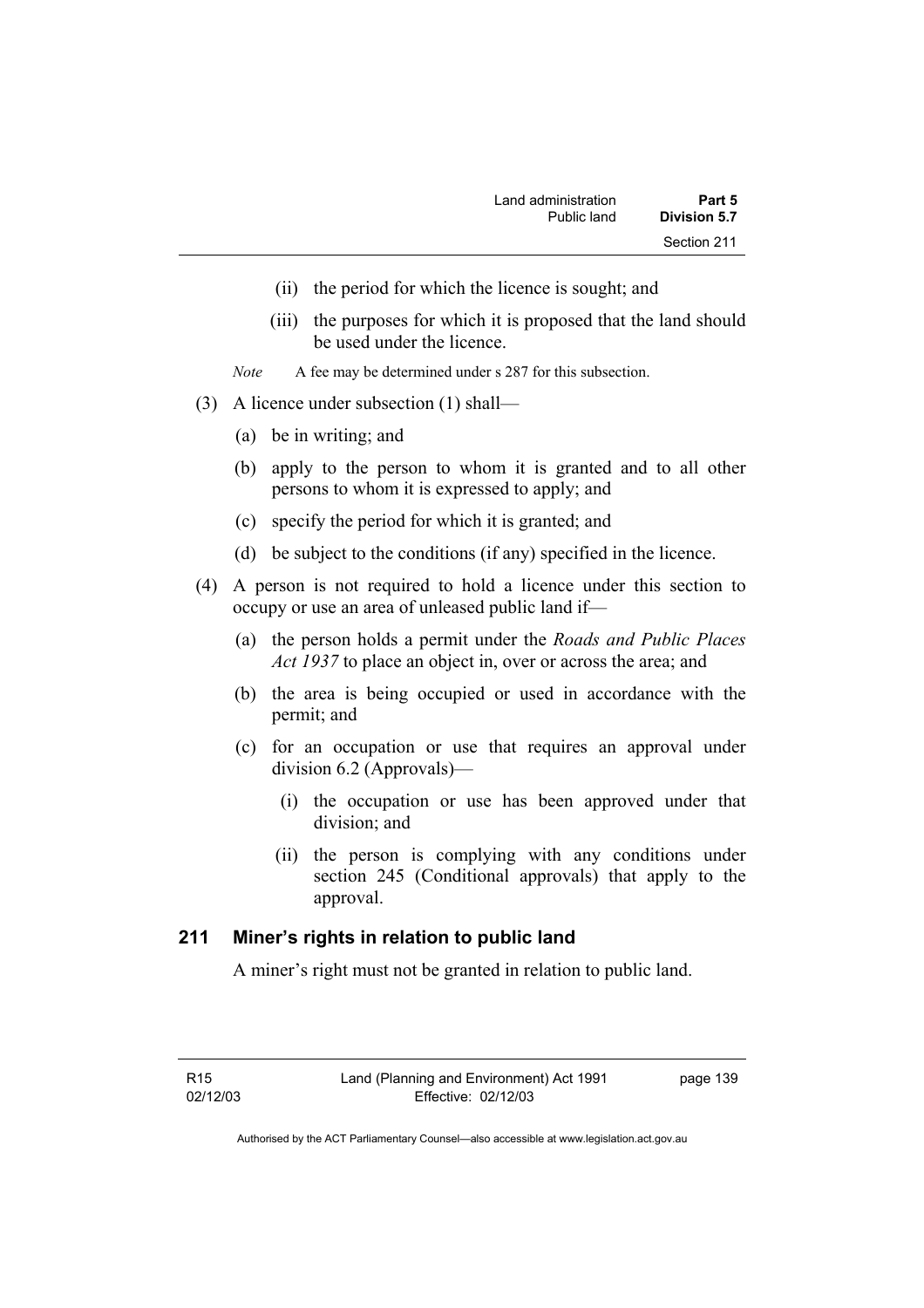| Part 5              | Land administration |
|---------------------|---------------------|
| <b>Division 5.8</b> | Miscellaneous       |
| Section 214         |                     |

# **Division 5.8 Miscellaneous**

## **214 Lessee may surrender lease or part of lease**

- (1) A person who holds a lease of Territory land may, at any time, with the consent of the planning and land authority, surrender the lease or any part of the land comprised in the lease.
- (2) The planning and land authority may agree to accept the surrender of a lease, or part of the land comprised in a lease, under subsection (1) either unconditionally or subject to any condition the authority considers appropriate.
- (3) The surrender of a lease, or of part of the land comprised in a lease, shall not entitle the lessee to a refund or remission of any rent already paid or due.

# **215 Reduction of rent and relief from provisions of lease**

- (1) The planning and land authority may approve—
	- (a) a reduction of the rent payable under a lease of Territory land, or of the amount payable, in relation to any occupation of Territory land; or
	- (b) the grant of relief, to a lessee or occupier of Territory land, from compliance, completely or partly, with any provision to which the person's lease or occupation is subject.
- (2) The reduction or grant of relief may be for any period (including a period before the commencement of this section or any other period before the approval).
- (3) If the planning and land authority gives an approval under subsection (1), the liability or obligation of the lessee or occupier under the lease, or in relation to the person's occupation, is discharged for the period approved, to the extent of the reduction or grant of relief approved.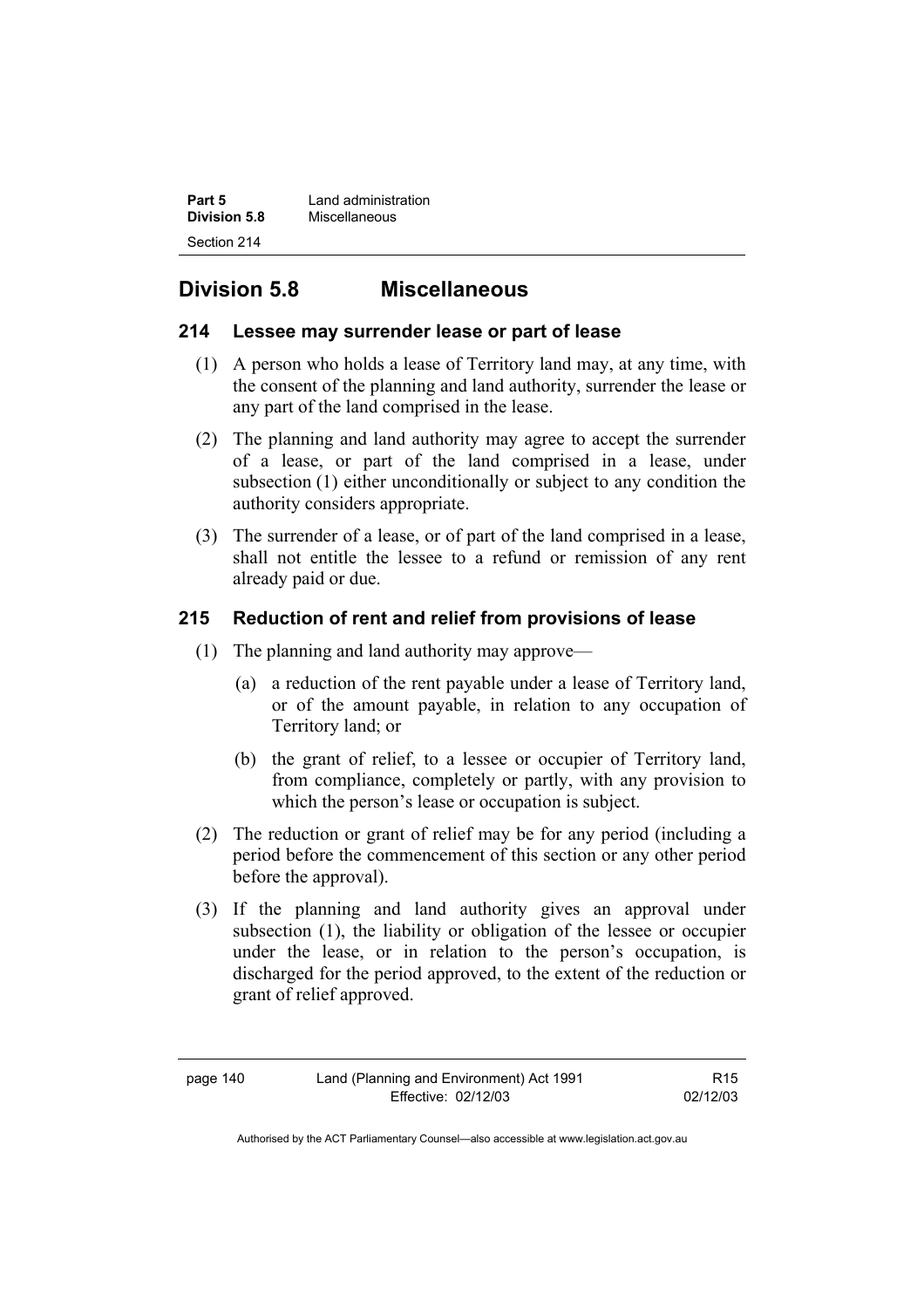| Land administration | Part 5              |
|---------------------|---------------------|
| Miscellaneous       | <b>Division 5.8</b> |
|                     | Section 216         |

- (4) An approval under subsection (1) may be made subject to conditions.
- (5) If the planning and land authority approves a grant of relief to a lessee or occupier under subsection (1), it must give to the lessee or occupier notice of the reduction of rent or other grant of relief approved.

*Note* For how documents may be given, see Legislation Act, pt 19.5.

## **216 Access to leased land from roads and road related areas**

- (1) The planning and land authority may grant a lease of Territory land only if satisfied that the lessee will, during the term of the lease, have—
	- (a) direct access to the leased land from a road or road related area; or
	- (b) access to the leased land from a road or road related area by way of an access road or track, or in another way, that the lessee may use without charge and for all purposes at any hour of the day or night.
- (2) A way of access to leased land provided by the planning and land authority because of subsection (1) (b)—
	- (a) must not interfere with a building, garden or stockyard on the land at the time the way of access is provided; and
	- (b) must be located in a way that causes as little damage or inconvenience to the lessee as possible.
- (3) The validity of a lease granted under this part is not affected by a failure to comply with this section.
- (4) In this section:

*road*—see the *Road Transport (General) Act 1999*, dictionary.

R15 02/12/03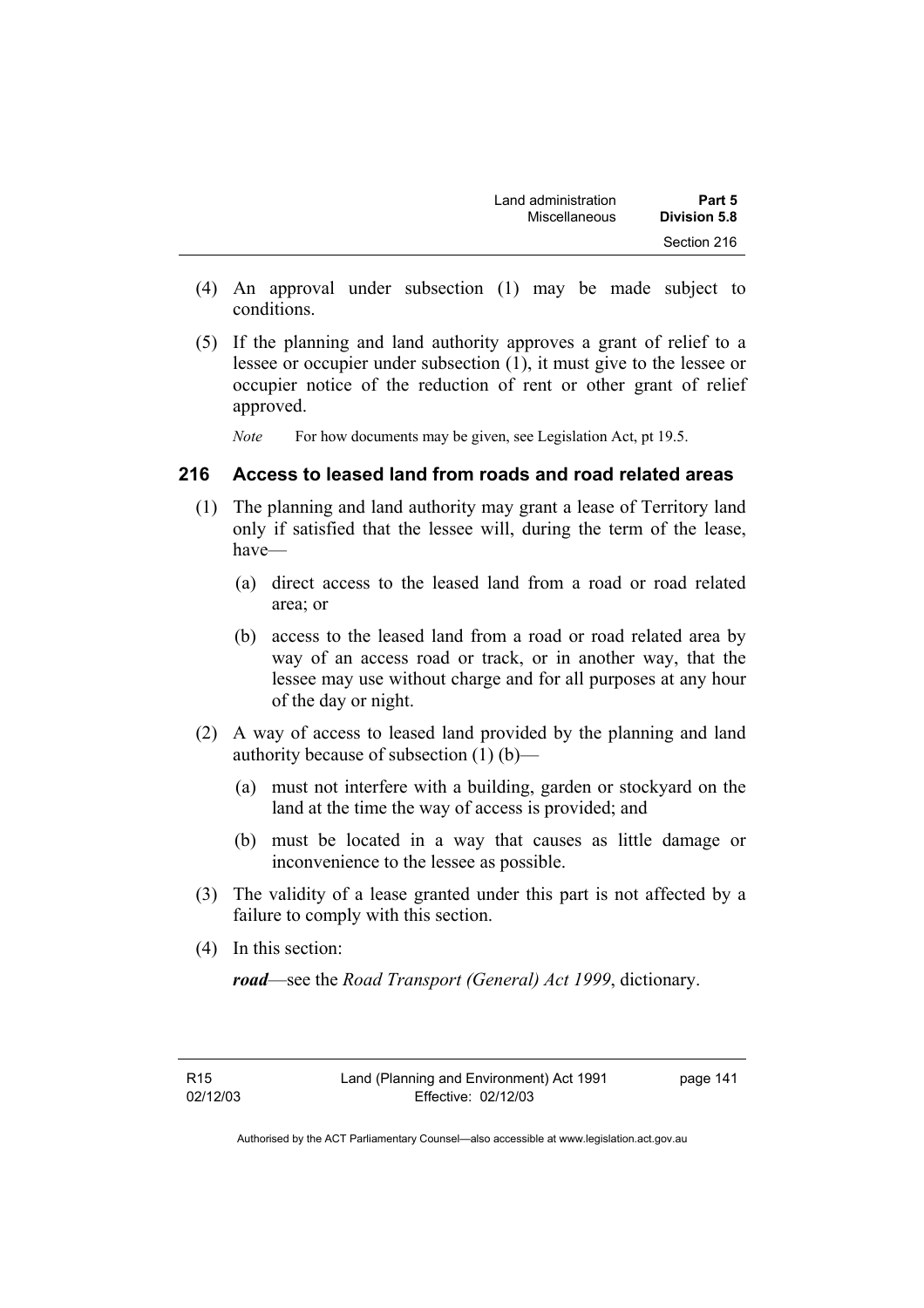| Part 5       | Land administration |
|--------------|---------------------|
| Division 5.8 | Miscellaneous       |
| Section 216A |                     |

*road related area*—see the *Road Transport (General) Act 1999*, dictionary.

## **216A Notification of certain leases**

- (1) This section applies if, during a quarter, the planning and land authority grants a lease—
	- (a) by direct grant; or
	- (b) under section 163 (Leases to community organisations), section 164 (Special leases) or section 209 (Grant of leases).
- (2) The planning and land authority must, within 5 working days after the end of the quarter, give the Minister a statement that sets out, in relation to any lease mentioned in subsection (1) granted during the quarter—
	- (a) the name of the lessee; and
	- (b) a description of the land comprised in the lease in accordance with the *Districts Act 2002*, section 9 (Description of parcel of land for dealings); and
	- (c) the amount (if any) paid for the grant of the lease; and
	- (d) the provision of this Act under which the lease was granted.
- (3) The Minister must present to the Legislative Assembly a copy of a statement received under subsection (2) within 5 sitting days after the day the Minister receives it.
- (4) The validity of a lease is not affected by a failure to comply with subsection  $(2)$  or  $(3)$ .
- (5) In this section—

*quarter* means a period of 3 months beginning on 1 January, 1 April, 1 July or 1 October in a year.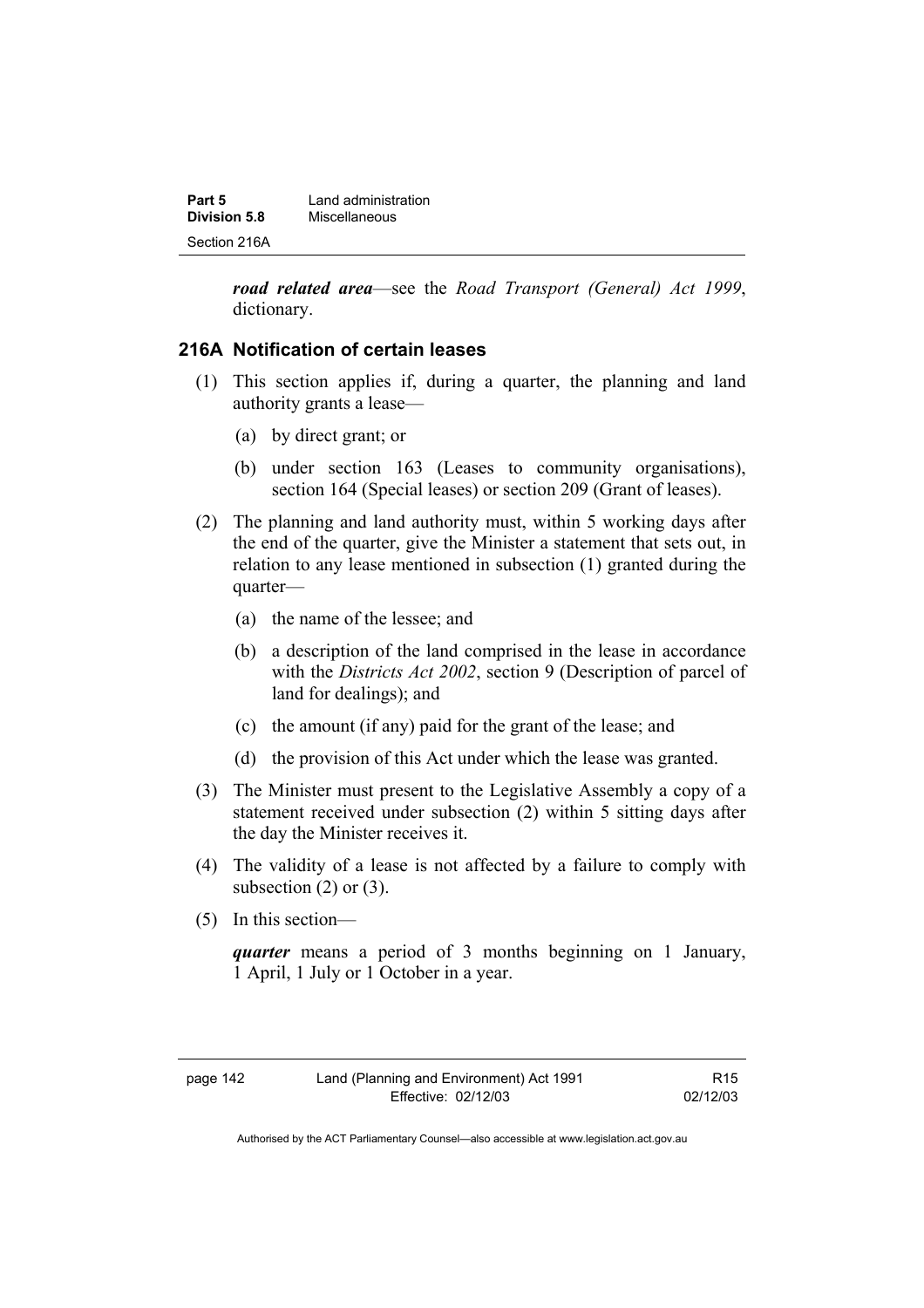| Land administration | Part 5              |
|---------------------|---------------------|
| Miscellaneous       | <b>Division 5.8</b> |
|                     | Section 217         |

## **217 Licences in relation to land that is not public land**

 (1) A person may apply to the planning and land authority for a licence to occupy or use an area of unleased Territory land that is not public land.

#### **Example of when a licence might be given to a person**

To allow a building (including a fitting attached to the building) owned or occupied by the person to encroach onto, over or under an area of unleased Territory land that is not public land.

- *Note* An example is part of the Act, is not exhaustive and may extend, but does not limit, the meaning of the provision in which it appears (see Legislation Act, s 126 and s 132).
- (2) An application under subsection (1) shall—
	- (a) be in writing signed by the applicant; and
	- (b) specify—
		- (i) the land in relation to which the licence is sought; and
		- (ii) the period for which the licence is sought; and
		- (iii) the purposes for which it is proposed that the land should be used under the licence.
	- *Note* A fee may be determined under s 287 for this subsection.
- (3) On receiving an application under subsection (1) the planning and land authority may grant the applicant a licence to occupy or use the land specified in the application for the purposes and period specified in the application.
- (4) A licence under subsection (1) shall—
	- (a) be in writing; and
	- (b) apply to the person to whom it is granted and to all other persons to whom it is expressed to apply; and
	- (c) specify the period for which it is granted; and

| R15      | Land (Planning and Environment) Act 1991 | page 143 |
|----------|------------------------------------------|----------|
| 02/12/03 | Effective: 02/12/03                      |          |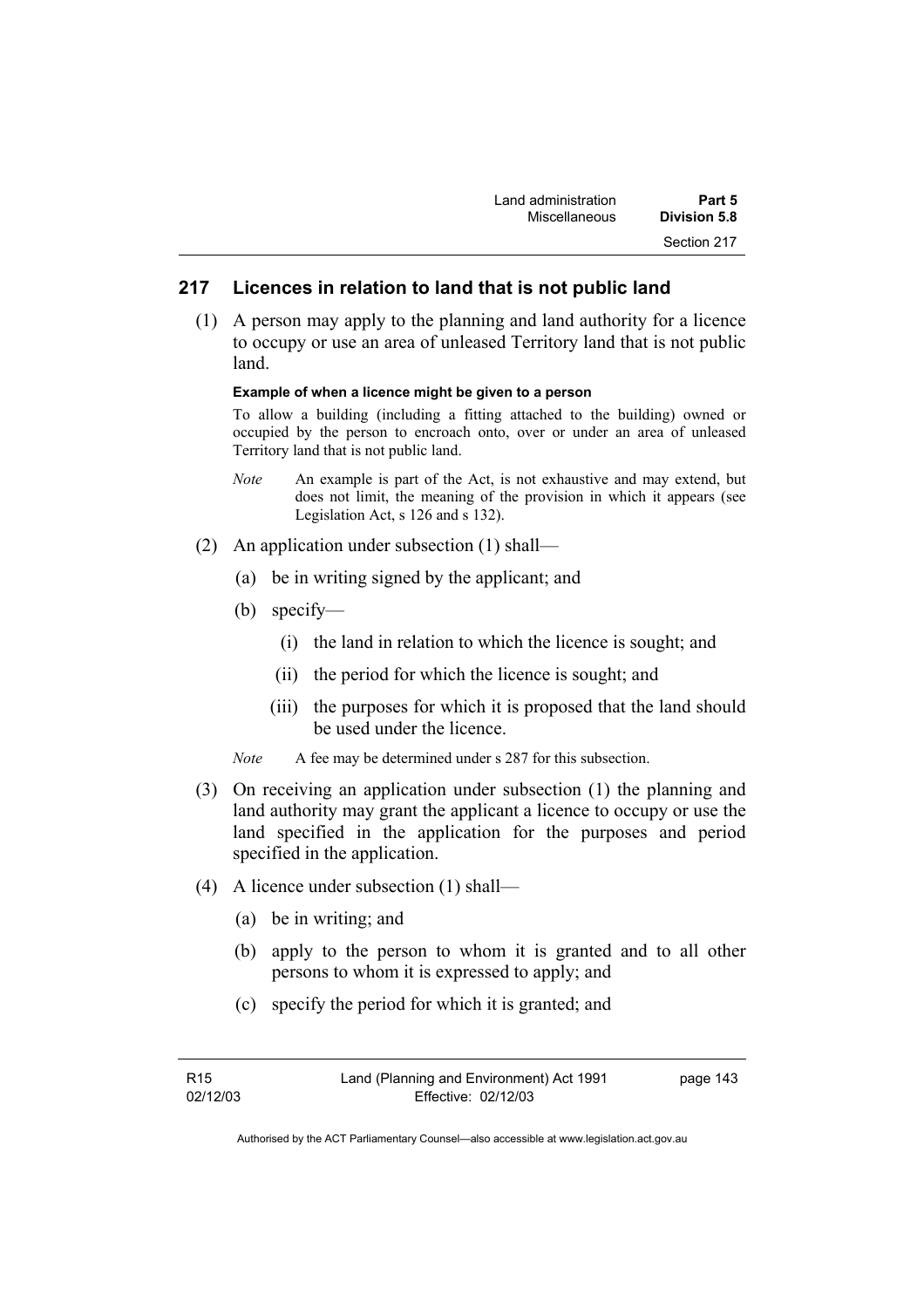| Part 5       | Land administration |
|--------------|---------------------|
| Division 5.8 | Miscellaneous       |
| Section 218  |                     |

- (d) be subject to the conditions (if any) that are specified in the licence.
- (5) A person is not required to hold a licence under this section to occupy or use an area of unleased Territory land that is not public land if—
	- (a) the person holds a permit under the *Roads and Public Places Act 1937* to place an object in, over or across the area; and
	- (b) the area is being occupied or used in accordance with the permit; and
	- (c) for an occupation or use that requires an approval under division 6.2 (Approvals)—
		- (i) the occupation or use has been approved under that division; and
		- (ii) the person is complying with any conditions under section 245 (Conditional approvals) that apply to the approval.

#### **218 Reservation of minerals**

A reservation of minerals contained in a lease of Territory land shall be read as a reservation of all minerals and mineral substances in or on the land, including gold, silver, copper, tin, other metals, ores and substances containing metals, gems, precious stones, coal, limestone, shale, mineral oils, valuable earths and substances, stone, clay, gravel and sand.

## **219 Rights to extract minerals**

- (1) The planning and land authority may, by a lease or other agreement, grant a person the right to extract minerals from specified Territory land.
- (2) The provisions of a lease or other agreement entered under subsection (1) shall be the provisions agreed between the parties.

| page 144 | Land (Planning and Environment) Act 1991 | R15      |
|----------|------------------------------------------|----------|
|          | Effective: 02/12/03                      | 02/12/03 |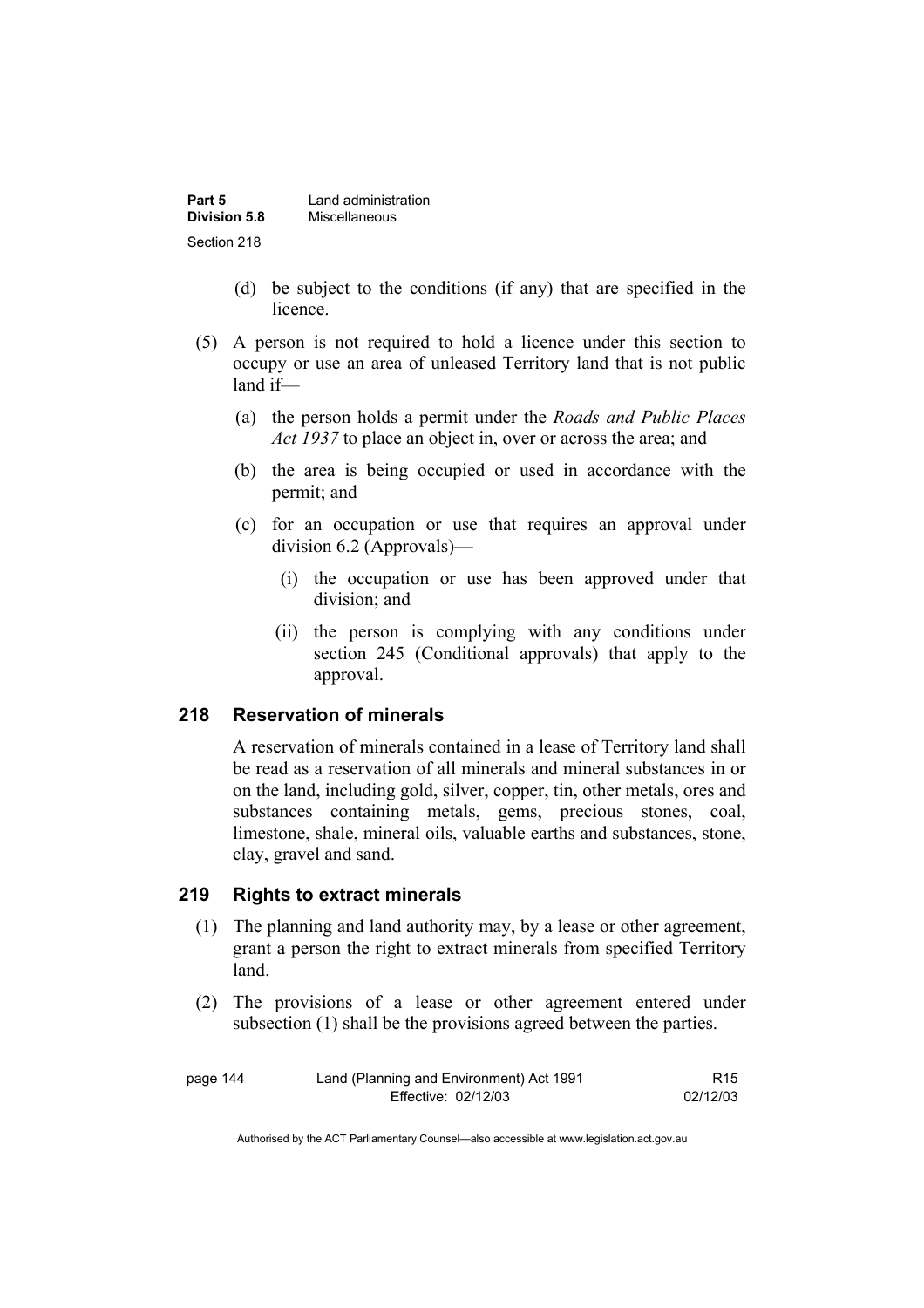## **220 Access to lease documents and development agreements**

- (1) The *Freedom of Information Act 1989*, section 11 (2) does not apply to a document that is—
	- (a) a lease; or
	- (b) a variation of a lease; or
	- (c) a renewal of a lease;

if the document became a document of a Commonwealth agency before 1 January 1977.

- (2) A document that is—
	- (a) a lease; or
	- (b) a variation of a lease; or
	- (c) a renewal of a lease;

shall be deemed not to be an exempt document for the *Freedom of Information Act 1989*.

 (3) A reference in this section to a *lease* is a reference to a lease of Territory land.

## **221 False or misleading statements in relation to leases**

A person must not, in or in relation to an application for the grant, or a variation, of a lease of Territory land—

- (a) make a statement or representation the person knows is false or misleading in a material particular; or
- (b) omit from a statement or representation anything without which the statement or representation is, to the person's knowledge, misleading in a material particular.

Maximum penalty: 50 penalty units.

page 145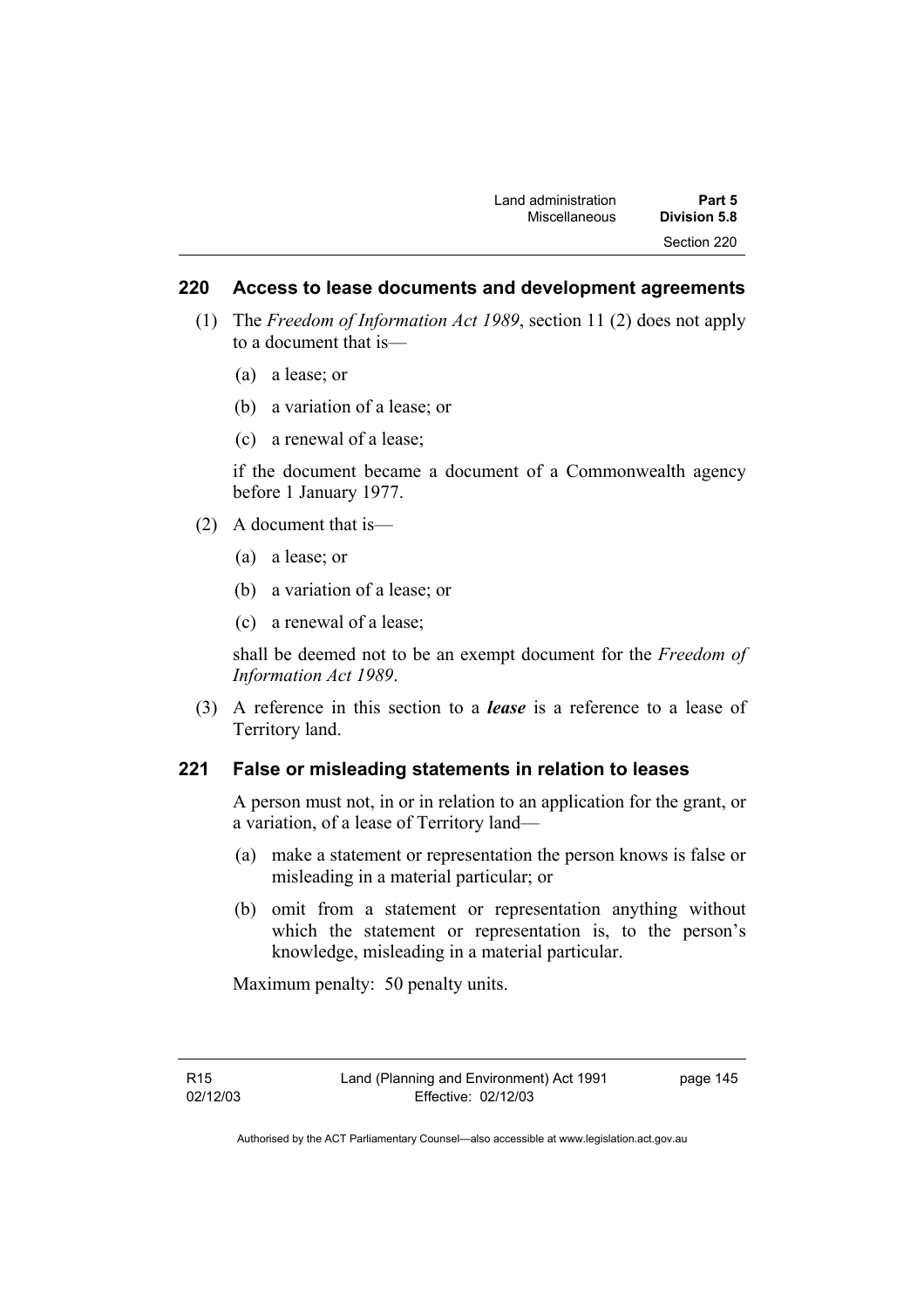**Part 6 Approvals and orders**<br>**Division 6.1 Preliminary Division 6.1** Preliminary Section 222

# **Part 6 Approvals and orders**

# **Division 6.1 Preliminary**

#### **222 Definitions for pt 6**

In this part:

*application* means an application for approval to undertake a development.

*approval* means—

- (a) an approval under section 230 (Approvals); or
- (b) if, on reconsideration of an original decision, an application for development is approved—an approval on reconsideration.
- *Note* Subdiv 6.2.4 deals with reconsideration of original decisions.

## *building* includes—

- (a) an addition to a building; and
- (b) a structure attached to a building; and
- (c) a part of a building.

*building work*—see the *Building Act 1972*, section 5.

*consolidation*—see section 159.

*development* means activity in relation to land that consists of 1 or more of the following activities:

- (a) the erection, alteration or demolition of a building or structure on or under the land;
- (b) the carrying out of earthworks or other construction work on or under the land;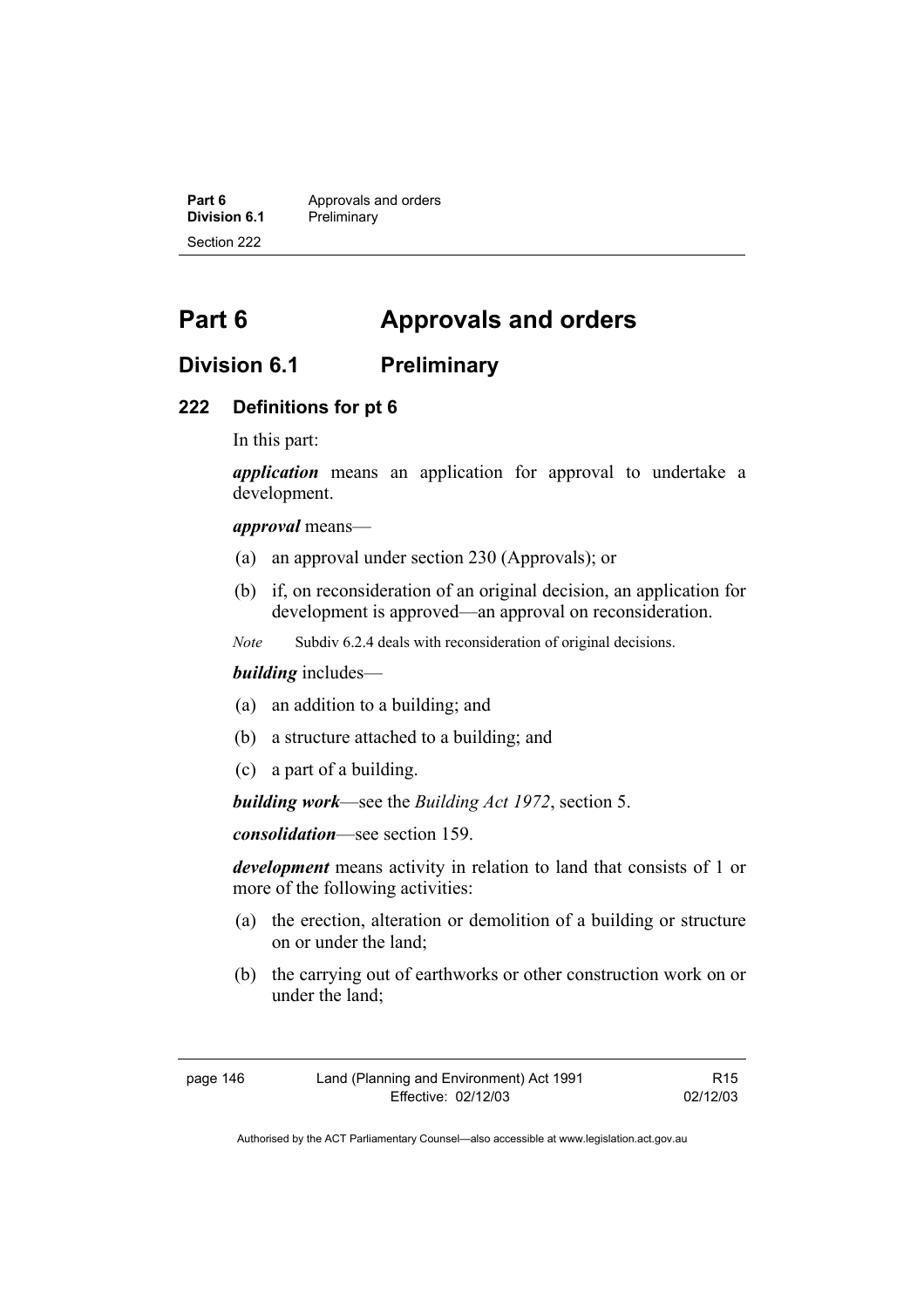| Approvals and orders | Part 6              |
|----------------------|---------------------|
| Preliminary          | <b>Division 6.1</b> |
|                      | Section 222         |

- (c) the carrying out of work that would affect the landscape of the land except if the land is leased for residential purposes only and is not specified in the heritage places register, or an interim heritage places register, as a heritage place;
- (d) a use of the land for a business—
	- (i) that is a home business within the meaning of the plan; and
	- (ii) that is not expressly authorised by a current lease;
- (e) a use of the land for an activity—
	- (i) that is prescribed for section  $175(3)(a)$ ; and
	- (ii) that is not expressly authorised by a current lease;
- (f) if the land is unleased Territory land—a use of the land that is not authorised by a current licence or permit granted for the land under an Act;
- (g) the erection, fixing or displaying of a sign or advertising material on the land, or on a structure or building on the land, otherwise than in accordance with a right to do so expressly given by a current licence granted under this Act, a current lease or a current permit under the *Roads and Public Places Act 1937*;
- (h) a variation of a lease of the land;
- (i) an activity declared by another Act to be a development activity for the purposes of this part;

but does not include a use of unleased Territory land by or on behalf of the Territory for a purpose for which it was used before the commencement of this Act.

*Executive* includes a Minister acting on behalf of the Executive.

*inspector* means a person appointed as an inspector under section 263 (1).

| R <sub>15</sub> | Land (Planning and Environment) Act 1991 | page 147 |
|-----------------|------------------------------------------|----------|
| 02/12/03        | Effective: 02/12/03                      |          |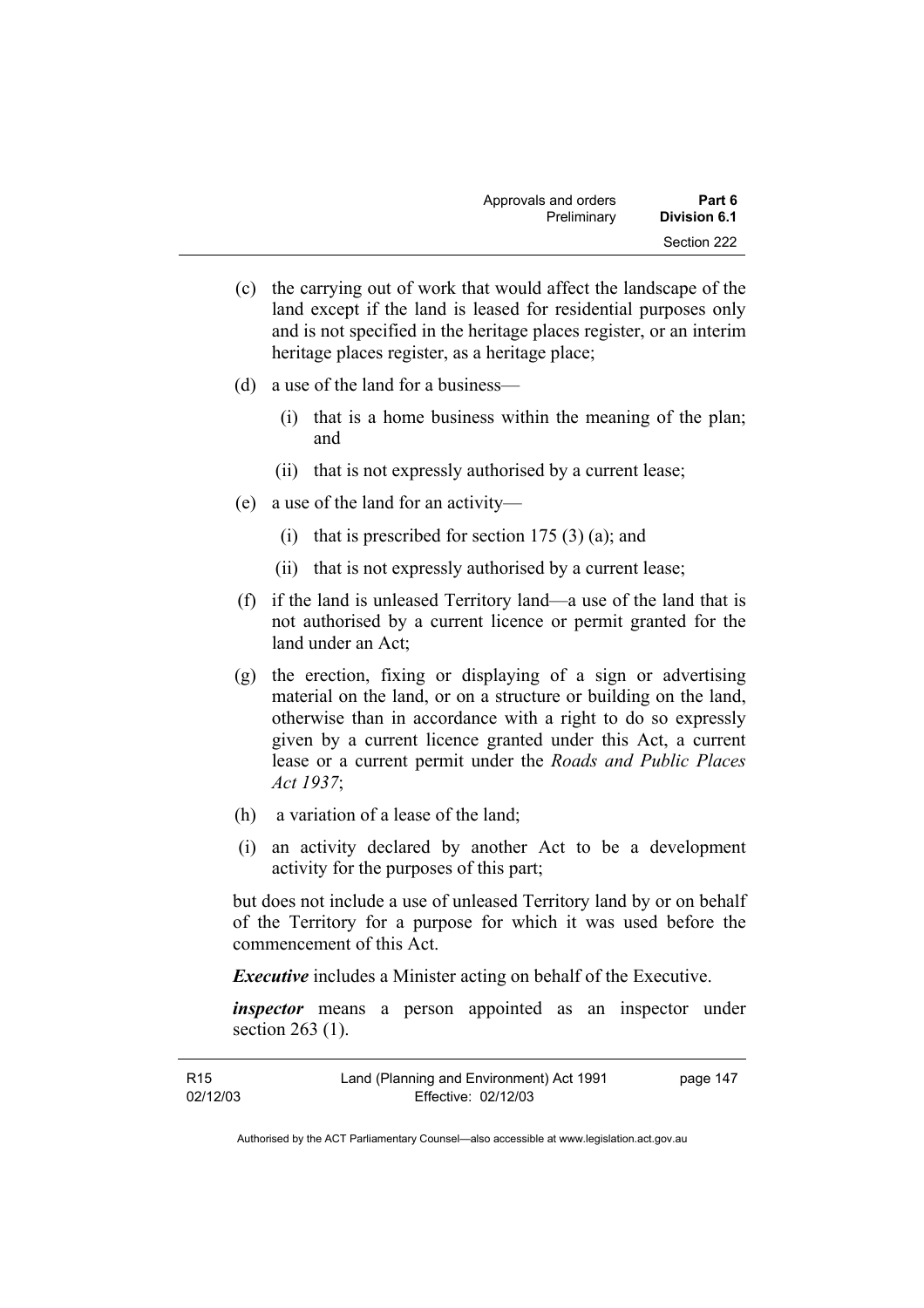| Part 6       | Approvals and orders |
|--------------|----------------------|
| Division 6.1 | Preliminary          |
| Section 223  |                      |

*lease*—see section 159.

*lessee*—see section 159.

*objection* means an objection under section 237.

*order* means—

- (a) an order under division 6.3; or
- (b) a decision under another Act that is declared by an Act to be an order for this part.

*original decision*—see section 246 (1).

*prescribed period* means the period specified in, or ascertained in accordance with, the regulations.

*prohibition notice*—see section 260 (1).

*relevant authority*, in relation to an application, means—

- (a) if the Minister has, under section 229B (Minister may decide some applications), decided to consider an application—the Minister; or
- (b) the planning and land authority.

*structure* includes a fence, mast, antenna, aerial, road, footpath, driveway, carpark, culvert or service conduit or cable.

*subdivision—*see section 159.

*variation*, of a lease—see section 223.

#### **223 Meaning of** *variation* **for pt 6**

- (1) In this part, *variation*, of a lease, includes—
	- (a) the surrender of a lease and the granting of a new lease subject to different provisions to the same lessee over all or part of the land comprised in the surrendered lease; and
	- (b) a consolidation; and

| page 148 | Land (Planning and Environment) Act 1991 | R15      |
|----------|------------------------------------------|----------|
|          | Effective: 02/12/03                      | 02/12/03 |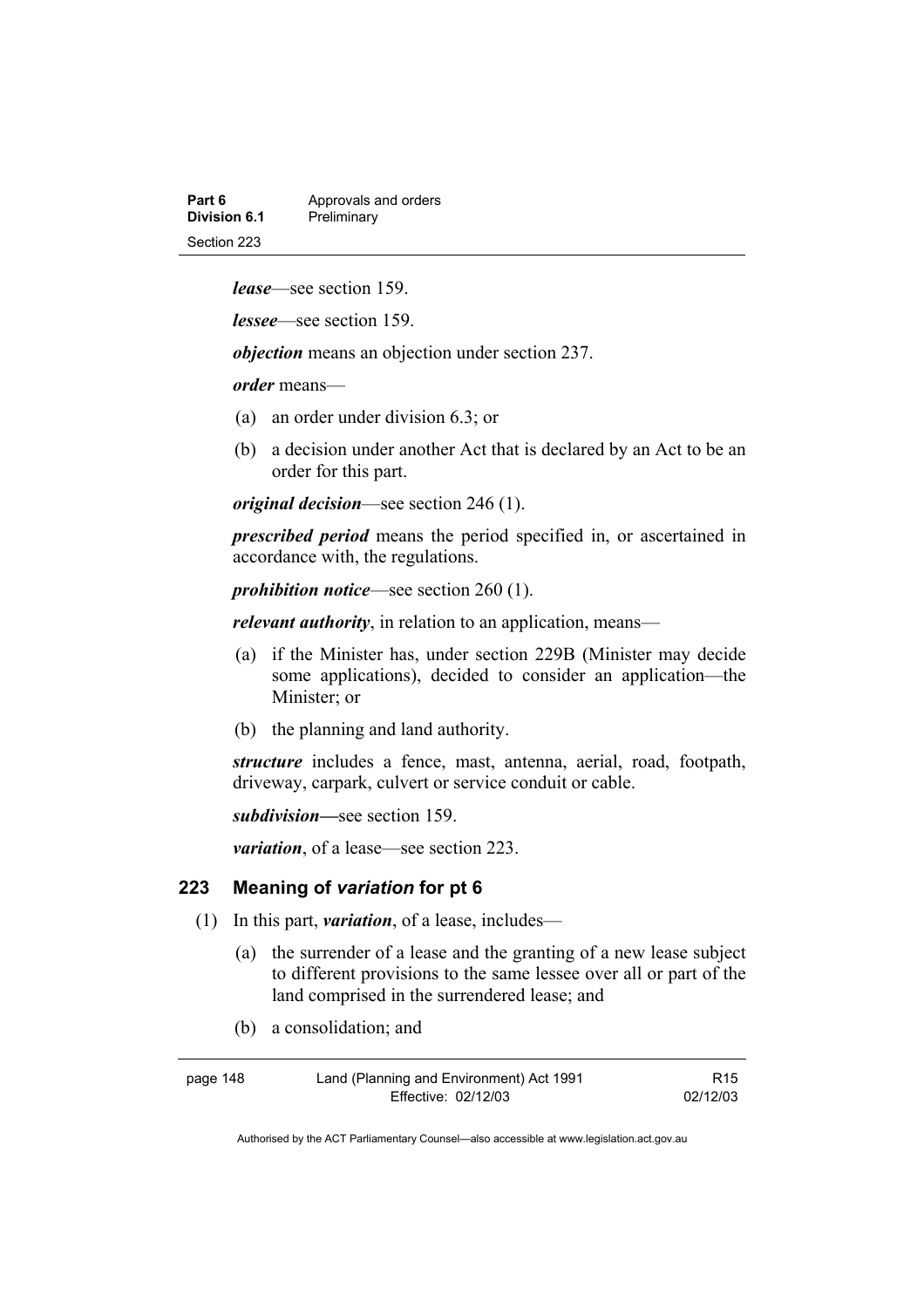| Part 6       | Approvals and orders |
|--------------|----------------------|
| Division 6.2 | Approvals            |
| Section 225  |                      |

- (c) a subdivision.
- (2) However, the *variation* of a lease does not include the surrender of a lease and the granting of a new lease to the same lessee over all or part of the land comprised in the surrendered lease if—
	- (a) the land is defined land within the meaning of section 31; or
	- (b) the new lease is granted under any of the following provisions:
		- (i) section 171 (Grant of further residential leases);
		- (ii) section 171A (Grant of further rural leases);
		- (iii) section 172 (Grant of further leases for purposes other than residential or rural).

# **Division 6.2 Approvals**

## **Subdivision 6.2.1 General**

## **225 Offence—development**

 (1) A person shall not, without reasonable excuse, undertake a development otherwise than in accordance with an approval.

Maximum penalty: 50 penalty units.

 (2) A Territory authority shall not, without reasonable excuse, undertake a development except in accordance with an approval.

## **226 Application to undertake development**

- (1) An application for approval must—
	- (a) be signed by the applicant; and
	- (b) if the application is for approval of a variation of a lease—be accompanied by an assessment by an accredited valuer that sets out the amounts of the values represented by  $V_1$  and  $V_2$ in—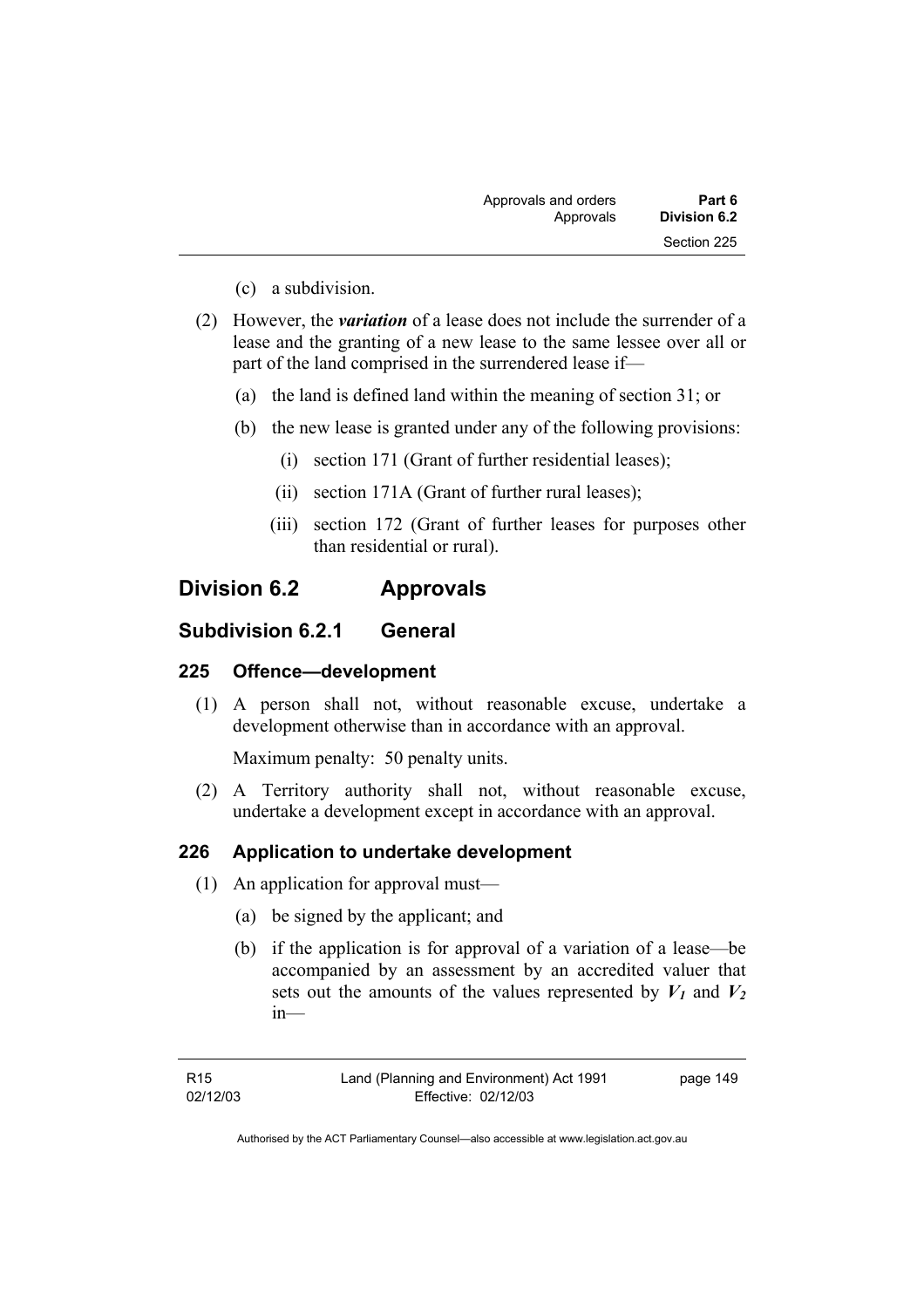| Part 6       | Approvals and orders |
|--------------|----------------------|
| Division 6.2 | Approvals            |
| Section 226  |                      |

- (i) for a variation that is not a consolidation or subdivision section 184A; or
- (ii) for a variation consisting of a consolidation or subdivision—section 187C.
- *Note 1* A fee may be determined under s 287 for this subsection.
- *Note 2* If a form is approved under s 287A for an application or a declaration, the form must be used.
- (2) If the development to which the application relates requires construction work to be carried out on land that has previously been developed, and that is not leased for rural purposes, the application must be accompanied by a survey certificate given by a registered surveyor that shows—
	- (a) the boundaries of the land where the development is to be undertaken; and
	- (b) the location of each building or structure on the land; and
	- (c) the existing contours of the land.
- (3) A person is not entitled to apply to undertake a development of a rural lease if—
	- (a) the development is a variation of the lease that is a consolidation or subdivision; and
	- (b) the planning and land authority may not consent to the consolidation or subdivision under section 186H.
- (4) If an application is made by a person who is not the lessee of the place to which the application relates, the application shall, in addition to being signed by the person by whom it is made, be signed by—
	- (a) if the place to which the application relates is subject to a lease—the lessee of the place; or
	- (b) in any other case—the planning and land authority.

| page 150 | Land (Planning and Environment) Act 1991 | R15      |
|----------|------------------------------------------|----------|
|          | Effective: 02/12/03                      | 02/12/03 |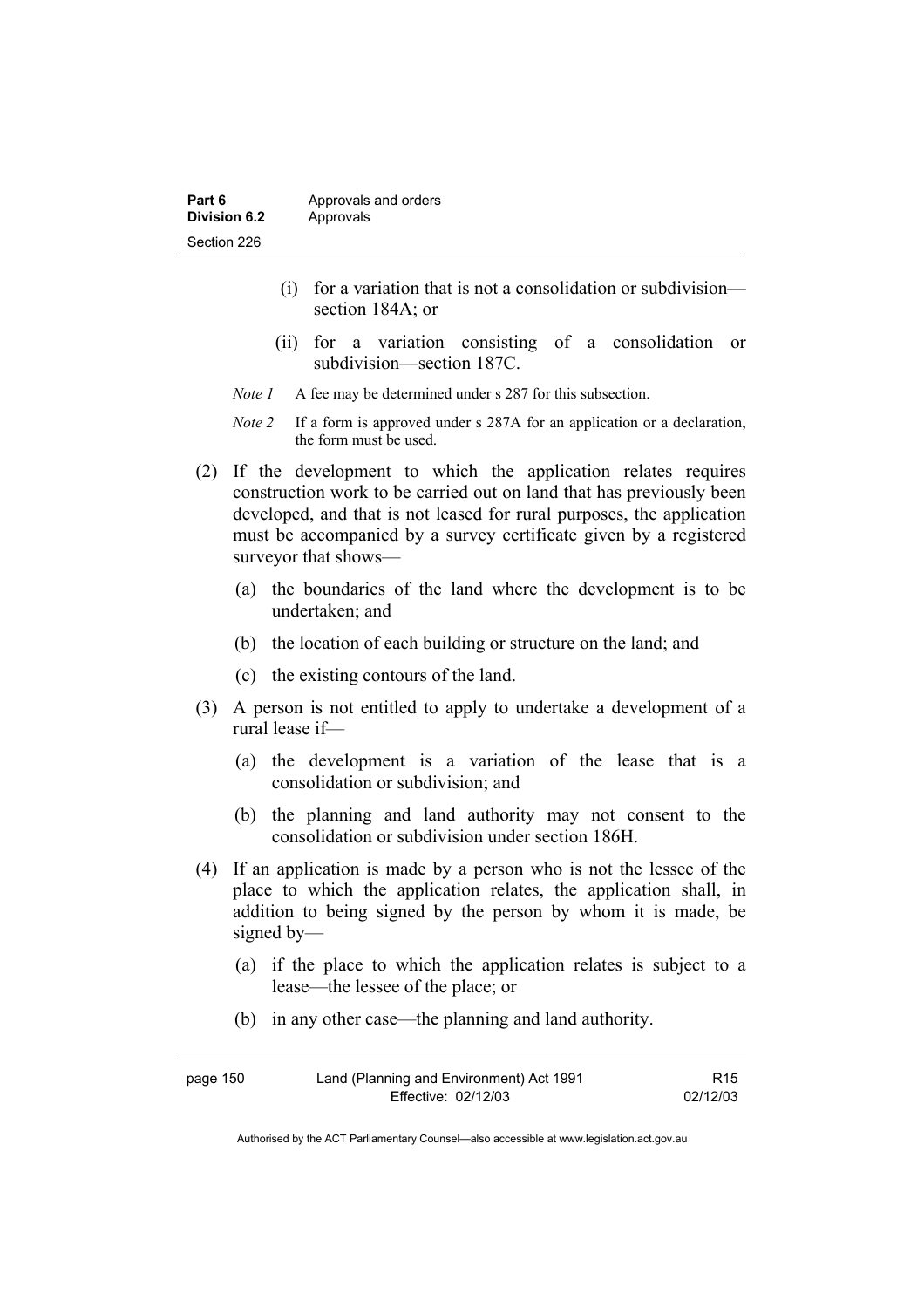| Approvals and orders | Part 6       |
|----------------------|--------------|
| Approvals            | Division 6.2 |
|                      | Section 226  |

- (5) A lessee may, by writing, appoint a person to act on his or her behalf in relation to an application.
- (6) A person who signs an application under subsection (4) (a) shall be taken to be an applicant in relation to the application.
- (7) The planning and land authority may—
	- (a) correct a formal error in an application; or
	- (b) at the request of the applicant, make an alteration to an application.
- (8) If the planning and land authority makes an alteration or correction under subsection (7), the authority must—
	- (a) advise the applicant, or if there is more than 1, each applicant, that the alteration or correction has been made; and
	- (b) if notice has been given under section 229 of the making of the application—give notice in accordance with that section of the application as so altered or corrected.
- (9) An application may be made under this section in relation to a development that has been undertaken without approval.
- (10) The Minister may, in writing, exempt developments mentioned in subsection (2) from the application of the subsection.
- (11) An exemption is a disallowable instrument.
	- *Note* A disallowable instrument must be notified, and presented to the Legislative Assembly, under the Legislation Act.
- (12) In this section:

*accredited valuer* means a person who is—

 (a) registered, licensed or approved under the law of the Commonwealth or a State to carry out valuations of property; or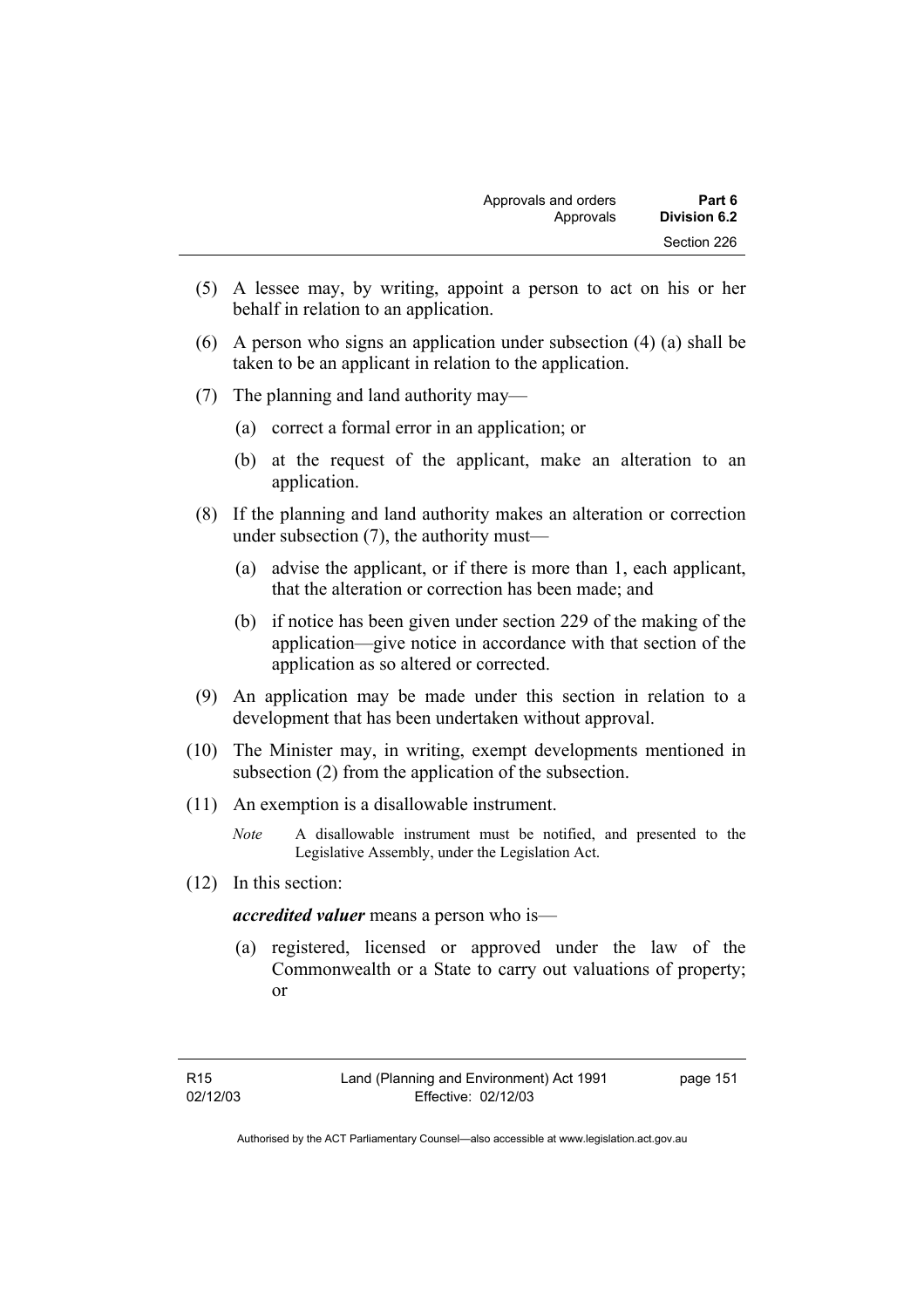| Part 6       | Approvals and orders |
|--------------|----------------------|
| Division 6.2 | Approvals            |
| Section 227  |                      |

 (b) accredited as a certified practising valuer by the body known as the Australian Property Institute.

## **227 Register of applications, approvals, orders and lease and development conditions**

- (1) The planning and land authority shall keep a register of—
	- (a) each alteration or correction to an application made under section 226 (7); and
	- (b) each application that has not been withdrawn, or that is not to be taken to have been withdrawn and in relation to which the period for making an application under section 275 or section 276 has not ended; and
	- (c) each approval in relation to which the period for making an application under section 275 or section 276 has not ended; and
	- (d) each approval, for the period for which it remains in force; and
	- (e) each order, for the period for which it remains in effect; and
	- (f) the lease and development conditions (if any) applicable to a lease granted after the commencement of this paragraph; and
	- (g) any comments of the planning and land authority or the planning and land council given to the planning and land authority for the Minister's consideration of an application under section 229B (Minister may decide some applications); and
	- (h) if an application has been reconsidered under subdivision 6.2.4—the date and details of the decision on reconsideration; and
	- (i) details of any minor amendment made under section 247.
- (2) The planning and land authority may enter in the register details of lease and development conditions applicable to a lease granted before the commencement of subsection (1) (f ).

| page 152 | Land (Planning and Environment) Act 1991 | R <sub>15</sub> |
|----------|------------------------------------------|-----------------|
|          | Effective: 02/12/03                      | 02/12/03        |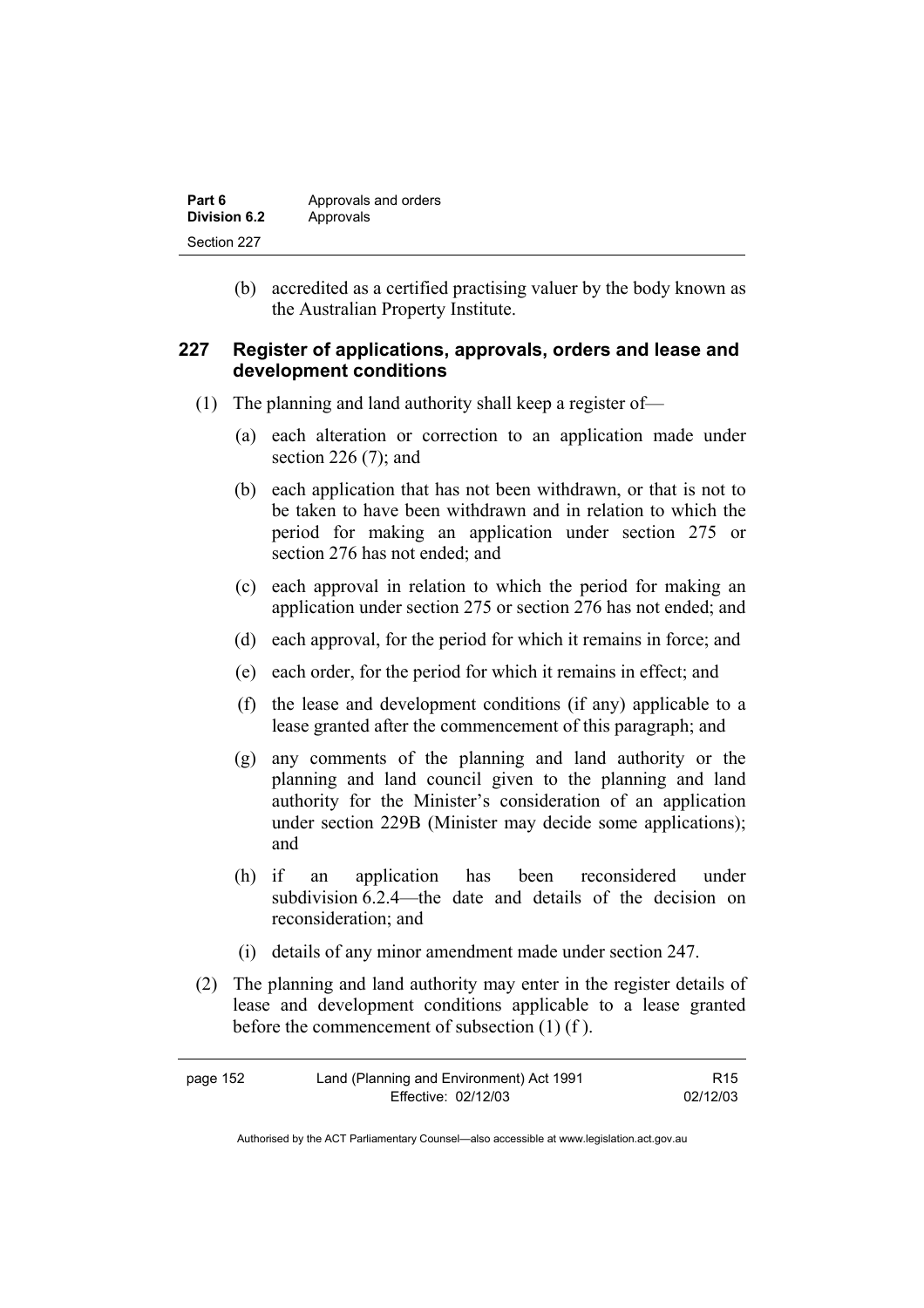- (3) A person may, during office hours—
	- (a) inspect the register; and
	- (b) make copies of, or take extracts from, the register or any part of a document relevant to an application.
	- *Note* A fee may be determined under s 287 for par (b).
- (4) In this section:

*lease and development condition*, for a lease, means a condition, other than a condition contained in the lease, that—

- (a) was approved by the Territory when the lease was granted; and
- (b) regulates the development or use of the land that is subject to the lease.

## **228 Restrictions on inspection of applications**

- (1) An applicant for approval to undertake a development may apply in writing to the planning and land authority for a part of any copy of the application to be excluded from being made available to the public or for public inspection.
- (2) The planning and land authority may approve or refuse to approve an application under subsection (1).
- (3) The planning and land authority must approve an application if satisfied that—
	- (a) the part of the application for approval to undertake a development to which the application under subsection (1) relates contains information—
		- (i) about the personal or business affairs of a person; or
		- (ii) that has been given to the authority in confidence; or
		- (iii) the publication of which would disclose a trade secret; or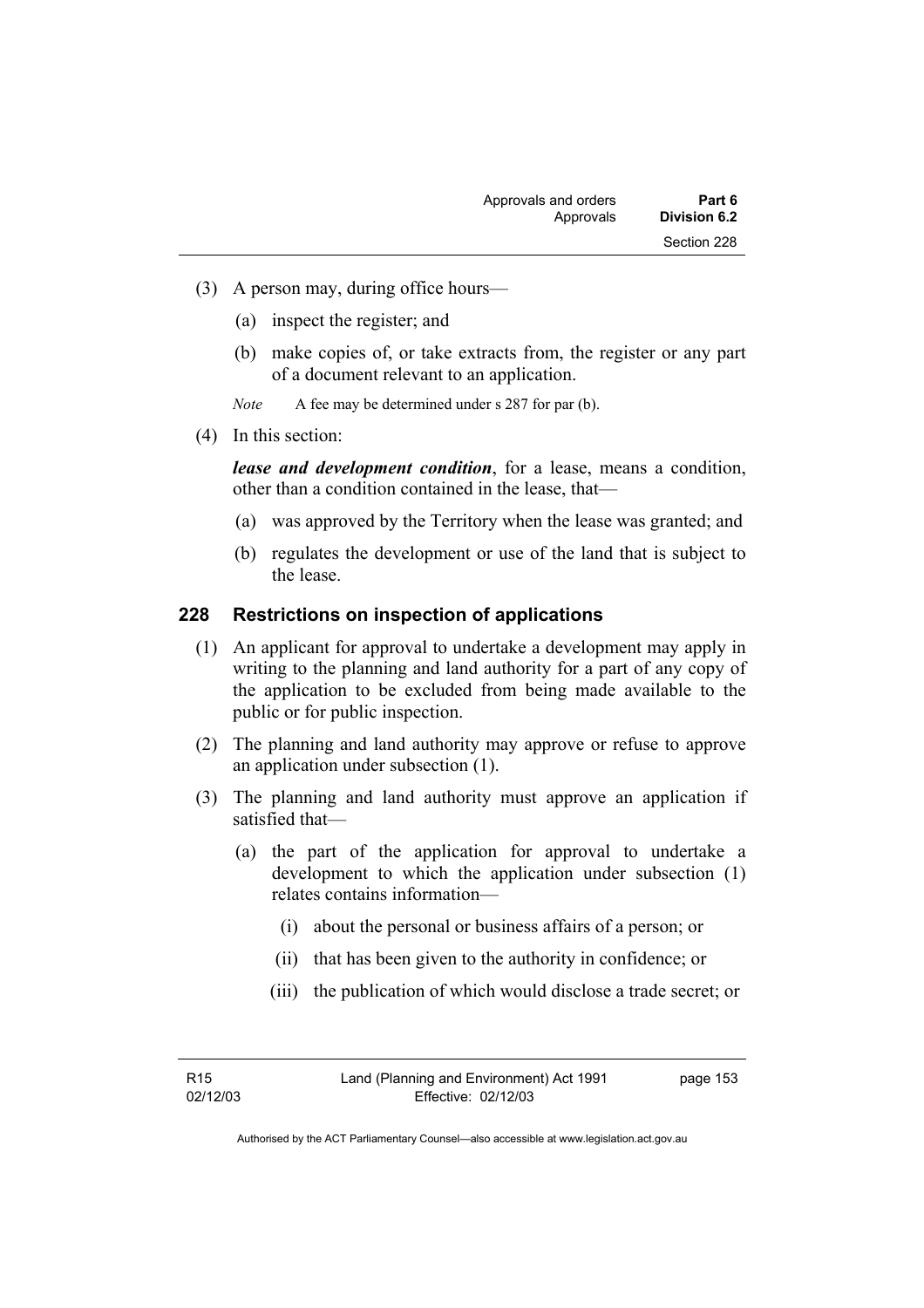| Part 6       | Approvals and orders |
|--------------|----------------------|
| Division 6.2 | Approvals            |
| Section 229  |                      |

- (iv) the disclosure of which is likely to affect the conduct of a person's lawful business affairs; and
- (b) it would not be in the public interest for the part to be published.
- (4) If a part of an application is excluded from the copies of that application made available to the public or for public inspection, each copy shall include a statement to the effect that an unspecified part of the application has been excluded for the purpose of protecting the confidentiality of information included in that part.

## **229 Notice of application**

- (1) The planning and land authority shall—
	- (a) if a place other than unleased land adjoining the place to which an application relates—
		- (i) is occupied—give notice by post of the making of the application to the lessee of the adjoining place at the address of the adjoining place; or
		- (ii) is unoccupied—give notice by post to the lessee of the adjoining place at the address of the lessee last-known to the authority; and
	- (b) publish notice of the making of each application in a daily newspaper.
- (2) Subsection (1) (a) does not apply—
	- (a) if, in the opinion of the planning and land authority, the number of places adjoining the place to which the application relates is such that it would be impractical to give notice by post to the lessee of each place; or
	- (b) in relation to a place adjoining the place to which the application relates that is leased by the applicant or a person for whom the applicant has been appointed to act as agent.

| page 154 | Land (Planning and Environment) Act 1991 | R15      |
|----------|------------------------------------------|----------|
|          | Effective: 02/12/03                      | 02/12/03 |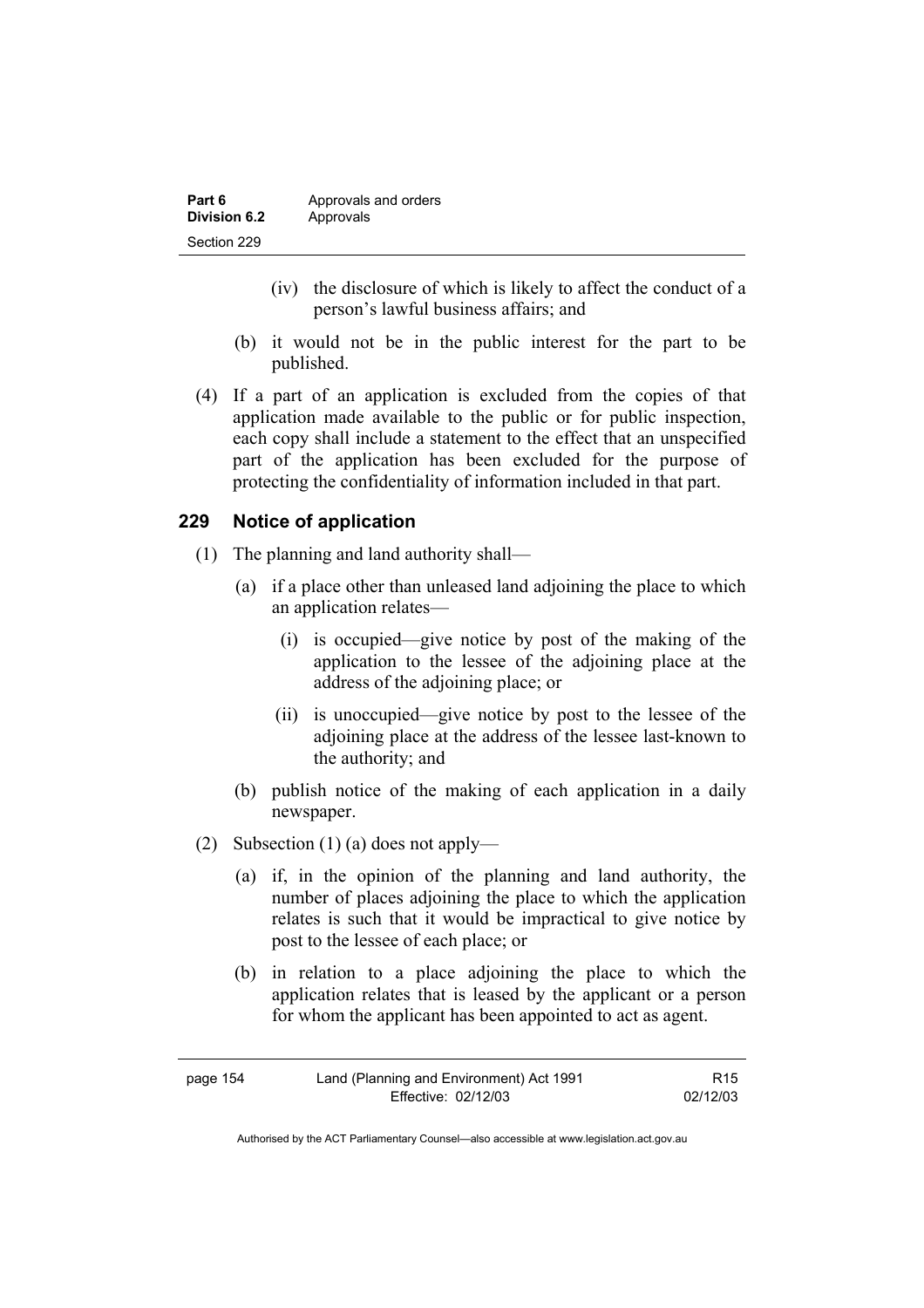| Approvals and orders | Part 6       |
|----------------------|--------------|
| Approvals            | Division 6.2 |
|                      | Section 229  |

 (3) The planning and land authority shall, if the application relates to a development that is or includes a variation of a lease, give written notice of the making of the application to each person having an estate or interest in the land subject to the lease to be varied (being an estate or interest that is registered under the *Land Titles Act 1925*).

*Note* For how documents may be given, see Legislation Act, pt 19.5.

- (4) The planning and land authority
	- (a) must give to the heritage council for comment a copy of each application that relates to a place specified in the heritage places register, or an interim heritage places register, as a heritage place; and
	- (b) must give to the conservator a copy of each application that involves, or is likely to involve, damage to a significant tree under the *Tree Protection (Interim Scheme) Act 2001*; and
	- (c) must give to the conservator for comment a copy of each application that relates to public land; and
	- (d) may give a copy of an application to any other person or body for comment.
- (5) The planning and land authority shall give the environment management authority written notice of an application in relation to a development—
	- (a) listed in the *Environment Protection Act 1997*, schedule 1; or
	- (b) that has the potential to cause serious or material environmental harm within the meaning of that Act.
- (6) The planning and land authority shall cause to be erected on the place to which an application relates a sign that specifies the development proposed to be undertaken in relation to that place.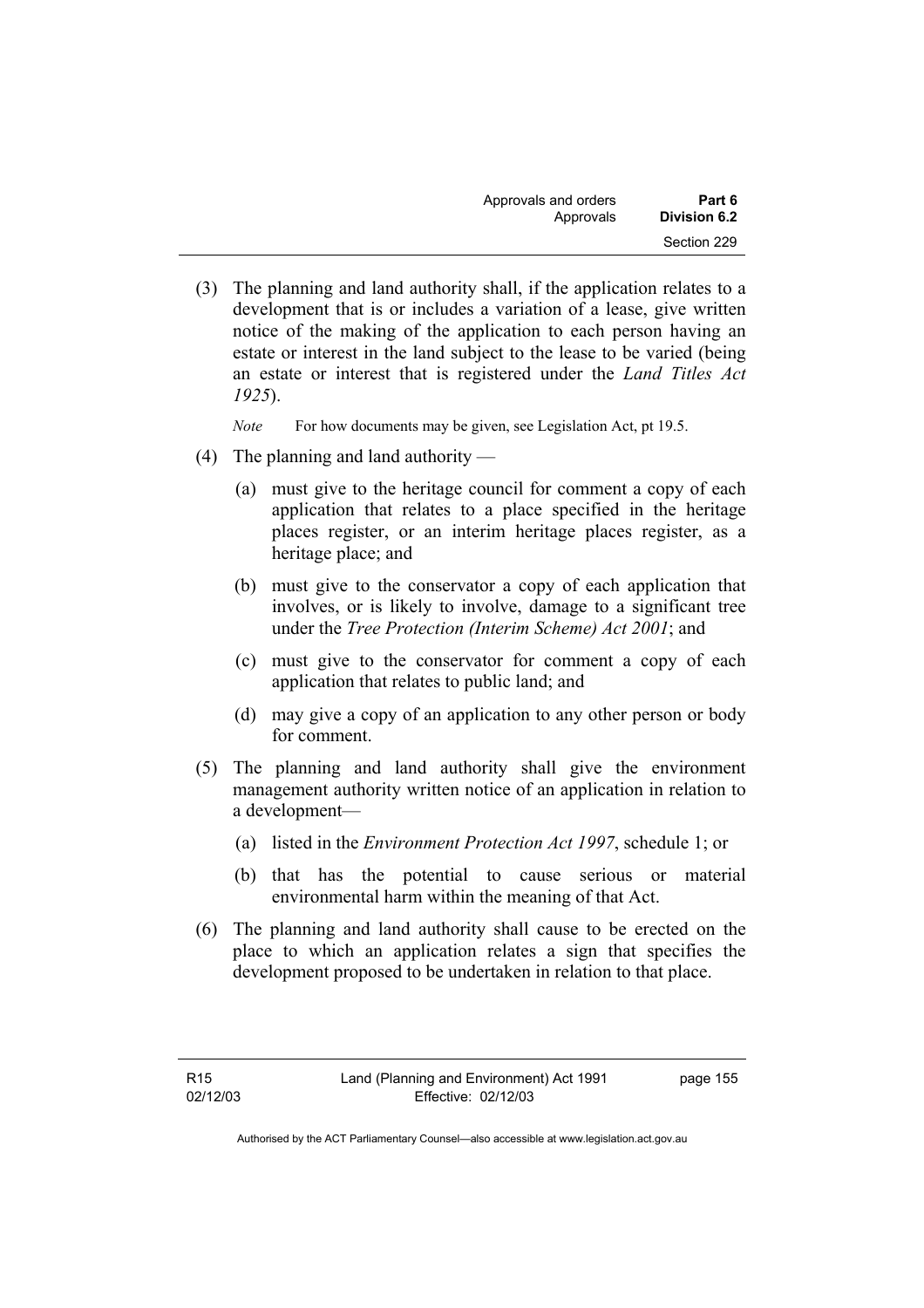| Part 6       | Approvals and orders |
|--------------|----------------------|
| Division 6.2 | Approvals            |
| Section 229A |                      |

 (7) A person shall not, without lawful excuse, move, deface, damage, obscure or otherwise interfere with a sign erected under subsection  $(6)$ .

Maximum penalty: 5 penalty units.

 (8) A person shall not, without reasonable excuse, prevent or restrict access to a sign erected under subsection (6).

Maximum penalty: 5 penalty units.

- (9) The validity of an approval is not to be taken to be affected by a failure by the planning and land authority to comply with subsection  $(6)$ .
- (10) A reference in subsection (1) to a *lessee* is a reference to the person registered as lessee in the register kept under the *Land Titles Act 1925* in relation to the place to which the application relates.

## **229A Direction that applications be submitted to Minister**

- (1) The Minister may, in writing, direct the planning and land authority to refer to the Minister an application that has not been decided by the authority.
	- *Note* The *Planning and Land Act 2002*, s 10 provides that the planning and land authority must comply with directions given to it under a Territory law.
- (2) When complying with the direction, the planning and land authority must also give the Minister—
	- (a) the information and documents received by the authority in relation to the application; and
	- (b) any other relevant information and documents held by the authority.
- (3) If the Minister gives a direction under subsection (1) in relation to an application, the planning and land authority must take no further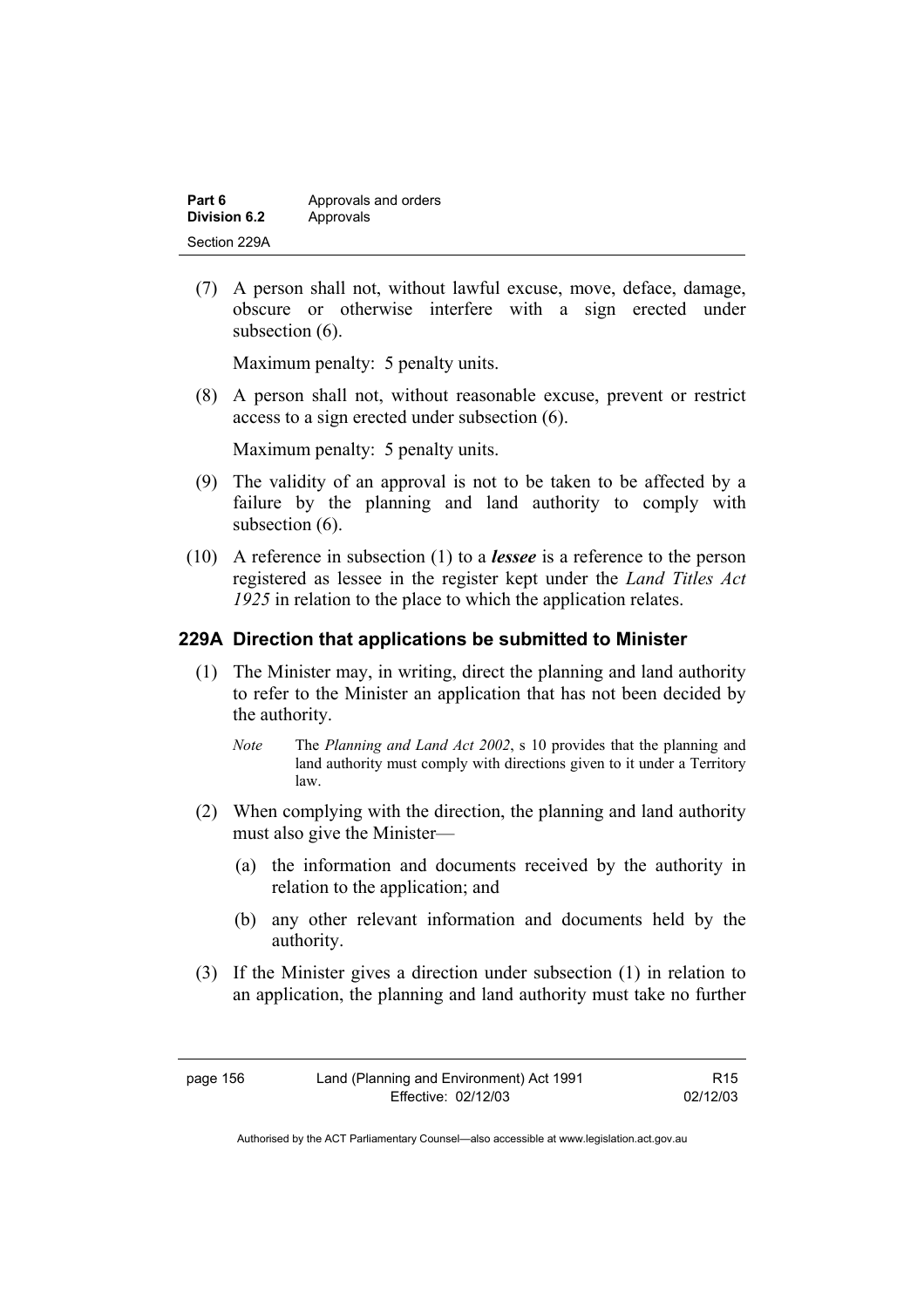action that would lead to a decision by the authority on the application.

## **229B Minister may decide some applications**

- (1) This section applies in relation to an application referred to the Minister under section 229A.
- (2) The Minister may decide to consider the application if, in the Minister's opinion—
	- (a) the application raises a major policy issue; or
	- (b) the application seeks approval for a development that may have a substantial effect on the achievement or development of objectives of the Territory plan; or
	- (c) the approval or refusal of the application would provide a substantial public benefit.
- (3) If the Minister decides to consider an application, the Minister must tell the planning and land authority in writing about the decision.
- (4) An advice under subsection (3) is a notifiable instrument.
	- *Note* A notifiable instrument must be notified under the Legislation Act.
- (5) An advice under subsection (3) must be notified under the Legislation Act within 3 weeks after the day it is given.
- (6) If the Minister decides to consider an application, the Minister must—
	- (a) tell the applicant in writing about the decision and the grounds on which the decision has been taken; and
	- (b) ensure that the Minister has the comments of the planning and land authority and the planning and land council on the application; and
	- (c) approve or refuse the application.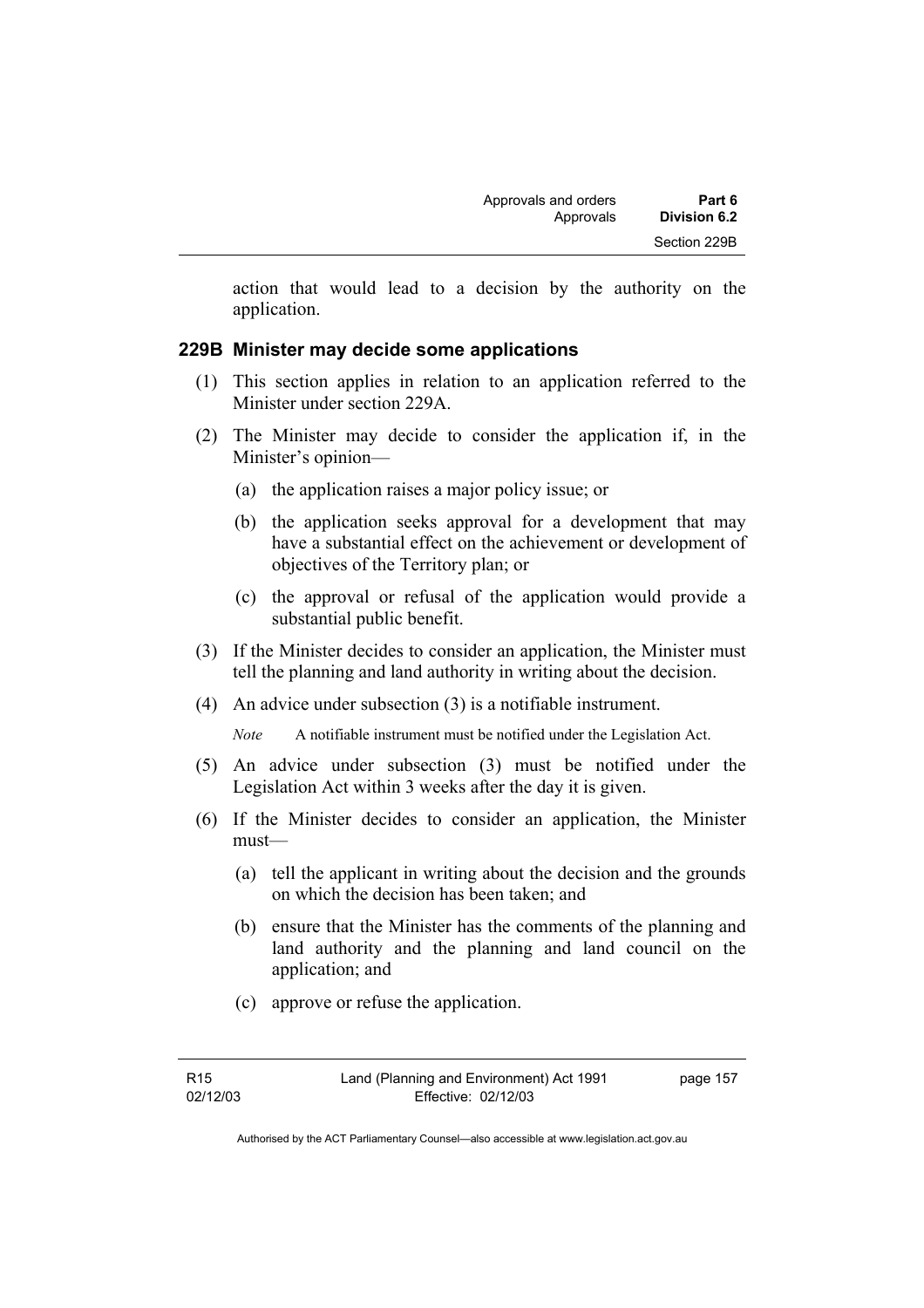| Part 6              | Approvals and orders |
|---------------------|----------------------|
| <b>Division 6.2</b> | Approvals            |
| Section 230         |                      |

- (7) Within 3 sitting days after the day the Minister decides an application, the Minister must present to the Legislative Assembly a statement containing—
	- (a) a description of the development to which the application relates; and
	- (b) details of the land where the development is proposed to take place; and
	- (c) the applicant's name; and
	- (d) details of the Minister's decision; and
	- (e) the grounds for the decision.
- (8) The statement under subsection (7) must be accompanied by a copy of the comments of the planning and land council on the application to which the statement relates.
- (9) If the Minister is satisfied that the Minister should not consider the application, the Minister must refer the application back to the planning and land authority for decision.

## **230 Approvals**

- (1) The relevant authority may approve or refuse to approve an application.
- (2) The relevant authority is to be taken to have refused to approve an application if he or she fails to make a decision in relation to the application before the end of the prescribed period.
- (3) Notwithstanding subsection (2), the relevant authority may approve an application at any time until the earliest of the following dates:
	- (a) the date when the administrative appeals tribunal has finally dealt with an application under section 275 to review the relevant authority's deemed refusal under subsection (2) of this section;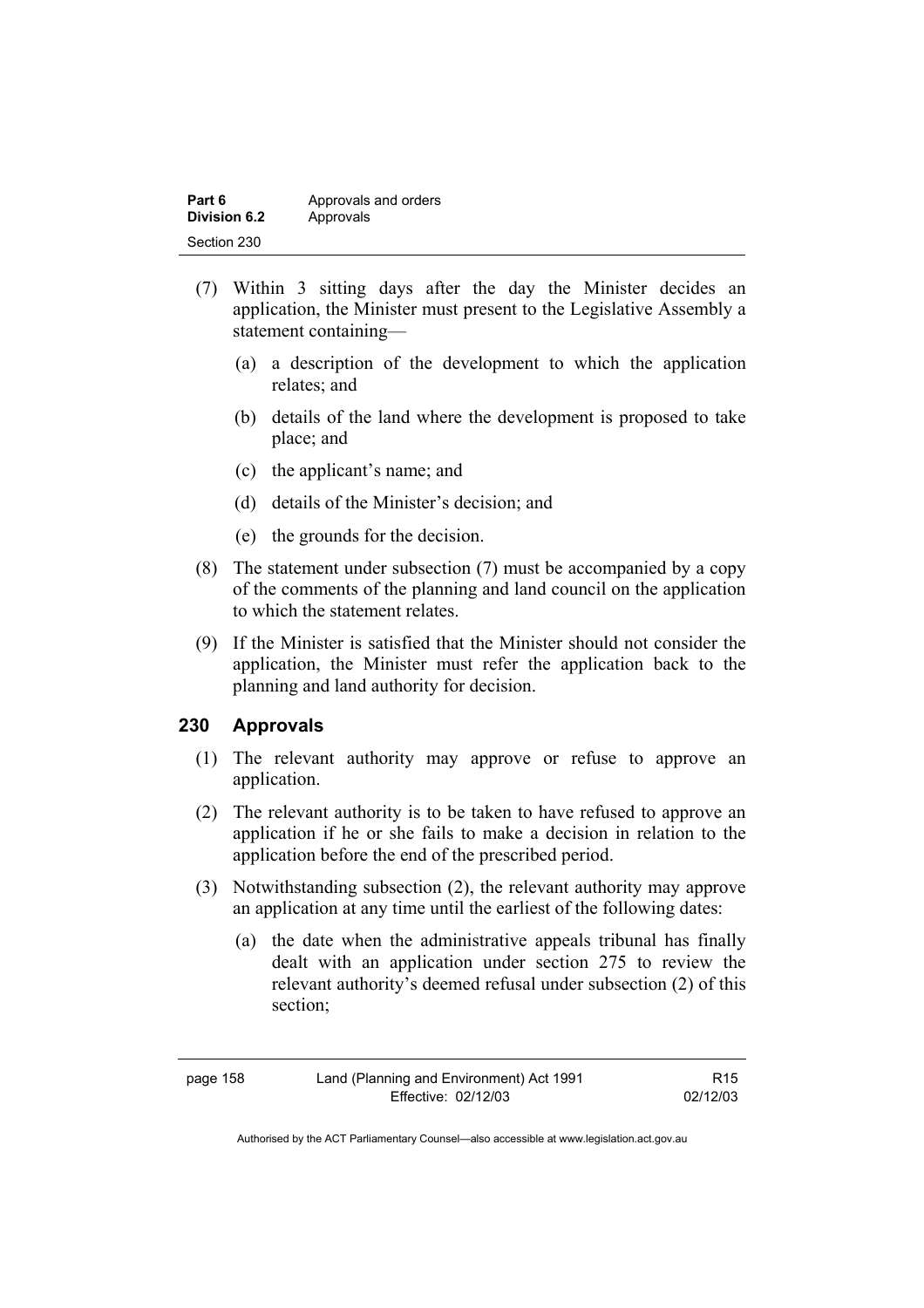- (b) 6 months after the date of the application, unless paragraph (c) applies;
- (c) if an assessment or a variation to the plan is required in relation to the application—12 months after the date of the application.
- (4) Subject to subsection (5), if the relevant authority approves an application to undertake a development that includes an activity that is not permitted by a lease of the land where the activity is to be carried out, the approval shall not take effect in relation to that activity until the lease is varied to permit the activity.
- (5) Subsection (4) does not apply in relation to—
	- (a) an activity referred to in section 222 (1), definition of *development*, paragraph (c); or
	- (b) an activity included in a development of a type prescribed for section 175 (3) (a); or
	- (c) an activity prescribed for section 175 (3) (b).

# **231 Matters to be considered**

- (1) Before approving or refusing to approve an application, the planning and land authority shall—
	- (a) consider—
		- (i) any comments of a person or body to which the application has been referred for comment; and
		- (ii) each objection or other submission the planning and land authority has received in relation to the application that has not been withdrawn; and
		- (iii) a preliminary assessment under division 4.2, or a report under section 128; and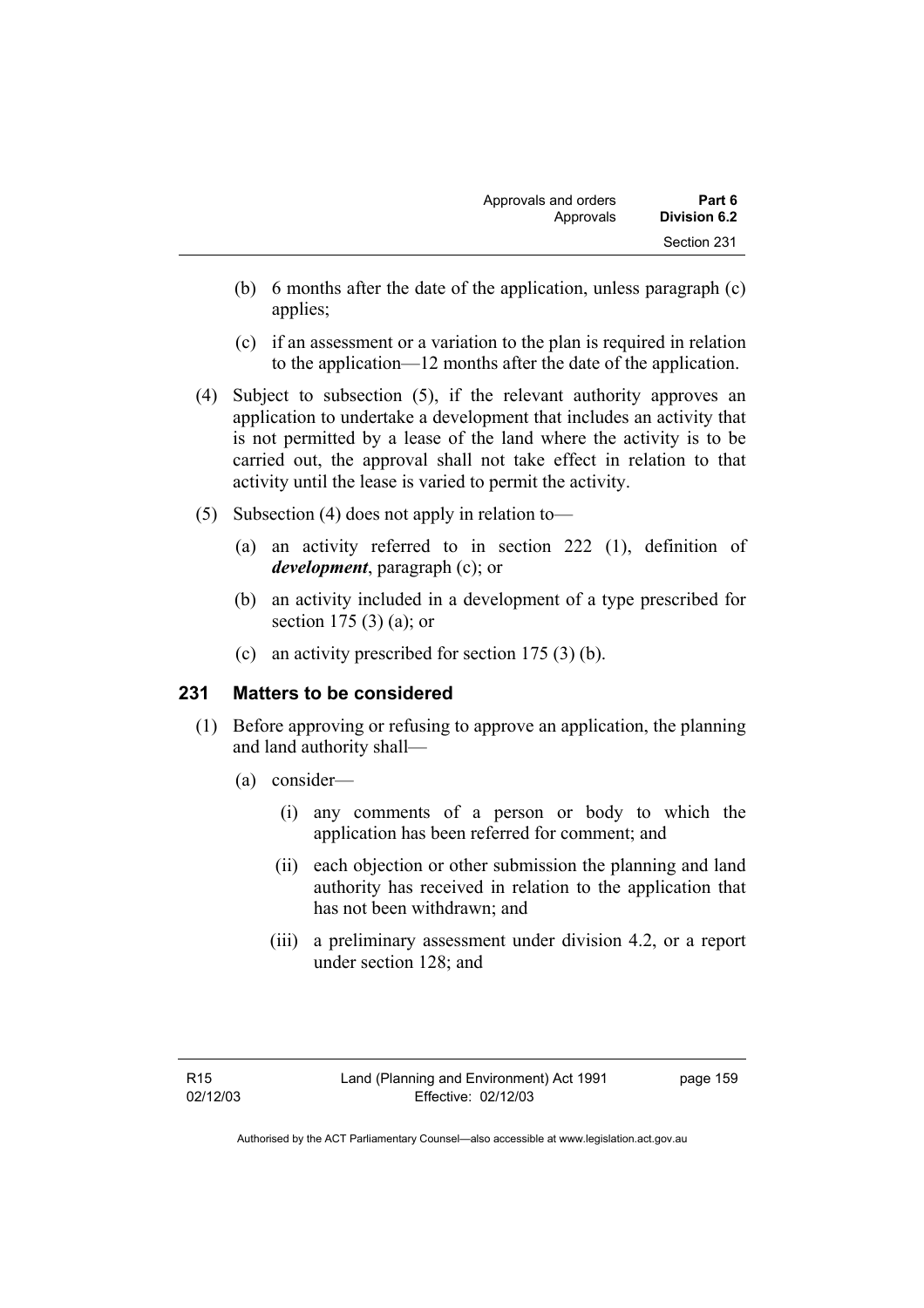| Part 6       | Approvals and orders |
|--------------|----------------------|
| Division 6.2 | Approvals            |
| Section 232  |                      |

- (iv) any assessment made, or the report of any inquiry conducted, in relation to the development to which the application relates; and
- (v) if the planning and land authority is the Minister—the comments of the planning and land authority and the planning and land council; and
- (b) for an application for approval to undertake a development that would be affected by requirements relating to the conservation of the heritage significance of an Aboriginal place included in the heritage places register or an interim heritage places register—take all reasonable steps to consult with, and consider the views of, any relevant Aboriginal organisation.
- (2) In subsection  $(1)$  (b):

*Aboriginal place*—see section 52.

*relevant Aboriginal organisation*—see section 52.

# **232 Duty of applicants**

- (1) The planning and land authority may direct an applicant—
	- (a) to give the notice of the application that the authority would, apart from this section, be required to give; and
	- (b) to give notice to any other person.
- (2) The planning and land authority need not give notice of an application under section 229 (Notice of application) or another Act if the authority gives a direction under subsection (1).
- (3) If an applicant fails to comply with a direction under subsection (1), the application is to be taken to have been withdrawn.
- (4) The applicant shall pay the cost of a notice given in accordance with a direction under subsection (1).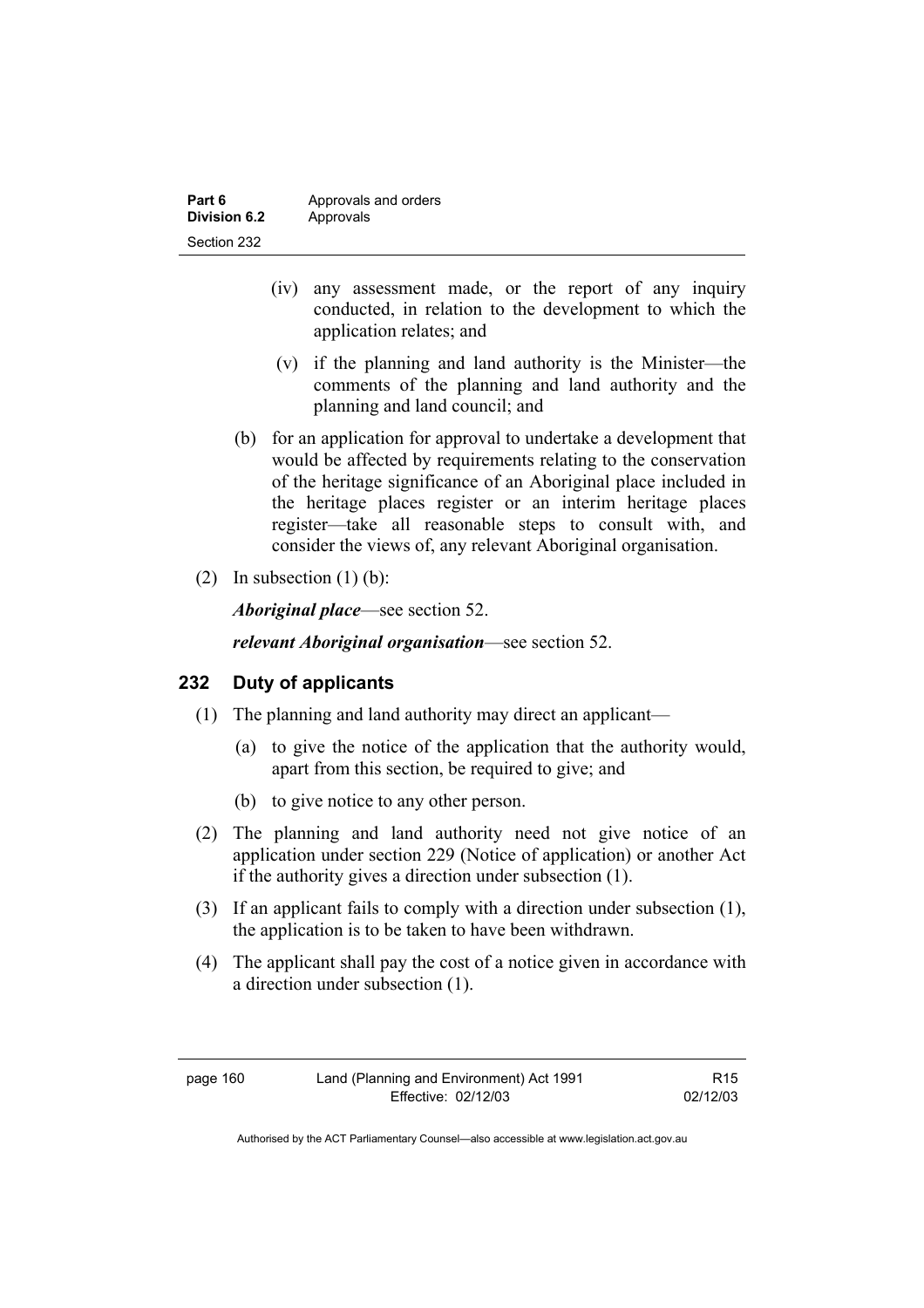| Approvals and orders | Part 6       |
|----------------------|--------------|
| Approvals            | Division 6.2 |
|                      | Section 233  |

- (5) If the planning and land authority publishes a notice under section 229 (1) (b), the reasonable cost of the notice is a debt payable by the applicant to the Territory.
	- *Note* If a form is approved under s 287A for a notice under par (a) or (b), the form must be used.

## **233 More information**

- (1) The planning and land authority may, by written notice, require an applicant to give to the authority, within the period specified in the notice (of not less than 28 days), either orally or in writing, the further information relating to the application that is specified in the notice.
- (2) An applicant may, at any time before the end of the period specified in a notice under subsection (1), apply to the planning and land authority for an extension of the period within which the applicant is to give information.
- (3) On receipt of an application under subsection (2), the planning and land authority may grant an extension of the period of not more than 6 months.

# **234 Effect of failure to give further information**

If a person fails to give information in accordance with a notice under section 233 (1), the planning and land authority shall, for the purposes of enabling an application to be made to the administrative appeals tribunal under section 275, be taken to have made a decision refusing the application for approval to undertake the development.

## **236 Environmental assessments and inquiries**

The Minister may—

- (a) direct that an assessment be made; or
- (b) establish a panel to conduct an inquiry;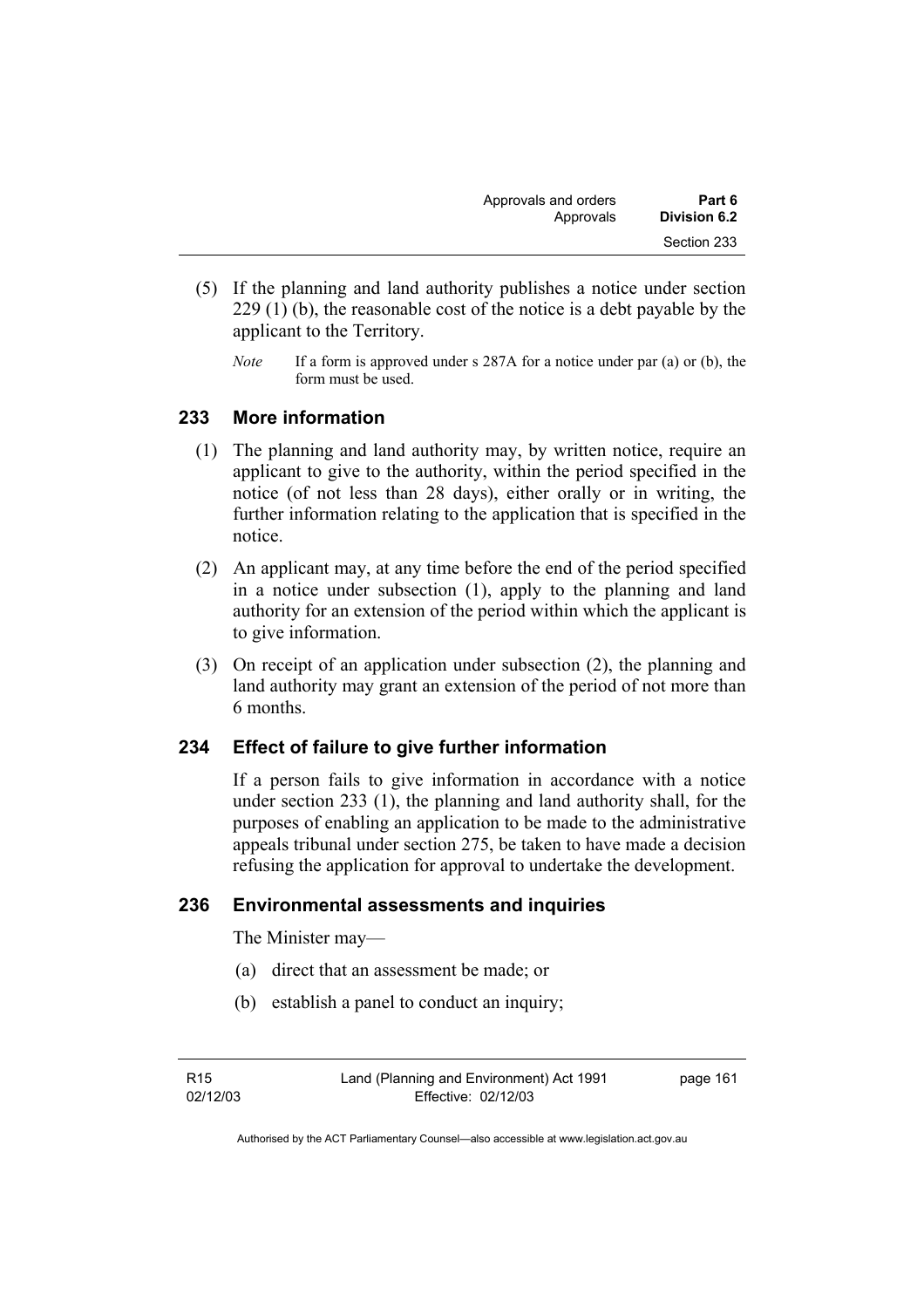| Part 6       | Approvals and orders |
|--------------|----------------------|
| Division 6.2 | Approvals            |
| Section 237  |                      |

about any aspect of an application.

# **Subdivision 6.2.2 Objections**

## **237 Objections—general**

- (1) Any person who may be affected by the approval of an application may, within the prescribed period (or that period as extended under this section), object to the grant of the approval.
- (2) The planning and land authority may, by notice published in a daily newspaper, extend or further extend the period allowed under subsection (1) for the objection to the grant of an approval of an application.
- (3) The power under subsection (2) may be exercised after the end of the period to be extended.
- (4) An objection shall be made to the planning and land authority in writing and shall set out the grounds of the objection.
- (5) The planning and land authority shall give an applicant for approval to undertake a development a copy of each objection to the application, and any other submission received by the authority in relation to the application, that has not been withdrawn.
- (6) In this section:

*person* includes an unincorporated association.

## **238 Inspection of objections**

The planning and land authority shall make a copy of each objection available for inspection by members of the public during office hours until the end of the period during which application may be made to the administrative appeals tribunal for a review of a decision in relation to the application.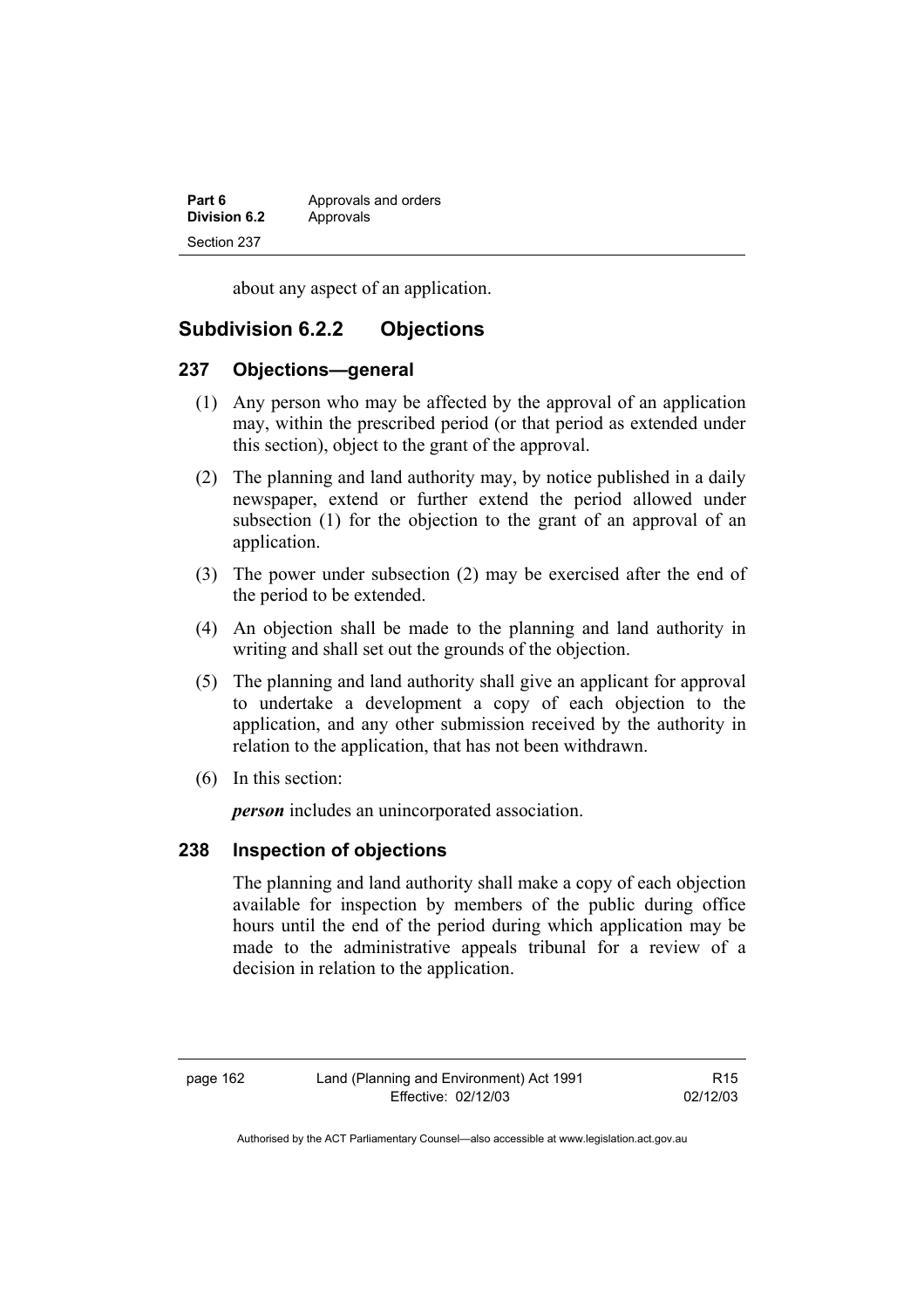| Part 6       | Approvals and orders |
|--------------|----------------------|
| Division 6.2 | Approvals            |
| Section 239  |                      |

## **239 Identity of objectors**

The planning and land authority may, on request by a person making an objection, exclude the identity of the objector from being made available under section 237 (5) or section 238 if, in the authority's opinion, based on reasonable grounds, it would not be in the public interest for that identity to be published.

# **Subdivision 6.2.3 Approvals**

## **242 Approvals—notices to applicants and registrar-general**

- (1) If an application is approved, the planning and land authority must give written notice—
	- (a) to the applicant; and
	- (b) if the application approved relates to a variation of a lease—to the registrar-general for notification under the *Land Titles Act 1925*.
	- *Note* An application may be approved under s 246A on reconsideration of an original refusal—see s 222 (1), def *approval*.
- (2) A notice to an applicant must state the date the approval takes effect.
	- *Note* For date of effect of an approval, see s 249.

## **243 Notification of approval or refusal of application**

- (1) If an application is approved, the planning and land authority must give each person who objected under section 237 (1) written notice of the approval.
	- *Note* An application may be approved under s 246A on reconsideration of an original refusal—see s 222 (1), def *approval*.
- (2) Subsection (1) does not apply to an approval for which the planning and land authority has issued a certificate that an environmental impact statement made, or an inquiry conducted, under part 4 has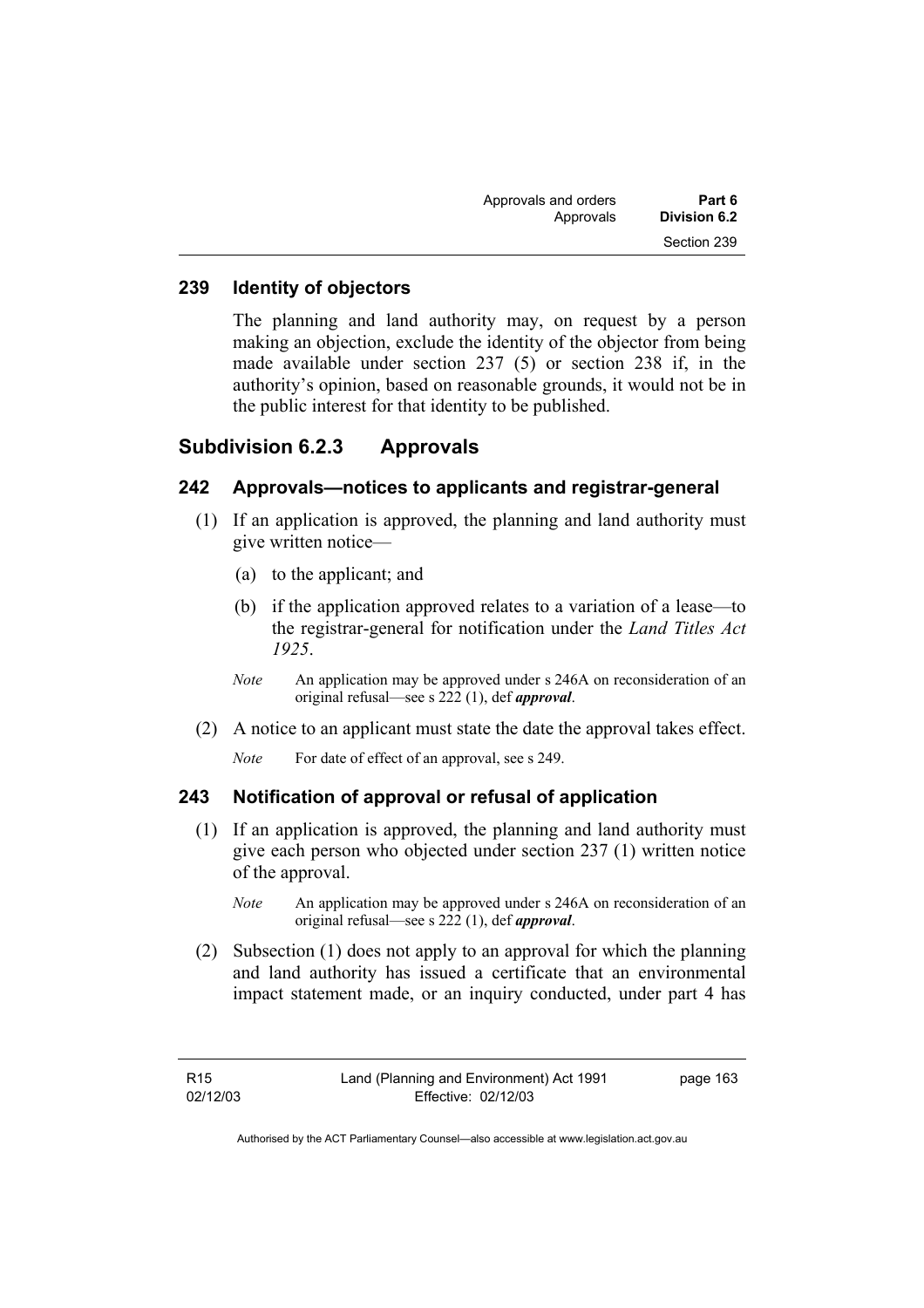| Part 6       | Approvals and orders |
|--------------|----------------------|
| Division 6.2 | Approvals            |
| Section 243  |                      |

substantially dealt with the matters forming the basis of the decision to approve the application.

- (3) A notice under subsection (1) must—
	- (a) contain—
		- (i) a description of the place to which the decision relates; and
		- (ii) a brief description of the development the subject of the decision; and
	- (b) set out the decision and the reasons for the decision; and
	- (c) specify—
		- (i) the place where, and times when, a copy of the application and the decision may be inspected; and
		- (ii) how application may be made to the administrative appeals tribunal for a review of the decision.
- (4) If an application is refused, the planning and land authority must give written notice of the refusal to the applicant and each person who objected under section 237 (1).
- (5) In this section:

*refused*, for an application, includes confirming a decision to refuse an application on reconsideration of the decision under subdivision 6.2.4

- (6) A notice under subsection (4) shall set out the reasons for the decision.
- (7) A notice under subsection (1) or (4) must comply with the requirements of the code of practice in force under the *Administrative Appeals Tribunal Act 1989*, section 25B (1).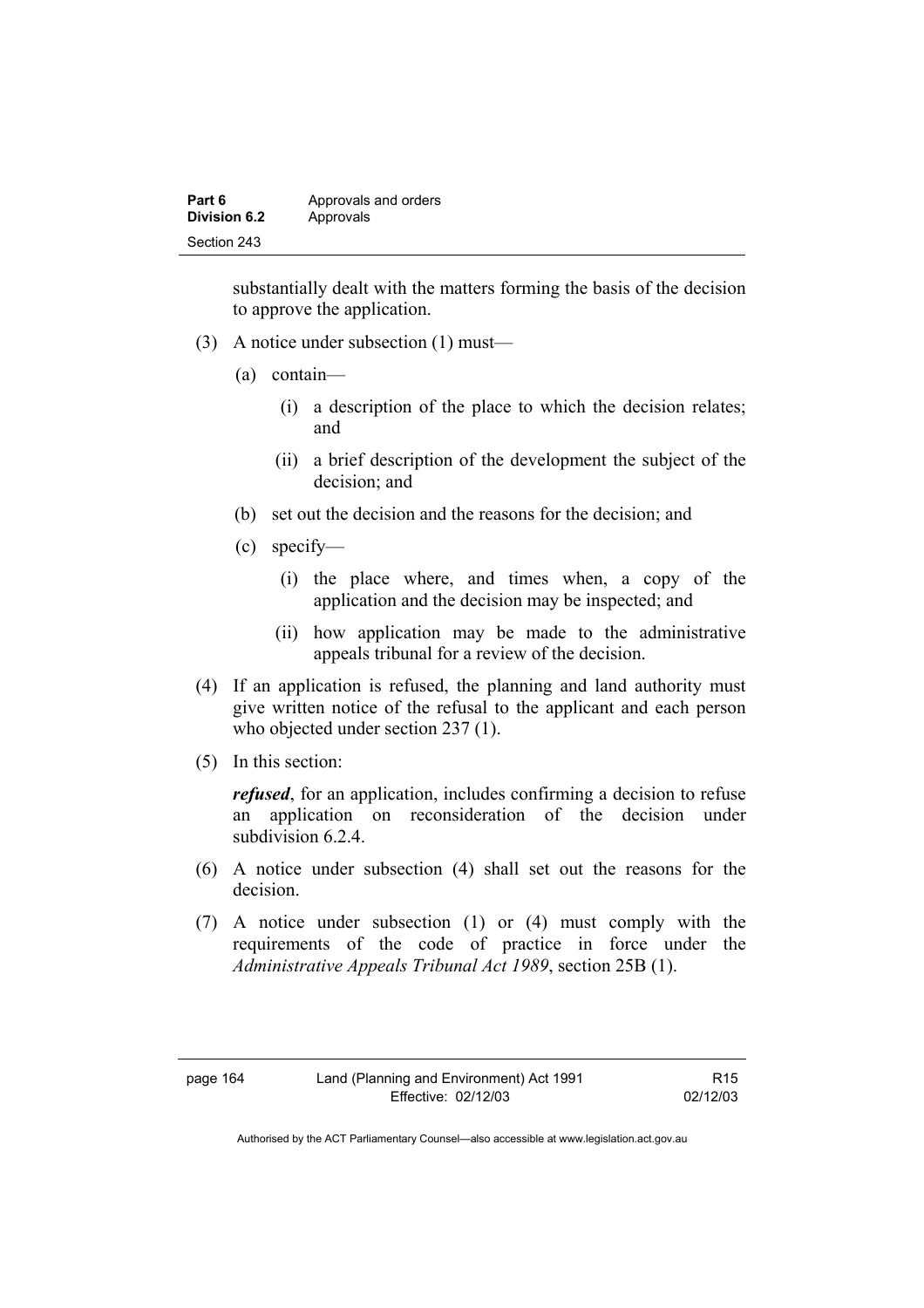| Part 6       | Approvals and orders |
|--------------|----------------------|
| Division 6.2 | Approvals            |
| Section 244  |                      |

#### **244 Notification if more than 1 objector**

If a number of persons make 1 objection, the planning and land authority is to be taken to have complied with section 243 (1) or (3), as the case may be, if the authority gives notice—

- (a) if the name and address of 1 of those persons have been given as the person to whom notice of the decision is to be given—to that person; or
- (b) if no name and address has so been given—to 1 of the persons who made that objection.

## **245 Conditional approvals**

- (1) An approval may be conditional.
- (2) The relevant authority—
	- (a) shall include in an approval any condition that is required to be included by the plan; and
	- (b) shall not include in an approval a condition inconsistent with a condition included under paragraph (a).
- (3) Without limiting subsection (1), the conditions subject to which an approval may be given may include a condition—
	- (a) that a development is to be carried out to the satisfaction of a specified person or body; or
	- (b) requiring a development to be carried out in stages within the periods specified in or under the approval; or
	- (c) specifying a period in which a development or any stage of a development is to be carried out; or
	- (d) that an approval does not take effect unless a specified approval is revoked, amended or given; or
	- (e) in relation to an approval to carry out a development for a specified period—that—

| R15      | Land (Planning and Environment) Act 1991 | page 165 |
|----------|------------------------------------------|----------|
| 02/12/03 | Effective: 02/12/03                      |          |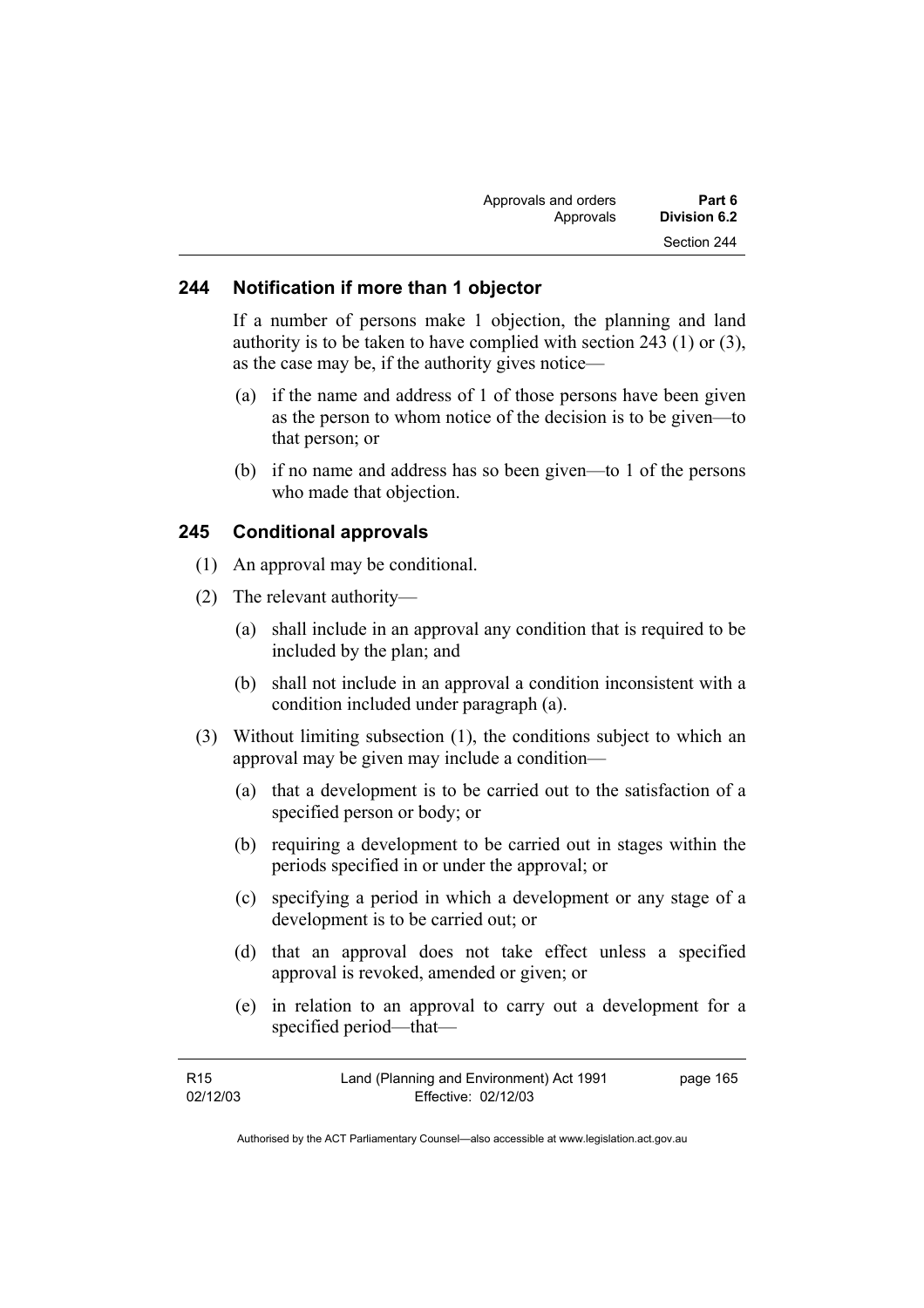| Part 6       | Approvals and orders |
|--------------|----------------------|
| Division 6.2 | Approvals            |
| Section 245  |                      |

- (i) building works or other works carried out in or on a place the subject of the approval are to be removed at the end of that period; or
- (ii) the place is to be restored to a specified state at the end of that period; or
- (f) that a bond be entered into securing performance against the conditions of an approval; or
- (g) that the applicant is to enter into an agreement with the Minister for the conservation of the heritage significance of places specified in the heritage places register; or
- (h) that a development be carried out to a specified standard; or
- (i) that specified works, services or facilities that the relevant authority considers reasonable in the circumstances—
	- (i) be provided by the applicant on or to a place the subject of the approval, or on or to another place; or
	- (ii) be paid for in whole or in part by the applicant; or
	- (iii) be provided on or to a place the subject of the approval by agreement between the applicant and the Minister responsible for the provision of the works, services or facilities; or
- (j) that plans, drawings or other documents be prepared by the applicant and lodged with the planning and land authority for approval before the development or a specified part of it is begun; or
- (k) requiring changes to be made to any plan, drawing or other document forming part of the application for approval; or
- (l) that the applicant give to the planning and land authority a further assessment by a valuer that complies with section  $226 (1) (b)$ .

R15 02/12/03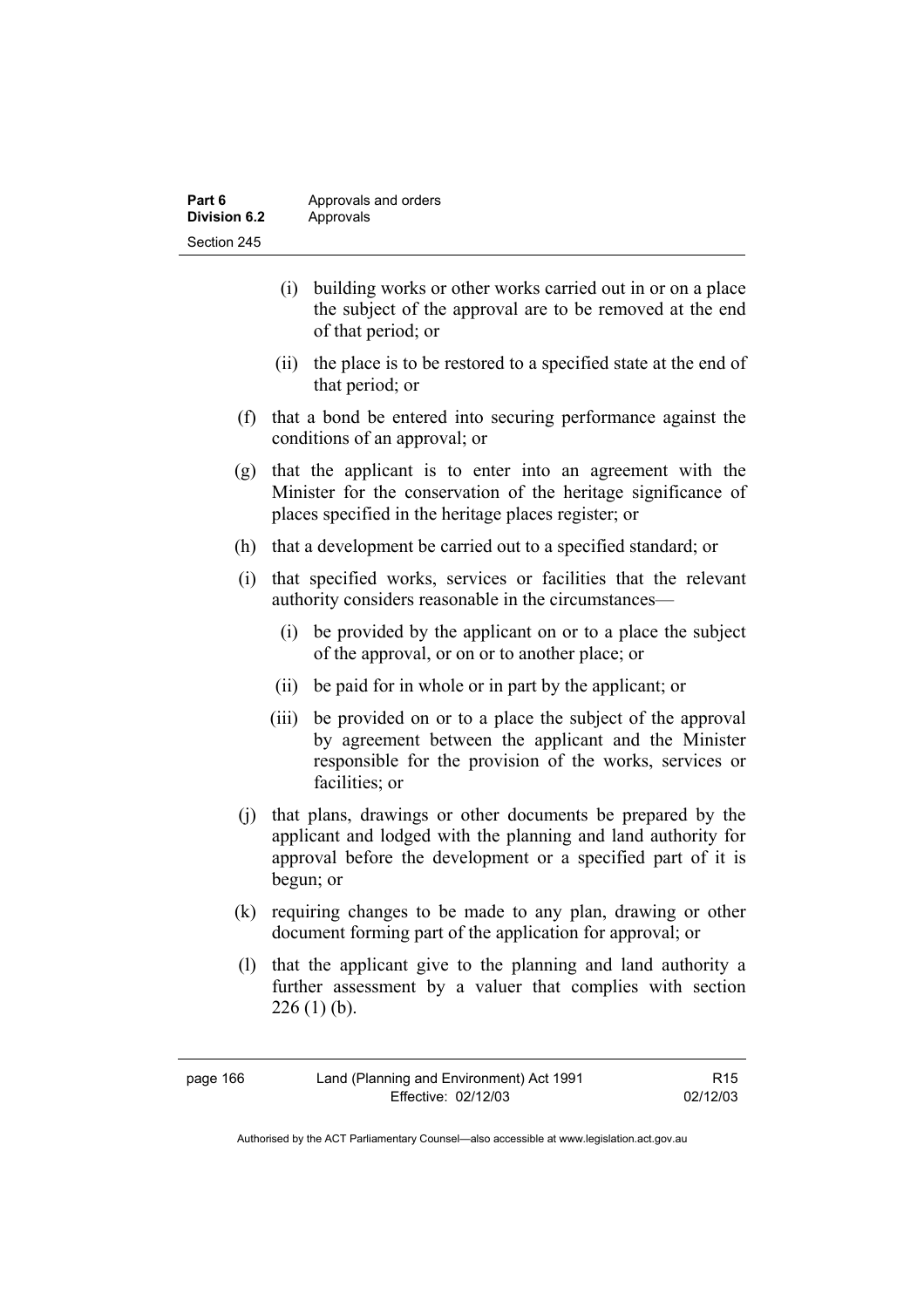| Approvals and orders | Part 6       |
|----------------------|--------------|
| Approvals            | Division 6.2 |
|                      | Section 245A |

 (4) The planning and land authority may approve an amendment to a plan, drawing or other document approved under subsection (3) (j) if the amendment is not inconsistent with section 230 (4) or an approval under subsection (3) (j).

# **Subdivision 6.2.4 Reconsideration of applications for approval**

## **245A Definitions for subdiv 6.2.4**

In this subdivision:

*new application*—see section 246 (2).

*original application*—see section 246 (1) (a).

*original decision*—see section 246 (1) (a).

## **246 Applications for reconsideration**

- (1) This section applies if—
	- (a) an application (the *original application*) has been approved or refused (the *original decision*) by the planning and land authority; and
	- (b) either—
		- (i) an application has not previously been made under this section for reconsideration of the original decision; or
		- (ii) an application has been previously made and the original decision was taken to be confirmed under section 246B (No action by planning and land authority within time).
- (2) The applicant for the original application may apply (the *new application*) for reconsideration of the original decision.
- (3) The new application must be made within—

page 167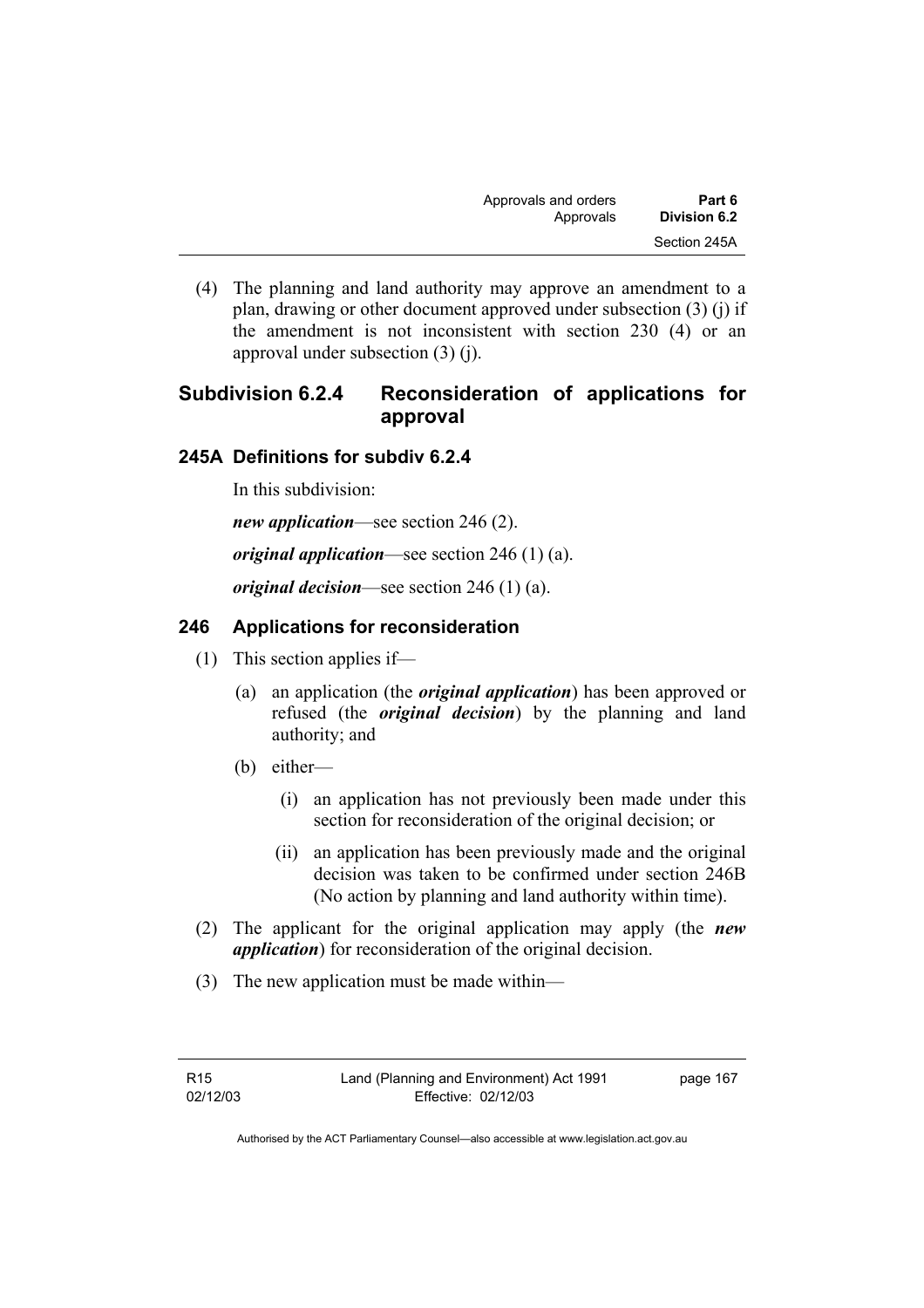| Part 6       | Approvals and orders |
|--------------|----------------------|
| Division 6.2 | Approvals            |
| Section 246A |                      |

- (a) 4 weeks after the day the applicant is told about the decision by the planning and land authority; or
- (b) any longer period allowed by the planning and land authority, either before or after the end of the 4 weeks.
- (4) The application must set out the grounds on which reconsideration of the original decision is sought.
- (5) The making of the application for reconsideration of the original decision automatically stays the operation of the decision.

## **246A Reconsideration of decisions**

- (1) Within 4 weeks after the day the planning and land authority receives the new application, the authority must—
	- (a) reconsider the original decision; and
	- (b) after reconsideration—
		- (i) make any decision in substitution for the original decision that the authority could have made on the original application; or
		- (ii) confirm the original decision.
- (2) The 4 weeks mentioned in subsection (1) may be extended for a stated period by agreement between the planning and land authority and the applicant.
- (3) In reconsidering the original decision, the planning and land authority—
	- (a) need not give notice of the new application under section 229; but
	- (b) must give written notice of the new application to anyone who objected to the grant of approval for the original application, allow the person reasonable time (that is not shorter than 2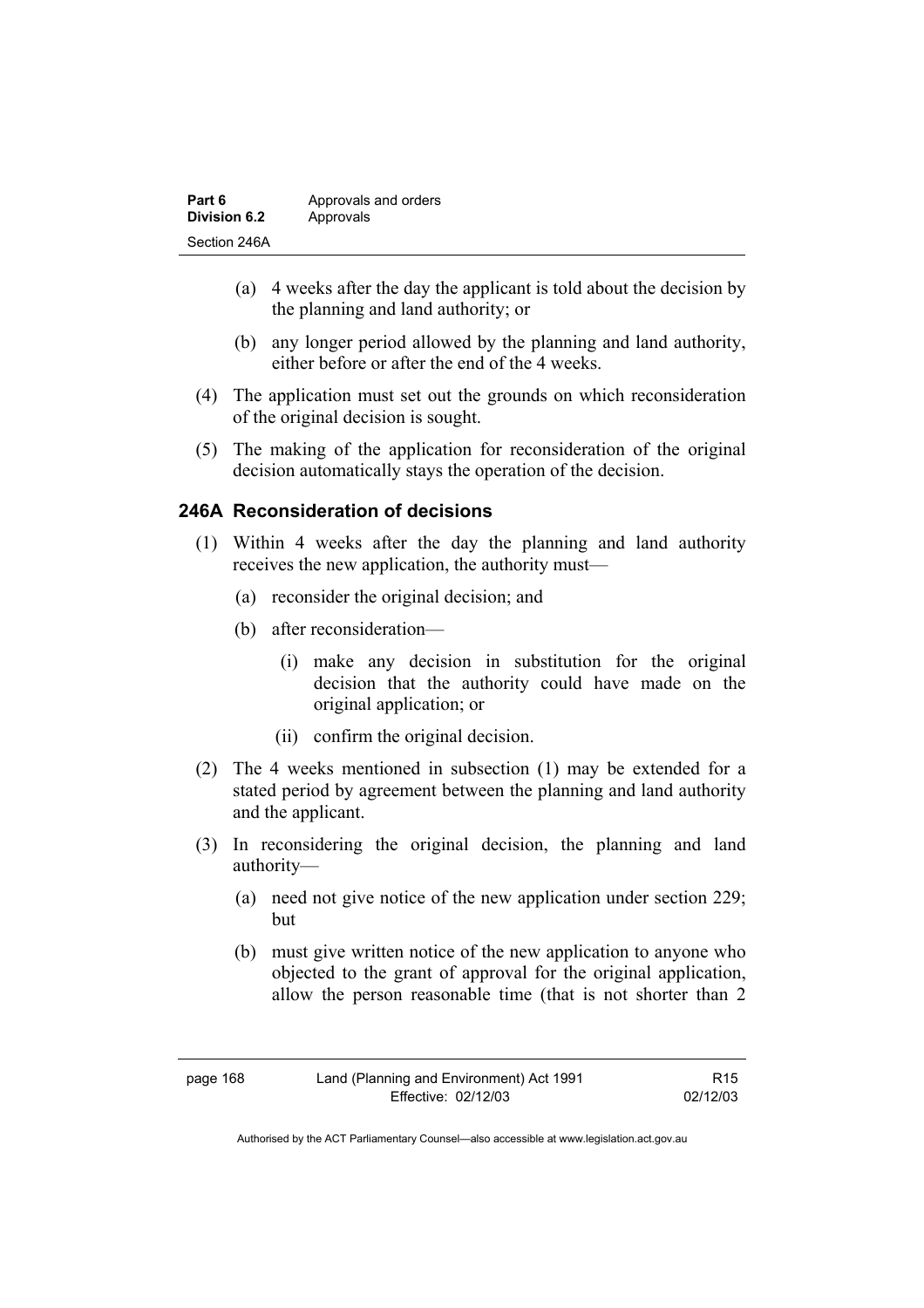weeks) to make a submission on the new application, and consider any submission made within the time allowed.

- (4) Also, in reconsidering the original decision, the planning and land authority—
	- (a) must consider any information available to it when it made the original decision and information given in the new application; and
	- (b) may consider any other relevant information.

#### **Examples of other relevant information**

- 1 information from submissions by objectors
- 2 information from an assessment or panel ordered under section 236
- *Note* An example is part of the Act, is not exhaustive and may extend, but does not limit, the meaning of the provision in which it appears (see Legislation Act, s 126 and s 132).
- (5) The planning and land authority must ensure that, if the original decision is made on its behalf by a person (the *original decision-maker*), the authority or someone other than the original decision-maker reconsiders the decision.

## **246B No action by planning and land authority within time**

If the planning and land authority does not make a substitute decision, nor confirm the original decision, within the 4 weeks mentioned in section 246A, the planning and land authority is taken to have confirmed the original decision.

## **246C Notice of decision on reconsideration**

 (1) As soon as practicable after reconsidering the original decision, the planning and land authority must give written notice of the decision on the reconsideration to the applicant and anyone who was given notice of the new application under section 246A (3) (b).

R15 02/12/03 page 169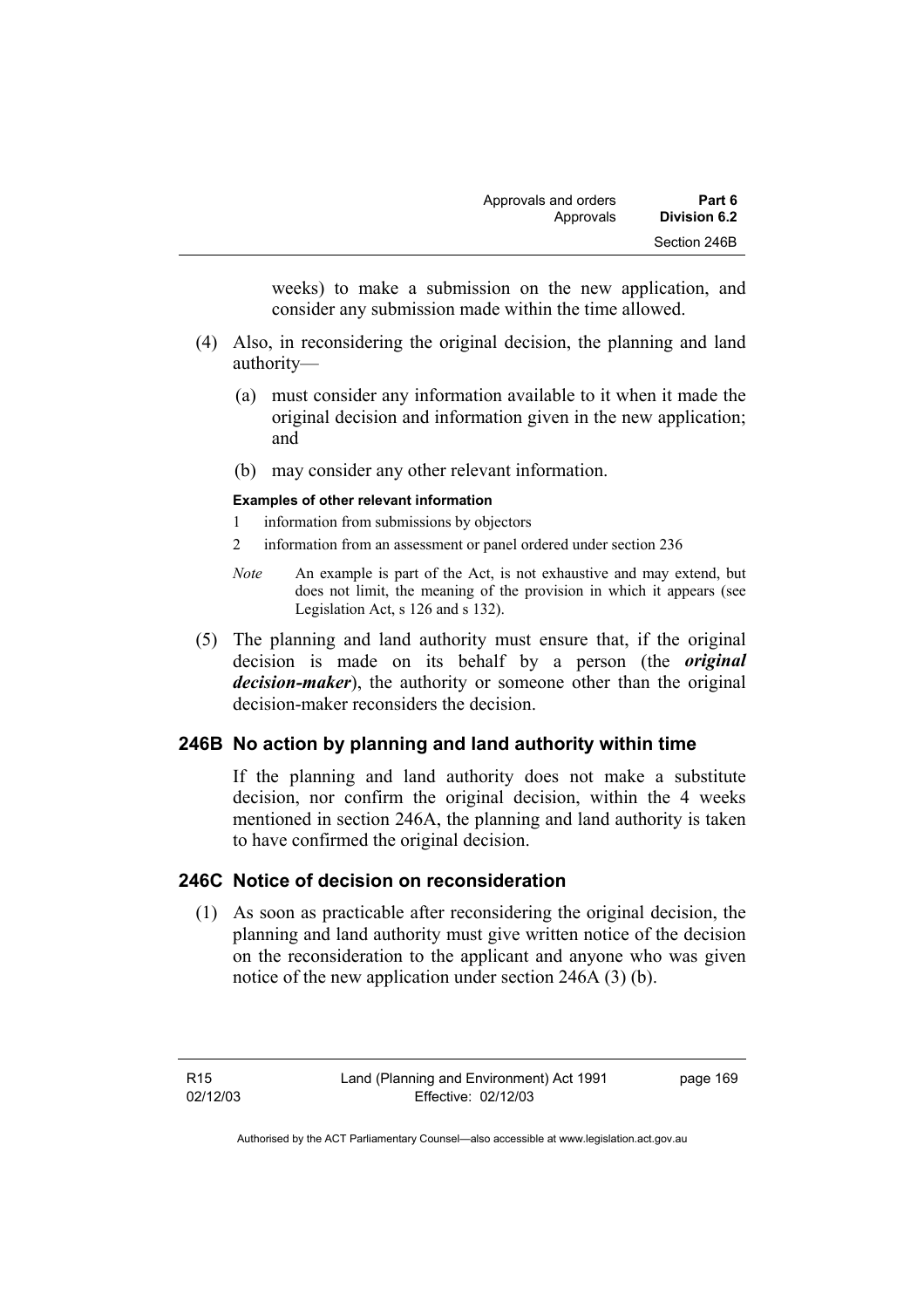| Part 6              | Approvals and orders |
|---------------------|----------------------|
| <b>Division 6.2</b> | Approvals            |
| Section 247         |                      |

 (2) The notice must be in accordance with the requirements of the code of practice in force under the *Administrative Appeals Tribunal Act 1989*, section 25B (1).

## **Subdivision 6.2.5 Approvals—miscellaneous**

### **247 Minor amendments**

- (1) The lessee or an occupier of a place in relation to which an approval is in force may apply in writing to the planning and land authority for an amendment of it.
- (2) The planning and land authority may amend an approval, if satisfied that the amendment—
	- (a) does not change the effect of a condition subject to which the approval was given; and
	- (b) will not cause a significant increase in detriment to any person; and
	- (c) does not change the kind of development approved but only the activity permitted.
- (3) The planning and land authority shall give notice of an amendment—
	- (a) to the person who made the application to amend; and
	- (b) if that person is not the lessee or occupier of the place to which the approval relates—to the lessee; and
	- (c) to each person who had objected under section 237 (Objections—general) to the grant of the approval; and
	- (d) to any relevant Territory authority.
	- *Note* For how documents may be given, see Legislation Act, pt 19.5.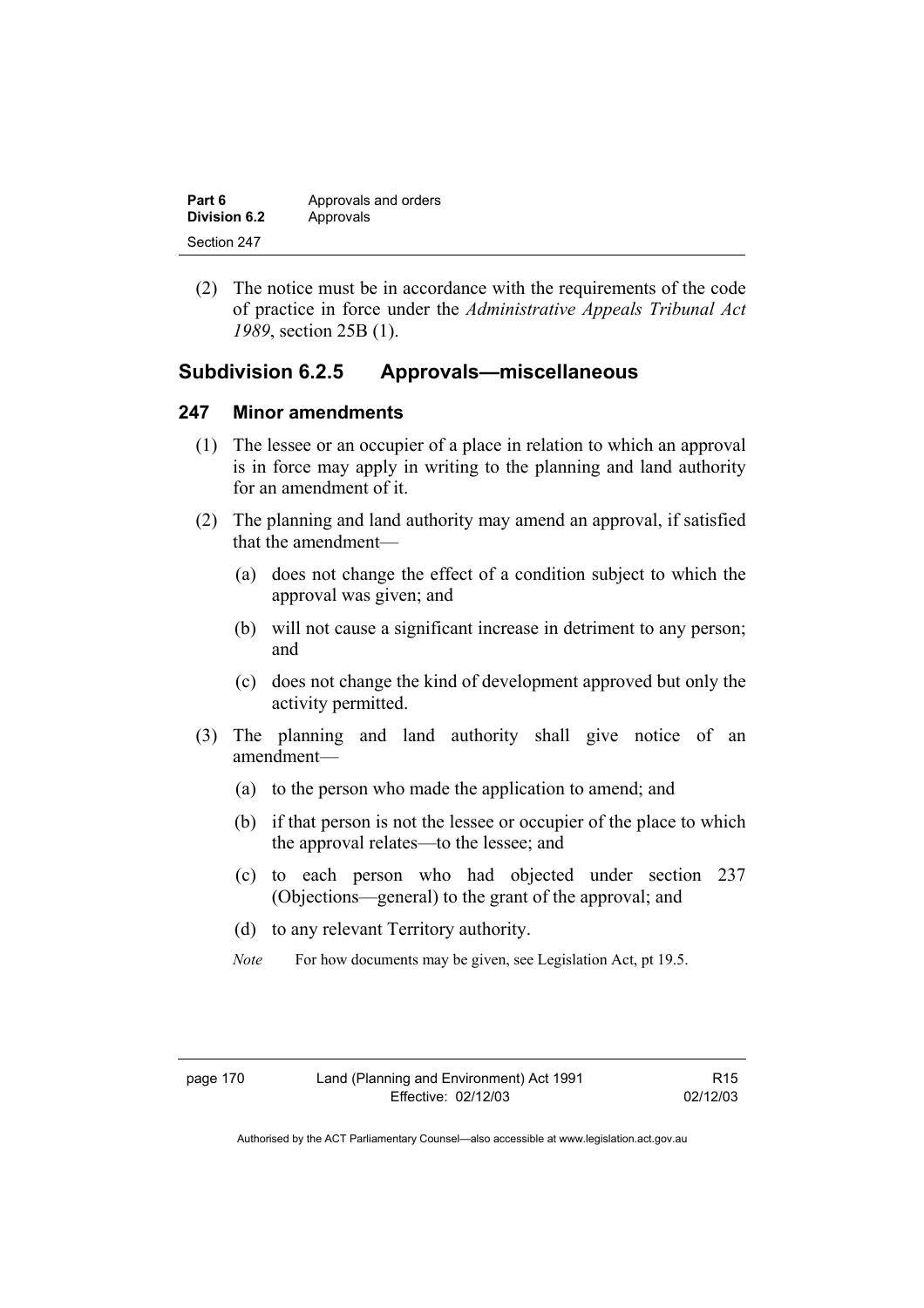### **248 Corrections**

If the planning and land authority is satisfied that an approval contains a formal error, the authority must—

- (a) correct the approval; and
- (b) notify the applicant in writing.

### **249 When approvals take effect**

- (1) This section is subject to section 230 (4) and section 245 (3) (d).
	- *Note* Section 230 (4) prevents an approval of a development application for an activity not permitted by the lease from taking effect until the lease is varied. Section 245 (3) (d) allows a condition to be included in an application for approval that the approval does not take effect until a specified approval is given, amended or varied.
- (2) An approval under section 230 (Approvals) takes effect—
	- (a) if no objection to the relevant application has been made under section 237—on the day the approval is given; or
	- (b) if an objection to the relevant application has been made under section 237 and no application has been made to the AAT for review of the decision within 4 weeks after the day of the decision—on the day after the end of the period of 4 weeks; or
	- (c) if application is made to the AAT for a review of the decision to grant the approval and the tribunal decides to confirm the decision (whether or not a condition is varied, omitted or imposed)—on the day the tribunal makes its decision.
- (3) An approval on reconsideration under division 6.2.4 takes effect on the day the decision granting the approval is given.
- (4) However, the operation of an approval mentioned in subsection (2) (a) or (3) is stayed if application is made to the  $AAT$ for review of the decision to grant the approval.

page 171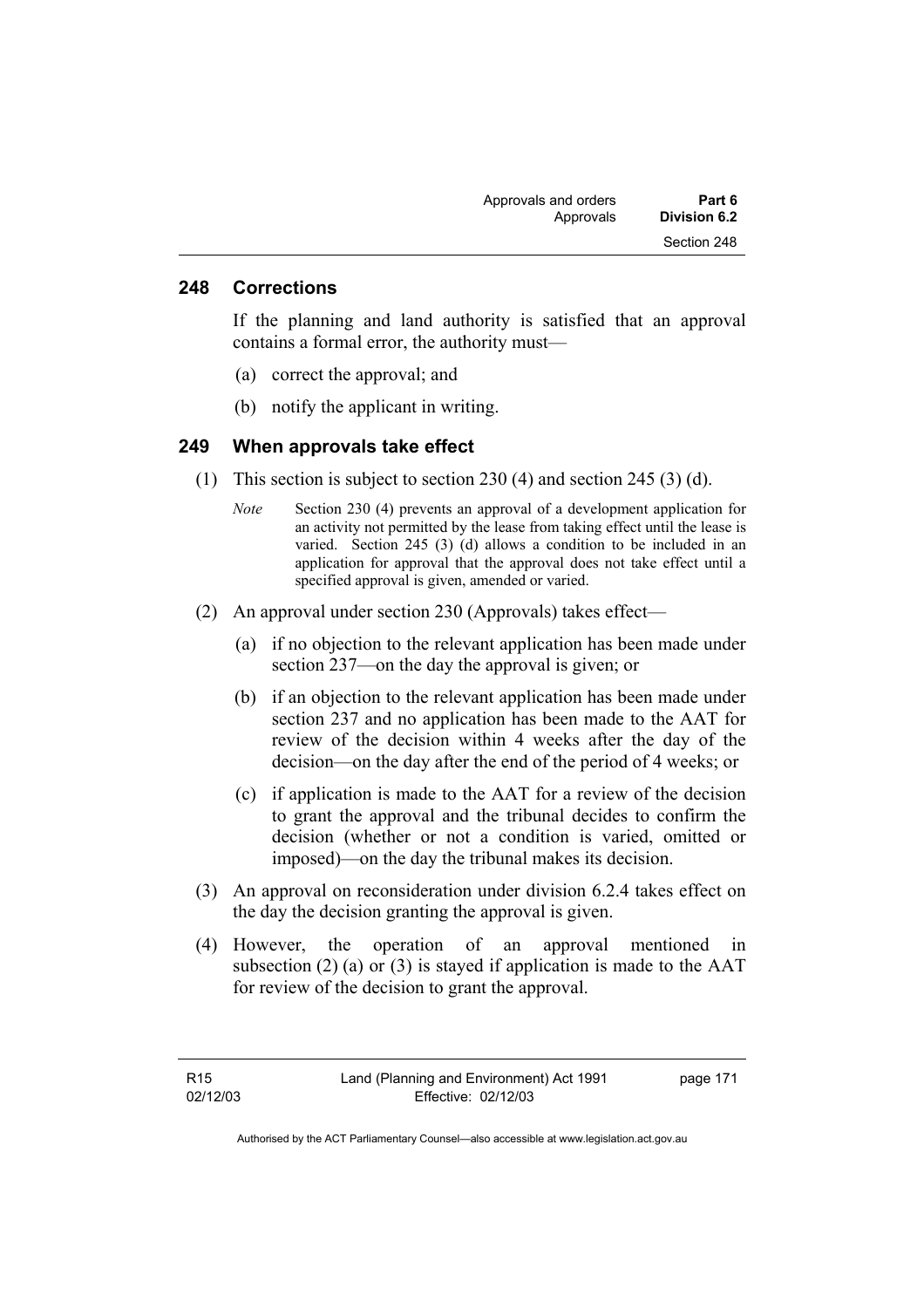| Part 6       | Approvals and orders |
|--------------|----------------------|
| Division 6.2 | Approvals            |
| Section 250  |                      |

 (5) The stay of the operation of the approval remains in force until the application for review is decided by the tribunal.

## **250 Execution of approvals for variations of leases**

Subject to division 5.3, if an approval to undertake a development takes effect under section 249, being a development that consists of or includes a variation of a lease, the planning and land authority shall vary the lease in accordance with the terms of the approval.

## **251 End of approvals**

- (1) An approval to undertake a development (other than a development that consists wholly of a variation of a lease) ends if—
	- (a) the development or any stage of the development is not begun within the period specified in the approval; or
	- (b) the development or any stage of the development is not completed within the period specified in the approval; or
	- (c) if no period is specified in an approval for the beginning of the development or any stage of the development—the development or stage of development is not begun within 2 years after the day the approval takes effect.

*Note* For when an approval takes effect, see s 249.

 (2) The end of an approval does not affect anything done under the approval before its end.

## **252 Extension of time**

 (1) The lessee or occupier of a place in relation to which an approval to undertake a development (other than a development that consists wholly of a variation of a lease) applies (being an approval that specifies the date for the completion of the development or any stage of the development) may, before the end of the approval, apply to the planning and land authority for an extension of the period within which to complete the development or any stage of it.

| page 172 | Land (Planning and Environment) Act 1991 | R <sub>15</sub> |
|----------|------------------------------------------|-----------------|
|          | Effective: 02/12/03                      | 02/12/03        |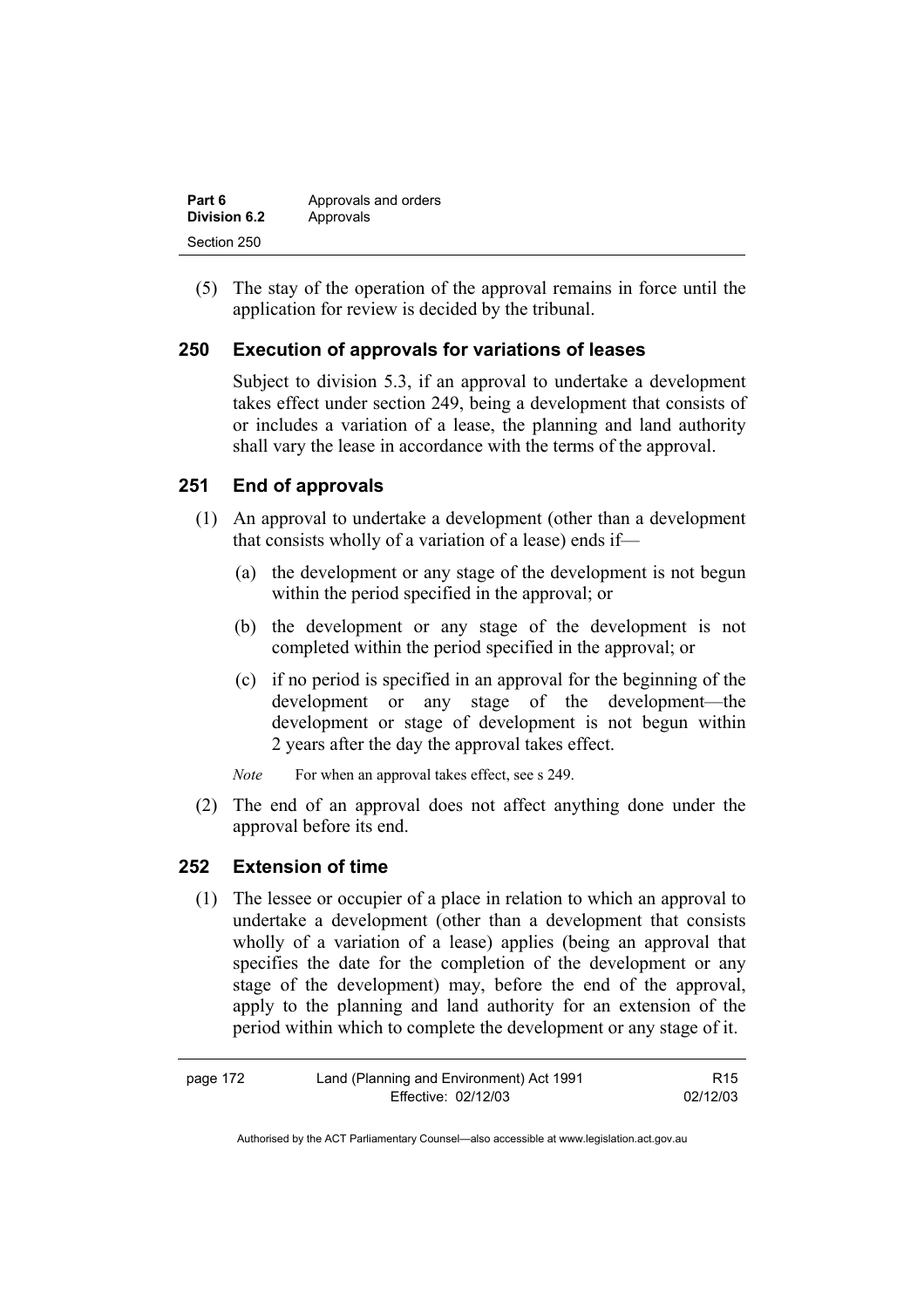| Part 6       | Approvals and orders |
|--------------|----------------------|
| Division 6.2 | Approvals            |
| Section 253  |                      |

 (2) On receipt of an application under subsection (1), the planning and land authority may extend the period within which the development, or the stage of the development, is to be completed.

## **253 Revocation of approval**

A relevant authority may revoke an approval given by the authority—

- (a) if satisfied that the approval was obtained by fraud or misrepresentation; or
- (b) if the approval is in relation to a place that is specified in the heritage places register or interim heritage places register—if the applicant is convicted of an offence under this part.

## **Subdivision 6.2.6 Powers of Supreme Court**

### **253A Injunctions to require compliance with approvals**

- (1) This section applies if a person (the *relevant person*) has failed, is failing, or proposes to fail, to do something in accordance with the terms of an approval.
- (2) The planning and land authority or anyone else may apply to the Supreme Court for an injunction requiring the relevant person to do the thing.
- (3) On application under subsection (2), the Supreme Court may grant an injunction requiring the relevant person to do the thing.
- (4) The Supreme Court may grant an injunction requiring the relevant person to do a thing—
	- (a) if satisfied that the person has failed to do the thing, whether or not it appears to the court that the person intends to fail again, or to continue to fail, to do the thing; or
	- (b) if it appears to the court that, if an injunction is not granted, it is likely the person will fail to do the thing, whether or not the

| R15      | Land (Planning and Environment) Act 1991 | page 173 |
|----------|------------------------------------------|----------|
| 02/12/03 | Effective: 02/12/03                      |          |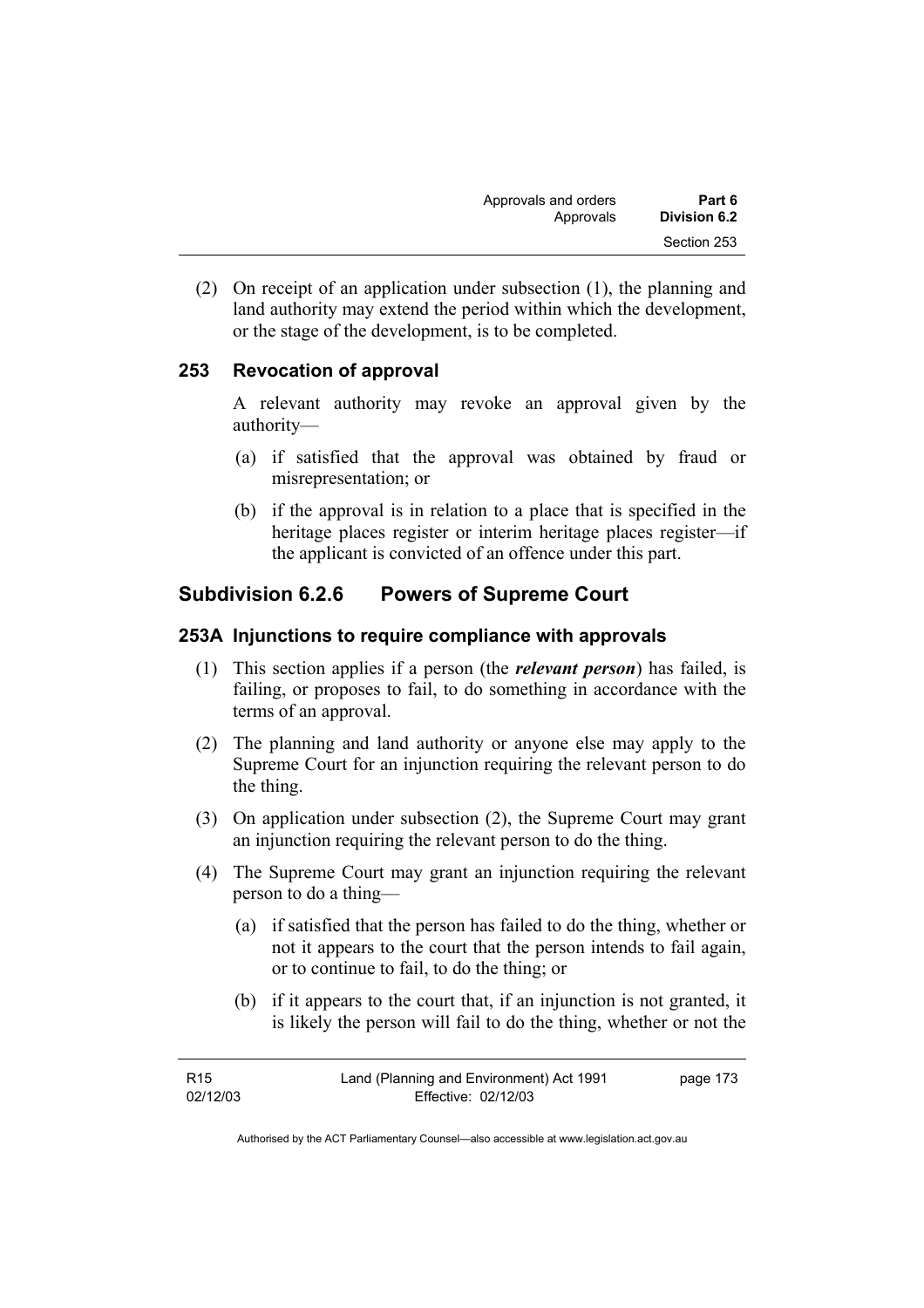| Part 6       | Approvals and orders |
|--------------|----------------------|
| Division 6.3 | Orders               |
| Section 254  |                      |

person has previously failed to do the thing and whether or not there is an imminent danger of substantial damage to someone else if the person fails to do the thing.

 (5) This section applies whether or not a proceeding for an offence against this part has begun or is about to begin.

## **Division 6.3 Orders**

## **Subdivision 6.3.1 Making of orders**

### **254 Applications to planning and land authority for orders**

- (1) A person may apply to the planning and land authority for an order directed to 1 or more of the following:
	- (a) the lessee or occupier of a place where a controlled activity was, is being, or is to be, conducted;
	- (b) anyone by whom or on whose behalf a controlled activity was, is being, or is to be, conducted.
- (2) The application must state—
	- (a) the matter about which the order is sought; and
	- (b) the kind of order sought by the person; and
	- (c) each person to whom the order sought is to be directed; and
	- (d) the place in relation to which the order is sought; and
	- (e) the grounds on which the order is sought.
	- *Note* If a form is approved under s 287A for an application, the form must be used.
- (3) The planning and land authority must give written notice of the application to—
	- (a) each person to whom the order sought is to be directed; and

| page 174 | Land (Planning and Environment) Act 1991 | R <sub>15</sub> |
|----------|------------------------------------------|-----------------|
|          | Effective: 02/12/03                      | 02/12/03        |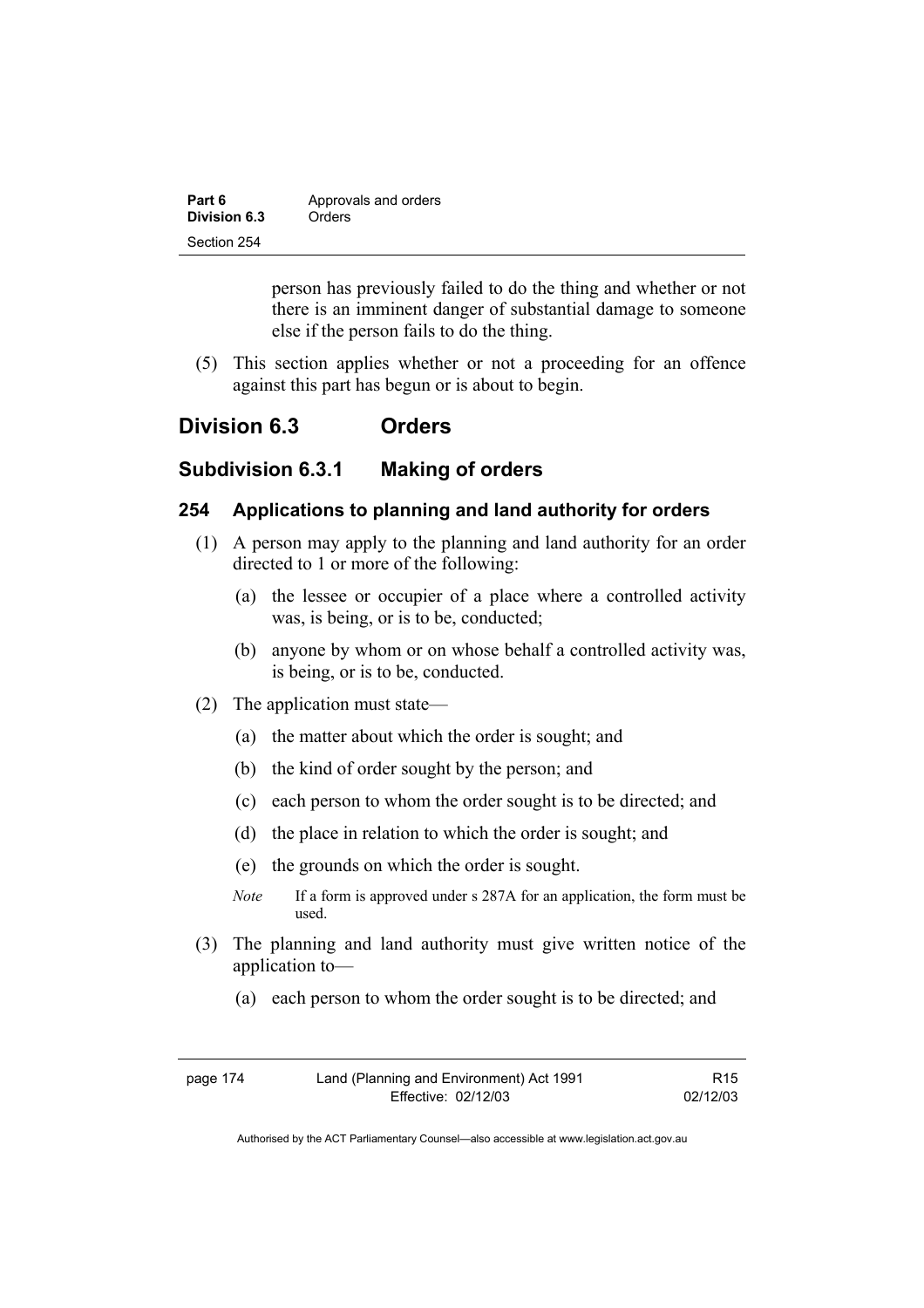- (b) if different from the person or people mentioned in paragraph (a)—the lessee or occupier of the place in relation to which the order is sought; and
- (c) if the order sought relates to the control of a pest animal or plant—the conservator; and
- (d) if the order sought relates to the pruning of a significant tree under the *Tree Protection (Interim Scheme) Act 2001*—the conservator; and

- (e) if the order sought relates to the parking of a heavy vehicle on residential land under the *Road Transport (Safety and Traffic Management) Regulations 2000*, division 3.1.3—the road transport authority.
- *Note* For how documents may be given, see Legislation Act, pt 19.5.
- (4) The notice must—
	- (a) be accompanied by a copy of the application; and
	- (b) contain a statement to the effect that the person to whom it is given may, within 7 days after the day the person is given the notice, make a submission to the planning and land authority about the making of the order.
- (5) The notice may also include any other information that the planning and land authority considers appropriate.

## **254A Decision on application to planning and land authority for order**

 (1) Before deciding whether to make an order on an application under section 254, the planning and land authority must consider any submission made by a person within 7 days after the day the person was given notice of the application under that section.

*Note* For restrictions on pruning etc a significant tree, see *Tree Protection (Interim Scheme) Act 2001*, s 10.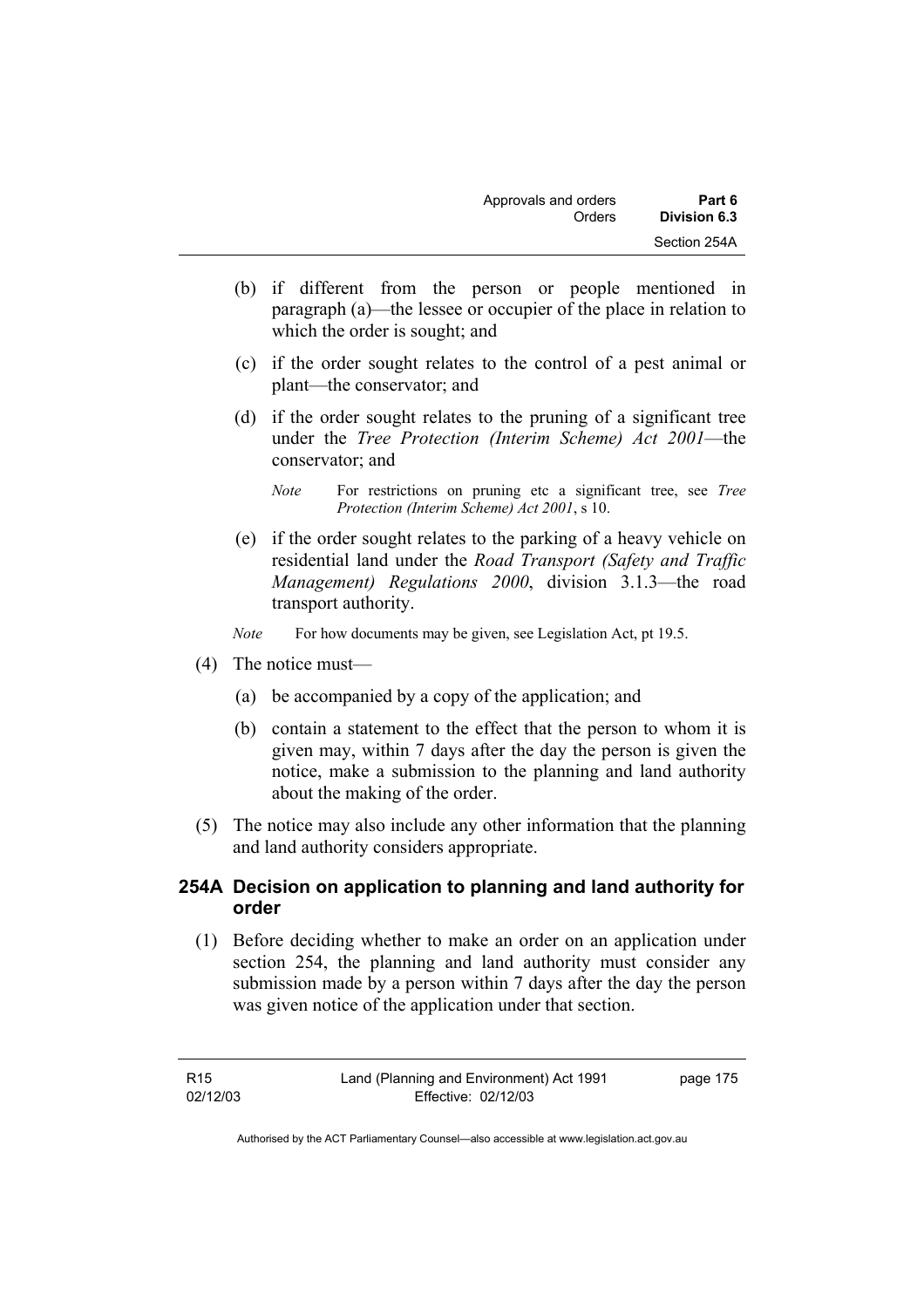| Part 6       | Approvals and orders |
|--------------|----------------------|
| Division 6.3 | Orders               |
| Section 254A |                      |

- (2) The planning and land authority may decide—
	- (a) to make an order of the kind sought; or
	- (b) to make an order (including a different kind of order) that is not more onerous than the order sought; or
	- (c) not to make an order.

#### **Example of less onerous order—par (b)**

A person applies for an order for the demolition of an unapproved structure but the planning and land authority makes an order that a development application be lodged for the structure within a stated period and, if the application is not lodged within that period or is not approved, the structure is to be demolished.

- *Note* An example is part of the Act, is not exhaustive and may extend, but does not limit, the meaning of the provision in which it appears (see Legislation Act, s 126 and s 132).
- (3) An order may be directed to 1 or more of the following:
	- (a) the person against whom the order is sought to be directed;
	- (b) if the planning and land authority considers that the order would be more appropriately directed to someone else mentioned in section 254 (3) (a) or (b)—that person.
- (4) The planning and land authority is to be taken to have refused to make the order applied for under section 254 if the authority fails to decide the application before the end of the period prescribed under the regulations.
- (5) The planning and land authority must refuse to make an order about the use or management of land in a way that fails to control a pest animal or plant if—
	- (a) there is a written agreement between the lessee or occupier of the land and the Environment Minister about control of the propagation of the pest animal or plant; and
	- (b) the authority is satisfied that the lessee or occupier is giving effect to the agreement.

| page 176 | Land (Planning and Environment) Act 1991 | R <sub>15</sub> |
|----------|------------------------------------------|-----------------|
|          | Effective: 02/12/03                      | 02/12/03        |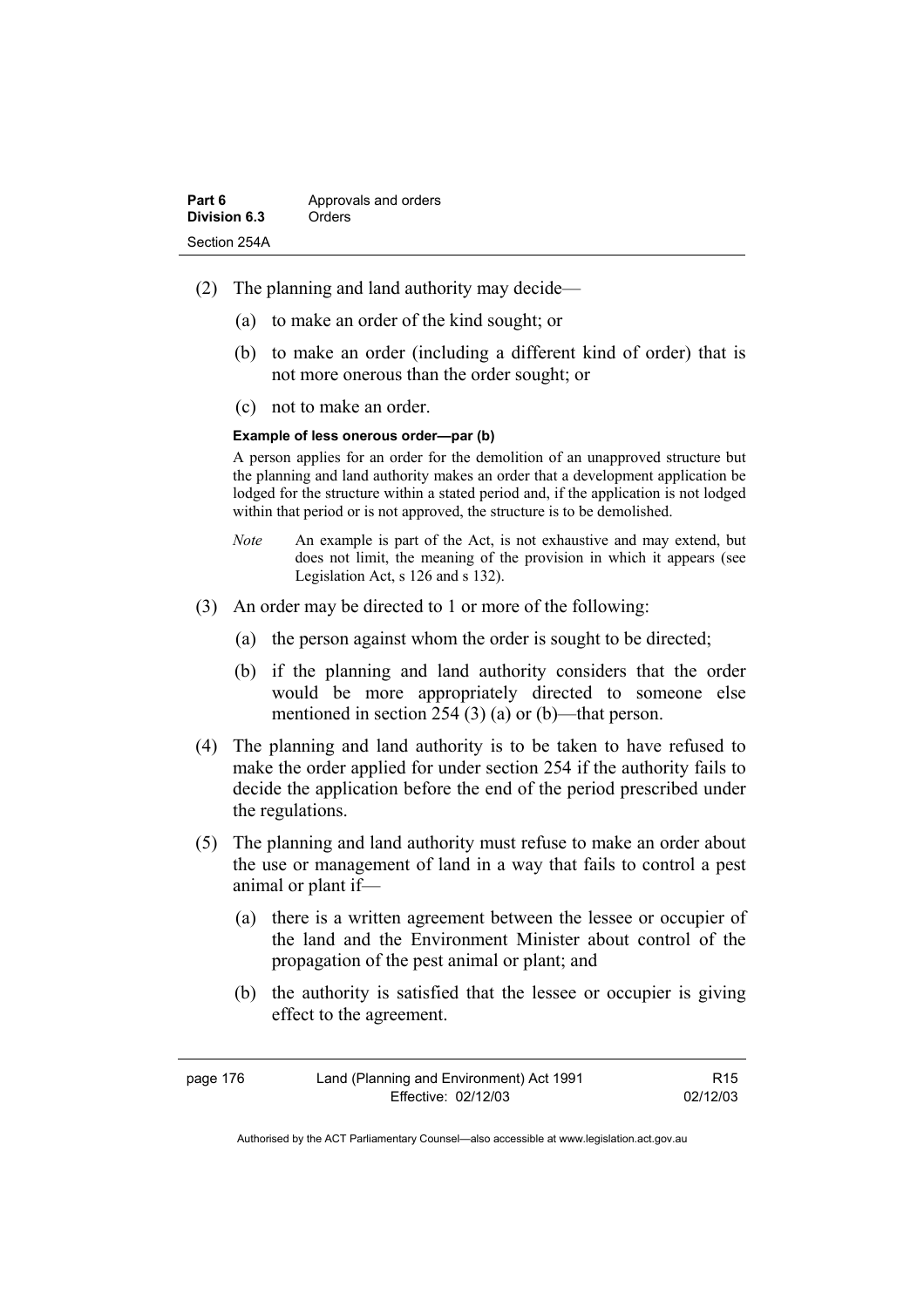## **255 Proposed orders on planning and land authority's own initiative**

- (1) This section applies if the planning and land authority proposes, on the authority's own initiative, to make an order (the *proposed order*) directed to 1 or more of the following:
	- (a) the lessee or occupier of a place where a controlled activity was, is being, or is to be, conducted;
	- (b) anyone by whom or on whose behalf a controlled activity was, is being, or is to be, conducted.
- (2) The planning and land authority must give written notice of the proposed order to—
	- (a) each person to whom the proposed order is directed; and
	- (b) if different from the person or people mentioned in paragraph (a)—the lessee or occupier of the place in relation to which the proposed order is to apply; and
	- (c) if the proposed order relates to the control of a pest animal or plant—the conservator; and
	- (d) if the proposed order relates to the pruning of a significant tree under the *Tree Protection (Interim Scheme) Act 2001*—the conservator; and
		- *Note* For restrictions on pruning etc a significant tree, see *Tree Protection (Interim Scheme) Act 2001*, s 10.
	- (e) if the proposed order relates to the parking of a heavy vehicle on residential land under the *Road Transport (Safety and Traffic Management) Regulations 2000*, division 3.1.3—the road transport authority.
	- *Note* For how documents may be given, see Legislation Act, pt 19.5.
- (3) The notice must state—
	- (a) each person to whom the proposed order is directed; and

| R <sub>15</sub> | Land (Planning and Environment) Act 1991 | page 177 |
|-----------------|------------------------------------------|----------|
| 02/12/03        | Effective: 02/12/03                      |          |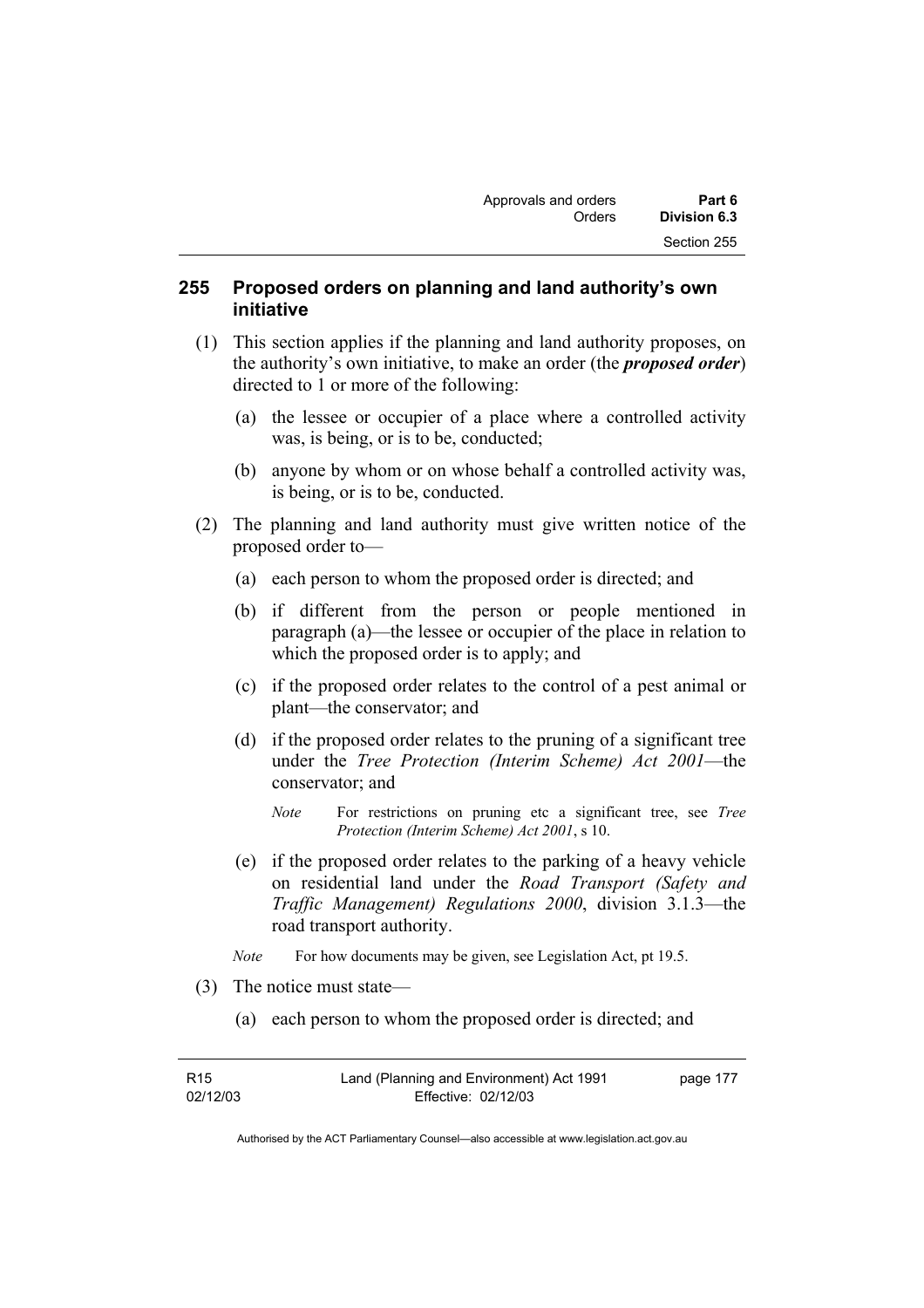| Part 6       | Approvals and orders |
|--------------|----------------------|
| Division 6.3 | Orders               |
| Section 256  |                      |

- (b) the terms of the proposed order and the place in relation to which it is to apply; and
- (c) the grounds for making the proposed order; and
- (d) when the proposed order will take effect; and
- (e) if appropriate—
	- (i) the period for compliance with the proposed order; and
	- (ii) when the proposed order will end (including, for example, on the happening of an event stated in the order).
- *Note* An example is part of the Act, is not exhaustive and may extend, but does not limit, the meaning of the provision in which it appears (see Legislation Act, s 126 and s 132).
- (4) Also, the notice must contain a statement to the effect that the person to whom it is given may, within 7 days after the day the person receives the notice, make a submission to the planning and land authority about the making of the proposed order.
- (5) Further, the notice may include any other information that the planning and land authority considers appropriate

## **256 Decision on proposed order on planning and land authority's own initiative**

- (1) Before deciding whether to make the proposed order mentioned in section 255, the planning and land authority must consider any submission made by a person within 7 days after the day the person was given notice of the proposed order under section 255 (2).
- (2) The planning and land authority may decide—
	- (a) to make the proposed order; or
	- (b) to make an order (including a different kind of order) that is not more onerous than the proposed order; or

page 178 Land (Planning and Environment) Act 1991 Effective: 02/12/03

R15 02/12/03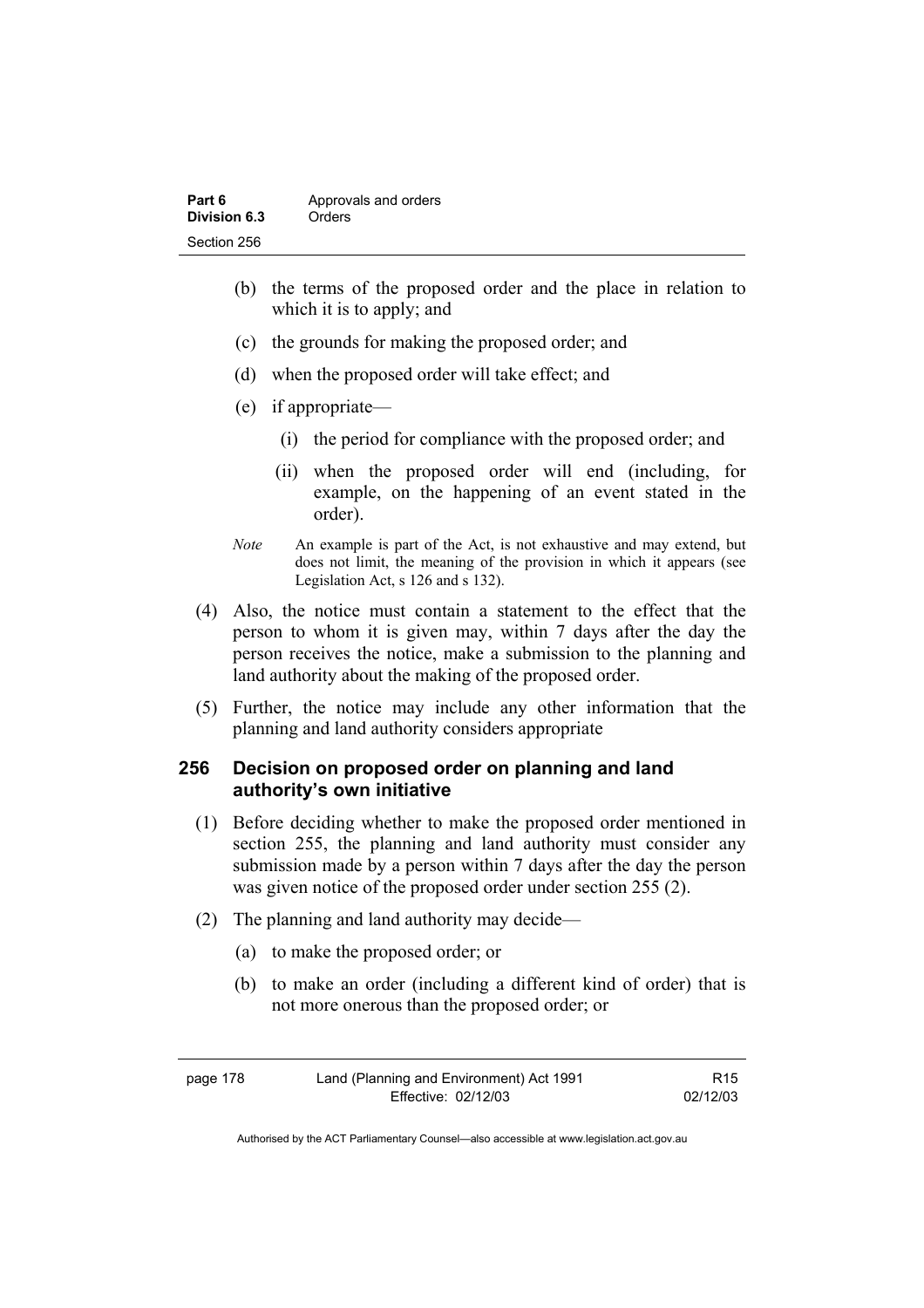| Approvals and orders | Part 6       |
|----------------------|--------------|
| Orders               | Division 6.3 |
|                      | Section 257  |

(c) not to make the proposed order.

#### **Example of less onerous order—par (b)**

an order that requires the doing of an act within a period longer than that stated in the proposed order

- *Note* An example is part of the Act, is not exhaustive and may extend, but does not limit, the meaning of the provision in which it appears (see Legislation Act, s 126 and s 132).
- (3) An order may be directed to 1 or more of the following:
	- (a) the person against whom the proposed order is directed; or
	- (b) if the planning and land authority considers that the order would be more appropriately directed to someone else mentioned in section 255 (2) (a) or (b)—that person.

#### **257 Content of orders**

- (1) An order must state—
	- (a) that it is an order under this Act made by the planning and land authority; and
	- (b) each person to whom the order is directed; and
	- (c) anyone else who is bound by the order (see section 257B); and
	- (d) the terms of the order and the place in relation to which the order applies; and
	- (e) the grounds on which the order is made; and
	- (f) when the order takes effect; and
	- (g) if appropriate—
		- (i) the period for compliance with the order; and

page 179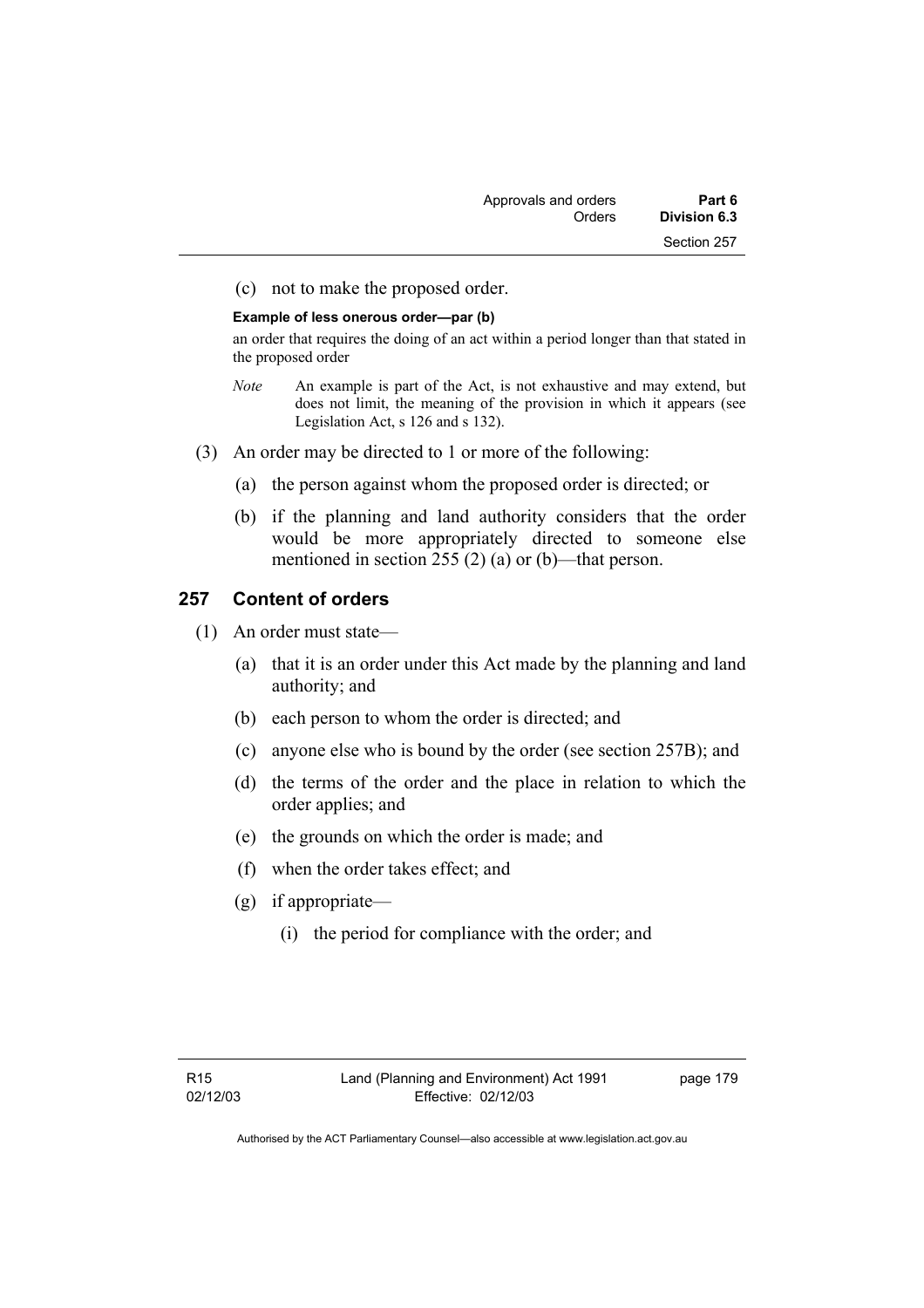| Part 6       | Approvals and orders |
|--------------|----------------------|
| Division 6.3 | Orders               |
| Section 257  |                      |

- (ii) when the order ends (including, for example, on the happening of an event stated in the order).
- *Note* An example is part of the Act, is not exhaustive and may extend, but does not limit, the meaning of the provision in which it appears (see Legislation Act, s 126 and s 132).
- (2) An order must also contain a statement to the effect that the order operates until it is revoked or ends in accordance with the order.
- (3) An order may direct anyone to whom it is directed—
	- (a) not to begin a development without approval; or
	- (b) to stop carrying out a development without approval; or
	- (c) to stop, or not begin, a controlled activity other than a development; or
	- (d) to comply with the terms of an approval to undertake a development; or
	- (e) to stop carrying out a development other than in accordance with the conditions under which an approval to carry out the development was given; or
	- (f) to demolish a building or structure, or a part of a building or structure, that has been constructed or erected without approval or permission required under a Territory law; or
	- (g) to demolish a building or structure, or a part of a building or structure, that encroaches onto, over or under unleased Territory land without approval granted under a Territory law; or
	- (h) to restore any land, building or structure that has been altered without approval or permission required under a Territory law; or
	- (i) to replace with an identical building or structure any building or structure that has been demolished without approval or permission required under a Territory law; or

| page 180 | Land (Planning and Environment) Act 1991 | R <sub>15</sub> |
|----------|------------------------------------------|-----------------|
|          | Effective: 02/12/03                      | 02/12/03        |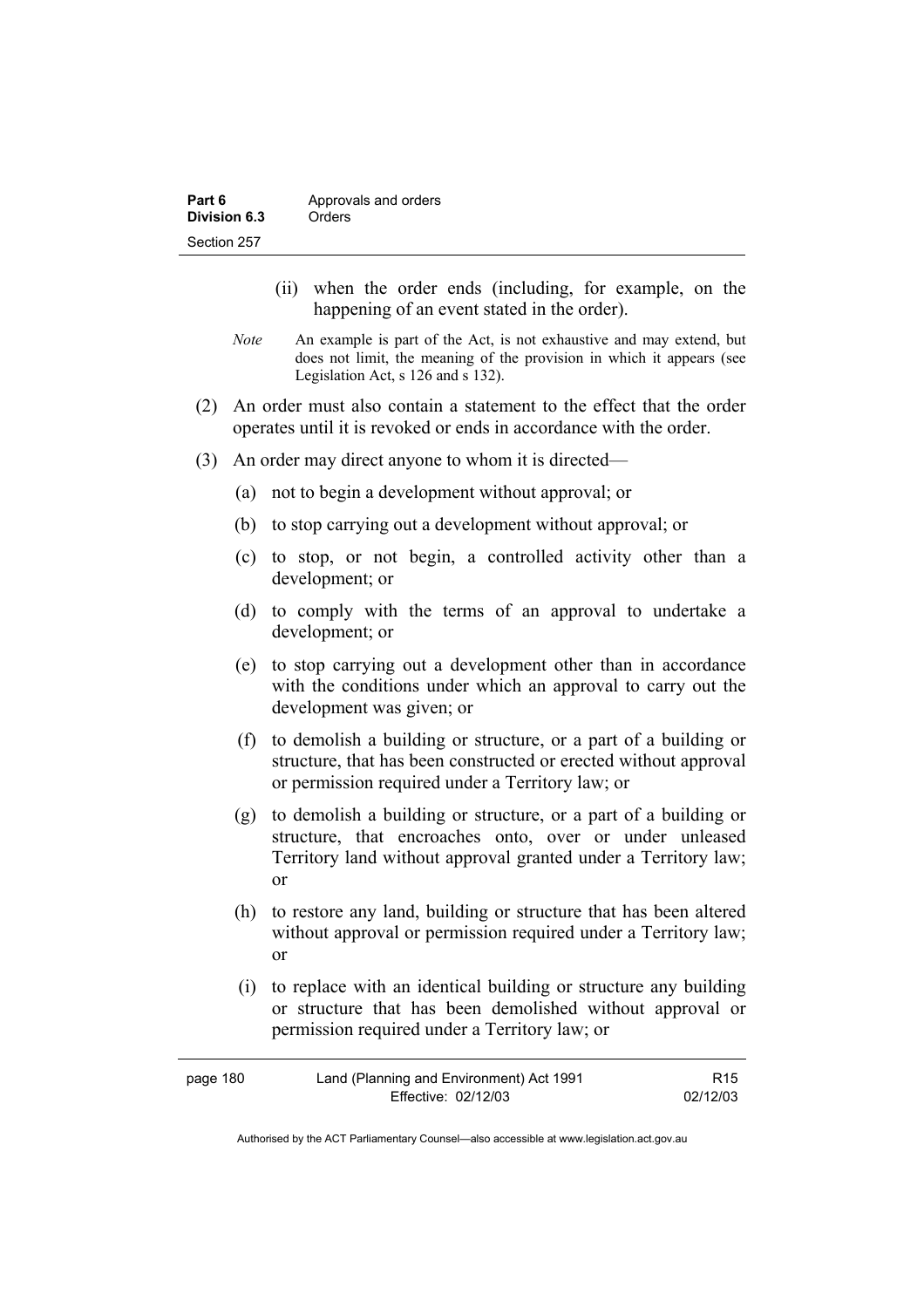- (j) to clean up a leasehold; or
- (k) to prune, in a way stated in the order, a tree, sapling, plant or shrub that overhangs a public place; or

- (l) to stop carrying out an activity that is likely to cause soil erosion; or
- (m) to stop carrying out an activity that involves destroying, damaging, removing or otherwise interfering with vegetation (living or dead) or removing or otherwise interfering with soil that is—
	- (i) between the banks of a watercourse; or
	- (ii) within 20m of a bank of a watercourse; or
	- (iii) on land having a slope of more than 18° from the horizontal; or
- (n) to manage land held under a rural lease in accordance with the land management agreement applying to it; or
- (o) if the person to whom the order is directed is bound by a land management agreement—to comply with the land management agreement.

## **257A Notice of making of orders**

If the planning and land authority makes an order, the authority must give notice of the making of the order to the following:

- (a) each person to whom the order is directed;
- (b) the applicant (if any) for the order;
- (c) the lessee or occupier of the place in relation to which the order applies;
- (d) the registrar-general;

| R <sub>15</sub> | Land (Planning and Environment) Act 1991 | page 181 |
|-----------------|------------------------------------------|----------|
| 02/12/03        | Effective: 02/12/03                      |          |

*Note* For restrictions on pruning etc a significant tree, see *Tree Protection (Interim Scheme) Act 2001*, s 10.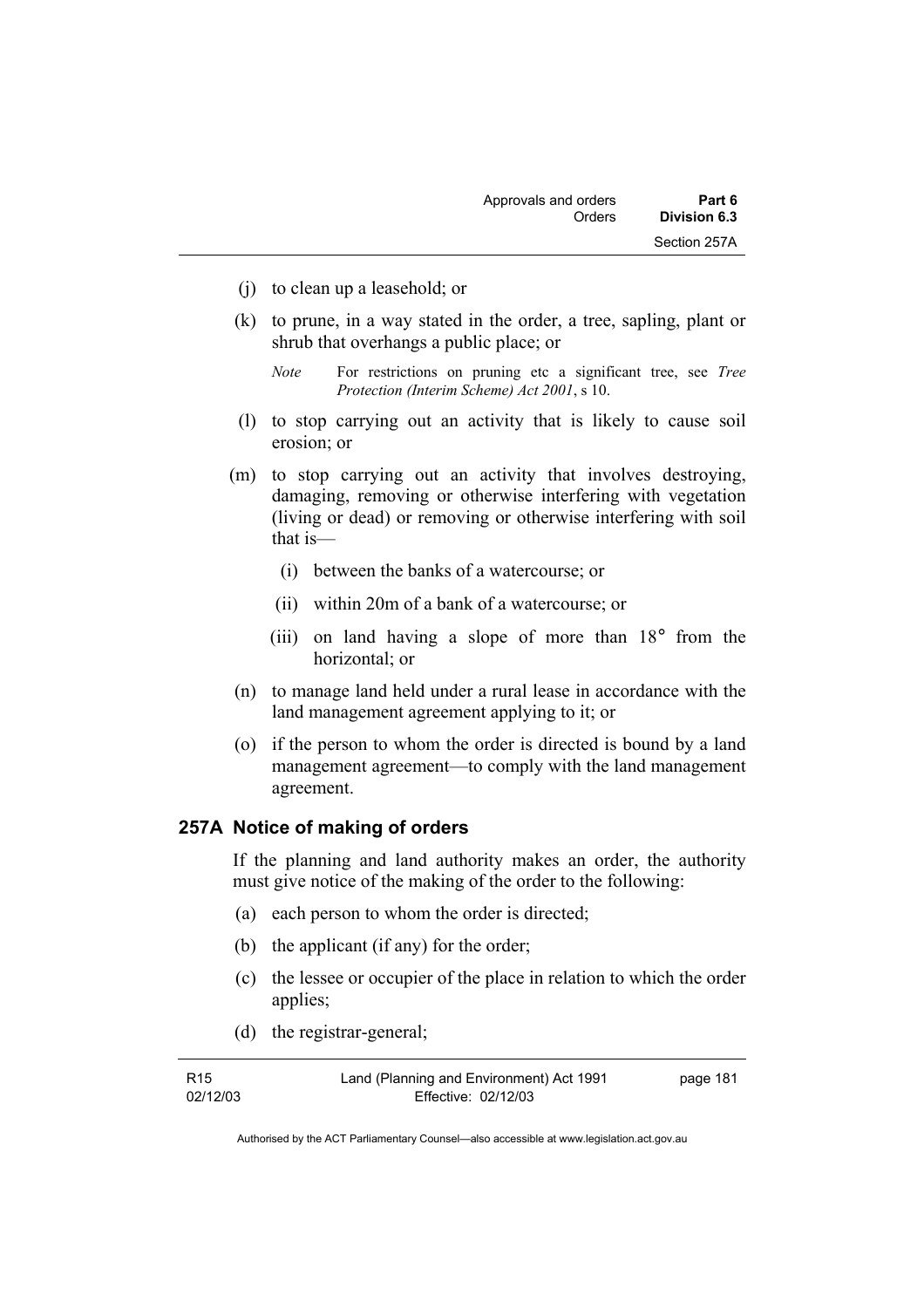| Part 6       | Approvals and orders |
|--------------|----------------------|
| Division 6.3 | Orders               |
| Section 257B |                      |

- (e) if the order relates to the control of a pest animal or plant—the conservator;
- (f) if the order relates to the pruning of a significant tree under the *Tree Protection (Interim Scheme) Act 2001*—the conservator; and
- (g) if the order relates to the parking of a heavy vehicle on residential land under the *Road Transport (Safety and Traffic Management) Regulations 2000*, division 3.1.3—the road transport authority;
- (h) anyone else whose interests the authority believes are adversely affected by the order.
- *Note* For how documents may be given, see Legislation Act, pt 19.5.

## **257B Who is bound by an order?**

- (1) An order binds each person to whom it is directed.
- (2) If an order binds the lessee of the place to which the order applies, the order also binds anyone who becomes the lessee of the place after the order is made (a *future lessee*) to the same extent as if the order had been directed to that person.
- (3) If an order binds the occupier of the place to which the order applies, the order also binds anyone who becomes an occupier of the place after the order is made (a *future occupier*) to the same extent as if the order had been directed to that person.
- (4) However, subsection (2) or (3) does not apply to an order if the order states that it does not bind a future lessee or a future occupier (as appropriate) of the lease.

## **258 Contravening orders**

- (1) A person commits an offence if—
	- (a) the planning and land authority makes an order directed to the person; and

| page 182 | Land (Planning and Environment) Act 1991 | R15      |
|----------|------------------------------------------|----------|
|          | Effective: 02/12/03                      | 02/12/03 |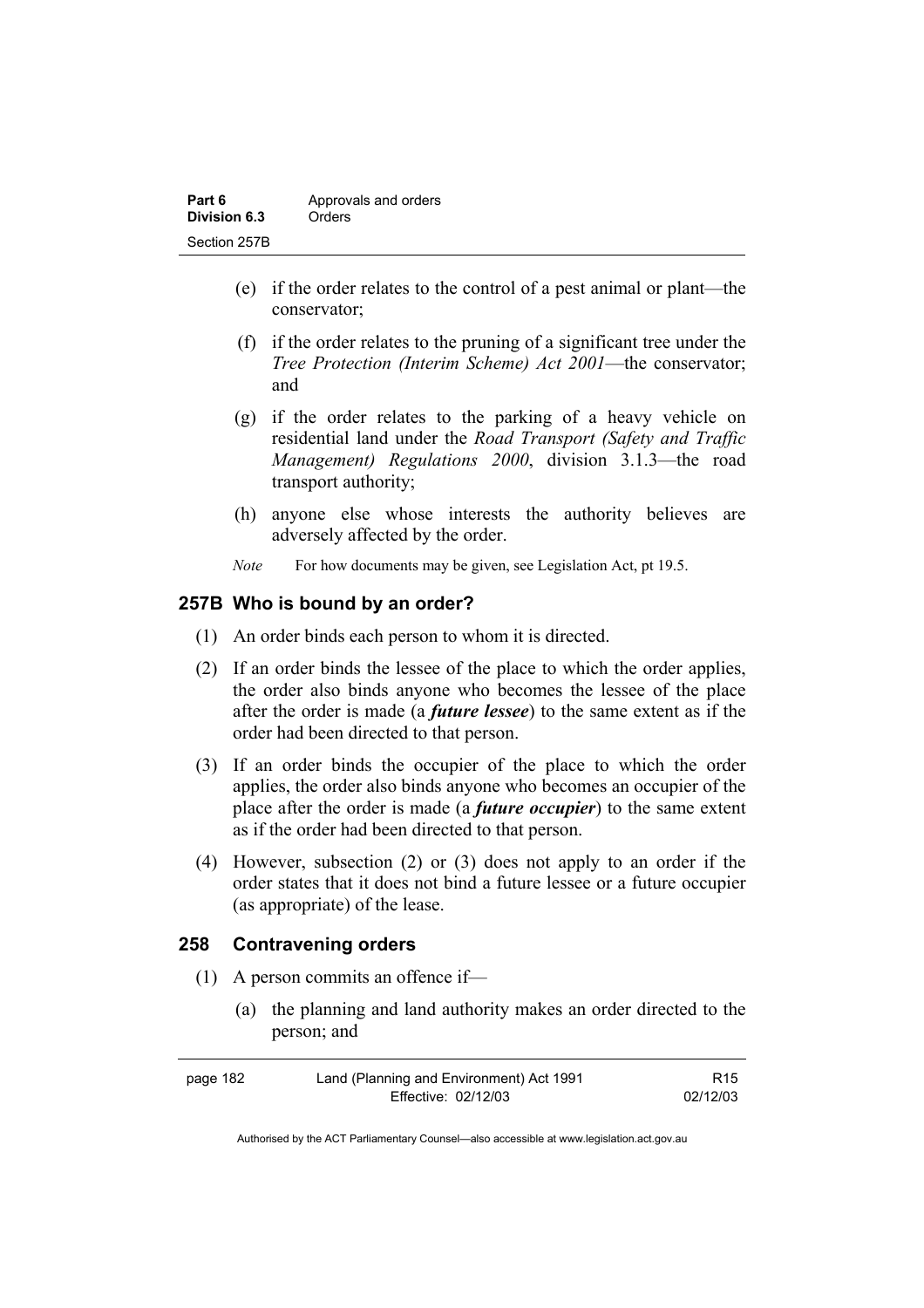- (b) the order requires the person to do, or not do, something stated in the order; and
- (c) the person is given notice of the making of the order (whether by being given a copy of the order or otherwise); and
- (d) the person contravenes the order.

Maximum penalty: the amount stated in schedule 5, column 3 in relation to the activity for which the order was made.

- *Note* A Territory authority is not liable to be prosecuted for an offence against this section (see Legislation Act, s 121).
- (2) An offence against this section is a strict liability offence.

## **258A Ending of orders**

- (1) An order operates until it is revoked or ends in accordance with the order.
- (2) A person who is bound by an order may, in writing, apply to the planning and land authority for the revocation of the order.
- (3) The application must state the grounds on which the revocation of the order is sought.
- (4) The planning and land authority may revoke the order if satisfied, on reasonable grounds, that the order is no longer necessary or appropriate.

## **258B Notice ending orders**

- (1) If an order ends otherwise than by being revoked, the planning and land authority must give written notice of the ending of the order to the registrar-general.
- (2) If the planning and land authority revokes an order, the authority must give written notice of the revocation to—
	- (a) each person to whom the order was directed; and

| R <sub>15</sub> | Land (Planning and Environment) Act 1991 | page 183 |
|-----------------|------------------------------------------|----------|
| 02/12/03        | Effective: 02/12/03                      |          |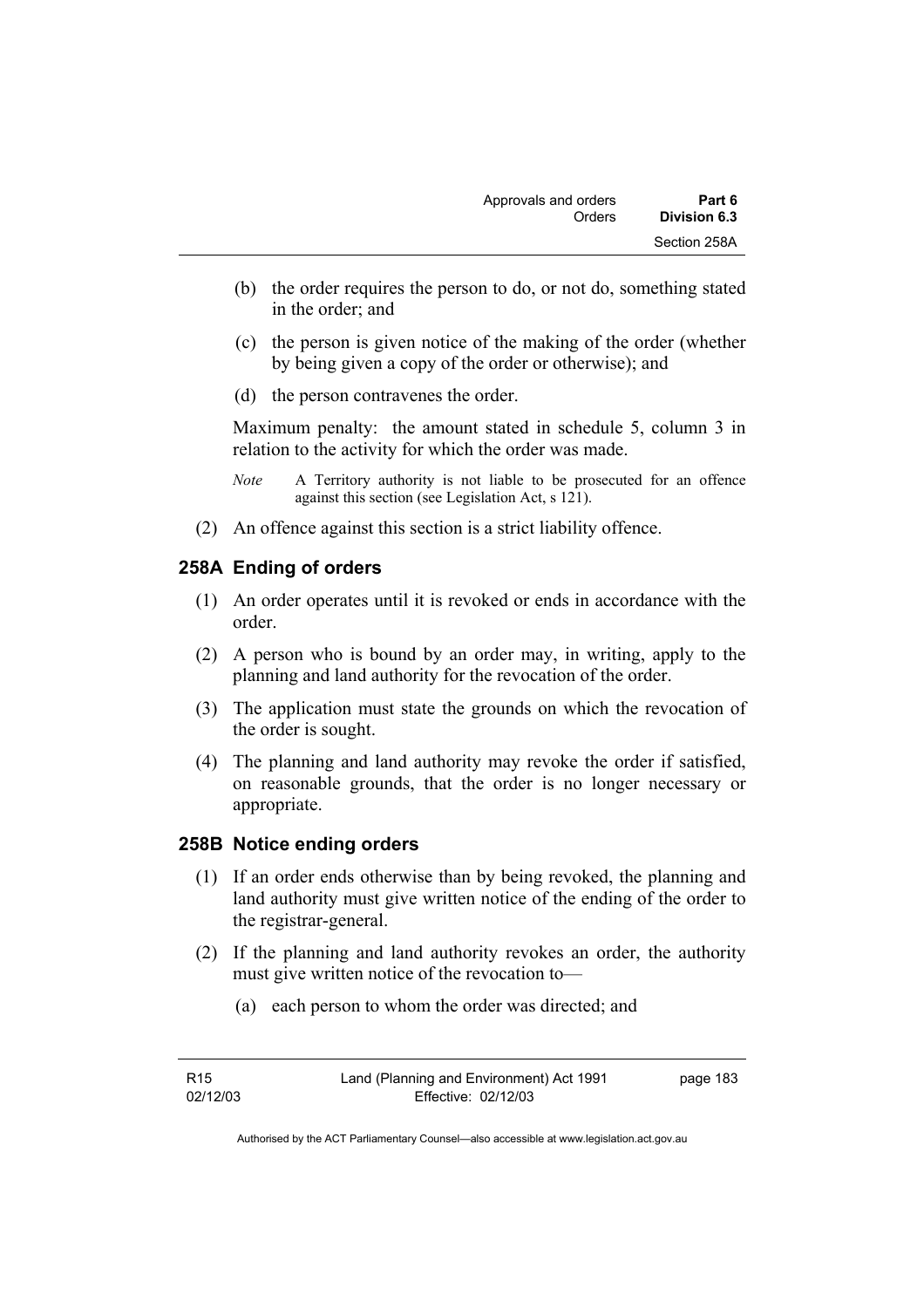| Part 6       | Approvals and orders |
|--------------|----------------------|
| Division 6.3 | Orders               |
| Section 258C |                      |

- (b) if different from the person or people mentioned in paragraph (a)—the lessee or occupier of the place in relation to which the order applied; and
- (c) the registrar-general.

## **258C Effect of orders about pest animals or plants**

- (1) This section applies if an order relates to the control of a pest animal or plant.
- (2) A person to whom the order is directed is not required to hold a licence under the *Nature Conservation Act 1980* for any action required to comply with the order in relation to the pest animal or plant.

## **Subdivision 6.3.2 Rectification work**

## **259 Definitions for sdiv 6.3.2**

In this subdivision:

*authorised person*—see section 259C (1).

#### *rectification work* means—

- (a) work in relation to a place where a controlled activity is being conducted to ensure compliance with the approval for the activity; or
- (b) the conduct of an activity required under an order that was not carried out within the period stated in the order.

## **259A Direction to carry out rectification work**

- (1) The planning and land authority may direct 1 or more of the following to carry out rectification work in relation to a controlled activity:
	- (a) the lessee or occupier of a place where the activity was or is being conducted;

| page 184 | Land (Planning and Environment) Act 1991 | R <sub>15</sub> |
|----------|------------------------------------------|-----------------|
|          | Effective: 02/12/03                      | 02/12/03        |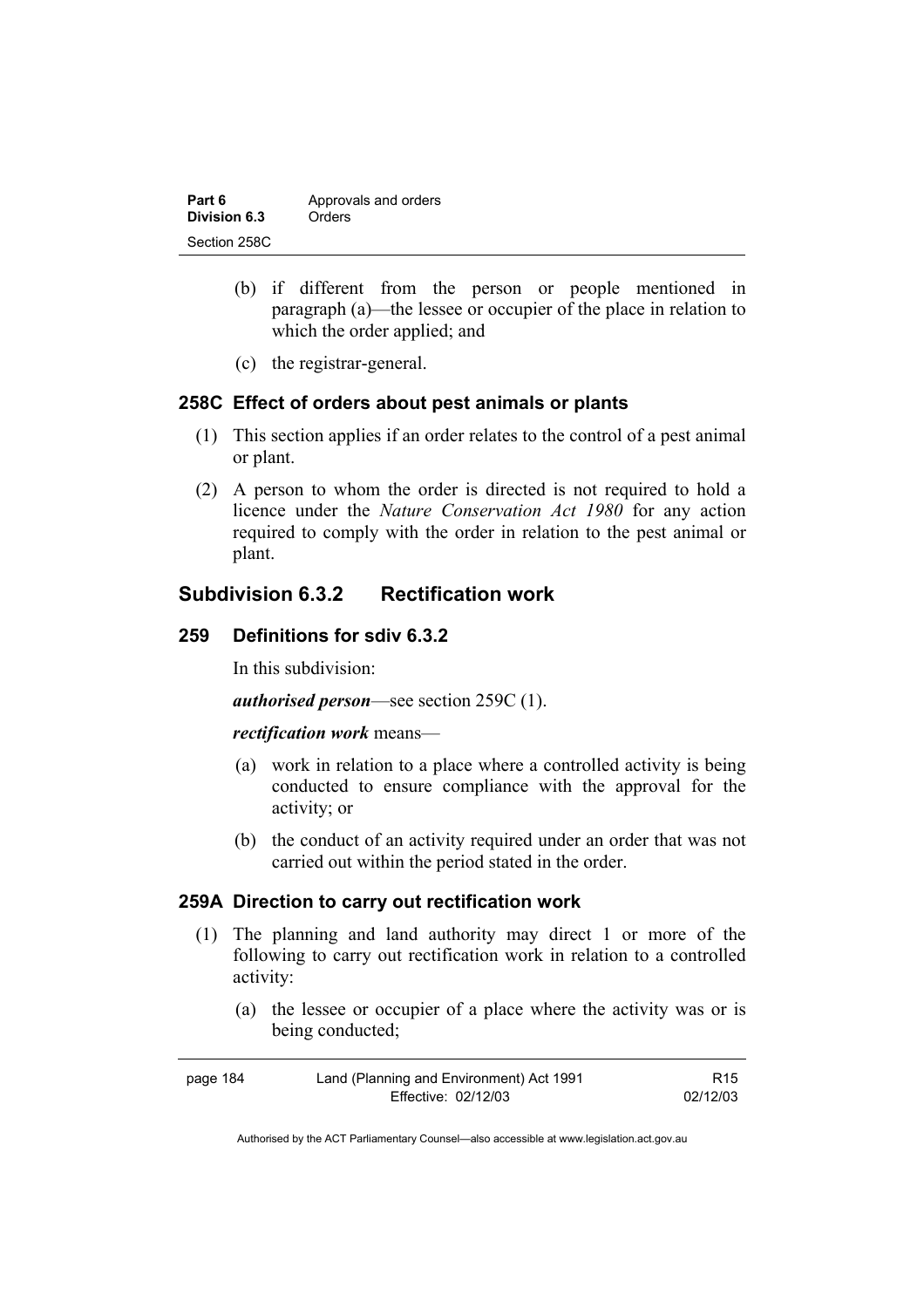- (b) anyone by whom or on whose behalf the activity was or is being conducted.
- (2) The planning and land authority must give notice of the direction to—
	- (a) the person who is required to comply with the direction; and
	- (b) if different from the person mentioned in paragraph (a)—the lessee or occupier of the place to which the direction applies.
	- *Note* For how documents may be given, see Legislation Act, pt 19.5.
- (3) The notice must state—
	- (a) that it is a direction under this Act made by the planning and land authority; and
	- (b) the person who is required to comply with the direction; and
	- (c) the place in relation to which the direction applies; and
	- (d) the rectification work required; and
	- (e) the grounds on which the direction is made; and
	- (f) that the rectification work must be completed within 7 days after the day the notice is given to the person or any longer period stated in the notice.
- (4) The notice must also contain a statement to the effect that, if the rectification work is not completed within the period required by the notice—
	- (a) the planning and land authority may authorise someone else to carry out the work; and
	- (b) the reasonable cost of carrying out the work is a debt to the Territory by the person who is required to comply with the direction.
- (5) This section applies whether or not a proceeding for an offence against this part has been begun or is about to begin.

| R <sub>15</sub> | Land (Planning and Environment) Act 1991 | page 185 |
|-----------------|------------------------------------------|----------|
| 02/12/03        | Effective: 02/12/03                      |          |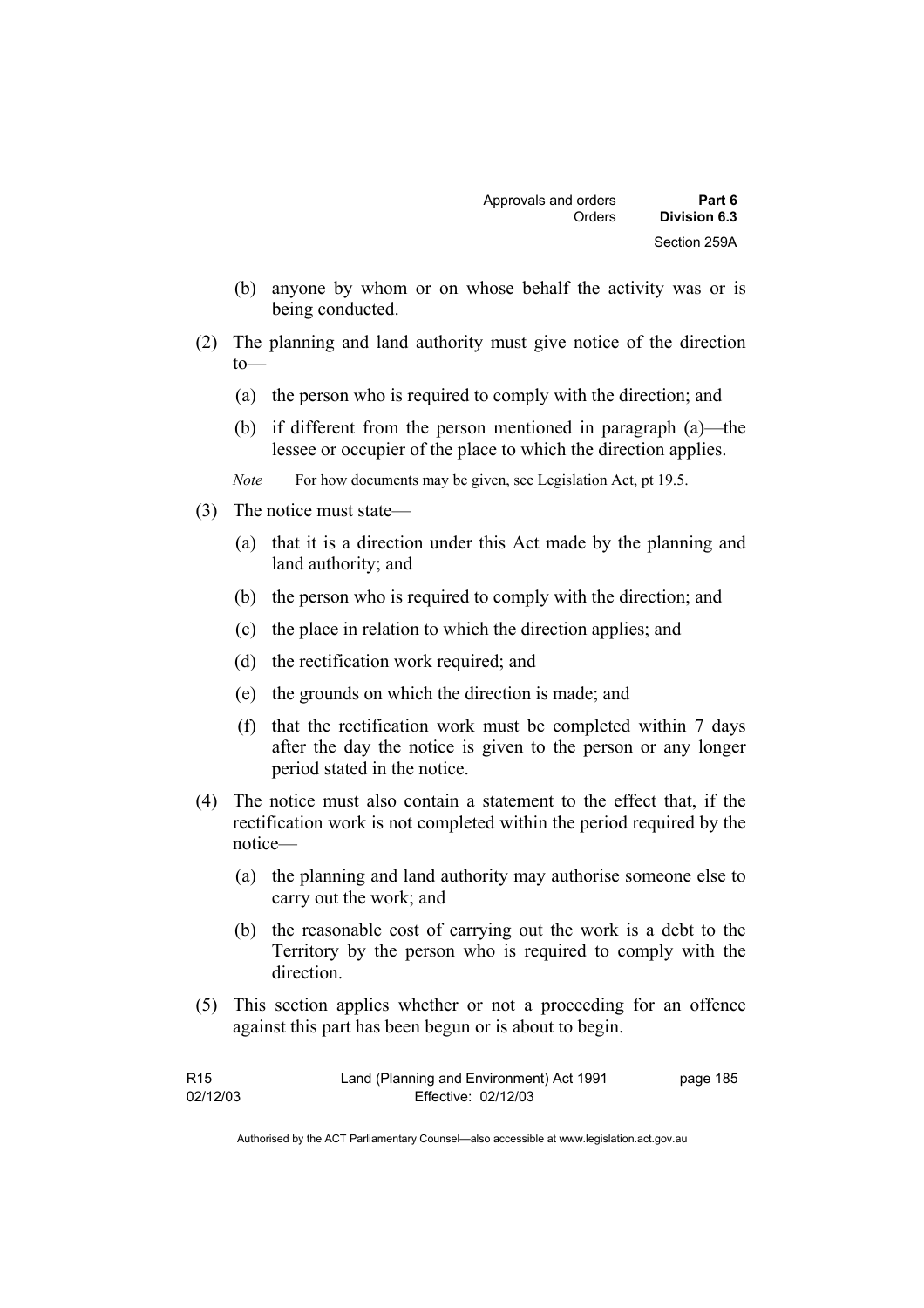| Part 6       | Approvals and orders |
|--------------|----------------------|
| Division 6.3 | Orders               |
| Section 259B |                      |

## **259B Contravening direction to carry out rectification work**

- (1) A person commits an offence if—
	- (a) the planning and land authority makes a direction to carry out rectification work in relation to a controlled activity; and
	- (b) the person is required to comply with the direction; and
	- (c) the person is given notice of the making of the direction; and
	- (d) the person contravenes the direction.

Maximum penalty: 50 penalty units.

- *Note* A Territory authority is not liable to be prosecuted for an offence against this section (see Legislation Act, s 121).
- (2) An offence against this section is a strict liability offence.

## **259C Authorisation to carry out rectification work**

- (1) The planning and land authority may authorise a person (an *authorised person*) to enter the place to which a direction under section 259A applies to carry out the rectification work required by the notice under that section if the work is not completed within the period required by the notice.
- (2) However, the planning and land authority must not give the authorisation—
	- (a) until the end of the period within which an application may be made to the administrative appeals tribunal for the review of the decision to make the order to which the rectification work relates; or
	- (b) if an application is made to the administrative appeals tribunal for a review of the decision—unless the decision is upheld or the application is withdrawn.
- (3) The authorised person must carry out the rectification work in accordance with the directions of an inspector.

| page 186 | Land (Planning and Environment) Act 1991 | R15      |
|----------|------------------------------------------|----------|
|          | Effective: 02/12/03                      | 02/12/03 |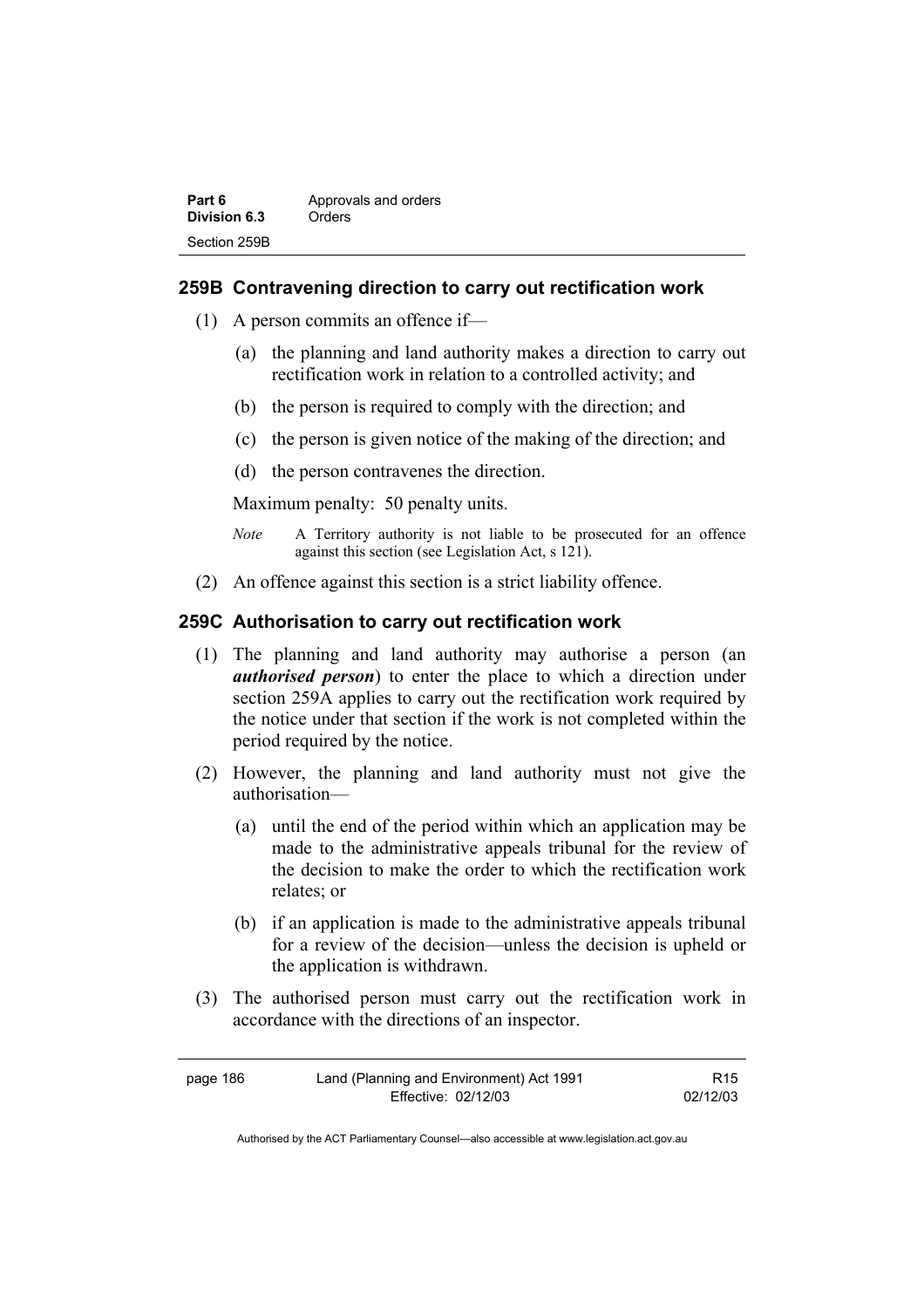### **259D Obstructing etc authorised people**

- (1) A person commits an offence if—
	- (a) the person knows that, or is reckless about the fact that, a person is an authorised person; and
	- (b) the person obstructs, hinders, intimidates or resists the authorised person in the exercise of the person's functions.

Maximum penalty: 50 penalty units, imprisonment for 6 months or both.

(2) Strict liability applies to subsection (1) (b).

### **259E Liability for cost of rectification work**

The person who is required to comply with a direction under section 259A (Direction to carry out rectification work) must pay to the Territory the reasonable cost of any rectification work carried out by an authorised person to which the direction related.

*Note* An amount owing under a law may be recovered as a debt in a court of competent jurisdiction (see Legislation Act, s 177).

## **259F Determination of criteria for deferral of rectification work cost**

- (1) The planning and land authority may, in writing, determine circumstances when the payment of all or part of the cost of rectification work carried out by an authorised person on a lessee's leasehold may be deferred by the lessee.
- (2) A determination under subsection (1) is a notifiable instrument.

*Note* A notifiable instrument must be notified under the Legislation Act.

#### **259G Application for deferral of rectification work cost**

 (1) A lessee who is required to pay the cost of rectification work carried out on the lessee's leasehold may, in writing, apply to the planning

| R15      | Land (Planning and Environment) Act 1991 | page 187 |
|----------|------------------------------------------|----------|
| 02/12/03 | Effective: 02/12/03                      |          |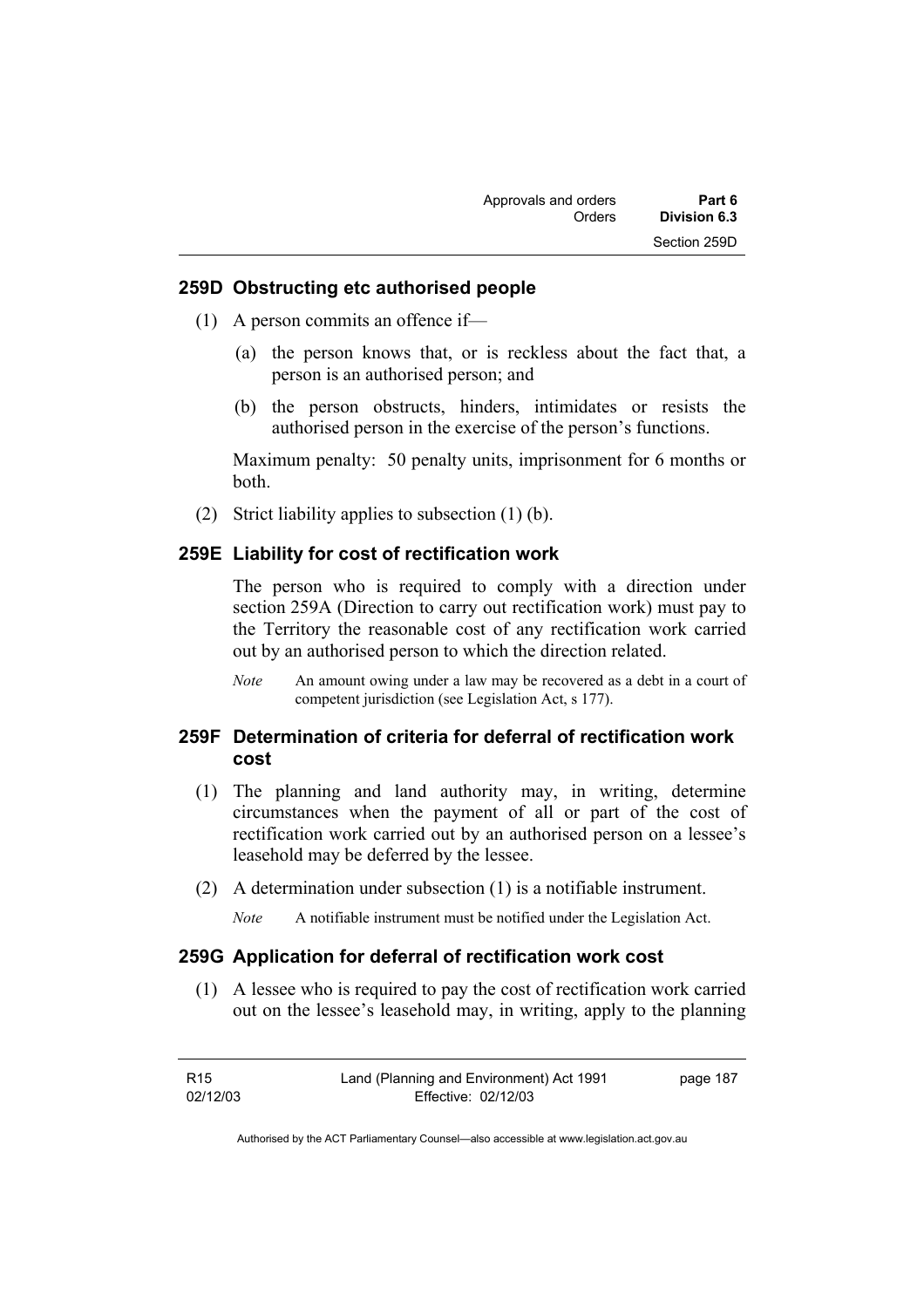| Part 6       | Approvals and orders |
|--------------|----------------------|
| Division 6.3 | Orders               |
| Section 259H |                      |

and land authority for the deferment of payment of all or part of the cost of the rectification work.

- (2) The application must state the grounds for the application.
	- *Note* If a form is approved under s 287A for an application, the form must be used.

### **259H Deferral of rectification work cost**

 (1) The planning and land authority may, in writing, declare that all or part of the cost of rectification work payable by a lessee is deferred if satisfied that a circumstance determined under section 259F (1) applies to the lessee.

*Note* Interest is payable on the deferred amount, see s 259I.

- (2) The declaration must state—
	- (a) the leasehold to which the declaration relates; and
	- (b) the amount of the cost of the rectification work deferred.

### **259I Security for deferred rectification work cost**

- (1) The planning and land authority must—
	- (a) lodge a copy of a declaration under section 259H with the registrar-general for registration under the *Land Titles Act 1925*; and
	- (b) give a copy of the declaration to the lessee of the leasehold to which the declaration relates and anyone else who has an interest in the leasehold.
- (2) For the *Land Titles Act 1925*, section 104 (1) (Lodging of caveat), the Territory is taken to be a person claiming an interest in the leasehold to which the declaration relates.
- (3) The registration under the *Land Titles Act 1925* of the copy of a declaration under section 259H creates a charge over the leasehold to which the declaration relates for—

| page 188 | Land (Planning and Environment) Act 1991 | R <sub>15</sub> |
|----------|------------------------------------------|-----------------|
|          | Effective: 02/12/03                      | 02/12/03        |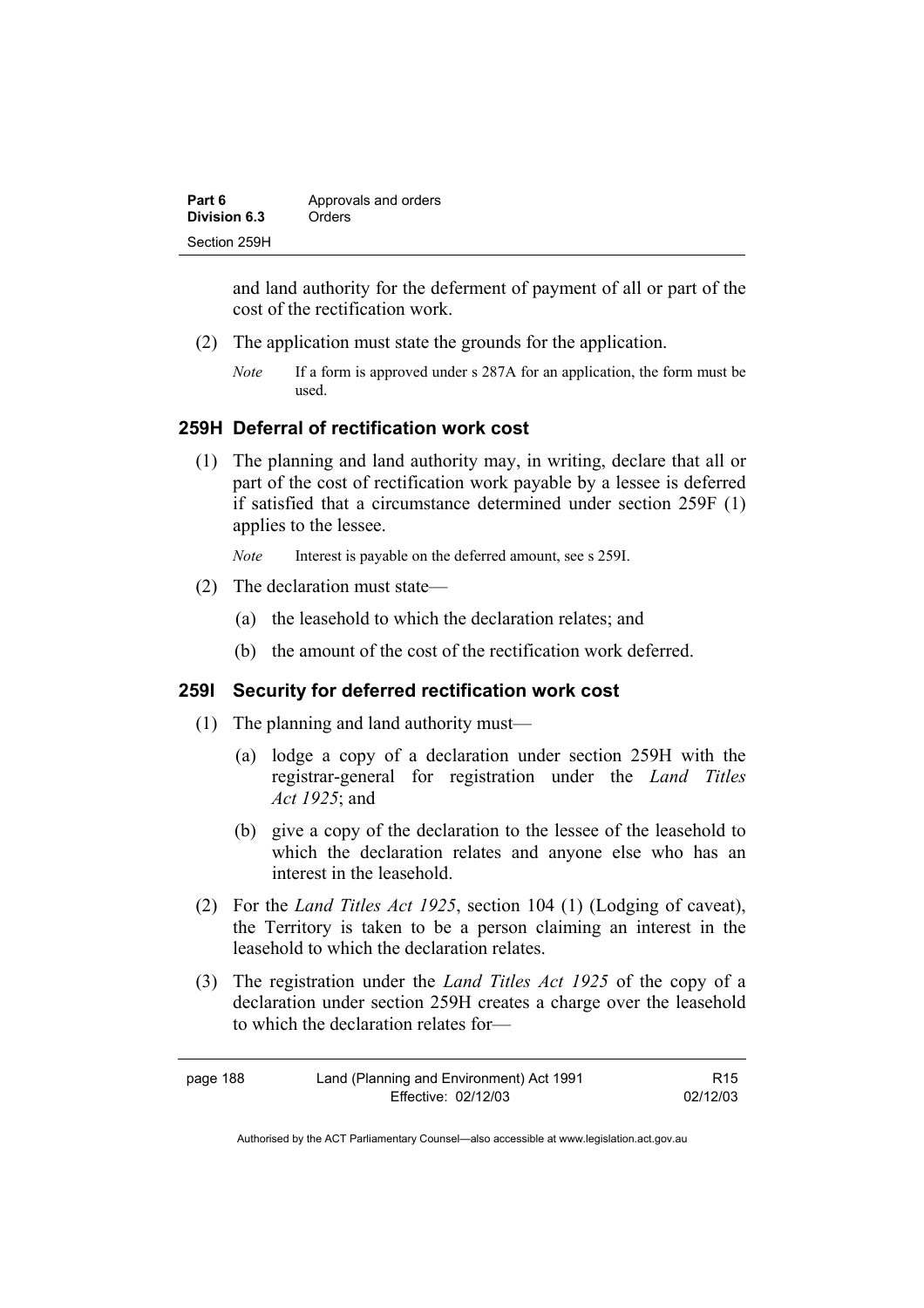- (a) the amount stated in the declaration; and
- (b) interest on the amount calculated on a daily basis at the interest rate applying from time to time under the *Taxation Administration Act 1999*, section 26 (Interest rate).

## **259J Payment of deferred rectification work cost**

- (1) If the full amount of the charge mentioned in section 259I (3) is paid to the Territory, the planning and land authority must—
	- (a) revoke the declaration to which the charge relates; and
	- (b) lodge a copy of the revocation with the registrar-general for registration under the *Land Titles Act 1925*; and
	- (c) give a copy of the revocation to the lessee of the charged leasehold and anyone else who has an interest in the leasehold.
- (2) The charge is discharged on the registration under the *Land Titles Act 1925* of the copy of the revocation of the declaration.
- (3) The lessees of a charged leasehold are liable separately and together for the payment to the Territory of the full amount of the charge.
- (4) A registered charge under this section does not give a power of sale over the leasehold to which it relates.

## **Subdivision 6.3.3 Prohibition notices and injunctions**

## **260 Prohibition notices—making**

- (1) This section applies if the planning and land authority believes, on reasonable grounds, that the giving of a notice under this section (a *prohibition notice*) is necessary to prevent or lessen a significant threat or likelihood of irreversible damage to a thing because of the conduct, or likely conduct, of a controlled activity.
- (2) Also, this section applies whether or not—

page 189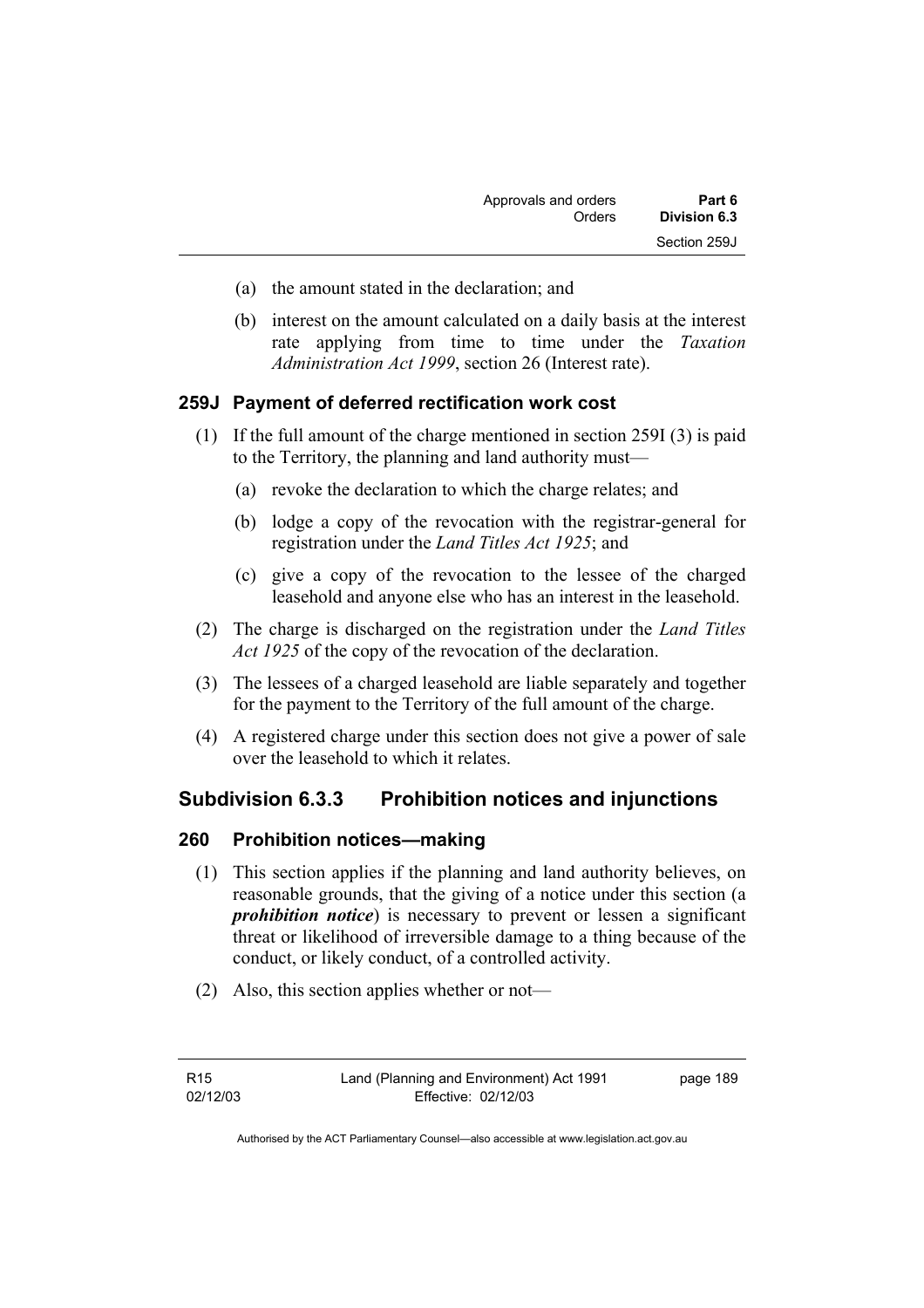| Part 6       | Approvals and orders |
|--------------|----------------------|
| Division 6.3 | Orders               |
| Section 260  |                      |

- (a) an order has been made or is proposed to be made in relation to a controlled activity; or
- (b) a proceeding for an offence against this part has begun or is about to begin.
- (3) The planning and land authority may give a prohibition notice to 1 or more of the following:
	- (a) the lessee or occupier of a place to which the controlled activity relates;
	- (b) anyone by whom or on whose behalf the activity—
		- (a) was, is being, or is to be, conducted; or
		- (b) is likely to be conducted.
	- *Note* For how documents may be given, see Legislation Act, pt 19.5.
- (4) The prohibition notice must state—
	- (a) that it is a prohibition notice under this Act; and
	- (b) each person to whom it is directed; and
	- (c) that the notice takes effect when it is given to a person to whom it is directed; and
	- (d) the grounds on which the notice is given; and
	- (e) the activity, and the place, in relation to which the notice applies; and
	- (f) that the activity—
		- (i) must not be carried on by the person; or
		- (ii) must not be carried on by the person except in accordance with the notice; and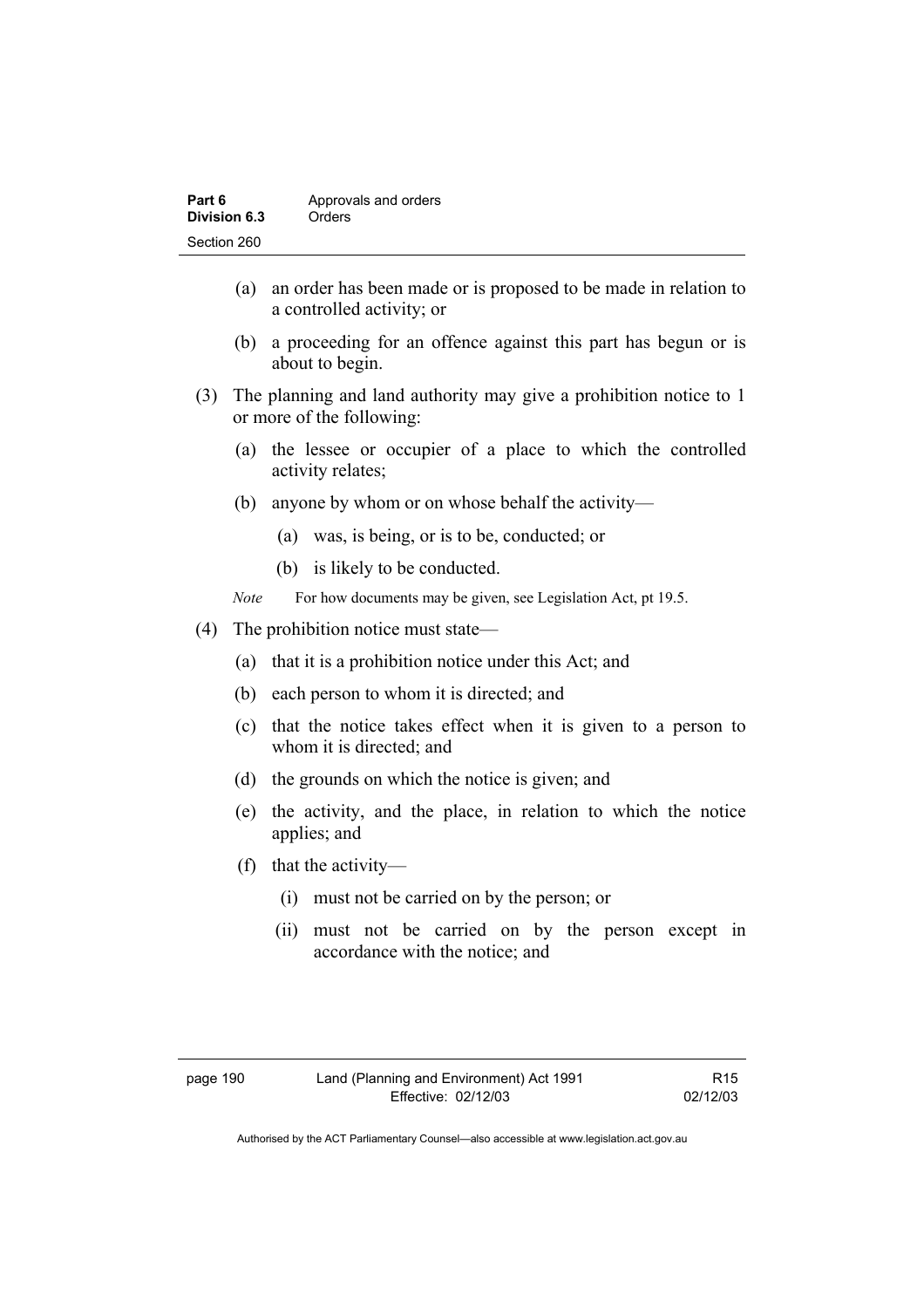- (g) when the notice ends (including, for example, on the happening of an event stated in the notice).
- *Note* An example is part of the Act, is not exhaustive and may extend, but does not limit, the meaning of the provision in which it appears (see Legislation Act, s 126 and s 132).
- (5) A prohibition notice takes effect when it is given to a person to whom it is directed.
- (6) To remove any doubt, 2 or more prohibition notices may be given in relation to the same activity.

## **260A Contravening prohibition notices**

- (1) A person commits an offence if—
	- (a) the planning and land authority gives a prohibition notice to the person; and
	- (b) the notice is directed to the person; and
	- (c) the notice states that a controlled activity must not be carried on by the person in relation to a place; and
	- (d) the person carries on the activity in relation to the place.

Maximum penalty: 50 penalty units, imprisonment for 6 months or both.

- *Note* A Territory authority is not liable to be prosecuted for an offence against this section (see Legislation Act, s 121).
- (2) A person commits an offence if—
	- (a) the planning and land authority gives a prohibition notice to the person; and
	- (b) the notice is directed to the person; and
	- (c) the notice states that a controlled activity must not be carried on by the person in relation to a place except in accordance with the notice; and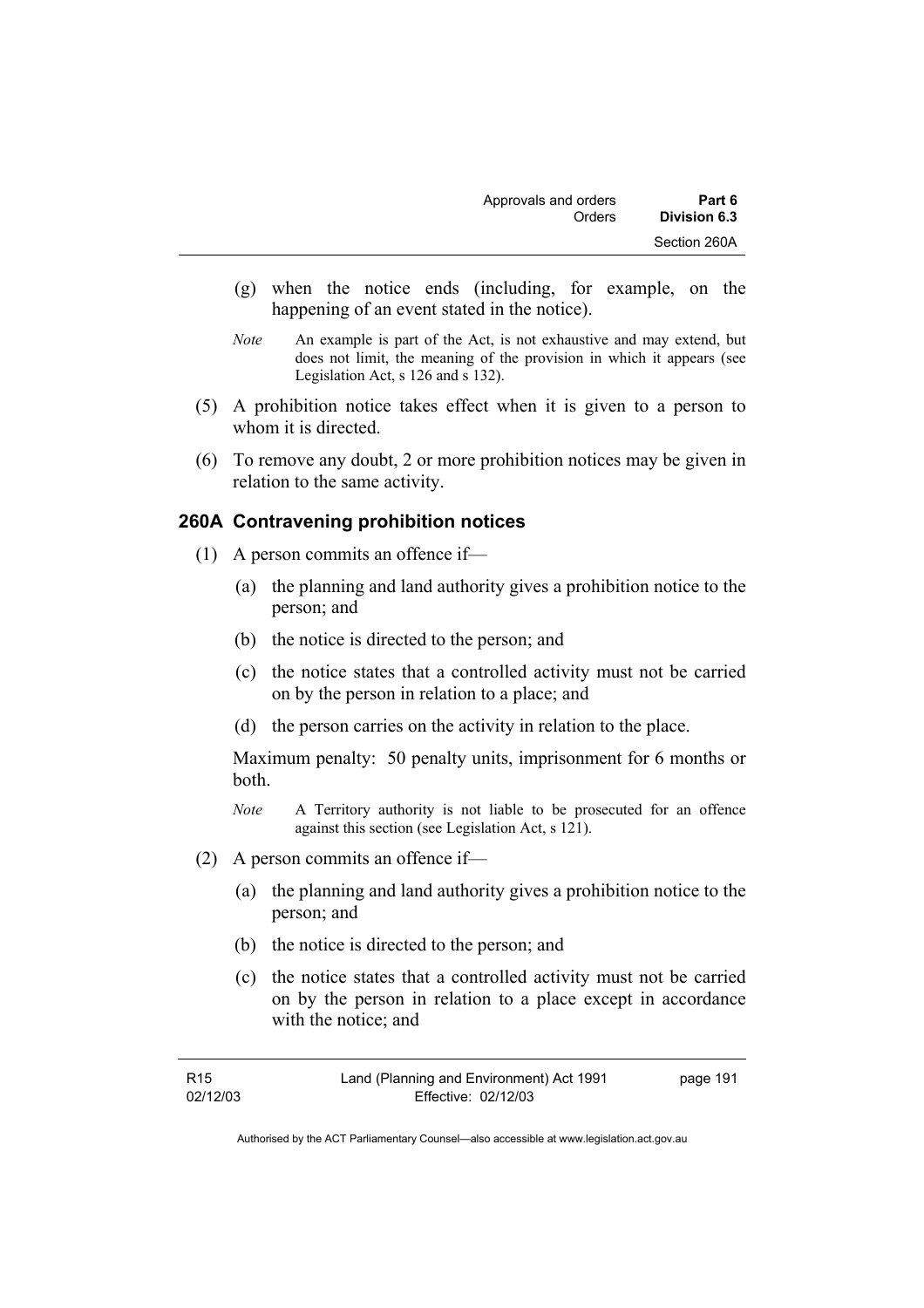| Part 6       | Approvals and orders |
|--------------|----------------------|
| Division 6.3 | Orders               |
| Section 260B |                      |

 (d) the person carries on the activity in relation to the place otherwise than in accordance with the notice.

Maximum penalty: 50 penalty units, imprisonment for 6 months or both.

(3) An offence against this section is a strict liability offence.

## **260B Prohibition notices—ending**

- (1) A prohibition notice remains in force until it ends in accordance with this section
- (2) A prohibition notice ends on the earlier of the following:
	- (a) 60 days after the day it is given to a person to whom the notice is directed;
	- (b) the notice ends in accordance with the notice;
	- (c) the notice is revoked.
- (3) A person to whom a prohibition notice is directed may, in writing, apply to the planning and land authority for the revocation of the notice.
- (4) The application must state the grounds on which the revocation of the prohibition notice is sought.
- (5) The planning and land authority may revoke the prohibition notice if satisfied, on reasonable grounds, that the notice is no longer necessary or appropriate.

## **260C Injunctions to restrain contravention of orders or prohibition notices**

 (1) This section applies if a person (the *relevant person*) has engaged, is engaging, or proposes to engage, in conduct that was, is, or would be, a contravention of an order or a prohibition notice.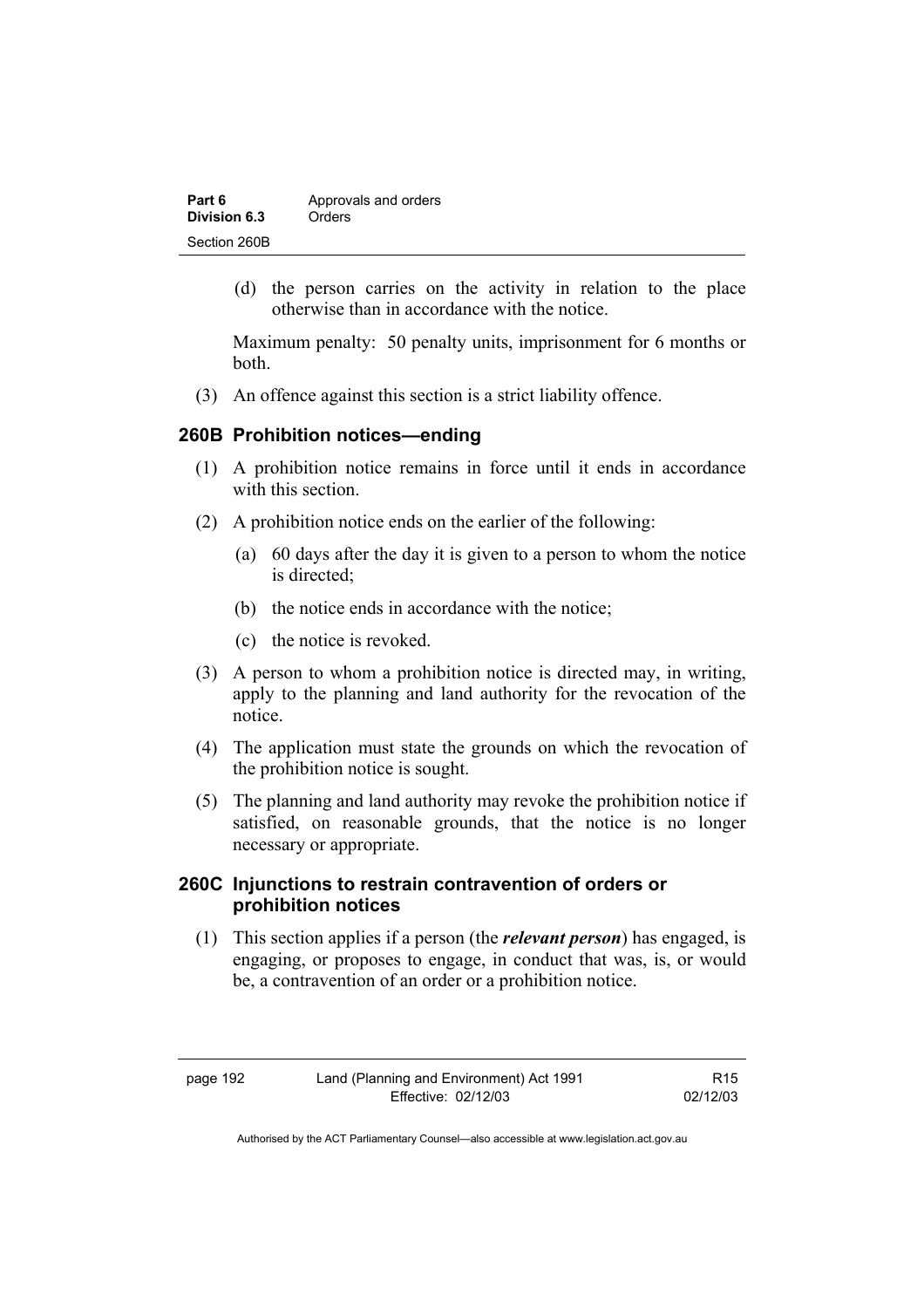- (2) The planning and land authority or anyone else may apply to the Supreme Court for an injunction.
- (3) On application under subsection (2), the Supreme Court may grant an injunction—
	- (a) restraining the relevant person from engaging in the conduct; and
	- (b) if, in the court's opinion, it is desirable to do so, requiring the relevant person to do anything.
- (4) The Supreme Court may grant an injunction restraining a relevant person from engaging in conduct of a particular kind—
	- (a) if satisfied that the person has engaged in conduct of that kind, whether or not it appears to the court that the person intends to engage again, or to continue to engage, in conduct of that kind; or
	- (b) if it appears to the court that, if an injunction is not granted, it is likely the person will engage in conduct of that kind, whether or not the person has previously engaged in conduct of that kind and whether or not there is an imminent danger of substantial damage to someone else if the person engages in conduct of that kind.
- (5) This section applies whether or not a proceeding for an offence against this part has begun or is about to begin.

# **Subdivision 6.3.4 Other matters**

## **261 Declaration of pest animal or pest plant**

- (1) The Environment Minister may, in writing, declare—
	- (a) an animal to be a pest animal; or
	- (b) a plant to be a pest plant.

page 193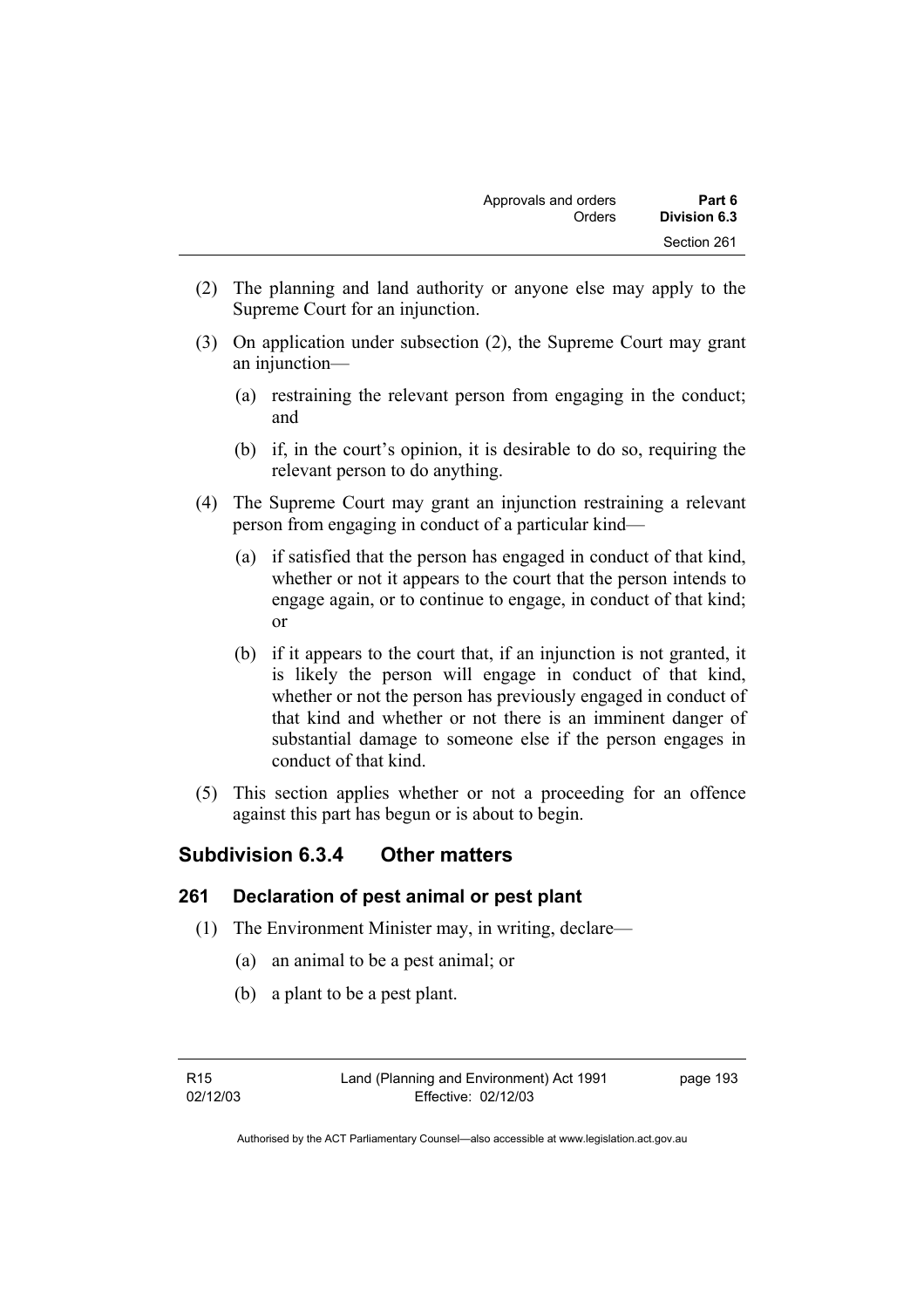| Part 6              | Approvals and orders          |
|---------------------|-------------------------------|
| <b>Division 6.4</b> | Inspection and seizure powers |
| Section 262         |                               |

- (2) The Environment Minister must not make a declaration unless the Minister has consulted with—
	- (a) the flora and fauna committee under the *Nature Conservation Act 1980*; and
	- (b) for a proposed declaration under subsection  $(1)$  (a)—the animal welfare advisory committee under the *Animal Welfare Act 1992*.
- (3) After making a declaration, the Environment Minister—
	- (a) must arrange for the preparation of a plan for the control of the propagation of the pest animal or plant; and
	- (b) if the declaration was made under subsection (1) (a)—may arrange for the preparation of a code of practice under the *Animal Welfare Act 1992* for the pest animal.
- (4) A declaration is a disallowable instrument.
	- *Note* A disallowable instrument must be notified, and presented to the Legislative Assembly, under the Legislation Act.
- (5) In subsection (1):

*animal* means any live vertebrate, but does not include a human being.

## **Division 6.4 Inspection and seizure powers**

## **Subdivision 6.4.1 Preliminary**

### **262 Definitions for div 6.4**

In this division:

*connected*—a thing is *connected* with an offence if—

- (a) the offence has been committed in relation to it; or
- (b) it will provide evidence of the commission of the offence; or

| page 194 | Land (Planning and Environment) Act 1991 | R <sub>15</sub> |
|----------|------------------------------------------|-----------------|
|          | Effective: 02/12/03                      | 02/12/03        |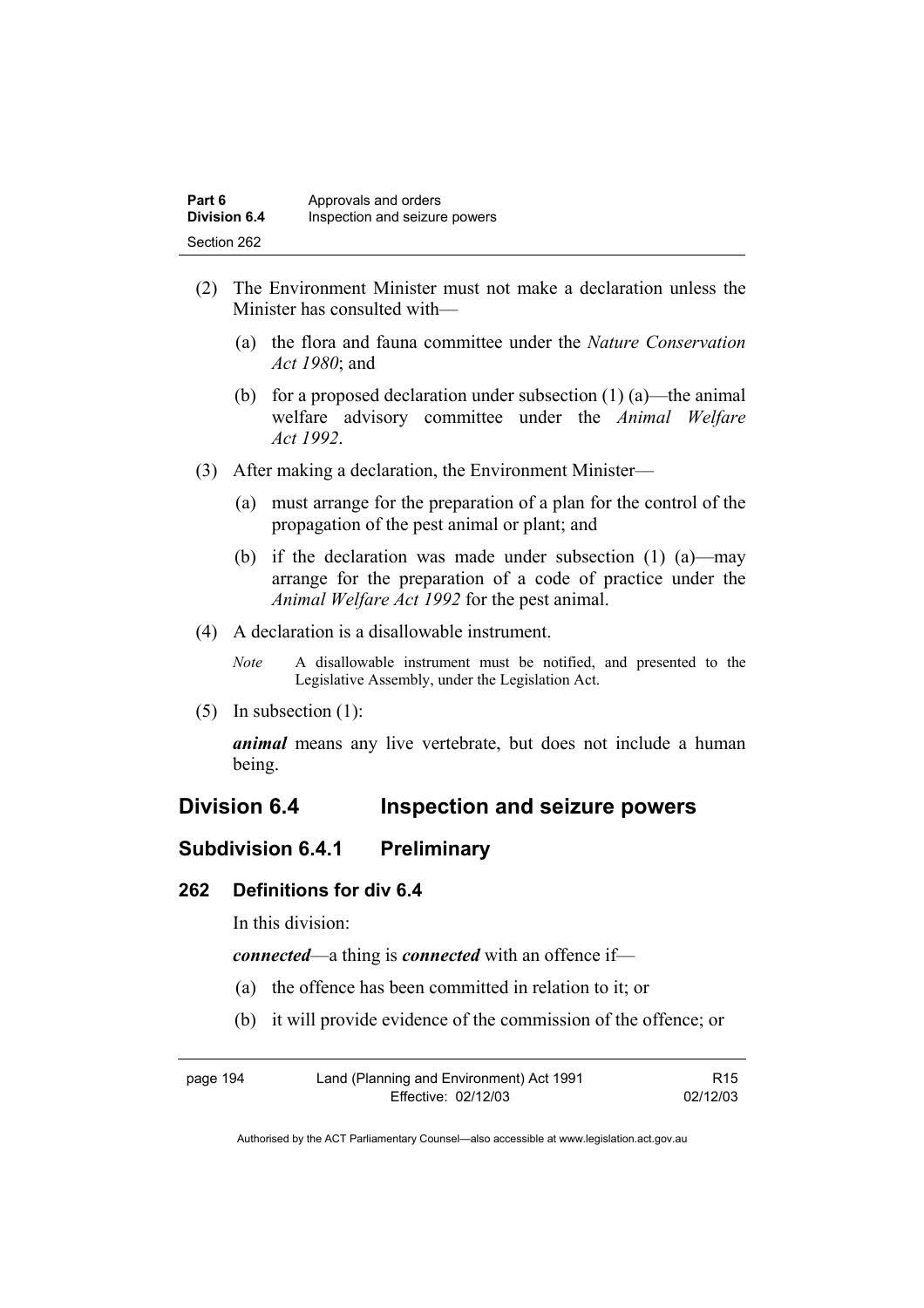(c) it was used, is being used, or is intended to be used, to commit the offence.

*occupier*, of premises, includes—

- (a) a person believed, on reasonable grounds, to be an occupier of the premises; and
- (b) a person apparently in charge of the premises.

*offence* includes an offence that there are reasonable grounds for believing has been, is being, or will be committed.

## **263 Appointment of inspectors**

- (1) The planning and land authority may appoint a person as an inspector for this part.
	- *Note 1* For the making of appointments (including acting appointments), see Legislation Act, div 19.3.
	- *Note 2* In particular, a person may be appointed for a particular provision of a law (see Legislation Act, s 7 (3)) and an appointment may be made by naming a person or nominating the occupant of a position (see s 207).
- (2) An inspector has the functions that the planning and land authority directs.

## **264 Identity cards**

- (1) The planning and land authority must issue an inspector with an identity card that states the person is an inspector for this Act, or for stated provisions of this Act, and shows—
	- (a) a recent photograph of the person; and
	- (b) the name of the person or the particulars that are prescribed under the *Magistrates Court Act 1930* as the identifying particulars for the person (or both); and
	- (c) the date of issue of the card; and
	- (d) a date of expiry for the card; and

| R15      | Land (Planning and Environment) Act 1991 | page 195 |
|----------|------------------------------------------|----------|
| 02/12/03 | Effective: 02/12/03                      |          |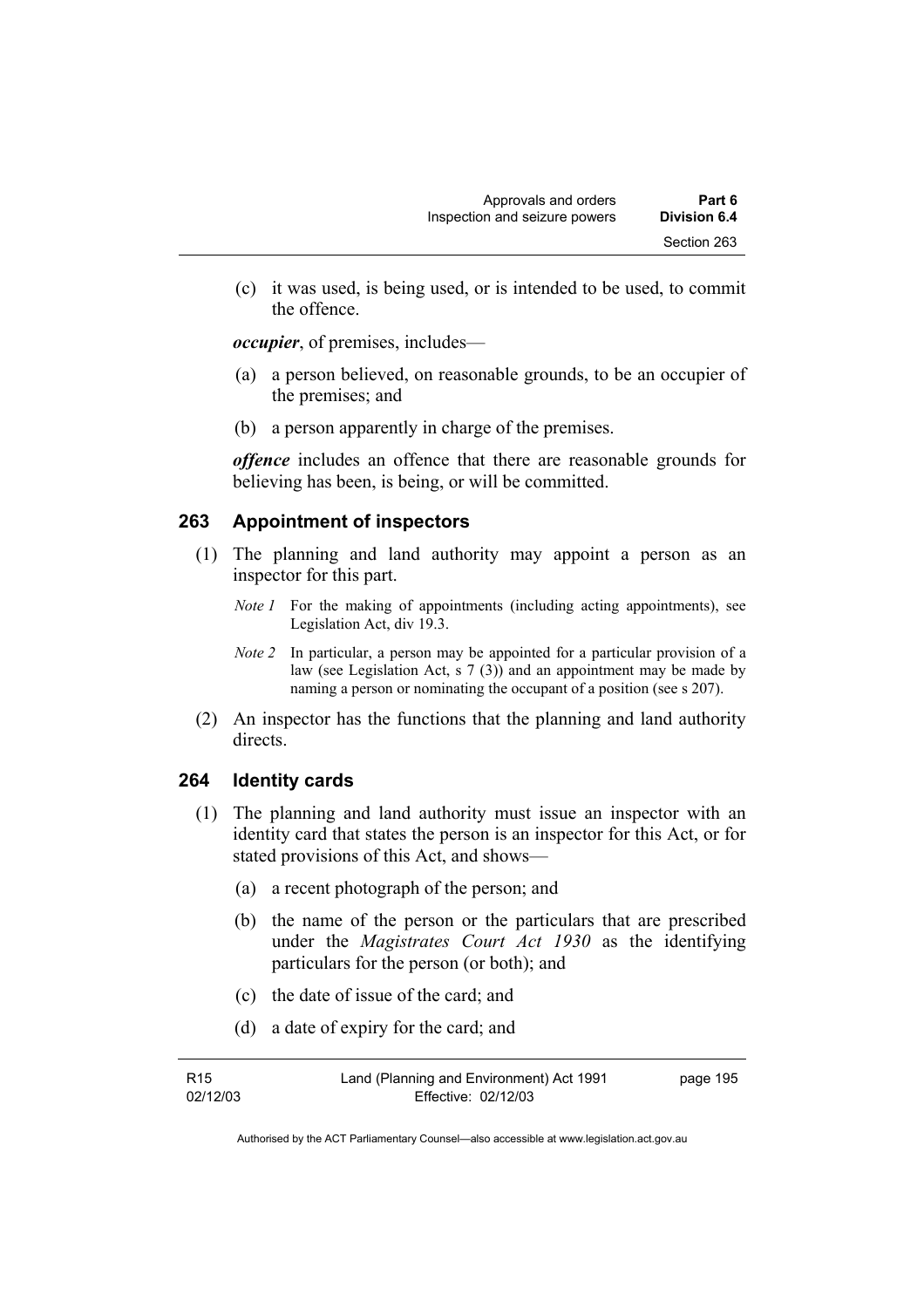- (e) anything else prescribed under the regulations.
- (2) A person commits an offence if—
	- (a) the person ceases to be an inspector; and
	- (b) the person does not return the person's identity card to the chief executive as soon as practicable (but within 7 days) after the day the person ceases to be an inspector.

Maximum penalty: 1 penalty unit.

(3) An offence against this section is a strict liability offence.

## **265 Power not to be exercised before identity card shown**

An inspector may exercise a power under this Act in relation to a person only if the inspector first shows the person his or her identity card.

## **Subdivision 6.4.2 Inspection**

#### **266 Inspections etc**

For the purposes of ascertaining whether or not a controlled activity is being conducted in or on any place—

- (a) in accordance with an approval; or
- (b) without an approval; or
- (c) contrary to the conditions of an approval; or
- (d) in accordance with, or in contravention of, an order;

an inspector may enter the place—

- (e) with the consent of the occupier of the place; or
- (f) under a warrant issued under section 273; or
- (g) with the assistance and by the force that is reasonable, if the inspector believes on reasonable grounds that the

| page 196 | Land (Planning and Environment) Act 1991 | R <sub>15</sub> |
|----------|------------------------------------------|-----------------|
|          | Effective: 02/12/03                      | 02/12/03        |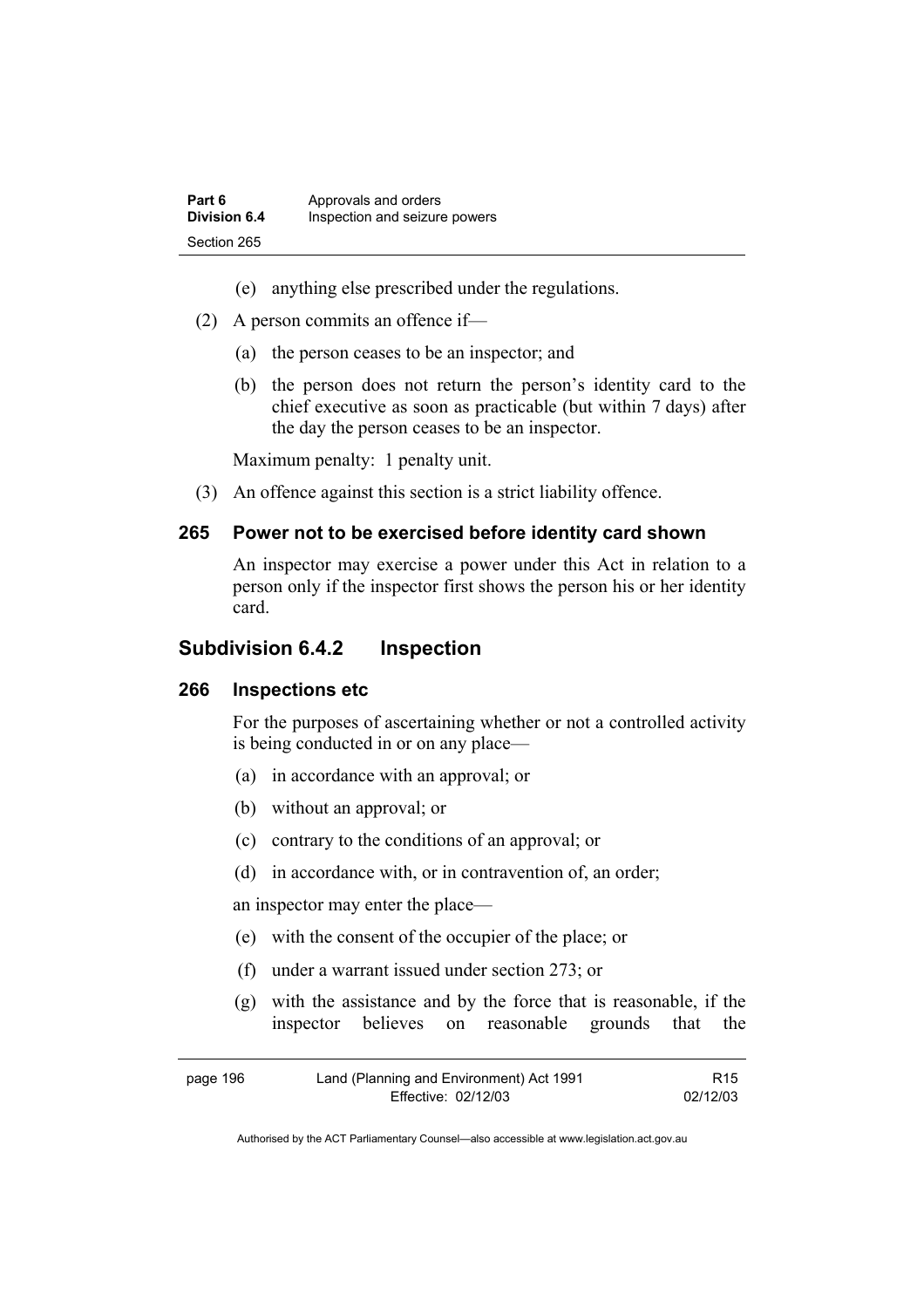| Part 6              | Approvals and orders          |  |
|---------------------|-------------------------------|--|
| <b>Division 6.4</b> | Inspection and seizure powers |  |
| Section 267         |                               |  |

circumstances are of such seriousness and urgency as to require the immediate exercise of those powers without the authority of a warrant issued under section 273;

and, subject to section 268, exercise any power referred to in section 269 if the inspector believes on reasonable grounds that a controlled activity is, or is intended to be, conducted in or on that place.

## **267 Consent to entry**

- (1) Before seeking the consent of the occupier of a place for section 266, an inspector shall inform the occupier that he or she may refuse to give that consent.
- (2) If an inspector obtains the occupier's consent for those purposes, the inspector shall ask the occupier to sign a written acknowledgment—
	- (a) that the occupier has been informed that he or she may refuse to give consent, for section 266, for the inspector to enter the place and to exercise any power under section 269; and
	- (b) that the occupier has given the inspector that consent; and
	- (c) of the day and time when the consent was given.
- (3) If it is material, in any proceedings, for a court to be satisfied that an occupier has consented for section 266 and an acknowledgment, in accordance with subsection (2), signed by the occupier, is not produced in evidence, it shall be presumed that the occupier did not consent, but that presumption is rebuttable.

## **269 Powers of inspection**

- (1) Subject to this part, an inspector who enters a place under section 266 may—
	- (a) inspect, examine, take measurements of, or conduct tests relating to, the premises or a controlled activity conducted in or on that place; and

| R <sub>15</sub> | Land (Planning and Environment) Act 1991 | page 197 |
|-----------------|------------------------------------------|----------|
| 02/12/03        | Effective: 02/12/03                      |          |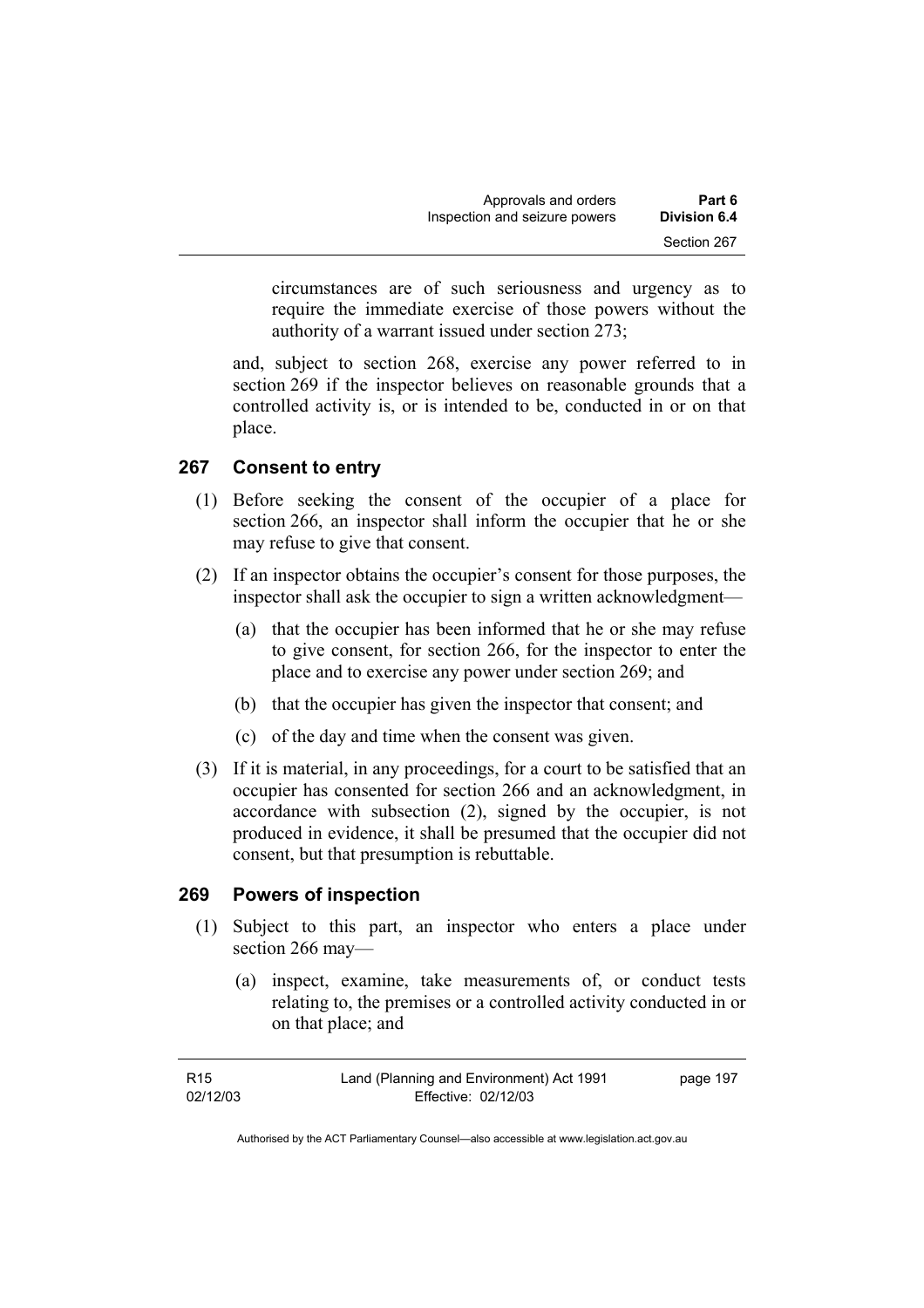| Part 6              | Approvals and orders          |
|---------------------|-------------------------------|
| <b>Division 6.4</b> | Inspection and seizure powers |
| Section 271         |                               |

- (b) take the photographs, video recordings, or make the sketches or other recordings, that the inspector believes on reasonable grounds to be necessary; and
- (c) take samples of anything that the inspector believes on reasonable grounds is connected with an offence against this part; and
- (d) seize anything that the inspector believes on reasonable grounds to be connected with an offence against this part; and
- (e) inspect, make copies of, or take extracts from, any document in or on that place that the inspector believes on reasonable grounds is connected with an offence against this part; and
- (f) require any person in or on the place—
	- (i) to give the inspector such information; or
	- (ii) to produce to the inspector any document containing such information;

relating to the use of the place in relation to the conduct of a controlled activity; and

- (g) require any person in or on the place to answer questions; and
- (h) require any person on the premises to give the inspector the assistance that is reasonable to enable the inspector to exercise his or her powers under this section.
- (2) A person shall not, without reasonable excuse, fail to comply with a requirement made of the person under subsection  $(1)$   $(f)$ ,  $(g)$  or  $(h)$ .

Maximum penalty: 50 penalty units.

## **271 Taking samples**

An inspector who takes samples under section 269 (1) (c) shall—

 (a) ensure that the sample permits paragraph (c) to be complied with; and

| page 198 | Land (Planning and Environment) Act 1991 | R <sub>15</sub> |
|----------|------------------------------------------|-----------------|
|          | Effective: 02/12/03                      | 02/12/03        |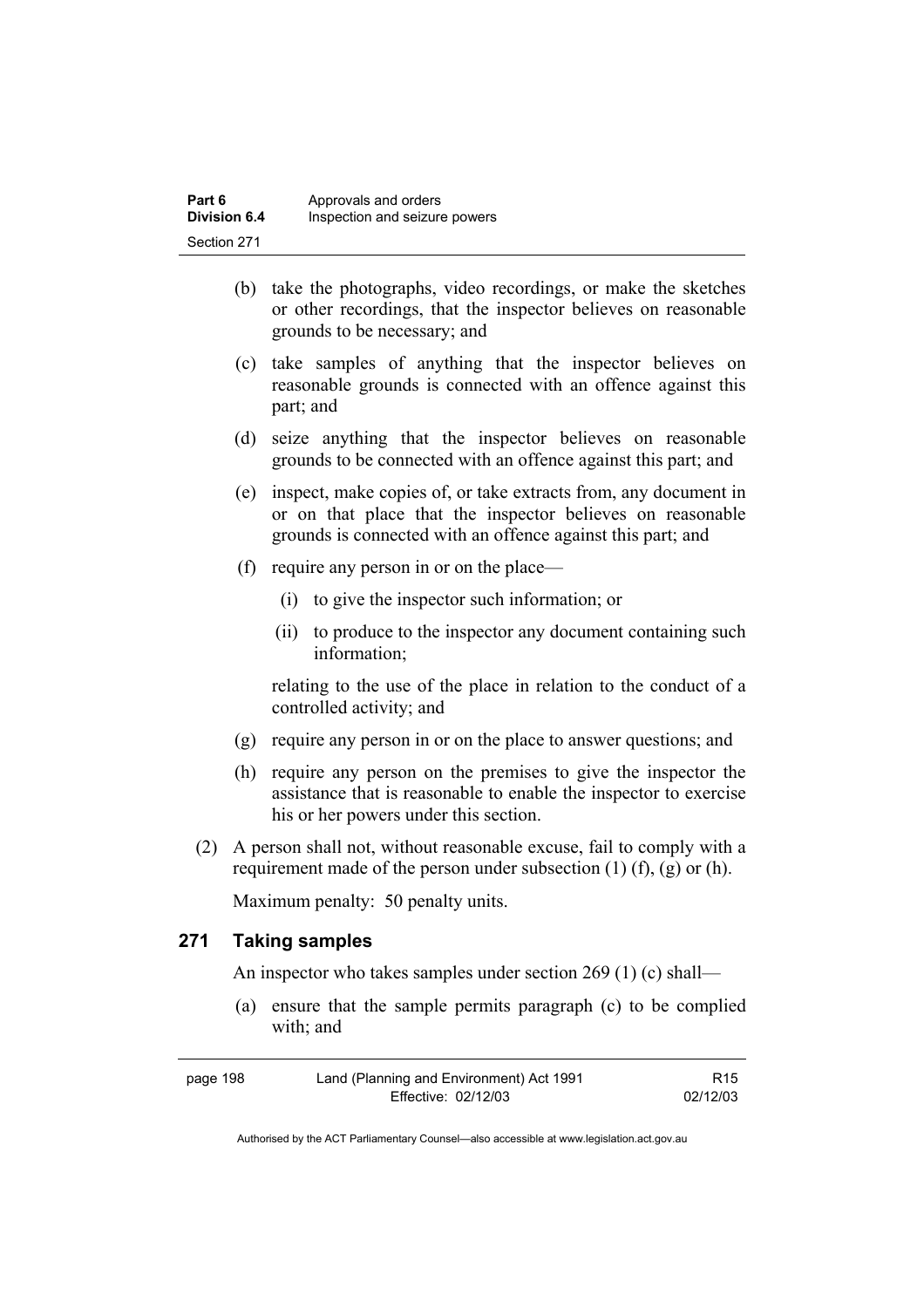- (b) give a receipt for the sample to the occupier of the place from where the sample was taken; and
- (c) divide the sample into 2 parts as nearly as practicable identical in size and composition to each other and each suitable for the purpose of analysis; and
- (d) place each of those parts in a separate container and seal each container; and
- (e) attach to each container a label bearing the signature of the inspector and particulars of the date and time when, and the place where, the sample was taken; and
- (f) give 1 container to the occupier of the place.

## **272 Disposal of seized items**

- (1) If a thing has been seized under section 269 (1) (d) and—
	- (a) a prosecution for an offence against this part in relation to that thing has not been instituted within 90 days after the day of seizure; or
	- (b) a person is so charged but is not convicted;

subject to subsection (2), the planning and land authority shall take all reasonably practical steps to give the thing to the person whom the authority reasonably believes to be entitled to it.

- (2) If a person is—
	- (a) convicted of an offence against this part; or
	- (b) dealt with under the *Crimes Act 1900*, section 402 in relation to an offence against this Act;

the court may order that anything seized under section 269 (1) (d) and connected with the offence—

 (c) be given to the person who appears to the court to be entitled to it; or

| R15      | Land (Planning and Environment) Act 1991 | page 199 |
|----------|------------------------------------------|----------|
| 02/12/03 | Effective: 02/12/03                      |          |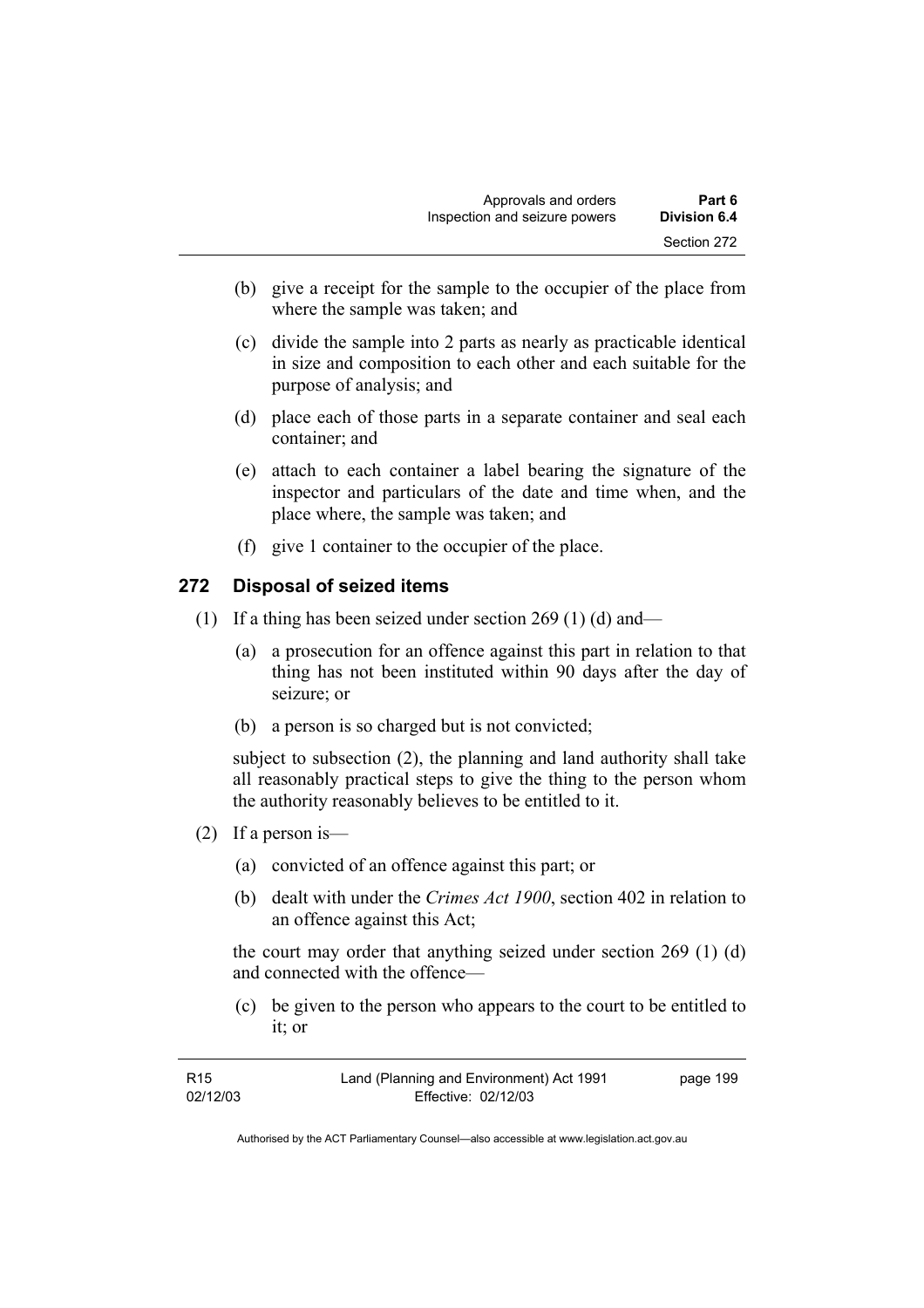(d) be forfeited to the Territory.

## **273 Search warrants**

- (1) If an inspector suspects on reasonable grounds that there is in or on any place a thing of a particular kind connected with a particular offence against this part or the regulations, the inspector may—
	- (a) lay before a magistrate an information on oath setting out those grounds; and
	- (b) apply for the issue of a warrant to search the place for things of that kind.
- (2) If an application is made under subsection (1) for a warrant to search a place, a magistrate may, subject to subsection (3), issue a warrant authorising an inspector named in the warrant, with the assistance and by the force that is necessary and reasonable—
	- (a) to enter the place; and
	- (b) to ascertain whether or not a controlled activity is being conducted in or on the place; and
	- (c) to search the place for things of the kind specified in the warrant; and
	- (d) to seize anything found in the course of the search that the inspector believes on reasonable grounds to be a thing of that kind connected with the relevant offence.
- (3) A magistrate shall not issue a warrant under subsection (2) unless—
	- (a) the informant or another person has given the magistrate, either orally or by affidavit, any further information that the magistrate requires about the grounds on which the issue of the warrant is being sought; and
	- (b) the magistrate is satisfied that there are reasonable grounds for issuing the warrant.

| page 200 | Land (Planning and Environment) Act 1991 | R <sub>15</sub> |
|----------|------------------------------------------|-----------------|
|          | Effective: 02/12/03                      | 02/12/03        |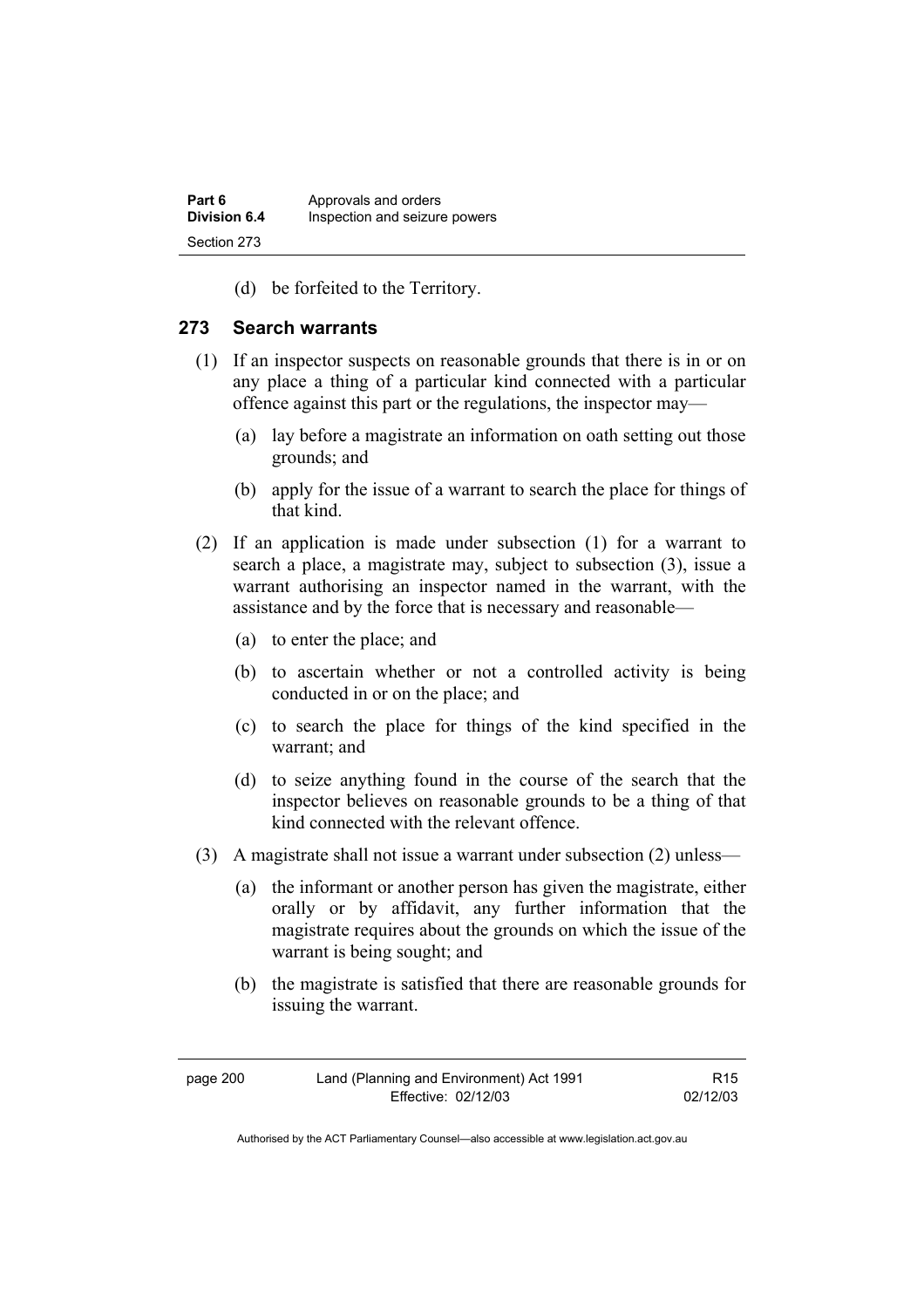### (4) A warrant shall—

- (a) state the purpose for which it is issued; and
- (b) specify the nature of the relevant offence; and
- (c) specify particular hours during which the entry is authorised, or state that the entry is authorised at any time of the day or night; and
- (d) include a description of the kinds of things in relation to which the powers under the warrant may be exercised; and
- (e) specify the date (not later than 28 days after the date of issue of the warrant) when the warrant ceases to have effect.

## **274 Obstruction of inspectors**

A person shall not, without reasonable excuse, obstruct or hinder an inspector in the exercise of his or her powers under this part.

Maximum penalty: 50 penalty units, imprisonment for 6 months or both.

## **Division 6.6 Miscellaneous**

## **Subdivision 6.6.1 Review of decisions**

## **275 AAT review—general**

- (1) A person whose interests are affected by a decision mentioned in schedule 4, part 4.1, column 4 may apply to the AAT for review of the decision.
- (2) A person mentioned in schedule 4, part 4.1, column 2 who makes a decision mentioned in column 4 of the item mentioning the person must give written notice to people whose interests the person believes are affected by the decision.

R15 02/12/03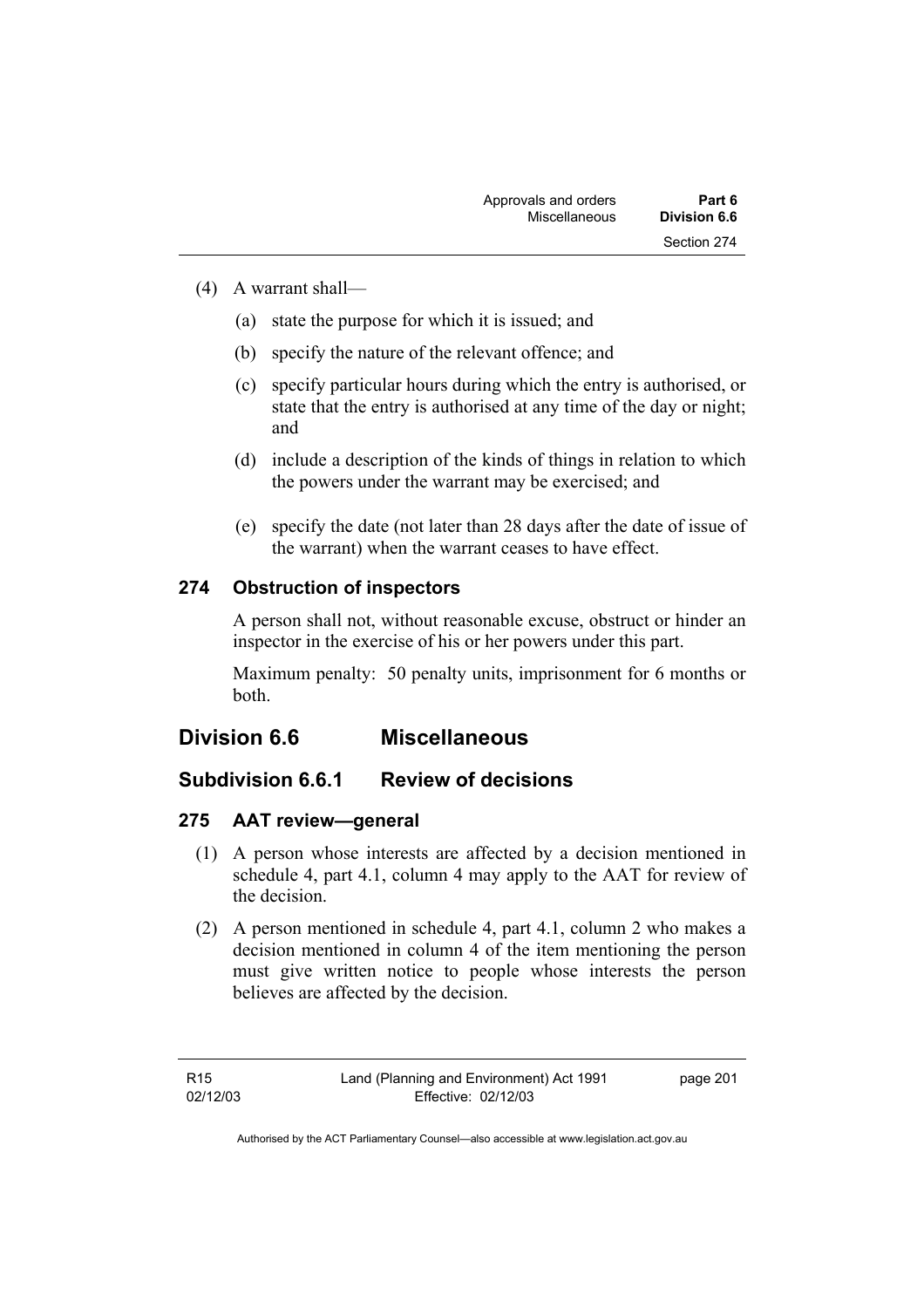| Part 6       | Approvals and orders |
|--------------|----------------------|
| Division 6.6 | Miscellaneous        |
| Section 275A |                      |

 (3) The notice under subsection (2) must comply with the requirements of the code of practice in force under the *Administrative Appeals Tribunal Act 1989*, section 25B (1).

### **275A Approvals subject to entity's satisfaction**

- (1) This section applies if—
	- (a) an approval given to a person contains a condition that a development is to be carried out to the satisfaction of an entity mentioned in the approval; and
	- (b) the entity decides that the development has not been carried out to its satisfaction.
	- *Note* Section 245 (3) (a) allows a relevant authority to impose a condition of the kind mentioned in  $s(1)(a)$ .
- (2) The entity must give the person written notice of the decision.
- (3) The notice must be in accordance with the requirements of the code of practice in force under the *Administrative Appeals Tribunal Act 1989*, section 25B (1).
- (4) A person whose interests are affected by a decision mentioned in subsection (1) (b) may apply to the AAT for review of the decision.

### **276 Review of decisions—objectors and third parties to approvals**

- (1) A person who is qualified under subsection (2) may apply to the AAT for review of a decision of the relevant authority to—
	- (a) approve an application under section 230 or section 246A; or
	- (b) include a condition in an approval.
	- *Note* Section 245 deals with inclusion of conditions.
- (2) A person is qualified to make an application under subsection (1) if—

R15 02/12/03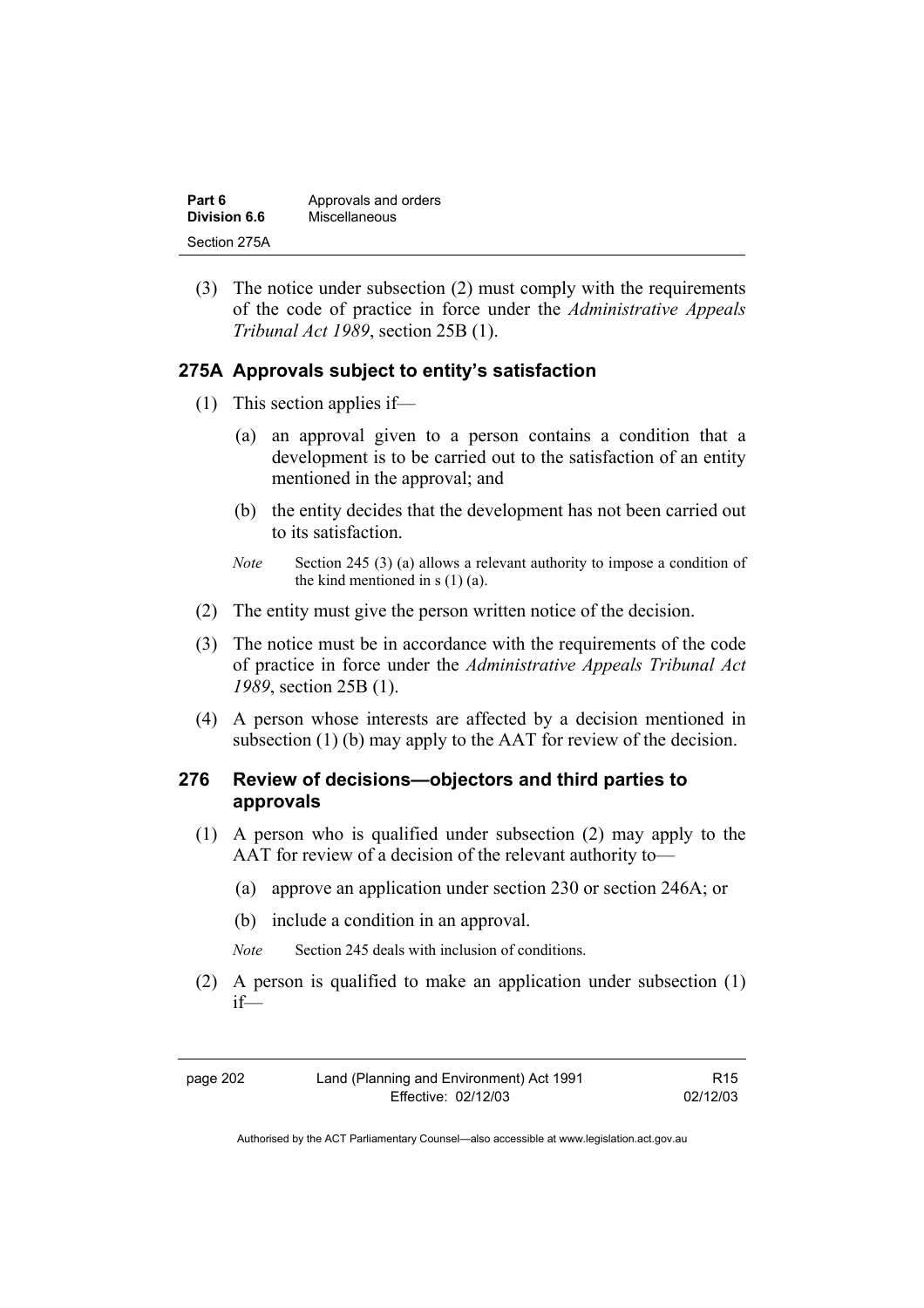| Approvals and orders | Part 6              |
|----------------------|---------------------|
| Miscellaneous        | <b>Division 6.6</b> |
|                      | Section 277         |

- (a) the person objected to the grant of the approval of the relevant application to undertake development under section 237; or
- (b) the AAT is satisfied that the person had reasonable grounds for not objecting within the prescribed period.
- (3) An application under subsection (1) must be made within 4 weeks after the day the person was notified of the decision.
- (4) A notice given under section 243 to a person who objected under section 237 shall be in accordance with the requirements of the code of practice in force under the *Administrative Appeals Tribunal Act 1989*, section 25B (1)*.*
- (5) At the hearing of a proceeding before the administrative appeals tribunal, the tribunal shall have regard to—
	- (a) any decisions or recommendations of a committee of the Legislative Assembly in relation to; and
	- (b) any environmental impact statement made, or inquiry conducted into;

a matter that is in issue in the hearing.

(6) In this section:

*person* includes an unincorporated association.

 (7) For this section, an organisation or association of persons, whether incorporated or not, shall be taken to have interests that are affected by a decision if the decision relates to a matter included in the objects or purposes of the organisation or association.

### **277 Review of decisions—orders and prohibition notices**

- (1) Application may be made to the administrative appeals tribunal for review of a decision of the planning and land authority—
	- (a) to make an order under section 254A (2) (Decision on application to planning and land authority for order) or section

| R15      | Land (Planning and Environment) Act 1991 | page 203 |
|----------|------------------------------------------|----------|
| 02/12/03 | Effective: 02/12/03                      |          |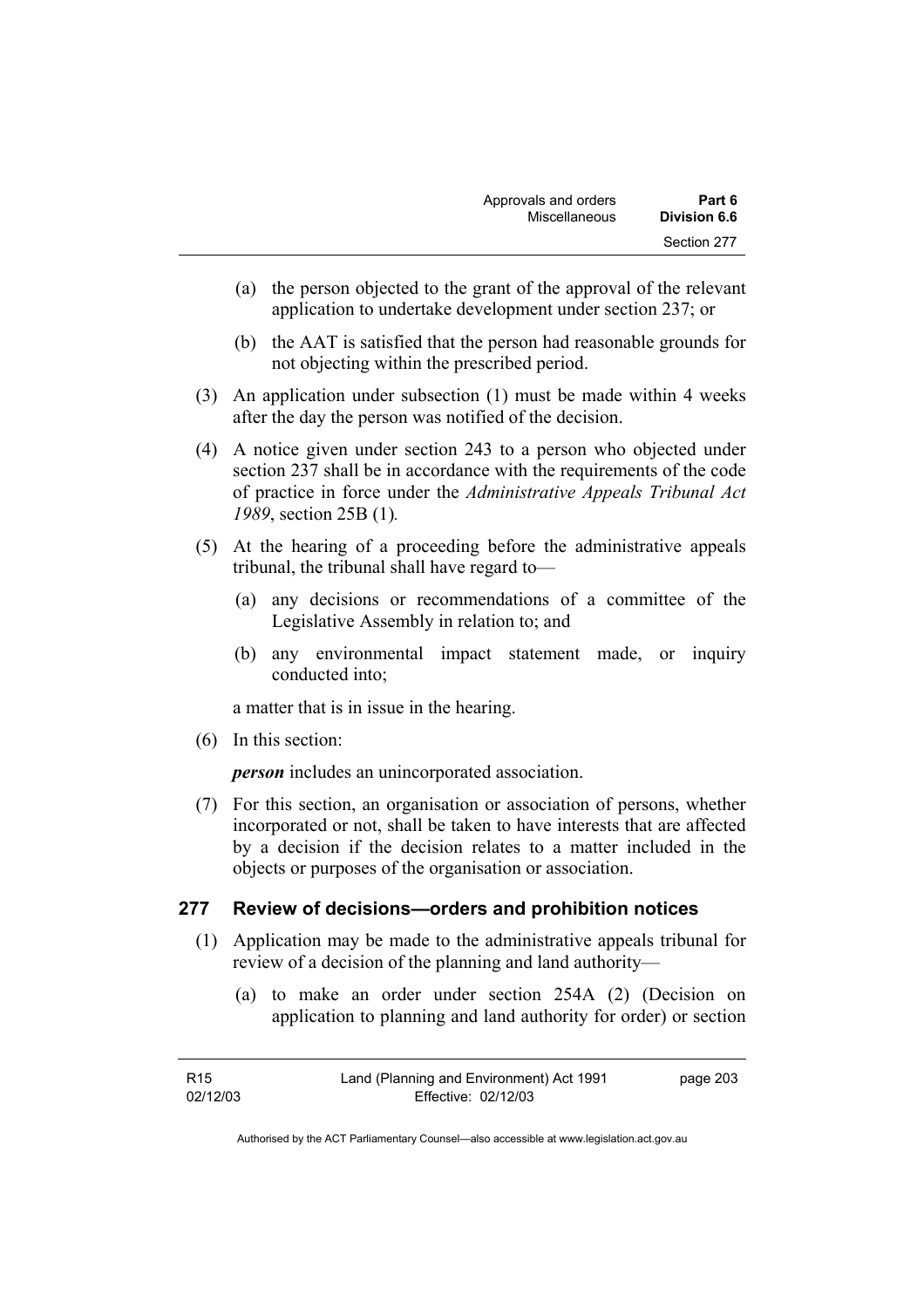| Part 6       | Approvals and orders |
|--------------|----------------------|
| Division 6.6 | Miscellaneous        |
| Section 278  |                      |

256 (2) (Decision on proposed order on planning and land authority's own initiative); or

- (b) not to make an order under section 254A (2); or
- (c) to include in an order under section 254A (2) or section 256 (2) a direction of a kind mentioned in section 257 (3); or
- (d) to refuse, under section 258A (4) (Ending of orders), to revoke an order; or
- (e) to give a prohibition notice under section 260 (3) (Prohibition notices—making); or
- (f) to refuse, under section 260B (5) (Prohibition notices ending), to revoke a prohibition notice.
- (2) A notice given by the planning and land authority to a person in accordance with section 257A (a), (b), (c) or (g) (Notice of making of orders) must be in accordance with the requirements of the code of practice under the *Administrative Appeals Tribunal Act 1989*, section 25B (1).

#### **278 Notification of objectors**

- (1) This section applies in relation to a decision mentioned in schedule 4, part 4.1.
- (2) The person who made the decision must, as soon as practicable, tell each person who, under section 237, objected to the application in relation to which the decision was made, in writing, about the application to the tribunal.
- (3) A notice under subsection (1) shall include a statement to the effect that the person to whom it is given is entitled, on application to the administrative appeals tribunal, to be made a party to the proceedings for the review.
- (4) In this section:

*applicant* means—

page 204 Land (Planning and Environment) Act 1991 Effective: 02/12/03

R15 02/12/03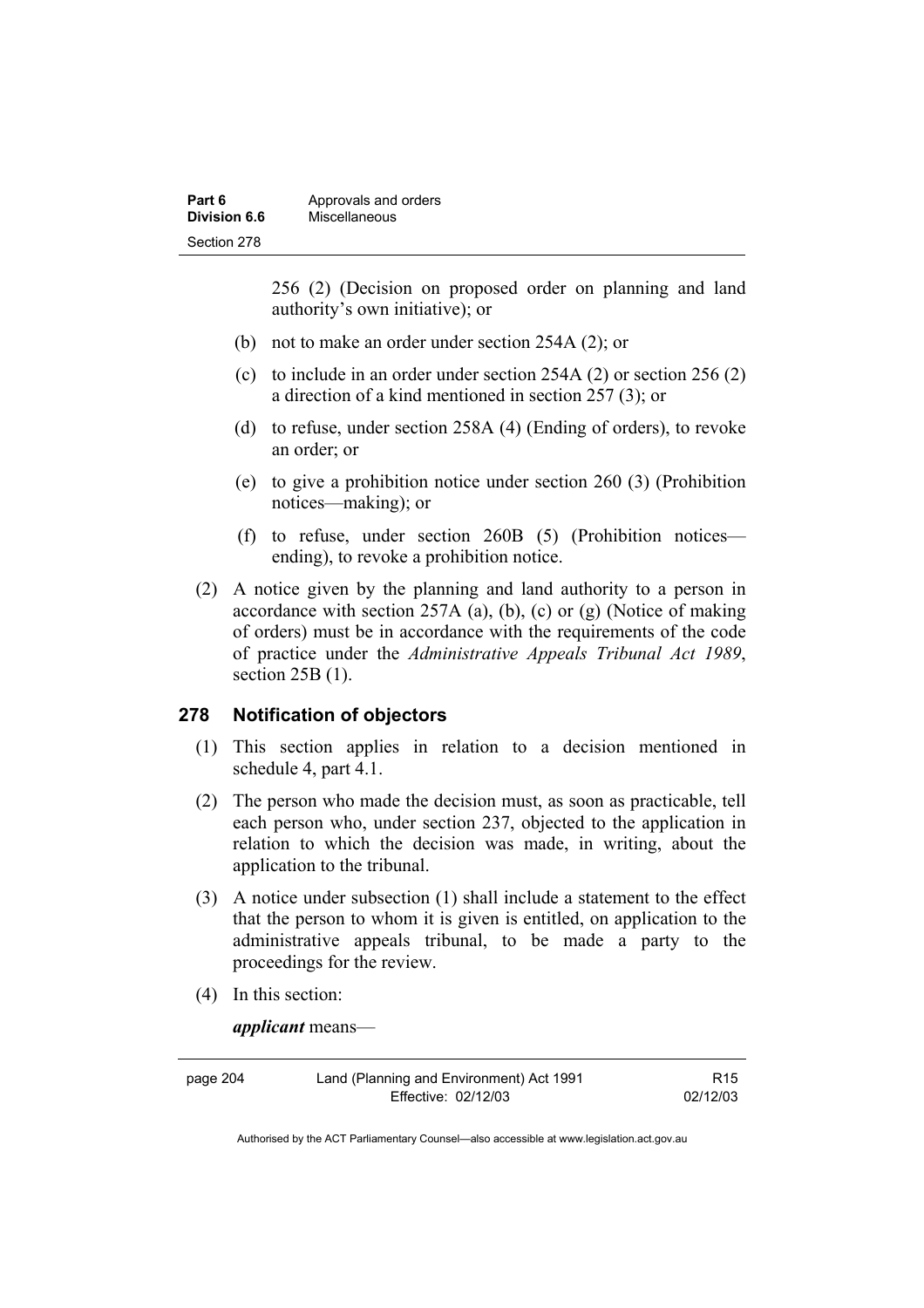- (a) for a decision mentioned in schedule 4, part 4.1, items 1 to  $7$ the applicant for the decision; or
- (b) for a decision mentioned in schedule 4, part 4.1 item 8—the person to whom the approval was granted.

## **279 Application for review by objectors—notification to applicants**

- (1) If an objector makes an application under section 276 for the review of a decision, the objector shall, at the same time, give notice to the person who made the application for approval of the decision in relation to which the objector has applied for review.
- (2) A notice under subsection (1) shall include a statement to the effect that the person to whom it is given is entitled, on application to the administrative appeals tribunal, to be made a party to the proceedings for the review.
- (3) In subsection (1):

*objector* means a person mentioned in section 276 (2).

## **279A Challenge to validity of certain decisions**

- (1) The validity of a decision made by the Minister on an application to which section 229B (6) applies may not be questioned in any legal proceedings except those begun within 28 days after the date of the decision.
- (2) In this section:

*legal proceedings* does not include an application to the administrative appeals tribunal.

## **Subdivision 6.6.2 General**

### **282 Regulations**

(1) The regulations may make provision for—

| R <sub>15</sub> | Land (Planning and Environment) Act 1991 | page 205 |
|-----------------|------------------------------------------|----------|
| 02/12/03        | Effective: 02/12/03                      |          |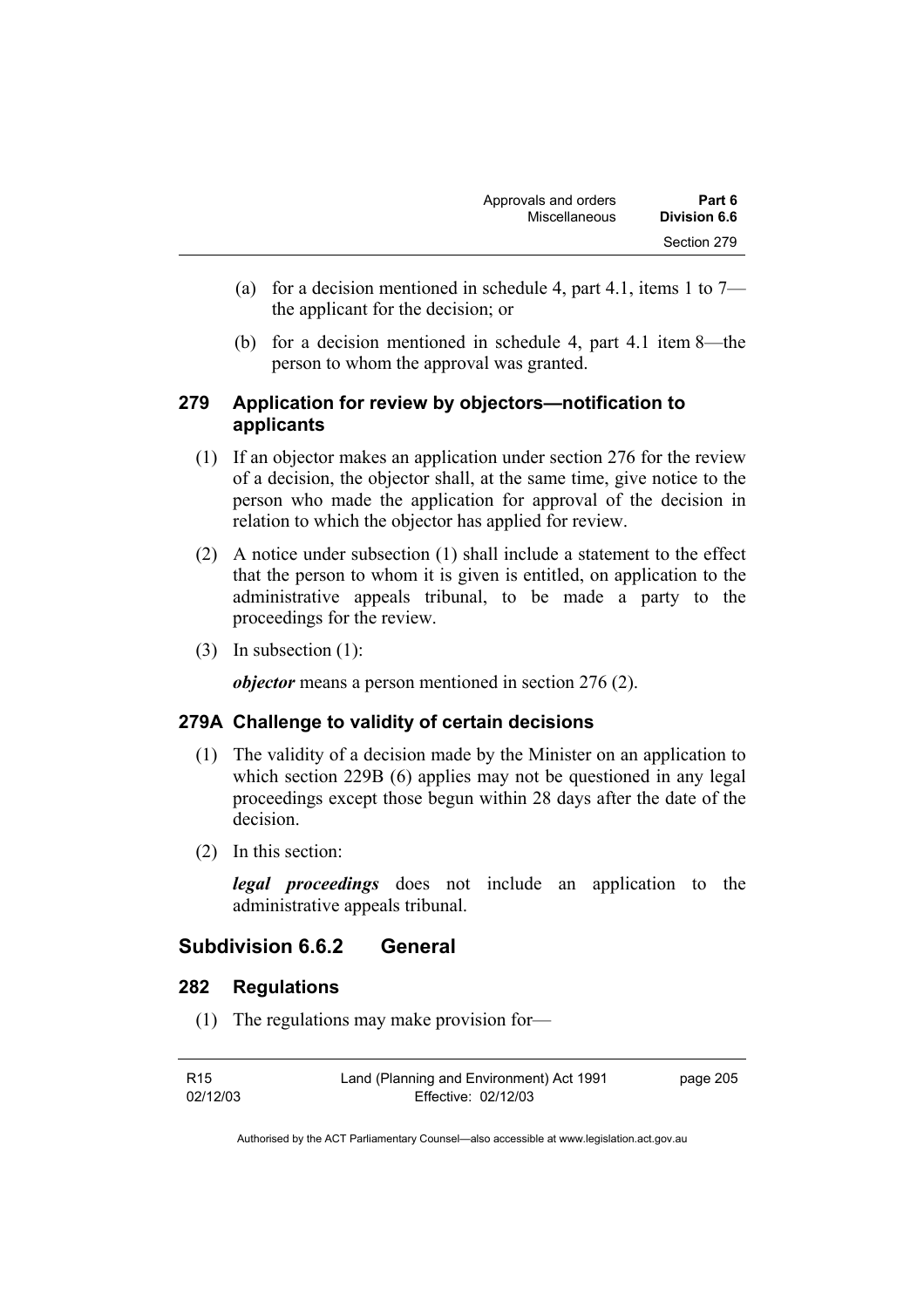| Part 6       | Approvals and orders |
|--------------|----------------------|
| Division 6.6 | Miscellaneous        |
| Section 282  |                      |

- (a) the lodging of applications; and
- (b) the form and conditions of a bond referred to in section 245 (3) (f), including the method of calculating the amount of the bond and the conditions of payment under the bond; and
- (c) the exemption of the Territory or a Territory authority from the requirements of all or any of the provisions of this part; and
- (d) the circumstances, whether generally or in a particular case, in which an exemption under paragraph (c) applies; and
- (e) exempting a development of a kind specified in the regulations, either absolutely or subject to conditions, from the application of this part or any provision of this part; and
- (f) exempting a controlled activity of a kind specified in the regulations, either absolutely or subject to conditions, from the application of this part or any provision of this part; and
- (g) the extension of any period within which action is to be taken by the Minister, the planning and land authority or anyone else, under this part or the regulations.
- (2) The regulations may authorise the Minister to exempt from this part or any provision of this part a development that consists of the erection, fixing or displaying of a sign or advertising material on the land, otherwise than in accordance with a right to do so expressly given by a current licence granted under this Act or a current lease.
- (3) An exemption under a regulation mentioned in subsection (2) is a disallowable instrument.
	- *Note* A disallowable instrument must be notified, and presented to the Legislative Assembly, under the Legislation Act.
- (4) An exemption under subsection (1) or (2) that relates to a development mentioned in subsection (2) may be conditional.

page 206 Land (Planning and Environment) Act 1991 Effective: 02/12/03

R15 02/12/03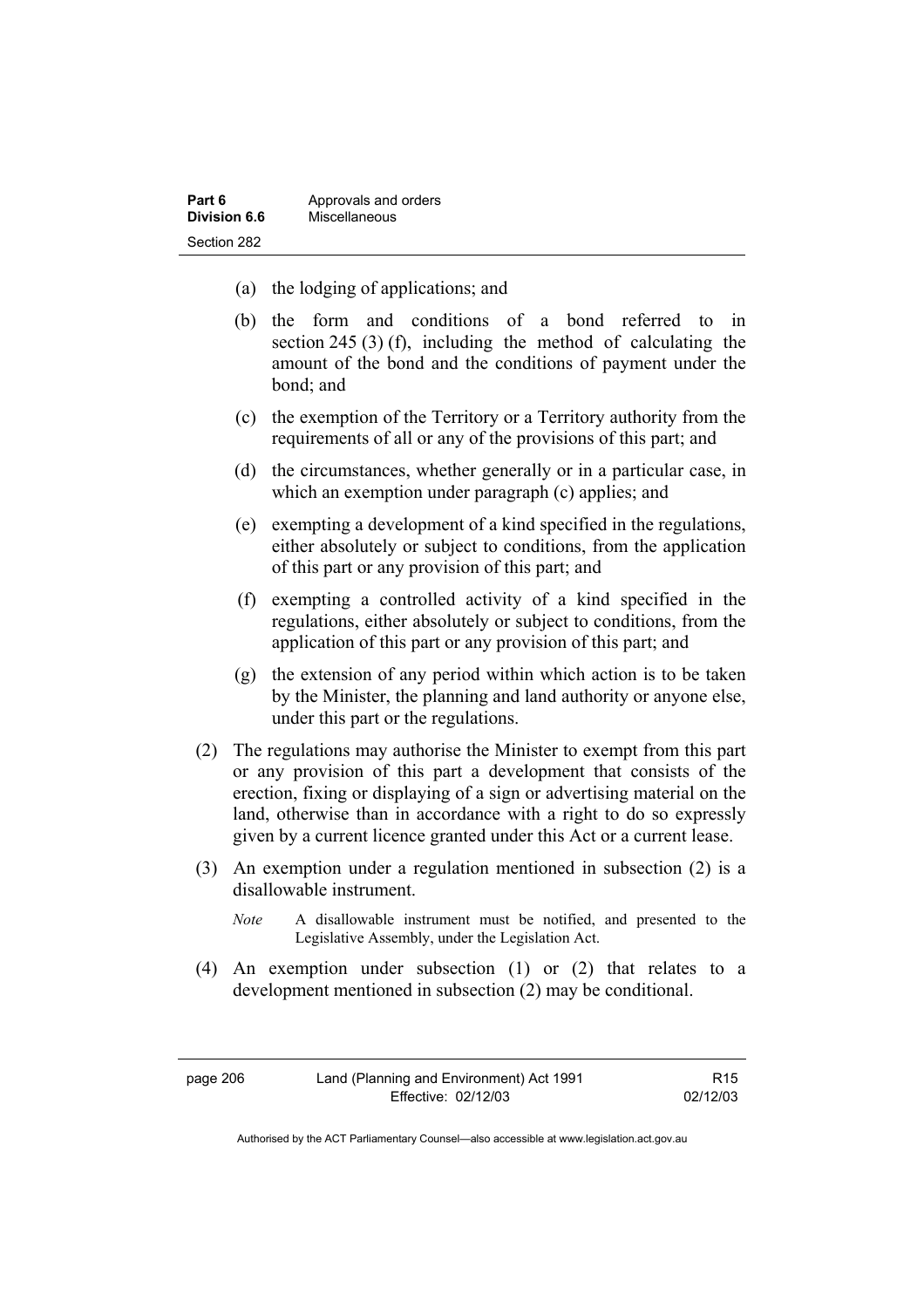# **Part 7 Administrative appeals**

#### **282A AAT review of decisions**

- (1) Application may be made to the AAT for review of the following decisions:
	- (a) a decision mentioned in subsection (3) or (4);
	- (b) a decision not to register a place under section 69 (1) (b) or 73 (1) (b);
	- (c) a decision mentioned in schedule 4, part 4.2, column 4.
- (2) A person mentioned in schedule 4, part 4.2, column 2, who makes a decision mentioned in column 4 of the item in which the person is mentioned must give written notice to people whose interests the person believes are affected by the decision.
- (3) If the Environment Minister, under section 125 (5), fixes a maximum price for the sale by a proponent of a copy of a draft environmental impact statement, the Environment Minister must give written notice of the decision to the proponent.
- (4) If the planning and land authority decides to vary a land management agreement under a provision mentioned in section 186C (3), the authority must give written notice of the decision to the other party to the agreement.
- (5) A notice under subsection (2), (3) or (4) must comply with the requirements of the code of practice in force under the *Administrative Appeals Tribunal Act 1989*, section 25B (1).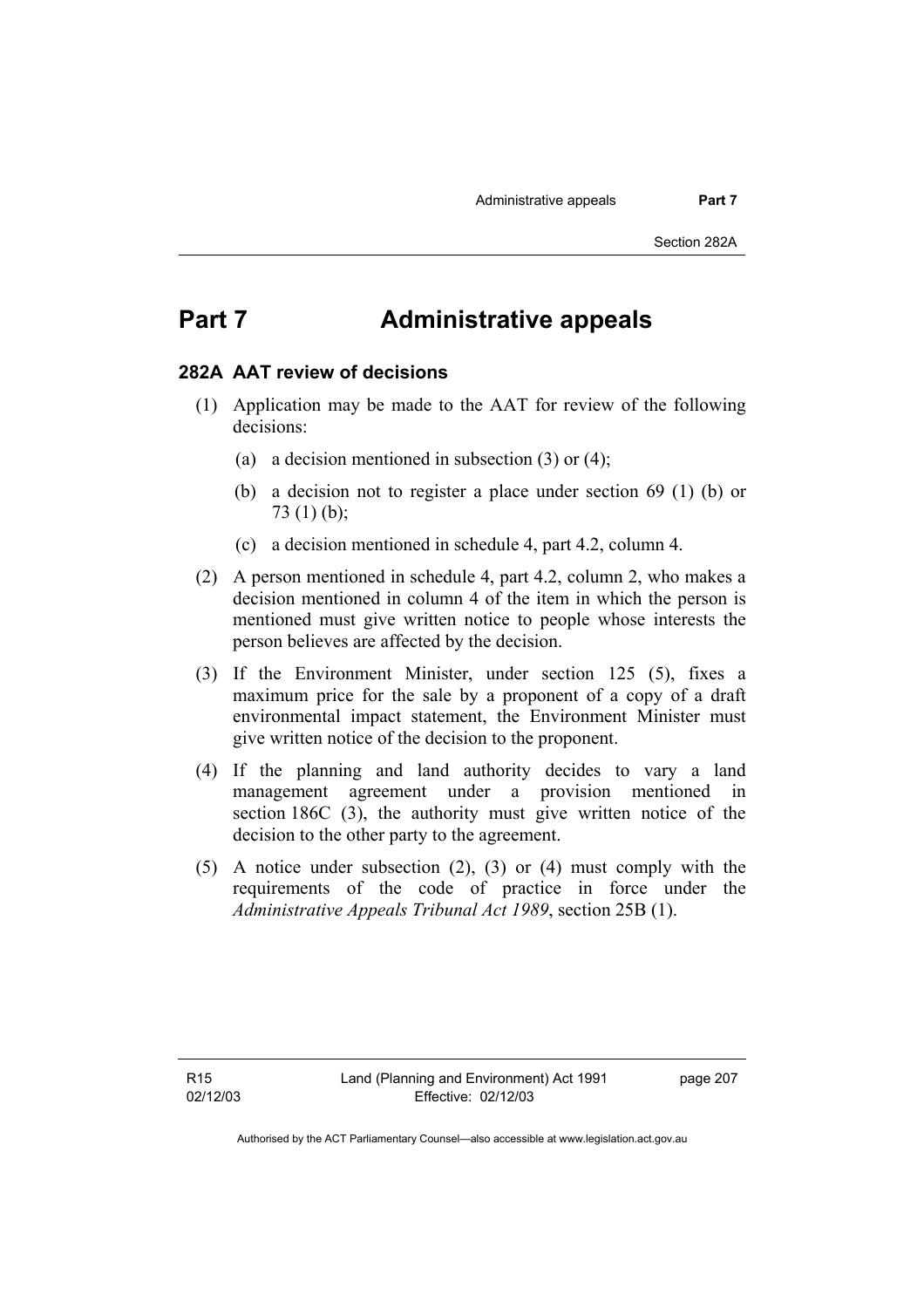#### **Part 8** Miscellaneous

Section 283

# **Part 8 Miscellaneous**

### **283 People authorised to exercise powers of Executive**

- (1) The Executive may, in writing, authorise anybody to act on its behalf in the exercise of a function under part 2 (Planning) or part 5 (Land administration), other than a function under the following provisions:
	- section 163 (4) (Leases to community organisations)
	- section 164 (3) (Special leases)
	- section 167 (1) (Eligibility for certain classes of leases)
	- section 178 (3) (Refund of amount paid for grant of lease).
- (2) If the exercise of a function by the Executive in accordance with this part is dependent on the opinion, belief or state of mind of the Executive in relation to a matter and a person has, under subsection (1), been authorised to exercise that function, the function may be exercised by the person so authorised on his, her or its opinion, belief or state of mind in relation to the matter.

## **284 Power of administrative appeals tribunal and Supreme Court**

If a person appeals, or purports to appeal, under this Act—

- (a) to the administrative appeals tribunal; or
- (b) against a determination or decision of the administrative appeals tribunal to the Supreme Court;

and it appears to the tribunal or court, as the case may be—

 (c) that the appeal, or purported appeal, or the decision, or the purported decision, against which the appeal, or purported

| page 208 | Land (Planning and Environment) Act 1991 | R <sub>15</sub> |
|----------|------------------------------------------|-----------------|
|          | Effective: 02/12/03                      | 02/12/03        |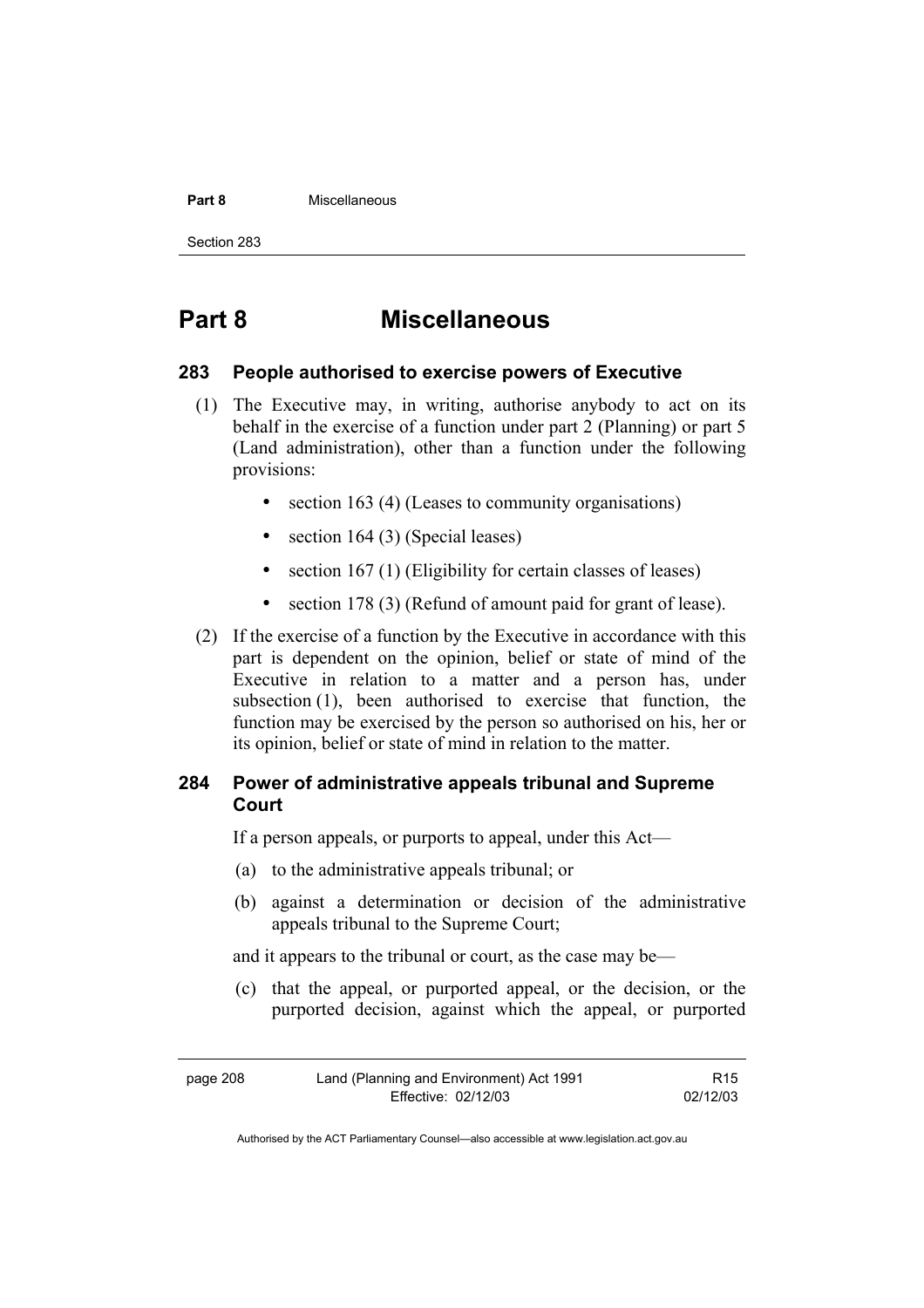appeal, has been brought is affected by a failure to comply with a requirement of this Act; and

 (d) that to exercise the powers given by this section would not be unjust or inequitable;

the tribunal or court may order that, subject to any specified conditions, the requirement concerned be dispensed with to the necessary extent.

#### **286 Conduct of directors, servants and agents**

- (1) If, for a prosecution for an offence against this Act, it is necessary to establish the state of mind of a body corporate or a natural person in relation to particular conduct, it is sufficient to show—
	- (a) that a director, servant or agent of the body, or a servant or agent of the person, had that state of mind; and
	- (b) that the conduct was engaged in by that director, servant or agent within the scope of his or her actual or apparent authority.
- (2) A reference in subsection (1) to the *state of mind* of a body or person includes a reference to—
	- (a) the knowledge, intention, opinion, belief or purpose of the body or person; and
	- (b) the body's or person's reasons for the intention, opinion, belief or purpose.
- (3) Any conduct engaged in on behalf of a body corporate or a natural person by a director, servant or agent of the body, or a servant or agent of the person, within the scope of his or her actual or apparent authority is to be taken, for a prosecution for an offence against this Act, to have been engaged in also by the body or person unless the body or person establishes that reasonable precautions were taken and due diligence was exercised to avoid the conduct.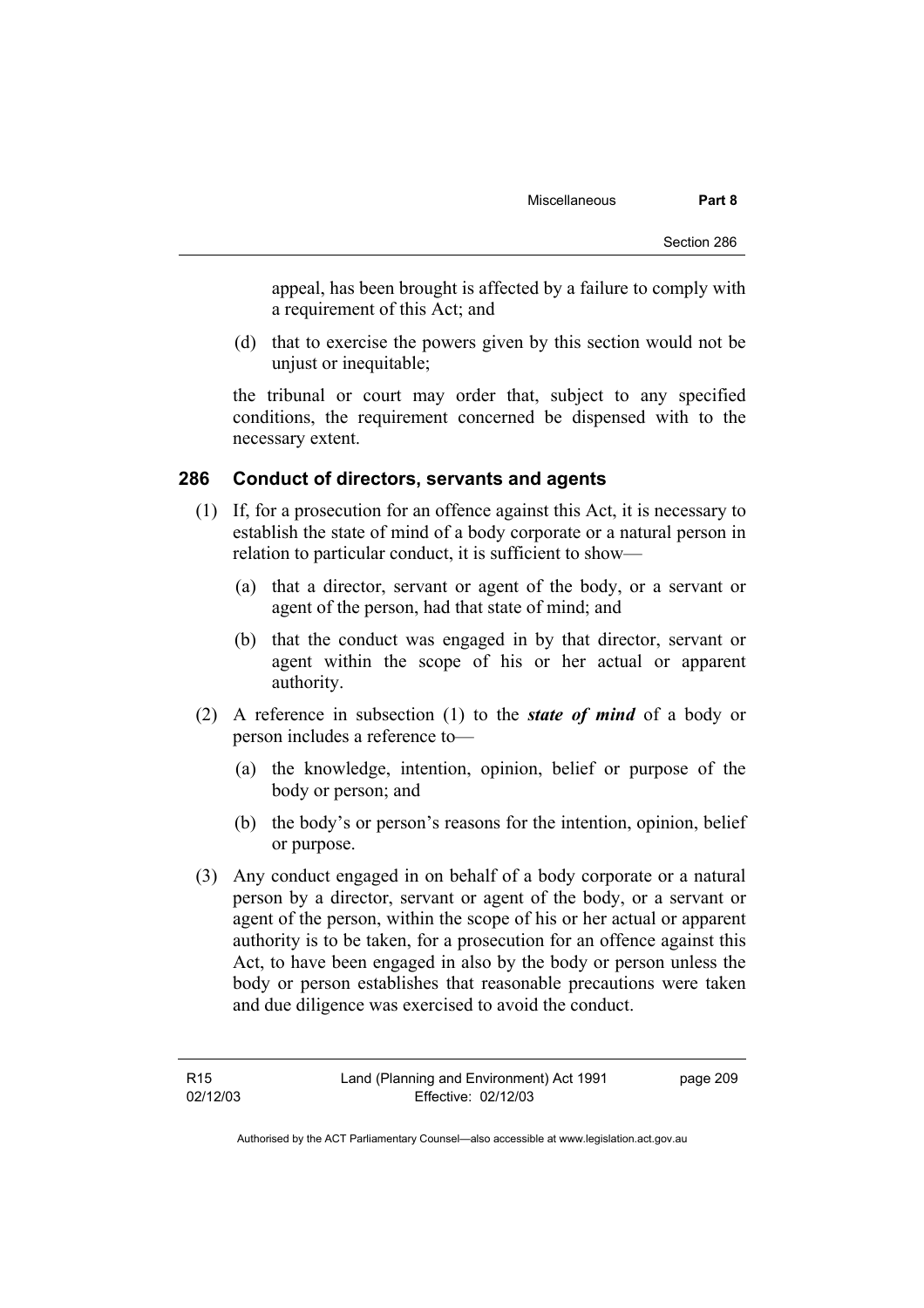#### **Part 8 Miscellaneous**

Section 287

#### $(4)$  If—

- (a) a natural person is convicted of an offence against this Act; and
- (b) the person would not have been convicted of the offence if subsections (1) and (3) had not been enacted;

the person is not liable to be punished by imprisonment for that offence.

- (5) A reference in this section to a *director* of a body corporate includes a reference to a member of a body corporate incorporated for a public purpose by a law of the Territory, the Commonwealth, a State or another Territory.
- (6) A reference in this section to *engaging* in conduct includes a reference to failing or refusing to engage in conduct.

#### **287 Determination of fees**

- (1) The Minister may, in writing, determine fees for this Act.
	- *Note* The Legislation Act contains provisions about the making of determinations and regulations relating to fees (see pt 6.3).
- (2) A determination is a disallowable instrument.
	- *Note* A disallowable instrument must be notified, and presented to the Legislative Assembly, under the Legislation Act.

#### **287A Approved forms**

- (1) The Minister may, in writing, approve forms for section 186C (Land management agreements).
- (2) The planning and land authority may approve forms for any other provision of this Act.
- (3) If a form is approved for a particular purpose, the form must be used for that purpose.

*Note* For other provisions about forms, see Legislation Act, s 255.

| Land (Planning and Environment) Act 1991<br>page 210 |                     | R <sub>15</sub> |
|------------------------------------------------------|---------------------|-----------------|
|                                                      | Effective: 02/12/03 | 02/12/03        |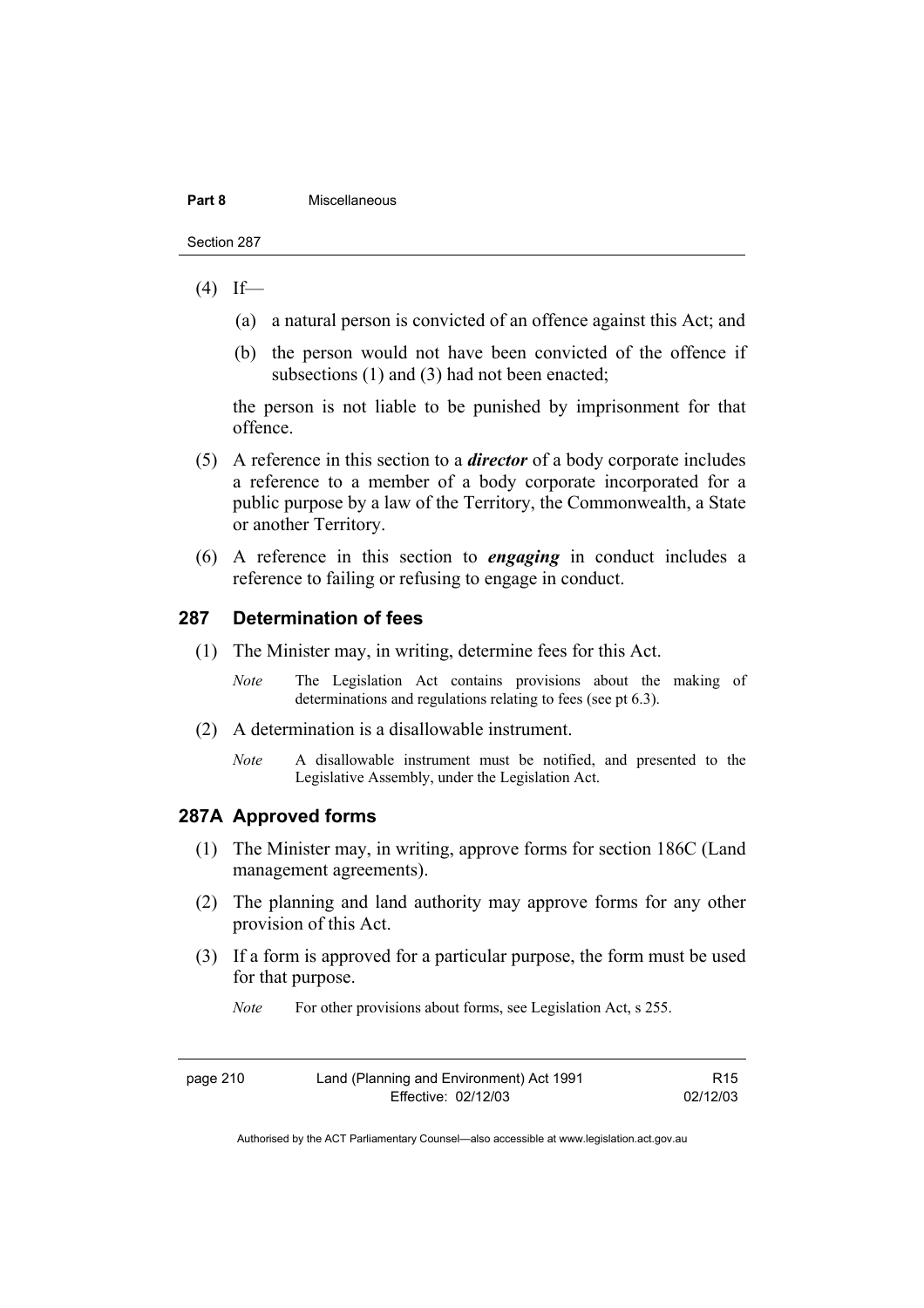- (4) A form approved for section 186C is a disallowable instrument.
	- *Note* A disallowable instrument must be notified, and presented to the Legislative Assembly, under the Legislation Act.
- (5) A form approved for any other provision is a notifiable instrument.
	- *Note* A notifiable instrument must be notified under the Legislation Act.

### **288 Regulation-making power**

- (1) The Executive may make regulations for this Act.
	- *Note* Regulations must be notified, and presented to the Legislative Assembly, under the Legislation Act.
- (2) The regulations may prescribe offences for contraventions of the regulations and prescribe maximum penalties of not more than 10 penalty units for offences against the regulations.

R15 02/12/03 page 211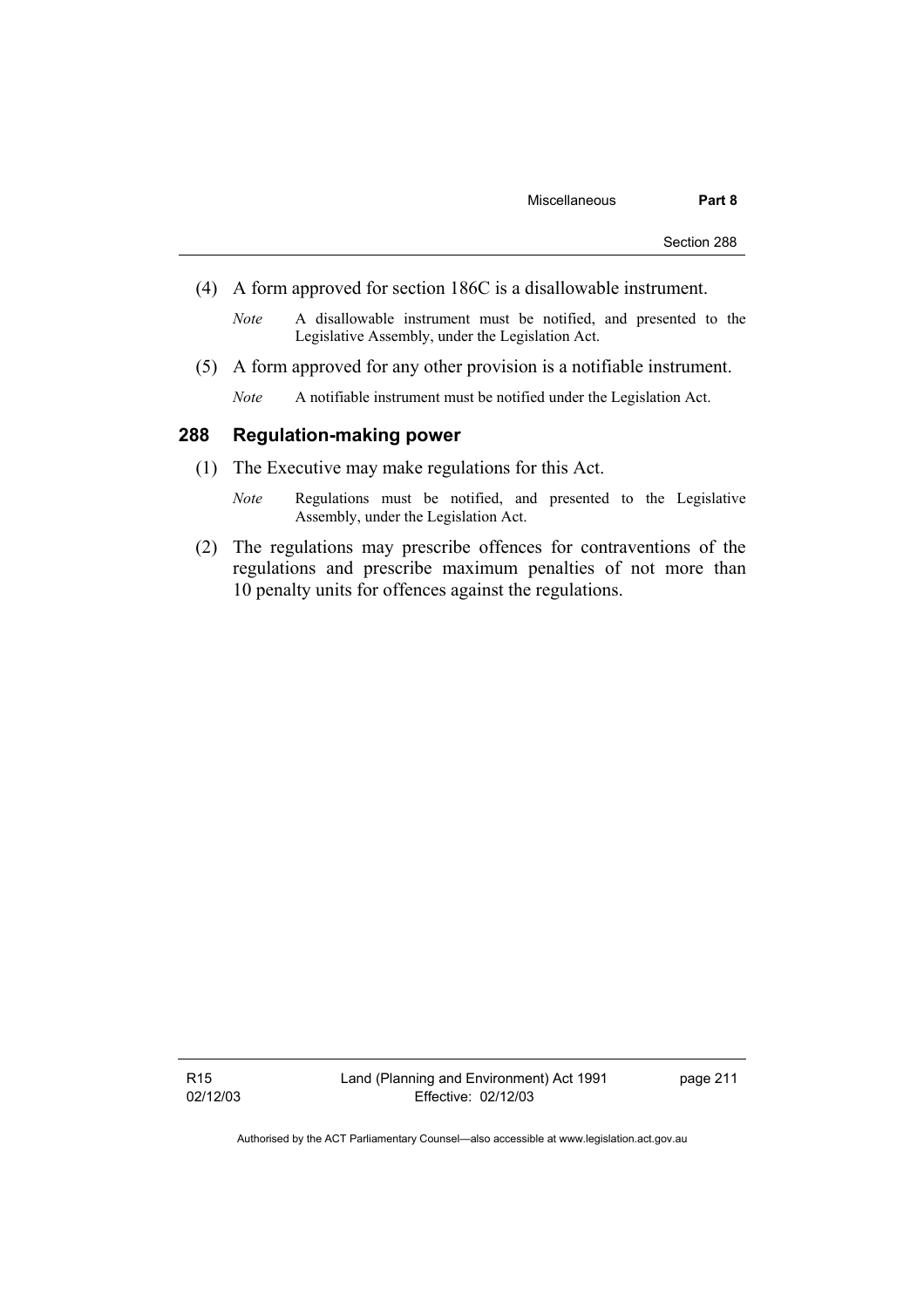#### **Part 9 Transitional**

Section 289

# **Part 9 Transitional**

#### **289 Status of leases and licences**

- (1) Subject to section 290, a lease or licence granted or continued, or purported to have been granted or continued, under a repealed Act and in force immediately before 2 April 1992 is taken, on and after that day, to have been granted under this Act.
- (2) In this section:

*repealed Act* means any of the following Acts:

- (a) the *Leases Act 1918* No 2;
- (b) the *Leases (Special Purposes) Act 1925* No 11;
- (c) the *City Area Leases Act 1936* No 31.

### **290 Continued application of certain repealed Acts and provisions**

- (1) Despite the repeal of the *Australian National University (Leases) Act 1967*, that Act continues to apply in relation to a lease granted under, or continued in force by, that Act and in force immediately before 2 April 1992.
- (2) Despite the repeal of the *Canberra College of Advanced Education (Leases) Act 1977* and subject to subsection (3), that Act continues to apply in relation to a lease granted under that Act and in force immediately before 2 April 1992.
- (3) For subsection (2), the *Canberra College of Advanced Education (Leases) Act 1977*, section 5 is taken to apply as if that section had been amended by omitting 'in perpetuity'.
- (4) Despite the repeal of the *Church Lands Leases Act 1924*, that Act, sections 5, 6, 8 and 10 continue to apply in relation to a lease

| page 212 | Land (Planning and Environment) Act 1991 | R15      |
|----------|------------------------------------------|----------|
|          | Effective: 02/12/03                      | 02/12/03 |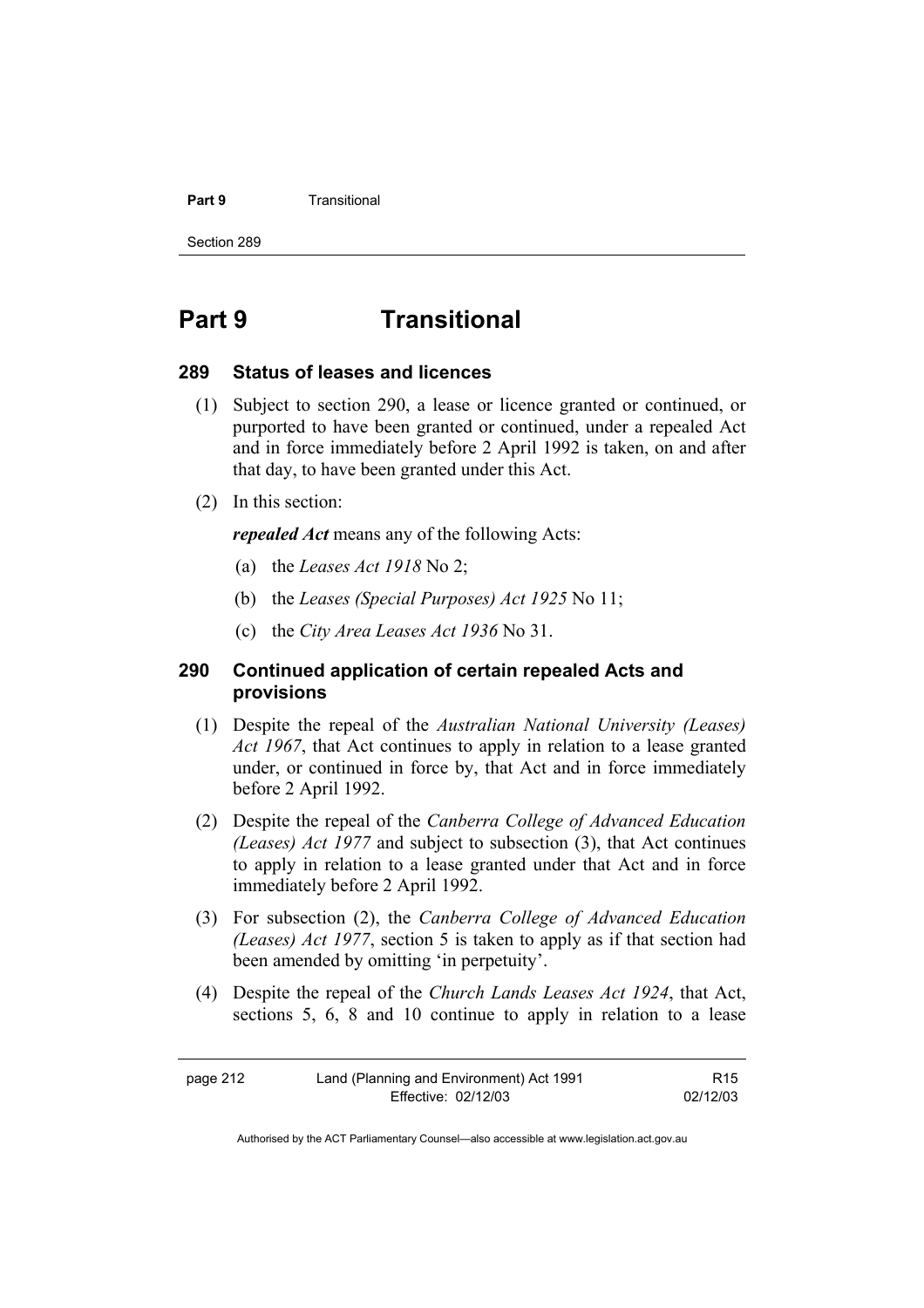granted under that Act and in force immediately before 2 April 1992.

- (5) In a continuing lease, a reference to *improvements* is a reference to improvements other than improvements by way of clearing, draining, grading, filling, excavating or levelling made by the Territory or the Commonwealth or the cost of which the Territory or the Commonwealth has paid.
- (6) Despite the repeal of the *City Area Leases Act 1936*, the following sections of that Act continue to apply:
	- (a) so far as the section relates to a continuing lease in which provision is made for the land comprised in the lease to be used for a purpose specified in that Act, section 8A (1)—section 8A;
	- (b) so far as the section relates to a variation of a continuing lease in respect of which notice under that Act, section 18A of that Act was given before the commencement day—section 18B;
	- (c) so far as the section relates to a continuing lease in relation to which notice under the section was given before the commencement day—section 22;
	- (d) so far as the section relates to a continuing lease specified in that Act, section 28A (1)—section 28A;
	- (e) so far as the section relates to a continuing lease specified in that Act, section 28DA (1)—section 28DA;
	- (f) so far as the section relates to a sublease specified in that Act, section 30A (2) and in force immediately before 2 April 1992—section 30A.
- (7) Despite the repeal of the *Leases (Special Purposes) Act 1925*, that Act, sections 5AC, 5AD, 5A and 5B continue to apply in relation to a lease of Territory Land—
	- (a) granted under that Act, section 3 (2) as in force immediately before 11 May 1989; and

| R <sub>15</sub> | Land (Planning and Environment) Act 1991 | page 213 |
|-----------------|------------------------------------------|----------|
| 02/12/03        | Effective: 02/12/03                      |          |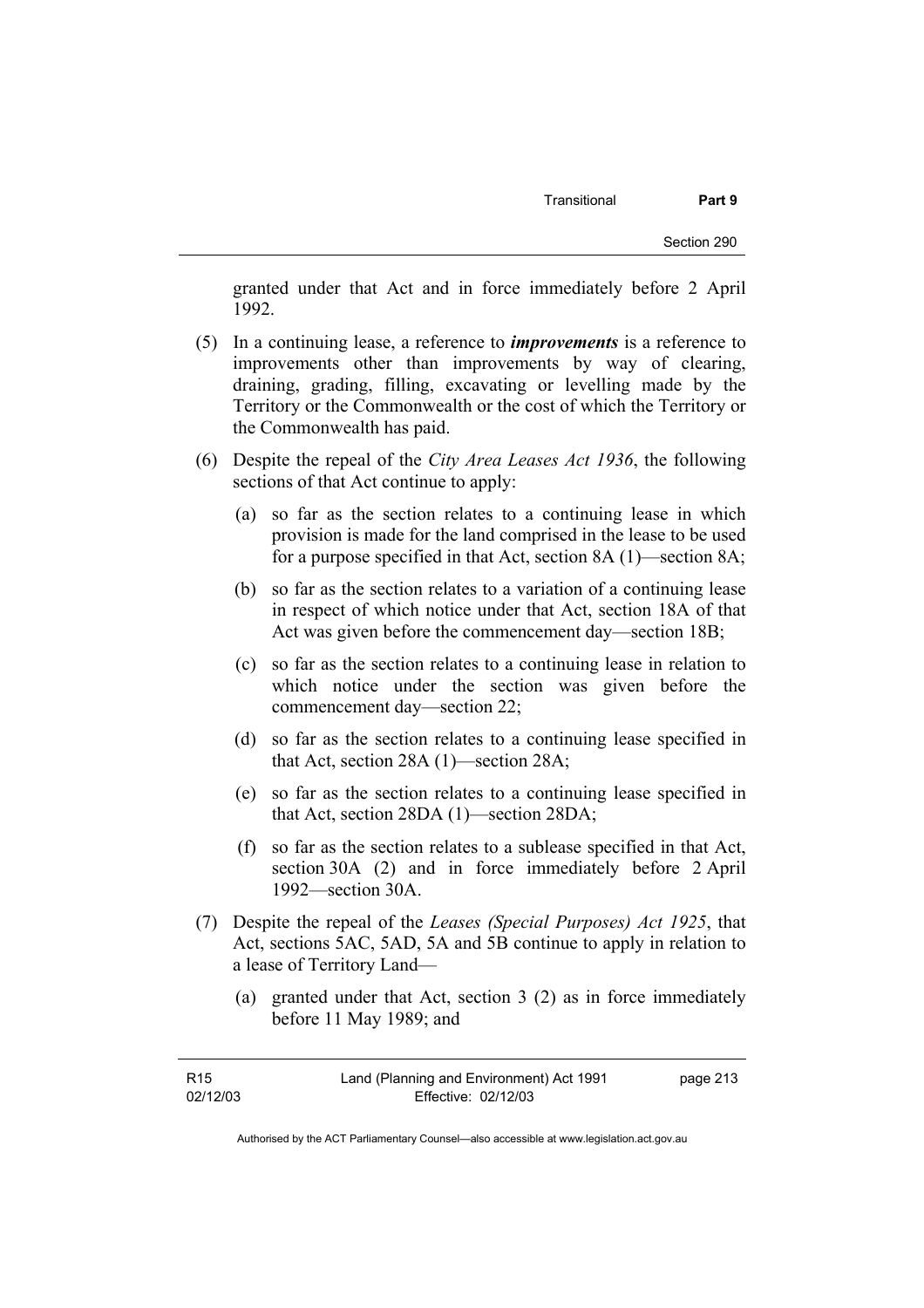#### **Part 9 Transitional**

Section 291

- (b) in force immediately before 2 April 1992.
- (8) Despite the repeal of the *Leases (Special Purposes) Act 1925*, that Act, section 5BA (6) continues to apply in relation to a lease granted under that Act and in force immediately before 2 April 1992.
- (9) In this section:

*continuing lease* means a lease granted or continued, or purported to have been granted or continued, under the *City Area Leases Act 1936* and to which this Act, section 289 applies.

#### **291 Conversion of Commonwealth leases**

- (1) This section applies if—
	- (a) a declaration under the *Australian Capital Territory (Planning and Land Management) Act 1988* (Cwlth), section 27 (1) has been rescinded, revoked, amended or varied and as a consequence land that had been national land has ceased to be national land; and
	- (b) a lease had been granted under a prescribed law over all or part of that land and the lease was in force immediately before the rescission, revocation, amendment or variation of the declaration.
- (2) The lease is taken to have been granted under this Act from the day of the rescission, revocation, amendment or variation of the declaration.
- (3) In this section:

*prescribed law* means any of the following laws:

- (a) the *Leases Ordinance 1918*;
- (b) the *Leases (Special Purposes) Ordinance 1925*;
- (c) the *City Area Leases Ordinance 1936*;

page 214 Land (Planning and Environment) Act 1991 Effective: 02/12/03

R15 02/12/03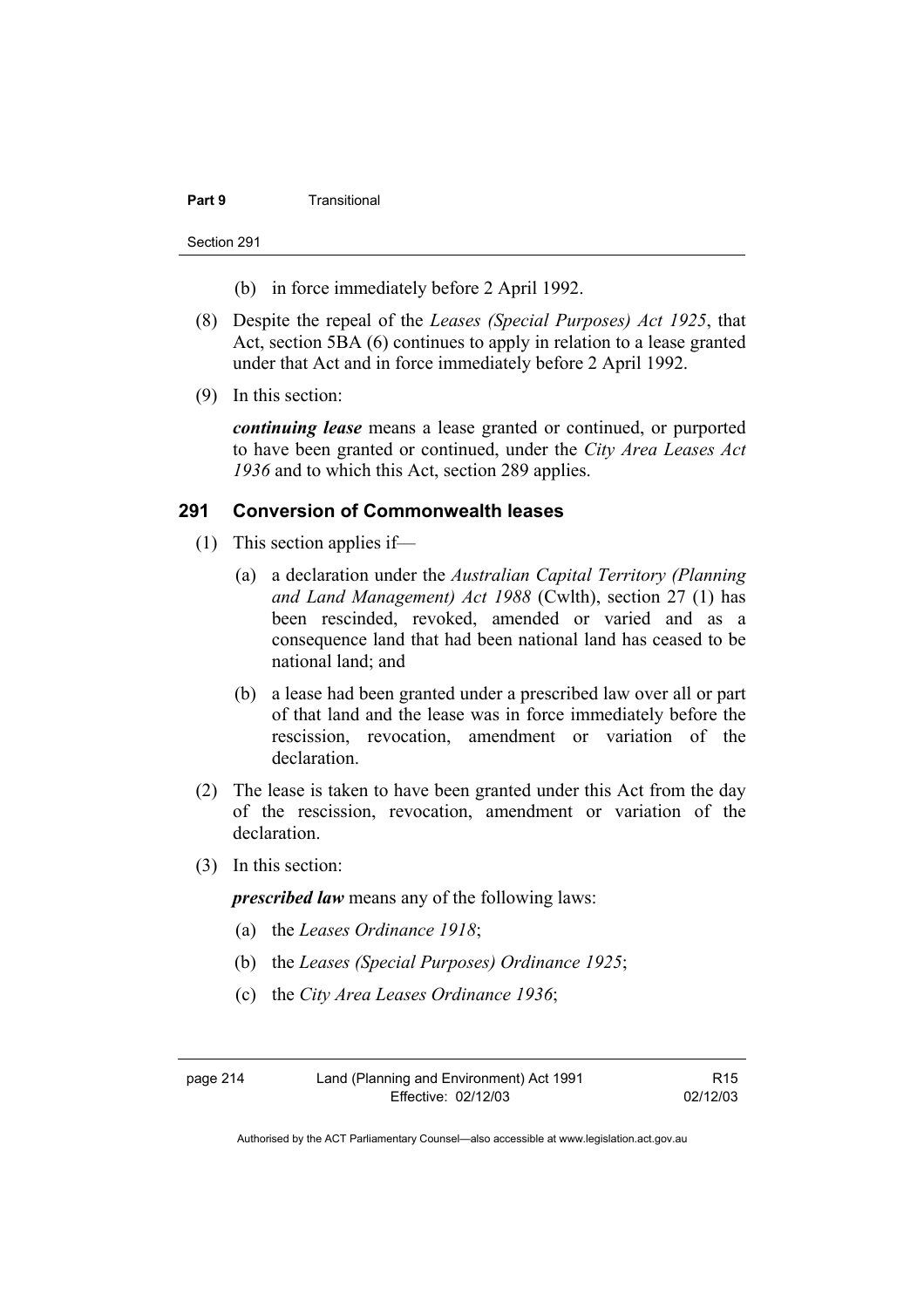(d) the provisions of a law mentioned in paragraph (a), (b) or (c) as in effect under the *National Land Ordinance 1989*.

### **292 Consent under City Area Leases Ordinance 1936, s 28**

- (1) This section applies if a lessee has obtained the consent of the Minister under the *City Area Leases Ordinance 1936*, section 28 as in force at any time before 19 December 1973 to the assignment or transfer of a lease or an interest in the lease, either at law or in equity.
- (2) For section 180 (1) (Transfer of land subject to building and development provision), the consent is taken to be a consent under this Act, section 180 (2).
- (3) This section expires 1 year after it commences.
- (4) Subsections (1) and (2) are declared to be provisions to which the Legislation Act, section 88 (Repeal does not end effect of transitional laws etc) applies.

### **293 Proceedings and evidence**

- (1) This section applies if—
	- (a) a provision of this Act, as in force immediately before the commencement of this section, expressly authorised or required the commissioner to do something; and
	- (b) after the commencement of this section, the thing may be done by another entity (the *substituted entity*).
- (2) For a proceeding begun in relation to the thing before the commencement of this section and to which the commissioner is a party, the substituted entity is substituted as a party.
- (3) A proceeding for a cause of action in relation to the thing may be brought against the substituted entity if, before the commencement of this section —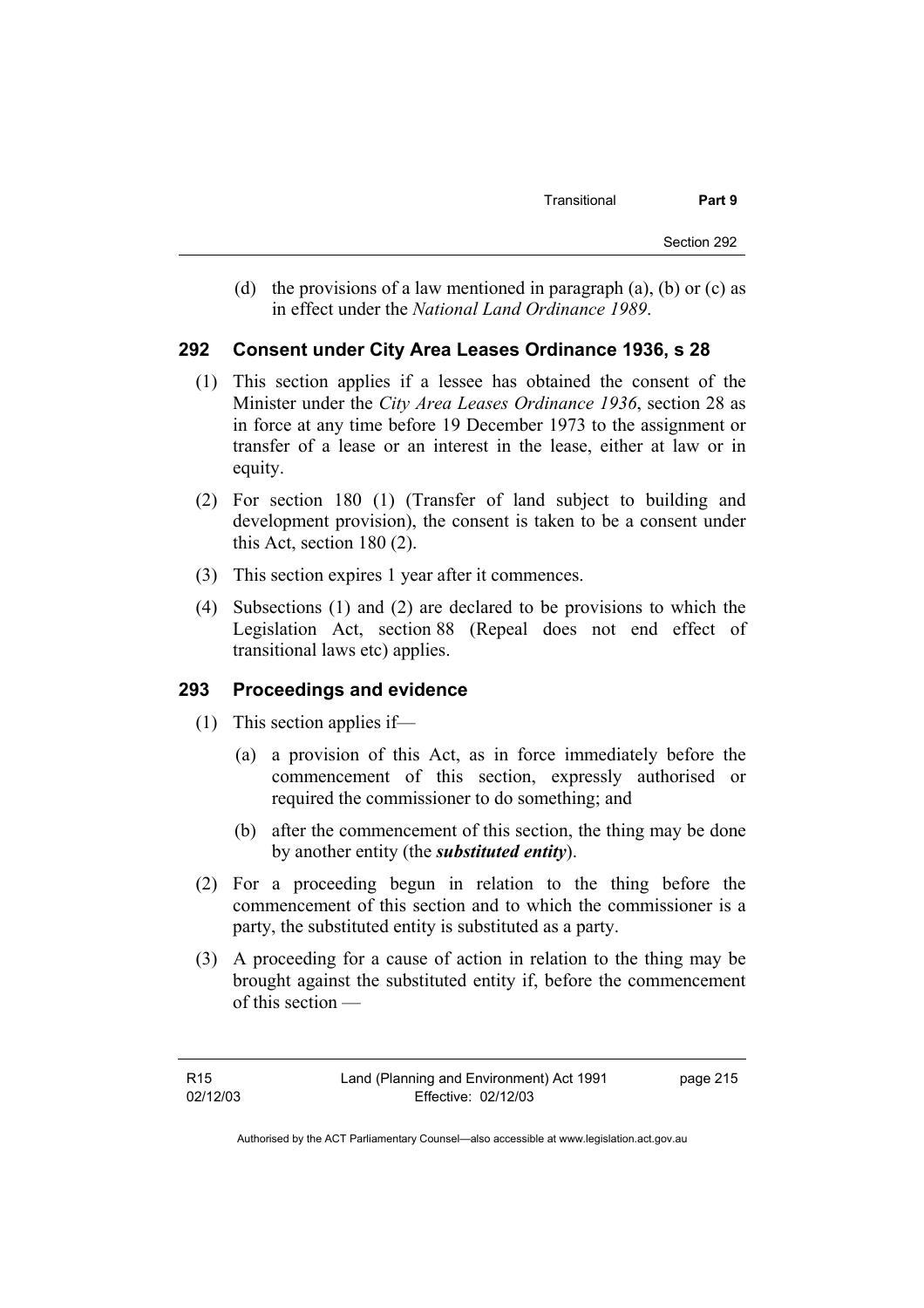#### **Part 9 Transitional**

- (a) the cause of action had accrued against the commissioner; and
- (b) a proceeding had not begun in relation to the cause of action; and
- (c) the limitation period for the cause of action had not ended.
- (4) The *Limitation Act 1985,* part 3 (Postponement of bar) applies to the beginning of a proceeding that may be brought by or against the substituted entity under this section as if the cause of action had been accrued by, or had accrued against, the entity.
- (5) The court or other entity in which, or before which, a proceeding may be or has been begun or continued under this section may give directions about the proceeding.
- (6) Any evidence that, apart from the abolition of the position of commissioner, would have been admissible for or against the commissioner is admissible for or against the substituted entity.
- (7) An order made in a proceeding by or against the commissioner before the commencement of this section may, after the commencement, be enforced by or against the substituted entity.
- (8) In this section:

*commissioner* means the commissioner under this Act as in force immediately before the commencement of this section.

*proceeding* means a civil or administrative proceeding, and includes a proceeding by way of appeal or review (including review under the *Ombudsman Act 1989*).

(9) This section expires 1 year after the day it commences.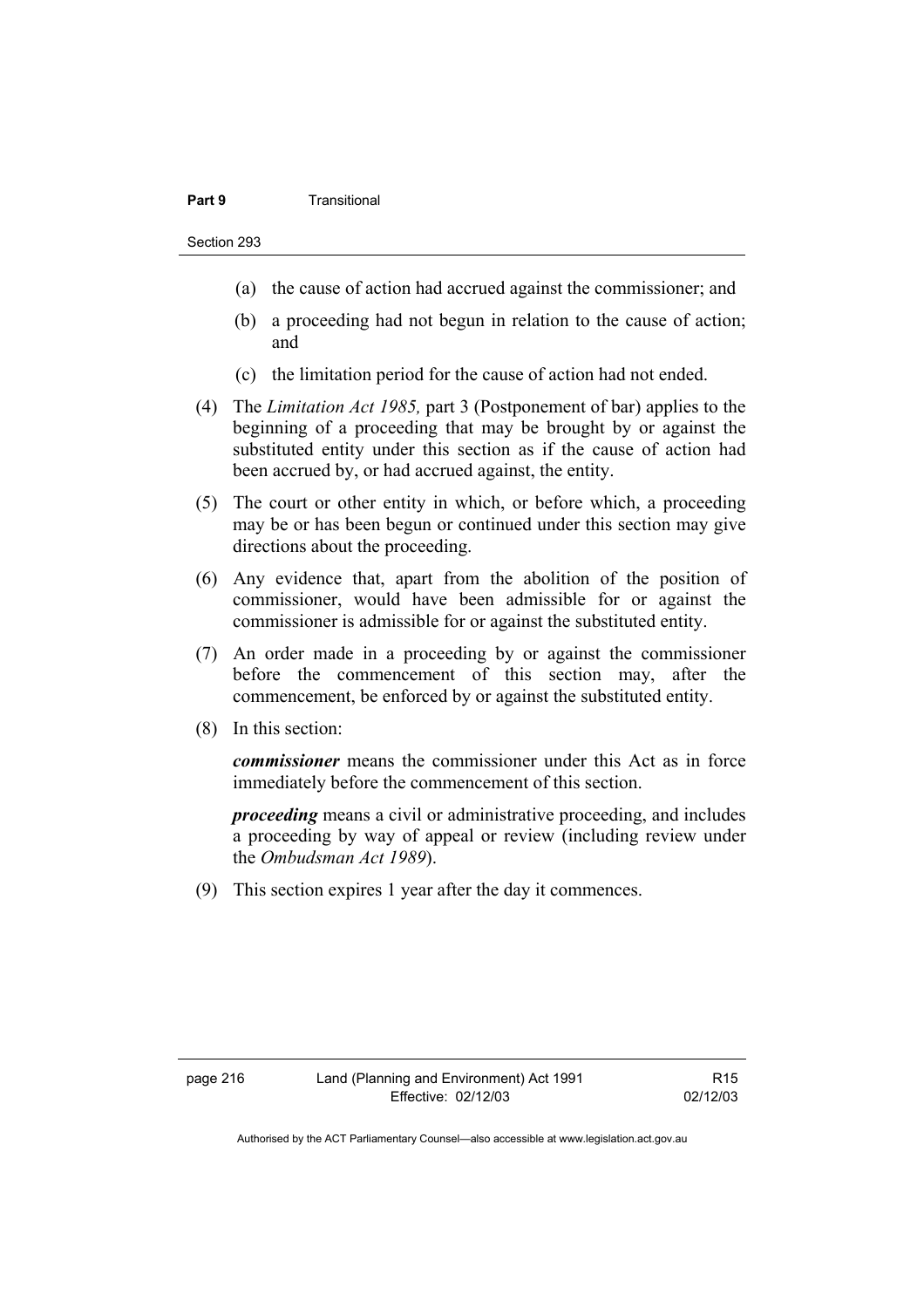# **Schedule 1 Management objectives for public land**

| (see s 195)    |                         |          |                                                                                                                                                                                                                 |
|----------------|-------------------------|----------|-----------------------------------------------------------------------------------------------------------------------------------------------------------------------------------------------------------------|
| column 1       | column <sub>2</sub>     | column 3 |                                                                                                                                                                                                                 |
| item           | reserve                 |          | management objectives                                                                                                                                                                                           |
| $\mathbf{1}$   | wilderness area         | 1        | to conserve the natural<br>environment in a way<br>ensuring that disturbance to<br>that environment is minimal                                                                                                  |
|                |                         | 2        | to provide for the use of the<br>area (other than by vehicles<br>or other mechanised<br>equipment) for recreation by<br>limited numbers of people,<br>to ensure that opportunities<br>for solitude are provided |
| $\overline{2}$ | national park           | 1        | to conserve the natural<br>environment                                                                                                                                                                          |
|                |                         | 2        | to provide for public use of<br>the area for recreation,<br>education and research                                                                                                                              |
| 3              | nature reserve          | 1        | to conserve the natural<br>environment                                                                                                                                                                          |
|                |                         | 2        | to provide for public use of<br>the area for recreation,<br>education and research                                                                                                                              |
| $\overline{4}$ | special purpose reserve | 1        | to provide for public and<br>community use of the area<br>for recreation and education                                                                                                                          |

R15 02/12/03 Land (Planning and Environment) Act 1991 Effective: 02/12/03 page 217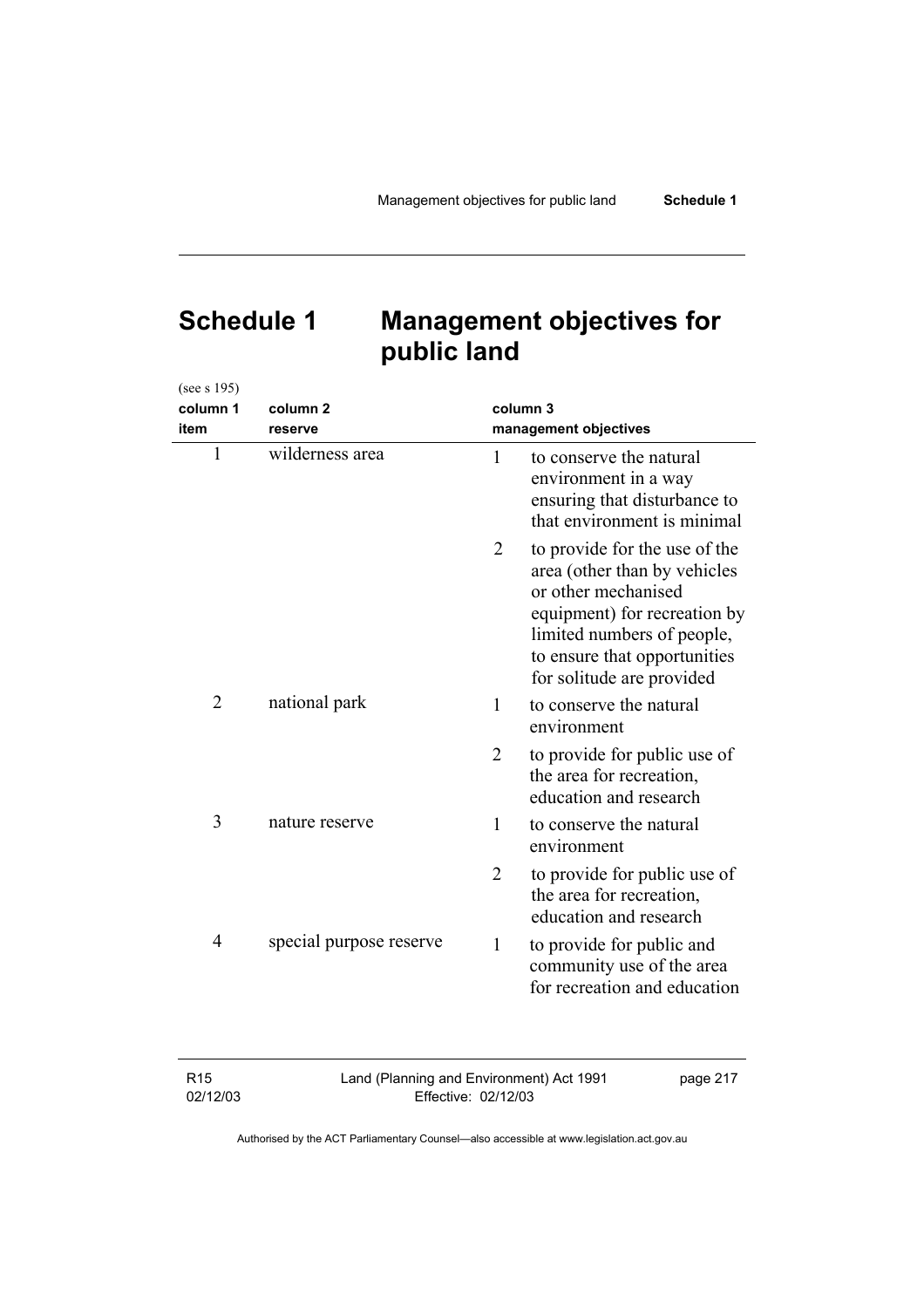## **Schedule 1** Management objectives for public land

| column 1<br>item | column <sub>2</sub><br>reserve |                | column 3<br>management objectives                                                                                       |
|------------------|--------------------------------|----------------|-------------------------------------------------------------------------------------------------------------------------|
| 5                | cemetery or burial ground      | 1              | to provide for the interment<br>or cremation of human<br>remains and the interment of<br>the ashes of human remains     |
| 6                | sport and recreation reserve   | 1              | to provide for public and<br>community use of the area<br>for sport and recreation                                      |
| 7                | urban open space               | 1              | to provide for public and<br>community use of the area                                                                  |
|                  |                                | $\overline{2}$ | to develop the area for public<br>and community use                                                                     |
| 8                | lake                           | $\mathbf{1}$   | to prevent and control floods<br>by providing a reservoir to<br>receive flows from rivers,<br>creeks and urban run-offs |
|                  |                                | 2              | to prevent and control<br>pollution of waterways                                                                        |
|                  |                                | 3              | to provide for public use of<br>the lake for recreation                                                                 |
|                  |                                | 4              | to provide a habitat for fauna<br>and flora                                                                             |

page 218 Land (Planning and Environment) Act 1991 Effective: 02/12/03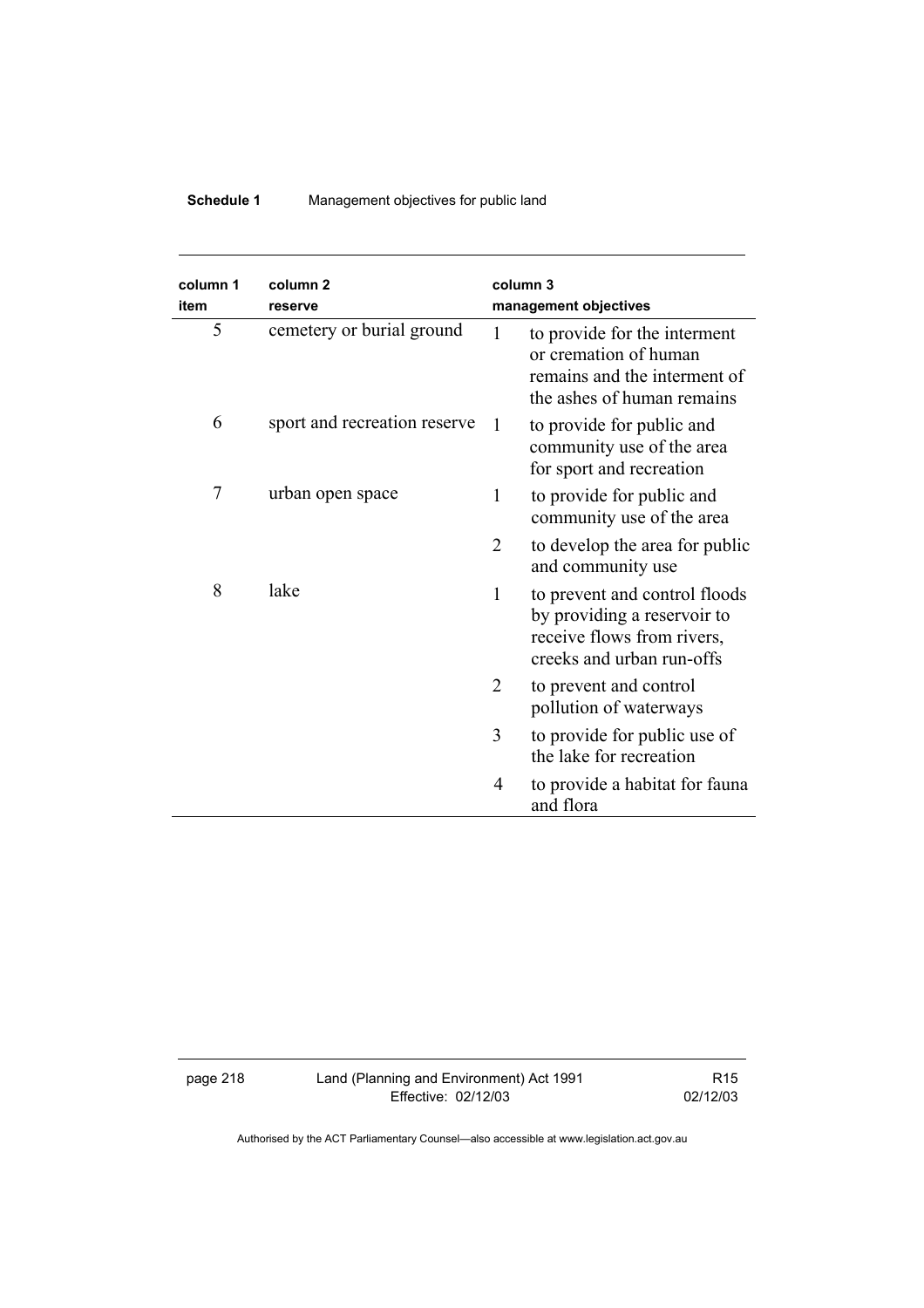# **Schedule 2 Criteria for assessment of heritage significance of places**

(see s 56)

- 1 Under the *Land (Planning and Environment) Act 1991*, section 56 the criteria for the assessment of the heritage significance of places are:
	- (a) a place that demonstrates a high degree of technical, creative achievement, or both by showing qualities of innovation or departure or representing a new achievement of its time; or
	- (b) a place that exhibits outstanding design or aesthetic qualities valued by the community or a cultural group; or
	- (c) a place that demonstrates a distinctive way of life, taste, tradition, religion, land use, custom, process, design or function that is no longer practised, is in danger or being lost, or is of exceptional interest; or
	- (d) a place that is highly valued by the community or a cultural group for reasons of strong or special religious, spiritual, cultural, educational or social associations; or
	- (e) a place that is the only know or only comparatively intact example of its type; or
	- (f) a place that is a notable example of a class of natural or cultural places or landscapes and that demonstrates the principal characteristics of that class; or
	- (g) a place that has strong or special associations with person, group, event, development or cultural phase that played a significant part in local or national history; or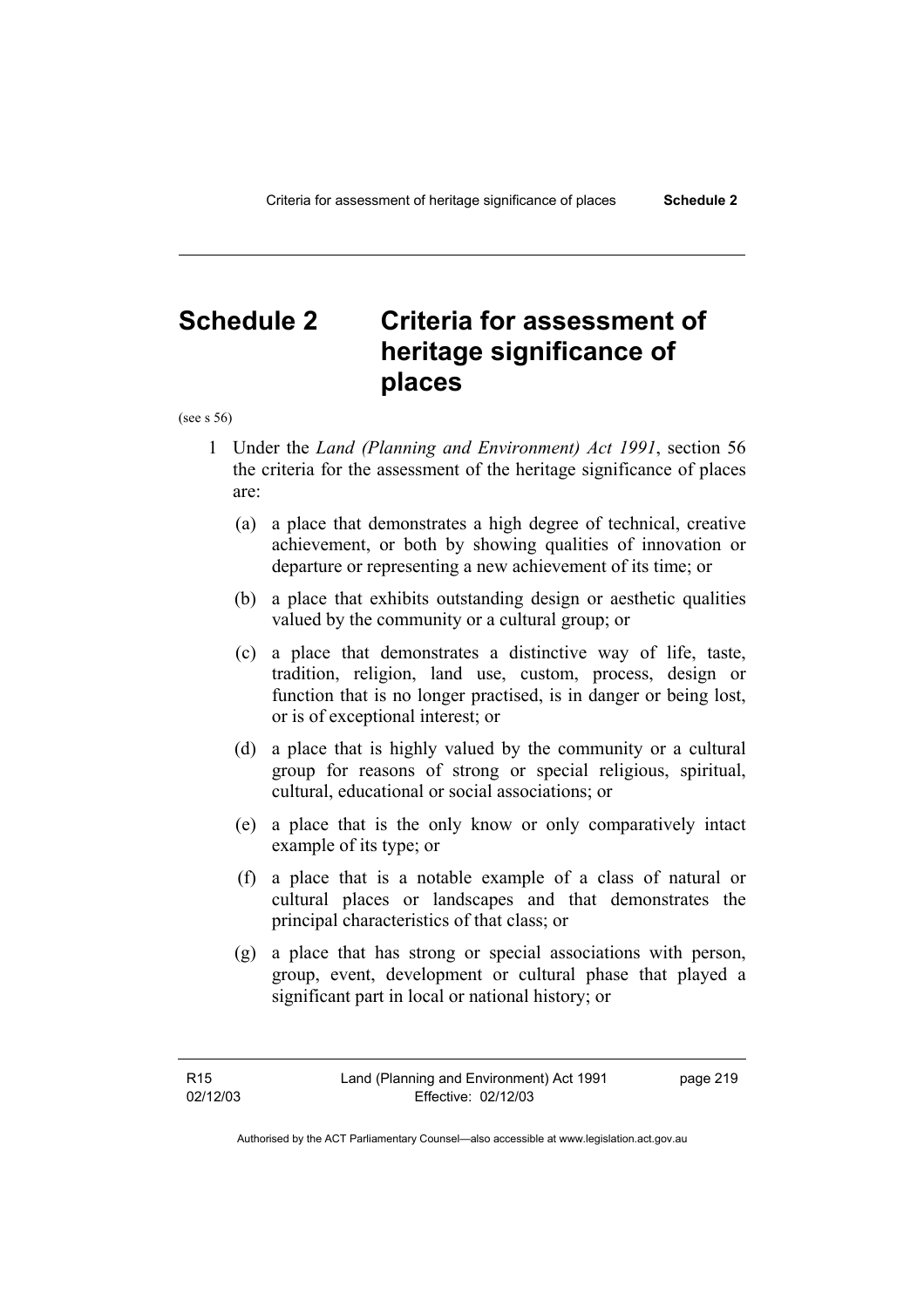- (h) a place that represents the evolution of a natural landscape, including significant geological features, landforms, biota or natural processes; or
- (i) a place that is a significant habitat or locality for the life cycle of native species; for rare, endangered or uncommon species, for species at the limits of their natural range, or for district occurrences of species; or
- (j) a place that exhibits unusual richness, diversity or significant transitions of flora, fauna or natural landscapes and their elements; or
- (k) a place that demonstrates a likelihood of providing information that will contribute significantly to a wider understanding of natural or cultural history, because of its use as a research site, teaching site, type locality or benchmark site.

page 220 Land (Planning and Environment) Act 1991 Effective: 02/12/03

R15 02/12/03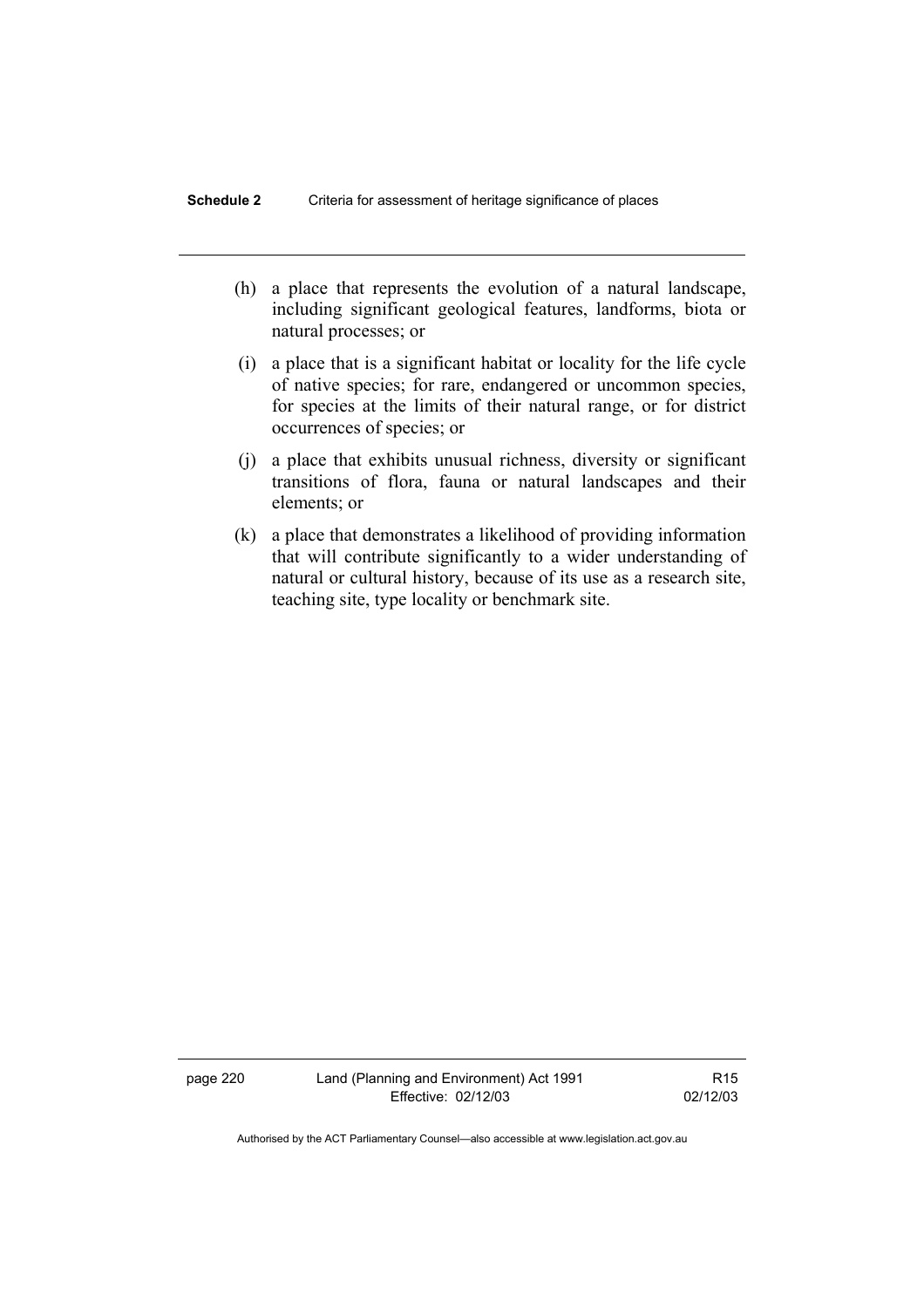# **Schedule 3 Content of preliminary assessments**

(see s 115)

- **1** The following format is to be used for a preliminary assessment required under section 115.
	- 1. **General Information**
	- 1.1 **Name and address of proponent** This is to include the details of any ACT government authority or agency.
	- 1.2 **Details of the contact** This is to include the contact officer within any ACT government authority or agency.
	- 1.3 **Status of the project** Advise the current position on the planning of the project, studies begun or planned and the proposed targets for planning, development or construction.

#### 1.4 **Location of the project**

- (a) project site description sufficient for precise location on a map or a map included to show the exact site location;
- (b) information on possible future extensions.

### 1.5 **Description of the project**

- (a) the type and form of the project including supporting developments including those not the responsibility of the proponent;
- (b) the purpose and need for the project, intended utilisation and operation of the facilities;
- (c) the relationship of the project with surrounding development, to connected facilities and services or to other proposed projects.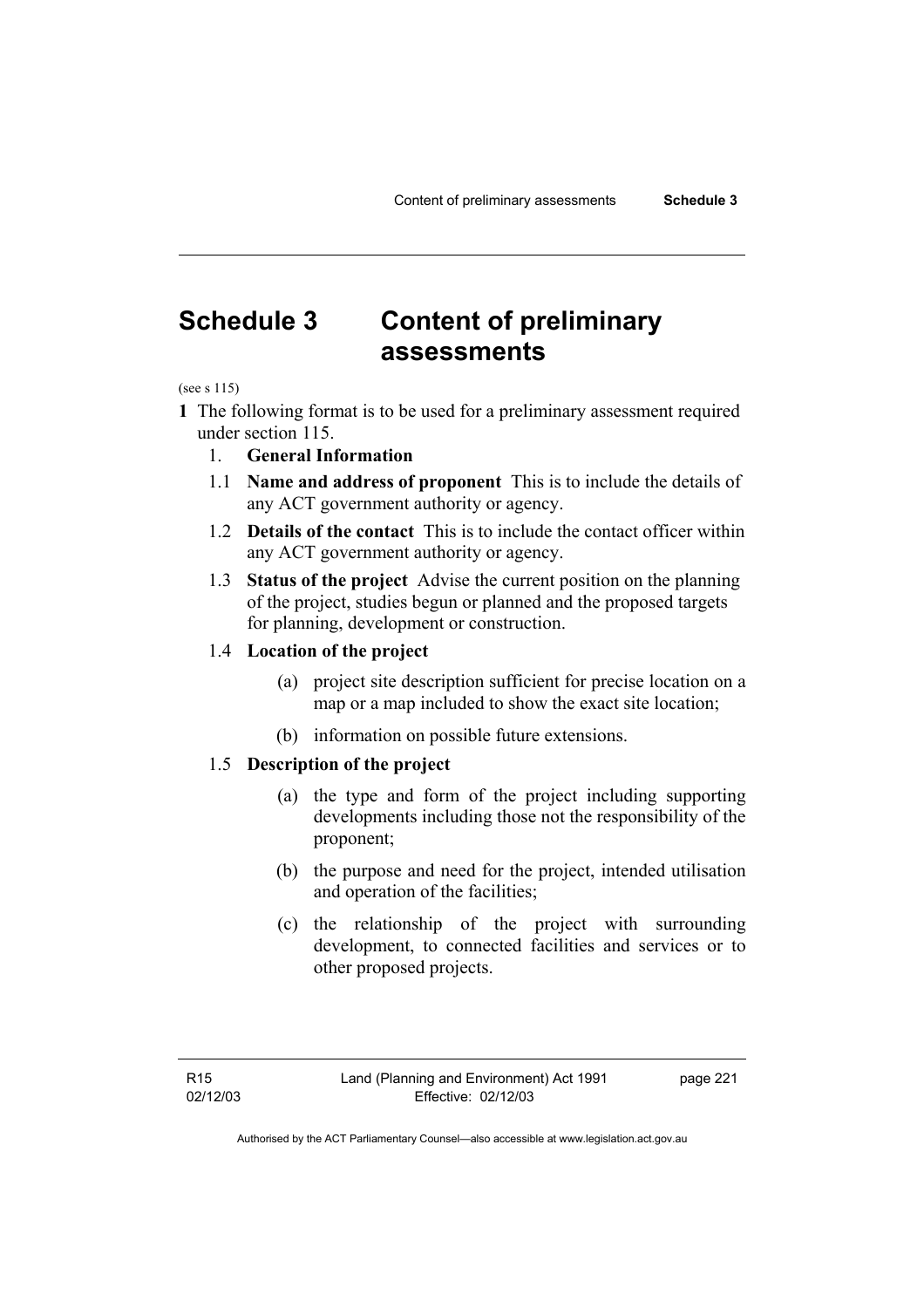### **2 Existing Environmental Conditions**

- 2.1 **Description of project site** A brief description of the overall appearance and current land use with mention made of any special features including the built and natural heritage factors (if any) of the site.
- 2.2 **Description of region surrounding the project site** Significant differences between the site and surrounding areas should be noted eg variation in population density, watershed, proximity to watercourses and water bodies.
- 2.3 **Current land use policy and lease conditions of the site**
- **3 Potential Impact of the Project on the Environment** 
	- 3.1 **On the physical environment**
	- 3.2 **On the human environment**
	- 3.3 **On the non-human biological environment**
	- 3.4 **Potentially beneficial impacts**
- **4 Summary and Conclusions** 
	- 4.1 A summary of the potential benefits and disadvantages of the project. Can the benefits to the community be said to offset any unavoidable permanent or temporary adverse effects?

page 222 Land (Planning and Environment) Act 1991 Effective: 02/12/03

R15 02/12/03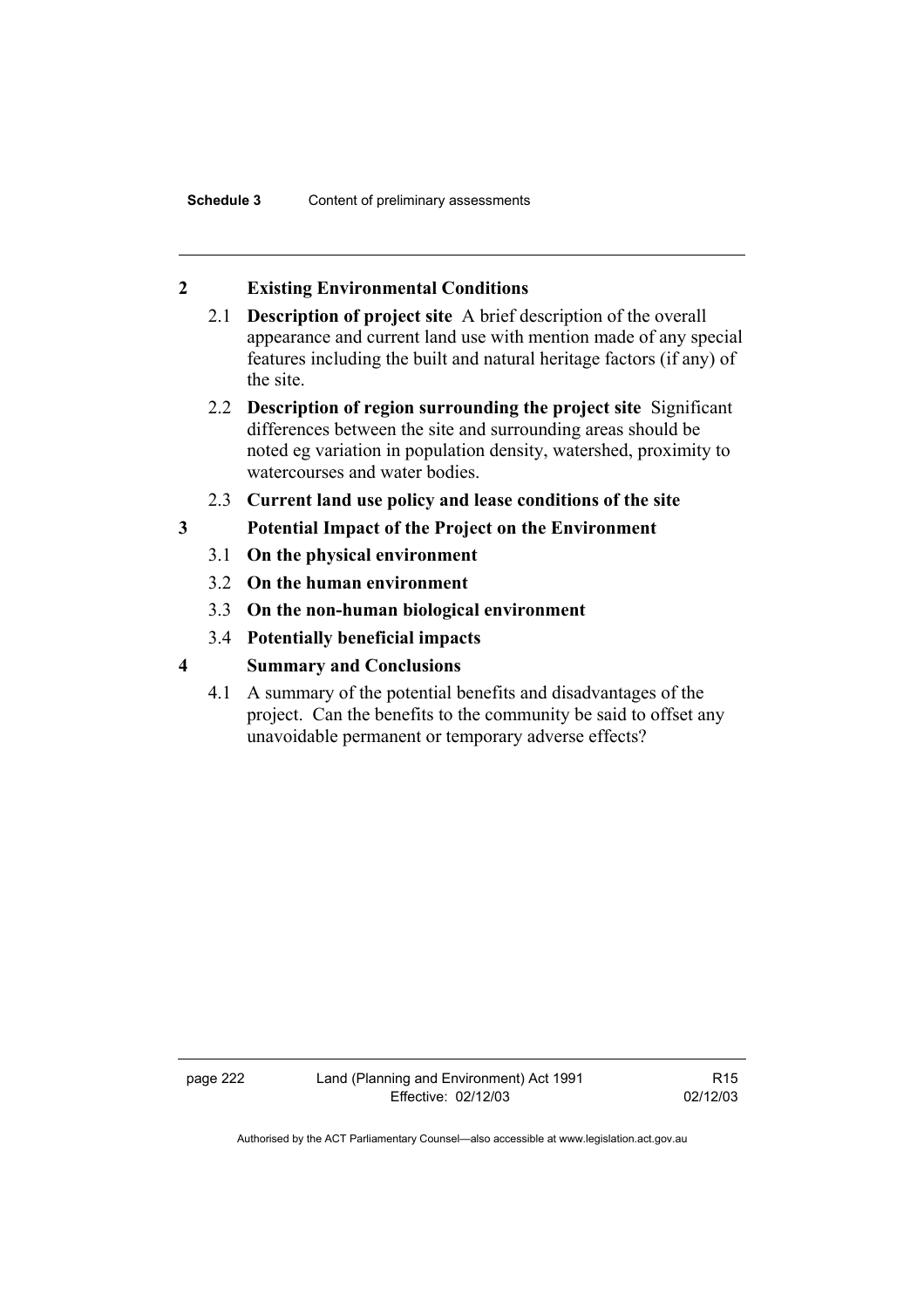# **Schedule 4 Decisions reviewable by AAT**

(see s 275, 282A)

# **Part 4.1 Reviewable decisions under part 6**

| column 1       | column <sub>2</sub>            | column 3            | column 4                                 |
|----------------|--------------------------------|---------------------|------------------------------------------|
| item           | decision-maker                 | provision of<br>Act | decision                                 |
| 1              | planning and land<br>authority | 228(2)              | refusing to approve<br>application       |
| $\overline{2}$ | relevant authority             | 230                 | refusing to approve<br>application       |
| 3              | planning and land<br>authority | 233(3)              | refusing to grant extension of<br>period |
| $\overline{4}$ | relevant authority             | 245                 | giving approval subject to<br>condition  |
| 5              | planning and land<br>authority | 245(4)              | refusing to approve<br>amendment         |
| 6              | planning and land<br>authority | 246A                | refusing to approve<br>application       |
| 7              | planning and land<br>authority | 246A                | giving approval subject to<br>condition  |
| 8              | planning and land<br>authority | 247(2)              | refusing to amend approval               |

R15 02/12/03 Land (Planning and Environment) Act 1991 Effective: 02/12/03

page 223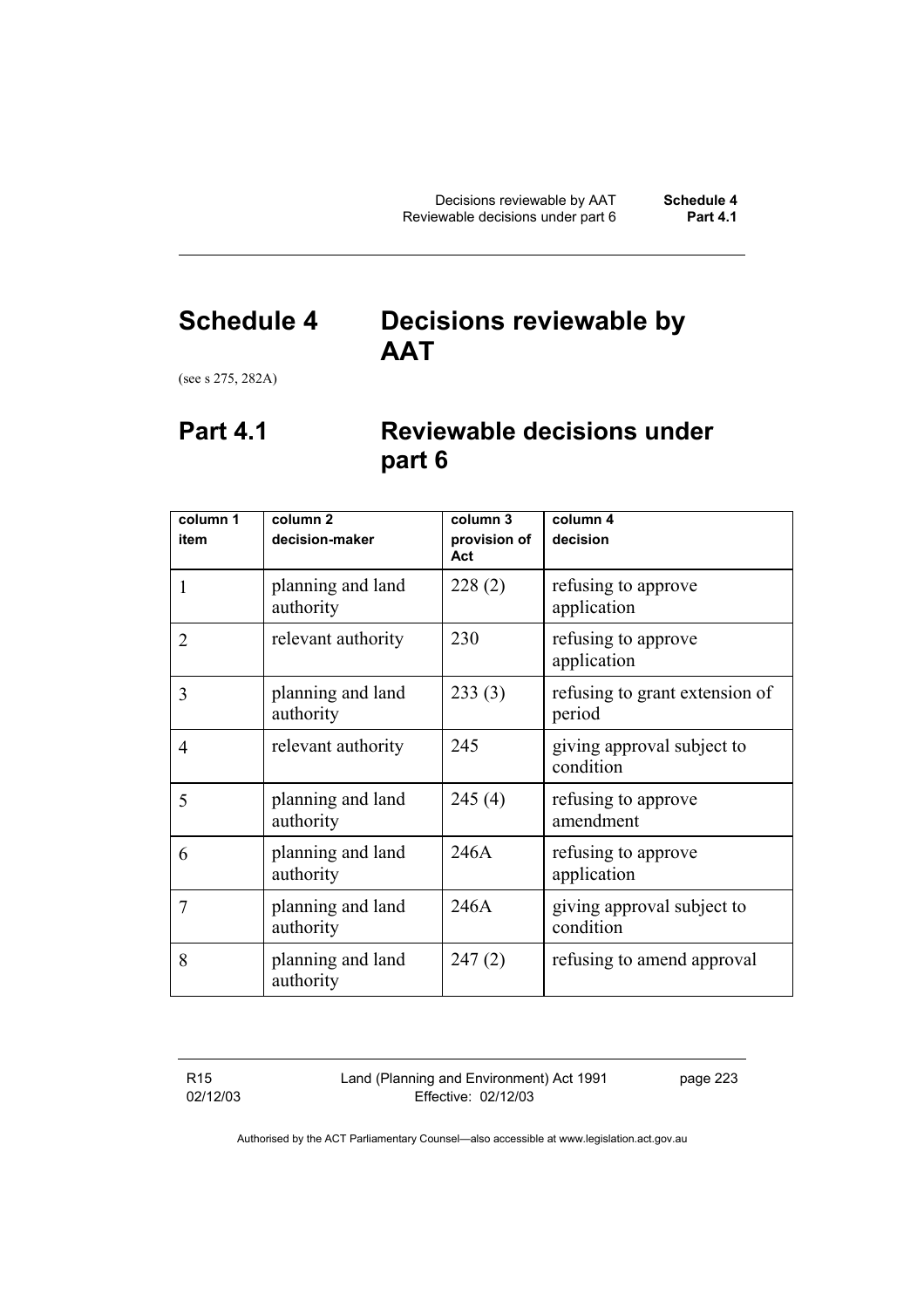| <b>Schedule 4</b> | Decisions reviewable by AAT |
|-------------------|-----------------------------|
| <b>Part 4.2</b>   | Other reviewable decisions  |

| column 1<br>item | column 2<br>decision-maker     | column 3<br>provision of<br>Act | column 4<br>decision      |
|------------------|--------------------------------|---------------------------------|---------------------------|
|                  | planning and land<br>authority | 252(2)                          | refusing to extend period |
| 10               | relevant authority             | 253                             | revoking approval         |

# **Part 4.2 Other reviewable decisions**

| column 1<br>item | column <sub>2</sub><br>decision-maker | column 3<br>provision of | column 4<br>decision                                                                         |
|------------------|---------------------------------------|--------------------------|----------------------------------------------------------------------------------------------|
| 1                | heritage council                      | Act<br>59 $(3)$          | including provision in interim<br>heritage places register                                   |
| $\overline{2}$   | heritage council                      | 59 $(3)$                 | refusing application for<br>inclusion of provision in<br>interim heritage places register    |
| 3                | heritage council                      | 62 $(1)$ (b)             | revision of interim heritage<br>places register by removal of<br>provision relating to entry |
| 4                | Minister                              | 64                       | acquiring place or object                                                                    |
| 5                | Minister                              | 69 $(1)(a)$              | directing heritage council to<br>notify interim heritage places<br>register                  |
| 6                | Minister                              | 73 $(1)(a)$              | directing heritage council to<br>notify interim heritage places<br>register                  |
| 7                | Minister                              | 76(1)                    | refusing to compensate                                                                       |
| 8                | Minister                              | 82(1)                    | declaring information to be<br>restricted information                                        |

page 224 Land (Planning and Environment) Act 1991 Effective: 02/12/03

R15 02/12/03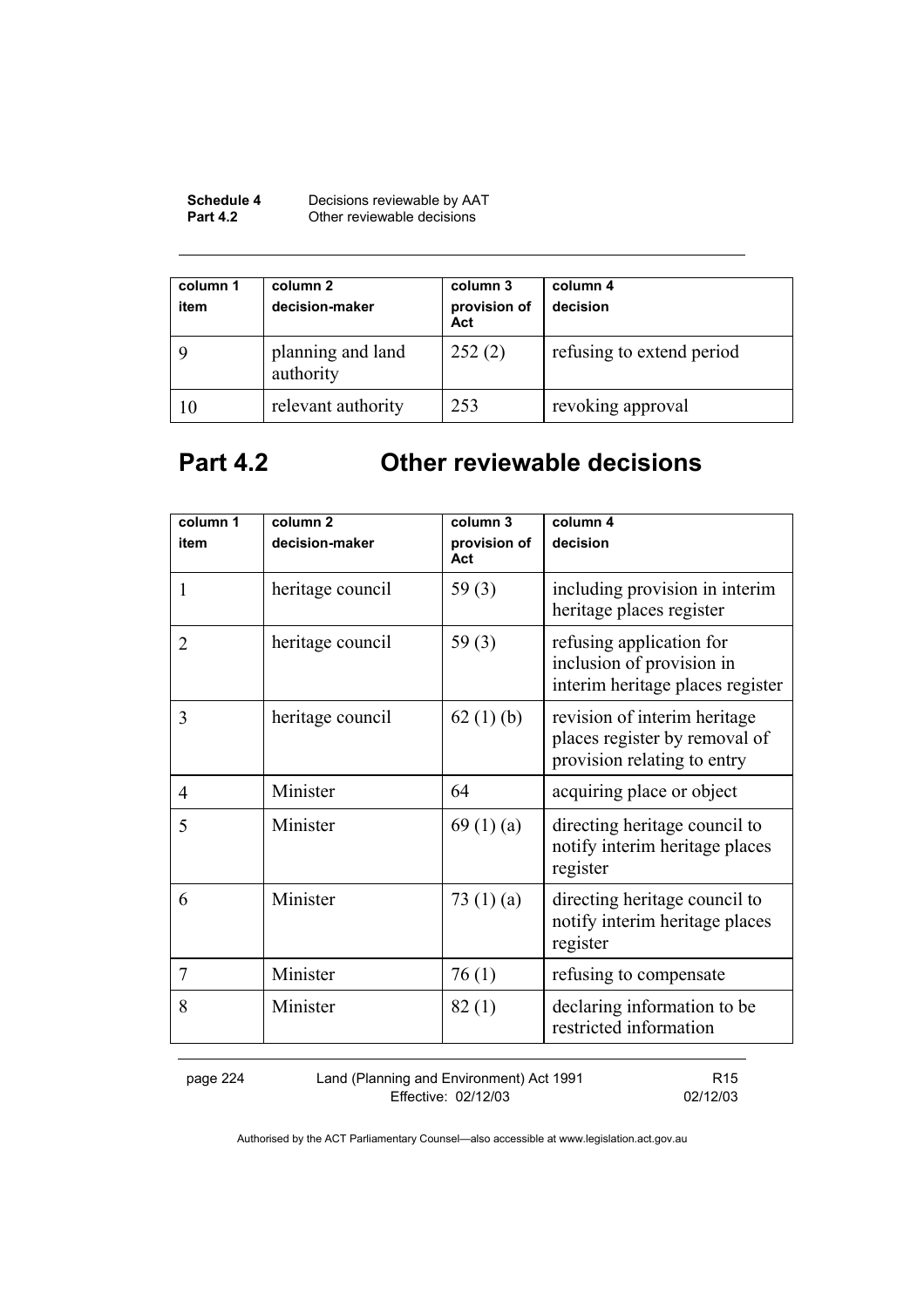Decisions reviewable by AAT **Schedule 4**  Other reviewable decisions **Part 4.2** 

| column 1<br>item | column <sub>2</sub><br>decision-maker | column 3<br>provision of<br>Act | column 4<br>decision                                                                                              |
|------------------|---------------------------------------|---------------------------------|-------------------------------------------------------------------------------------------------------------------|
| 9                | heritage council                      | 84(2)                           | refusing to approve<br>publication of restricted<br>information about Aboriginal<br>place                         |
| 10               | planning and land<br>authority        | 167(3)                          | deciding that person not<br>eligible for grant of lease of<br>specified class                                     |
| 11               | planning and land<br>authority        | 167(5)                          | refusing to consent to<br>assignment, transfer or<br>subletting of lease or parting<br>of possession of leasehold |
| 12               | planning and land<br>authority        | 170(1)                          | terminating person's right to<br>grant of lease                                                                   |
| 13               | planning and land<br>authority        | 171(2)                          | refusing to grant further<br>residential lease                                                                    |
| 14               | planning and land<br>authority        | 171A(1)                         | refusing to grant further rural<br>lease                                                                          |
| 15               | planning and land<br>authority        | 172(2)                          | refusing to grant further lease<br>other than residential or rural<br>lease                                       |
| 16               | planning and land<br>authority        | 174(2)                          | determining market value of<br>improvements                                                                       |
| 17               | planning and land<br>authority        | 177(3)                          | confirming variation of rent                                                                                      |
| 18               | planning and land<br>authority        | 177(3)                          | on review of variation of rent,<br>substituting other variation                                                   |

R15 02/12/03 Land (Planning and Environment) Act 1991 Effective: 02/12/03

page 225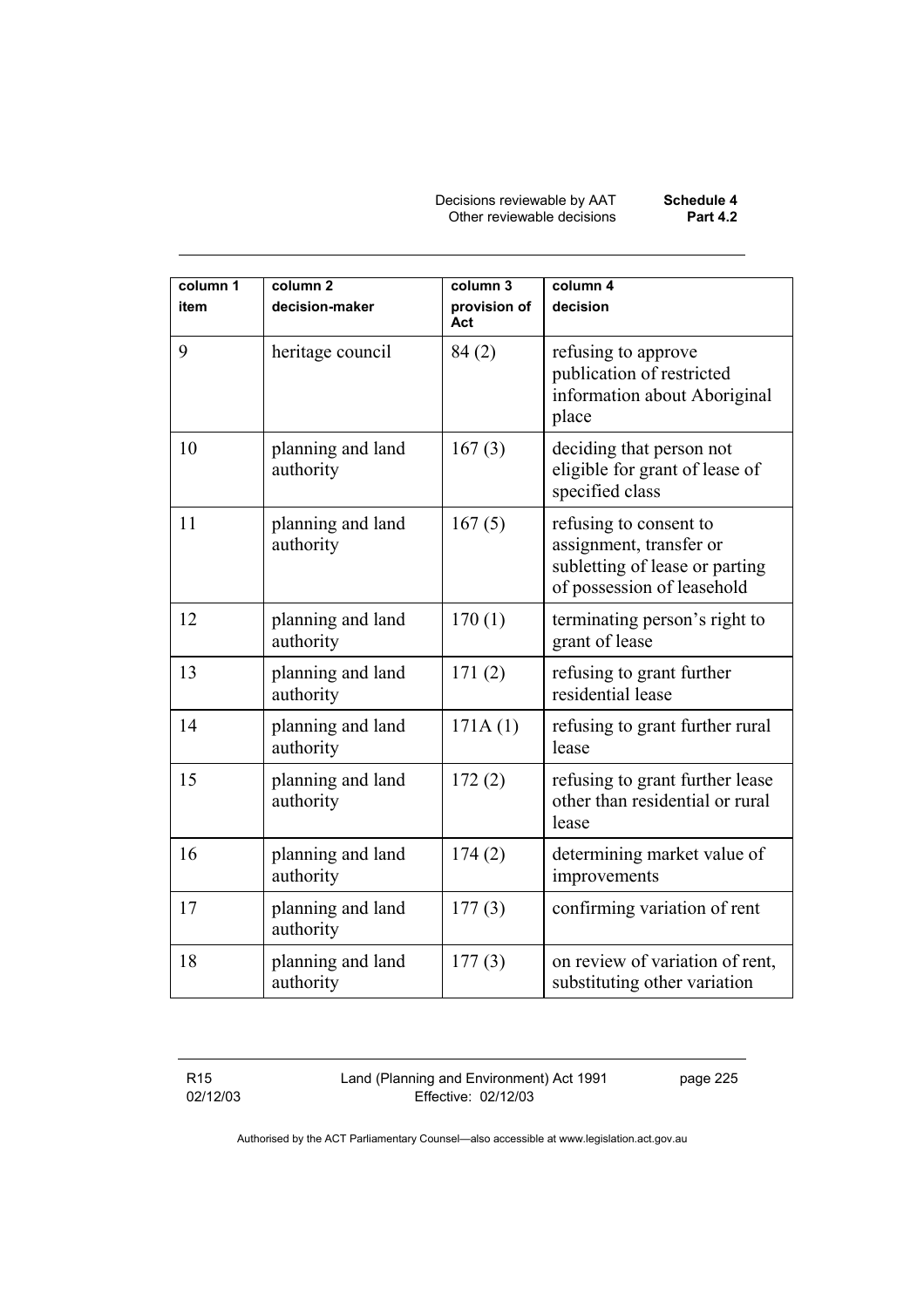#### **Schedule 4** Decisions reviewable by AAT **Part 4.2 Other reviewable decisions**

| column 1<br>item | column <sub>2</sub><br>decision-maker | column 3<br>provision of<br>Act | column 4<br>decision                                                                                                                                          |
|------------------|---------------------------------------|---------------------------------|---------------------------------------------------------------------------------------------------------------------------------------------------------------|
| 19               | planning and land<br>authority        | 178(1)                          | refusing to authorise payment<br>of amount                                                                                                                    |
| 20               | planning and land<br>authority        | 179(1)                          | refusing to issue certificate of<br>compliance                                                                                                                |
| 21               | planning and land<br>authority        | 179(2)                          | on application for certificate of<br>compliance under s 179 (1)-<br>issuing certificate that building<br>and development condition<br>partially complied with |
| 22               | planning and land<br>authority        | 179(2)                          | refusing to issue certificate<br>that building and development<br>condition partially complied<br>with                                                        |
| 23               | planning and land<br>authority        | 179(2)                          | issuing certificate of<br>compliance subject to<br>condition under s 179 (3)                                                                                  |
| 24               | planning and land<br>authority        | 180(2)                          | refusing to consent to<br>assignment or transfer of lease<br>or interest in lease                                                                             |
| 25               | planning and land<br>authority        | 184A(2)                         | determining change of use<br>charge for variation of<br>nominal rent lease                                                                                    |
| 26               | planning and land<br>authority        | 184C(1)                         | refusing to remit change of use<br>charge for variation of<br>nominal rent lease                                                                              |

page 226 Land (Planning and Environment) Act 1991 Effective: 02/12/03

R15 02/12/03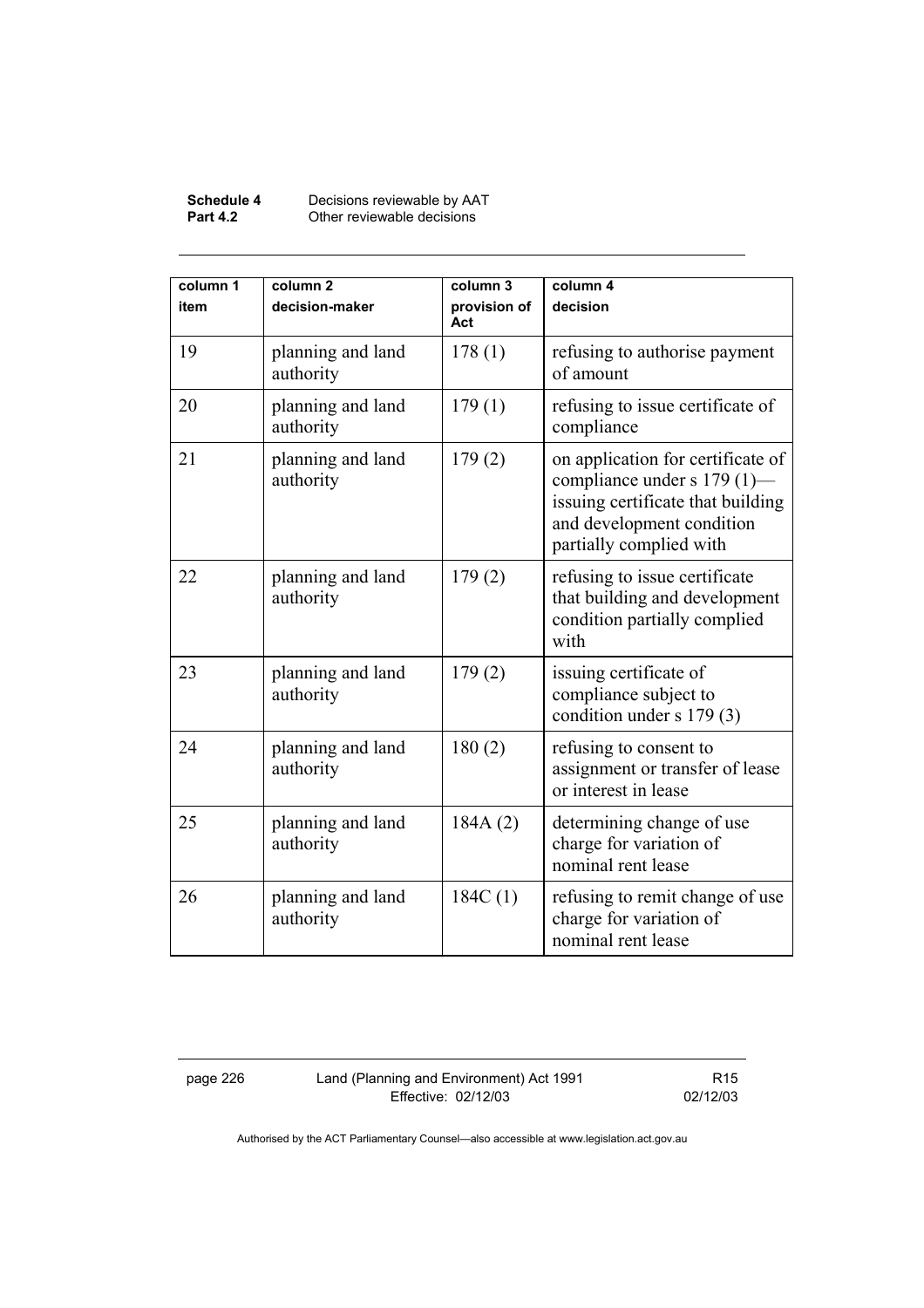Decisions reviewable by AAT **Schedule 4**  Other reviewable decisions **Part 4.2** 

| column 1<br>item | column <sub>2</sub><br>decision-maker | column 3<br>provision of<br>Act | column 4<br>decision                                                                                               |
|------------------|---------------------------------------|---------------------------------|--------------------------------------------------------------------------------------------------------------------|
| 27               | planning and land<br>authority        | 184C(1)                         | remitting change of use charge<br>for variation of nominal rent<br>lease by amount less than<br>amount applied for |
| 28               | planning and land<br>authority        | 184C(2)                         | increasing change of use<br>charge for variation of<br>nominal rent lease                                          |
| 29               | planning and land<br>authority        | 184D(2)                         | reappraising rent payable<br>under rental lease                                                                    |
| 30               | planning and land<br>authority        | 186(1)(d)                       | determining amount payable<br>to reduce lease rent to nominal<br>rent                                              |
| 31               | planning and land<br>authority        | 187A(2)                         | determining change of use<br>charge for consolidation or<br>subdivision                                            |
| 32               | planning and land<br>authority        | 187C(1)                         | refusing to remit change of use<br>charge for consolidation or<br>subdivision                                      |
| 33               | planning and land<br>authority        | 187C(1)                         | remitting change of use charge<br>for consolidation or<br>subdivision by amount less<br>than amount applied for    |
| 34               | planning and land<br>authority        | 187C(2)                         | increasing change of use<br>charge for consolidation or<br>subdivision                                             |
| 35               | planning and land<br>authority        | 188(1)                          | terminating lease                                                                                                  |

R15 02/12/03 Land (Planning and Environment) Act 1991 Effective: 02/12/03

page 227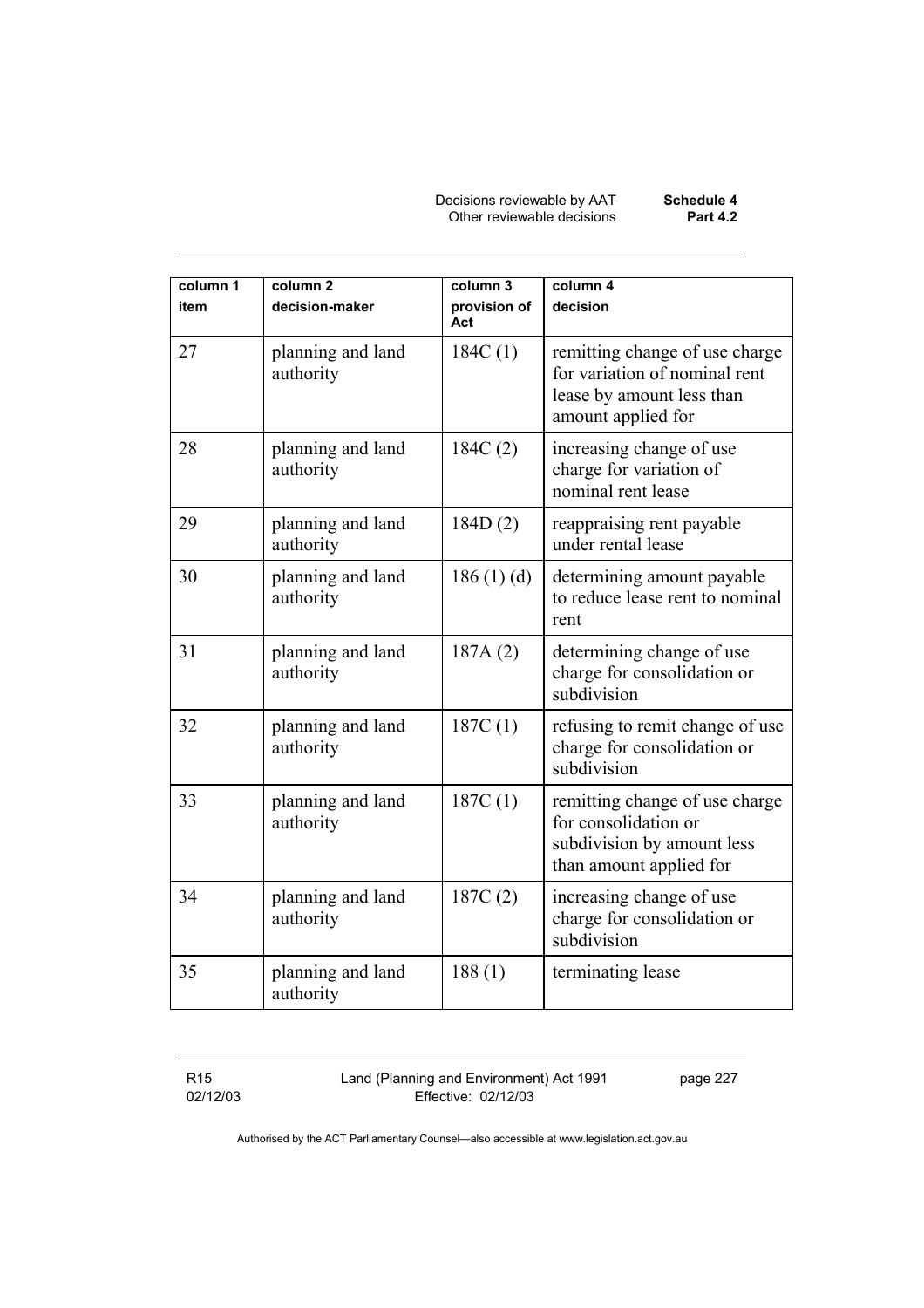| Schedule 4      | Decisions reviewable by AAT |
|-----------------|-----------------------------|
| <b>Part 4.2</b> | Other reviewable decisions  |

| column 1<br>item | column <sub>2</sub><br>decision-maker | column 3<br>provision of<br>Act | column 4<br>decision                                                         |
|------------------|---------------------------------------|---------------------------------|------------------------------------------------------------------------------|
| 36               | planning and land<br>authority        | 188(4)                          | terminating licence                                                          |
| 37               | planning and land<br>authority        | 214(1)                          | refusing consent to surrender<br>of lease or part of leasehold               |
| 38               | planning and land<br>authority        | 214(2)                          | accepting surrender of lease or<br>part of leasehold subject to<br>condition |
| 39               | planning and land<br>authority        | 219(1)                          | refusing to grant right to<br>extract minerals                               |

page 228 Land (Planning and Environment) Act 1991 Effective: 02/12/03

R15 02/12/03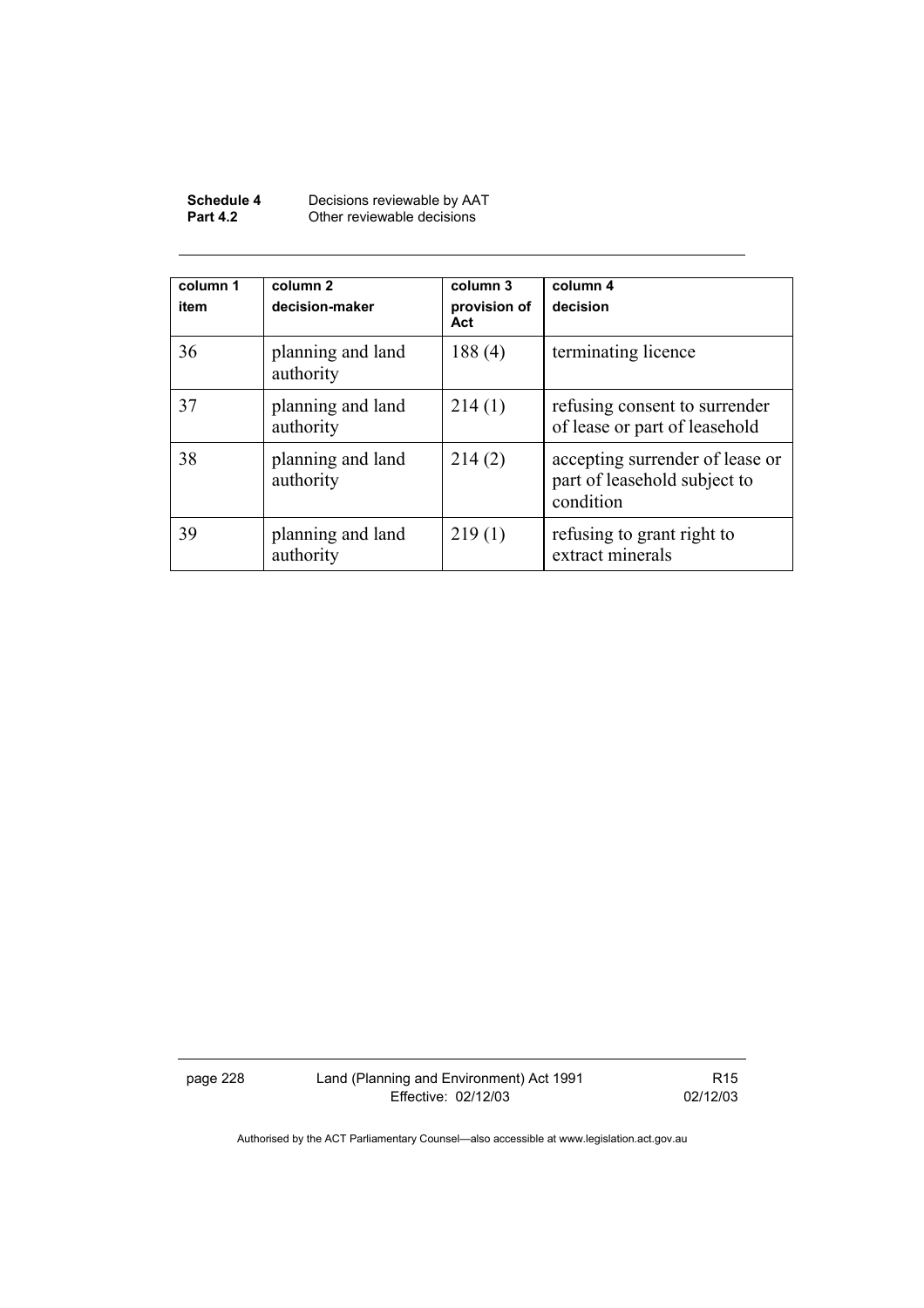# **Schedule 5 Activities subject to orders**

| (see s 4, s 258) |                                                                                                                                                                                                                                                       |                      |
|------------------|-------------------------------------------------------------------------------------------------------------------------------------------------------------------------------------------------------------------------------------------------------|----------------------|
| column 1         | column <sub>2</sub>                                                                                                                                                                                                                                   | column 3             |
| item             | activities                                                                                                                                                                                                                                            | penalty              |
| $\mathbf{1}$     | work affecting the requirements for<br>the conservation of the heritage<br>significance of places included in the<br>heritage places register or an interim<br>heritage places register conducted<br>otherwise than in accordance with an<br>approval | 200 penalty<br>units |
| $\overline{2}$   | failure to comply with—<br>(a)<br>a lease; or<br>(b) if a lease is granted subject to<br>the lessee entering into a<br>development agreement and<br>the lessee has entered into such<br>an agreement—the<br>development agreement                     | 50 penalty<br>units  |
| $\overline{4}$   | failure to keep a leasehold clean                                                                                                                                                                                                                     | 50 penalty<br>units  |
| 5                | undertaking a development                                                                                                                                                                                                                             | 50 penalty<br>units  |
| 6                | having a building or structure that was<br>constructed or erected without<br>approval required by—<br>(a) this Act, division 6.2; or<br>the Buildings (Design and<br>(b)<br>Siting) Act 1964                                                          | 50 penalty<br>units  |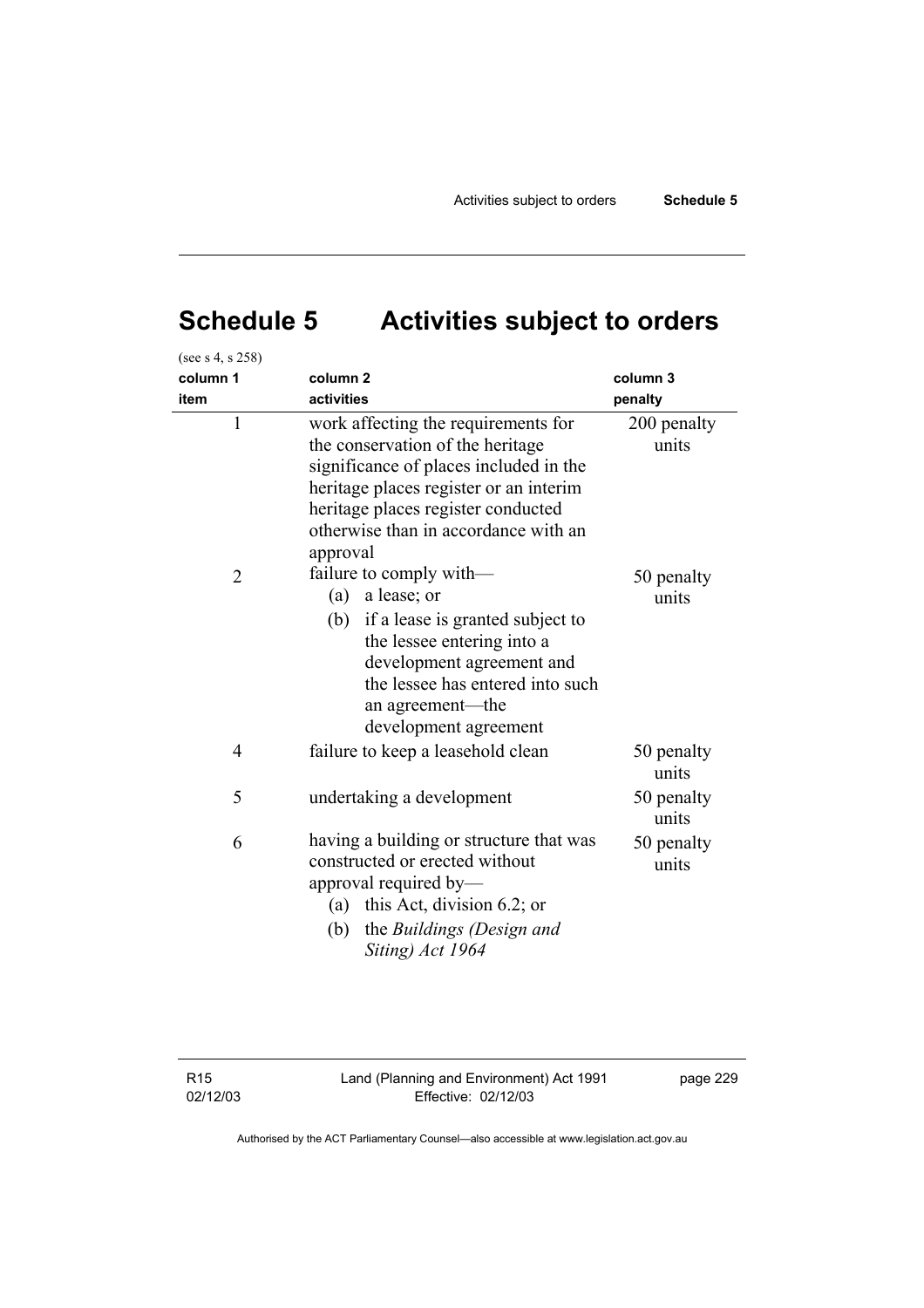## **Schedule 5** Activities subject to orders

| column 1<br>item | column <sub>2</sub><br>activities                                                                                                                                                                                                                                                                                                             | column 3<br>penalty  |
|------------------|-----------------------------------------------------------------------------------------------------------------------------------------------------------------------------------------------------------------------------------------------------------------------------------------------------------------------------------------------|----------------------|
| 9                | permitting a tree, sapling, plant or<br>shrub to overhang a public place so as<br>to obstruct or inconvenience a person<br>in that place                                                                                                                                                                                                      | 5 penalty units      |
| 10               | an activity that is likely to cause soil<br>erosion, or an activity that involves<br>destroying, damaging, removing or<br>otherwise interfering with vegetation<br>(living or dead) or soil between the<br>banks, or within 20m of the bank, of a<br>watercourse, or on land with a slope of<br>more than 18 <sup>°</sup> from the horizontal | 100 penalty<br>units |
| 11               | using or managing land in a way that<br>fails to control the propagation of a<br>pest animal or pest plant                                                                                                                                                                                                                                    | 50 penalty<br>units  |
| 12               | parking a heavy vehicle on residential<br>land in contravention of a code of<br>practice under the Road Transport<br>(Safety and Traffic Management)<br>Regulations 2000, division 3.1.3 about<br>the parking of heavy vehicles                                                                                                               | 20 penalty<br>units  |
| 13               | managing land held under a rural lease<br>other than in accordance with the land<br>management agreement that applies to<br>it                                                                                                                                                                                                                | 50 penalty<br>units  |

page 230 Land (Planning and Environment) Act 1991 Effective: 02/12/03

R15 02/12/03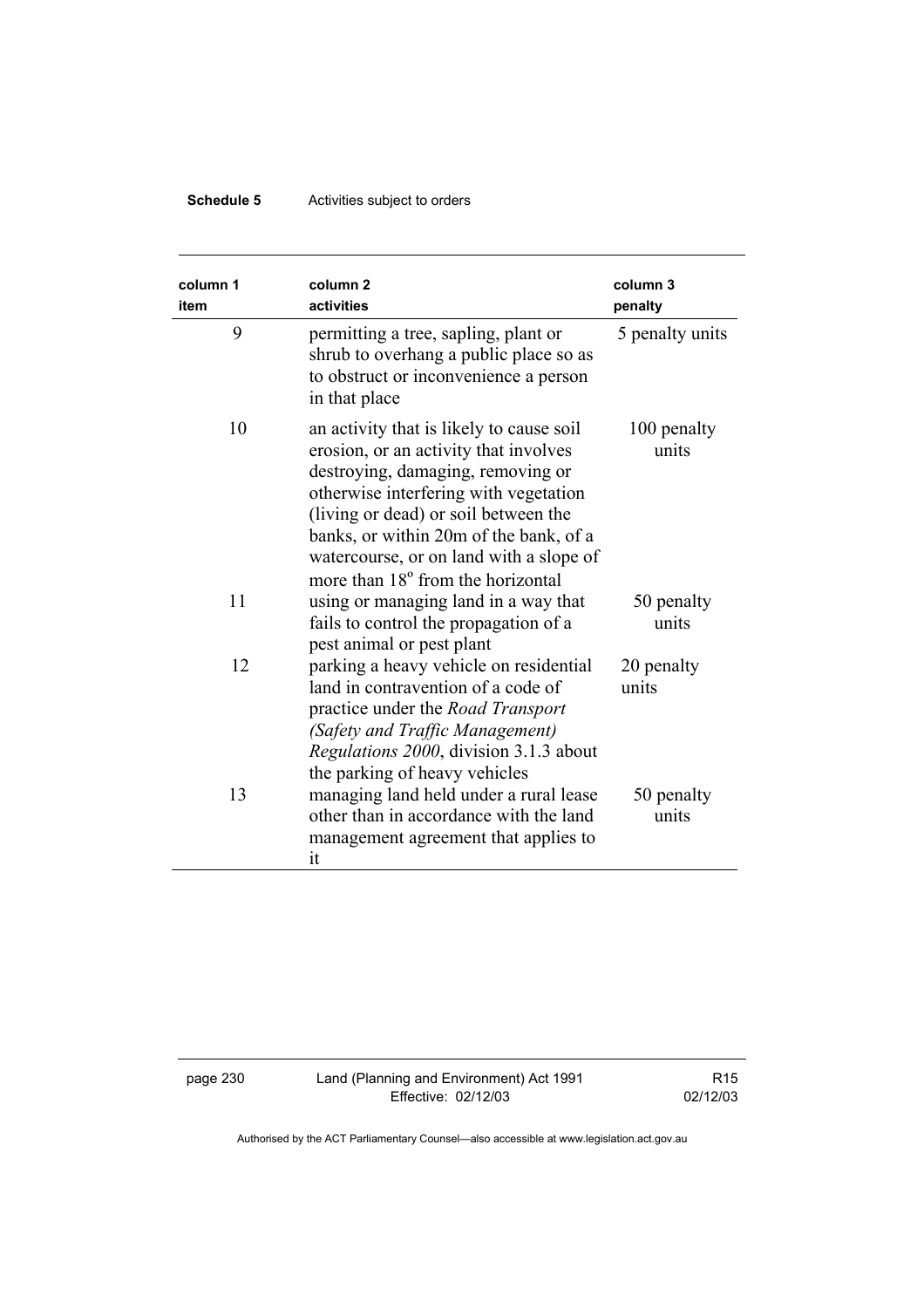# **Dictionary**

(see s 2)

- *Note 1* The Legislation Act contains definitions and other provisions relevant to this Act.
- *Note 2* For example, the Legislation Act, dict, pt 1, defines the following terms:
	- ΑΑΤ
	- administrative appeals tribunal
	- amend
	- appoint
	- change
	- conservator of flora and fauna
	- contravene
	- document
	- domestic partner (see s 169)
	- exercise
	- function
	- month
	- national capital authority
	- penalty unit (see s 133)
	- the Territory.

*Aboriginal object*, for part 3 (Heritage)—see section 52.

*Aboriginal place*, for part 3 (Heritage)—see section 52. *Aboriginal tradition*, for part 3 (Heritage)—see section 52. *application*, for part 6 (Approvals and orders)—see section 222. *approval*, for part 6 (Approvals and orders)—see section 222. *assessment* means an assessment made under division 4.3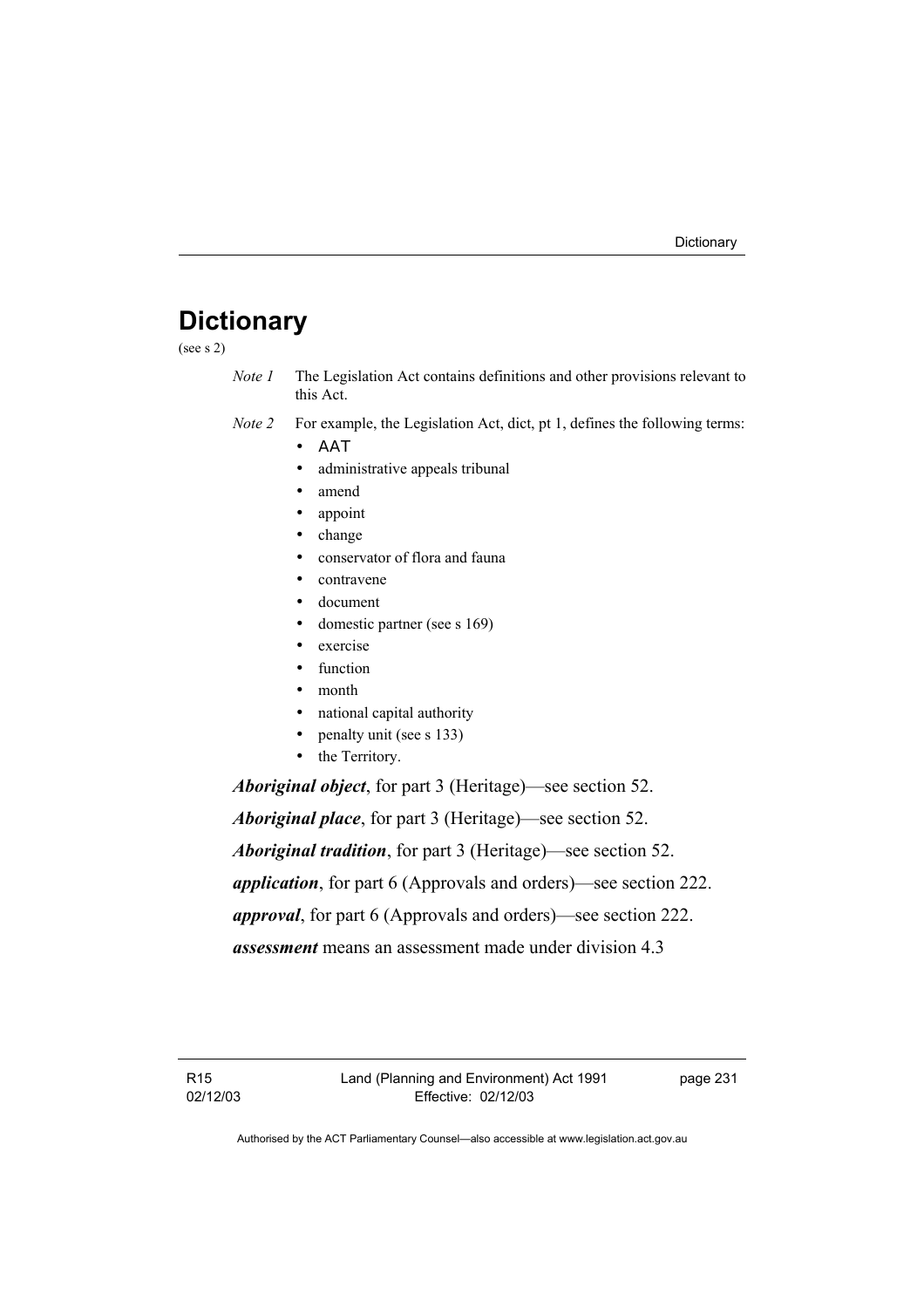#### *authorised person*—

- (a) for subdivision 4.4.3 (Procedures and powers)—see section 143; and
- (b) for subdivision 6.3.2 (Rectification work)—see section 259C (1).

*background papers*, for part 2 (Planning)—see section 5.

*building*, for part 6 (Approvals and orders)—see section 222.

*building and development provision*, for part 5 (Land administration)—see section 159.

*building work*, for part 6 (Approvals and orders)—see section 222.

*cemetery* includes crematorium.

*chairperson*, for division 3.7 (Australian Capital Territory Heritage Council)—see section 90.

*compensation*, for subdivision 3.5.4 (Compensation claims)—see section 74.

*Note* Sdiv 3.5.4 is about compensation claims in relation to Aboriginal heritage discoveries and places.

*connected*, with an offence, for division 6.4 (Enforcement)—see section 262.

*conservation*, for part 3 (Heritage)—see section 52.

*conservator* means the conservator of flora and fauna*.*

#### *consolidation—*

- (a) for part 5 (Land administration)—see section 159; and
- (b) for part 6 (Approvals and orders)—see section 222.

*consultation notice*, for part 2 (Planning)—see section 19.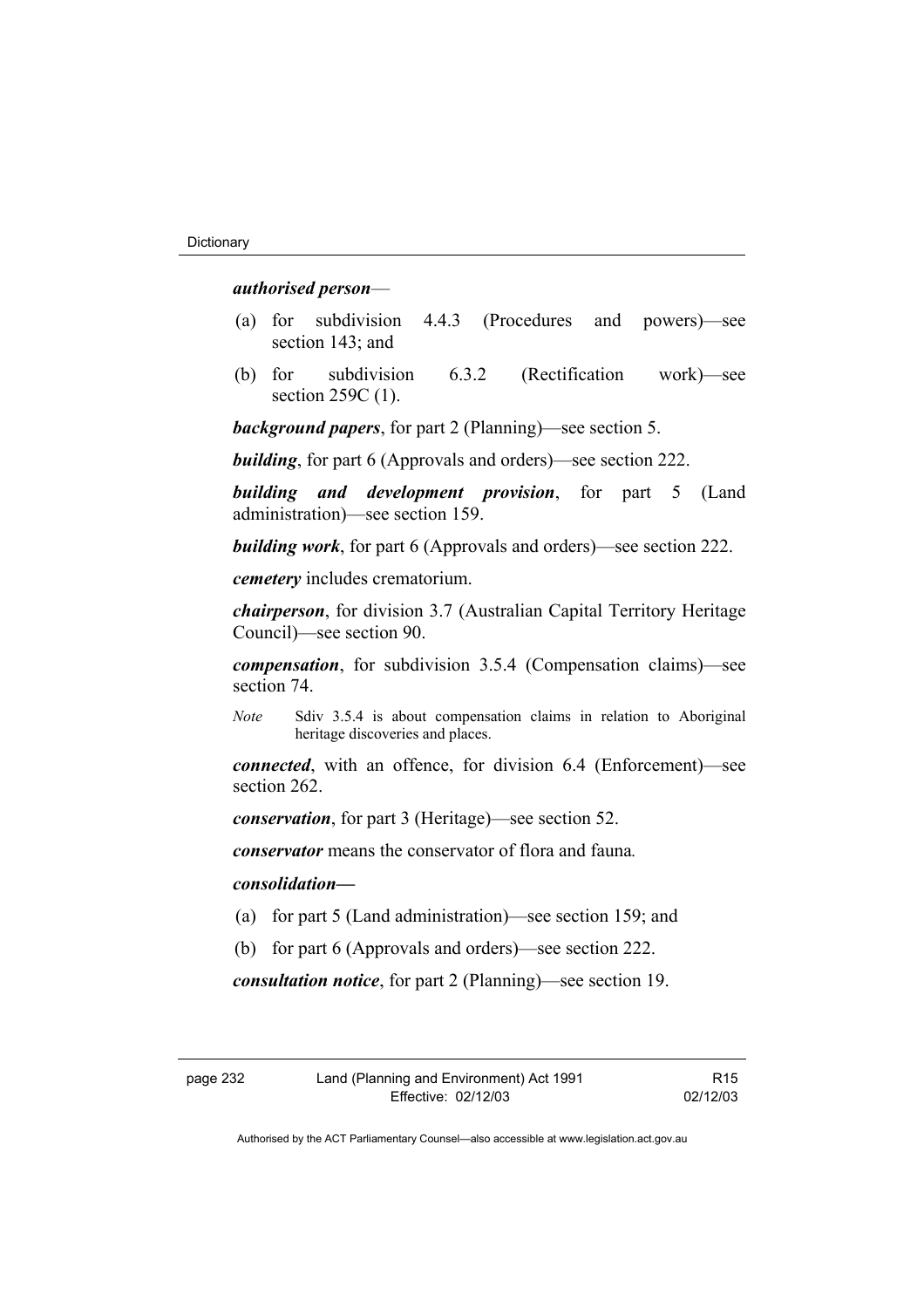*controlled activity* means—

- (a) an activity of a kind mentioned in schedule 5; or
- (b) an activity under another Act that is declared by that Act to be a controlled activity for schedule 5.

*dealing*, for division 5.4 (Restrictions on rural leases)—see section 186B.

*defined decision*, for part 4 (Environmental assessments and inquiries)—see section 111.

*deputy chairperson*, for division 3.7 (Australian Capital Territory Heritage Council)—see section 90.

*development*, in relation to land—

- (a) for part 2 (Planning)—see section 5; and
- (b) for part 6 (Approvals and orders)—see section 222.

*discharge amount*, for division 5.4 (Restrictions on rural leases) see section 186B.

*draft plan variation*, for part 2 (Planning)—see section 5.

*earlier index number*, for division 5.4 (Restrictions on rural leases)—see section 186B.

*environmental impact*, for part 4 (Environmental assessments and inquiries)—see section 111.

*environmental impact statement*, for part 4 (Environmental assessments and inquiries)—see section 111.

*environmental report*, for part 2 (Planning)—see section 5.

*Environment Minister* means the Minister administering part 4 (Environmental assessments and inquiries).

*Executive*, for part 6 (Approvals and orders)—see section 222.

R15 02/12/03 page 233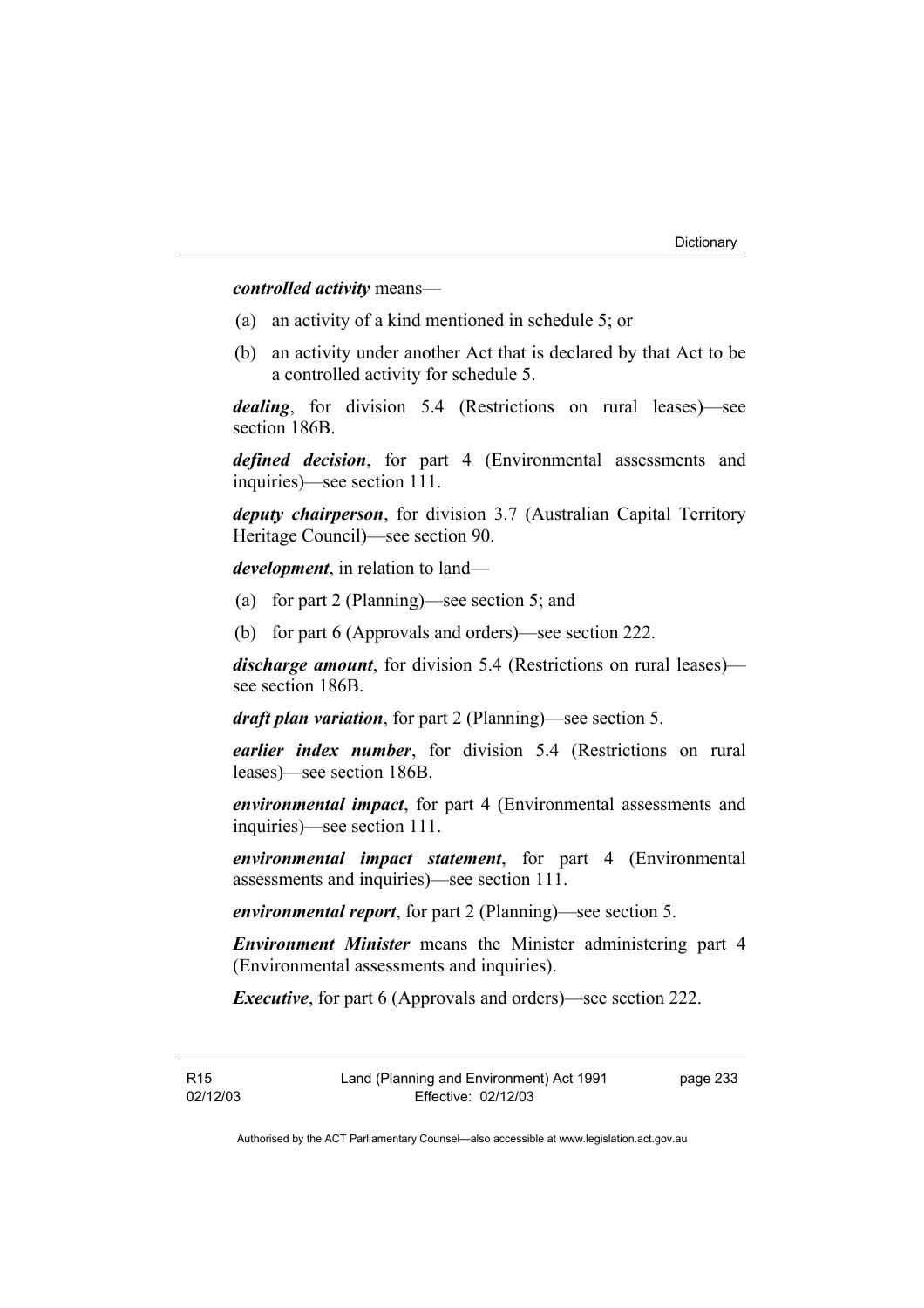*expert member*, for division 3.7 (Australian Capital Territory Heritage Council)—see section 90.

*formal error* means—

- (a) a clerical error; or
- (b) an error arising from an accidental slip or omission; or
- (c) a defect of form.

*heritage council* means the Australian Capital Territory Heritage Council established under section 91.

*heritage object*, for part 3 (Heritage)—see section 52.

*heritage objects register*, for division 3.7 (Australian Capital Territory Heritage Council)—see section 90.

*heritage place*, for part 3 (Heritage)—see section 52.

*heritage places register* means the register of heritage places incorporated in the plan.

*heritage significance* means archaeological, historic, aesthetic, architectural, scientific, natural or social significance, or other special significance in relation to the environment, for the present community, and for future generations.

*holding period*, for division 5.4 (Restrictions on rural leases)—see section 186B.

*index number*, for division 5.4 (Restrictions on rural leases)—see section 186G.

*inquiry* means an inquiry conducted under division 4.4 (Inquiries).

*inspector*, for part 6 (Approvals and orders), means a person appointed as an inspector under section 263 (1).

*interim heritage places register*—see section 52.

page 234 Land (Planning and Environment) Act 1991 Effective: 02/12/03

R15 02/12/03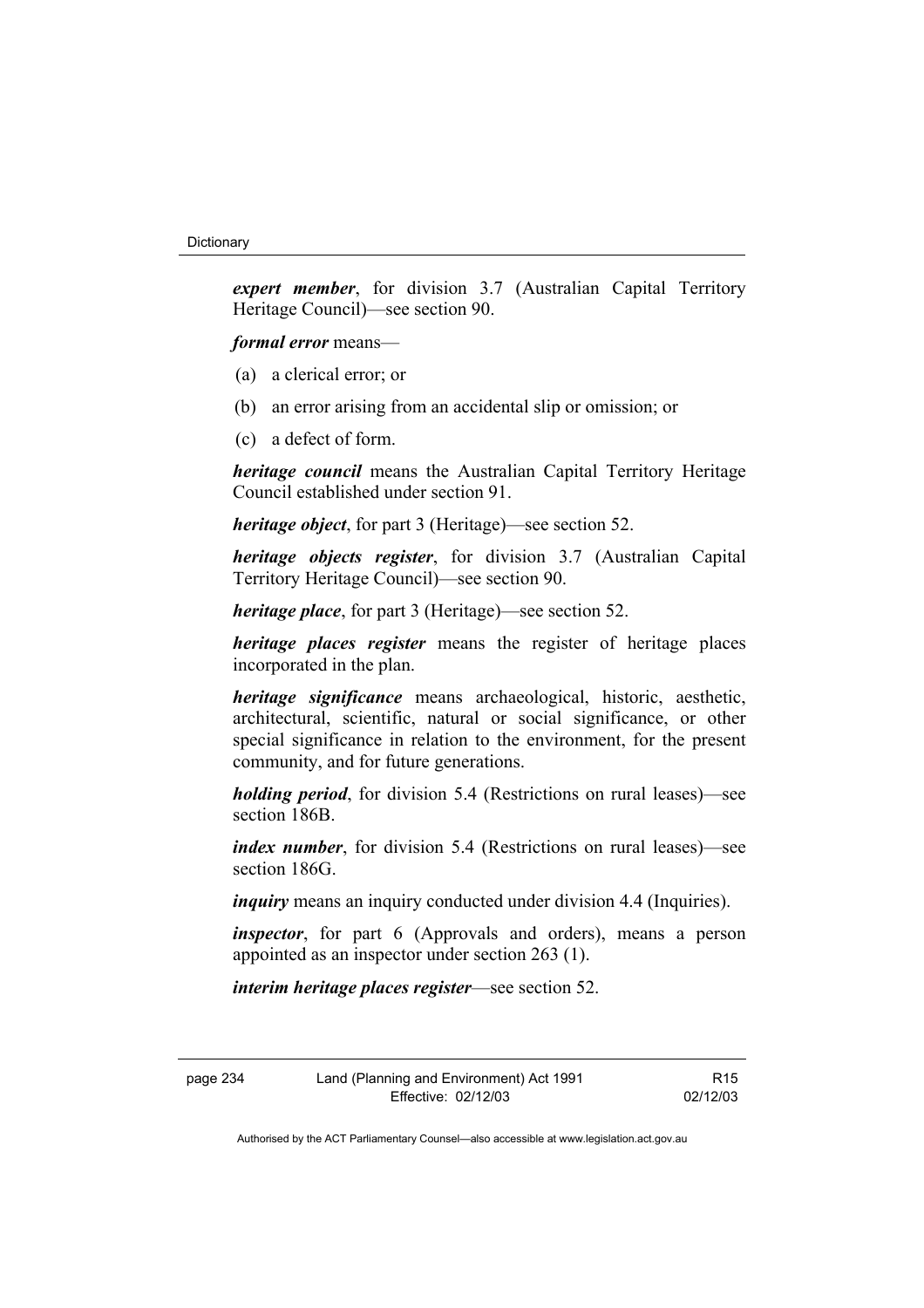*interim variation*, in relation to the heritage places register, for part 3 (Heritage)—see section 52.

*land*—

- (a) for part 2 (Planning)—see section 5; and
- (b) for part 4 (Environmental assessments and inquiries)—see section 111.

*land management agreement* means an agreement under section 186C.

*Note* A reference to an instrument (including a land management agreement) includes a reference to the instrument as originally made and as amended (see Legislation Act, s 102).

*later index number*, for division 5.4 (Restrictions on rural leases) see section 186B.

#### *lease—*

- (a) for part 5 (Land administration)—see section 159; and
- (b) for part 6 (Approvals and orders)—see section 222.

#### *lessee—*

- (a) for part 5 (Land administration)—see section 159; and
- (b) for part 6 (Approvals and orders)—see section 222.

*long lease*, for division 5.4 (Restrictions on rural leases)—see section 186B.

*market value*, for part 5 (Land administration)—see section 159.

*member*, for division 3.7 (Australian Capital Territory Heritage Council)—see section 90.

*national capital plan*, for part 2 (Planning)—see section 5.

*natural environment*, for schedule 1 (Management objectives for public land)—see section 195 (6).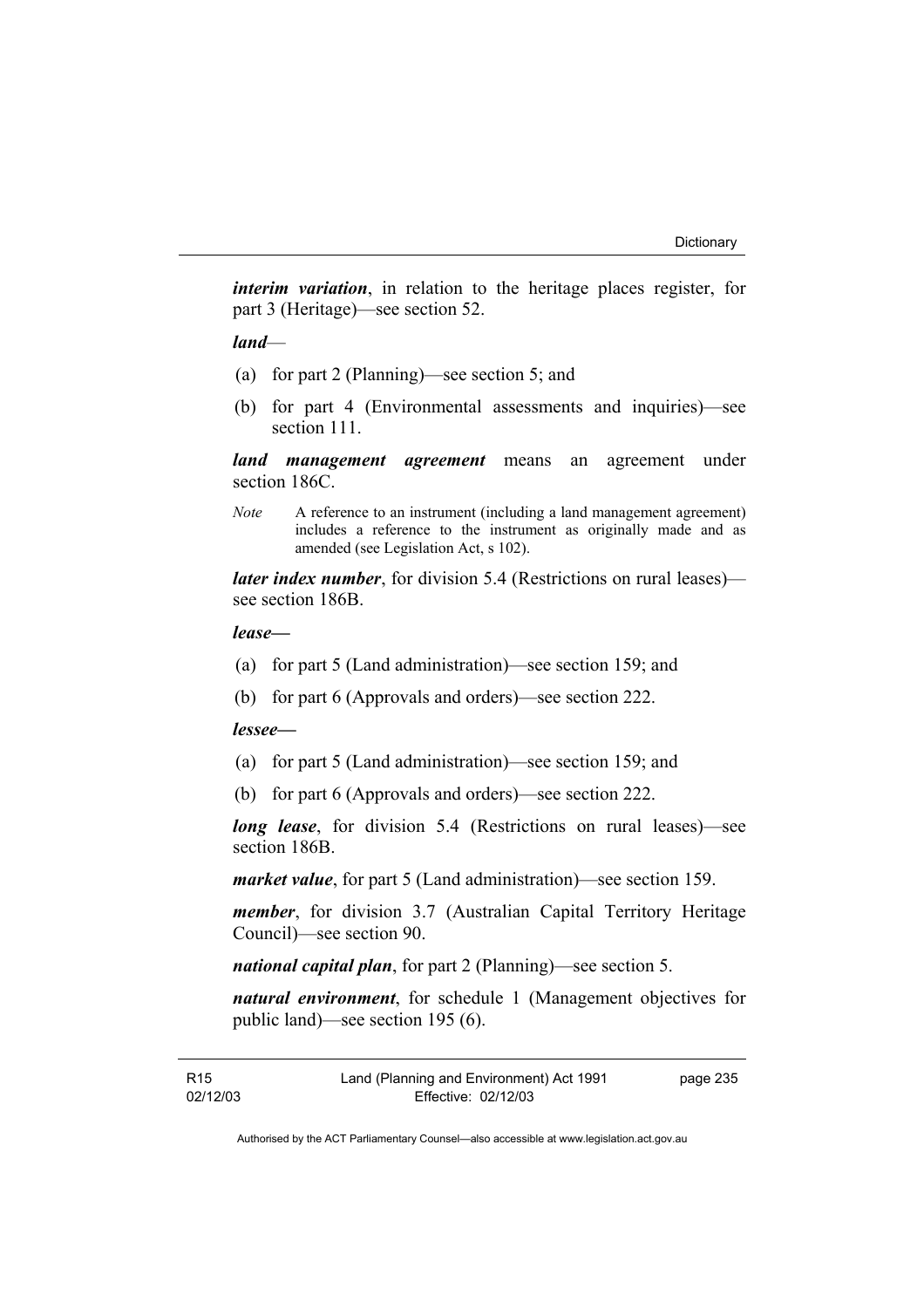*new application*, for subdivision 6.2.4 (Reconsideration of applications for approval)—see section 245A.

*newspaper* means a newspaper published and circulating in the ACT.

*nominal rent lease*, for part 5 (Land administration)—see section 159.

*objection*, for part 6 (Approvals and orders)—see section 222.

*occupier*—

- (a) for subdivision 4.4.3 (Procedures and powers)—see section 143; and
- (b) for division 6.4 (Enforcement)—see section 262.

*offence*, for division 6.4 (Enforcement)—see section 262.

*order*, for part 6 (Approvals and orders)—see section 222.

*original application*, for subdivision 6.2.4 (Reconsideration of applications for approval)—see section 245A.

*original decision*, for subdivision 6.2.4 (Reconsideration of applications for approval)—see section 245A.

*panel*, for part 4 (Environmental assessments and inquiries)—see section 111

*permanent member*, for division 3.7 (Australian Capital Territory Heritage Council)—see section 90.

*pest animal* means an animal declared to be a pest animal under section 261.

*pest plant* means a plant declared to be a pest plant under section 261.

*place*, for subdivision 4.4.3 (Procedures and powers)—see section 143.

| page 236 |  |  |
|----------|--|--|
|          |  |  |

R15 02/12/03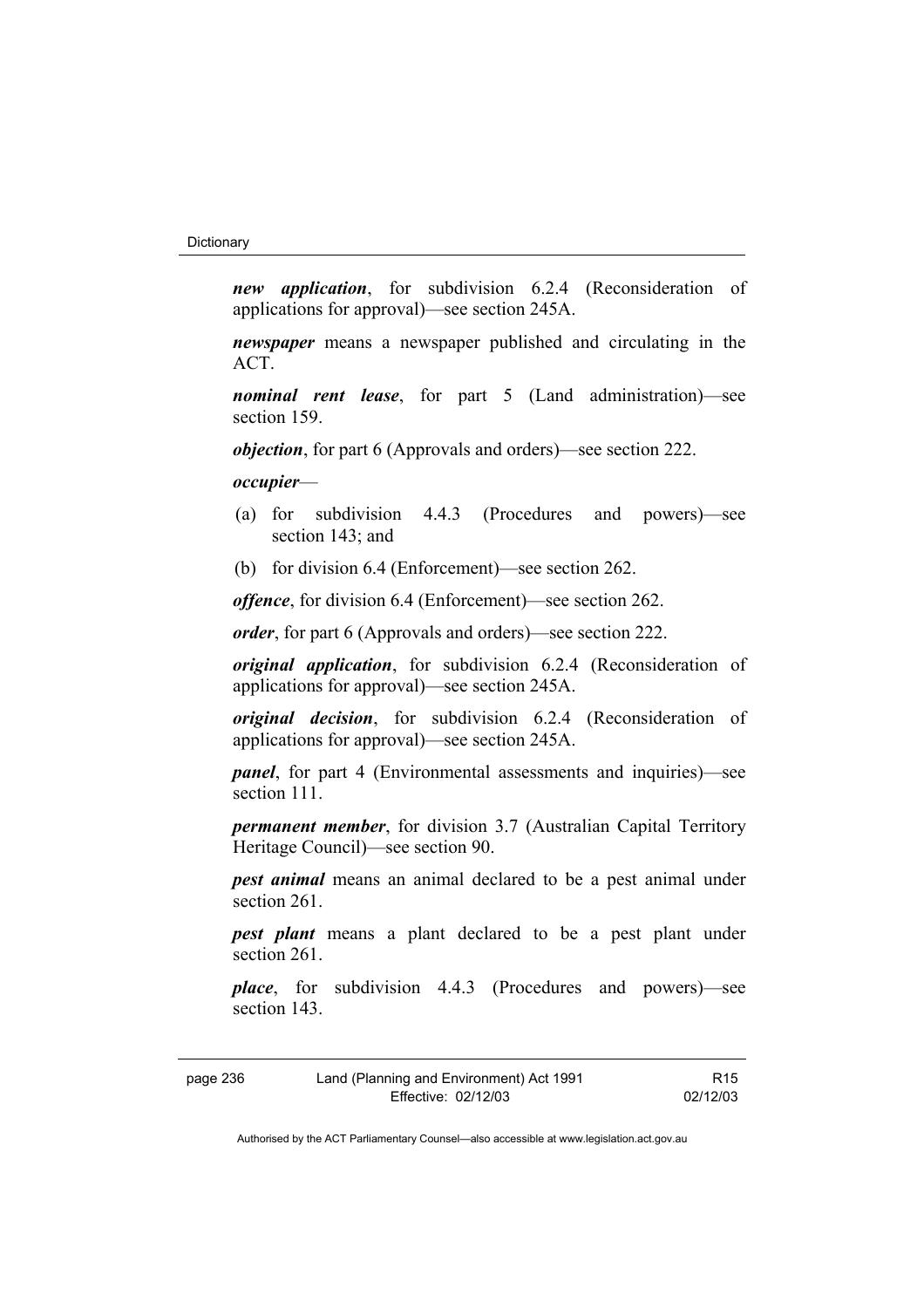*plan* means the Territory plan.

*Note* A reference to an instrument (including the plan) includes a reference to the instrument as originally made and as amended (see Legislation Act, s 102).

*plan of management*, for division 5.7 (Public land)—see section 191.

*preliminary assessment*, for part 4 (Environmental assessments and inquiries)—see section 111.

*prescribed period*, for part 6 (Approvals and orders)—see section 222.

*prohibition notice*, for part 6 (Approvals and orders)—see section 260 (1).

*proponent*, for part 4 (Environmental assessments and inquiries) see section 111.

*provision*, of a lease, for part 5 (Land administration)—see section 159.

*public car park*, for part 5 (Land administration)—see section 159.

*public environment report*, for part 4 (Environmental assessments and inquiries)—see section 111.

*public land* means land identified by the plan as public land.

*rectification work*, for subdivision 6.3.2 (Rectification work)—see section 259.

*registered*, for division 3.5 (Aboriginal heritage)—see section 66.

*registered lease*, for part 5 (Land administration)—see section 159.

*registered proprietor*, for part 5 (Land administration)—see section 159.

*registration*, for division 3.5 (Aboriginal heritage)—see section 66.

R15 02/12/03 page 237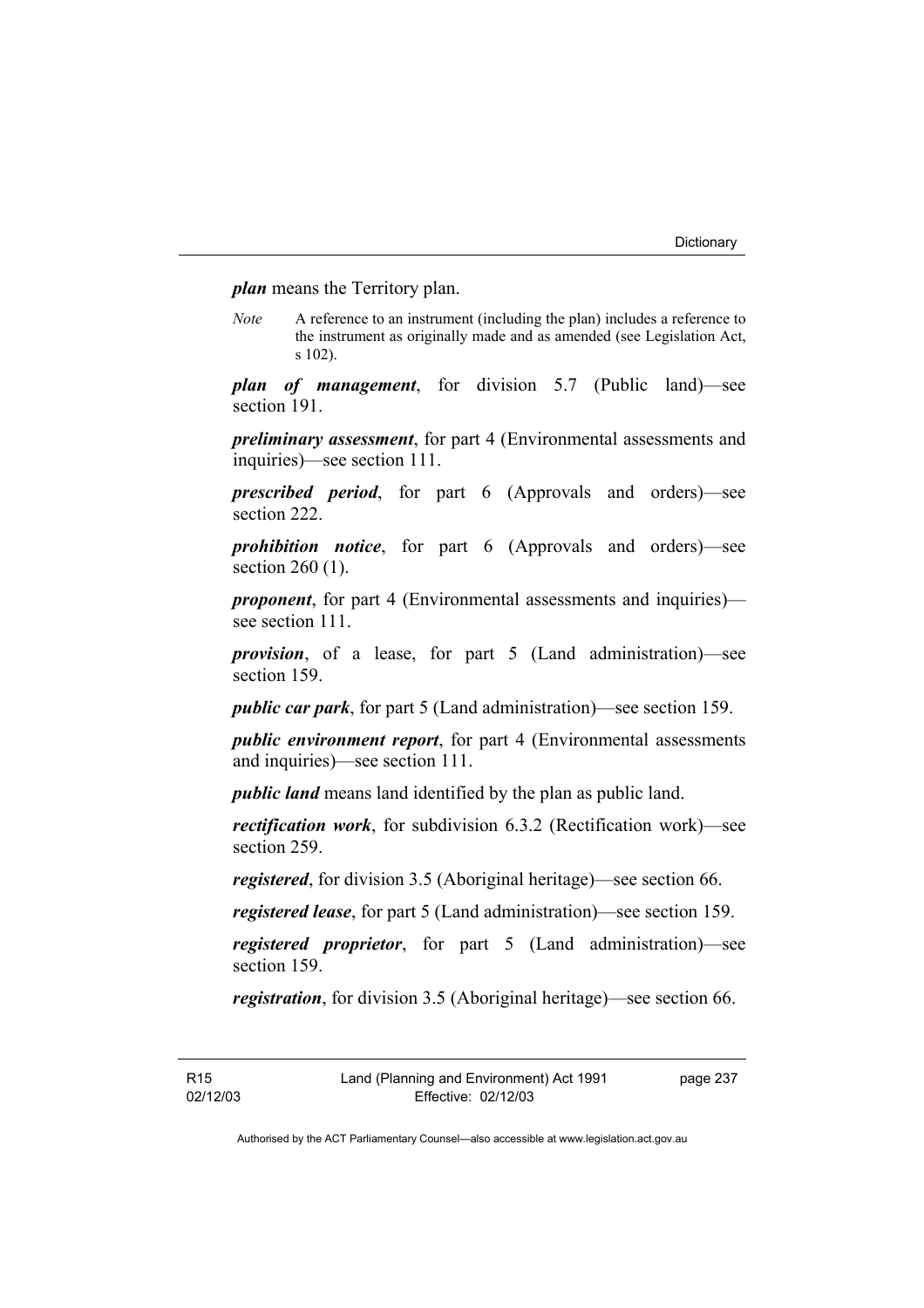*relevant Aboriginal organisation*, for part 3 (Heritage)—see section 52.

*relevant authority*, for part 6 (Approvals and orders)—see section 222.

*relevant Minister*, for part 4 (Environmental assessments and inquiries)—see section 111.

*rental lease*, for part 5 (Land administration)—see section 159.

*residential lease*, for part 5 (Land administration)—see section 159.

*restricted information*, for part 3 (Heritage)—see section 52.

*rural lease*, for part 5 (Land administration)—see section 159.

*secretary*, for division 3.7 (Australian Capital Territory Heritage Council)—see section 90.

*short lease*, for division 5.4 (Restrictions on rural leases)—see section 186B.

*special Pialligo lease*, for division 5.4 (Restrictions on rural leases)—see section 186B.

*structure*, for part 6 (Approvals and orders)—see section 222.

# *subdivision—*

- (a) for part 5 (Land administration)—see section 159; and
- (b) for part 6 (Approvals and orders)—see section 222.

*sublease*, for part 5 (Land administration)—see section 159.

*sublessee*, for part 5 (Land administration)—see section 159.

# *Territory authority* means—

 (a) a body (whether or not incorporated) established by the Executive; or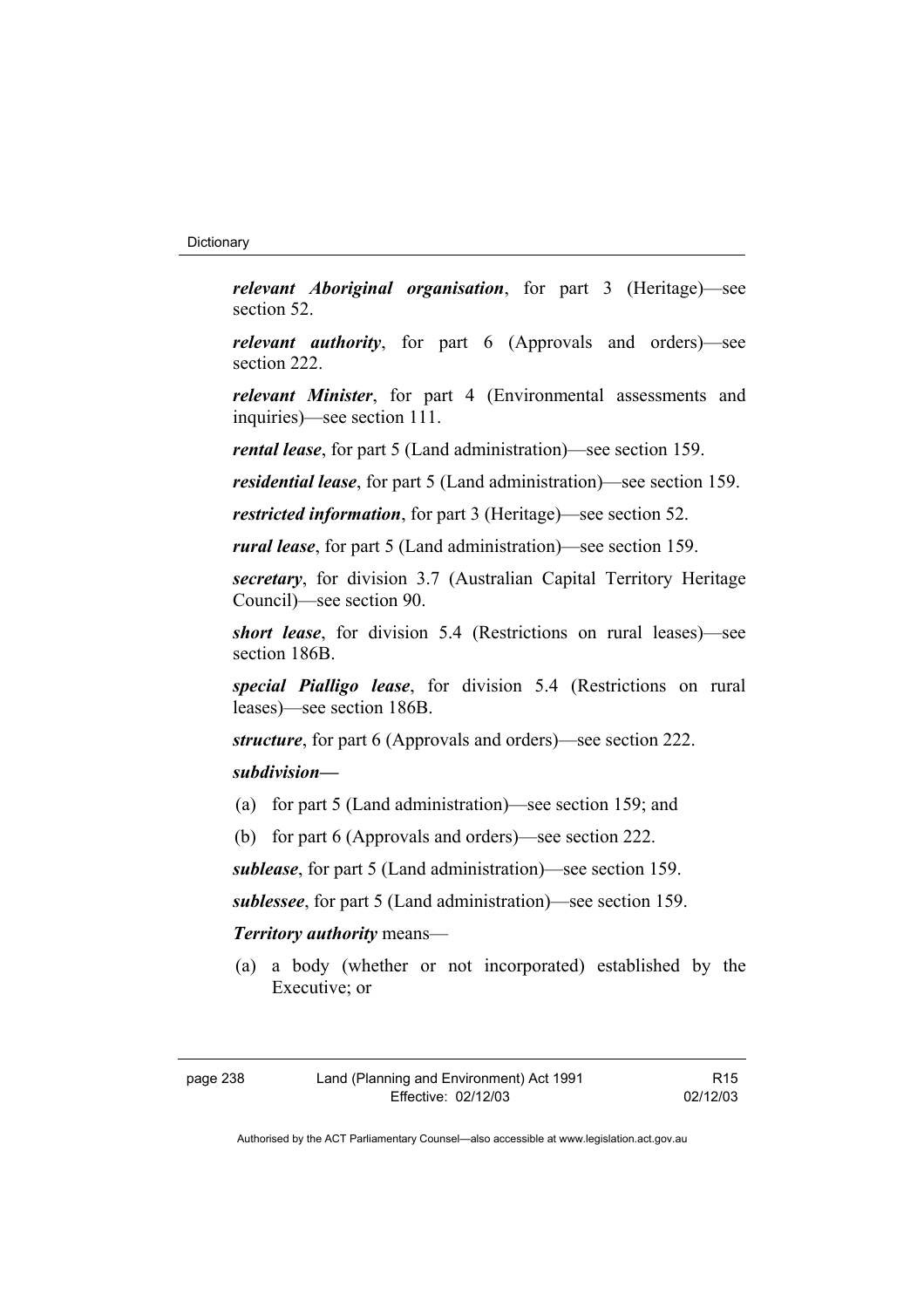(b) the holder of a position established under an Act or by the Executive.

*unregistered*, for division 3.5 (Aboriginal heritage)—see section 66. *variation*, for part 3 (Heritage)—see section 52.

*variation*, of a lease—

(a) for division 5.3 (Variation of leases)—see section 184; and

(b) for part 6 (Approvals and orders)—see section 223.

*variation*, of the plan, for part 2 (Planning)—see section 5.

*variation*, of a plan of management, for division 5.7 (Public land) see section 191.

R15 02/12/03 page 239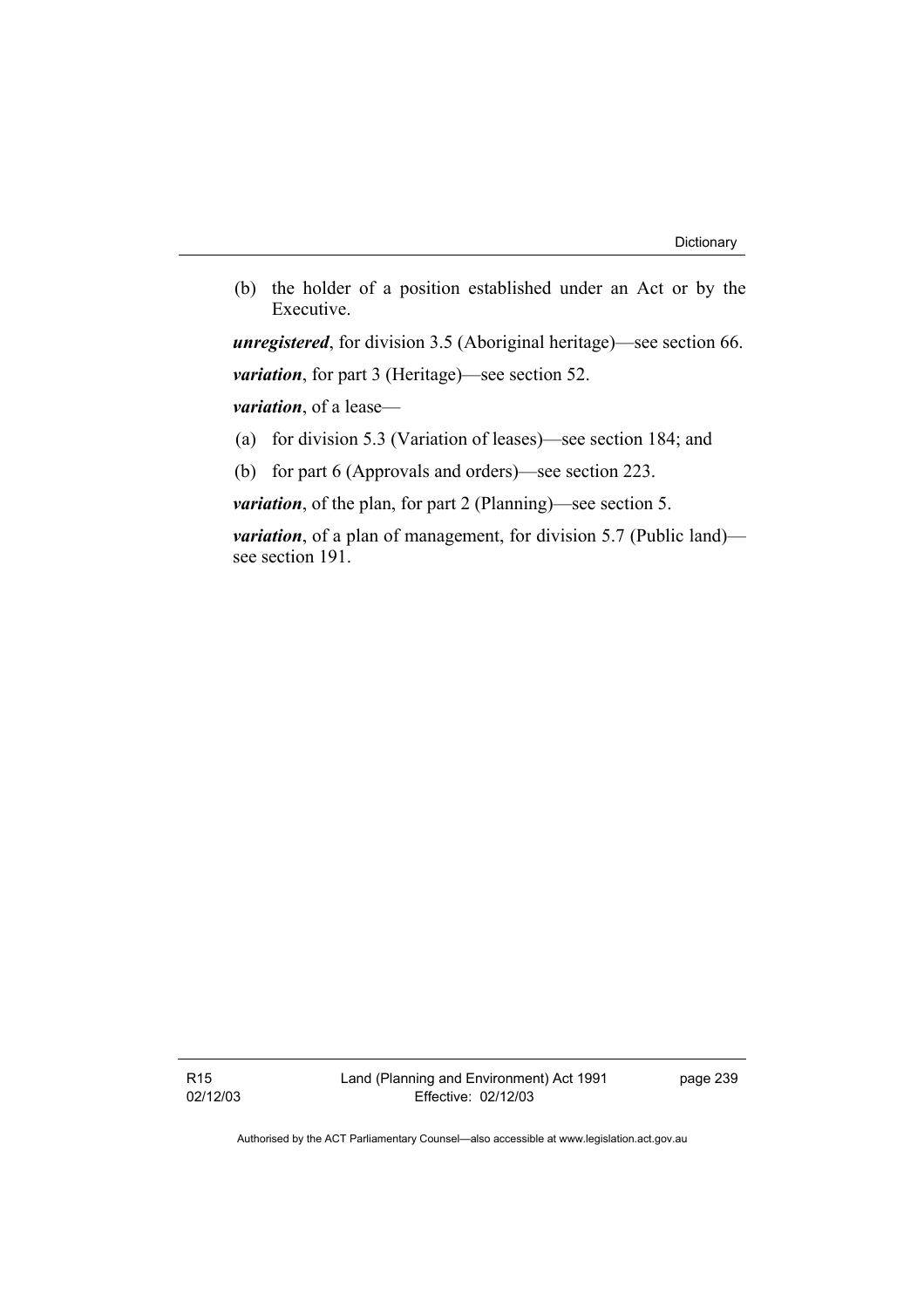1 About the endnotes

# **Endnotes**

# **1 About the endnotes**

Amending and modifying laws are annotated in the legislation history and the amendment history. Current modifications are not included in the republished law but are set out in the endnotes.

Not all editorial amendments made under the *Legislation Act 2001*, part 11.3 are annotated in the amendment history. Full details of any amendments can be obtained from the Parliamentary Counsel's Office.

Uncommenced amending laws and expiries are listed in the legislation history and the amendment history. These details are underlined. Uncommenced provisions and amendments are not included in the republished law but are set out in the last endnote.

If all the provisions of the law have been renumbered, a table of renumbered provisions gives details of previous and current numbering.

The endnotes also include a table of earlier republications.

If the republished law includes penalties, current information about penalty unit values appears on the republication inside front cover.

# **2 Abbreviation key**

| $am = amended$                             | $ord = ordinance$            |
|--------------------------------------------|------------------------------|
| $amdt = amendment$                         | orig = original              |
| $ch = chapter$                             | $p = page$                   |
| $cl = clause$                              | par = paragraph              |
| $def = definition$                         | $pres = present$             |
| $dict = dictionary$                        | $prev = previous$            |
| disallowed = disallowed by the Legislative | $(\text{prev})$ = previously |
| Assembly                                   | $prov = provision$           |
| $div = division$                           | $pt = part$                  |
| $exp = expires/expired$                    | $r = rule/subrule$           |
| Gaz = Gazette                              | $reg = regulation/subregu$   |
| $hdg =$ heading                            | $remum = remumbered$         |
| IA = Interpretation Act 1967               | $reloc = relocated$          |
| ins = inserted/added                       | $R[X]$ = Republication No    |
| $LA =$ Legislation Act 2001                | $RI =$ reissue               |
| $LR =$ legislation register                | s = section/subsection       |
| LRA = Legislation (Republication) Act 1996 | $sch = schedule$             |
| $mod =$ modified / modification            | $sdiv = subdivision$         |
| $No = number$                              | $sub =$ substituted          |
| $num = numbered$                           | $SL = Subordinate Law$       |
| $o = order$                                | underlining $=$ whole or pa  |
| om = omitted/repealed                      | or to be ex                  |

oregulation or part not commenced oe expired

page 240 Land (Planning and Environment) Act 1991 Effective: 02/12/03

R15 02/12/03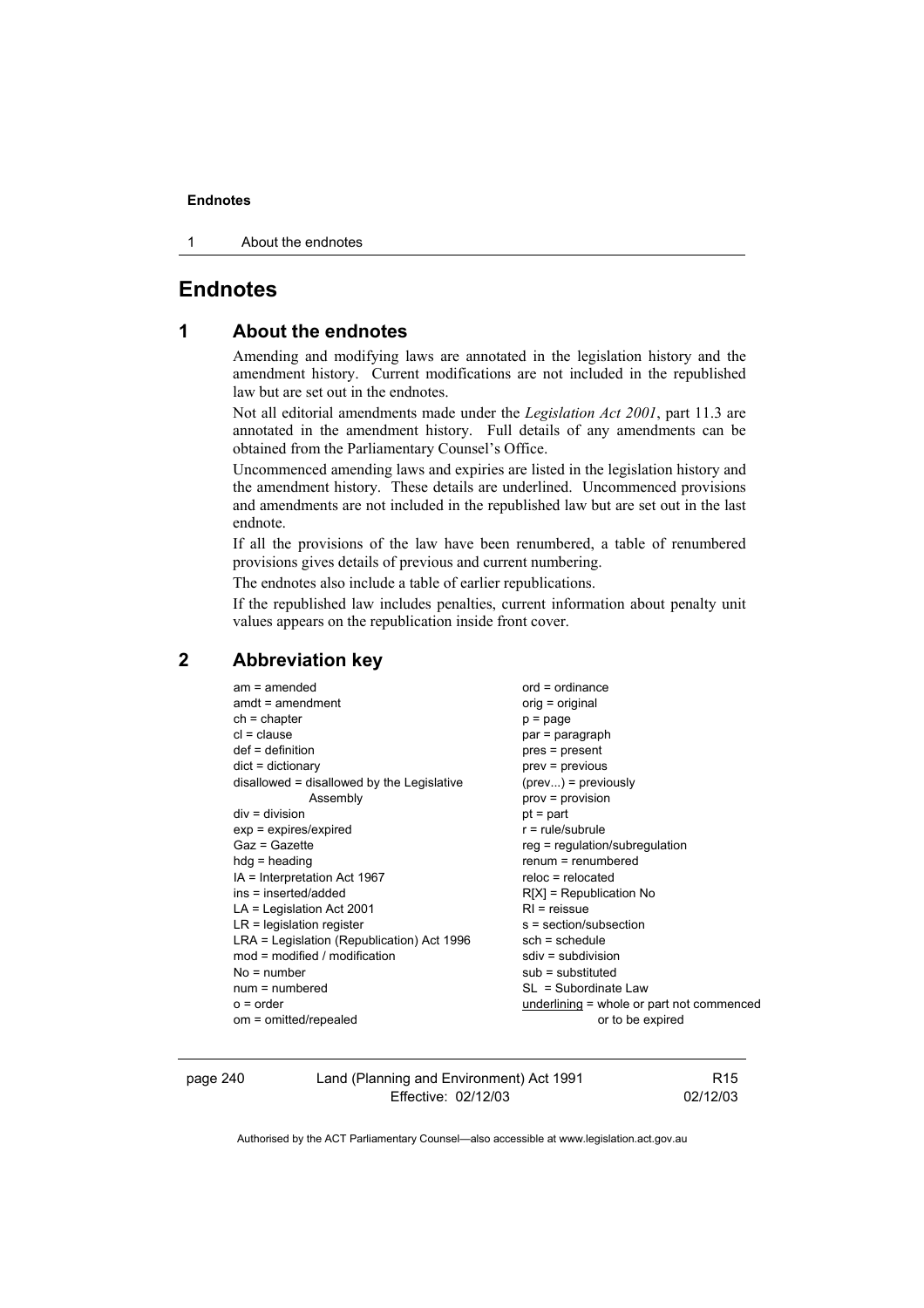# **3 Legislation history**

**Land (Planning and Environment) Act 1991 No 100**  notified 15 January 1992 s 1 and s 2 commenced 15 January 1992 remainder commenced 2 April 1992 as amended by **Land (Planning and Environment) (Amendment) Act 1992 No 32**  notified 3 July 1992 commenced 3 July 1992 **Land (Planning and Environment) (Amendment) Act 1993 No 11**  notified 1 March 1993 commenced 1 March 1993 **Acts Revision (Position of Crown) Act 1993 No 44 sch 2**  notified 27 August 1993 (Gaz 1993 No S165) sch 2 commenced 27 August 1993 (s 2) **Registrar-General (Consequential Provisions) Act 1993 No 64**  notified 6 September 1993 s 1, s 2 commenced 6 September 1993 remainder commenced 1 October 1993 (s 2 (2) and Gaz 1993 No S207) **Land (Planning and Environment) (Amendment) Act (No 2) 1993 No 75**  notified 2 November 1993 s 1, s 2 commenced 2 November 1993 remainder commenced 1 December 1993 (Gaz 1993 No S247) **Land (Planning and Environment) (Amendment) Act (No 3) 1993** 

#### **No 77**

notified 2 November 1993 s 1, s 2 commenced 2 November 1993 remainder commenced 1 December 1993 (Gaz 1993 No S243)

page 241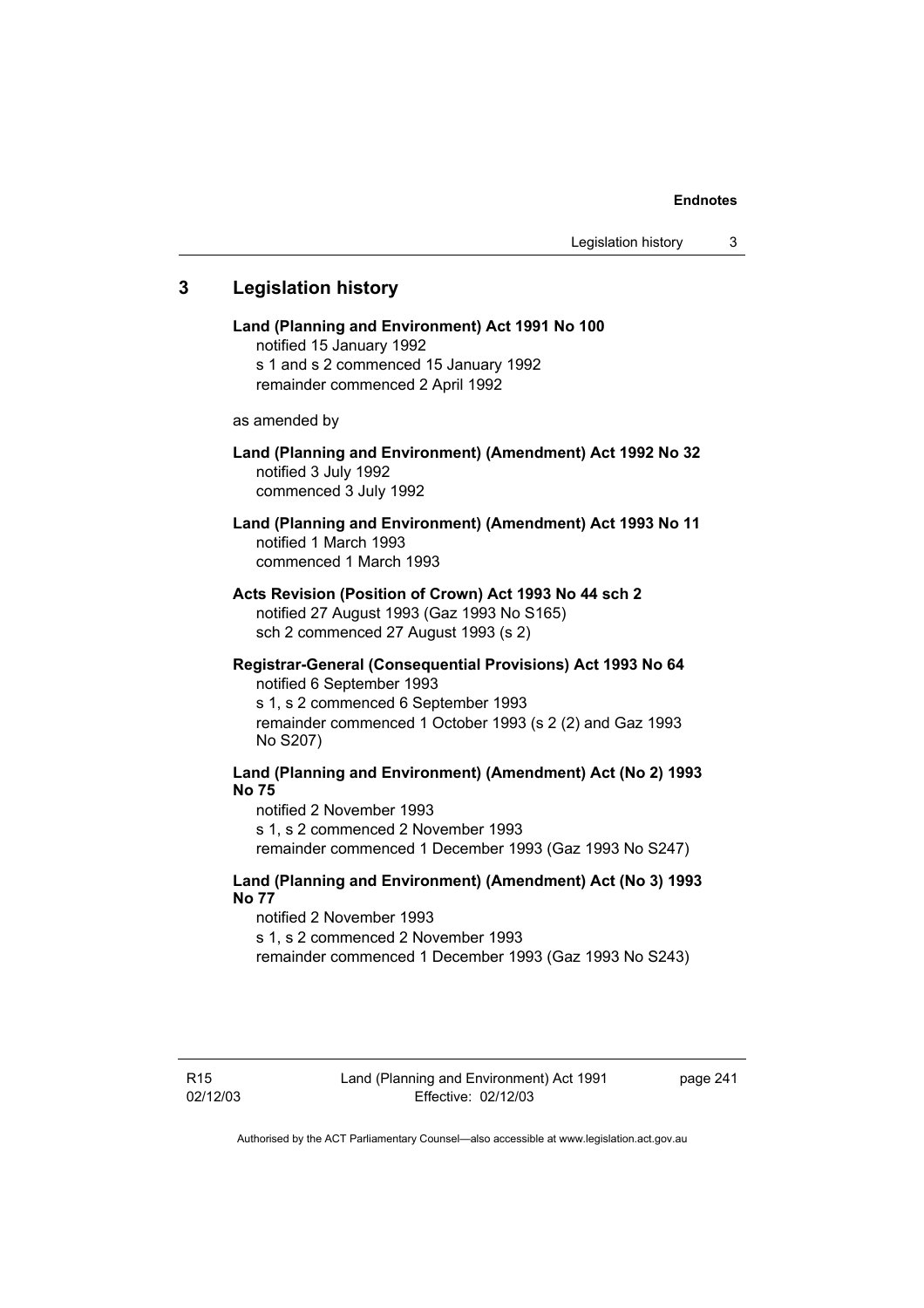3 Legislation history

|          | Real Property (Consequential Provisions) Act 1993 No 90<br>notified 17 December 1993<br>s 1, s 2 commenced 17 December 1993<br>remainder commenced 1 January 1994 (s 2 (2) and Gaz 1993<br>No S270)             |                 |
|----------|-----------------------------------------------------------------------------------------------------------------------------------------------------------------------------------------------------------------|-----------------|
|          | <b>Statute Law Revision Act 1994 No 26</b><br>notified 31 May 1994<br>commenced 31 May 1994                                                                                                                     |                 |
|          | <b>Public Sector Management (Consequential and Transitional</b><br>Provisions) Act 1994 No 38<br>notified 30 June 1994<br>s 1, s 2 commenced 30 June 1994<br>remainder commenced 1 July 1994 (Gaz 1994 No S142) |                 |
|          | Administrative Appeals (Consequential Amendments) Act 1994 No 60<br>notified 11 October 1994<br>s 1, s 2 commenced 11 October 1994<br>remainder commenced 14 November 1994 (s 2 (2) and Gaz 1994<br>No S250)    |                 |
|          | Statute Law Revision (Penalties) Act 1994 No 81<br>notified 29 November 1994<br>s 1, s 2 commenced 29 November 1994<br>remainder commenced 29 November 1994 (Gaz 1994 No S269)                                  |                 |
|          | Statutory Offices (Miscellaneous Provisions) Act 1994 No 97<br>notified 15 December 1994<br>s 1, s 2 commenced 15 December 1994<br>remainder commenced 15 December 1994 (Gaz 1994 No S293)                      |                 |
|          | Land (Planning and Environment) (Amendment) Act 1995 No 20<br>notified 5 September 1995<br>commenced 5 September 1995                                                                                           |                 |
| No 21    | Land (Planning and Environment) (Amendment) Act (No 2) 1995<br>notified 5 September 1995<br>ss 1-3 commenced 5 September 1995<br>remainder commenced 1 January 1996 (Gaz 1995 No S316)                          |                 |
| page 242 | Land (Planning and Environment) Act 1991                                                                                                                                                                        | R <sub>15</sub> |

Authorised by the ACT Parliamentary Counsel—also accessible at www.legislation.act.gov.au

Effective: 02/12/03

02/12/03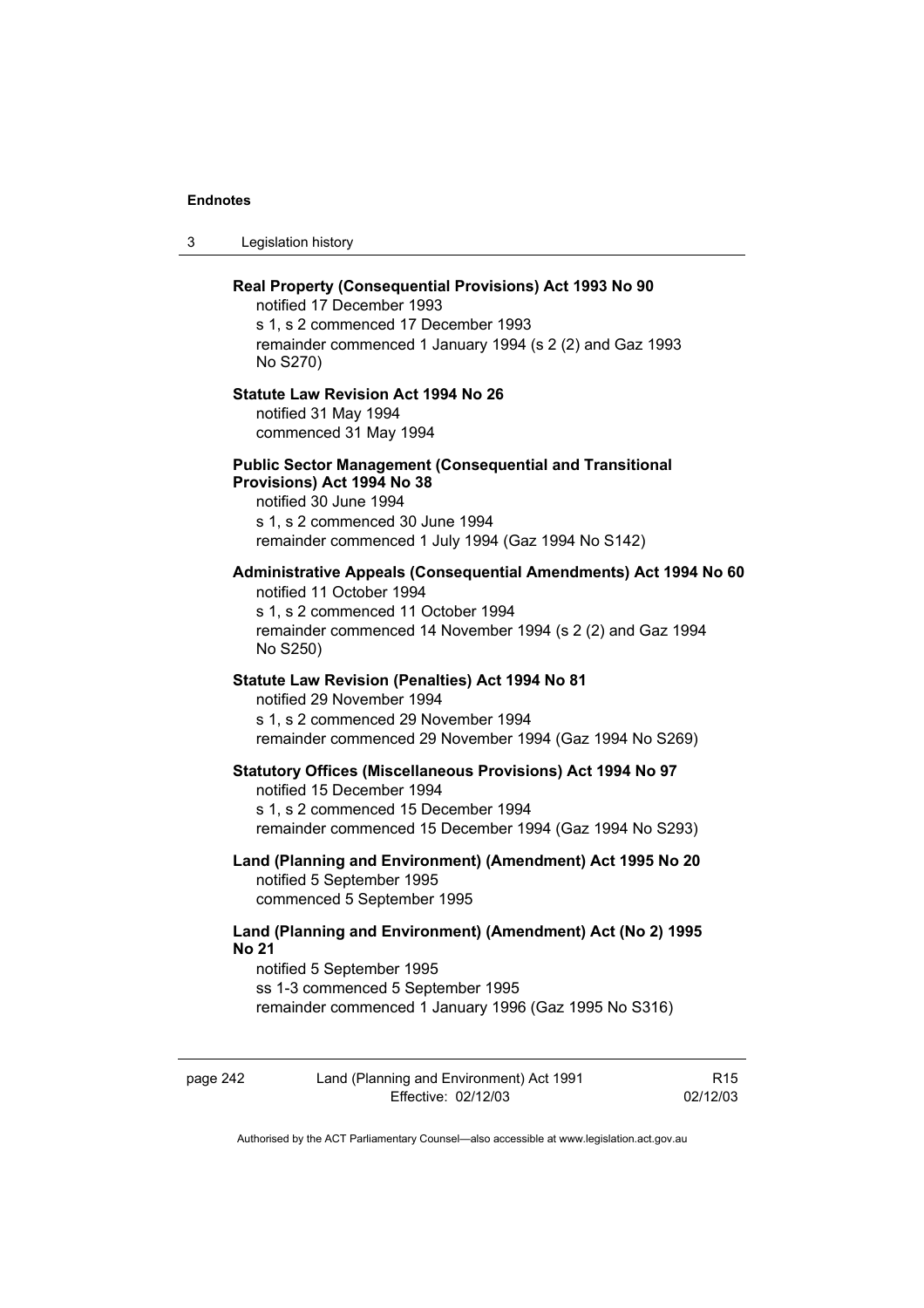# **Annual Reports (Government Agencies) (Consequential Provisions) Act 1995 No 25**

notified 5 September 1995 commenced 5 September 1995

# **Land Titles (Consequential Amendments) Act 1995 No 54**  notified 20 December 1995 commenced 20 June 1996 (s 2)

### **Remuneration Tribunal (Consequential and Transitional Provisions) Act 1995 No 56**

notified 20 December 1995 commenced 21 December 1995 (s 2 and Gaz 1995 No S315)

# **Gungahlin Development Authority (Consequential Provisions) Act 1996 No 39**

notified 10 July 1996 commenced 19 August 1996 (s 2 and Gaz 1996 No S212)

### **Land (Planning and Environment) (Amendment) Act 1996 No 62**  notified 3 December 1996 commenced 3 December 1996

# **Land (Planning and Environment) (Amendment) Act (No 2) 1996 No 71**

notified 20 December 1996 ss 1-3 commenced 20 December 1996 remainder commenced 1 January 1997 (Gaz 1996 No S352)

### **Motor Traffic (Amendment) Act (No 3) 1996 No 83**

notified 20 December 1996 ss 1-3 commenced 20 December 1996 remainder commenced 1 January 1997 (Gaz 1996 No S353)

# **Land (Planning and Environment) (Amendment) Act (No 3) 1996 No 85**

notified 24 December 1996 s 1, s 2 commenced 24 December 1996 remainder commenced 24 June 1997

page 243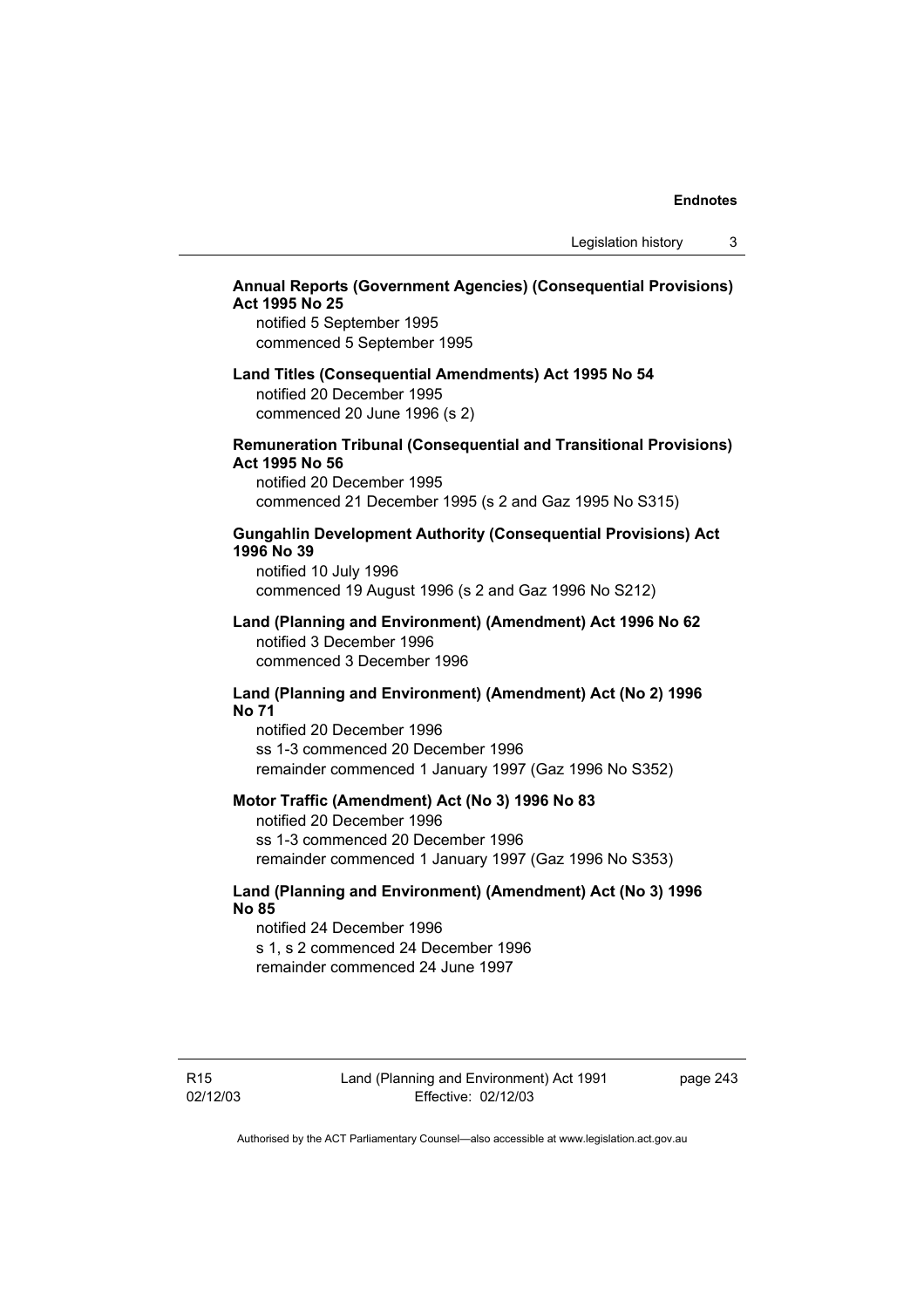| -3 | Legislation history |
|----|---------------------|
|----|---------------------|

# **Land (Planning and Environment) (Amendment) Act 1997 No 7**  notified 22 April 1997 ss 1-3 commenced 22 April 1997 remainder commenced 24 June 1997 (s 2 (2)) **Remuneration Tribunal (Consequential Amendments) Act 1997 No 41 (as am by Act 2002 No 49 amdt 3.222)**  notified 19 September 1997 commenced 24 September 1997 (s 2 as am by Act 2002 No 49 amdt 3.222) **Environment Protection (Consequential Provisions) Act 1997 No 93**  notified 1 December 1997 s 1, s 2 commenced 1 December 1997 remainder commenced 1 June 1998 **Land (Planning and Environment) (Amendment) Act (No 2) 1997 No 116**  notified 24 December 1997 commenced 24 December 1997 **Statute Law Revision (Penalties) Act 1998 No 54**  notified 27 November 1998 s 1, s 2 commenced 27 November 1998 remainder commenced 9 December 1998 (Gaz 1998 No 49) **Water Resources Act 1998 No 63 s 83**  notified 11 December 1998 (Gaz 1998 No S209) s 83 commenced 11 December 1998 **Land (Planning and Environment) (Amendment) Act 1998 No 65**  notified 23 December 1998 commenced 23 December 1998 **Land (Planning and Environment) (Amendment) Act 1999 No 40**  notified 16 July 1999 commenced 16 July 1999 **Land Planning and Environment Amendment Act (No 2) 1999 No 73**  notified 15 December 1999

commenced 15 December 1999

page 244 Land (Planning and Environment) Act 1991 Effective: 02/12/03

R15 02/12/03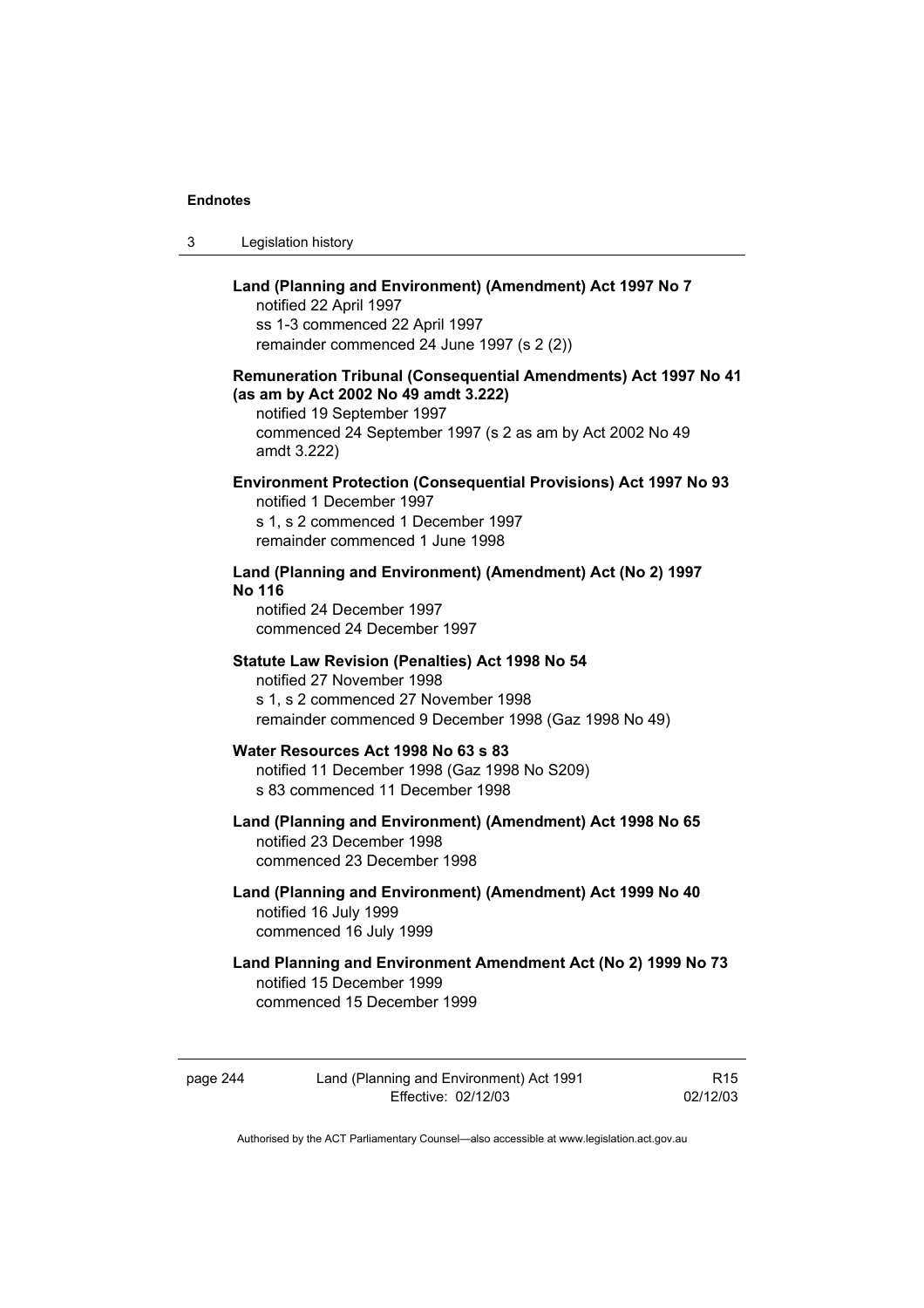| Road Transport Legislation Amendment Act 1999 No 79<br>notified 23 December 1999<br>commenced 1 March 2000 (s 2 and Gaz 2000 No S5)                                                                         |
|-------------------------------------------------------------------------------------------------------------------------------------------------------------------------------------------------------------|
| Land (Planning and Environment) Amendment Act (No 3) 1999 No 87<br>notified 23 December 1999<br>commenced 23 December 1999                                                                                  |
| Land (Planning and Environment) Amendment Act 2000 No 14<br>notified 31 March 2000<br>commenced 31 March 2000                                                                                               |
| Land (Planning and Environment) Amendment Act 2000 (No 2)<br>2000 No 15<br>notified 20 April 2000<br>commenced 20 April 2000                                                                                |
| Land (Planning and Environment) Amendment Act 2000 (No 3)<br>2000 No 37<br>notified 20 July 2000<br>s 1, s 2 commenced 20 July 2000<br>remainder commenced 24 July 2000 (Gaz 2000 No S39)                   |
| Land (Planning and Environment) Amendment Act 2000 (No 4)<br>2000 No 49<br>notified 28 September 2000<br>commenced 28 September 2000                                                                        |
| <b>Statute Law Amendment Act 2000 No 80</b><br>notified 21 December 2000<br>commenced 21 December 2000                                                                                                      |
| Land (Planning and Environment) Amendment Act 2001 No 1<br>notified 19 February 2001 (Gaz 2001 No S7)<br>s 1, s 2 commenced 19 February 2001 (IA s 10B)<br>remainder commenced 31 May 2001 (Gaz 2001 No 22) |
| Unit Titles Consequential Amendments Act 2001 No 17 sch 2<br>notified 5 April 2001 (Gaz 2001 No 14)<br>s 1, s 2 commenced 5 April 2001 (IA s 10B)<br>sch 2 commenced 5 October 2001 (s 2)                   |
|                                                                                                                                                                                                             |

R15 02/12/03 Land (Planning and Environment) Act 1991 Effective: 02/12/03

page 245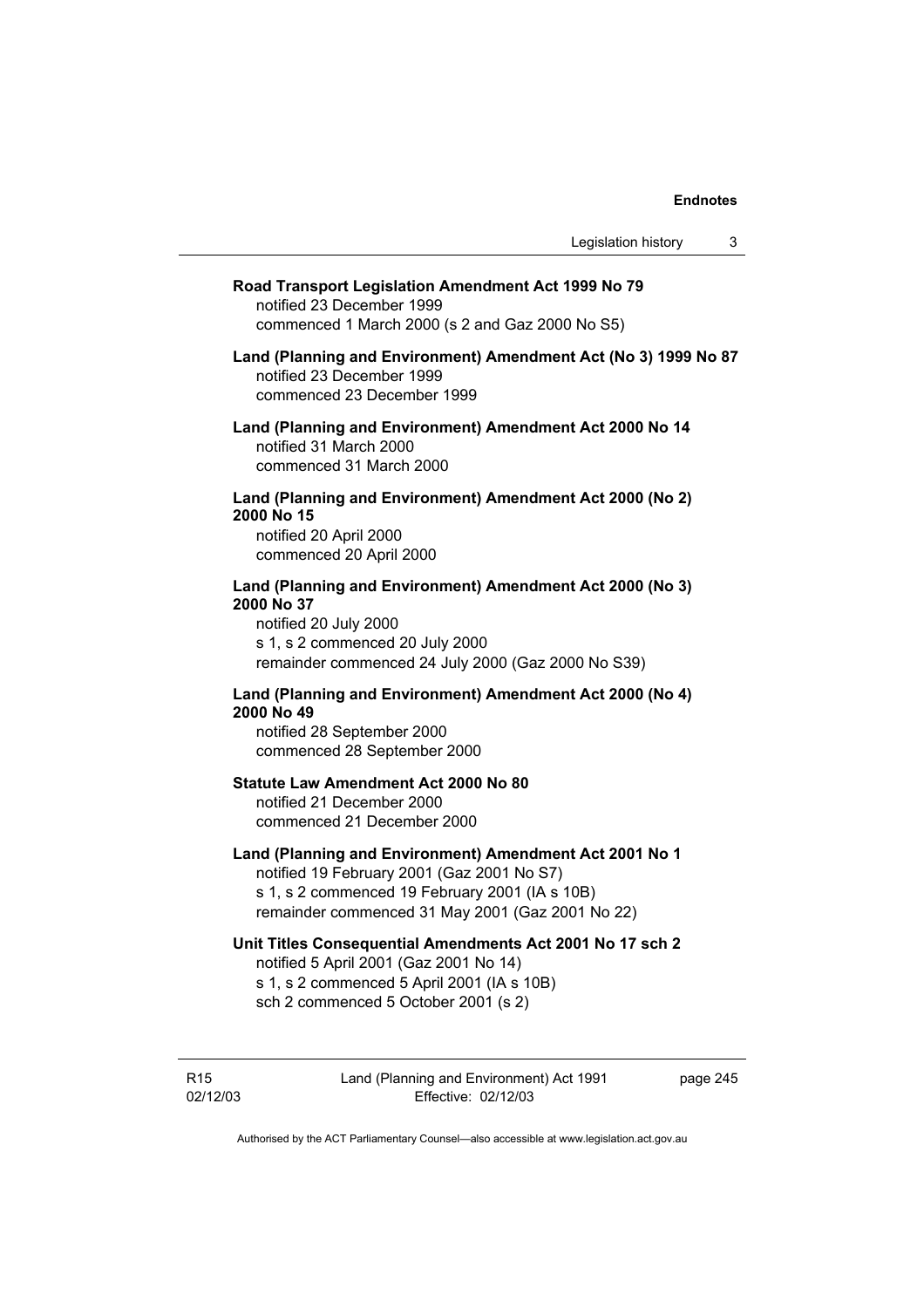3 Legislation history

### **Tree Protection (Interim Scheme) Act 2001 No 20 s 54**

notified 3 April 2001 (Gaz 2001 No S16) s 1, s 2 commenced 3 April 2001 (IA s 10B) s 54 taken to have commenced 29 March 2001 (s 2)

# **Land (Planning and Environment) Amendment Act 2001 (No 2) 2001 No 32**

notified 21 June 2001 (Gaz 2001 No S33) taken to have commenced 15 June 2001 (s 2)

### **Legislation (Consequential Amendments) Act 2001 No 44 pt 207**

notified 26 July 2001 (Gaz 2001 No 30)

s 1, s 2 commenced 26 July 2001 (IA s 10B) pt 207 commenced 12 September 2001 (s 2 and Gaz 2001 No S65)

### **Statute Law Amendment Act 2001 (No 2) 2001 No 56 pt 3.29**

notified 5 September 2001 (Gaz 2001 No S65) amdt 3.436 taken to have commenced 21 December 2000 (s 2 (2)) pt 3.29 remainder commenced 5 September 2001 (s 2 (1))

### **Community Title Act 2001 No 58 s 101, s 102**

notified 10 September 2001 (Gaz 2001 No S66) s 1, s 2 commenced 10 September 2001 (IA s 10B) s 101, s 102 commenced 10 March 2002 (s 2 and LA s 79)

### **Land (Planning and Environment) Amendment Act 2001 (No 3) 2001 No 73**

notified LR 12 September 2001 commenced 12 September 2001 (s 2)

# **Land (Planning and Environment) Amendment Act 2001 (No 4) 2001 No 80**

notified 10 September 2001 (Gaz 2001 No S66) s 1, s 2 commenced 10 September 2001 (IA s 10B) s 3, s 4 commenced 10 September 2001 (s 2 (1)) remainder commenced 12 September 2001 (s 2 (2))

## **Legislation Amendment Act 2002 No 11 pt 2.32**

notified LR 27 May 2002

s 1, s 2 commenced 27 May 2002 (LA s 75)

pt 2.32 commenced 28 May 2002 (s 2 (1))

| page 246 | Land (Planning and Environment) Act 1991 | R <sub>15</sub> |
|----------|------------------------------------------|-----------------|
|          | Effective: 02/12/03                      | 02/12/03        |

Authorised by the ACT Parliamentary Counsel—also accessible at www.legislation.act.gov.au

R15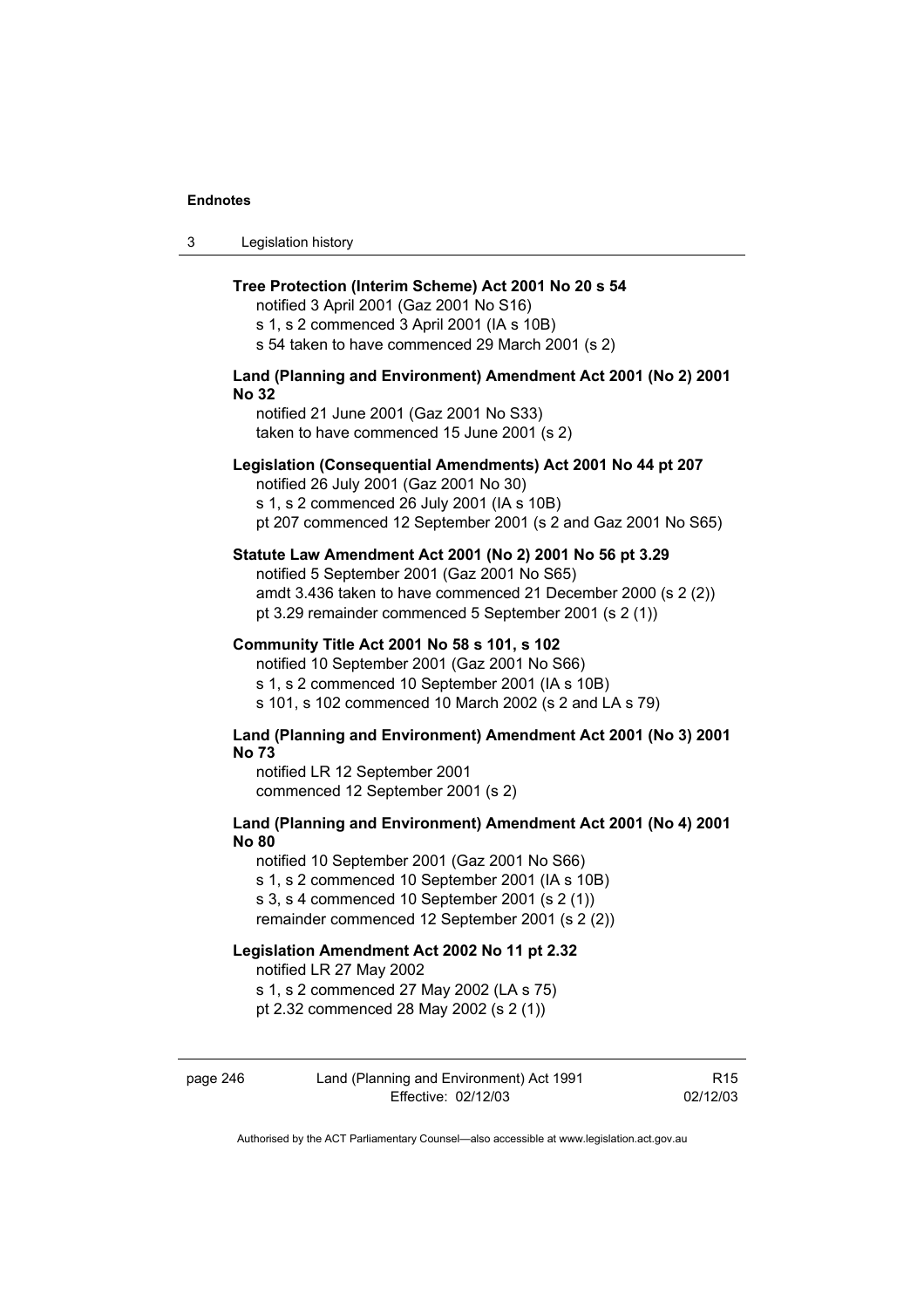### **Statute Law Amendment Act 2002 No 30 pt 3.38**

notified LR 16 September 2002 s 1, s 2 commenced 16 September 2002 (LA s 75)

pt 3.38 commenced 17 September 2002 (s 2 (1))

### **Land (Planning and Environment) Amendment Act 2002 No 37**

notified LR 10 October 2002

s 1, s 2 commenced 10 October 2002 (LA s 75 (1)) remainder commenced 11 October 2002 (s 2)

### **Districts Act 2002 No 39 pt 1.4**

notified LR 10 October 2002

s 1, s 2 commenced 10 October 2002 (LA s 75 (1)) pt 1.4 commenced 11 October 2002 (s 2)

# **Statute Law Amendment Act 2002 (No 2) No 49 amdt 3.222**

notified LR 20 December 2002

s 1, s 2 taken to have commenced 7 October 1994 (LA s 75 (2)) amdt 3.222 commenced 24 September 1997 (s 2 (3))

*Note* This Act only amends the Remuneration Tribunal (Consequential Amendments) Act 1997 No 41.

### **Planning and Land (Consequential Amendments) 2002 A2002-56 sch 1**

notified LR 20 December 2002 s 1, s 2 commenced 20 December 2002 (LA s 75 (1)) sch 1 commenced 1 July 2003 (s 2 and see Planning and Land Act 2002 A2002-55, s 2)

### **Cemeteries and Crematoria Act 2003 A2003-11 sch 1 pt 1.1**

notified LR 27 March 2003 s 1, s 2 commenced 27 March 2003 (LA s 75 (1)) sch 1 pt 1.1 commenced 27 September 2003 (s 2 and LA s 79)

# **Legislation (Gay, Lesbian and Transgender) Amendment Act 2003 A2003-14 sch 1 pt 1.20**

notified LR 27 March 2003 s 1, s 2 commenced 27 March 2003 (LA s 75 (1)) sch 1 pt 1.20 commenced 28 March 2003 (s 2)

R15 02/12/03 page 247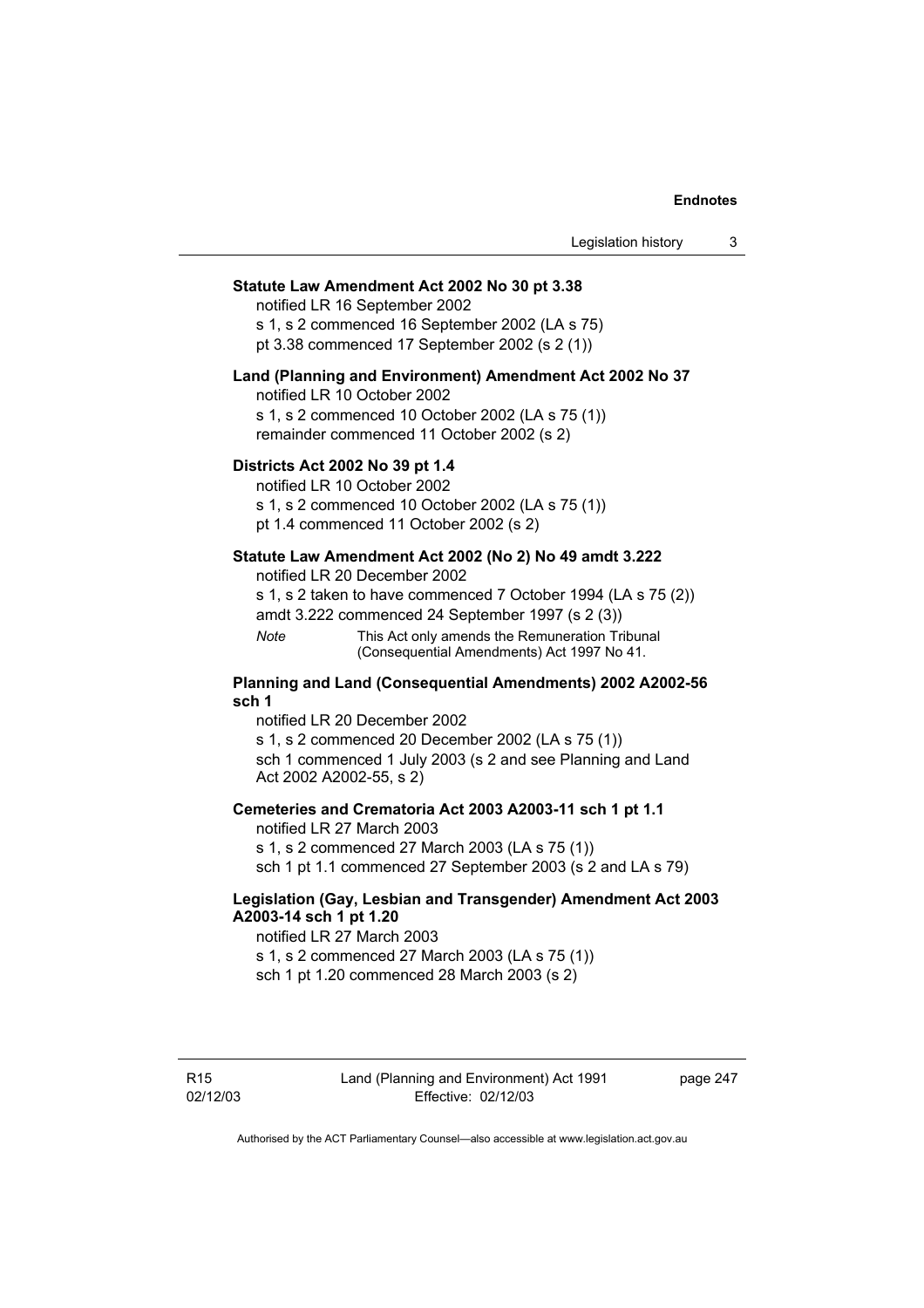4 Amendment history

# **Planning and Land Legislation Amendment Act 2003 A2003-30 sch 1 pt 1.1**

notified LR 30 June 2003 s 1, s 2 commenced 30 June 2003 (LA s 75 (1)) sch 1 pt 1.1 commenced 1 July 2003 (s 2 and see Planning and Land Act 2002 A2002-55, s 2)

# **Land (Planning and Environment) (Compliance) Amendment Act 2003 A2003-34 pt 2, sch 1 pt 1.2, sch 2**

notified LR 7 July 2003 s 1, s 2 commenced 7 July 2003 (LA s 75 (1)) pt 2, sch 1 pt 1.2, sch 2 commenced 1 September 2003 (s 2 and CN2003-8)

# **4 Amendment history**

| Name of Act<br>s <sub>1</sub>       | sub 2002 No 30 amdt 3.404                                                                                                                                                                                                                                                                                                                                                                                                                                                                                                                                                                                                                                                                                                                                                                                                            |                 |
|-------------------------------------|--------------------------------------------------------------------------------------------------------------------------------------------------------------------------------------------------------------------------------------------------------------------------------------------------------------------------------------------------------------------------------------------------------------------------------------------------------------------------------------------------------------------------------------------------------------------------------------------------------------------------------------------------------------------------------------------------------------------------------------------------------------------------------------------------------------------------------------|-----------------|
| <b>Dictionary</b><br>s <sub>2</sub> | om 2001 No 44 amdt 1.2333<br>ins 2002 No 30 amdt 3.404                                                                                                                                                                                                                                                                                                                                                                                                                                                                                                                                                                                                                                                                                                                                                                               |                 |
| <b>Notes</b>                        |                                                                                                                                                                                                                                                                                                                                                                                                                                                                                                                                                                                                                                                                                                                                                                                                                                      |                 |
| s <sub>3</sub>                      | om 1993 No 44<br>ins 2002 No 30 amdt 3.404                                                                                                                                                                                                                                                                                                                                                                                                                                                                                                                                                                                                                                                                                                                                                                                           |                 |
| s <sub>4</sub>                      | <b>Offences against Act-application of Criminal Code etc</b><br>om 2002 No 30 amdt 3.404<br>def <i>appeals board</i> ins 1993 No 77 s 4<br>def commissioner ins 1996 No 85 s 4<br>def conservator am 1994 No 97 sch<br>def controlled activity am 1996 No 85 s 4<br>def determined fee om 2001 No 44 amdt 1.2334<br>def <i>Environment Minister</i> ins 1996 No 71 s 4<br>def Gungahlin central area ins 1996 No 39 s 8<br>def land management agreement ins 1999 No 73 s 4<br>sub 2001 No 44 amdt 1.2335<br>def pest animal ins 1997 No 7 s 4<br>def pest plant ins 1997 No 7 s 4<br>def <i>plan</i> sub 2001 No 44 amdt 1.2335<br>def <i>public land</i> ins 1996 No 85 s 4<br>def <i>public</i> street ins 1996 No 85 s 4<br>om 1999 No 79 sch 3<br>def registrar ins 1993 No 77 s 4<br>def <i>public</i> works om 1993 No 75 s 4 |                 |
| page 248                            | Land (Planning and Environment) Act 1991                                                                                                                                                                                                                                                                                                                                                                                                                                                                                                                                                                                                                                                                                                                                                                                             | R <sub>15</sub> |

Effective: 02/12/03

02/12/03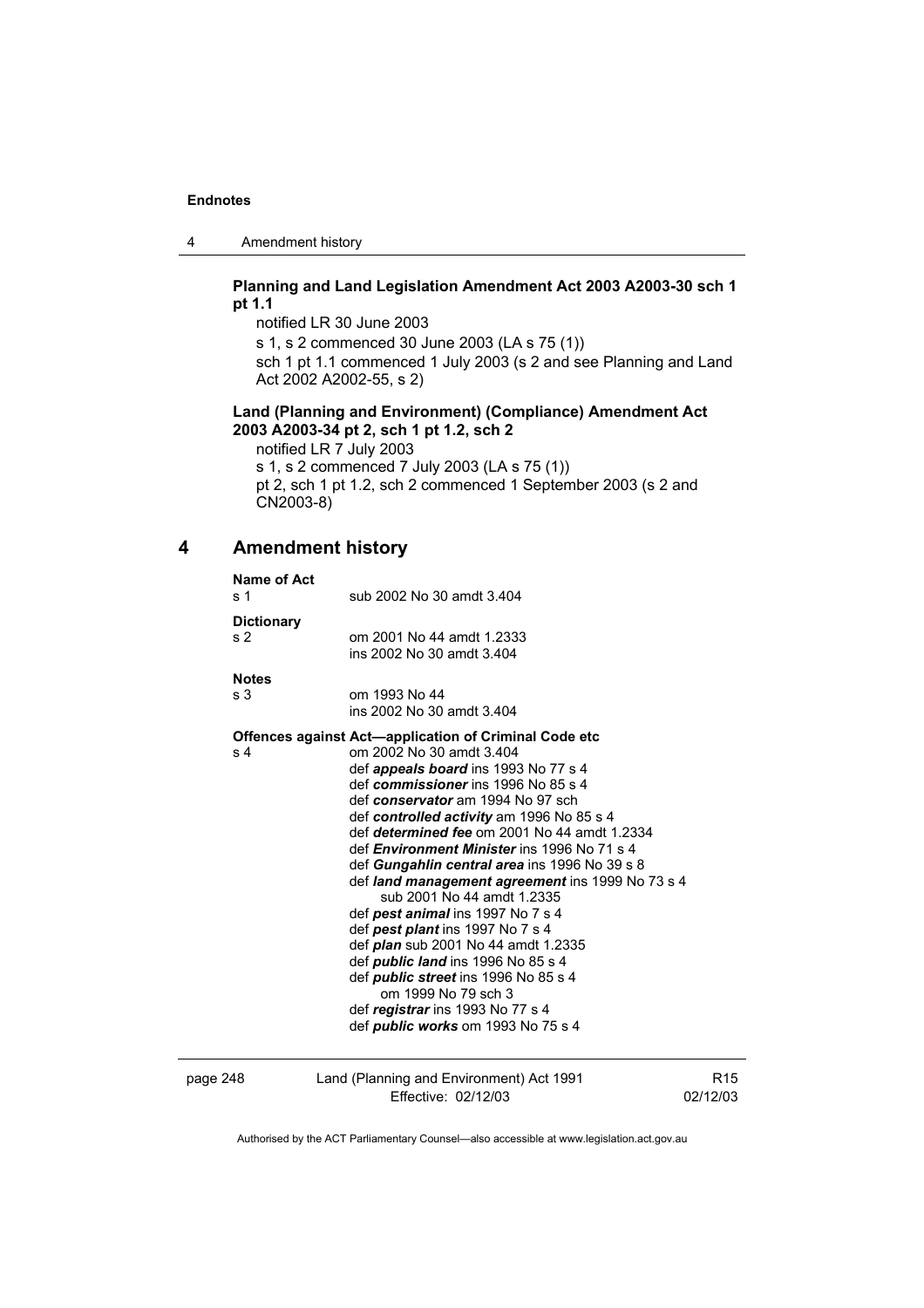Amendment history 4

 pres s 4 ins A2003-34 amdt 2.1 **Preliminary**  div 2.1 hdg (prev pt 2 div 1 hdg) renum R6 LA **Definitions for pt 2**  s 5 am 1996 Nos 71 and 85 def *background papers* am A2002-56 amdts 1.1-1.3, amdt 1.24 def *Commonwealth Planning Act* om 2002 No 30 amdt 3.405 def *consultation notice* ins 2002 No 30 amdt 3.406 def *draft plan variation* sub 2002 No 30 amdt 3.407, A2002-56 amdt 1.4 def *national authority* om 2002 No 30 amdt 3.408 def *national capital plan* sub 2002 No 30 amdt 3.409 **Stages and parts of the plan**  s 6 om 2002 No 30 amdt 3.410 **Territory plan—object and effect**  div 2.2 hdg (prev pt 2 div 2 hdg) renum R6 LA **Object**  s 7 am 1996 No 85; 2002 No 30 amdt 3.411 **Effect of plan**  s 8 am 1993 No 77; 1996 No 85 **Effect of draft plan variation**  s 9 am 1996 No 85; 2000 No 37 s 4; 2001 No 44 amdt 1.2336; R6 LA (see 2001 No 44 amdt 1.2337); 2002 No 30 amdt 3.412, amdt 3.413; ss renum R9 LA (see 2002 No 30 amdt 3.414); A2002-56 amdt 1.5, amdt 1.6; pars renum R15 LA **Effect of interim heritage places register**  s 10 am A2002-56 amdt 1.23, amdt 1.24 **Territory plan—continuation and variation**  div 2.3 hdg (prev pt 2 div 3 hdg) renum R6 LA **Territory plan**  sdiv 2.3.1 hdg (prev pt 2 div 3 sdiv A hdg) renum R6 LA **Preparation of variations of Territory plan**  sdiv 2.3.2 hdg (prev pt 2 div 3 sdiv B hdg) renum R6 LA **Preparation of plan variations**  s 15 am 1996 No 85 sub A2002-56 amdt 1.7

R15 02/12/03 Land (Planning and Environment) Act 1991 Effective: 02/12/03

page 249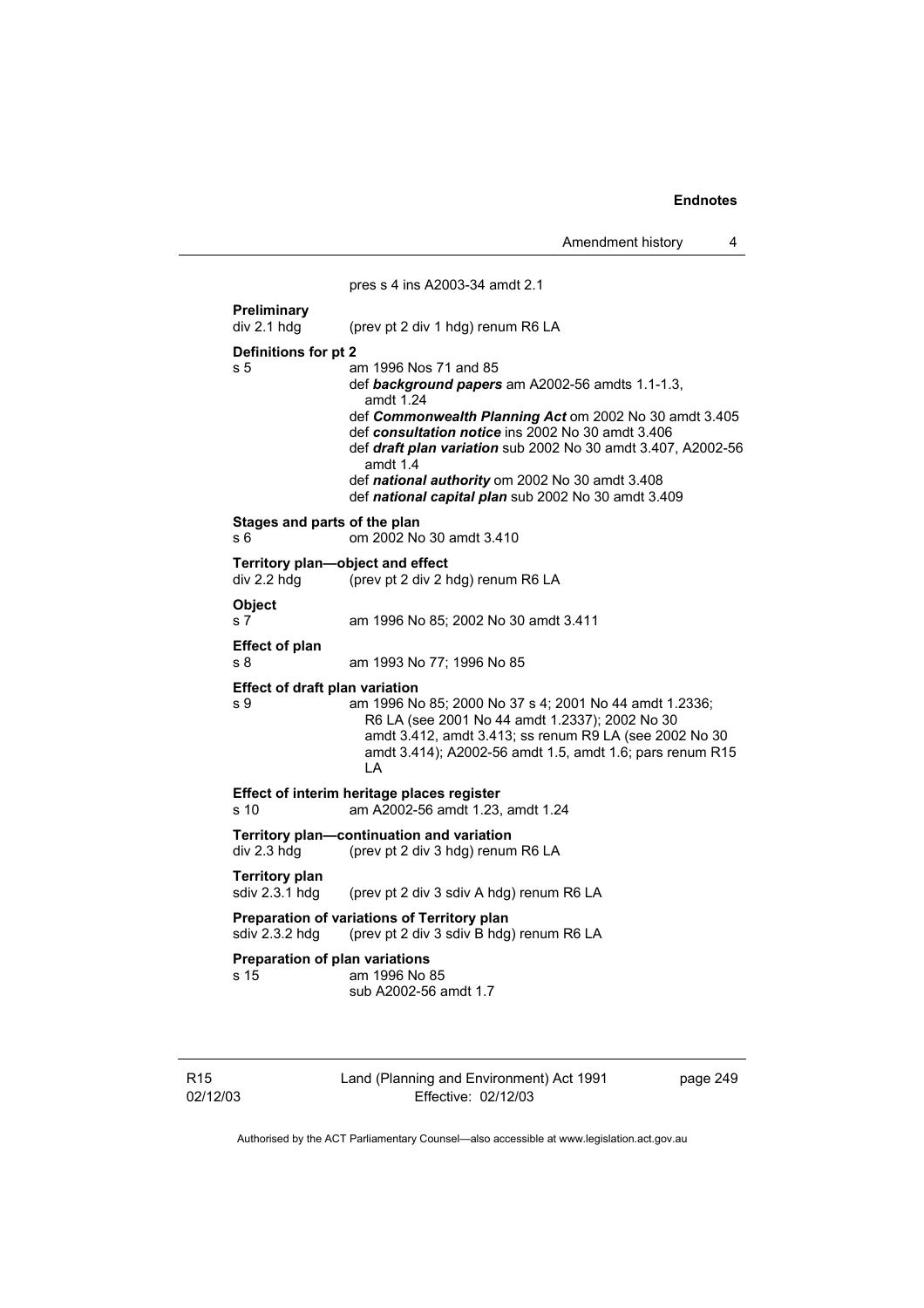| 4        | Amendment history                                                                                                                 |                                                                                                                                                                                                                                    |                 |  |
|----------|-----------------------------------------------------------------------------------------------------------------------------------|------------------------------------------------------------------------------------------------------------------------------------------------------------------------------------------------------------------------------------|-----------------|--|
|          | s 16                                                                                                                              | <b>Consultation with conservator</b><br>sub 1996 No 85<br>am A2002-56 amdt 1.24                                                                                                                                                    |                 |  |
|          | Heritage<br>s 17                                                                                                                  | am 2001 No 44 amdt 1.2338, amdt 1.2339; 2002 No 30 amdt<br>3.415, amdt 3.508; A2002-56 amdt 1.24                                                                                                                                   |                 |  |
|          | s <sub>18</sub>                                                                                                                   | <b>Environmental reports and inquiries</b><br>am 2002 No 30 amdt 3.416; A2002-56 amdt 1.24                                                                                                                                         |                 |  |
|          | s 19                                                                                                                              | <b>Public consultation—notification</b><br>am 1993 No 75; 1996 No 85; 2000 No 37 s 5<br>sub 2001 No 44 amdt 1.2340<br>am 2002 No 30 amdt 3.417; A2002-56 amdt 1.8, amdt 1.23,<br>amdt 1.24                                         |                 |  |
|          | s 19A                                                                                                                             | Public consultation-notice of interim effect etc<br>ins 2001 No 44 amdt 1.2340<br>am 2002 No 30 amdt 3.418                                                                                                                         |                 |  |
|          | s 19B                                                                                                                             | Public consultation-availability of draft plan variation etc<br>ins 2001 No 44 amdt 1.2340<br>am 2002 No 30 amdt 3.419; A2002-56 amdt 1.9, amdt 1.10,<br>amdt 1.24; ss renum R12 LA (see A2002-56 amdt 1.11)                       |                 |  |
|          | s 19C                                                                                                                             | Draft plan variations that do not affect rights<br>ins 2001 No 44 amdt 1.2340<br>sub A2002-56 amdt 1.12                                                                                                                            |                 |  |
|          | s 20                                                                                                                              | Consultation with national capital authority<br>am 2002 No 30 amdt 3.420<br>sub A2002-56 amdt 1.12                                                                                                                                 |                 |  |
|          | s 21                                                                                                                              | <b>Public inspection of comments</b><br>am 1996 No 85; 2002 No 30 amdt 3.421<br>sub A2002-56 amdt 1.13                                                                                                                             |                 |  |
|          | s 22                                                                                                                              | Revision, deferral or withdrawal of draft plan variations<br>am 1996 No 85; 2001 No 44 amdts 1.2341-1.2345; R6 LA (see<br>2001 No 44 amdt 1.2346); 2002 No 30 amdt 3.422; A2002-56<br>amdt 1.23, amdt 1.24                         |                 |  |
|          | <b>Executive approval and consideration by Legislative Assembly</b><br>(prev pt 2 div 3 sdiv C hdg) renum R6 LA<br>sdiv 2.3.3 hdg |                                                                                                                                                                                                                                    |                 |  |
|          | s 24                                                                                                                              | Submission of draft plan variation to Executive<br>am 1996 No 85; 2001 No 44 amdt 1.2347; 2002 No 30<br>amdt 3.422, amdt 3.423; A2002-56 amdt 1.23, amdt 1.24;<br>A2003-30 amdt 1.1; ss renum R12 LA (see A2003-30<br>amdt $1.2$ ) |                 |  |
| page 250 |                                                                                                                                   | Land (Planning and Environment) Act 1991                                                                                                                                                                                           | R <sub>15</sub> |  |

Effective: 02/12/03 02/12/03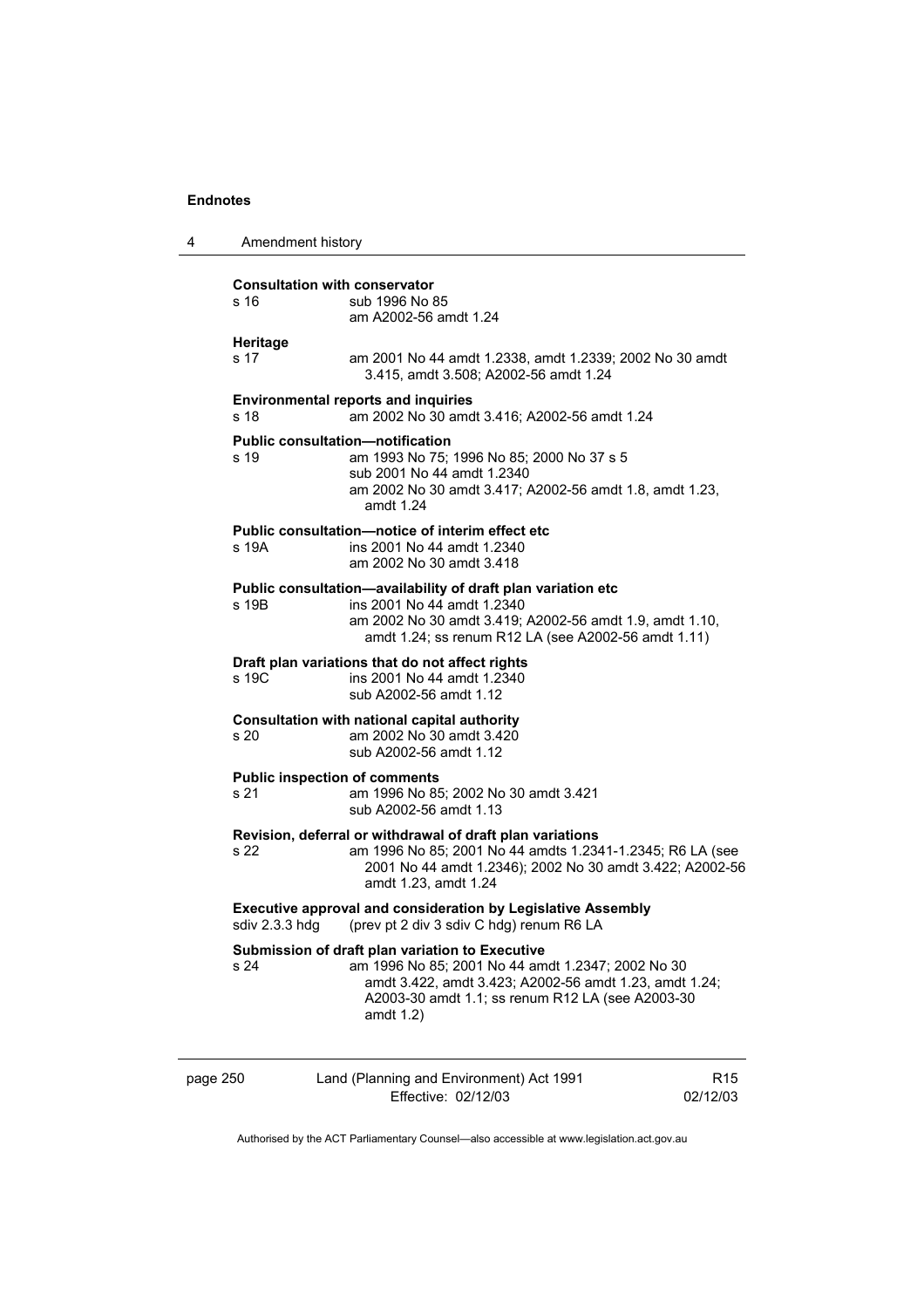|                                                                                       | Amendment history<br>4                                                                                                                                                                                                                                                                        |  |
|---------------------------------------------------------------------------------------|-----------------------------------------------------------------------------------------------------------------------------------------------------------------------------------------------------------------------------------------------------------------------------------------------|--|
| s <sub>25</sub>                                                                       | <b>Consideration by Legislative Assembly committee</b><br>am A2002-56 amdt 1.23                                                                                                                                                                                                               |  |
| <b>Minister's powers</b>                                                              |                                                                                                                                                                                                                                                                                               |  |
| s 26 hdg<br>s 26                                                                      | sub A2002-56 amdt 1.14<br>am 1996 No 85; 2001 No 44 amdts 1.2348-1.2350; 2002 No 30<br>amdt 3.424; A2002-56 amdts 1.15-1.17, amdt 1.23,<br>amdt 1.24                                                                                                                                          |  |
| s 27                                                                                  | Return of draft plan variation to authority<br>sub 2002 No 30 amdt 3.425<br>am A2002-56 amdt 1.18, amdt 1.19, amdt 1.23                                                                                                                                                                       |  |
| s 28                                                                                  | Notice of revival of deferred draft plan variation<br>am 2001 No 44 amdt 1.2351, amdt 1.2352; A2002-56<br>amdt 1.20, amdt 1.23, amdt 1.24                                                                                                                                                     |  |
| s 29                                                                                  | <b>Consideration of plan variation by Legislative Assembly</b><br>am 1996 No 85; 2001 No 44 amdts 1.2353-1.2356, amdt<br>1.2358; R6 LA (see 2001 No 44 amdt 1.2357); 2002 No 30<br>amdts 3.426-3.430; ss renum R9 LA (see 2002 No 30<br>amdt 3.431); A2002-56 amdt 1.20, amdt 1.21, amdt 1.23 |  |
| s 30                                                                                  | Rejection of plan variation by Legislative Assembly<br>om 2001 No 44 amdt 1.2359<br>ins 2001 No 44 amdt 1.2358<br>am A2002-56 amdt 1.21, amdt 1.24                                                                                                                                            |  |
| s 30A                                                                                 | Partial rejection of plan variation by Legislative Assembly<br>ins 2001 No 44 amdt 1.2358<br>am 2002 No 30 amdt 3.432                                                                                                                                                                         |  |
| s 30B                                                                                 | Partial rejection of plan variation-newspaper publication etc<br>ins 2001 No 44 amdt 1.2358<br>am A2002-56 amdt 1.21                                                                                                                                                                          |  |
| Plan variations-defined land<br>sdiv 2.3.4 hdg                                        | (prev pt 2 div 3 sdiv D hdg) renum R6 LA                                                                                                                                                                                                                                                      |  |
| s 32                                                                                  | Plan variations in relation to defined land<br>am 1996 No 85; 2001 No 44 amdts 1.2360-1.2366; R6 LA (see<br>2001 No 44 amdt 1.2367); am A2002-56 amdt 1.24                                                                                                                                    |  |
| div 2.4 hdg                                                                           | <b>Australian Capital Territory Planning Authority</b><br>(prev pt 2 div 4 hdg) renum R6 LA<br>om A2002-56 amdt 1.22                                                                                                                                                                          |  |
| Establishment, constitution, functions and powers<br>div 4 subdiv A hdg om 1996 No 85 |                                                                                                                                                                                                                                                                                               |  |
|                                                                                       |                                                                                                                                                                                                                                                                                               |  |

R15 02/12/03 Land (Planning and Environment) Act 1991 Effective: 02/12/03

page 251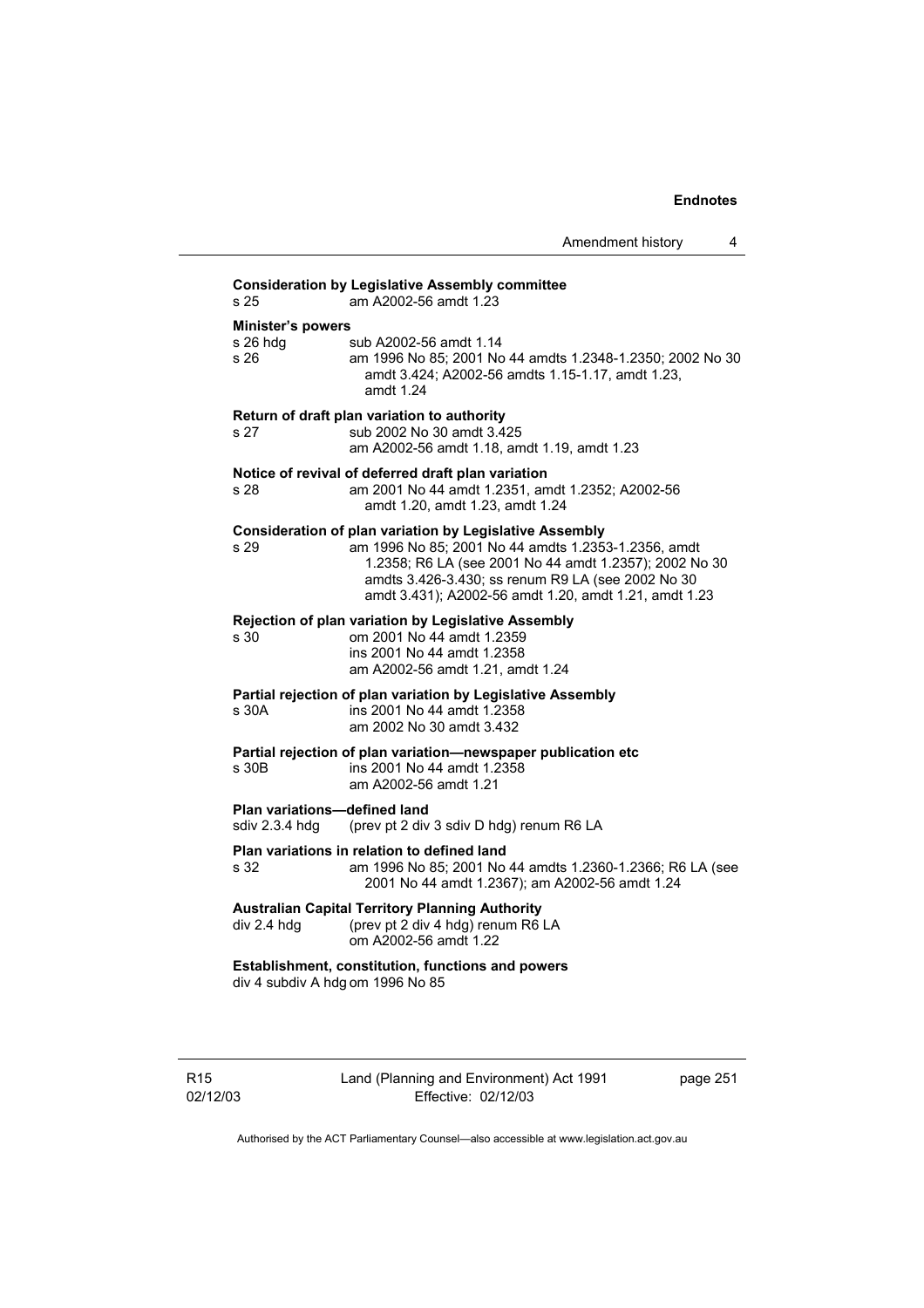4 Amendment history

| <b>Establishment of authority</b><br>am 1996 No 85<br>s 33<br>sub 2002 No 30 amdt 3.433<br>om A2002-56 amdt 1.22<br><b>Constitution</b><br>s 34<br>om 1996 No 85<br><b>Functions</b><br>s 36<br>am 2002 No 30 amdt 3.434, amdt 3.435<br>om A2002-56 amdt 1.22<br><b>Executive policy directions</b><br>am 1995 No 25; 1996 No 85; 2001 No 44 amdt 1.2368; R6 LA<br>s 37<br>(see 2001 No 44 amdt 1.2369); 2002 No 30 amdt 3.436<br>om A2002-56 amdt 1.22<br>Power to enter into contracts<br>s 38<br>am 1994 No 38<br>sub 2002 No 30 amdt 3.437<br>om A2002-56 amdt 1.22<br><b>Annual report</b><br>s 39<br>om 1995 No 25<br><b>Delegation</b><br>s 40<br>sub 2002 No 30 amdt 3.437<br>om A2002-56 amdt 1.22<br>Staff |
|----------------------------------------------------------------------------------------------------------------------------------------------------------------------------------------------------------------------------------------------------------------------------------------------------------------------------------------------------------------------------------------------------------------------------------------------------------------------------------------------------------------------------------------------------------------------------------------------------------------------------------------------------------------------------------------------------------------------|
|                                                                                                                                                                                                                                                                                                                                                                                                                                                                                                                                                                                                                                                                                                                      |
|                                                                                                                                                                                                                                                                                                                                                                                                                                                                                                                                                                                                                                                                                                                      |
|                                                                                                                                                                                                                                                                                                                                                                                                                                                                                                                                                                                                                                                                                                                      |
|                                                                                                                                                                                                                                                                                                                                                                                                                                                                                                                                                                                                                                                                                                                      |
|                                                                                                                                                                                                                                                                                                                                                                                                                                                                                                                                                                                                                                                                                                                      |
|                                                                                                                                                                                                                                                                                                                                                                                                                                                                                                                                                                                                                                                                                                                      |
|                                                                                                                                                                                                                                                                                                                                                                                                                                                                                                                                                                                                                                                                                                                      |
|                                                                                                                                                                                                                                                                                                                                                                                                                                                                                                                                                                                                                                                                                                                      |
| s 41<br>am 2002 No 30 amdt 3.438<br>om A2002-56 amdt 1.22                                                                                                                                                                                                                                                                                                                                                                                                                                                                                                                                                                                                                                                            |
| Effect of irregularity of appointment of chief planner<br>s 42<br>om 1996 No 85                                                                                                                                                                                                                                                                                                                                                                                                                                                                                                                                                                                                                                      |
| <b>Chief planner</b><br>div 4 subdiv B hdg om 1996 No 85                                                                                                                                                                                                                                                                                                                                                                                                                                                                                                                                                                                                                                                             |
| <b>Chief planner</b><br>s 43<br>om 1996 No 85                                                                                                                                                                                                                                                                                                                                                                                                                                                                                                                                                                                                                                                                        |
| <b>Acting chief planner</b><br>s 44<br>om 1996 No 85                                                                                                                                                                                                                                                                                                                                                                                                                                                                                                                                                                                                                                                                 |
| <b>Remuneration and allowances</b>                                                                                                                                                                                                                                                                                                                                                                                                                                                                                                                                                                                                                                                                                   |
| s 45<br>am 1994 No 38<br>om 1995 No 56                                                                                                                                                                                                                                                                                                                                                                                                                                                                                                                                                                                                                                                                               |
| Leave of absence                                                                                                                                                                                                                                                                                                                                                                                                                                                                                                                                                                                                                                                                                                     |
| s 46<br>om 1996 No 85                                                                                                                                                                                                                                                                                                                                                                                                                                                                                                                                                                                                                                                                                                |
|                                                                                                                                                                                                                                                                                                                                                                                                                                                                                                                                                                                                                                                                                                                      |

page 252 Land (Planning and Environment) Act 1991 Effective: 02/12/03

R15 02/12/03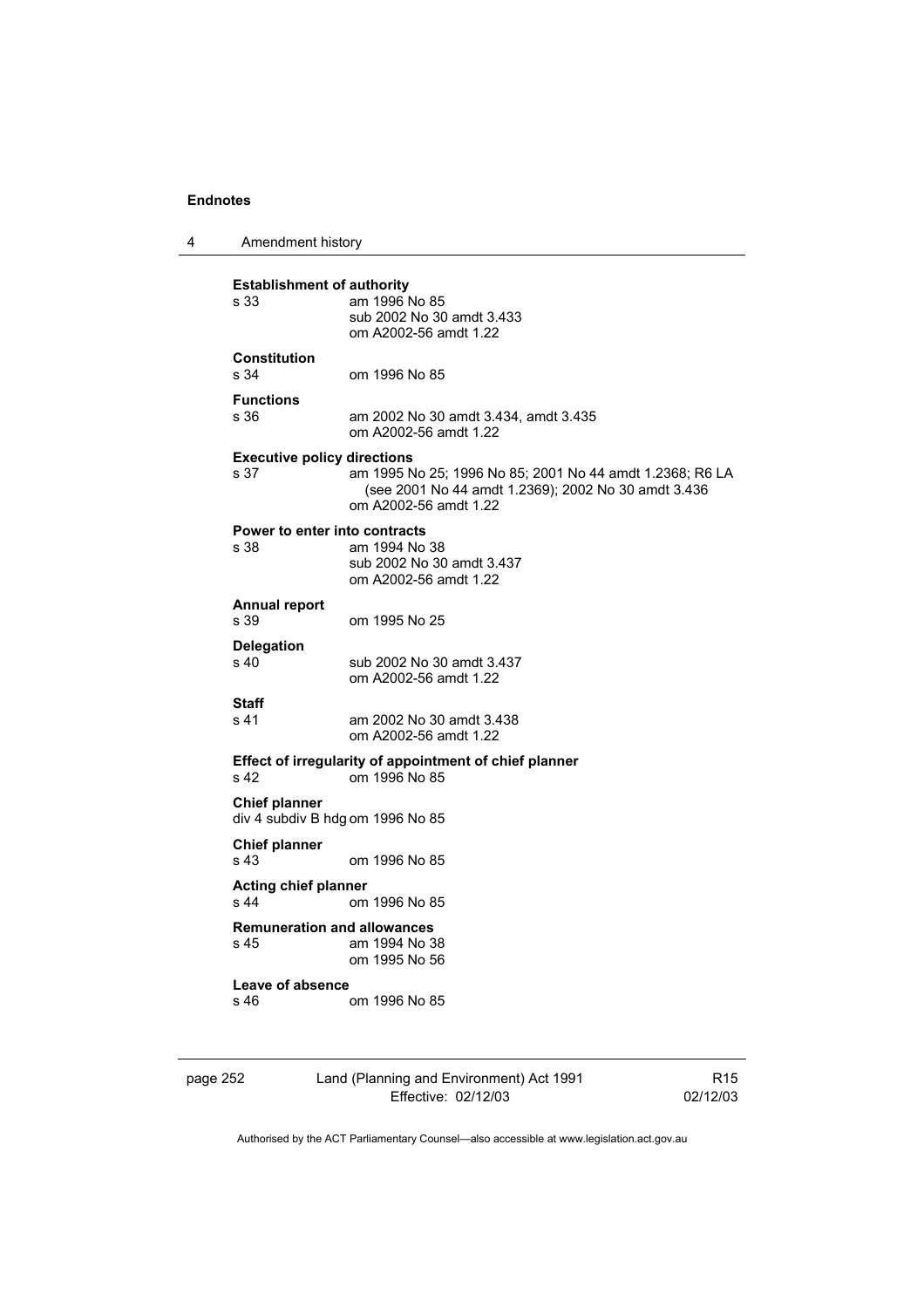**Disclosure of interests**  om 1996 No 85 **Other employment, remuneration, business etc**  s 48 om 1996 No 85 **Resignation**  om 1996 No 85 **Termination of appointment**  s 50 om 1996 No 85 **Miscellaneous**  (prev pt 2 div 5 hdg) renum R6 LA **Preliminary**  div 3.1 hdg (prev pt 3 div 1 hdg) renum R6 LA **Definitions for pt 3**  s 52 hdg sub 2002 No 30 amdt 3.439<br>s 52 am 2002 No 30 amdt 3.440. am 2002 No 30 amdt 3.440, amdt 3.442 def *interim heritage places register* ins 2001 No 44 amdt 1.2370 am 2002 No 30 amdt 3.441 def *interim variation* ins 2001 No 44 amdt 1.2371 **Compliance with requirements for consultation or notification s 53** om 2001 No 44 amdt 1.2372 om 2001 No 44 amdt 1.2372 ins 2002 No 30 amdt 3.443 **Heritages places register**  div 3.2 hdg (prev pt 3 div 2 hdg) renum R6 LA **Content of heritage places register**  s 54 am 2002 No 30 amdt 3.444, amdt 3.445 **Interim heritage places registers**<br>div 3.3 hdg (prev pt 3 div 3 html (prev pt  $3$  div  $3$  hdg) renum R6 LA **Effect**  sdiv 3.3.1 hdg (prev pt 3 div 3 sdiv A hdg) renum R6 LA **Effect of interim registers**  s 55 am 2001 No 44 amdt 1.2373; 2002 No 30 amdt 3.446 **Preparation, notification and submission of registers**  sdiv 3.3.2 hdg (prev pt 3 div 3 sdiv B hdg) renum R6 LA **Application for inclusion of places in interim register**  s 59 am 1993 No 77; 1996 No 71; ss renum R15 LA

R15 02/12/03 Land (Planning and Environment) Act 1991 Effective: 02/12/03

page 253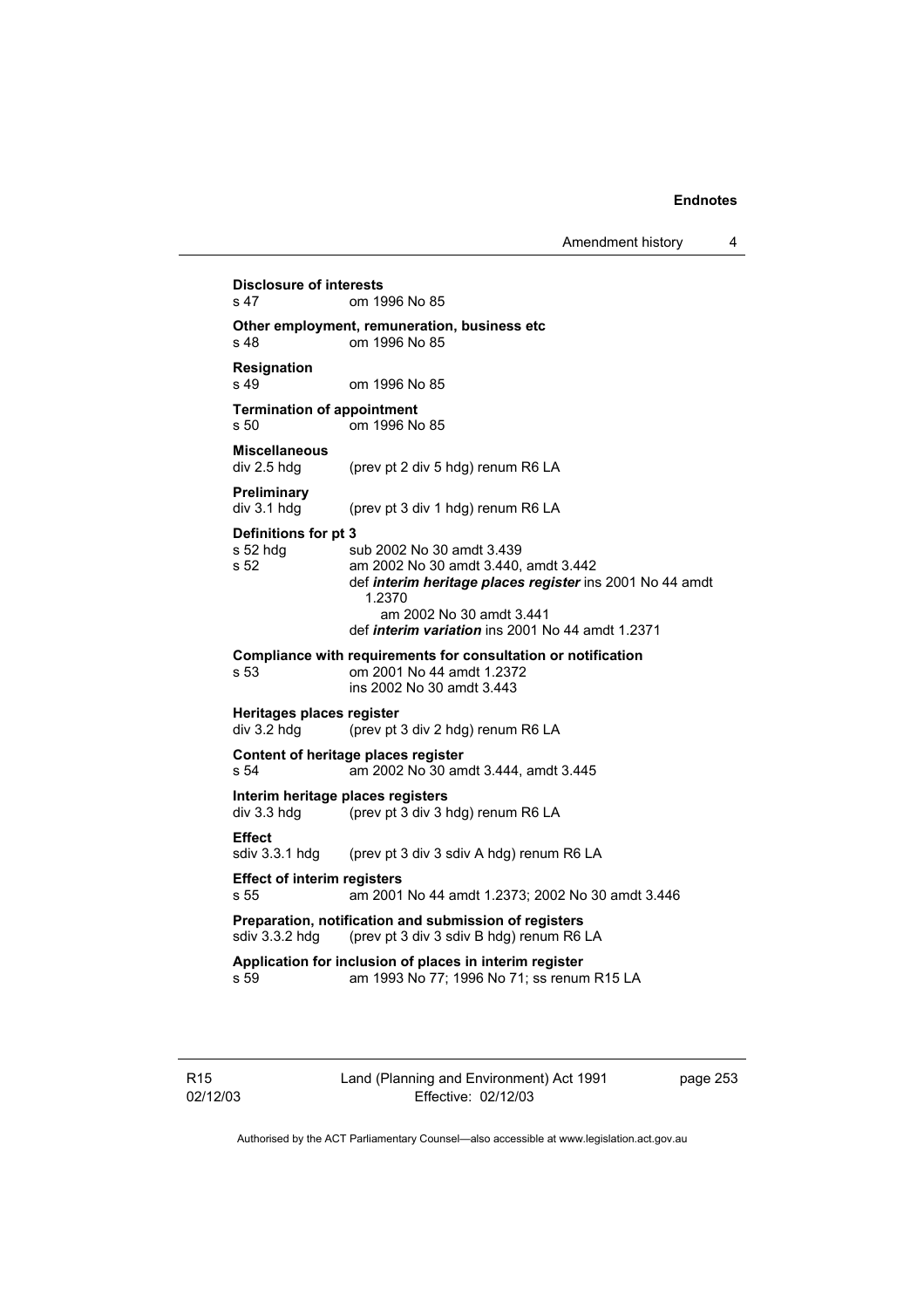| 4        | Amendment history                         |                                                                                                                                                                               |  |
|----------|-------------------------------------------|-------------------------------------------------------------------------------------------------------------------------------------------------------------------------------|--|
|          | <b>Public notification</b><br>s 60        | am 1993 No 77; 1996 No 71; 2001 No 44 amdt 1.2374, amdt<br>1.2375; R6 LA (see 2001 No 44 amdt 1.2376); 2002 No 30<br>amdt 3.447, amdt 3.448                                   |  |
|          | s 61                                      | Notification of lessees and occupiers<br>am 2001 No 44 amdt 1.2377; 2002 No 30 amdt 3.508                                                                                     |  |
|          | s 62                                      | <b>Revision of interim register</b><br>am 1993 No 77; 1996 No 71; 2001 No 44 amdts 1.2378-1.2381;<br>R6 LA (see 2001 No 44 amdt 1.2382); 2002 No 30 amdt<br>3.449, amdt 3.508 |  |
|          | s 63 hda<br>s 63                          | Submission of interim register to planning and land authority<br>am A2002-56 amdt 1.25<br>am 1993 No 77; 1996 No 71; 2001 No 44 amdt 1.2383;<br>A2002-56 amdt 1.25-1.29       |  |
|          | <b>Acquisition</b><br>s 64                | am A2002-56 amdt 1.30, amdt 1.31                                                                                                                                              |  |
|          | div 3.4 hdg                               | Acquisition of heritage places and objects<br>(prev pt 3 div 4 hdg) renum R6 LA                                                                                               |  |
|          | Notice of acquistion<br>s 65              | am 1993 No 77<br>om 1996 No 71                                                                                                                                                |  |
|          | <b>Aboriginal heritage</b><br>div 3.5 hdg | (prev pt 3 div 5 hdg) renum R6 LA                                                                                                                                             |  |
|          | Preliminary<br>sdiv 3.5.1 hdg             | (prev pt 3 div 5 sdiv A hdg) renum R6 LA                                                                                                                                      |  |
|          | Definitions for div 3.5<br>s 66           | sub 2002 No 30 amdt 3.450                                                                                                                                                     |  |
|          | sdiv $3.5.2$ hdg                          | Reporting discoveries of unregistered Aboriginal places<br>(prev pt 3 div 5 sdiv B hdg) renum R6 LA                                                                           |  |
|          | <b>Reports</b><br>s 67                    | am 1994 No 81                                                                                                                                                                 |  |
|          | s 68                                      | Aboriginal heritage discoveries-consideration of reports<br>am 2002 No 30 amdt 3.508                                                                                          |  |
|          | s 69                                      | Aboriginal heritage discoveries-Ministerial directions and declarations<br>am 1993 No 77; 1996 No 71; 2001 No 44 amdts 1.2384-1.2386;<br>2002 No 30 amdts 3.451-3.454         |  |
|          |                                           | Protection of unregistered Aboriginal heritage<br>subdiv 3.5.3 hdg (prev pt 3 div 5 subdiv C hdg) renum R6 LA                                                                 |  |
| page 254 |                                           | Land (Planning and Environment) Act 1991<br>R <sub>15</sub><br>Effective: 02/12/03<br>02/12/03                                                                                |  |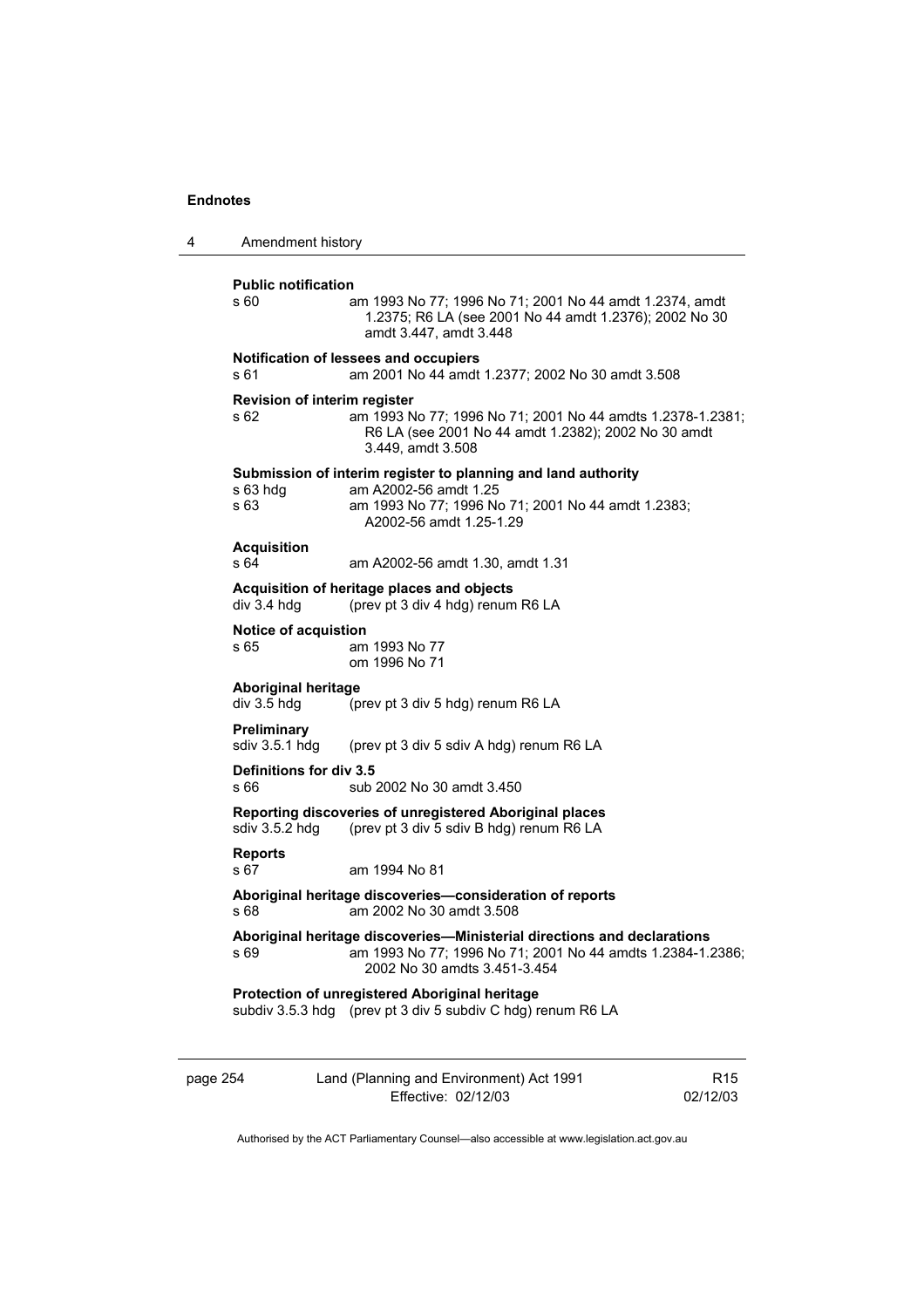Amendment history 4 **Damaging unregistered Aboriginal places**  s 70 am 1994 No 81 **Orders for protection of unregistered Aboriginal places—application of pt 6**  s 71 am 1993 No 77; A2002-56 amdt 1.31; A2003-34 amdt 1.3 **Orders—Ministerial directions and declarations**  s 73 am 1993 No 77; 1996 No 71; 2001 No 44 amdts 1.2387-1.2389; 2002 No 30 amdt 3.455, 3.456 **Compensation claims**<br>sdiv 3.5.4 hdg (prev (prev pt 3 div 5 sdiv D hdg) renum R6 LA **Application of sdiv 3.5.4**  s 75 am 2002 No 30 amdt 3.457 **Loss for which compensation is recoverable**  s 77 am 2002 No 30 amdt 3.458 **Consultation with applicants**  s 79 am 1996 No 71 **Notice of decisions about compensation**  s 80 am 1993 No 77 sub 1996 No 71 **Consultation in relation to registers**  sdiv 3.5.5 hdg (prev pt 3 div 5 sdiv E hdg) renum R6 LA **Consultation with Aboriginal organisations**  s 81 am 2002 No 30 amdt 3.459 **Restricted information**  sdiv 3.5.6 hdg (prev pt 3 div 5 sdiv F hdg) renum R6 LA **Restricted information**  s 82 am 1993 No 77; 1996 No 71; 2001 No 56 amdt 3.432; 2002 No 30 amdt 3.508 **Publication of restricted information generally**  s 84 am 1993 No 77; 1994 No 81; 1996 No 71 **Access to restricted information**  s 85 am 1996 No 71 **Administrative review** pt 3 div 6 hdg om 1 om 1996 No 71 **Review of decisions**  s 86 am 1993 No 77 om 1996 No 71 **Public access to heritage information**  div 3.6 hdg (prev pt 3 div 7 hdg) renum R6 LA

R15 02/12/03 Land (Planning and Environment) Act 1991 Effective: 02/12/03

page 255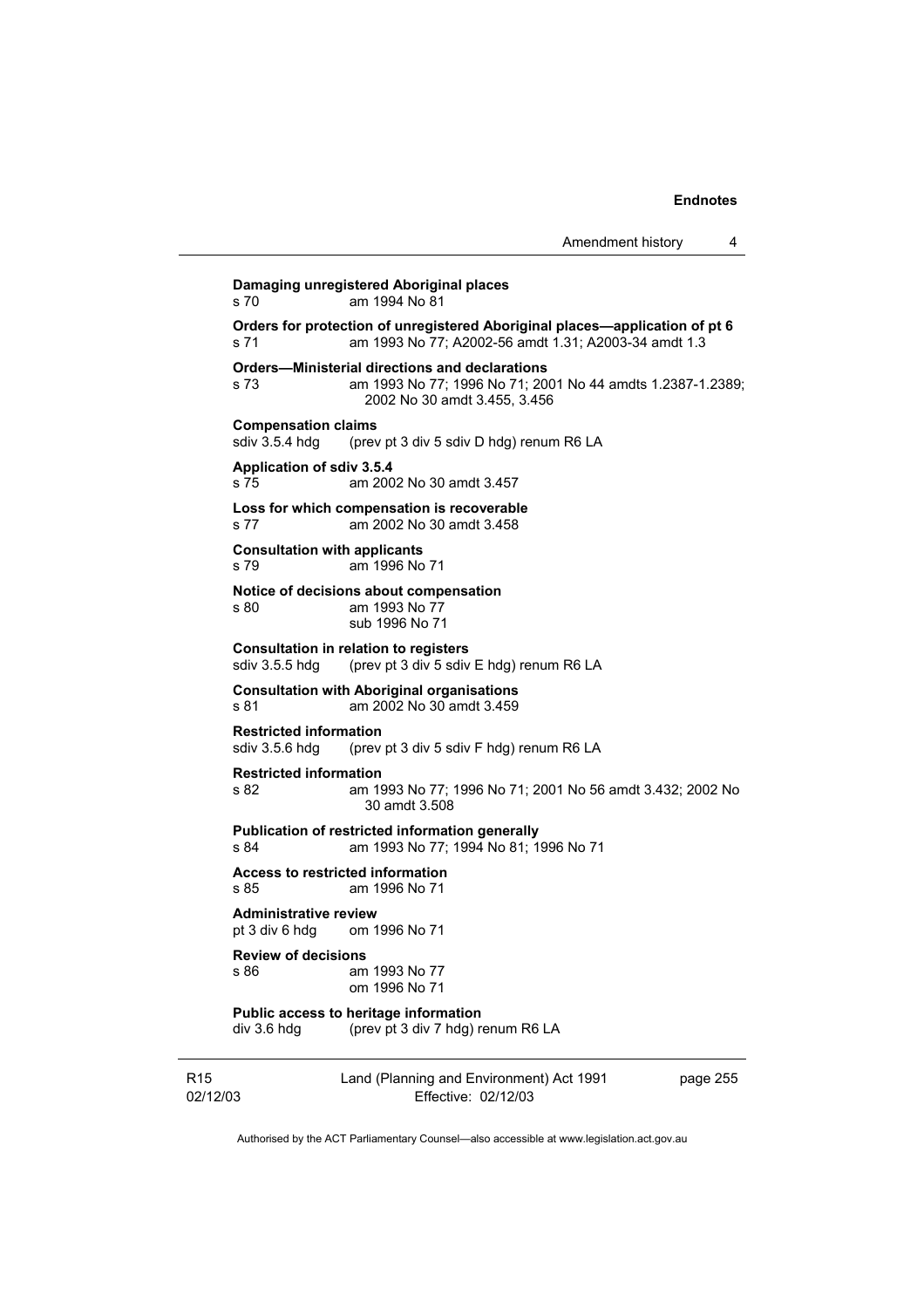| 4        | Amendment history                                     |                                                                                                                        |
|----------|-------------------------------------------------------|------------------------------------------------------------------------------------------------------------------------|
|          | sdiv 3.6.1 hdg                                        | Information about administrative action<br>(prev pt 3 div 7 sdiv A hdg) renum R6 LA                                    |
|          | Searching administrative records<br>s 88              | am 2001 No 44 amdt 1.2390, amdt 1.2391                                                                                 |
|          | <b>Access to heritage registers</b><br>sdiv 3.6.2 hdg | (prev pt 3 div 7 sdiv B hdg) renum R6 LA                                                                               |
|          | Searching heritage registers<br>s 89                  | am 2001 No 44 amdt 1.2392, amdt 1.2393<br>sub 2002 No 30 amdt 3.460                                                    |
|          | div 3.7 hdg                                           | <b>Australian Capital Territory Heritage Council</b><br>(prev pt 3 div 8 hdg) renum R6 LA<br>sub 2002 No 30 amdt 3.461 |
|          | <b>Preliminary</b><br>sdiv 3.7.1 hdg                  | (prev pt 3 div 8 sdiv A hdg) renum R6 LA<br>om 2002 No 30 amdt 3.461                                                   |
|          | Definitions for div 3.7<br>s 90                       | sub 2002 No 30 amdt 3.461                                                                                              |
|          | sdiv 3.7.2 hdg                                        | <b>Establishment, functions and powers</b><br>(prev pt 3 div 8 sdiv B hdg) renum R6 LA<br>om 2002 No 30 amdt 3.461     |
|          | <b>Establishment of heritage council</b><br>s 91      | sub 2002 No 30 amdt 3.461                                                                                              |
|          | <b>Constitution</b><br>s 92                           | sub 2002 No 30 amdt 3.461<br>am A2002-56 amdt 1.32                                                                     |
|          | <b>Functions of heritage council</b><br>s 93          | am 1995 No 25; 2001 No 44 amdt 1.2394<br>sub 2002 No 30 amdt 3.461                                                     |
|          | <b>Ministerial directions</b><br>s 94                 | sub 2002 No 30 amdt 3.461                                                                                              |
|          | Deputies of permanent members<br>s 95                 | om 1995 No 25<br>ins 2002 No 30 amdt 3.461                                                                             |
|          | <b>Appointment of expert members</b><br>s 96          | sub 2002 No 30 amdt 3.461                                                                                              |
|          | <b>Constitution and meetings</b><br>sdiv 3.7.3 hdg    | (prev pt 3 div 8 sdiv C hdg) renum R6 LA<br>om 2002 No 30 amdt 3.461                                                   |
| page 256 |                                                       | Land (Planning and Environment) Act 1991                                                                               |

Authorised by the ACT Parliamentary Counsel—also accessible at www.legislation.act.gov.au

R15 02/12/03

Effective: 02/12/03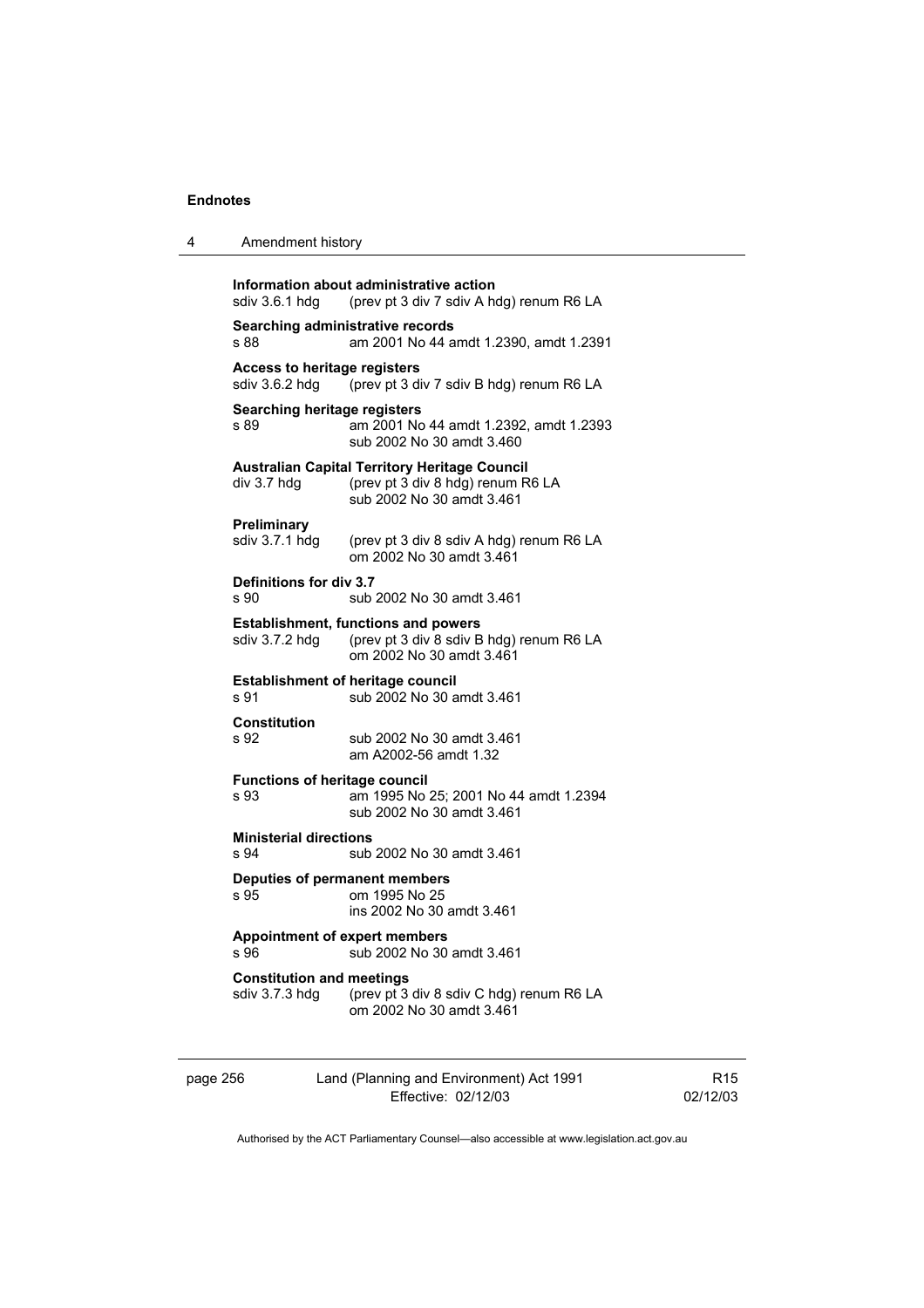Amendment history 4

**Term of appointment of expert members**  am 1996 No 85 sub 2002 No 30 amdt 3.461 **Conditions of appointment of expert members generally**  s 98 **Sub 2002 No 30 amdt 3.461 Chairperson, deputy chairperson and secretary**  s 99 sub 2002 No 30 amdt 3.461 **Leave of absence**  s 100 sub 2002 No 30 amdt 3.461 **Disclosure of interests**  s 101 sub 2002 No 30 amdt 3.461 **Ending of appointments**  om 1997 No 41 ins 2002 No 30 amdt 3.461 **Calling meetings**  s 103 am 1997 No 41 sub 2002 No 30 amdt 3.461 **Procedure at meetings**  s 104 sub 2002 No 30 amdt 3.461 **Delegation to secretary**  s 105 sub 2002 No 30 amdt 3.461 **Termination of appointment**  s 106 om 2002 No 30 amdt 3.461 **Acting members**  om 2002 No 30 amdt 3.461 **Convening meetings**  s 108 om 2002 No 30 amdt 3.461 **Procedure at meetings**<br>s 109 cm 20 om 2002 No 30 amdt 3.461 **Quorum**  s 110 om 2002 No 30 amdt 3.461 **Preliminary**  (prev pt 4 div 1 hdg) renum R6 LA div 4.1 note ins A2002-56 amdt 1.33 **Definitions for pt 4**  s 111 am 1996 No 71 **Preliminary assessments**<br>div 4.2 hdg (prev pt  $\cdot$ (prev pt 4 div 2 hdg) renum R6 LA

R15 02/12/03 Land (Planning and Environment) Act 1991 Effective: 02/12/03

page 257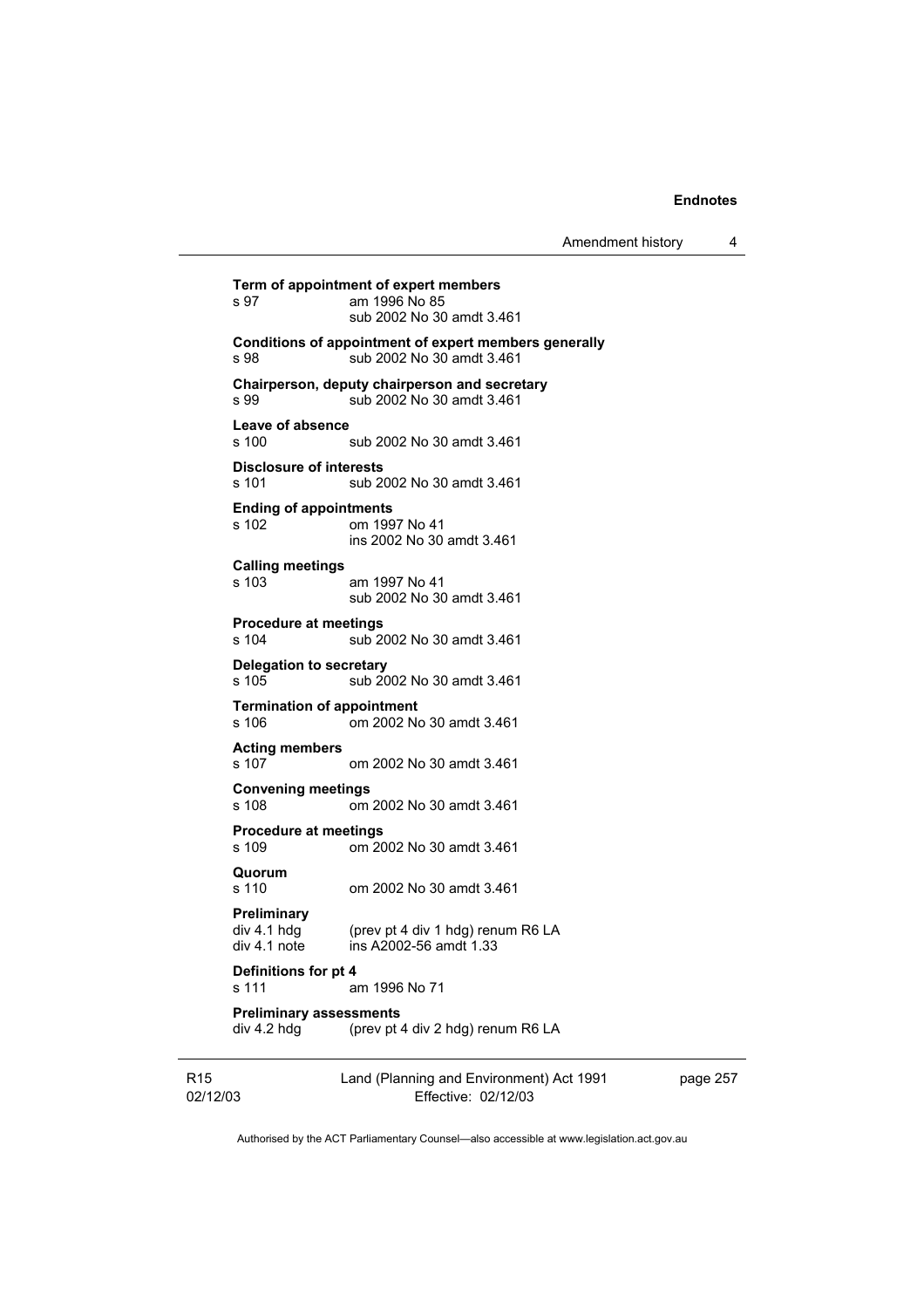| 4        | Amendment history                         |                                                                                                                                                                                                                                          |
|----------|-------------------------------------------|------------------------------------------------------------------------------------------------------------------------------------------------------------------------------------------------------------------------------------------|
|          | <b>Directions</b><br>s 113                | am 1996 No 85                                                                                                                                                                                                                            |
|          | <b>Submission to Minister</b><br>s 116    | am 1996 No 85; 2001 No 44 amdt 1.2395, amdt 1.2396                                                                                                                                                                                       |
|          | <b>Public inspection</b><br>s 117         | am 1993 No 77; 1996 No 71<br>sub 1996 No 85<br>am 2000 No 37 s 6; 2001 No 44 amdts 1.2397-1.2400; R6 LA<br>(see 2001 No 44 amdt 1.2401); A2002-56 amdt 1.34                                                                              |
|          | <b>Assessments</b><br>div 4.3 hdg         | (prev pt 4 div 3 hdg) renum R6 LA                                                                                                                                                                                                        |
|          | <b>Form and content</b><br>sdiv 4.3.1 hdg | (prev pt 4 div 3 sdiv A hdg) renum R6 LA                                                                                                                                                                                                 |
|          | sdiv 4.3.2 hdg                            | <b>Direction of assessments</b><br>(prev pt 4 div 3 sdiv B hdg) renum R6 LA                                                                                                                                                              |
|          | s 121                                     | Decisions to direct assessments<br>am 2000 No 37 s 7; ss renum R15 LA                                                                                                                                                                    |
|          | <b>Directions</b><br>s 123                | am 1996 No 85; 2001 No 44 amdt 1.2402, amdt 1.2403; R6 LA<br>(see 2001 No 44 amdt 1.2404)                                                                                                                                                |
|          | sdiv 4.3.3 hdg                            | Preparation, evaluation and consideration by Legislative Assembly<br>(prev pt 4 div 3 sdiv C hdg) renum R6 LA                                                                                                                            |
|          | s 125                                     | Environmental impact statements-consultation and public inspection<br>am 1993 No 77; 1996 No 71; 2000 No 37 s 8; 2001 No 44<br>amdt .2405, amdt 1.2406; 2001 No 56 amdt 3.433; R6 LA<br>(see 2001 No 44 amdt 1.2407); A2002-56 amdt 1.35 |
|          | <b>Consultation</b><br>s 128              | am 2001 No 44 amdts 1.2408-1.2410                                                                                                                                                                                                        |
|          | s 132                                     | Presentation to Legislative Assembly and public inspection<br>am 2001 No 44 amdt 1.2411; 2002 No 30 amdt 3.462                                                                                                                           |
|          | <b>Exclusion of material</b><br>s 133     | am 2002 No 30 amdt 3.463                                                                                                                                                                                                                 |
|          | <b>Exemptions</b><br>s 134                | am 2001 No 44 amdts 1.2412-1.2414                                                                                                                                                                                                        |
|          | <b>Inquiries</b><br>div 4.4 hdg           | (prev pt 4 div 4 hdg) renum R6 LA                                                                                                                                                                                                        |
|          | sdiv 4.4.1 hdg                            | Establishment of panels and terms of reference<br>(prev pt 4 div 4 sdiv A hdg) renum R6 LA                                                                                                                                               |
| page 258 |                                           | Land (Planning and Environment) Act 1991<br>R <sub>15</sub><br>Effective: 02/12/03<br>02/12/03                                                                                                                                           |

Authorised by the ACT Parliamentary Counsel—also accessible at www.legislation.act.gov.au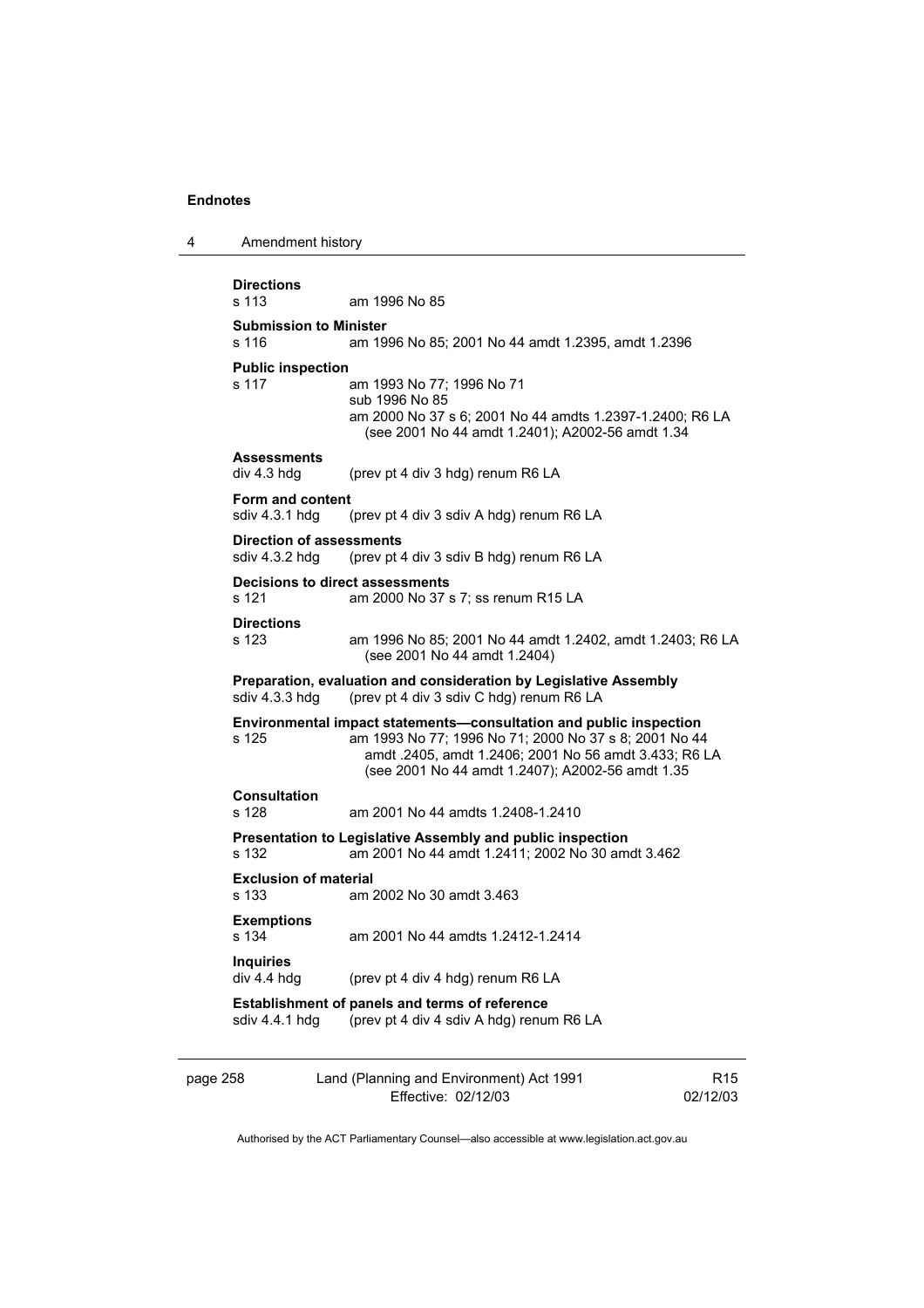| Remuneration<br>s 137                          | om 1997 No 41                                                                                                                                                               |
|------------------------------------------------|-----------------------------------------------------------------------------------------------------------------------------------------------------------------------------|
| <b>Terms of reference</b><br>s 138             | am 2001 No 44 amdt 1.2415, amdt 1.2416                                                                                                                                      |
| <b>Notification</b><br>s 139                   | am 2001 No 44 amdt 1.2417, amdt 1.2418                                                                                                                                      |
| Inquiry reports<br>sdiv 4.4.2 hdg              | (prev pt 4 div 4 sdiv B hdg) renum R6 LA                                                                                                                                    |
| s 141                                          | <b>Presentation to Legislative Assembly and public inspection</b><br>am 2001 No 44 amdt 1.2419; 2002 No 30 amdt 3.464                                                       |
| <b>Exclusion of material</b><br>s 142          | am 2002 No 30 amdt 3.465, amdt 3.466                                                                                                                                        |
| <b>Procedures and powers</b><br>sdiv 4.4.3 hdg | (prev pt 4 div 4 sdiv C hdg) renum R6 LA                                                                                                                                    |
| <b>Definitions for sdiv 4.4.3</b>              |                                                                                                                                                                             |
| s 143                                          | sub 2002 No 30 amdt 3.467<br>def <b>authorised person</b> sub 2002 No 30 amdt 3.467<br>def occupier ins 2002 No 30 amdt 3.467<br>def <i>place</i> sub 2002 No 30 amdt 3.467 |
| Notice of inquiry hearings<br>s 144            | am 2001 No 44 amdts 1.2420-1.2422                                                                                                                                           |
| General procedure<br>s 146                     | am 2002 No 30 amdt 3.468                                                                                                                                                    |
| s 147                                          | Special hearings—consultation with interested persons<br>am 2002 No 30 amdt 3.508                                                                                           |
| s 148                                          | Assessments for purpose of inquiries<br>am 2002 No 30 amdt 3.469                                                                                                            |
| s 149                                          | Witnesses-summons to appear<br>am 1994 No 81                                                                                                                                |
| <b>Victimisation of witnesses</b><br>s 150     | am 1994 No 81                                                                                                                                                               |
| s 154                                          | Powers of search and inspection<br>am 1994 No 81                                                                                                                            |
| s 155                                          | Obstructing or resisting authorised person<br>am 1994 No 81                                                                                                                 |
| Contempt<br>s 156                              | am 1994 No 81; 2002 No 30 amdt 3.470                                                                                                                                        |
|                                                |                                                                                                                                                                             |

R15 02/12/03 Land (Planning and Environment) Act 1991 Effective: 02/12/03

page 259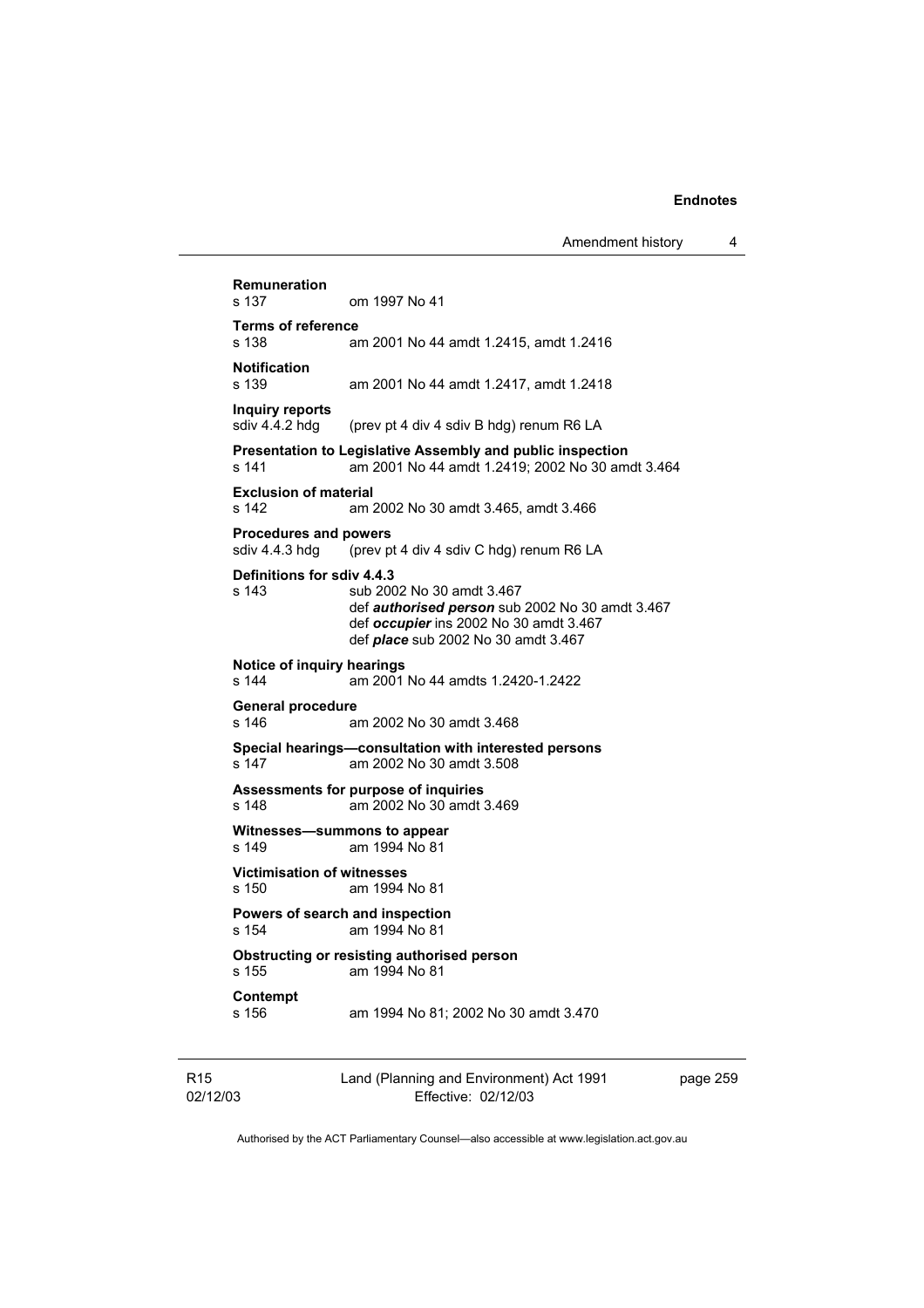| Amendment history |  |
|-------------------|--|
|-------------------|--|

| s 157                                          | Protection of panel members and witnesses<br>am 2002 No 30 amdt 3.471                                                                                                                                                                                                                                                                             |                 |
|------------------------------------------------|---------------------------------------------------------------------------------------------------------------------------------------------------------------------------------------------------------------------------------------------------------------------------------------------------------------------------------------------------|-----------------|
| <b>Administrative review</b><br>pt 4 div 5 hdg | om 1996 No 71                                                                                                                                                                                                                                                                                                                                     |                 |
| <b>Review of decisions</b><br>s 158            | am 1993 No 77<br>om 1996 No 71                                                                                                                                                                                                                                                                                                                    |                 |
| Preliminary<br>div 5.1 hdg                     | (prev pt 5 div 1 hdg) renum R6 LA                                                                                                                                                                                                                                                                                                                 |                 |
| Definitions for pt 5<br>s 159 hdg<br>s 159     | sub 2002 No 30 amdt 3.472<br>am 1993 No 90; 1995 No 54; 1996 No 85; 1999 No 79 sch 3;<br>2001 No 17 amdt 2.9; 2002 No 30 amdt 3.473, amdt 3.477<br>def <i>lease</i> sub 2002 No 30 amdt 3.474<br>def <i>market value</i> ins 2002 No 30 amdt 3.475<br>def <i>provision</i> ins 2002 No 30 amdt 3.475<br>def repealed Act om 2002 No 30 amdt 3.476 |                 |
| <b>Application of pt 5</b><br>s 160            | am A2002-56 amdt 1.36                                                                                                                                                                                                                                                                                                                             |                 |
| Leases<br>div 5.2 hdg                          | (prev pt 5 div 2 hdg) renum R6 LA                                                                                                                                                                                                                                                                                                                 |                 |
| <b>Effect qualified</b><br>s 160A              | ins 1999 No 73 s 5                                                                                                                                                                                                                                                                                                                                |                 |
| s 160B                                         | Planning and land authority may grant leases<br>ins A2002-56 amdt 1.37                                                                                                                                                                                                                                                                            |                 |
| <b>Granting of leases</b><br>s 161             | am 1993 No 11; 1996 No 85; 2001 No 44 amdts 1.2423-1.2425;<br>R6 LA (see 2001 No 44 amdt 1.2426); A2002-56 amdt 1.38,<br>amdt 1.78                                                                                                                                                                                                                |                 |
| s 162                                          | <b>Fees for granting leases</b><br>om 2001 No 44 amdt 1.2427                                                                                                                                                                                                                                                                                      |                 |
| s 163                                          | Leases to community organisations<br>am 1993 No 11; 2001 No 44 amdt 1.2428, amdt 1.2429; 2002<br>No 30 amdt 3.478; A2002-56 amdt 1.39, amdt 1.78; ss renum<br><b>R15 LA</b>                                                                                                                                                                       |                 |
| <b>Special leases</b><br>s 164                 | am 1993 No 11; 2001 No 44 amdt 1.2428, amdt 1.2429;<br>A2002-56 amdt 1.40, amdt 1.78; ss renum R15 LA                                                                                                                                                                                                                                             |                 |
| page 260                                       | Land (Planning and Environment) Act 1991                                                                                                                                                                                                                                                                                                          | R <sub>15</sub> |

Effective: 02/12/03

R15 02/12/03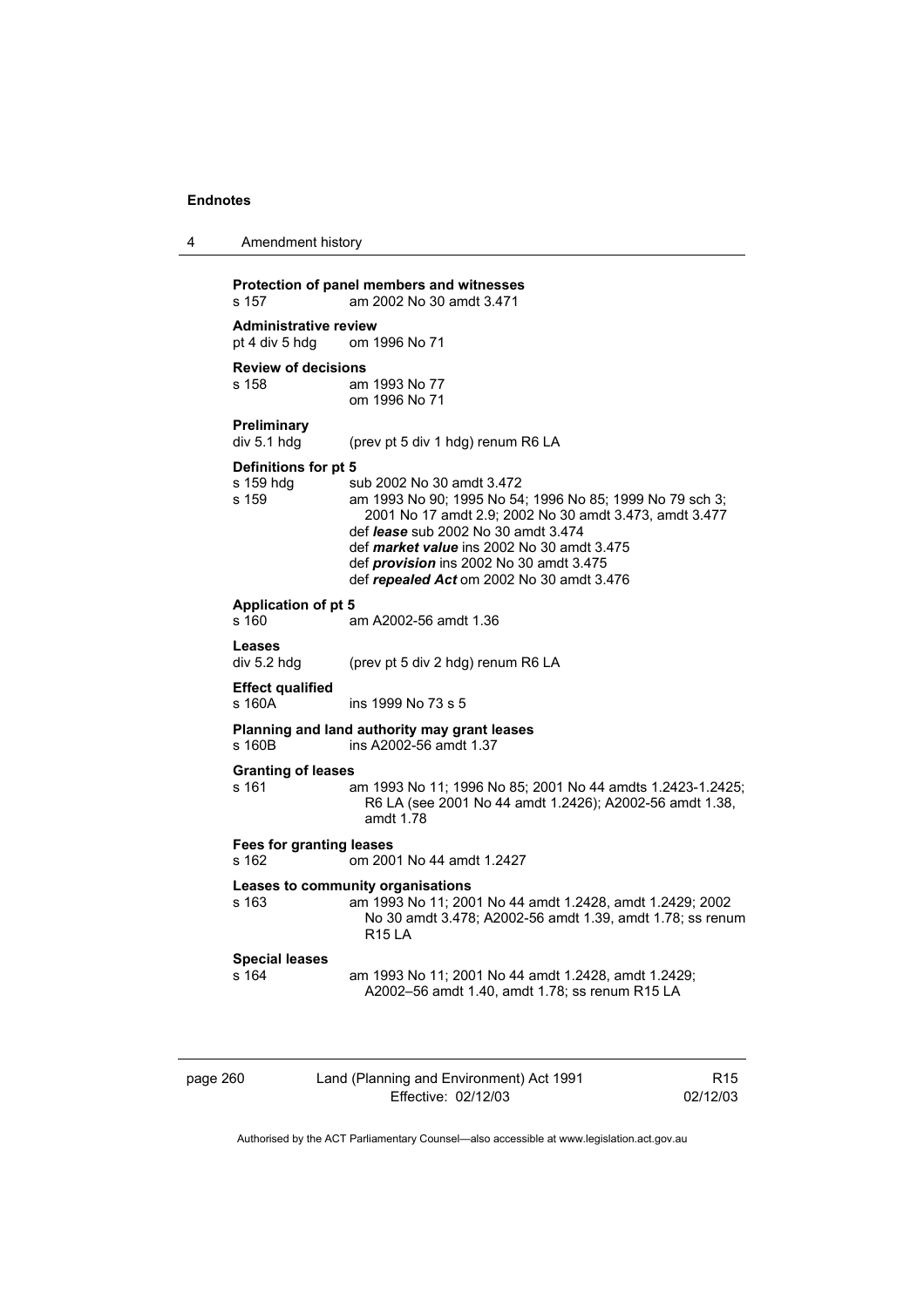| Amendment history |  |
|-------------------|--|
|-------------------|--|

| Authority to consider proposed leases                                                                                                                                                                                                                        |  |
|--------------------------------------------------------------------------------------------------------------------------------------------------------------------------------------------------------------------------------------------------------------|--|
| am 1993 No 11; 1996 No 39<br>s 165<br>om 1996 No 85                                                                                                                                                                                                          |  |
| Inquiries and assessments in relation to granting of leases<br>s 166<br>am A2002-56 amdt 1.41, amdt 1.42                                                                                                                                                     |  |
| Grants of leases after inquiries or assessments<br>ins A2002-56 amdt 1.42<br>s 166A                                                                                                                                                                          |  |
| <b>Eligibility for certain classes of leases</b><br>am 1996 No 85; 2001 No 44 amdt 1.2428, amdt 1.2429;<br>s 167<br>A2002-56 amdt 1.78                                                                                                                       |  |
| Authority need not grant lease<br>sub A2002-56 amdt 1.43<br>s 168                                                                                                                                                                                            |  |
| <b>Payment for leases</b><br>s 169<br>am 2000 No 37 s 9; A2002-56 amdt 1.78                                                                                                                                                                                  |  |
| Failure to accept and execute lease<br>s 170<br>am 2002 No 30 amdt 3.479; A2002-56 amdt 1.78                                                                                                                                                                 |  |
| <b>Grant of further residential leases</b><br>am 1996 No 85; 2001 No 44 amdt 1.2429, amdt 1.2430<br>s 171<br>sub A2002-56 amdt 1.44                                                                                                                          |  |
| <b>Grant of further rural leases</b><br>s 171A<br>ins 1996 No 85<br>am 1999 No 73 s 6; 2001 No 32 s 4, s 5; 2001 No 44<br>amdt 1.2429, amdt 1.2430; R6 LA (see 2001 No 32 s 6);<br>A2002-56 amdt 1.45, amdt 1.46, amdt 1.78; pars, ss renum<br><b>R15 LA</b> |  |
| Grant of further leases for purposes other than residential or rural<br>am 1996 No 85; 2001 No 44 amdt 1.2429; amdt 1.2430<br>s 172<br>sub A2002-56 amdt 1.47                                                                                                |  |
| <b>Grant of further lease-unit titles</b><br>s 172A<br>ins 1996 No 85<br>sub 2001 No 17 amdt 2.10<br>am A2002-56 amdt 1.48, amdt 1.78                                                                                                                        |  |
| Grant of further lease-community title<br>ins 2001 No 58 s 102<br>s 172B<br>am A2002-56 amdt 1.49, amdt 1.78                                                                                                                                                 |  |
| No right to use, flow and control of water<br>(prev s 172B) ins 1998 No 63<br>s 172C<br>renum 2001 No 58 s 101                                                                                                                                               |  |

Land (Planning and Environment) Act 1991 Effective: 02/12/03

page 261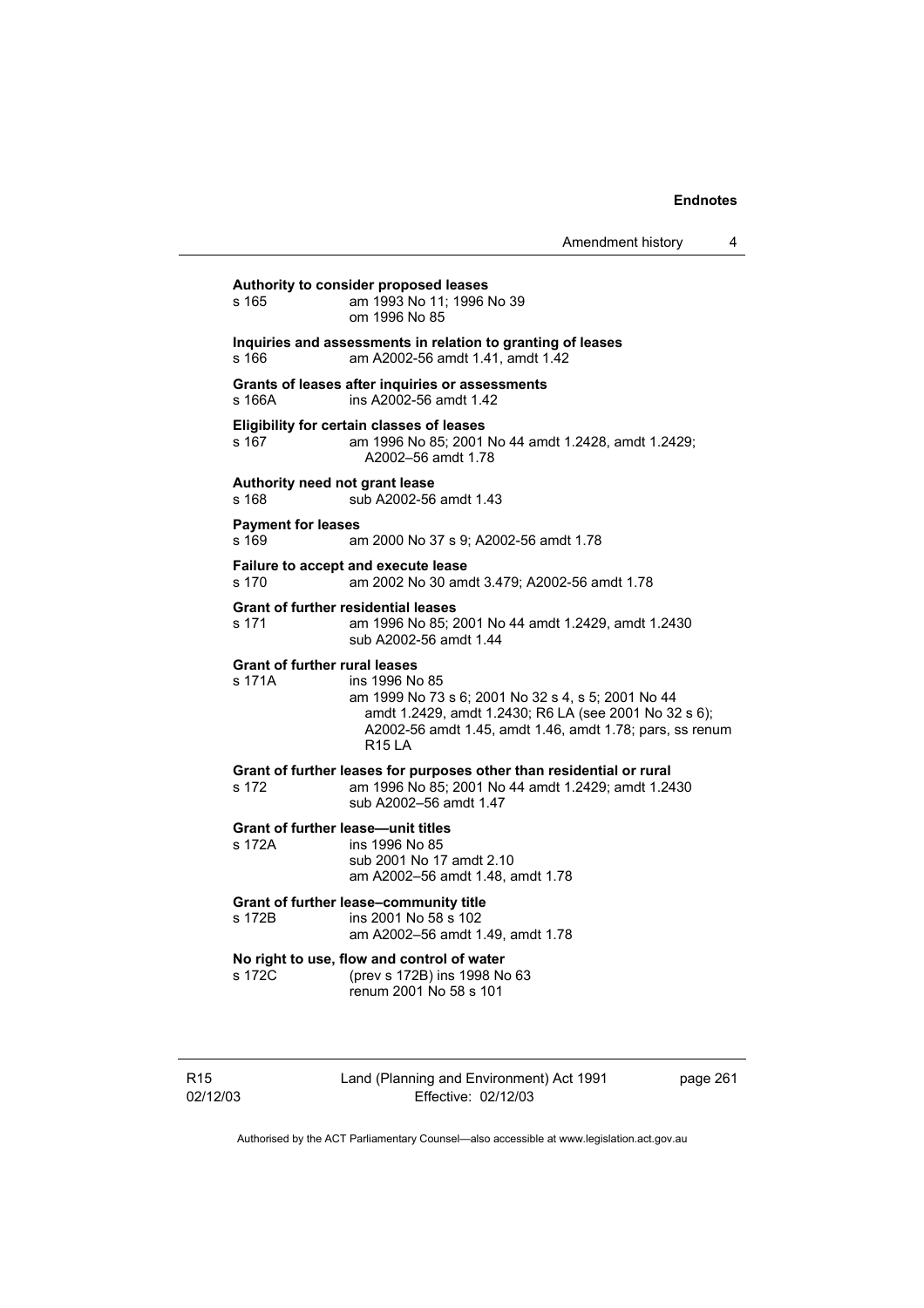| 4 | Amendment history                            |                                                                                                                                                                   |
|---|----------------------------------------------|-------------------------------------------------------------------------------------------------------------------------------------------------------------------|
|   | s 173                                        | Lessee's rights in relation to improvements<br>am 1996 No 85; A2002-56 amdts 1.50-1.54, amdt 1.78,<br>amdt 1.79; ss renum R12 LA (see A2002-56 amdt 1.55)         |
|   | s 174                                        | Determination of value of improvements<br>am 1996 No 85; A2002-56 amdt 1.79                                                                                       |
|   | Use of land for leased purpose<br>s 175      | am 1996 No 85                                                                                                                                                     |
|   | <b>Variation of rent</b><br>s 176            | am A2002-56 amdt 1.79                                                                                                                                             |
|   | <b>Review of variations of rent</b><br>s 177 | am A2002-56 amdt 1.56, amdt 1.79                                                                                                                                  |
|   | s 178                                        | Refund of amount paid for grant of lease<br>am 2001 No 44 amdt 1.2428, amdt 1.2429; A2002-56<br>amdt 1.79                                                         |
|   | <b>Certificates of compliance</b><br>s 179   | am 1996 No 85; 2001 No 17 amdt 2.11; 2001 No 44<br>amdt 1.2431, amdt 1.2432; R6 LA (see 2001 No 44<br>amdt 1.2433); A2002-56 amdt 1.57, amdt 1.79                 |
|   | s 180                                        | Transfer of land subject to building and development provision<br>am 1996 No 85; 2001 No 44 amdt 1.2434, amdt 1.2435;<br>A2002-56 amdt 1.58, amdt 1.59, amdt 1.79 |
|   | s 181                                        | Mortgage of leasehold subject to building and development provision<br>am 1996 No 85                                                                              |
|   | s 183                                        | Power of lessee to sublet part of building or land in certain cases<br>am 1995 No 20                                                                              |
|   | <b>Variation of leases</b><br>div 5.3 hdg    | (prev pt 5 div 3 hdg) renum R6 LA                                                                                                                                 |
|   | <b>Effect qualified</b><br>s 183A            | ins 1999 No 73 s 7                                                                                                                                                |
|   | s 184                                        | Application to surrender and regrant of leases<br>am 1996 No 62<br>sub 1996 No 85                                                                                 |
|   | s 184A                                       | Variation of nominal rent lease-change of use charge<br>ins 1996 No 85<br>am 2001 No 1 s 4; A2002–56 amdt 1.60, amdt 1.79; ss renum<br><b>R15 LA</b>              |

page 262 Land (Planning and Environment) Act 1991 Effective: 02/12/03

R15 02/12/03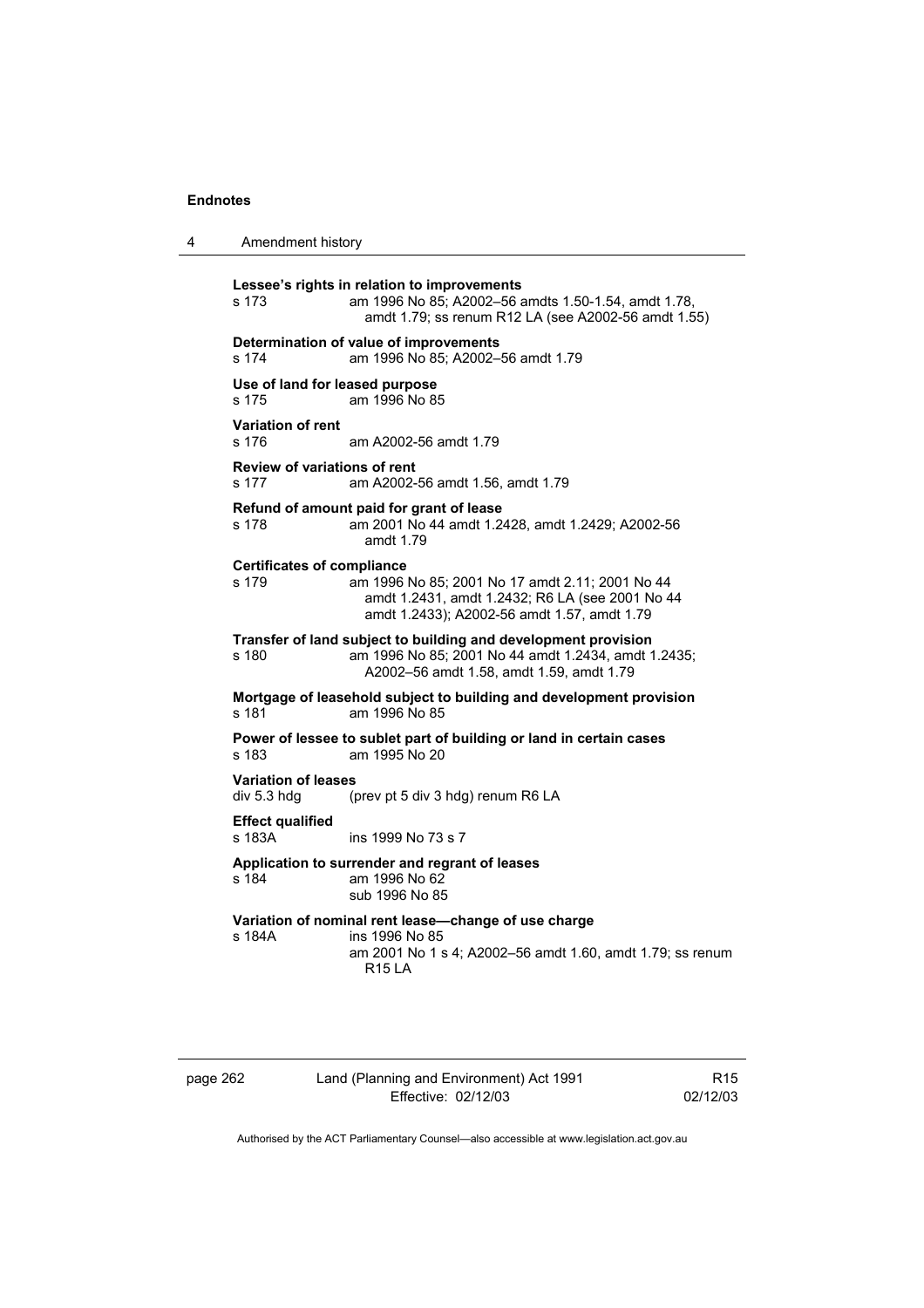**New change of use charge formula**  ins 1996 No 85 am 1998 No 65; 1999 No 40 s 4; 2000 No 14 s 4; 2000 No 49 s 4 om 2001 No 1 s 5 **Change of use charge for variations of nominal rent leases**  s 184C ins 1996 No 85 am 2000 No 49 s 5; 2001 No 1 s 6 sub 2001 No 80 s 3 am A2002–56 amdt 1.79 **Variation of rental leases**  s 184D ins 1996 No 85 am A2002–56 amdt 1.61, amdt 1.78 **Advice of rent payable on variation of lease**  am A2002-56 amdt 1.62, amdt 1.78 **Variation of lease to pay out rent**  s 186 am 1996 No 85; 2001 No 44 amdt 1.2436, amdt 1.2437; A2002–56 amdt 1.79; ss renum R15 LA **No variations to extend term**  ins 1996 No 85 am A2002-56 amdt 1.78 **Restrictions on rural leases**  div 5.4 hdg (prev pt 5 div 3AA hdg) ins 1999 No 73 s 8 renum R6 LA **Definitions for div 5.4**  ins 1999 No 73 s 8 def *dealing* ins 1999 No 73 s 8 def *discharge amount* ins 1999 No 73 s 8 def *earlier index number* ins 1999 No 73 s 8 def *holding period* ins 1999 No 73 s 8 def *index number* ins 1999 No 73 s 8 def *later index number* ins 1999 No 73 s 8 def *long lease* ins 1999 No 73 s 8 def *short lease* ins 1999 No 73 s 8 def *special Pialligo lease* ins 1999 No 73 s 8 **Land management agreements**  s 186C ins 1999 No 73 s 8 am 2001 No 44 amdt 1.2438, amdt 1.2439; A2002-56 amdt 1.63, amdt 1.64, amdt 1.78

Land (Planning and Environment) Act 1991 Effective: 02/12/03

page 263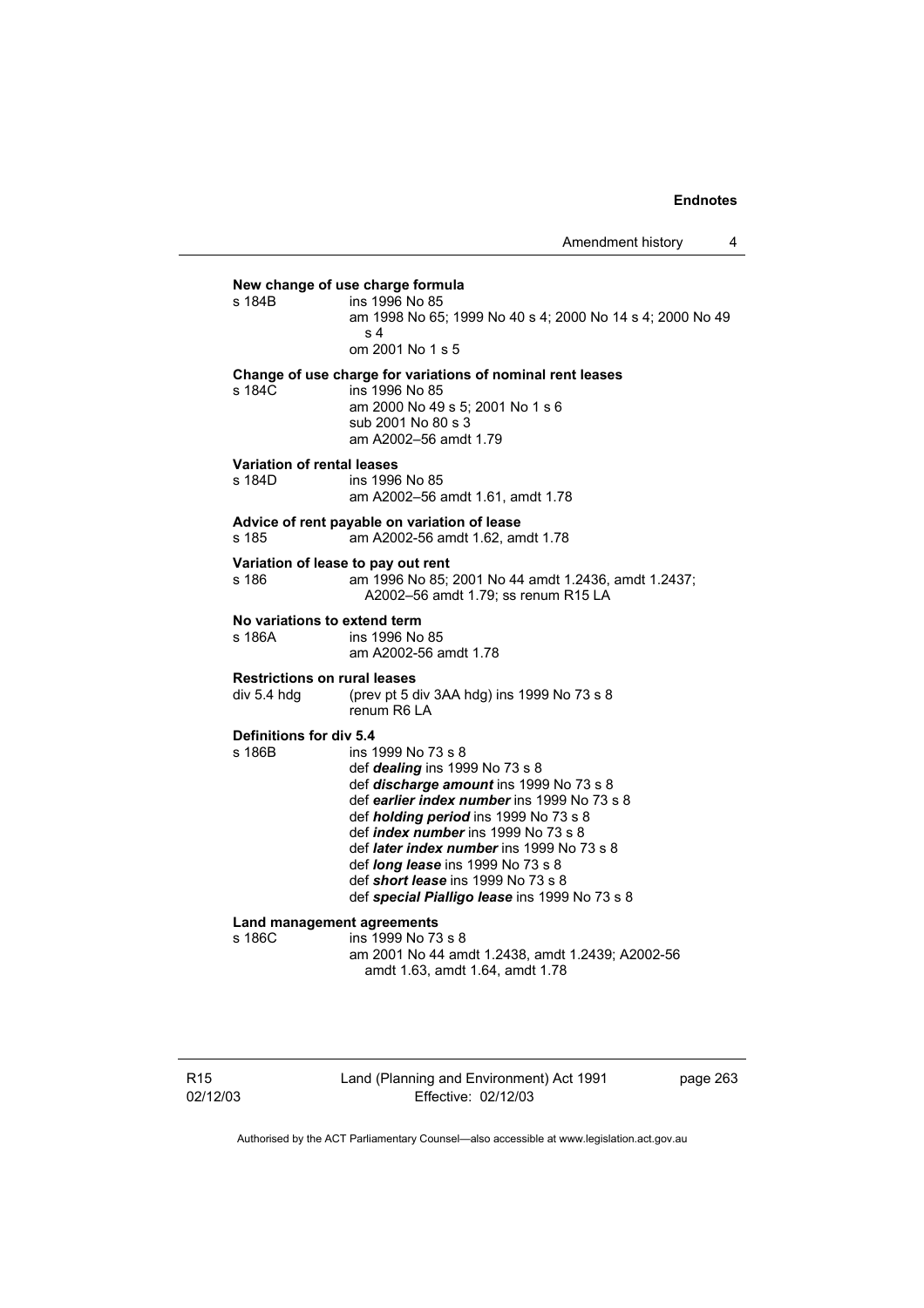4 Amendment history

**Dealings with rural leases**  ins 1999 No 73 s 8 am 2001 No 32 s 7; R6 LA (see 2001 No 32 s 8); A2002-56 amdt 1.65, amdt 1.78; A2003-14 amdt 1.67, amdt 1.68 **Discharge amount**  s 186E ins 1999 No 73 s 8 am A2003-34 amdt 2.2 **Discharge amount—special Pialligo leases**   $ins$  1999 No 73 s  $8$  am 2001 No 56 amdt 3.434 **Index numbers**  ins 1999 No 73 s 8 **No subdivision or consolidation**  s 186H ins 1999 No 73 s 8 am A2002-56 amdt 1.78 **Consolidation and subdivision**<br>div 5.5 hdg (prev pt 5 div 3 (prev pt 5 div 3A hdg) ins 1996 No  $85$  renum R6 LA **Effect qualified**  ins as s 187A 1999 No 73 s 9 renum 2000 No 80 amdt 3.8 **Application—nominal rent leases of Territory land**  s 187 om 1993 No 75 ins 1996 No 85 **Consolidation and subdivision—change of use charge**  s 187A ins 1996 No 85 am 2001 No 1 s 7; A2002-56 amdt 1.66, amdt 1.79; ss renum R15 LA **New change of use charge formula**  s 187B ins 1996 No 85 am 1998 No 65; 1999 No 40 s 5; 2000 No 14 s 5; 2000 No 49 s 6 om 2001 No 1 s 8 **Change of use charge for consolidations and subdivisions**  s 187C ins 1996 No 85 am 2000 No 49 s 7; 2001 No 1 s 9 sub 2001 No 80 s 4 am A2002–56 amdt 1.79 **Recovery of land**  div 5.6 hdg (prev pt 5 div 4 hdg) renum R6 LA

page 264 Land (Planning and Environment) Act 1991 Effective: 02/12/03

R15 02/12/03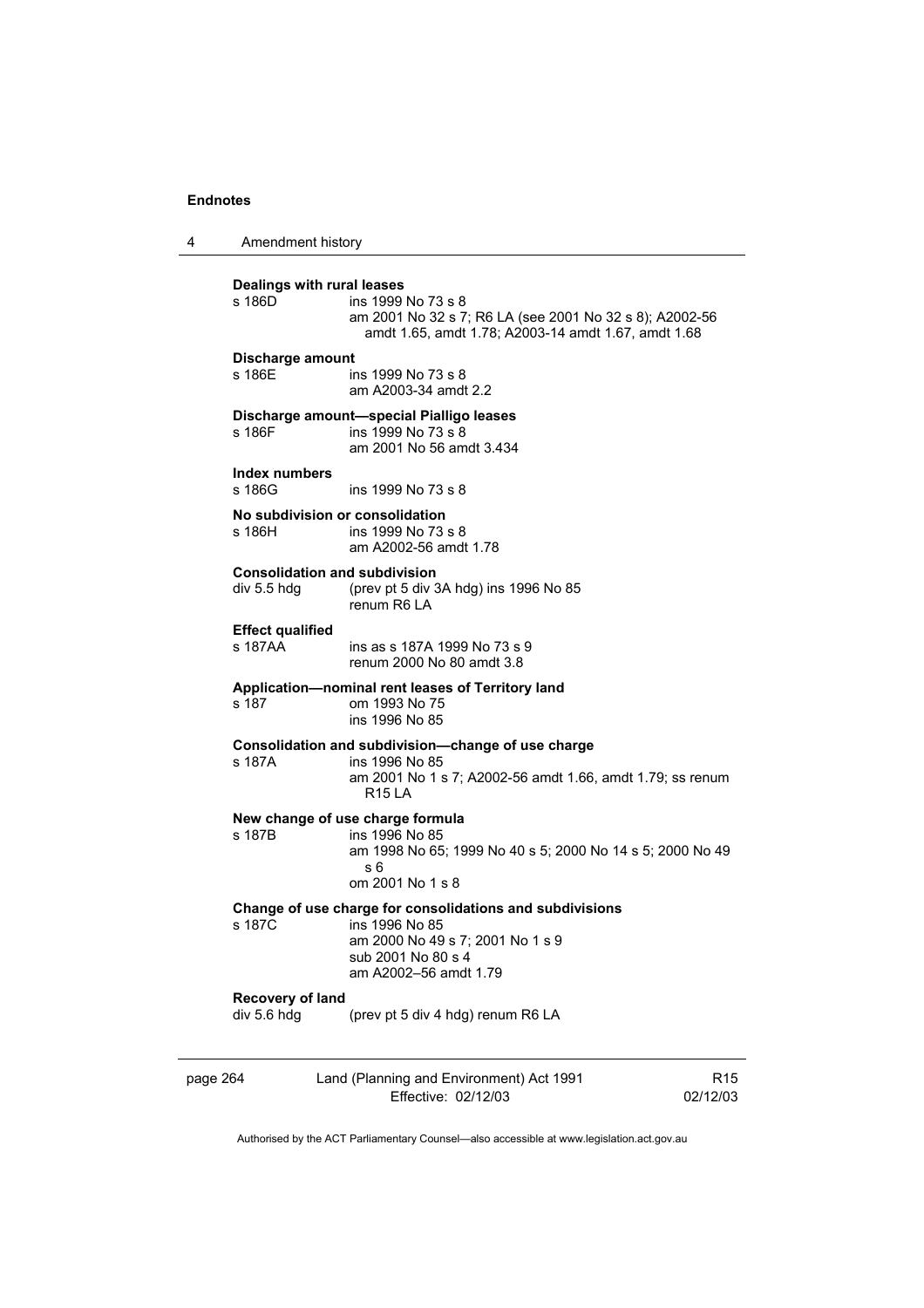**Termination of leases**<br>**s** 188 **am** 1 am 1996 No 85; A2002-56 amdt 1.67, amdt 1.78, amdt 1.79; ss renum R15 LA **How land may be recovered**  s 189 sub A2002-56 amdt 1.68 **Evidence of ending of lease**  s 190 sub A2002-56 amdt 1.68 **Public land**  div 5.7 hdg (prev pt 5 div 5 hdg) renum R6 LA **Preliminary**  sdiv 5.7.1 hdg (prev pt 5 div 5 sdiv A hdg) renum R6 LA **Definitions for div 5.7**  s 191 hdg sub 2002 No 30 amdt 3.480 **Public land**  sdiv 5.7.2 hdg (prev pt 5 div 5 sdiv B hdg) renum R6 LA **Recommendations to planning and land authority**  am A2002-56 amdt 1.69 s 192 am 1996 No 85; A2002-56 amdt 1.70 **Management of public land**  sdiv 5.7.3 hdg (prev pt 5 div 5 sdiv C hdg) renum R6 LA **Reserved areas**  am 1996 No 85 **Management objectives**  s 195 am 2001 No 44 amdt 1.2440; 2002 No 30 amdt 3.481 **Plans of management**<br>sdiv 5.7.4 hdg (prev (prev pt 5 div 5 sdiv D hdg) renum R6 LA **Public consultation**  s 200 am 2001 No 44 amdt 1.2441, amdt 1.2442 **Minister's powers**  s 204 am 2001 No 44 amdts 1.2443-1.2446 **Referral back to conservator**  s 205 am 2001 No 44 amdt 1.2447, amdt 1.2448 **Notice of revival of deferred draft plan of management**  s 206 sub 2001 No 44 amdt 1.2449 **Notification, presentation, disallowance and date of effect**  s 207 am 2001 No 44 amdt 1.2450, amdt 1.2451

R15 02/12/03 Land (Planning and Environment) Act 1991 Effective: 02/12/03

page 265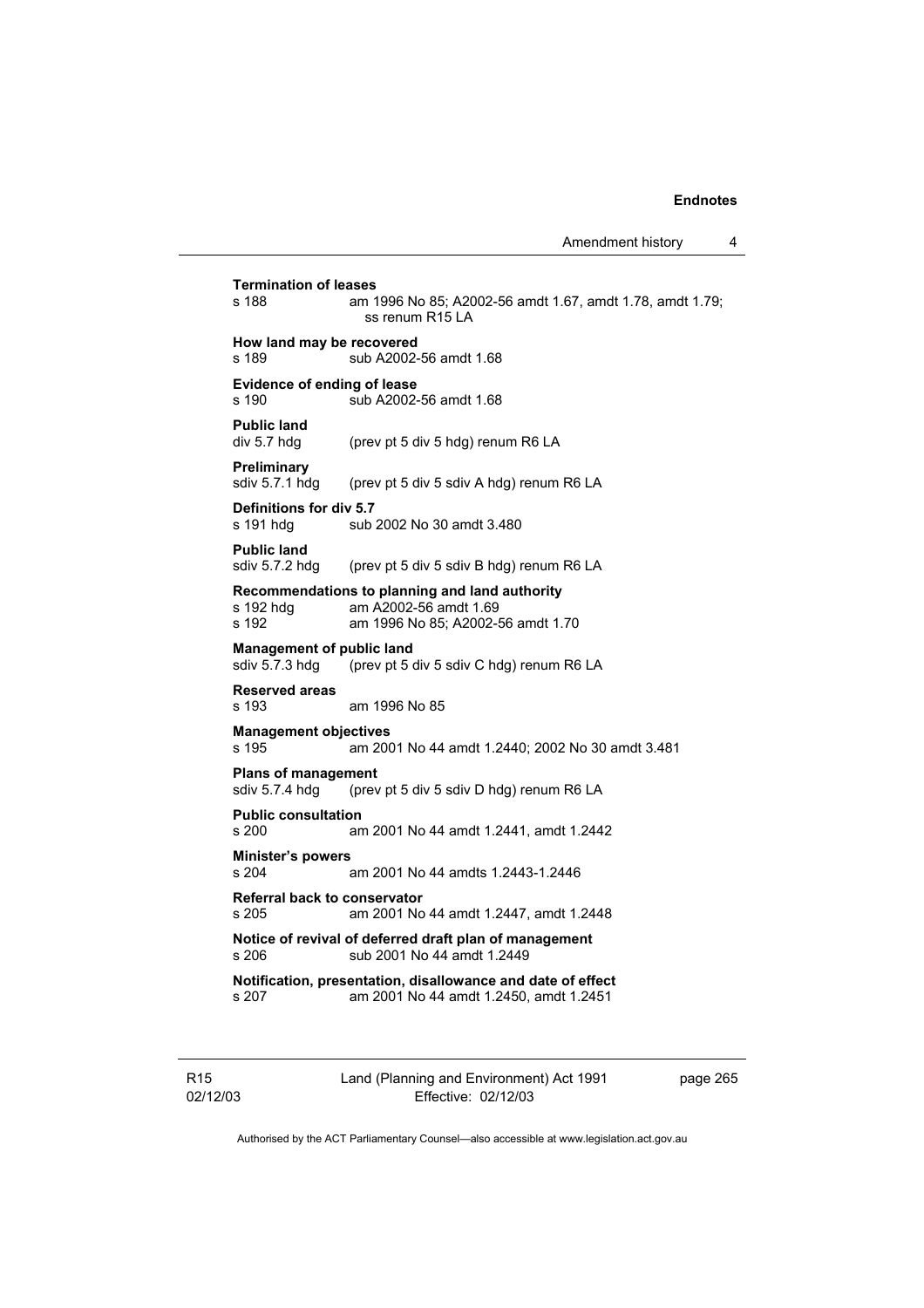| 4 | Amendment history |
|---|-------------------|
|---|-------------------|

**Leases and licences**  (prev pt 5 div 5 sdiv E hdg) renum R6 LA **Leases—generally**  am A2002-56 amdt 1.78 **Grant of leases**  am 1993 No 11, A2002-56 amdt 1.71 **Licences**  s 210 am 1992 No 32; 1996 No 71; 2001 No 44 amdts 1.2452-1.2454; A2002-56 amdt 1.78; A2003-34 s 4, s 5 **Miner's rights in relation to public land**  s 211 am 2002 No 30 amdt 3.482 **Administrative review**  pt 5 div 6 hdg om 1996 No 71 **Notice of decisions**  s 212 am 1993 No 77 om 1996 No 71 **Review by appeals board**  s 213 sub 1993 No 77 om 1996 No 71 **Notice of decisions under s 174, s 177, s 178 or s 184**  s 213A ins 1993 No 77 am 1994 No 60 om 1996 No 71 **Review by administrative appeals tribunal**  ins 1993 No 77 om 1996 No 71 **Lessee may surrender lease or part of lease**  s 214 am A2002-56 amdt 1.72, amdt 1.78 **Miscellaneous**  div 5.8 hdg (prev pt 5 div 7 hdg) renum R6 LA **Reduction of rent and relief from provisions of lease**  s 215 sub 2002 No 30 amdt 3.483 am A2002-56 amdt 1.78 **Access to leased land from roads and road related areas**  s 216 am 1996 No 85 sub 1999 No 79 sch 3 am A2002-56 amdt 1.73, amdt 1.74, amdt 1.78; ss renum R12 LA (see A2002-56 amdt 1.75)

page 266 Land (Planning and Environment) Act 1991 Effective: 02/12/03 R15 02/12/03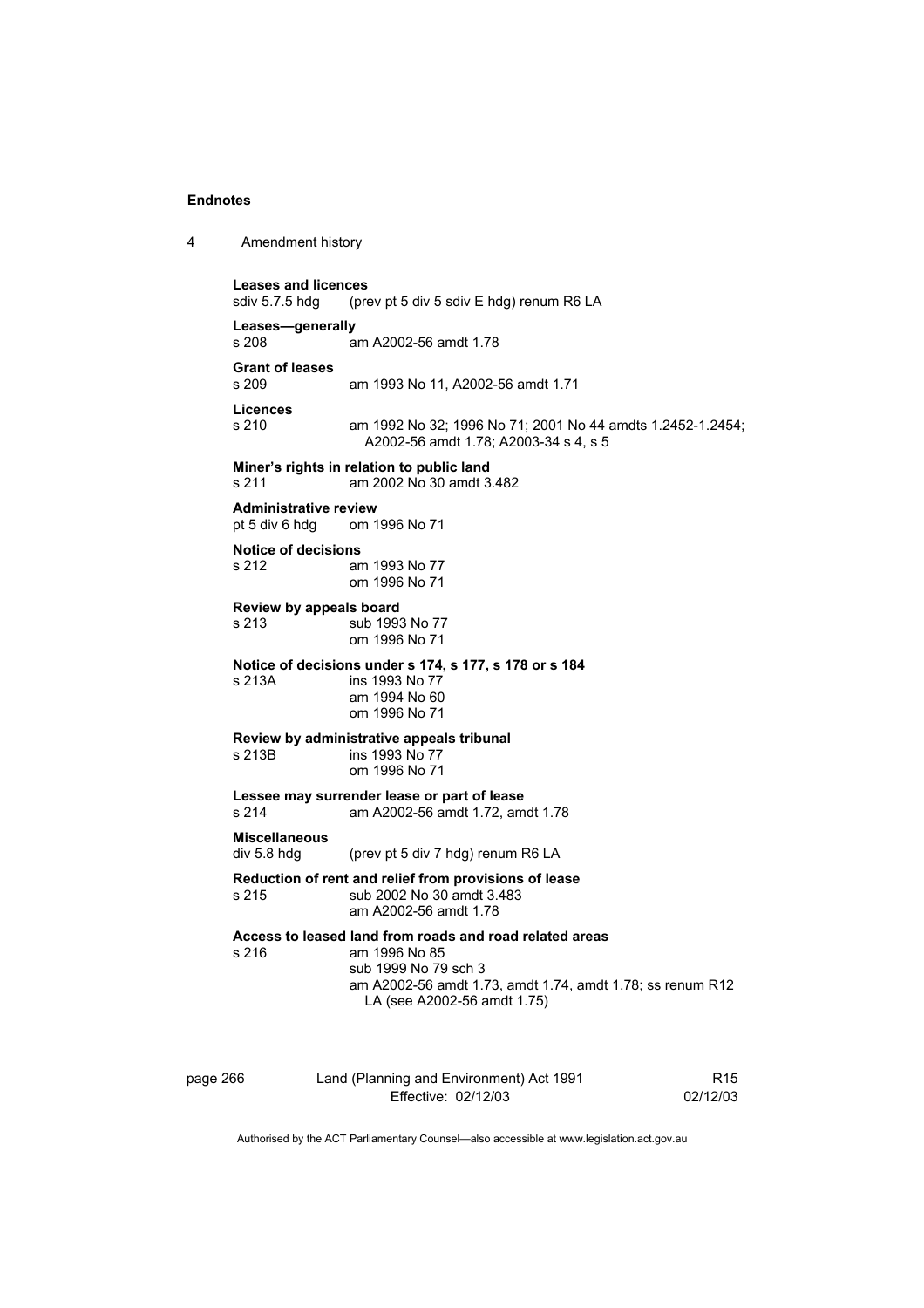**Notification of certain leases**  ins 1993 No 11 am 1996 No 85 sub 2002 No 30 amdt 3.484 am 2002 No 39 amdt 1.4 sub A2002-56 amdt 1.76 **Licences in relation to land that is not public land**  s 217 am 2001 No 44amdts 1.2455-1.2457 am A2002-56 amdt 1.78; A2003-34 s 6, s 7 **Rights to extract minerals**  s 219 am A2002-56 amdt 1.78 **False or misleading statements in relation to leases**  s 221 am 1994 No 81 sub A2002-56 amdt 1.77 **Preliminary**  div 6.1 hdg (prev pt 6 div 1 hdg) renum R6 LA **Definitions for pt 6**  s 222 hdg sub 2002 No 30 amdt 3.485<br>s 222 sm 1996 No 85: 1997 No 11 am 1996 No 85; 1997 No 116; 2000 No 37 s 10; 2002 No 30 amdt 3.486, amdt 3.491 def *approval* sub A2002-56 amdt 1.80 def *building work* sub 2002 No 30 amdt 3.487 def *consolidation* sub 2002 No 30 amdt 3.487 def *development* am A2003-34 amdt 1.4; pars renum R15 LA def *Executive* ins 2002 No 30 amdt 3.488 def *inspector* ins A2003-34 amdt 2.3 def *lease* sub 2002 No 30 amdt 3.489 def *lessee* sub 2002 No 30 amdt 3.489 def *order* sub A2003-34 amdt 1.5 def *original decision* ins A2002-56 amdt 1.81 def *prohibition notice* ins A2003-34 amdt 1.6 def *relevant authority* sub A2002-56 amdt 1.82 def *subdivision* sub 2002 No 30 amdt 3.489 def *variation* ins 2002 No 30 amdt 3.490 **Meaning of** *variation* **for pt 6**  s 223 om 1996 No 85 ins 2002 No 30 amdt 3.492 **Approvals**  div 6.2 hdg (prev pt 6 div 2 hdg) renum R6 LA

R15 02/12/03 Land (Planning and Environment) Act 1991 Effective: 02/12/03

page 267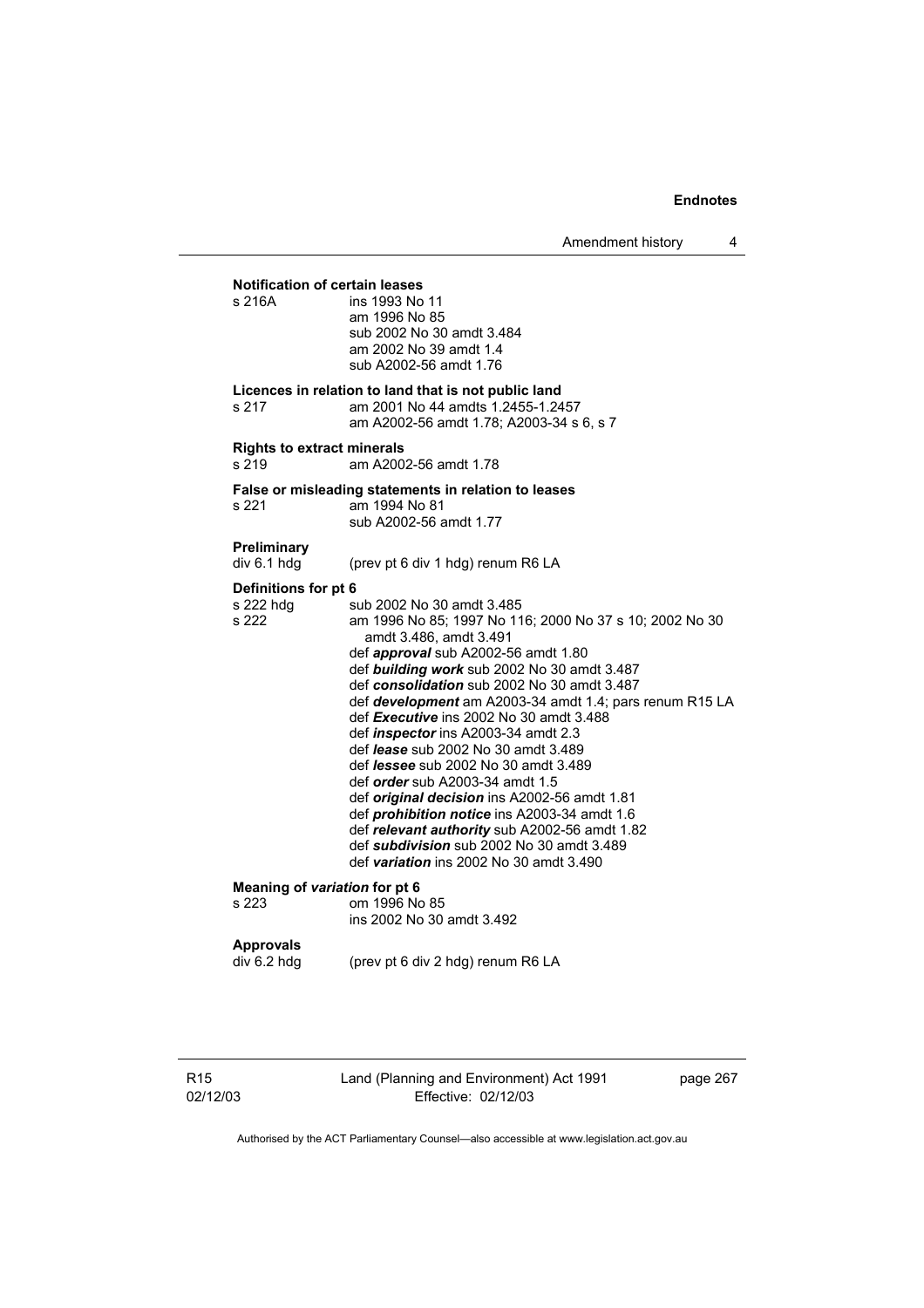| 4 | Amendment history |
|---|-------------------|
|---|-------------------|

#### **Preliminary**

pt 6 div 2 sdiv A hdg om 1996 No 85

**Interpretation**  om 1996 No 85

General<br>sdiv 6.2.1 hdg

(prev pt 6 div 2 sdiv B hdg) renum R6 LA

### **Offence—development**

s 225 am 1996 No 85 **Application to undertake development**  am 1996 No 85; 1999 No 73 s 10; 2001 No 44 amdts 1.2458-1.2460; 2001 No 73 s 4, s 5; 2001 No 80 ss 5-7; R6 LA (see 2001 No 44 amdt 1.2461 and 2001 No 73 s 6); A2002-56 amdts 1.83-1.85, amdt 1.133, amdt. 1.134 **Register of applications, approvals, orders and lease and development** 

| conditions |                                                          |
|------------|----------------------------------------------------------|
| s 227 hdq  | sub 2000 No 37 s 11                                      |
| s 227      | am 2000 No 37 s 11; 2001 No 44 amdt 1.2462, amdt 1.2463; |
|            | R6 LA (see 2001 No 44 amdt 1.2464); A2002-56 amdt 1.86,  |
|            | amdt 1.87, amdt 1.134                                    |

#### **Restrictions on inspection of applications**

s 228 am 1996 No 85; A2002-56 amdt 1.88, amdt 1.134

#### **Notice of application**

s 229 am 1993 No 90; 1995 No 54; 1996 No 71; 1996 No 85; 1997 No 93; 2000 No 37 s 12; 2001 No 20 s 54; 2002 No 30 amdt 3.508; A2002-56 amdt 1.89, amdt 1.134; A2003-30 amdt 1.3; ss renum R15 LA

### **Direction that applications to be submitted to Minister**

| s 229A hda | sub 2001 No 44 amdt 1.2465                               |
|------------|----------------------------------------------------------|
| s 229A     | ins 1996 No 85                                           |
|            | am 1999 No 87 s 3; 2001 No 44 amdts 1.2466-1.2472; R6 LA |
|            | (see 2001 No 44 amdt 1.2473); 2002 No 30 amdt 3.493,     |
|            | amdt 3.494                                               |
|            | sub A2002-56 amdt 1.90                                   |

# **Minister may decide some applications**

s 229B ins A2002-56 amdt 1.90

### **Approvals**

s 230 am 1993 No 77; 1996 No 71 sub 1996 No 85 am 2000 No 37 s 13

| page 268 |  |
|----------|--|
|----------|--|

# 268 Land (Planning and Environment) Act 1991 Effective: 02/12/03

R15 02/12/03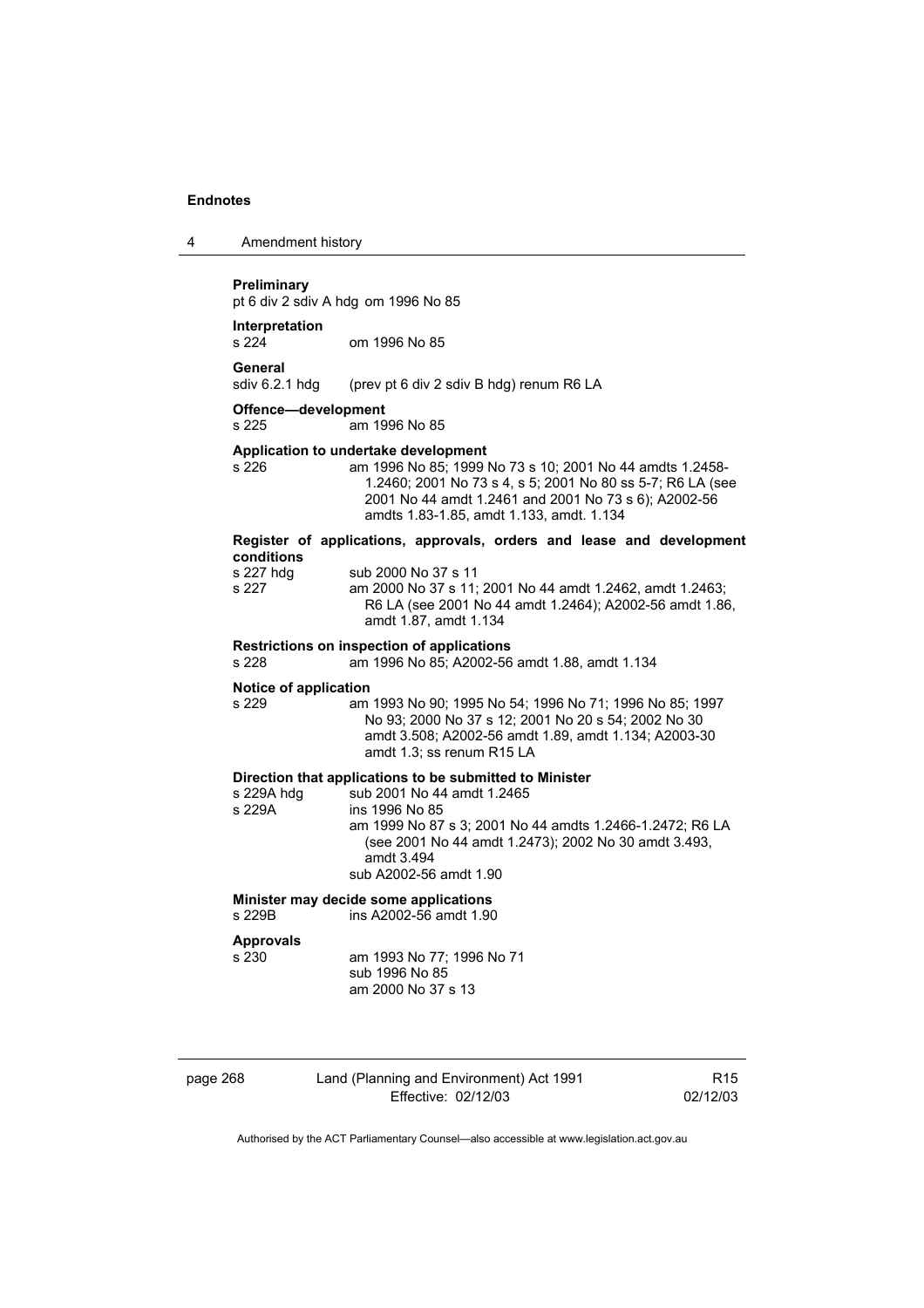# **Matters to be considered**  s 231 am 1996 No 85; 2002 No 30 amdt 3.495; A2002-56 amdt 1.91, amdt 1.134, amdt 1.135 **Duty of applicants**  s 232 am 2001 No 44 amdt 1.2474, amdt 1.2475; 2002 No 30 amdt 3.508; A2002-56 amdt 1.92-1.94, amdt 1.134; ss renum R12 La (see A2002-56 amdt 1.95) **More information**  am 1996 No 85; A2002-56 amdt 1.135 **Effect of failure to give further information**  s 234 am 1996 No 85; A2002-56 amdt 1.135 **Duties of concurring authorities**  s 235 am 1996 No 39 om 1996 No 85 **Objections**<br>sdiv 6.2.2 hdq (prev pt 6 div 2 sdiv C hdg) renum R6 LA **Objections—general**  s 237 am 1996 No 85; 1997 No 116; 2000 No 37 s 14; A2002-56 amdt 1.96, amdt 1.134; ss renum R12 LA (see A2002-56 amdt 1.97) **Inspection of objections**  s 238 am 1993 No 77; 1996 No 71; A2002-56 amdt 1.134 **Identity of objectors**  s 239 am A2002-56 amdt 1.98, amdt 1.134 **Circumstances in which Executive approves applications, other than lease variations, subdivisions, consolidations**  om 1996 No 85 **Circumstances in which Executive approves applications for lease variations, subdivisions, consolidations**  om 1996 No 85 **Approvals**  sdiv 6.2.3 hdg (prev pt 6 div 2 sdiv D hdg) renum R6 LA **Approvals—notices to applicants and registrar-general**  s 242 am 1992 No 32; 1993 No 64 sub 1996 No 85; A2002-56 amdt 1.99 **Notification of approval or refusal of application**  s 243 am 1993 No 77; 1996 Nos 71 and 85; 2000 No 37 s 15; A2002-56 amdt 1.100, amdt 1.101, amdt 1.135; ss renum R12 LA (see A2002-56 amdt 1.102)

R15 02/12/03 Land (Planning and Environment) Act 1991 Effective: 02/12/03 page 269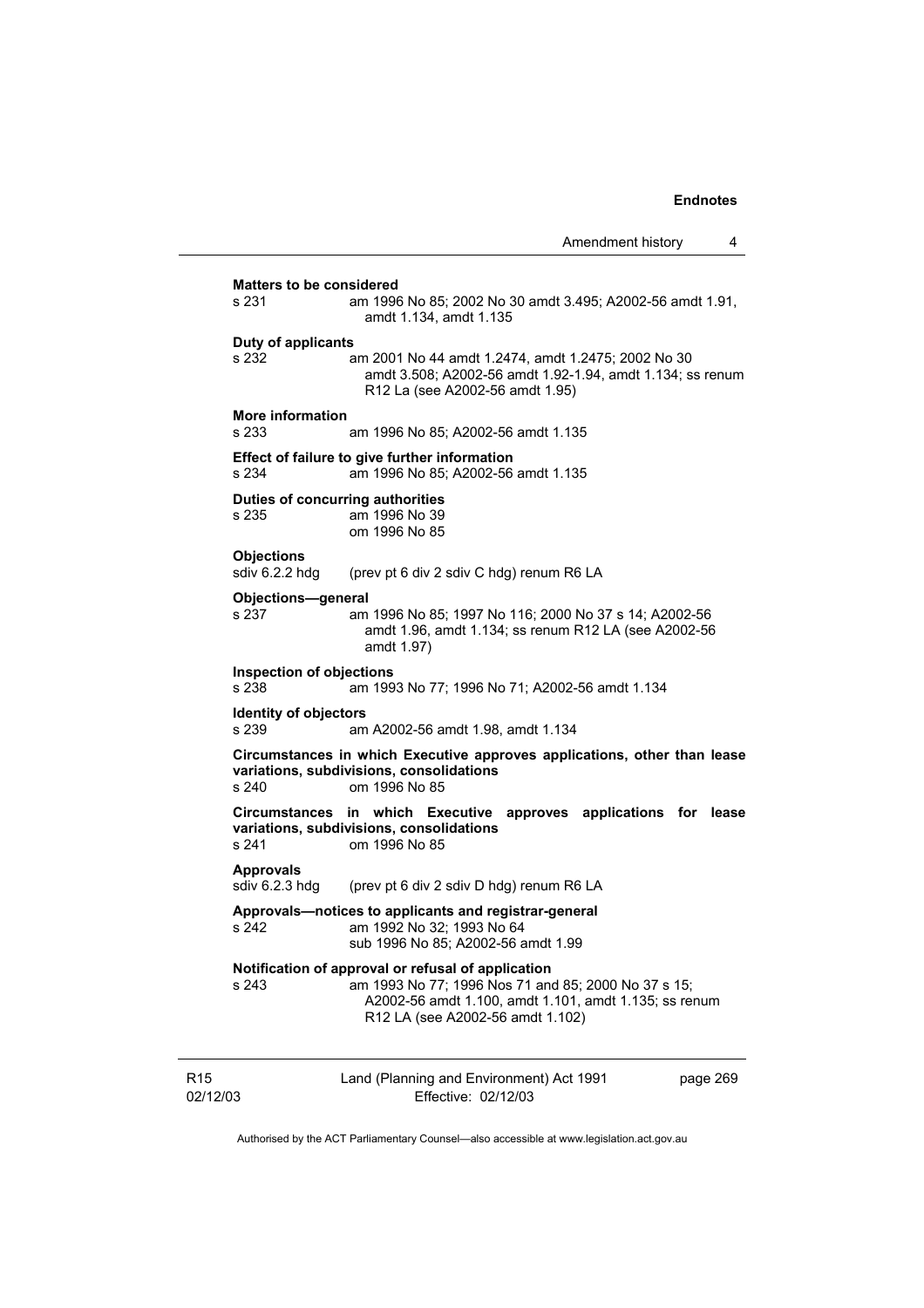| 4 | Amendment history |
|---|-------------------|
|---|-------------------|

| s 244                            | Notification if more than 1 objector<br>am 1996 No 85; A2002-56 amdt 1.103, amdt 1.134                                                                                                                      |                 |  |
|----------------------------------|-------------------------------------------------------------------------------------------------------------------------------------------------------------------------------------------------------------|-----------------|--|
| s 245                            | <b>Conditional approvals</b><br>am 1996 No 85; 2001 No 80 s 8, s 9; A2002-56<br>amdt 1.104-1.106, amdt 1.134; pars renum R15 LA                                                                             |                 |  |
| sdiv 6.2.4 hdg                   | Reconsideration of applications for approval<br>ins A2002-56 amdt 1.107                                                                                                                                     |                 |  |
| s 245A                           | Definitions for subdiv 6.2.4<br>ins A2002-56 amdt 1.107<br>def new application ins A2002-56 amdt 1.107<br>def original application ins A2002-56 amdt 1.107<br>def original decision ins A2002-56 amdt 1.107 |                 |  |
| s 246                            | <b>Applications for reconsideration</b><br>om 1996 No 85<br>ins A2002-56 amdt 1.107<br>am A2003-30 amdt 1.4                                                                                                 |                 |  |
| s 246A                           | <b>Reconsideration of decisions</b><br>ins A2002-56 amdt 1.107                                                                                                                                              |                 |  |
| s 246B                           | No action by planning and land authority within time<br>ins A2002-56 amdt 1.107                                                                                                                             |                 |  |
| s 246C                           | Notice of decision on reconsideration<br>ins A2002-56 amdt 1.107                                                                                                                                            |                 |  |
| sdiv 6.2.5 hdg                   | Approvals-miscellaneous<br>ins A2002-56 amdt 1.107                                                                                                                                                          |                 |  |
| <b>Minor amendments</b><br>s 247 | am 1996 No 85; 2002 No 30 amdt 3.508; 2002 No 37 ss 4-6;<br>ss (4), (5) om R10 LA; pars renum R10 LA; A2002-56<br>amdt 1.108, amdt 1.135                                                                    |                 |  |
| <b>Corrections</b><br>s 248      | am 1996 No 85; A2002-56 amdt 1.109                                                                                                                                                                          |                 |  |
| s 249                            | When approvals take effect<br>sub 1993 No 77<br>am 1996 No 71; 1996 No 85; 2002 No 30 amdt 3.496<br>sub A2002-56 amdt 1.110                                                                                 |                 |  |
|                                  | <b>Execution of approvals for variations of leases</b><br>s 250 sub 1996 No 85<br>am A2002-56 amdt 1.133                                                                                                    |                 |  |
| <b>End of approvals</b><br>s 251 | am 1996 No 85; A2002-56 amdt 1.111                                                                                                                                                                          |                 |  |
| page 270                         | Land (Planning and Environment) Act 1991<br>Effective: 02/12/03                                                                                                                                             | R15<br>02/12/03 |  |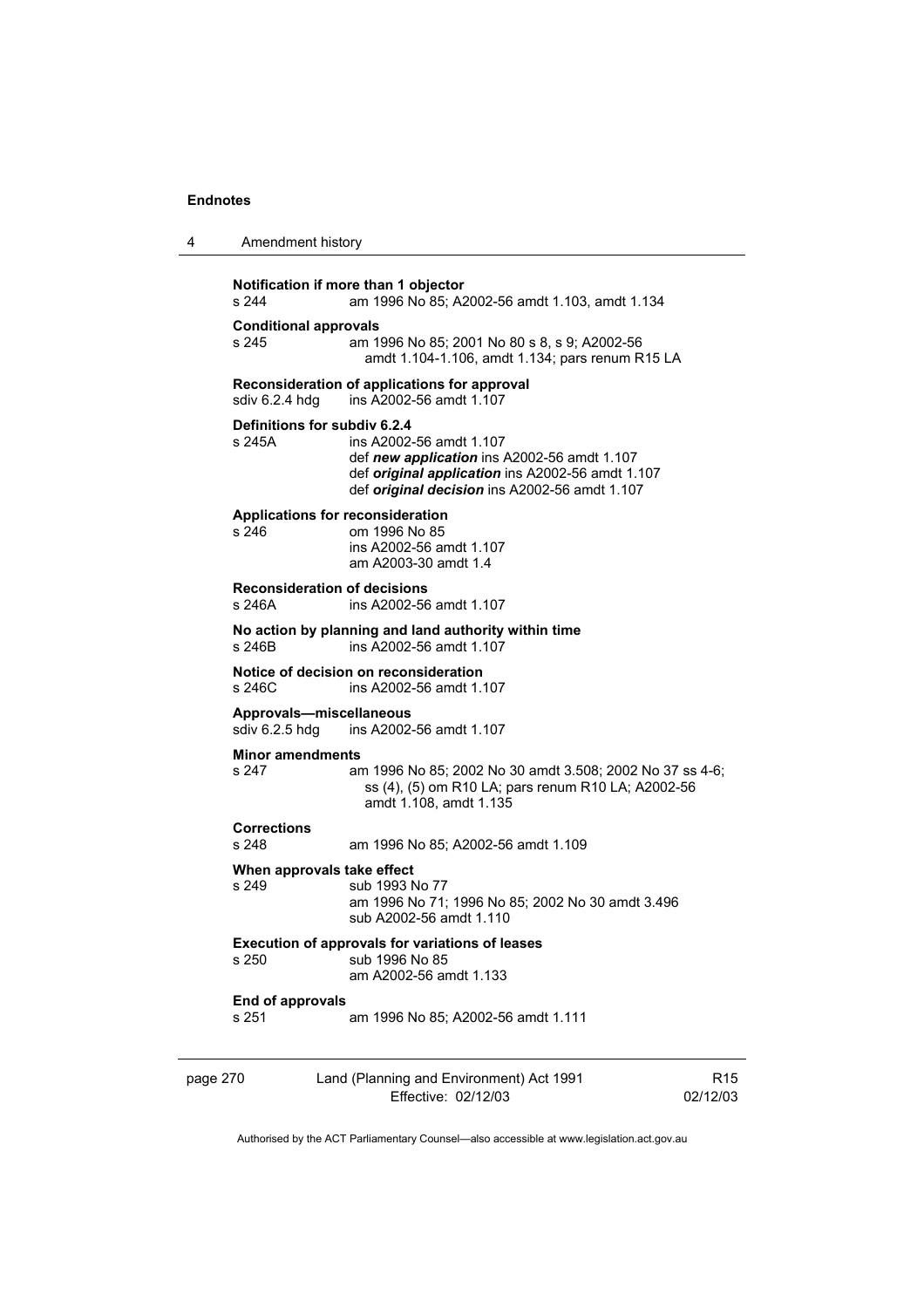**Extension of time**  am 1996 No 85; A2002-56 amdt 1.134 **Revocation of approval**   $\overline{a}$  am A2002-56 amdt 1.112 **Powers of Supreme Court**<br>sdiv 6.2.6 hdg ins A2003 ins A2003-34 amdt 1.7 **Injunctions to require compliance with approvals**  s 253A ins A2003-34 amdt 1.7 **Orders**  (prev pt 6 div 3 hdg) renum R6 LA sub A2003-34 s 8 **Making of orders**  sdiv 6.3.1 hdg ins A2003-34 s 8 **Applications to planning and land authority for orders**  s 254 om 1996 No 85 ins 1997 No 7 am 2001 No 44 amdt 1.2476-1.2478; A2002-56 amdt 1.113 sub A2003-34 s 8 **Decision on application to planning and land authority for order**   $ins A2003-34 s 8$ **Proposed orders on planning and land authority's own initiative**  s 255 sub A2003-34 s 8 **Decision on proposed order on planning and land authority's own initiative**  s 256 am 1993 No 77; 1996 No 71; 1996 No 83; 1996 No 85; 1997 No 7; 1999 No 73 s 11; 1999 No 79 sch 3; 2001 No 44 amdt 1.2479; 2002 No 30 amdt 3.508; A2002-56 amdts 1.114-1.117, amdt 1.134 sub A2003-34 s 8 **Effect of certain orders**  ins 1997 No 7 om A2003-34 s 8 **Content of orders**  s 257 am 1993 Nos 64 and 77; 1996 No 71; 2002 No 30 amdt 3.508; A2002-56 amdt 1.118, amdt 1.119, amdt 1.134 sub A2003-34 s 8 **Notice of making orders**  s 257A ins A2003-34 s 8 **Who is bound by an order?**  s 257B ins A2003-34 s 8

R15 02/12/03 Land (Planning and Environment) Act 1991 Effective: 02/12/03

page 271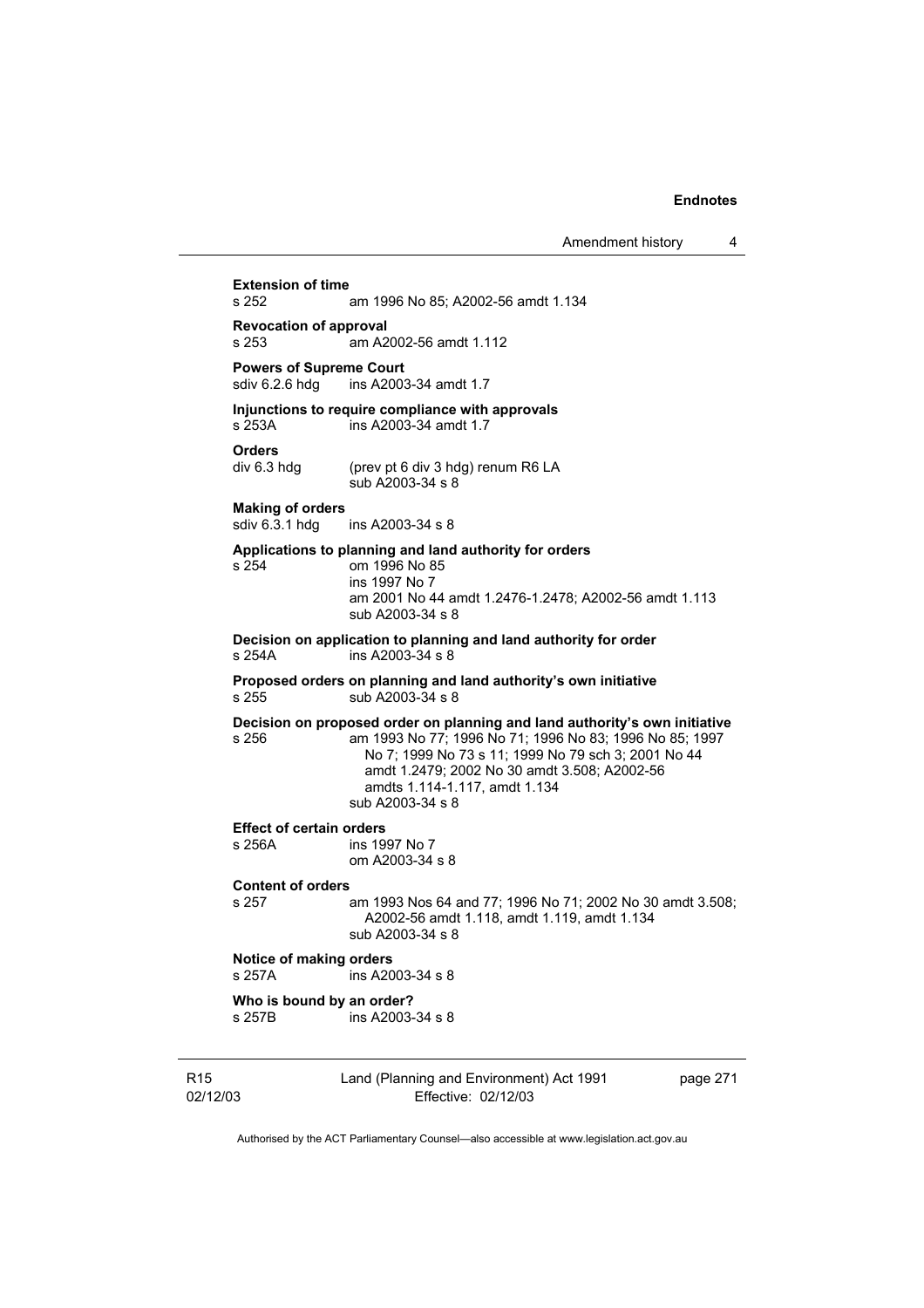4 Amendment history

| <b>Contravening orders</b><br>s 258                             | am 1993 No 77; 1996 No 71; A2002-56 amdt 1.120<br>sub A2003-34 s 8                    |  |
|-----------------------------------------------------------------|---------------------------------------------------------------------------------------|--|
| <b>Ending of orders</b><br>s 258A                               | ins A2003-34 s 8                                                                      |  |
| Notice ending orders<br>s 258B                                  | ins A2003-34 s 8                                                                      |  |
| s 258C                                                          | Effect of orders about pest animals or plants<br>ins A2003-34 s 8                     |  |
| <b>Rectification work</b><br>sdiv 6.3.2 hdg ins A2003-34 s 8    |                                                                                       |  |
| Definitions for sdiv 6.3.2<br>s 259                             | am 1993 No 77; 1996 No 71; A2002-56 amdt 1.121, amdt 1.134<br>sub A2003-34 s 8        |  |
| s 259A                                                          | Direction to carry out rectification work<br>ins A2003-34 s 8                         |  |
| s 259B                                                          | Contravening direction to carry out rectification work<br>ins A2003-34 s 8            |  |
| s 259C                                                          | Authorisation to carry out rectification work<br>ins A2003-34 s 8                     |  |
| Obstructing etc authorised people<br>s 259D<br>ins A2003-34 s 8 |                                                                                       |  |
| s 259E                                                          | Liability for cost of rectification work<br>ins A2003-34 s 8                          |  |
| s 259F                                                          | Determination of criteria for deferral of rectification work cost<br>ins A2003-34 s 8 |  |
| s 259G                                                          | Application for deferral of rectification work cost<br>ins A2003-34 s 8               |  |
| Deferral of rectification work cost<br>s 259H                   | ins A2003-34 s 8                                                                      |  |
| s 2591                                                          | Security for deferred rectification work cost<br>ins A2003-34 s 8                     |  |
| s 259J                                                          | <b>Payment of deferred rectification work cost</b><br>ins A2003-34 s 8                |  |
| sdiv 6.3.3 hdg                                                  | <b>Prohibition notices and injunctions</b><br>ins A2003-34 s 8                        |  |

page 272 Land (Planning and Environment) Act 1991 Effective: 02/12/03

R15 02/12/03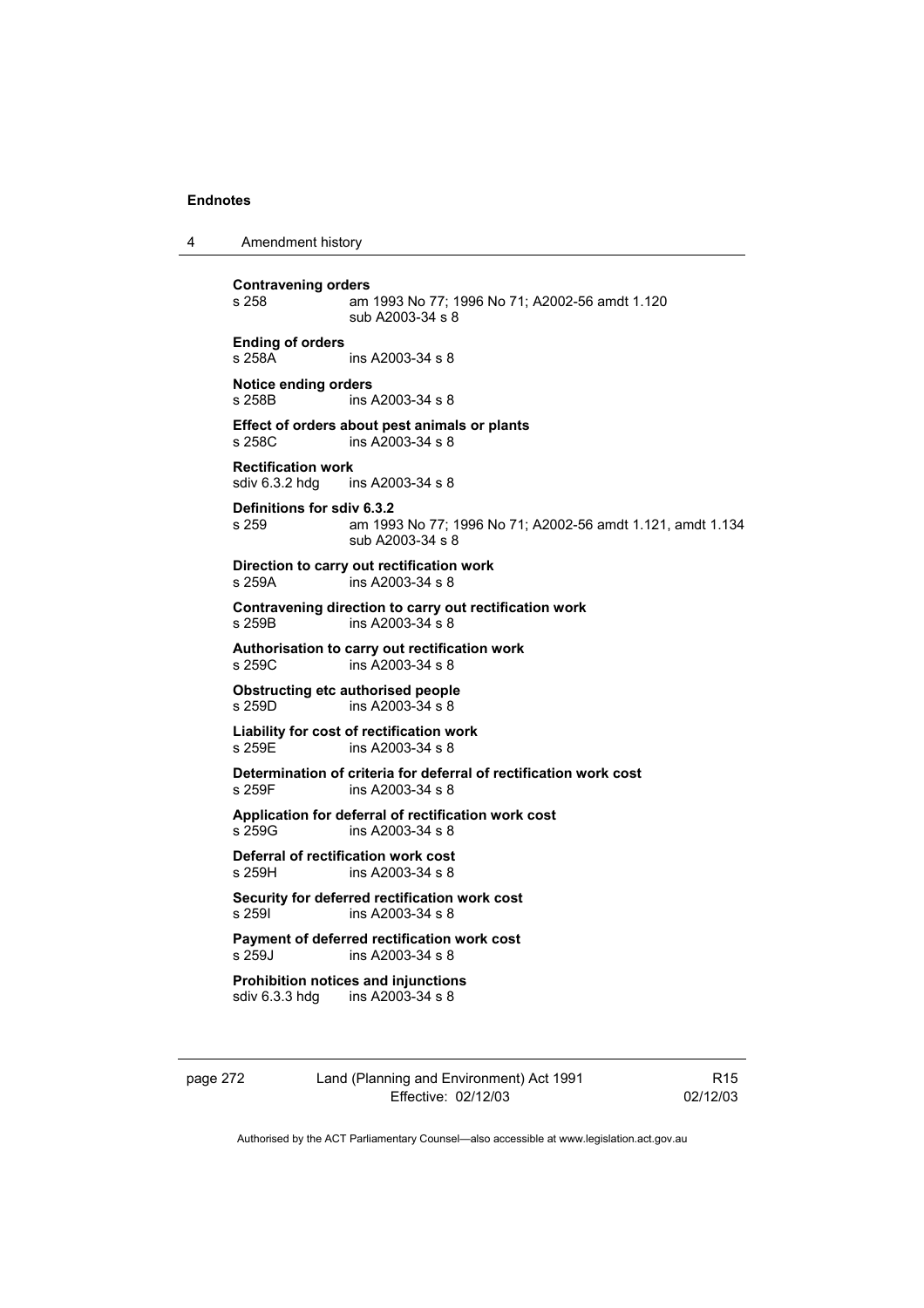# **Prohibition notices—making**<br>s 260 am 1993 No am 1993 Nos 64 and 77; 1996 No 71; A2002-56 amdt 1.122 sub A2003-34 s 8 **Contravening prohibition notices**  s 260A ins A2003-34 s 8 **Prohibition notices—ending**  s 260B ins A2003-34 s 8 **Injunctions to restrain contravention of orders or prohibition notices**  s 260C ins A2003-34 s 8 **Other matters**  sdiv 6.3.4 hdg ins A2003-34 s 8 **Declaration of pest animal or pest plant**  s 261 sub A2003-34 s 8 **Inspection and seizure powers**  div 6.4 hdg (prev pt 6 div 4 hdg) renum R6 LA sub A2003-34 amdt 2.4 **Preliminary**<br>sdiv 6.4.1 hdg (prev pt 6 div 4 sdiv A hdg) renum R6 LA **Definitions for div 6.4**  s 262 sub 2002 No 30 amdt 3.497 def *connected* ins 2002 No 30 amdt 3.497 def *occupier* ins 2002 No 30 amdt 3.497 def *offence* ins 2002 No 30 amdt 3.497 **Appointment of inspectors**  am A2002-56 amdt 1.134 sub A2003-34 amdt 2.5 **Identity cards**  am A2002-56 amdt 1.134 sub A2003-34 amdt 1.8 **Power not to be exercised before identity card shown**  s 265 am 1994 No 81; A2002-56 amdt 1.134 sub A2003-34 amdt 1.8 **Inspection**<br>sdiv 6.4.2 hdg (prev pt 6 div 4 sdiv B hdg) renum R6 LA **Display of identity cards**  s 268 om A2003-34 amdt 1.9 **Powers of inspection**  s 269 am 1994 No 81

| R15      |
|----------|
| 02/12/03 |

Land (Planning and Environment) Act 1991 Effective: 02/12/03

page 273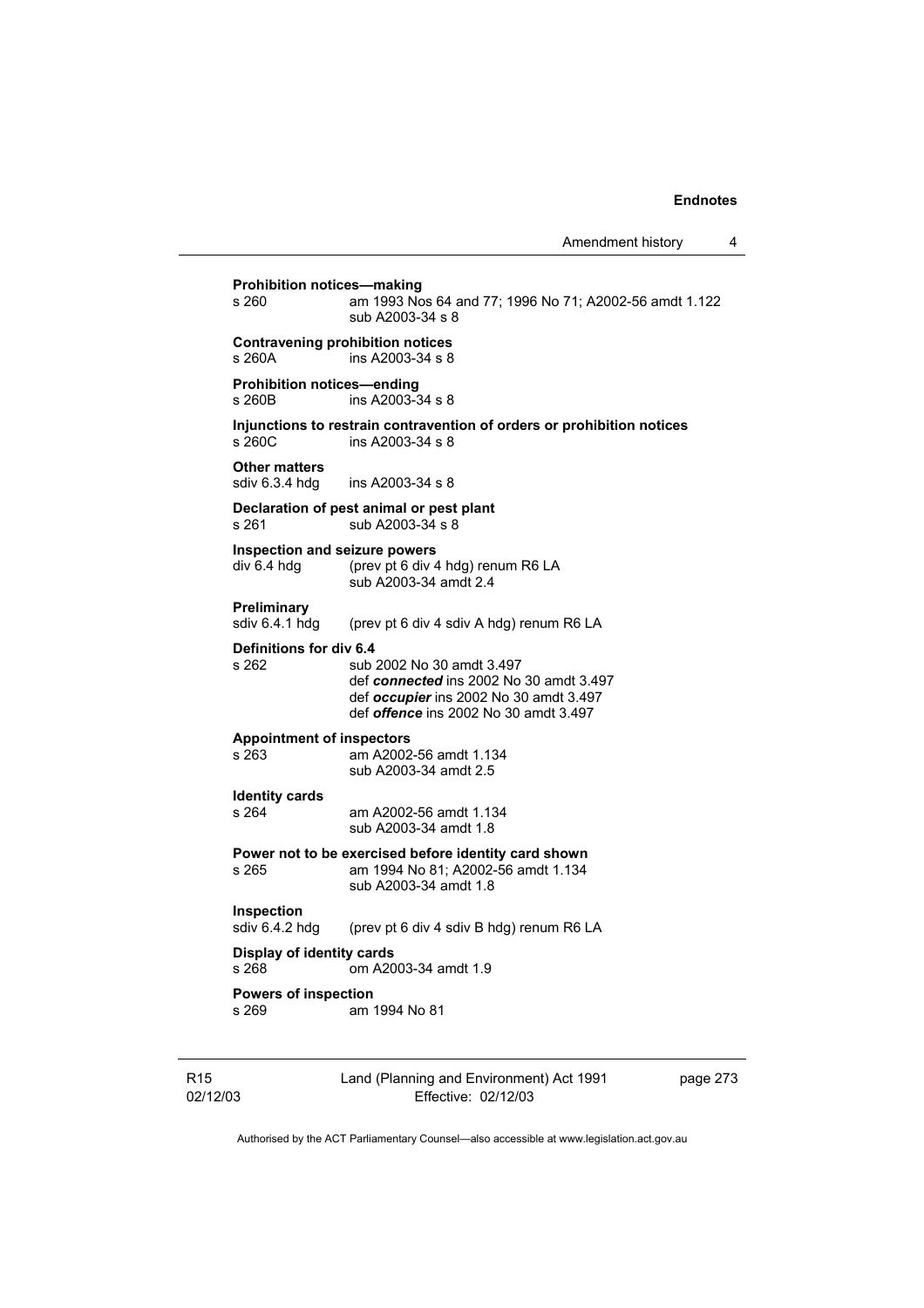4 Amendment history

| s 270                                     | om A2003-34 amdt 1.9                                                                                                                          |
|-------------------------------------------|-----------------------------------------------------------------------------------------------------------------------------------------------|
| <b>Disposal of seized items</b><br>s 272  | am A2002-56 amdt 1.123, amdt 1.134                                                                                                            |
| <b>Obstruction of inspectors</b><br>s 274 | am 1994 No 81                                                                                                                                 |
| div 6.5 hdg                               | <b>Commissioner for land and planning</b><br>(prev pt 6 div 4A hdg) ins 1996 No 85<br>renum R6 LA<br>om A2002-56 amdt 1.124                   |
| s 274A                                    | <b>Commissioner for land and planning</b><br>ins 1996 No 85<br>am 2002 No 11 amdt 2.66<br>sub 2002 No 30 amdt 3.498<br>om A2002-56 amdt 1.124 |
| <b>Term of office</b><br>s 274B           | ins 1996 No 85<br>sub 2002 No 30 amdt 3.498<br>om A2002-56 amdt 1.124                                                                         |
| <b>Leave of absence</b><br>s 274C         | ins 1996 No 85<br>sub 2002 No 30 amdt 3.498<br>om A2002-56 amdt 1.124                                                                         |
| Leave of absence<br>s 274D                | ins 1996 No 85<br>om 2002 No 30 amdt 3.498                                                                                                    |
| <b>Acting appointments</b><br>s 274E      | ins 1996 No 85<br>om 2002 No 30 amdt 3.498                                                                                                    |
| Resignation<br>s 274F                     | ins 1996 No 85<br>om 2002 No 30 amdt 3.498                                                                                                    |
| s 274G                                    | Suspension and removal of commissioner<br>ins 1996 No 85<br>am 2002 No 30 amdts 3.499-3.501<br>om A2002-56 amdt 1.124                         |
| <b>Retirement</b><br>s 274H               | ins 1996 No 85<br>om A2002-56 amdt 1.124                                                                                                      |

page 274 Land (Planning and Environment) Act 1991 Effective: 02/12/03

R15 02/12/03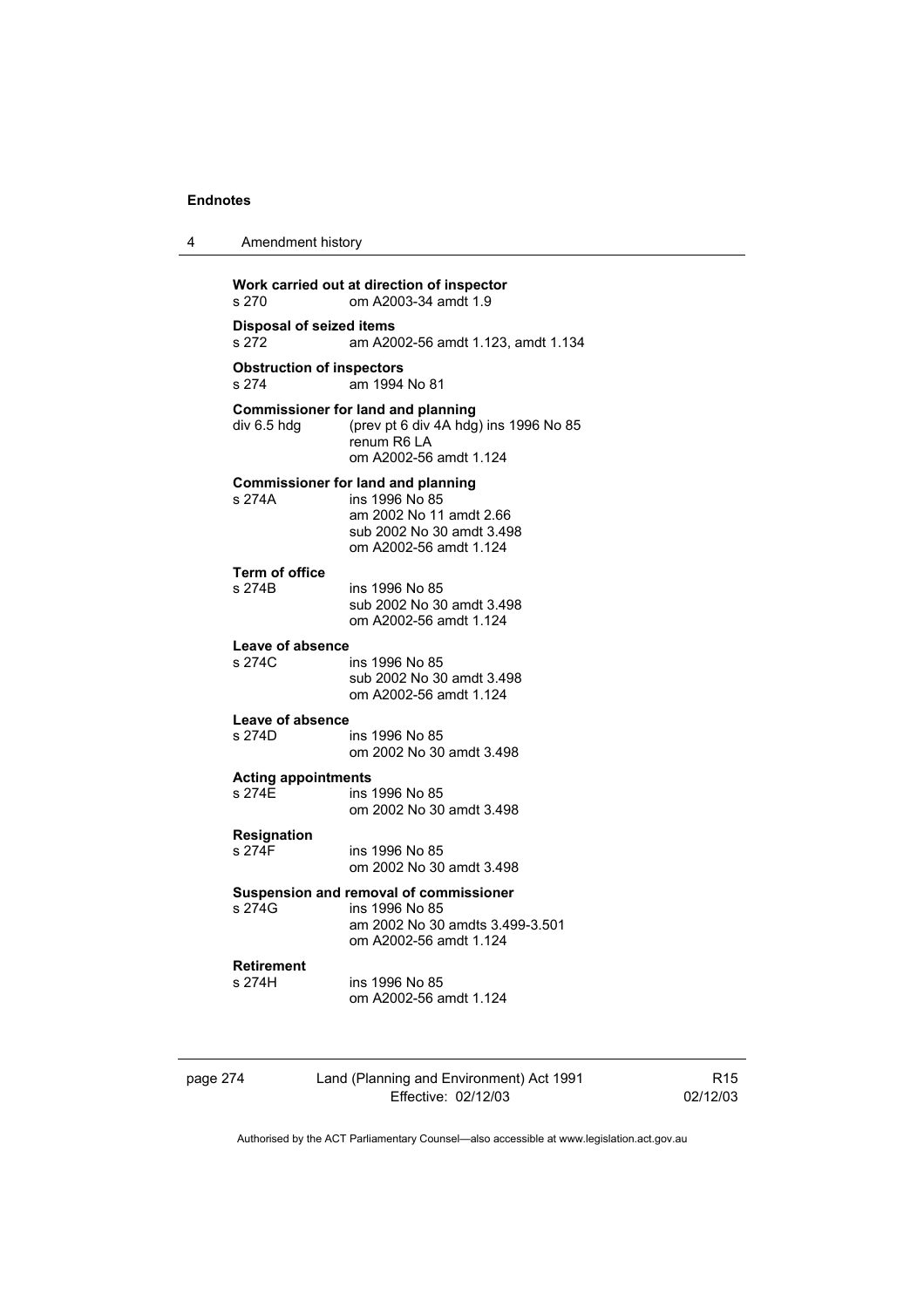# **Delegation**

ins 1996 No 85 sub 2002 No 30 amdt 3.502 om A2002-56 amdt 1.124

#### **Protection from suit**

s 274J ins 1996 No 85 am 2002 No 30 amdt 3.503 om A2002-56 amdt 1.124

# **Miscellaneous**

div 6.6 hdg (prev pt 6 div 5 hdg) renum R6 LA

# **Review of decisions**

(prev pt 6 div 5 sdiv A hdg) renum R6 LA

#### **AAT review—general**

s 275 am 1993 No 77 sub 1996 No 71 am 1996 No 85 sub A2002-56 amdt 1.125

#### **Approvals subject to entity's satisfaction**  s 275A ins A2002-56 amdt 1.125

**Review of decisions—objectors and third parties to approvals** 

s 276 hdg sub A2003-34 amdt 2.6

s 276 am 1993 No 77; 1996 No 71; 1996 No 85; 1997 No 116; 2000 No 15 s 4; 2000 No 37 s 16; A2002-56 amdt 1.126; ss renum R12 LA (see A2002-56 amdt 1.127)

#### **Review of decisions—orders and prohibition notices**

s 277 am 1993 No 77

sub 1996 No 7; A2003-34 amdt 1.10

#### **Notification of objectors**

s 278 am 1993 No 77; 1996 No 71; 1996 No 85; 2002 No 30 amdt 3.508; A2002-56 amdt 1.128, amdt 1.129; ss renum R12 LA (see A2002-56 amdt 1.130)

#### **Application for review by objectors—notification to applicants**

s 279 hdg sub A2003-34 amdt 2.7

s 279 am 1993 No 77; 1996 No 71; 1996 No 85

## **Challenge to validity of certain decisions**

s 279A ins 1999 No 87 s 4 am A2002-56 amdt 1.131

# **Applicants and objectors may be made parties to proceedings**

s 280 sub 1993 No 77 om 1996 No 71

R15 02/12/03 Land (Planning and Environment) Act 1991 Effective: 02/12/03

page 275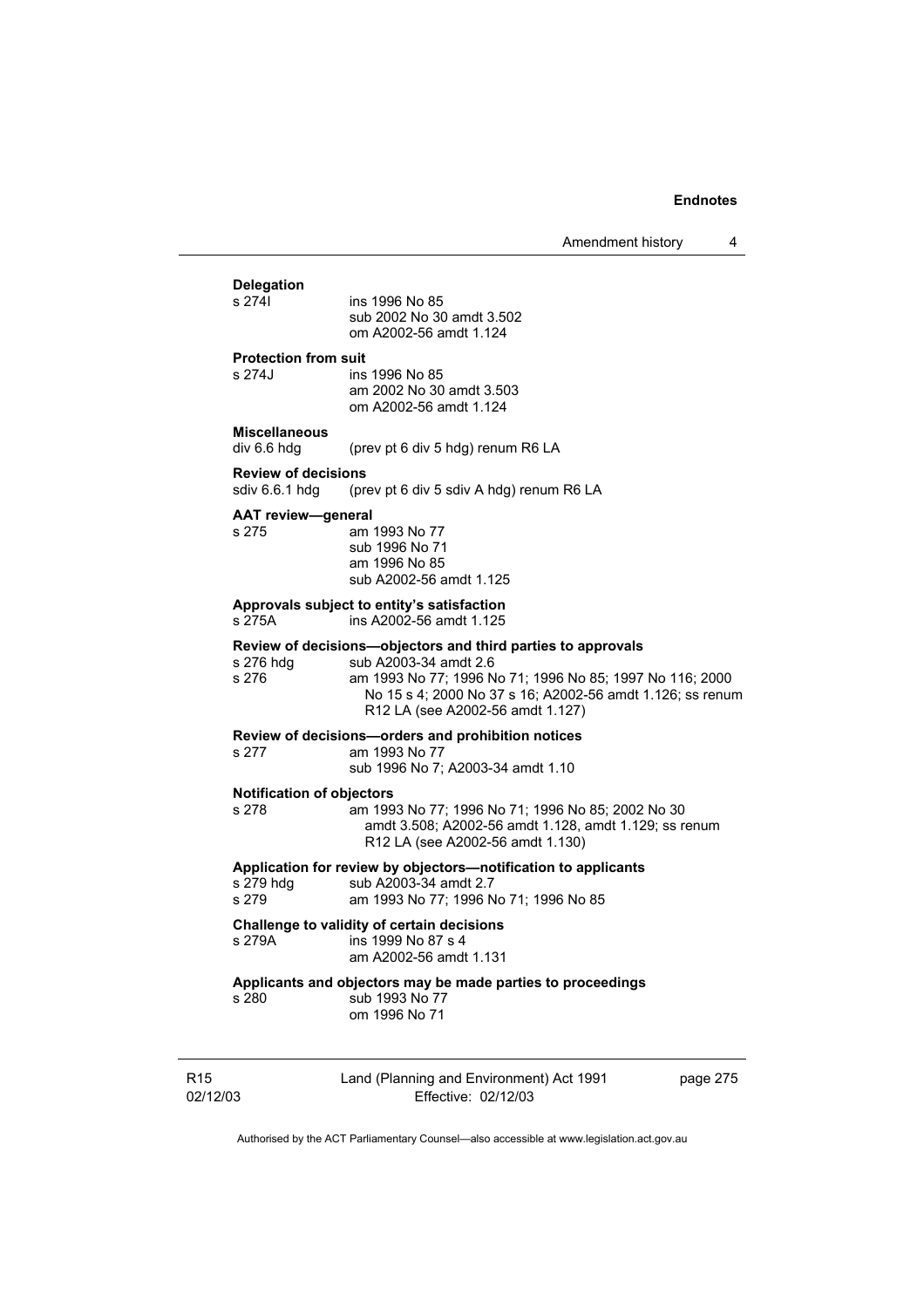| 4 | Amendment history                                                                  |                                                                                                                                         |  |
|---|------------------------------------------------------------------------------------|-----------------------------------------------------------------------------------------------------------------------------------------|--|
|   | Failure to comply with certain notification requirements<br>om 1996 No 71<br>s 281 |                                                                                                                                         |  |
|   | General<br>sdiv 6.6.2 hdg                                                          | (prev pt 6 div 5 sdiv B hdg) renum R6 LA                                                                                                |  |
|   | <b>Regulations</b><br>s 282                                                        | am 1992 No 32; 1996 No 85; 2000 No 37 s 17; 2001 No 44<br>amdts 1.2480-1.2482; A2002-56 amdt 1.132; pars renum<br><b>R15 LA</b>         |  |
|   | <b>Administrative appeals</b><br>pt 7 hdg                                          | (prev pt 6A hdg) ins 1993 No 77<br>sub 1996 No 71<br>renum R6 LA                                                                        |  |
|   | Preliminary<br>pt 6A div 1 hdg                                                     | ins 1993 No 77<br>om 1996 No 71                                                                                                         |  |
|   | <b>AAT review of decisions</b><br>s 282A                                           | ins 1993 No 77<br>sub 1996 No 71<br>am 1996 No 85; 1999 No 73 s 12; 2000 No 15 s 5; 2001 No 56<br>amdt 3.435<br>sub A2002-56 amdt 1.136 |  |
|   | pt 6A div 2 hdg                                                                    | Establishment of land planning and appeals board<br>ins 1993 No 77<br>om 1996 No 71                                                     |  |
|   | <b>Establishment of board</b><br>s 282B                                            | ins 1993 No 77<br>om 1996 No 71                                                                                                         |  |
|   | <b>Appointment of members</b><br>s 282C                                            | ins 1993 No 77<br>om 1996 No 71                                                                                                         |  |
|   | <b>Remuneration and allowances</b><br>s 282D                                       | ins 1993 No 77<br>om 1996 No 71                                                                                                         |  |
|   | <b>Acting appointments</b><br>s 282E                                               | ins 1993 No 77<br>om 1996 No 71                                                                                                         |  |
|   | s 282F                                                                             | Deputy chairperson to act for chairperson<br>ins 1993 No 77<br>om 1996 No 71                                                            |  |

page 276 Land (Planning and Environment) Act 1991 Effective: 02/12/03

R15 02/12/03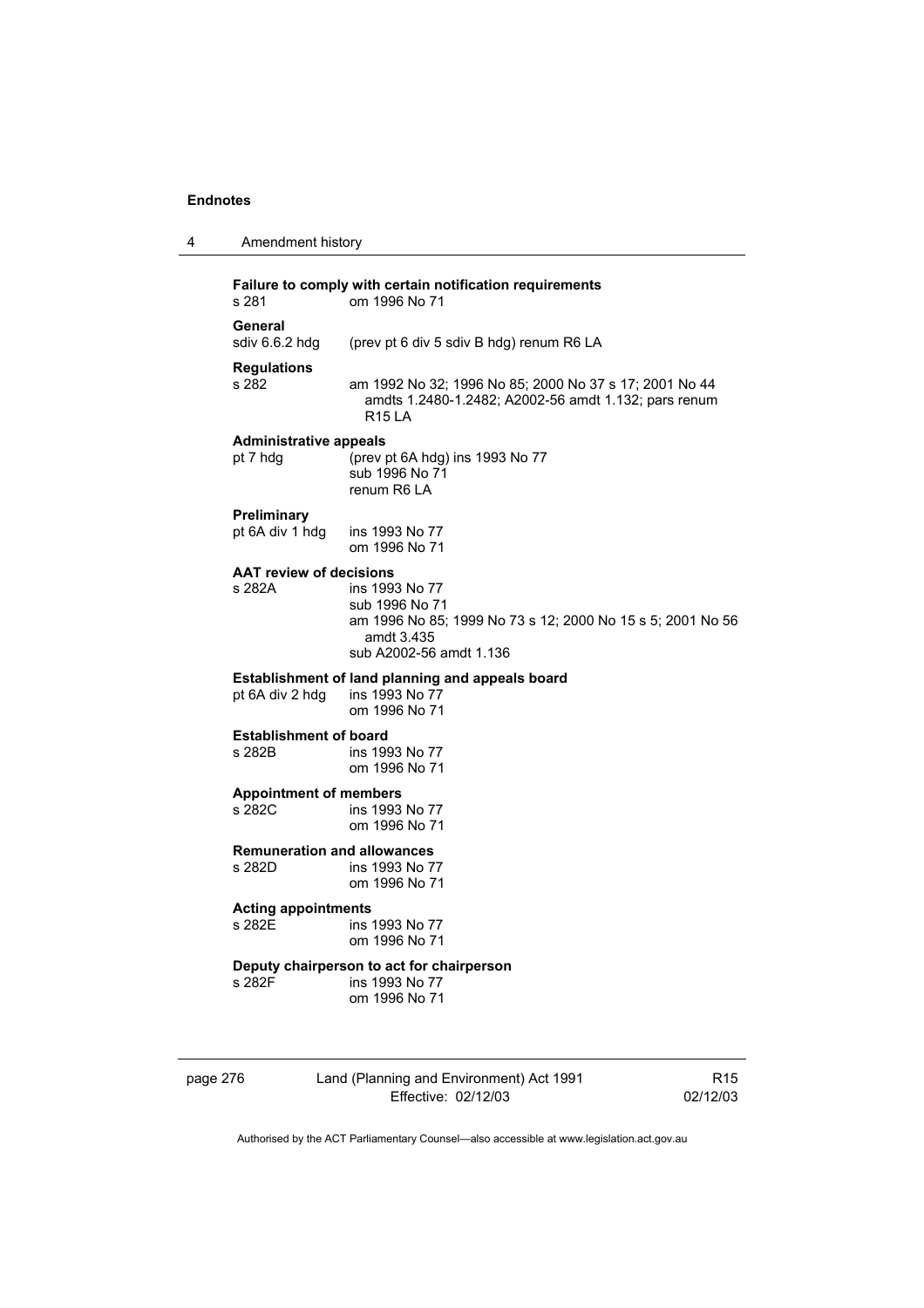Amendment history 4

**Delegation**  ins 1993 No 77 om 1996 No 71 Leave of absence<br>s 282H ins 1993 No 77 om 1996 No 71 **Other terms and conditions**  s 282I ins 1993 No 77 om 1996 No 71 **Resignation**  ins 1993 No 77 om 1996 No 71 **Removal from office**  s 282K ins 1993 No 77 om 1996 No 71 **Organisation of appeals board**<br>
ot 6A div 3 hdg ins 1993 No 77 pt  $6A$  div 3 hdg om 1996 No 71 **Disclosure of interests**  ins 1993 No 77 om 1996 No 71 **Arrangement of business**  ins 1993 No 77 om 1996 No 71 **Constitution of appeals board**<br>**5 282N** ins 1993 No ins 1993 No 77 om 1996 No 71 **Member presiding**  s 282P ins 1993 No 77 om 1996 No 71 **Member of appeals board ceasing to be available**  ins 1993 No 77 om 1996 No 71 **Places of sitting**  ins 1993 No 77 om 1996 No 71 **Review by the appeals board of decisions**  ins 1993 No 77 om 1996 No 71

R15 02/12/03 Land (Planning and Environment) Act 1991 Effective: 02/12/03

page 277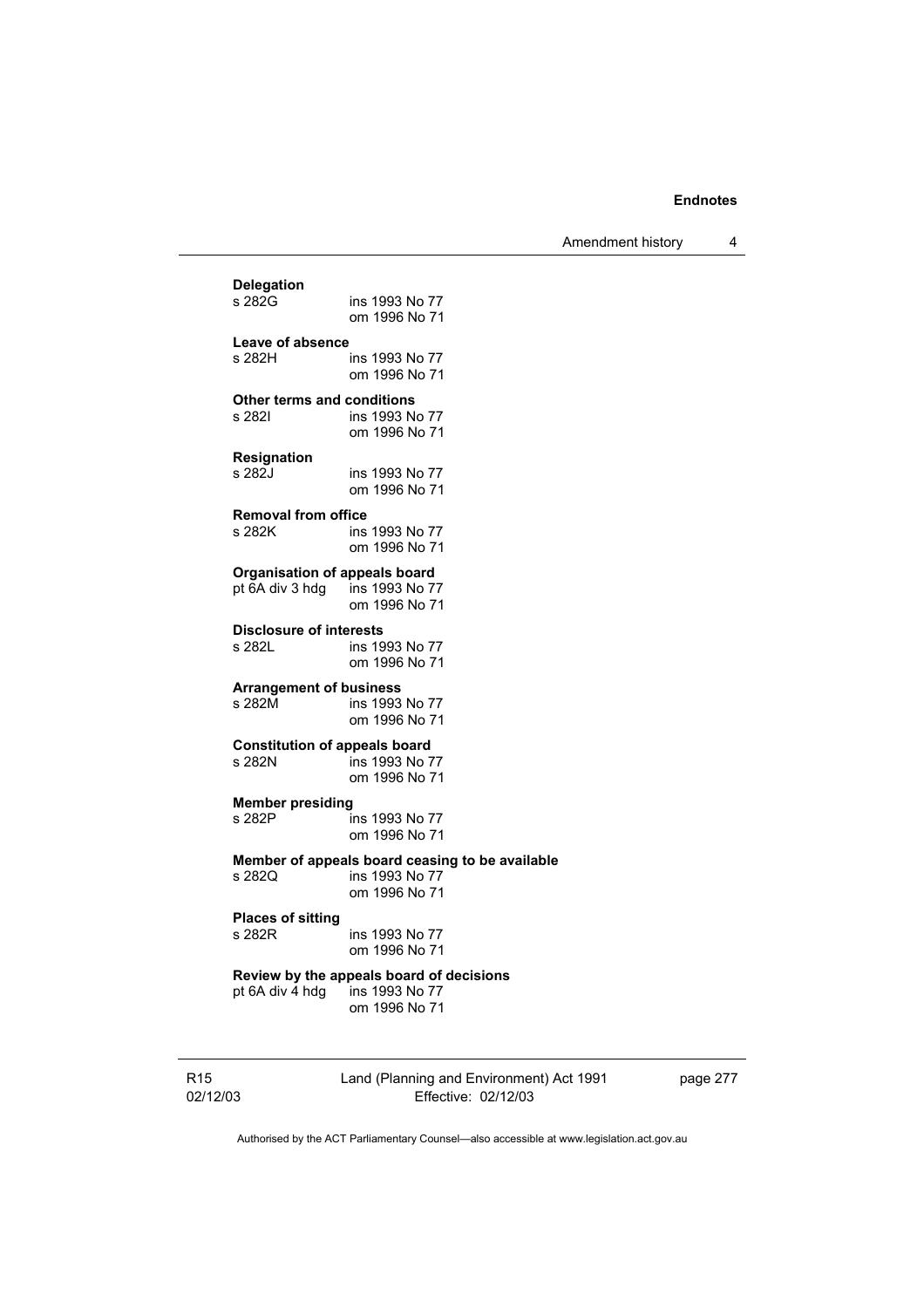4 Amendment history

**Reviewable decisions**  ins 1993 No 77 om 1996 No 71 **Persons who may apply to appeals board**  s 282T ins 1993 No 77 om 1996 No 71 **Manner of applying for review**  s 282U ins 1993 No 77 om 1996 No 71 **Parties to proceedings before appeals board**  ins 1993 No 77 om 1996 No 71 **Representation before appeals board**  s 282W ins 1993 No 77 om 1996 No 71 **Procedure of appeals board**<br>s 282X **ins 1993** No ins 1993 No 77 om 1996 No 71 **Conferences**  ins 1993 No 77 om 1996 No 71 **Hearings to be in public**  ins 1993 No 77 om 1996 No 71 **Lodging of material documents with appeals board**  ins 1993 No 77 om 1996 No 71 **Power of appeals board to obtain additional statements**  s 282ZB ins 1993 No 77 om 1996 No 71 **Opportunity to make submissions**  ins 1993 No 77 om 1996 No 71 **Powers of appeals board**<br>s 2827D **ins** 1993 ins 1993 No 77 om 1996 No 71 **Operation and implementation of a decision that is subject to review**  ins 1993 No 77 om 1996 No 71

page 278 Land (Planning and Environment) Act 1991 Effective: 02/12/03

R15 02/12/03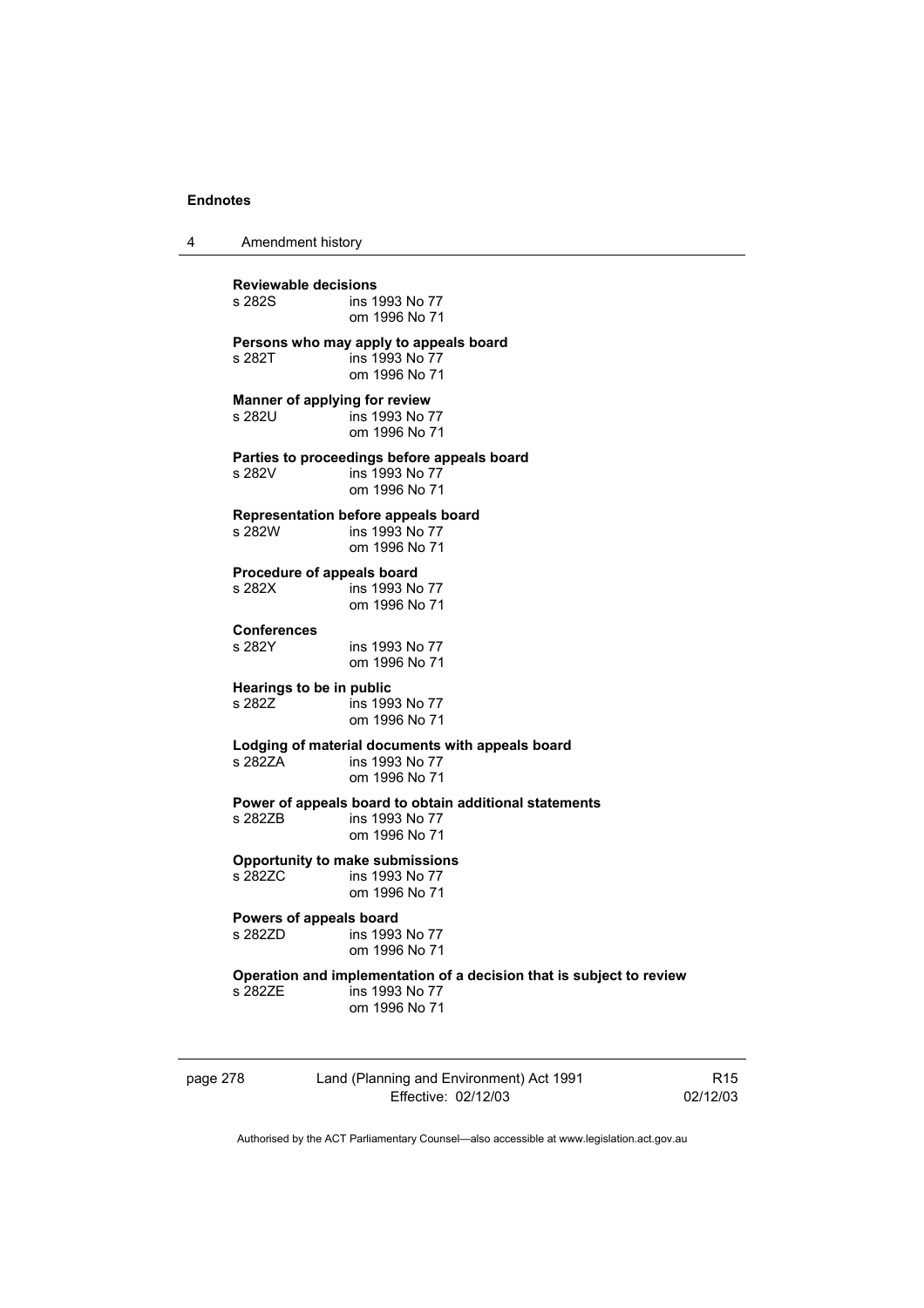| s 282ZF                                                | Power of appeals board to dismiss application or strike out party<br>ins 1993 No 77<br>om 1996 No 71    |
|--------------------------------------------------------|---------------------------------------------------------------------------------------------------------|
| Review by appeals board<br>s 282ZG                     | ins 1993 No 77<br>om 1996 No 71                                                                         |
| s 282ZH                                                | Return of documents etc at completion of proceeding<br>ins 1993 No 77<br>om 1996 No 71                  |
| s 282ZI                                                | Appeals to Supreme Court from decisions of the appeals board<br>ins 1993 No 77<br>om 1996 No 71         |
| s 282ZJ                                                | Operation and implementation of a decision that is subject to appeal<br>ins 1993 No 77<br>om 1996 No 71 |
| s 282ZK                                                | Reference of questions of law to Supreme Court<br>ins 1993 No 77<br>om 1996 No 71                       |
|                                                        | Sending of documents to, and disclosure of documents by, the Supreme                                    |
| Court<br>s 282ZL                                       | ins 1993 No 77<br>om 1996 No 71                                                                         |
| <b>Miscellaneous</b><br>pt 6A div 5 hdg ins 1993 No 77 | om 1996 No 71                                                                                           |
| s 282ZM                                                | Protection of members, representatives and witnesses<br>ins 1993 No 77<br>om 1996 No 71                 |
| <b>Failure of witness to attend</b><br>s 282ZN         | ins 1993 No 77<br>om 1996 No 71                                                                         |
| <b>Refusal to answer questions</b><br>s 282ZP          | ins 1993 No 77<br>om 1996 No 71                                                                         |
| <b>False or misleading evidence</b><br>s 282ZQ         | ins 1993 No 77<br>om 1996 No 71                                                                         |
| Contempt of appeals board<br>s 282ZR                   | ins 1993 No 77<br>om 1996 No 71                                                                         |
|                                                        |                                                                                                         |

R15 02/12/03 Land (Planning and Environment) Act 1991 Effective: 02/12/03

page 279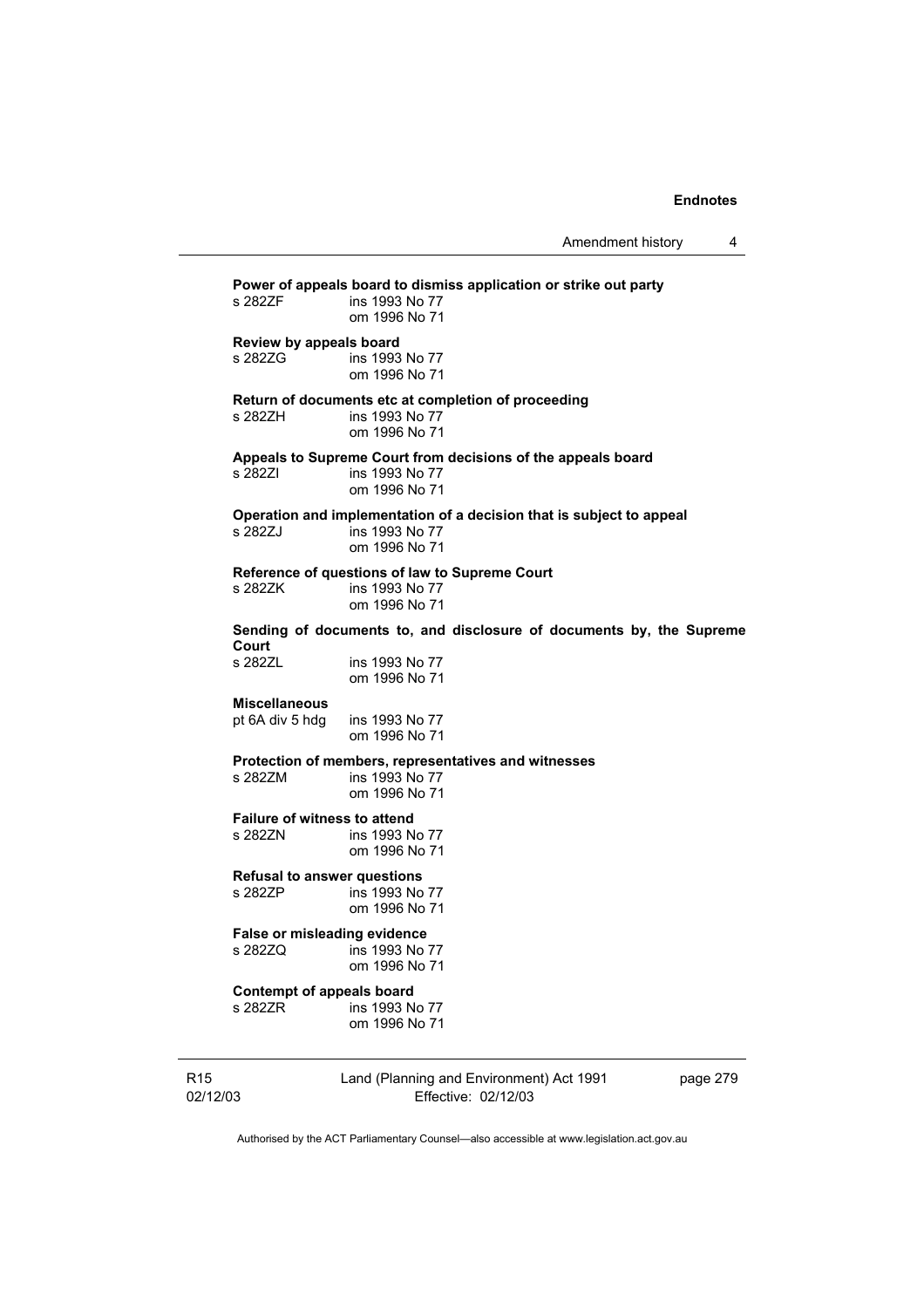| 4 | Amendment history |
|---|-------------------|
|---|-------------------|

| <b>Registry</b><br>s 282ZS             | ins 1993 No 77<br>om 1996 No 71                                                                                                                |                             |
|----------------------------------------|------------------------------------------------------------------------------------------------------------------------------------------------|-----------------------------|
| <b>Registrar</b><br>s 282ZT            | ins 1993 No 77<br>om 1996 No 71                                                                                                                |                             |
| <b>Giving of notices</b><br>s 282ZU    | ins 1993 No 77<br>am 1994 No 38<br>om 1996 No 71                                                                                               |                             |
| <b>Lodging of documents</b><br>s 282ZV | ins 1993 No 77<br>om 1996 No 71                                                                                                                |                             |
| <b>Miscellaneous</b><br>pt 8 hdg       | (prev pt 7 hdg) renum R6 LA                                                                                                                    |                             |
| s 283                                  | People authorised to exercise powers of Executive<br>am 1996 No 39; 2002 No 30 amdt 3.504; A2002-56 amdt 1.137;<br>A2003-30 amdt 1.5, amdt 1.6 |                             |
| s 284                                  | Power of administrative appeals tribunal and Supreme Court<br>sub 1993 No 77; 1996 No 71                                                       |                             |
| <b>Corporations-penalites</b><br>s 285 | am 1994 No 26<br>om R5 LRA                                                                                                                     |                             |
| <b>Determination of fees</b><br>s 287  | sub 2001 No 44 amdt 1.2483                                                                                                                     |                             |
| <b>Approved forms</b><br>s 287A        | ins 2001 No 44 amdt 1.2483<br>am 2002 No 30 amdt 3.505<br>sub A2002-56 amdt 1.138                                                              |                             |
| s 288                                  | <b>Regulation-making power</b><br>am 1994 No 81<br>sub 2001 No 44 amdt 1.2483                                                                  |                             |
| <b>Transitional</b><br>pt 9 hdg        | (prev pt 8 hdg) ins 2000 No 80 amdt 3.9<br>renum R6 LA                                                                                         |                             |
| s 289                                  | <b>Status of leases and licences</b><br>ins 2000 No 80 amdt 3.9<br>am 2002 No 30 amdt 3.506                                                    |                             |
| s 290                                  | Continued application of certain repealed Acts and provisions<br>ins 2000 No 80 amdt 3.9                                                       |                             |
| page 280                               | Land (Planning and Environment) Act 1991<br>Effective: 02/12/03                                                                                | R <sub>15</sub><br>02/12/03 |

Authorised by the ACT Parliamentary Counsel—also accessible at www.legislation.act.gov.au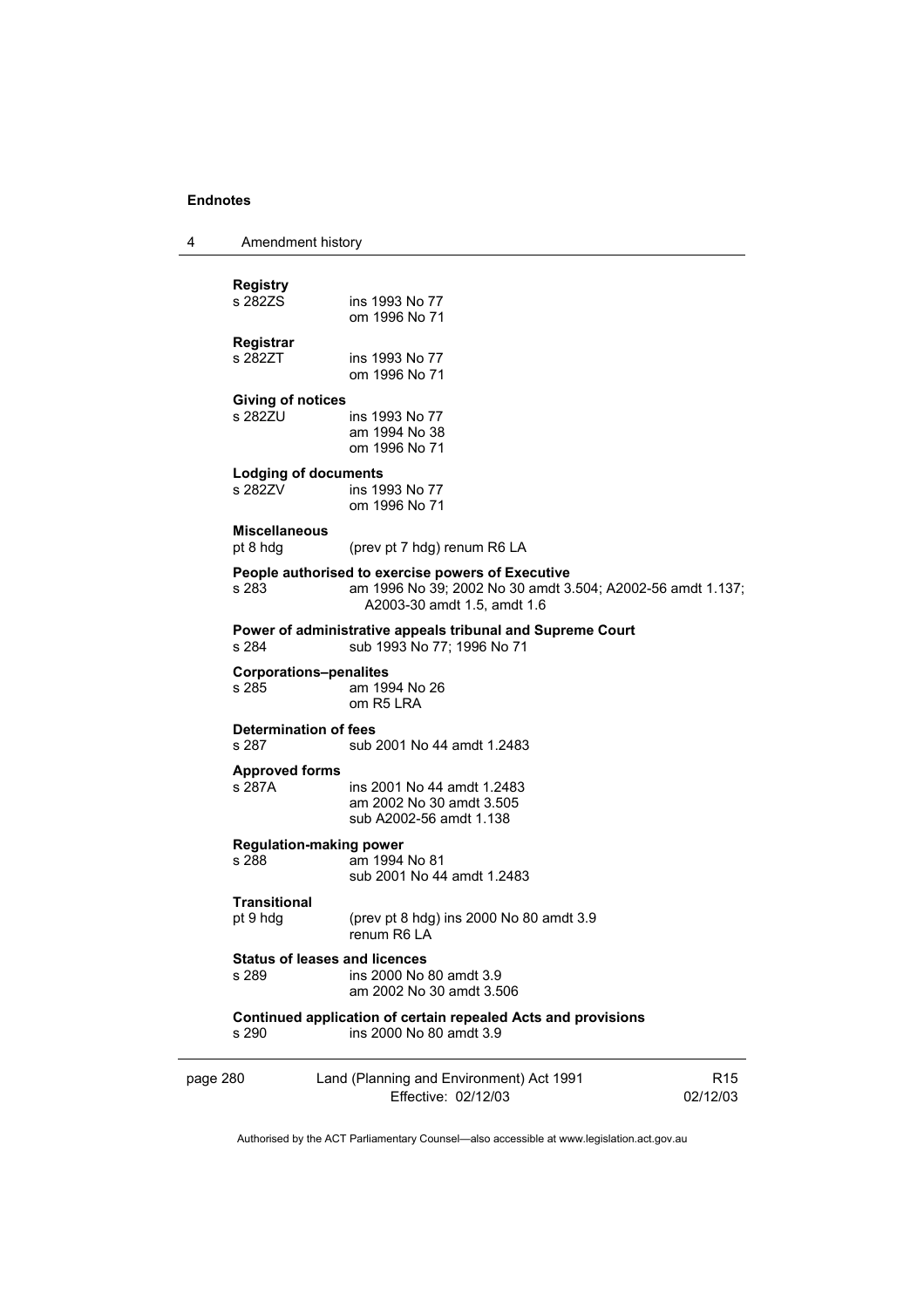| s 291                                                     | <b>Conversion of Commonwealth leases</b><br>ins 2001 No 56 amdt 3.436<br>am A2003-34 s 9<br>$(4)$ , $(5)$ exp 1 December 2003 (s 291 $(5)$ )                                                                                                                                                                                                                                                                                                                                                                                                                                                                                                                                                                                                                                                                                                                                                                                                                                     |          |
|-----------------------------------------------------------|----------------------------------------------------------------------------------------------------------------------------------------------------------------------------------------------------------------------------------------------------------------------------------------------------------------------------------------------------------------------------------------------------------------------------------------------------------------------------------------------------------------------------------------------------------------------------------------------------------------------------------------------------------------------------------------------------------------------------------------------------------------------------------------------------------------------------------------------------------------------------------------------------------------------------------------------------------------------------------|----------|
| s 292                                                     | Consent under City Area Leases Ordinance 1936, s 28<br>ins A2002-56 amdt 1.139<br>exp 1 July 2004 (s 292 (3))                                                                                                                                                                                                                                                                                                                                                                                                                                                                                                                                                                                                                                                                                                                                                                                                                                                                    |          |
| Proceedings and evidence<br>s 293                         | ins A2003-30 amdt 1.7<br>exp 1 July 2004 (s 293 (9))                                                                                                                                                                                                                                                                                                                                                                                                                                                                                                                                                                                                                                                                                                                                                                                                                                                                                                                             |          |
| sch 1                                                     | Management objectives for public land<br>am A2003-11 amdt 1.1                                                                                                                                                                                                                                                                                                                                                                                                                                                                                                                                                                                                                                                                                                                                                                                                                                                                                                                    |          |
| sch 4                                                     | Decisions reviewable by AAT<br>am 1993 No 75; 1996 No 39<br>om 1996 No 85<br>ins A2002-56 amdt 1.140                                                                                                                                                                                                                                                                                                                                                                                                                                                                                                                                                                                                                                                                                                                                                                                                                                                                             |          |
| <b>Activities subject to orders</b><br>sch 5 hdg<br>sch 5 | am A2003-34 amdt 1.11<br>am 1993 No 75; 1995 No 21; 1996 No 85; 1997 No 7; 1998 No<br>54; 1999 No 73 s 13; 1999 No 79 sch 3; 2000 No 37 s 18;<br>R6 LA; A2003-34 amdt 2.8                                                                                                                                                                                                                                                                                                                                                                                                                                                                                                                                                                                                                                                                                                                                                                                                        |          |
| <b>Dictionary</b><br>dict                                 | ins 2002 No 30 amdt 3.507<br>am A2002-56 amdt 1.141; A2003-14 amdt 1.69<br>def <b>Aboriginal project</b> ins 2002 No 30 amdt 3.507<br>def <b>Aboriginal place</b> ins 2002 No 30 amdt 3.507<br>def Aboriginal tradition ins 2002 No 30 amdt 3.507<br>def <i>application</i> ins 2002 No 30 amdt 3.507<br>def approval ins 2002 No 30 amdt 3.507<br>def assessment ins 2002 No 30 amdt 3.507<br>def <i>authorised person</i> ins 2002 No 30 amdt 3.507<br>sub A2003-34 amdt 1.12<br>def authority ins 2002 No 30 amdt 3.507<br>om A2002-56 amdt 1.142<br>def background papers ins 2002 No 30 amdt 3.507<br>def building ins 2002 No 30 amdt 3.507<br>def building and development provision ins 2002 No 30<br>amdt 3.507<br>def building work ins 2002 No 30 amdt 3.507<br>def cemetery ins A2003-11 amdt 1.2<br>def chairperson ins 2002 No 30 amdt 3.507<br>def commissioner ins 2002 No 30 amdt 3.507<br>om A2002-56 amdt 1.143<br>def compensation ins 2002 No 30 amdt 3.507 |          |
| 02/12/03                                                  | Land (Planning and Environment) Act 1991<br>Effective: 02/12/03                                                                                                                                                                                                                                                                                                                                                                                                                                                                                                                                                                                                                                                                                                                                                                                                                                                                                                                  | page 281 |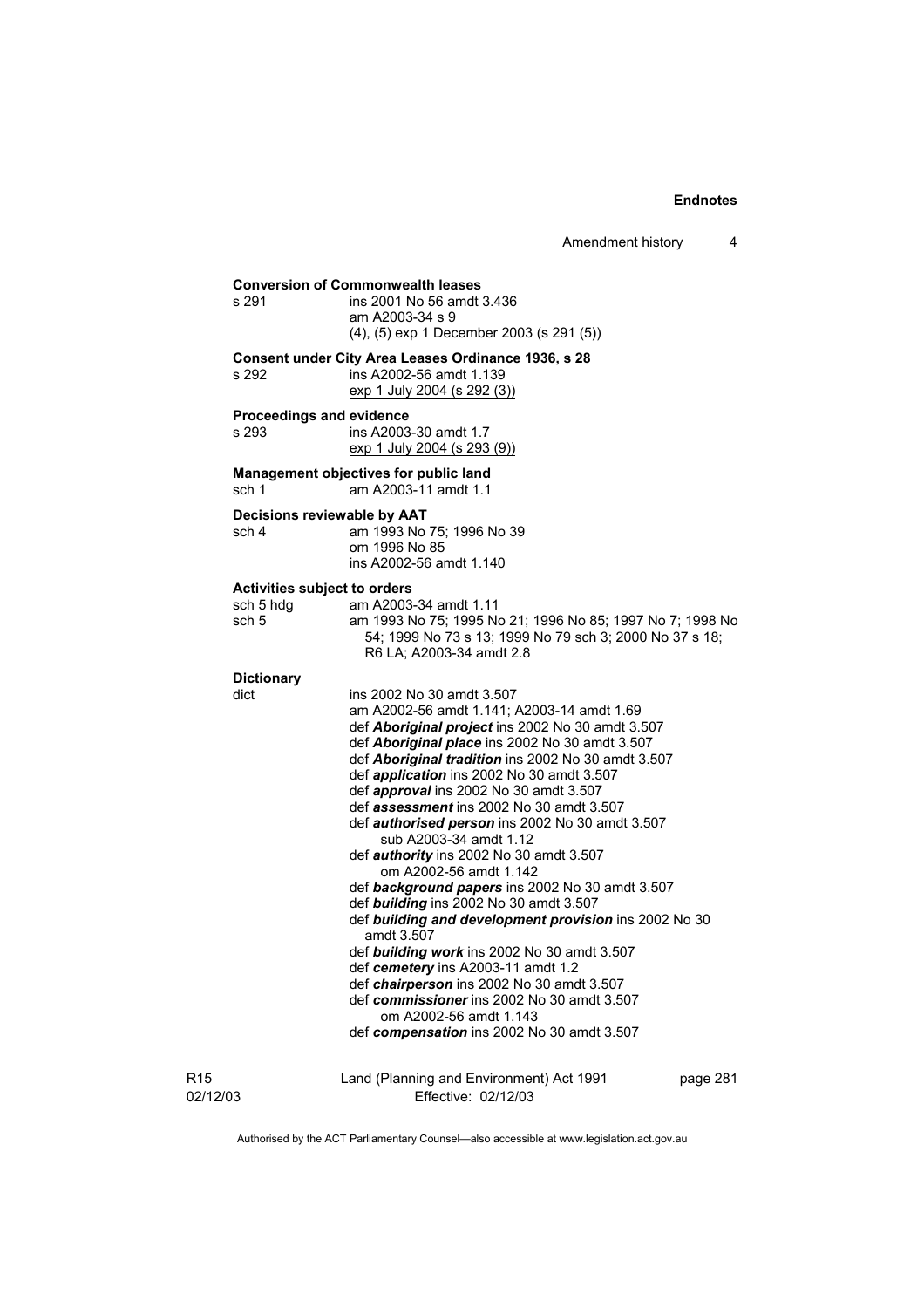4 Amendment history

 def *connected* ins 2002 No 30 amdt 3.507 def *conservation* ins 2002 No 30 amdt 3.507 def *conservator* ins 2002 No 30 amdt 3.507 def *consolidation* ins 2002 No 30 amdt 3.507 def *consultation notice* ins 2002 No 30 amdt 3.507 def *controlled activity* ins 2002 No 30 amdt 3.507 def *dealing* ins 2002 No 30 amdt 3.507 def *defined decision* ins 2002 No 30 amdt 3.507 def *deputy chairperson* ins 2002 No 30 amdt 3.507 def *development* ins 2002 No 30 amdt 3.507 def *discharge amount* ins 2002 No 30 amdt 3.507 def *draft plan variation* ins 2002 No 30 amdt 3.507 def *earlier index number* ins 2002 No 30 amdt 3.507 def *environmental impact* ins 2002 No 30 amdt 3.507 def *environmental impact statement* ins 2002 No 30 amdt 3.507 def *environmental report* ins 2002 No 30 amdt 3.507 def *Environment Minister* ins 2002 No 30 amdt 3.507 def *Executive* ins 2002 No 30 amdt 3.507 def *expert member* ins 2002 No 30 amdt 3.507 def *formal error* ins 2002 No 30 amdt 3.507 def *Gungahlin central area* ins 2002 No 30 amdt 3.507 om A2003-30 amdt 1.8 def *heritage council* ins 2002 No 30 amdt 3.507 def *heritage object* ins 2002 No 30 amdt 3.507 def *heritage objects register* ins 2002 No 30 amdt 3.507 def *heritage place* ins 2002 No 30 amdt 3.507 def *heritage places register* ins 2002 No 30 amdt 3.507 def *heritage significance* ins 2002 No 30 amdt 3.507 def *holding period* ins 2002 No 30 amdt 3.507 def *index number* ins 2002 No 30 amdt 3.507 def *inquiry* ins 2002 No 30 amdt 3.507 def *inspector* ins A2003-34 amdt 2.9 def *interim heritage places register* ins 2002 No 30 amdt 3.507 def *interim variation* ins 2002 No 30 amdt 3.507 def *land* ins 2002 No 30 amdt 3.507 def *land management agreement* ins 2002 No 30 amdt 3.507 def *later index number* ins 2002 No 30 amdt 3.507 def *lease* ins 2002 No 30 amdt 3.507 def *lessee* ins 2002 No 30 amdt 3.507 def *long lease* ins 2002 No 30 amdt 3.507 def *market value* ins 2002 No 30 amdt 3.507 def *member* ins 2002 No 30 amdt 3.507 def *national capital plan* ins 2002 No 30 amdt 3.507 def *natural environment* ins 2002 No 30 amdt 3.507 def *new application* ins A2002-56 amdt 1.144

page 282 Land (Planning and Environment) Act 1991 Effective: 02/12/03

R15 02/12/03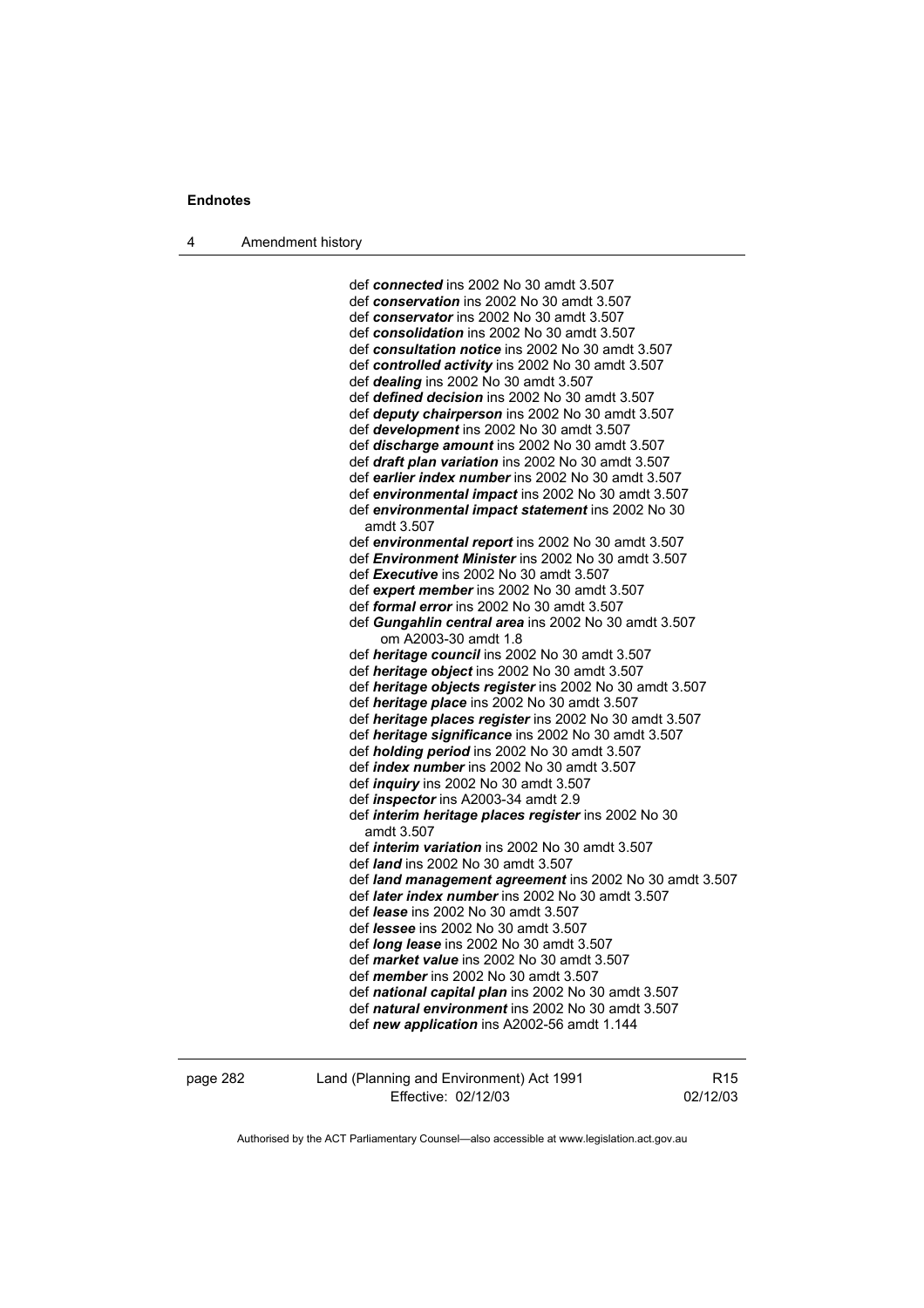def *newspaper* ins 2002 No 30 amdt 3.507 def *nominal rent lease* ins 2002 No 30 amdt 3.507 def *objection* ins 2002 No 30 amdt 3.507 def *occupier* ins 2002 No 30 amdt 3.507 def *offence* ins 2002 No 30 amdt 3.507 def *order* ins 2002 No 30 amdt 3.507 def *original application* ins A2002-56 amdt 1.144 def *original decision* ins A2002-56 amdt 1.144 def *panel* ins 2002 No 30 amdt 3.507 def *permanent member* ins 2002 No 30 amdt 3.507 def *pest animal* ins 2002 No 30 amdt 3.507 sub A2003-34 amdt 1.13 def *pest plant* ins 2002 No 30 amdt 3.507 sub A2003-34 amdt 1.14 def *place* ins 2002 No 30 amdt 3.507 def *plan* ins 2002 No 30 amdt 3.507 def *plan of management* ins 2002 No 30 amdt 3.507 def *preliminary assessment* ins 2002 No 30 amdt 3.507 def *prescribed period* ins 2002 No 30 amdt 3.507 def *prohibition notice* ins A2003-34 amdt 1.15 def *proponent* ins 2002 No 30 amdt 3.507 def *provision* ins 2002 No 30 amdt 3.507 def *public car park* ins 2002 No 30 amdt 3.507 def *public environment report* ins 2002 No 30 amdt 3.507 def *public land* ins 2002 No 30 amdt 3.507 def *rectification work* ins A2003-34 amdt 1.15 def *registered* ins 2002 No 30 amdt 3.507 def *registered lease* ins 2002 No 30 amdt 3.507 def *registered proprietor* ins 2002 No 30 amdt 3.507 def *registration* ins 2002 No 30 amdt 3.507 def *relevant Aboriginal organisation* ins 2002 No 30 amdt 3.507 def *relevant authority* ins 2002 No 30 amdt 3.507 def *relevant Minister* ins 2002 No 30 amdt 3.507 def *rental lease* ins 2002 No 30 amdt 3.507 def *residential lease* ins 2002 No 30 amdt 3.507 def *restricted information* ins 2002 No 30 amdt 3.507 def *rural lease* ins 2002 No 30 amdt 3.507 def *secretary* ins 2002 No 30 amdt 3.507 def *short lease* ins 2002 No 30 amdt 3.507 def *special Pialligo lease* ins 2002 No 30 amdt 3.507 def *structure* ins 2002 No 30 amdt 3.507 def *subdivision* ins 2002 No 30 amdt 3.507 def *sublease* ins 2002 No 30 amdt 3.507

R15 02/12/03 Land (Planning and Environment) Act 1991 Effective: 02/12/03

page 283